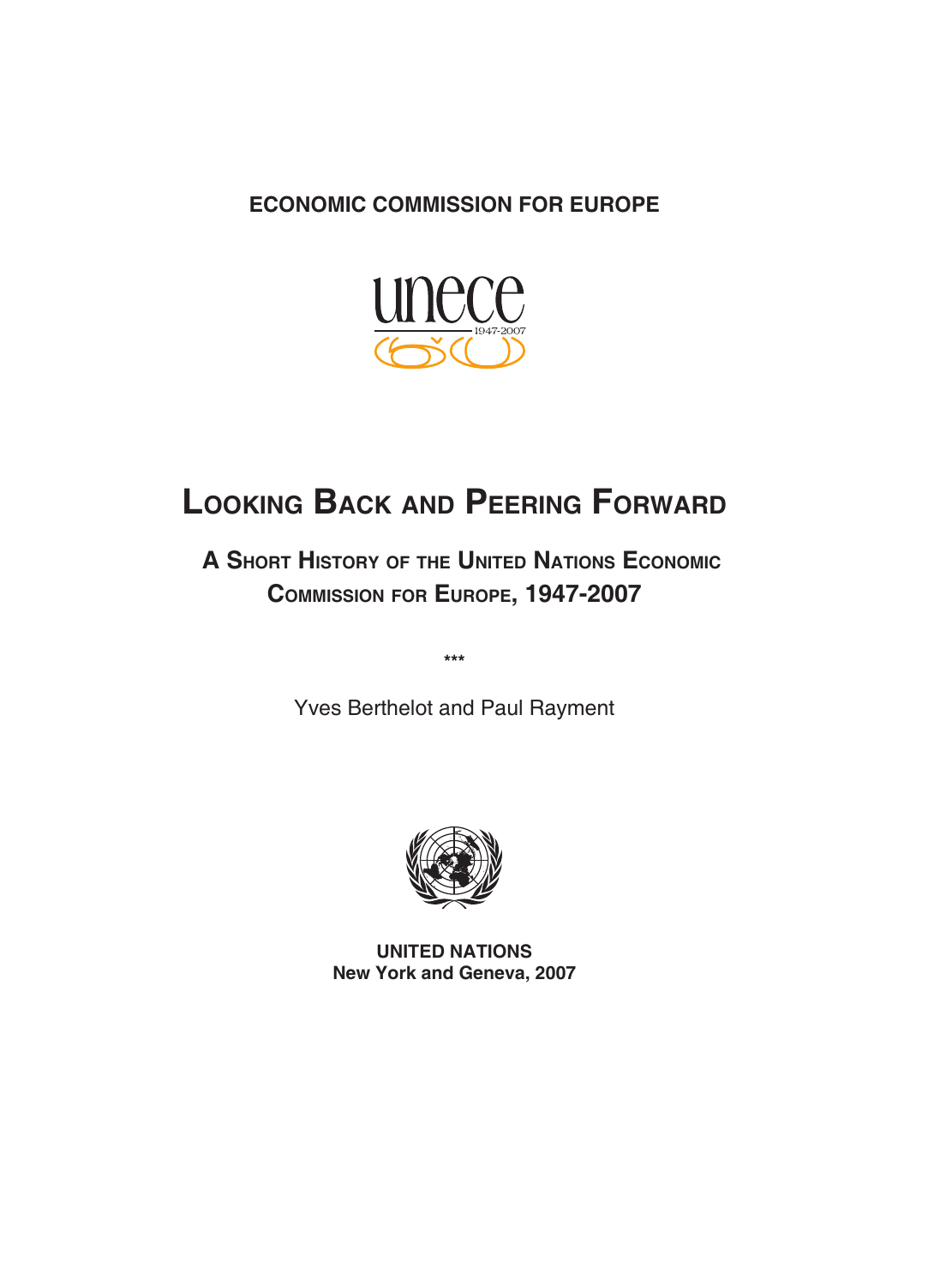### **NOTE**

The designations employed and the presentation of the material in this publication do not imply the expression of any opinion whatsoever on the part of the Secretariat of the United Nations concerning the legal status of any country, territory, city or area, or of its authorities, or concerning the delimitation of its frontiers of boundaries.

The views expressed in this publication do not necessarily reflect those of the United Nations Economic Commission for Europe or any of its member States.

**ECE/INF/2007/4**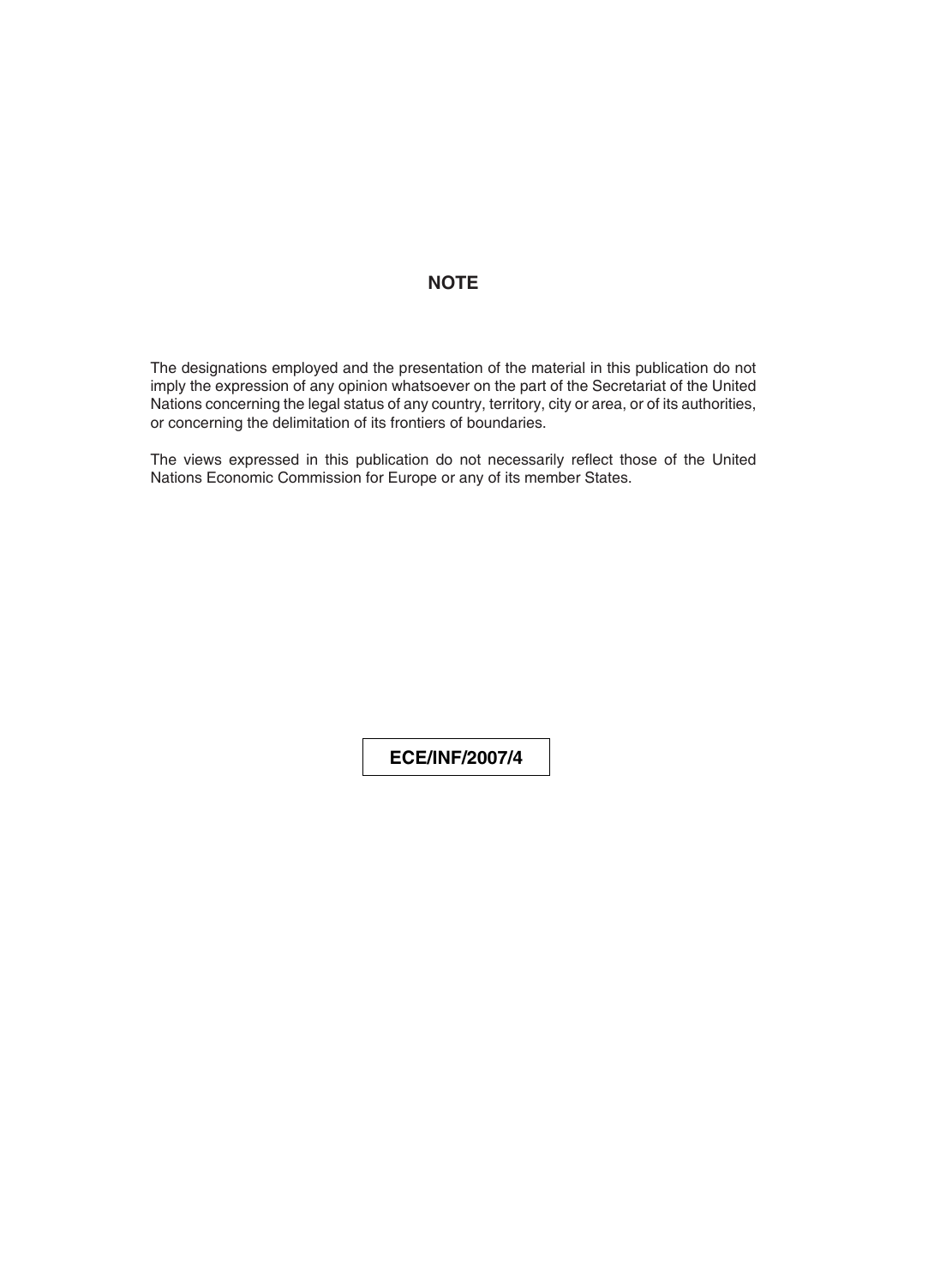## **FOREWORD**

This is an account of the United Nations Economic Commission of Europe, its evolution over six decades and its significant, but often unsung, contributions to European cooperation. This is not a comprehensive history. Instead, we have tried to provide a broad overview of the main strands of the story, spending more time on those moments and activities that we think have played an important part in shaping the culture and the character of the institution. Institutions do acquire a certain character from their origins, from the people who work in them, and from the ways in which they deal with various problems, sometimes successfully, sometimes not.

 This is a short history, and the time available to us was also short. This means that we have had to neglect certain activities and skim over others, but this in no way reflects a judgement as to their importance. Just as important, if not more so, are the values it upheld in the pursuit of its objectives during the years when its membership was deeply and bitterly divided on ideological grounds, most notably treating all participants as equals and with an unwavering respect for their different values and preferences. One of the most important lessons we draw from the activities of the ECE during the long years of the cold war is that countries so divided can still be persuaded to sit together and reach agreement on practical solutions to problems affecting them all. That must be a salutary and optimistic conclusion for those parts of the world that are still wracked by mutual distrust and deep-seated conflict.

Both of us, and our children, belong to those fortunate generations who have never had to face the prospect of being killed on a European battlefield. Whatever else one may complain about in the modern world that is surely something for which we must be very grateful. The carnage of World War II laid the foundations of the peace but it was the generation that survived the war who were determined to preserve the peace and they set about constructing an institutional architecture that would enable them to do so. The United Nations, the Bretton Woods Organizations, the European Coal and Steel Community, and its subsequent evolution towards the European Union, are all well known. But the ECE was also part of the post-war architecture and one of its major contributions was to keep alive the idea of a larger Europe that transcended the divisions of the cold war and to have done so at a time when many thought their disappearance was not only unlikely but also even undesirable.

iii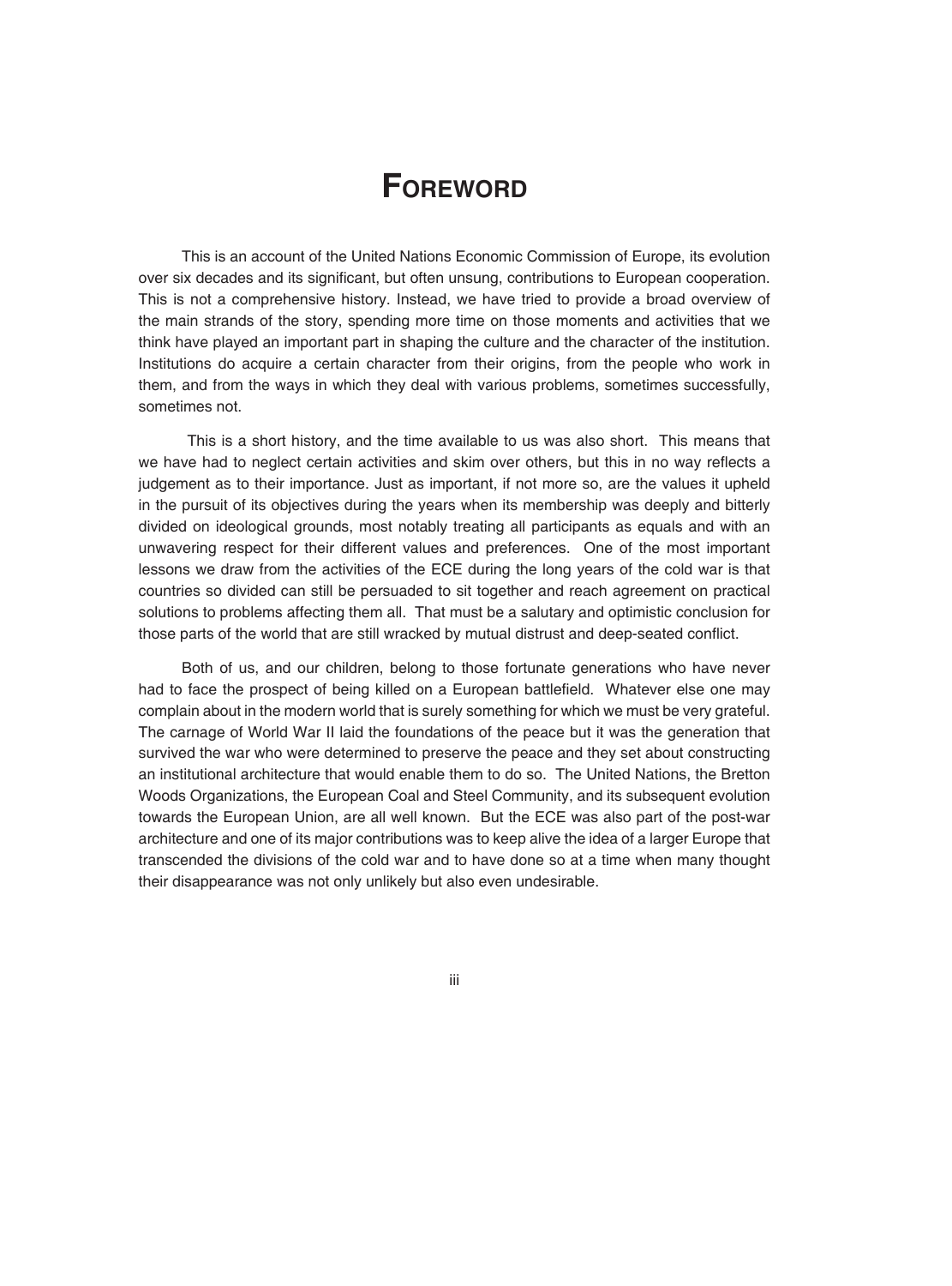The ECE has continued to support these ideals and, looking to the future, it is clear to us that the ECE still has the capacity to contribute to the cohesion of the region and to provide some of the international public goods that are needed to face some of the global and regional challenges of tomorrow. This potential will be better realized if the ECE is fully appreciated and exploited by its member States.

There is still a great deal of work to do on the history of ECE. We have not been able to explore the diplomatic archives, and those of the east should be particularly rewarding in revealing how the communist regimes regarded and approached this institution, for a long time their only formal bridge to the west. There is interesting work here for doctoral students. We have relied mainly on published and unpublished ECE documents, on the relatively small secondary literature, on private conversations with some of the former members of the secretariat who joined in or soon after 1947, and on our own experience as staff members of the institution. We have concluded our study with some reflections on the possible future of ECE and although we hope they will not offend too many people, being the institutional heirs of Gunnar Myrdal we shall be disappointed if everyone agrees with them.

We were honoured to receive an invitation from the Executive Secretary of ECE, Marek Belka, to write this history for the sixtieth anniversary of ECE. He gave us carte blanche to write as we wished and neither he nor his colleagues saw the text before it was sent to the printer. His trust in us is greatly appreciated and we hope he does not regret it.

This essay draws on, and is influenced by, our contributions to Unity and Diversity in Development Ideas: Perspectives from the UN Regional Commissions, published in 2004 by Indiana University Press in the series of the United Nations Intellectual History Project. This project has been conducted independently of the United Nations by Louis Emmerij, Richard Jolly and Thomas Weiss at the Ralph Bunch Institute for International Studies of the City University of New York. We are grateful to both Indiana University Press and the directors of the UNIHP for allowing us to use the two chapters we contributed to this book.\*

We are grateful to Jean Michel Jakobowicz, the information officer of the ECE, who, has been pushing the idea of a history of the ECE since the mid 1990s, and to all of those in the secretariat, particularly Agnès Jouenne who responded to our requests for information and documents. Finally, a very special thanks to Alison Mangin; this book would not have appeared had she not done all that it takes to format and finalize so that the text actually could get to the press and out again.

iv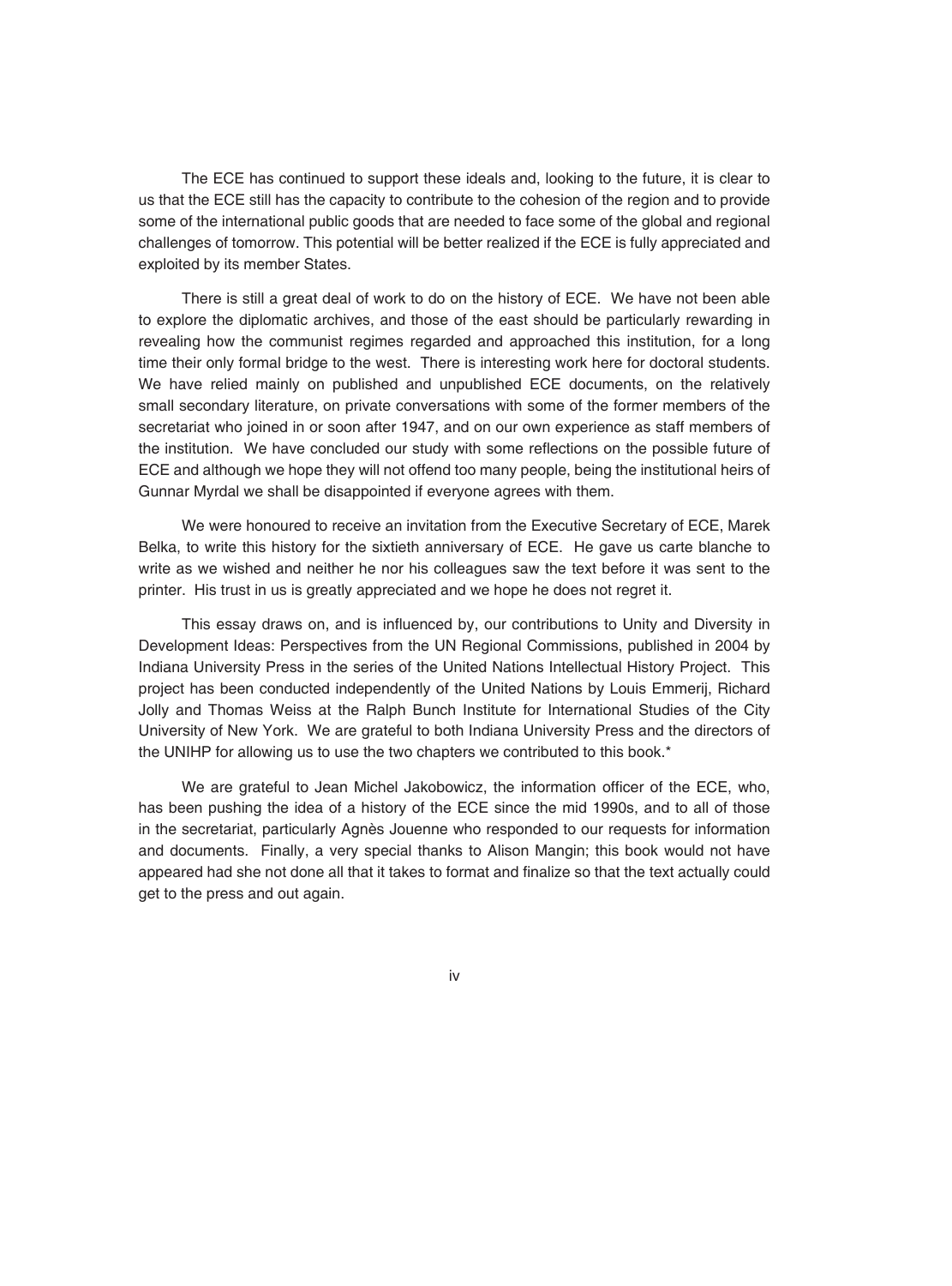Finally, we have in many ways drawn on our close relationship with many former and present members of the ECE secretariat and although we do not expect them to agree with everything we say, they are, after all, an independent-minded body of women and men, we would like to dedicate this book to them.

Yves Berthelot *former Executive Secretary of ECE* Paul Rayment *former Director of the ECE Economic Analysis Division* Geneva, April 2007

\* Yves Berthelot, (editor), Unity and Diversity of Development: The Regional Commission Experience, Bloomington: Indiana University Press, 2004, and Yves Berthelot and Paul Rayment, The ECE: A Bridge between East and West, loc. cit.

v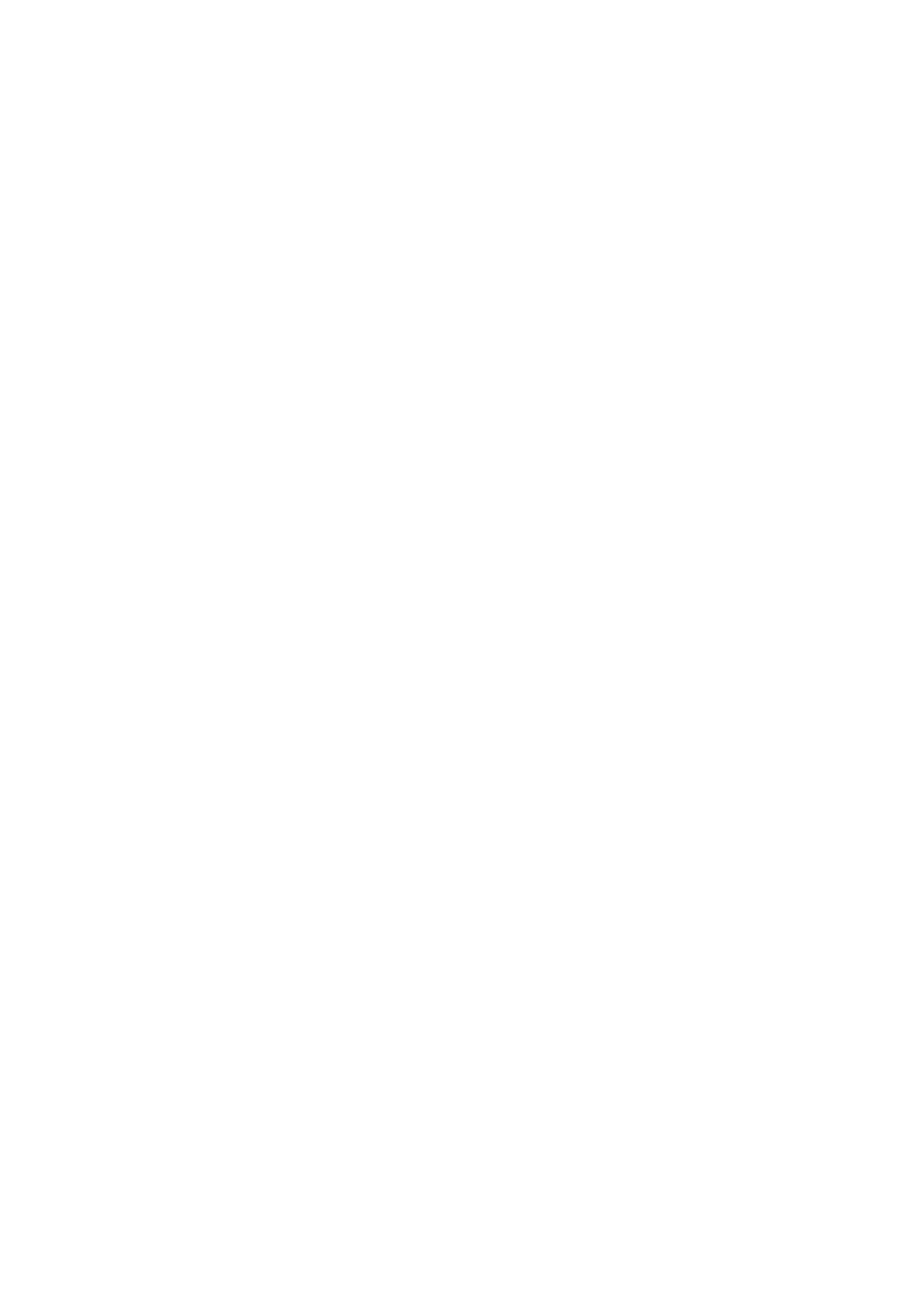# **CONTENTS**

|       | Foreword<br>Abbreviations                                                       | iii<br>viii |
|-------|---------------------------------------------------------------------------------|-------------|
| 1     | A Bridge between East and West                                                  | 1           |
| 2     | The Achievements of the Early Cold-War Period,<br>1947-1953                     | 23          |
| 3     | The Search for Sustained Growth, 1953-1989                                      | 43          |
| 4     | The Transition Era: A Period of Turbulence                                      | 75          |
| 5     | Looking back and peering forward                                                | 105         |
|       | <b>Notes</b>                                                                    | 127         |
| Annex |                                                                                 |             |
| I     | Terms of Reference of the Economic Commission for Europe, 1947                  | 141         |
| П     | Executive Secretaries of the Economic Commission for Europe                     | 145         |
| Ш     | Dates of membership of the Economic Commission for Europe                       | 147         |
| IV    | Organizational Structure of the Economic Commission for Europe<br>1957 and 2006 | 149         |
| V     | Participation of non-ECE countries in ECE activities and instruments            | 153         |

vii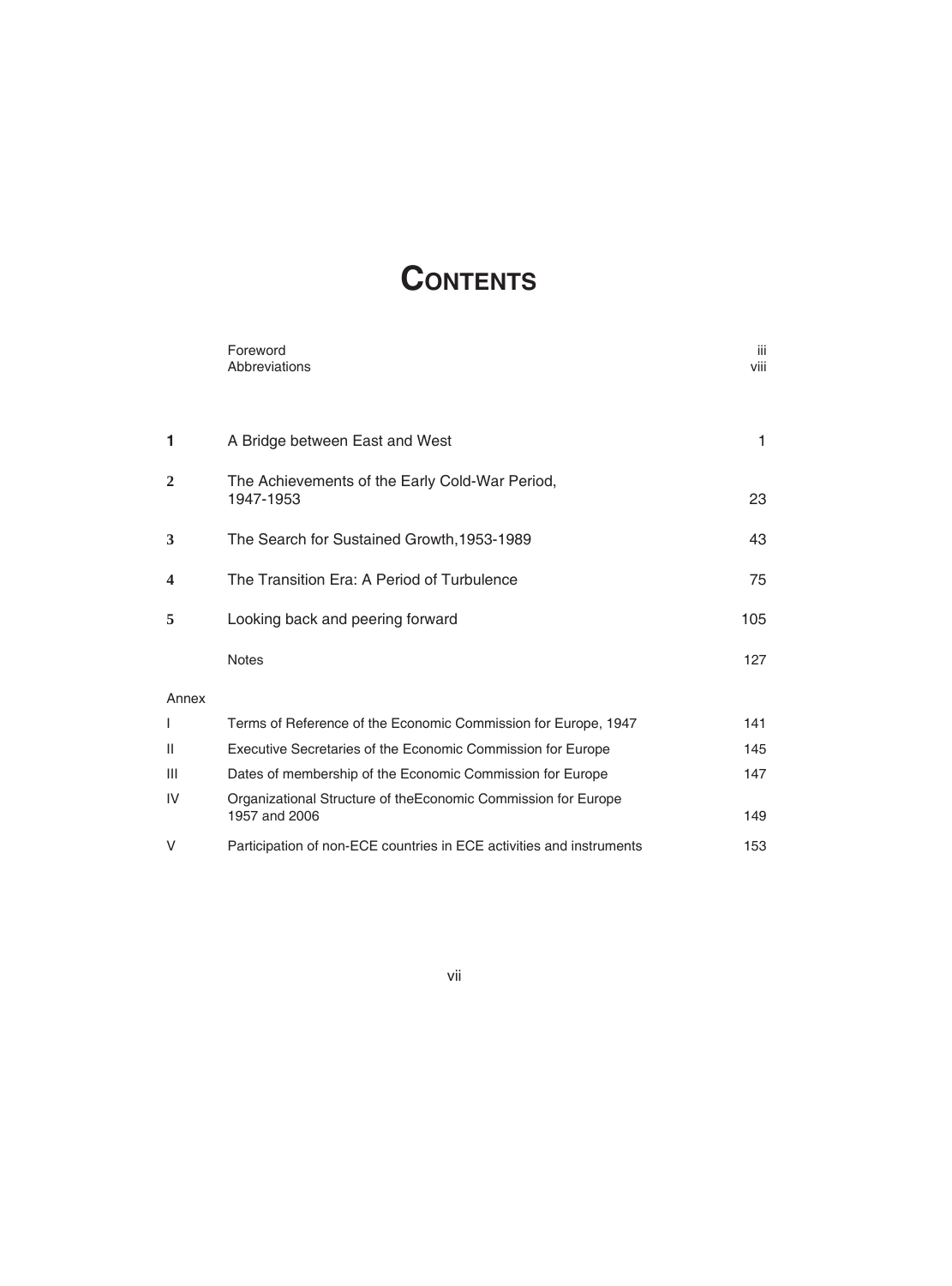## **ABBREVIATIONS**

| AGC           | Accord européen sur les grandes lignes internationales de chemin de fer<br>[European Agreement on Main International Railway Lines] |
|---------------|-------------------------------------------------------------------------------------------------------------------------------------|
| AGN           | Accord européen sur les grandes voies navigables d'importance internationale                                                        |
|               | [European Agreement on Main Inland Waterways of International Importance]                                                           |
| AGR           | Accord européen sur les grandes routes de traffic international [European Agreement                                                 |
|               | on Main International Traffic Arteries]                                                                                             |
| <b>AGTC</b>   | Accord européen sur les grandes lignes de transport combiné et les installations                                                    |
|               | connexes [European Agreement on Important Combined Transport Lines and                                                              |
|               | Related Installations]                                                                                                              |
| <b>ASEAN</b>  | Association of Southeast Asian Nations                                                                                              |
| <b>CCEET</b>  | Centre for Cooperation with European Economies in Transition                                                                        |
| <b>CEPU</b>   | Central European Payment Union                                                                                                      |
| <b>CES</b>    | Conference of European Statisticians                                                                                                |
| <b>CIB</b>    | Centre International du Bâtiment [International Committee for Building Research]                                                    |
| <b>CIS</b>    | Commonwealth of Independent States                                                                                                  |
| <b>CMEA</b>   | <b>Council for Mutual Economic Assistance</b>                                                                                       |
| COCOM         | Coordinating Committee for Multilateral Export Controls                                                                             |
| <b>CPSU</b>   | Communist Party of the Soviet Union                                                                                                 |
| <b>CSCE</b>   | Conference on Security and Cooperation in Europe                                                                                    |
| <b>ECA</b>    | Economic Commission for Africa                                                                                                      |
| <b>ECAFE</b>  | Economic Commission for Asia and the Far East                                                                                       |
| ECE/UNECE     | Economic Commission for Europe                                                                                                      |
| <b>ECITO</b>  | European Central Inland Transport Organization                                                                                      |
| <b>ECLA</b>   | Economic Commission for Latin America, later ECLAC Economic Commission for                                                          |
|               | Latin America and the Caribbean                                                                                                     |
| ECO           | European Coal Organization                                                                                                          |
| <b>ECOSOC</b> | <b>Economic and Social Council</b>                                                                                                  |
| <b>ECSC</b>   | European Coal and Steel Community                                                                                                   |
| <b>ECWA</b>   | Economic Commission for Western Asia, later ESCWA Economic and Social                                                               |
|               | Commission for Western Asia                                                                                                         |
| EEC           | European Economic Community                                                                                                         |
| <b>EECE</b>   | Emergency Economic Committee for Europe                                                                                             |
| <b>EFTA</b>   | European Free Trade Association                                                                                                     |
| EMU           | European Monetary Union                                                                                                             |
| EPU           | European Payments Union                                                                                                             |
| <b>ESCAP</b>  | Economic and Social Commission for Asia and the Pacific                                                                             |
| <b>ESCOR</b>  | Economic and Social Council Official Records                                                                                        |
| <b>ESCWA</b>  | Economic and Social Commission for Western Asia                                                                                     |

viii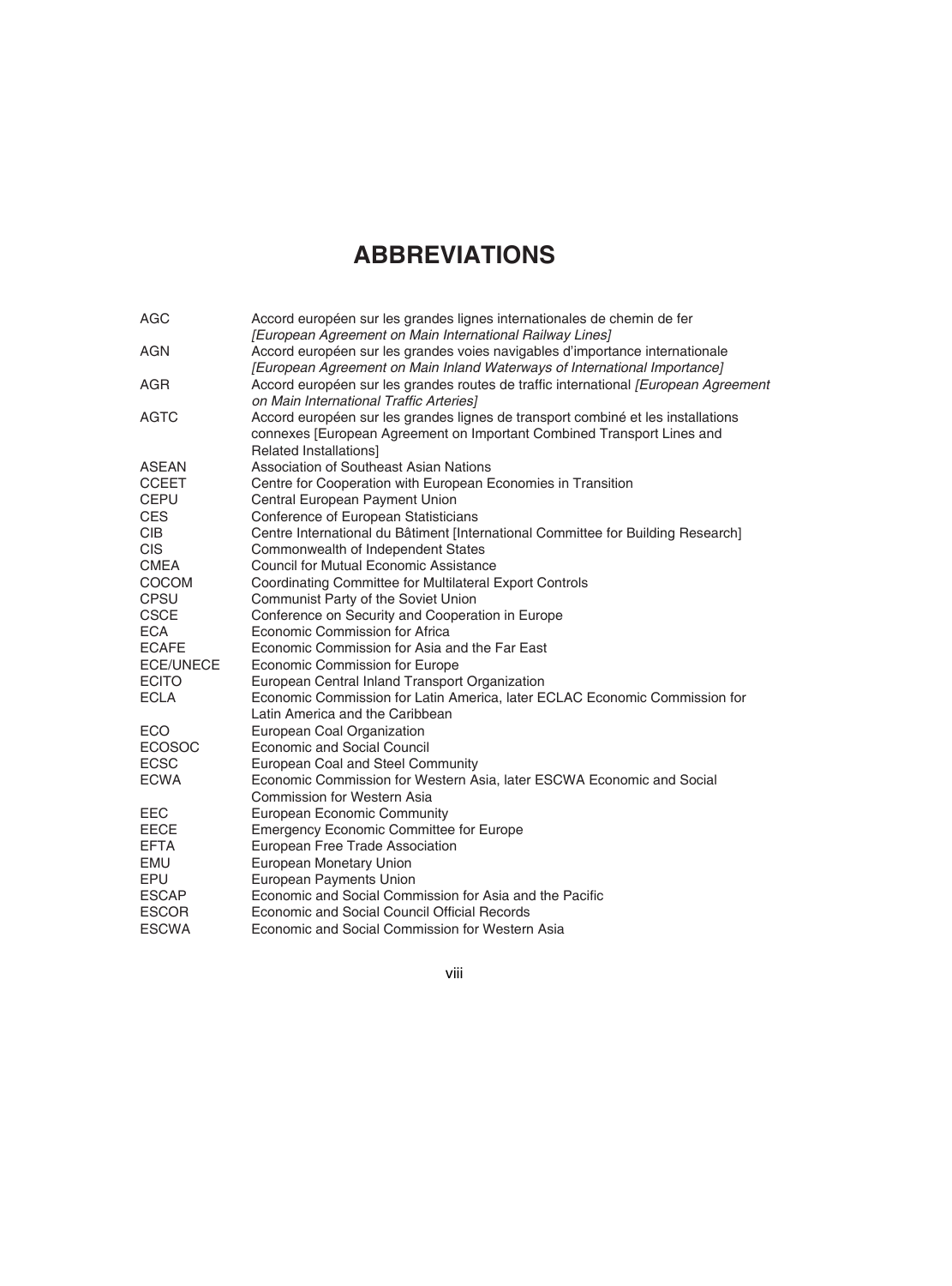| EU             | European Union                                                                 |
|----------------|--------------------------------------------------------------------------------|
| <b>EURATOM</b> | European Atomic Energy Community                                               |
| <b>FAO</b>     | Food and Agriculture Organization of the United Nations                        |
| FDI            | foreign direct investment                                                      |
| FOB            | free on board                                                                  |
| FRG.           | Federal Republic of Germany                                                    |
| G7             | The Group of 7 (Canada, France, Germany, Italy, Japan, United Kingdom, and the |
|                | <b>United States</b>                                                           |
| G77            | The Group of 77 developing countries                                           |
| G8             | The Group of 7, plus the Russian Federation                                    |
| GA             | <b>General Assembly</b>                                                        |
| <b>GAOR</b>    | General Assembly Official Records                                              |
| <b>GATT</b>    | General Agreement on Tariffs and Trade                                         |
| GDP            | gross domestic product                                                         |
|                |                                                                                |
| GDR            | German Democratic Republic                                                     |
| <b>GEF</b>     | <b>Global Environment Facility</b>                                             |
| <b>GNP</b>     | gross national product                                                         |
| <b>GSP</b>     | General System of Preferences                                                  |
| <b>IBRD</b>    | International Bank for Reconstruction and Development                          |
| ILO            | International Labour Organization                                              |
| IMF            | International Monetary Fund                                                    |
| <b>IRU</b>     | International Road Union                                                       |
| <b>ISO</b>     | International Standardization Organization                                     |
| ITO.           | International Trade Organization                                               |
| LRTAP          | Long-range Transboundary Air Pollution                                         |
| MIT            | Massachusetts Institute of Technology, Cambridge                               |
| MPS.           | Material Product System                                                        |
| <b>NATO</b>    | North Atlantic Treaty Organization                                             |
| <b>NGO</b>     | non-governmental organization                                                  |
| NIEO           | new international economic order                                               |
| NNP.           | net national produce                                                           |
| <b>NOx</b>     | nitrogen oxides                                                                |
| OECD           | Organisation for Economic Co-operation and Development                         |
| OEEC           | Organization for European Economic Cooperation                                 |
| OEP.           | overall economic perspective                                                   |
| OPEC           | Organization of Petroleum Exporting Countries                                  |
| <b>OSCE</b>    | Organization for Security and Cooperation in Europe                            |
| R and D        | research and development                                                       |
| <b>REBIS</b>   | Regional Balkans Infrastructure Study                                          |
| SALT           | <b>Strategic Arms Limitation Talks</b>                                         |
| <b>SEA</b>     | Senior Economic Advisers to ECE Governments                                    |
| <b>SECI</b>    | Southeast Europe Cooperative Initiative                                        |
| SNA            | United Nations System of National Accounts and Supporting Tables               |
| <b>SPECA</b>   | Special Programme for the Economies of Central Asia                            |
| <b>SSR</b>     | Soviet Socialist Republic                                                      |
|                |                                                                                |
| TEM            | <b>Trans European North-South</b>                                              |

ix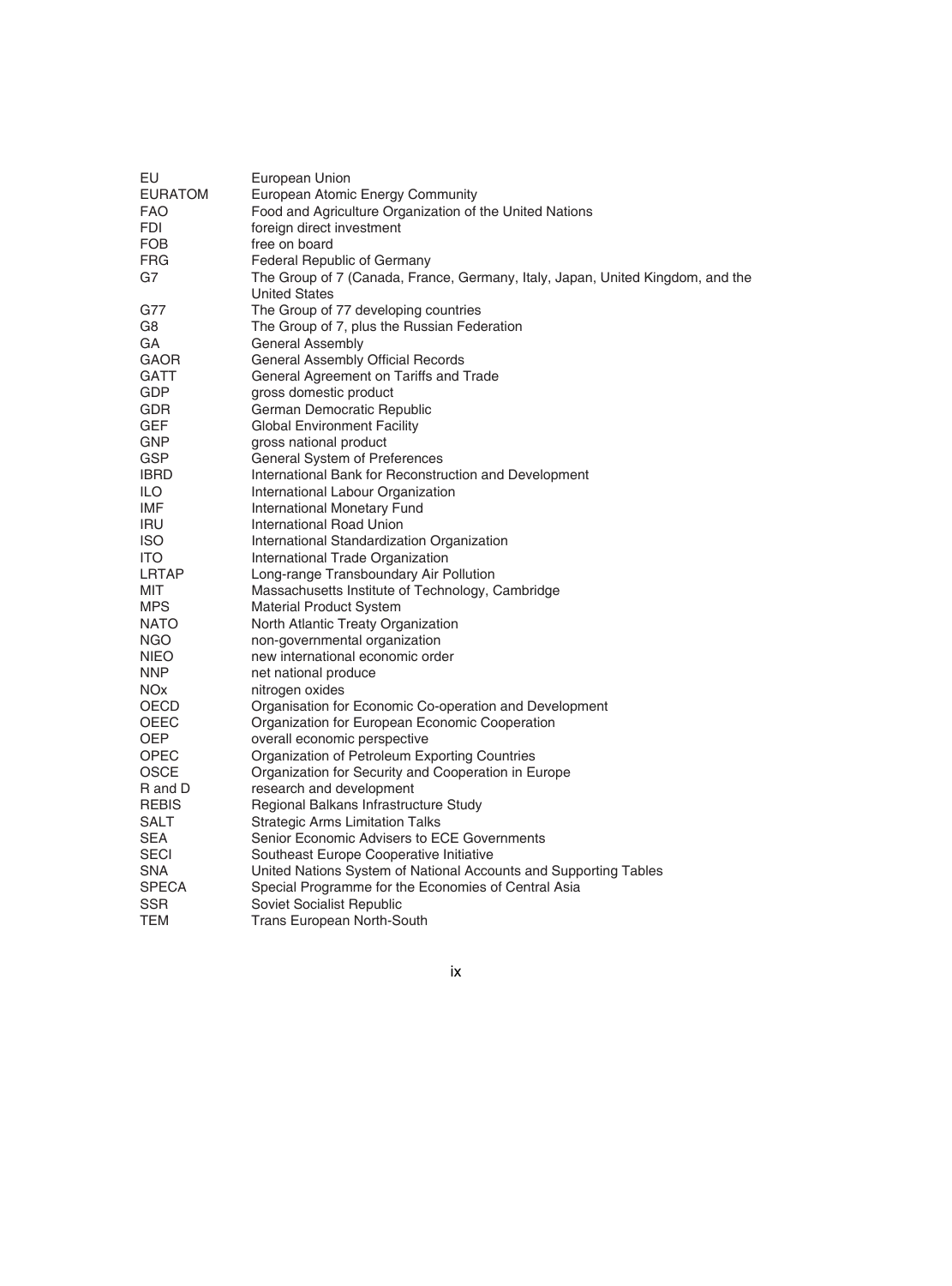| <b>TEN-STAC</b> | Scenarios, Traffic Forecasts and Analysis of Corridors on the Trans-European             |
|-----------------|------------------------------------------------------------------------------------------|
|                 | <b>Transport Network</b>                                                                 |
| <b>TER</b>      | <b>Trans European Railways</b>                                                           |
| THE PEP         | Pan-European Programme on Transport and Health                                           |
| TINA            | <b>Transport Infrastructure Needs Assessment</b>                                         |
| TIR             | Transport International Routier [International Road Transport]                           |
| <b>TIRS</b>     | Transport Infrastructure Regional Study in the Balkans                                   |
| UN              | <b>United Nations</b>                                                                    |
| UN/EDIFACT      | United Nations Electronic Data Interchange for Administration, Commerce and<br>Transport |
| <b>UNCTAD</b>   | United Nations Conference on Trade and Development                                       |
| <b>UNDP</b>     | United Nations Development Programme                                                     |
| <b>UNECE</b>    | United Nations Economic Commission for Europe                                            |
| <b>UNEP</b>     | United Nations Environment Programme                                                     |
| <b>UNIHP</b>    | United Nations Intellectual History Project                                              |
| <b>UNODC</b>    | UN Office on Drugs and Crime                                                             |
| <b>UNRRA</b>    | United Nations Relief and Rehabilitation Administration                                  |
| <b>UNSM</b>     | United Nations Standard Messages                                                         |
| <b>UNTDED</b>   | United Nations Trade Data Elements Directory                                             |
| US/USA          | United States of America                                                                 |
| <b>USSR</b>     | Union of the Soviet Socialist Republics                                                  |
| WB.             | World Bank                                                                               |
| <b>WHO</b>      | World Health Organization                                                                |
| <b>WMO</b>      | World Meteorological Organization                                                        |
| WTO             | World Trade Organization                                                                 |
| <b>WWI</b>      | World War I                                                                              |
| <b>WWII</b>     | World War II                                                                             |

x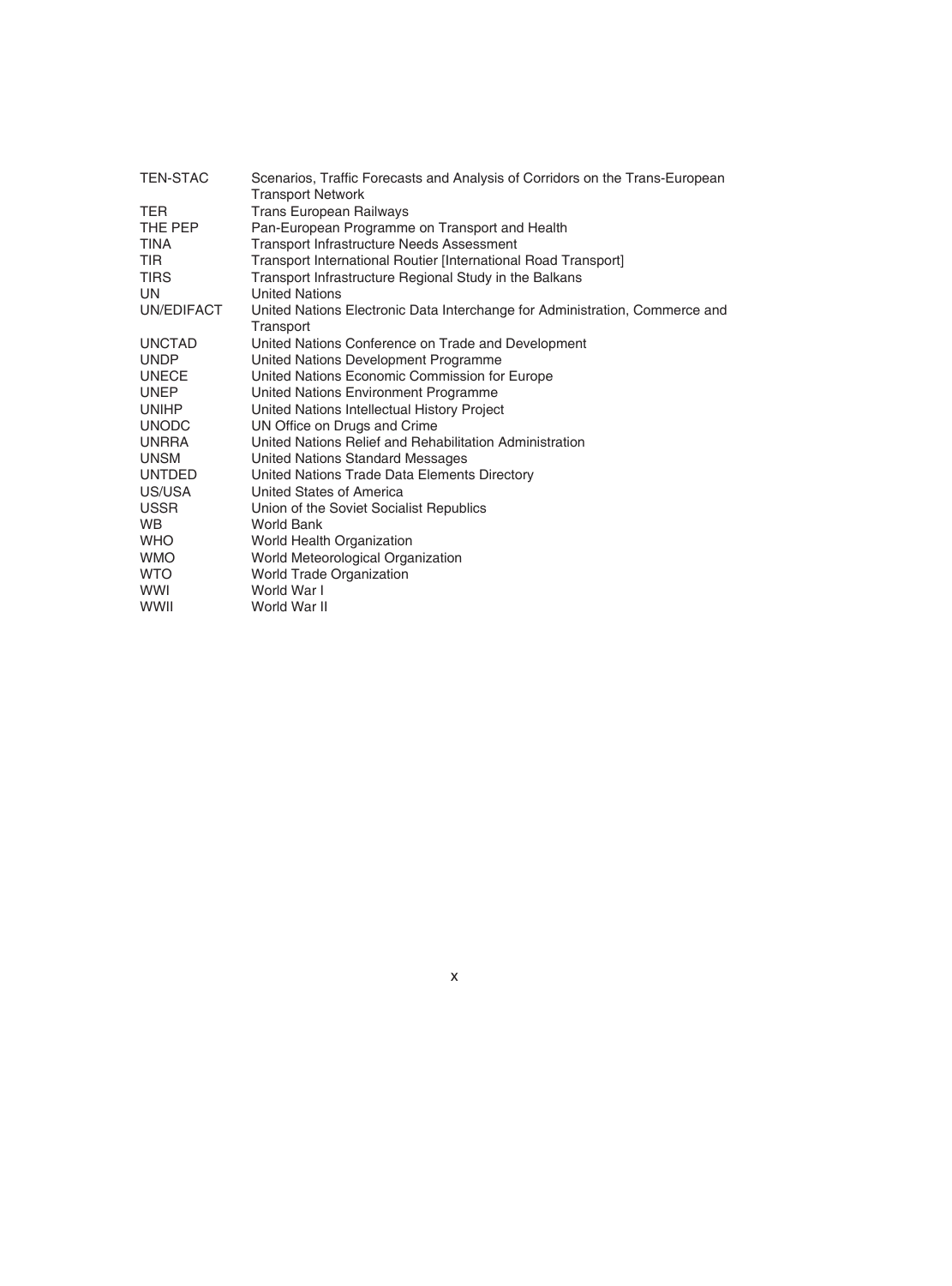# **CHAPTER 1**

# **A BRIDGE BETWEEN EAST AND WEST**

When the Second World War (WWII) ended in Europe on 8 May 1945 the continent was in a devastated state. More than 50 million people had died, five times more than in the First World War (WWI)**1** and there were more than 11 million displaced persons, 10 times more than after WWI, needing food, shelter and medical attention.**2** The material destruction was far greater and more extensive than at the end of WWI: many of the great cities of Europe had suffered considerable damage; towns and villages throughout the continent were in ruins; road, rail and other physical infrastructures had suffered large-scale destruction and disruption; much of the merchant shipping fleet had been lost; and there were serious shortages of food and raw materials. Networks of international trade had been broken or disrupted and virtually everywhere trade and capital movements were subject to direct government controls.

An unprecedented aspect of WWII was the extent to which the civilian population was directly affected, accounting for perhaps half of all casualties – far higher than in any previous conflict. "Policies on genocide were but the most extreme forms of a war which targeted civilians and the very structure of pre-war society. Reconstruction after 1945 was, therefore, a very different enterprise from that of the 1920s: this time there could be no thought of going back."3 But what was the way forward? Stalin declared, "This war is not as in the past. Whoever occupies a territory also imposes on it his own social system. Everyone imposes his own system as far as his army can reach. It cannot be otherwise."4 As a result, Europe – and consequently the membership of the United Nations Economic Commission for Europe (ECE) – divided into two blocs, on the one hand liberal democracies with market-based economies and on the other communist People's democracies with centrally planned economies – a division that was to prevail for more than forty years.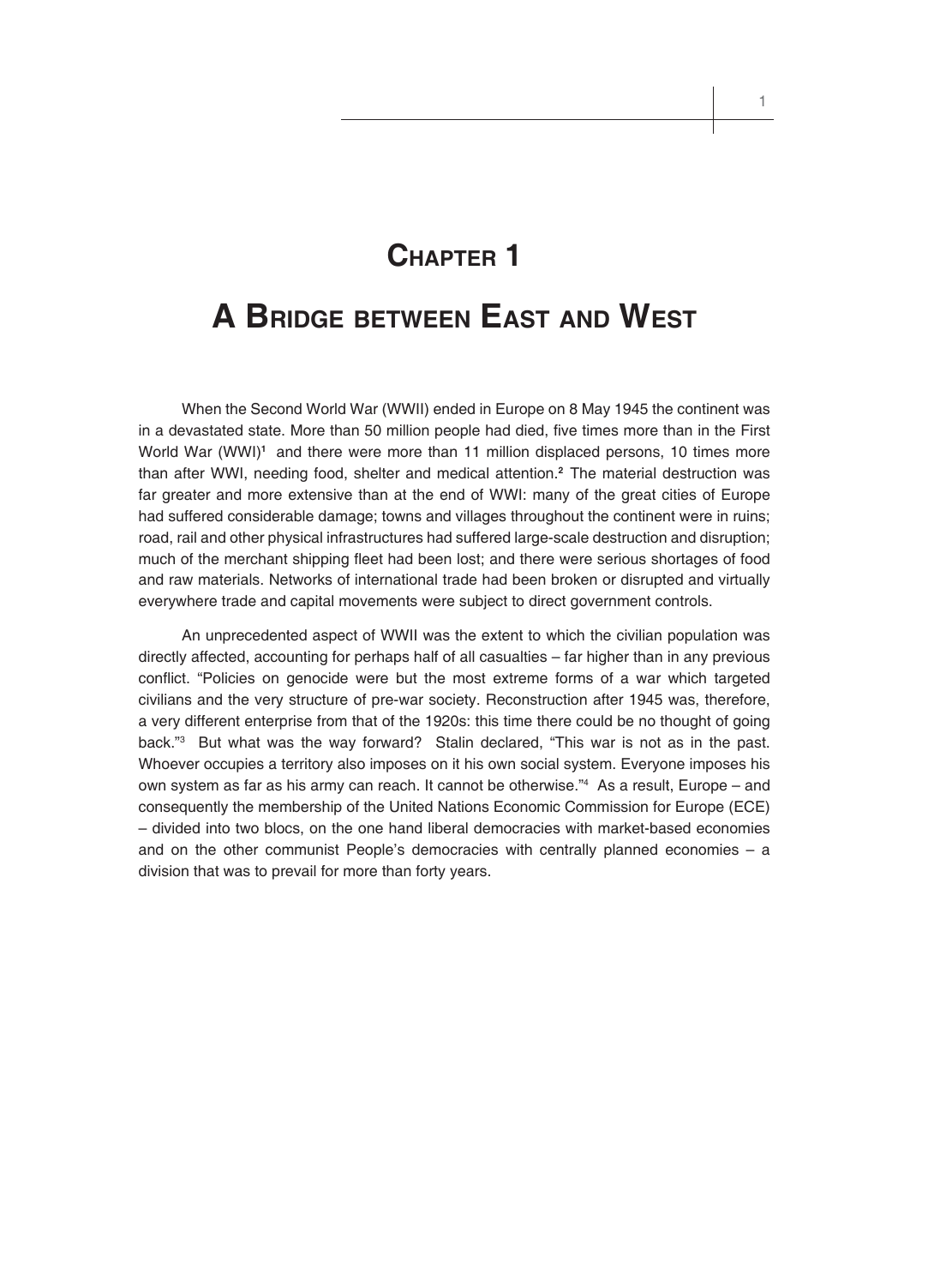### **ORIGINS: CONTRASTING LESSONS FROM TWO POST-WAR PERIODS**

In 1945 Western Europe was a collection of highly regulated economies, mainly but not entirely the result of wartime planning, and so policymakers were faced not only with the tasks of reconstruction but of re-conversion to market-based economies that would avoid the failures of inter-war capitalism. There were fears that the post-war expectations of the population would be higher than the capacity of the system to satisfy them, thereby increasing the risks of social unrest and political instability. All this was set against the background of increasing East-West tensions. The tasks and prospects of reconstruction after WWII looked far worse than those prevailing after WWI, and yet not only was the recovery much faster than most people expected but it led to the "Golden Age" of the 1950s and 1960s, whereas that after 1918 ended in the depression of the 1930s.

What was different about 1945 in contrast to 1918? One reason for the rapid recovery was that the damage to productive capacity from bombing was actually less than expected: in fact, capacity at the end of the war was greater than at the start<sup>5</sup> and, despite the tremendous loss of life, the West European labour force was as large as it was pre-war. But, the potential for recovery is one thing, its realization is another and it was here that the different mind-set of policymakers and their advisers in 1945 was a key influence. In 1918 Europe's leaders were mostly anxious to re-establish the world that existed before 1914; they looked back to a "Golden Age" – and to the gold standard. In general, policies were focused almost entirely on financial stability, and this priority implied restrictive fiscal and monetary policies, balanced budgets and constraints on government spending. Wartime controls were rapidly abandoned leading to sharp increases in prices, an early example of what, in the 1990s, would be called "shock therapy." As suggested above, no one in 1945 wanted to return to the pre-war situation; in fact, avoiding the failures of inter-war capitalism was seen as crucial for restoring and maintaining liberal democracy and the market economy. Most policymakers in Western Europe in 1945 probably followed Keynes in believing that while the decentralized market economy provided the best foundation for democratic and dynamic societies, government action to reduce poverty and unemployment was necessary to maintain support for such a system. Consequently, macro-economic policy gave priority to economic growth and the reduction of unemployment. Investment was encouraged by tax and other incentives, and the commitment to full employment encouraged the corporate sector to look beyond the short-run fluctuations in the business cycle. In moving from wartime controls to a peacetime market economy, West European governments were much more gradualist than their predecessors in 1918. This helped to avoid the inflationary spiral that occurred after WWI, but it was also an implicit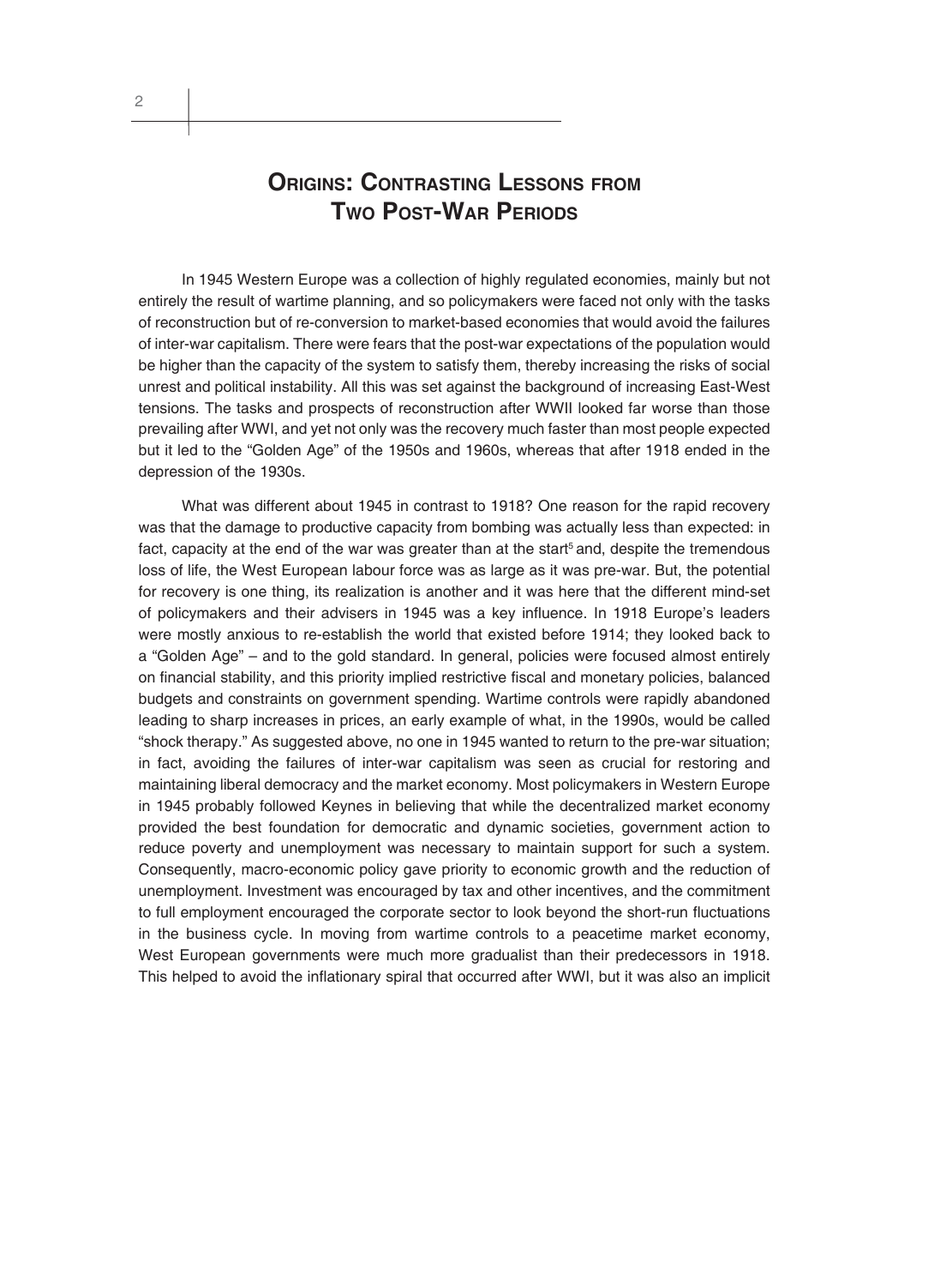recognition of the need to avoid severe shocks to the population and to build a consensus for the new post-war economic and political system.<sup>6</sup> Indeed the search for a more consensual basis for economic policymaking is one of the key differences between the two post-war periods: in contrast to the 1920s, the aftermath of WWII saw considerable efforts throughout Western Europe to introduce institutions and practices that would encourage wage moderation and preserve the social peace (the welfare state itself, co-determination, indicative planning, et cetera). Although it is difficult to quantify the impact of such measures, many judge them to have made a key contribution to the economic performance of the 1950s and 1960s.<sup>7</sup>

There were also major differences in approach to the international economy in the two post-war periods. As was the case with domestic policies, attitudes were shaped by the perception that the economic failures of the inter-war years had been a major factor behind the slide into the disaster of WWII. "The 1944 Bretton Woods conference and the institutions it spawned represented an effort by the allied governments to create post-war structures that would help to prevent a repetition of the global economic catastrophe and the 'beggarthy-neighbour' policies of the 1930s."8 The revolutionary idea, embodied in the Articles of Agreement of the International Monetary Fund (IMF), was that "because exchange rates were matters of international interest, they should be subject to international scrutiny and normally to international agreement."9 Although the Havana Conference, held between 21 November 1947 and 24 March 1948, failed to establish the International Trade Organization (ITO), it elaborated the General Agreements on Tariffs and Trade (GATT) that guided international trade relations for more than 40 years and provided a framework of rules for the conduct of trade and for negotiating further trade liberalization.

This boost to international institutions and international cooperation in both economic and political affairs owed a great deal to the United States (US) that played – and sustained – a very active role both in building the overall post-war international institutional framework and in supporting the recovery of Western Europe. Follies, such as the Morgenthau plan for the "pastoralization" of Germany, had been abandoned by the end of the war and overtaken by a conviction that European economic recovery was essential to the long-term interests of the United States and, as Keynes had argued in 1919,<sup>10</sup> that recovery would be compromised if German industry were suppressed. In contrast, for the Soviet Union, which had borne the brunt of the battle against Nazi Germany, the economic recovery of Germany was seen as a threat and thus East-West tensions turned into another struggle over Germany. In 1945-46, the Soviet Union did its best to block moves for German recovery and, in the territory occupied by the Soviet army, it stripped German industry of its physical assets as reparations. Instead of trying to punish a vanquished state with demands for heavy reparations, a policy that had failed in the 1920s, the Western allies sought to pursue their objectives by creating a "united states" of Europe, which would reconcile German recovery with the security needs of its West European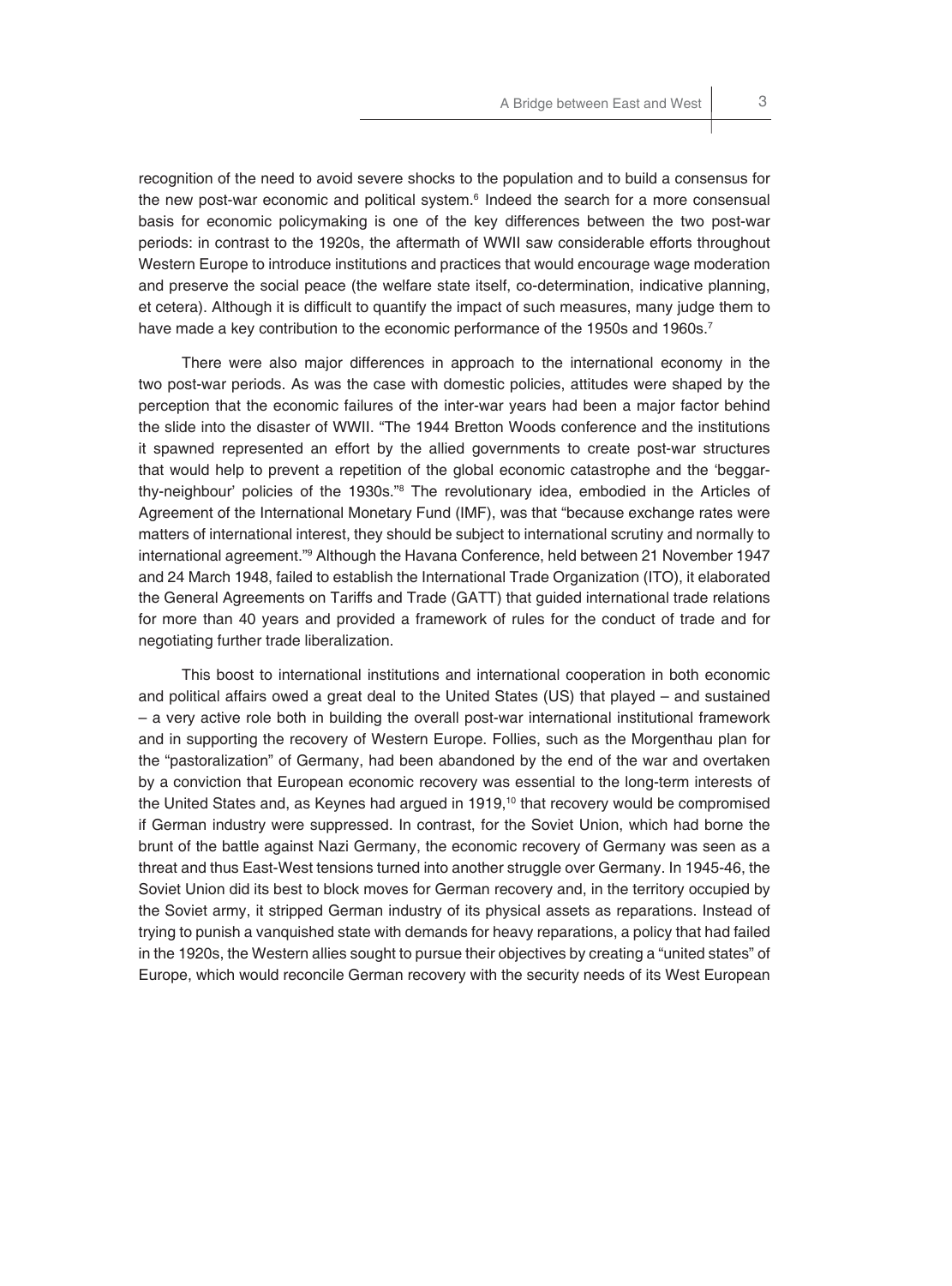neighbours. Originally it was hoped that a return to free trade and multilateral settlement within the framework of the new Bretton Woods institutions would suffice to get a sustained European recovery under way, and the rapid recovery of industrial output in 1946 supported such hopes. But a series of European dollar crises, the premature enforcement of Sterling convertibility in 1947, and fears in the winter of 1946-47 that the immediate post-war pick-up in activity might be running out of steam led to the introduction of the Marshall Plan.

In recent years there has been much revisionist questioning of how far the Marshall Plan was responsible for the post-war recovery. It was in fact already clear to Nicholas Kaldor and his team in the research division of the ECE that when Marshall aid arrived a strong European recovery was already under way as a result of domestic efforts,<sup>11</sup> but the assistance helped to ensure that it could continue without being prematurely checked by balance of payments constraints and by the social consequences of difficult economic adjustments. Policymakers at the time certainly regarded Marshall Aid as a key support for their efforts to get a sustained recovery under way with popular support. The strong commitment of the United States of America to European recovery helped to boost business confidence and expectations, not least in Germany, and thus to encourage the growth of fixed investment (which was much stronger than in the aftermath of WWI). The Marshall Plan was also important in insisting on cooperation among the European recipients of Marshall Aid in its distribution, in developing regional projects and, through the European Payments Union (EPU), in liberalizing their trade and payments in a gradual but purposeful manner. In contrast to the lack of cooperation among the European states in the 1920s, the Marshall Plan played an important role in promoting the process of close interaction and cooperation, which has characterized the European region ever since, and to which the ECE has made a significant contribution. Just over 50 years later the ECE secretariat would return to the Marshall Plan and draw some salutary lessons for helping the countries of Eastern Europe in their transition from centrally planned to market economies.

These, very briefly, are some of the salient features of the world in which the ECE was created in 1947 and some of the broad lines of thinking about economic policy that were shared by most of the economists who joined the secretariat of the new institution and by many of the delegations taking part in its early inter-governmental meetings and working groups. The subsequent sixty years have witnessed unprecedented rates of economic growth in Europe and although these have been accompanied by many new problems, there is no question that Europeans today are very much better off than their parents and grandparents were in 1947. Gross domestic product (GDP) has more than trebled in the west and doubled in the east, with the latter now set to catch up with the former at a much faster rate than in the years before 1989. The international economy has changed fundamentally, from a world of fixed exchange rates, widespread capital controls and restricted international trade to one of floating exchange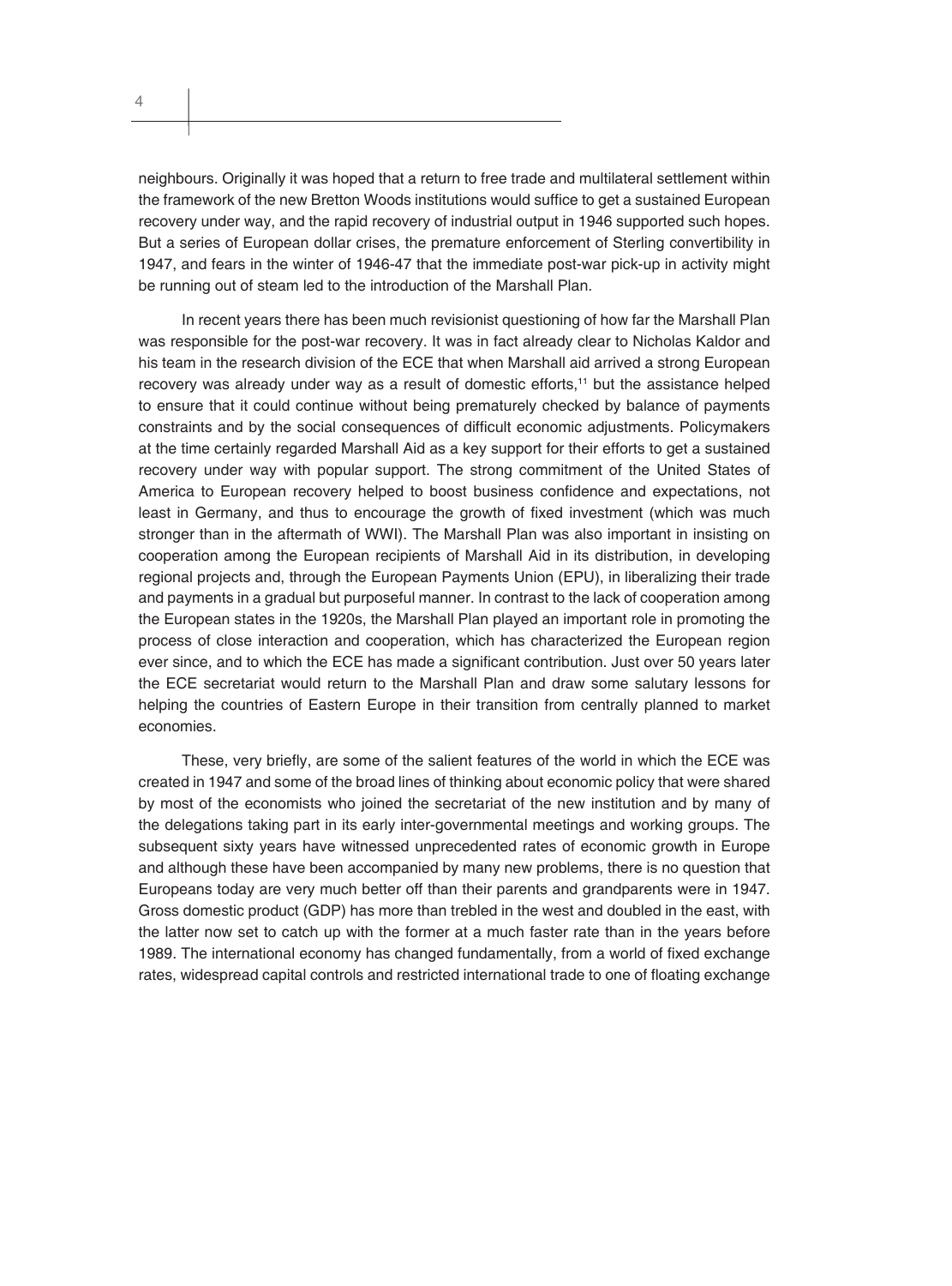rates, free capital movements and largely open economies. These developments have in turn undermined some of the original functions of the international economic organizations set up as part of the post-war settlement and in 2006 there were a growing number of calls for radical reform of the entire international institutional architecture and for changes in the rules governing international economic relations.

The transformation of Europe over these sixty years was shaped by a number of influences that have also had a significant impact on the rest of the world. Three key developments have marked this period: the cold war, the withdrawal of European countries from their colonies, and the persistent if not always steady process of European integration. The cold war not only divided Europe but it greatly affected the economic, institutional and political development of the two sides, each heavily influenced by one of the two super-powers. After forty years or more, the collapse of the eastern bloc led to liberal democracy and the market economy, subject to institutional variations and different levels of social constraint, becoming the model for the region as a whole. Nevertheless, the reconciliation of these two historical experiences still presents a number of important challenges in the years ahead. The process of decolonization, especially by France and Britain, has involved a change in Europe's view of its own identity and of its relationship to the rest of the world. That is still evolving, both in respect of subsequent shifts in the global balance of economic power and in relation to specific issues such as immigration and the expansion of ethnic minorities within the region. The process of European integration, closely related to, indeed entwined with, these developments, has been driven by a variety of motives, ranging from the necessity for cooperation on a range of practical issues, familiar to the various technical committees of the ECE, to more idealistic visions of a closer political union of the countries of the region. That process has rarely been smooth or without opposition and there remain differences over ultimate goals. Nevertheless, there is little support for stopping or reversing the process and thus the murderous nationalism of the first half of the twentieth century has been replaced by a more peaceful convergence of economic and political interests and by deeply embedded systems of consultation and cooperation in which the ECE has played at times a vital and always a constructive role. Nevertheless, despite all these considerable changes in the region and in the context of policymaking, most of the fundamental issues and questions remain the same, whether the concern is with the problems of reconstruction or transition from planned to market economies, with environmental degradation or the tensions created by globalization. How should change be managed and the costs of adjustment be distributed? How far should domestic economies adjust to the dictates of the international economy? Can government intervention improve the prospects for growth and employment or should it be kept to a minimum? How should the international monetary system be managed? The answers given to such questions will vary with circumstances and context, with shifts in ideology, and with the changing influence of different groups of Keynes's "academic scribblers". The responses of the 1950s and 1960s gave way under the pressure of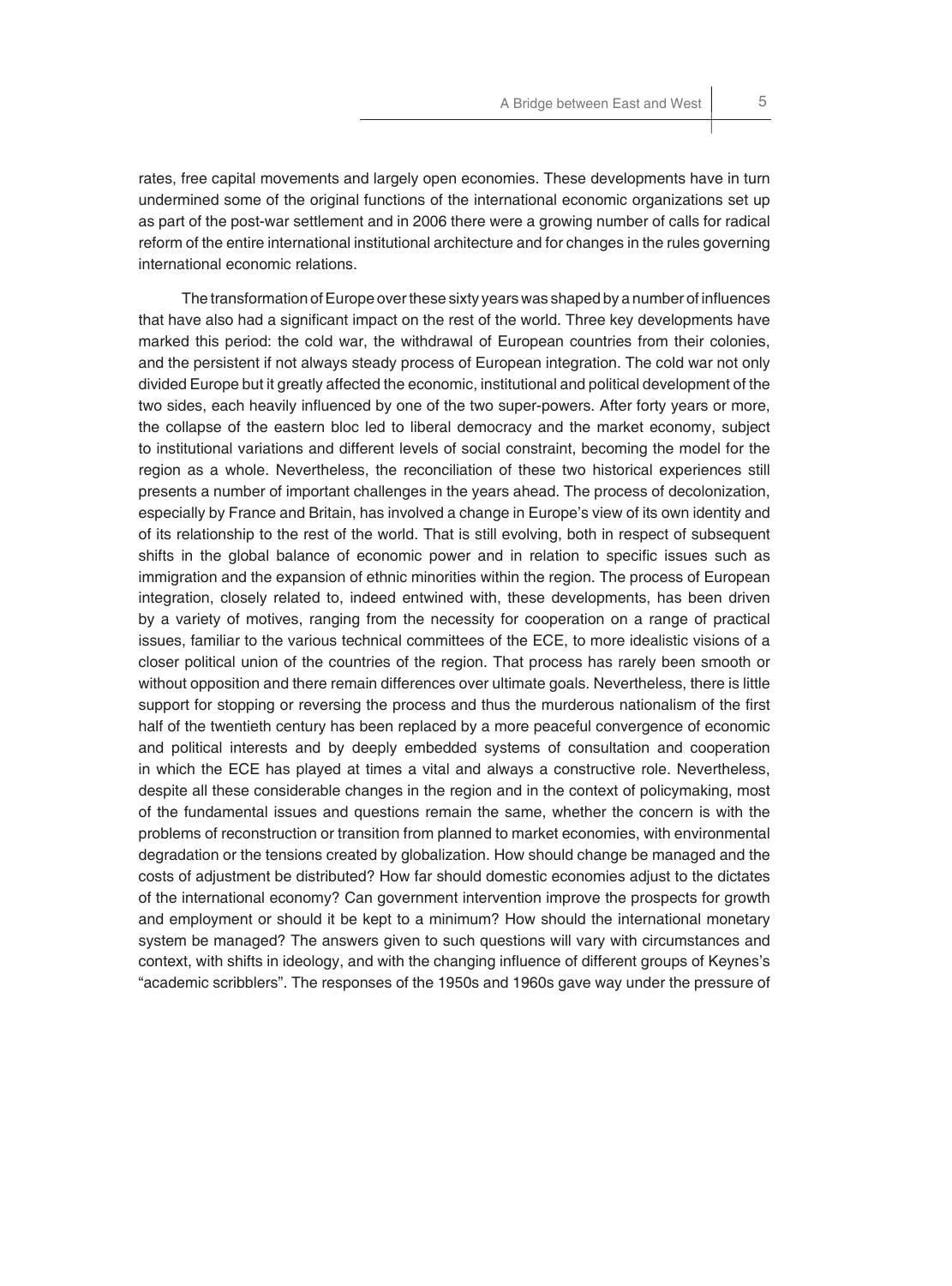6

different problems to the monetarism and neo-liberalism of the 1980s and 1990s, and now the latter are under increasing attack for their inadequacies in dealing with the problems of chronic inequality, economic underdevelopment, and global warming.

### **THE EMERGENCE OF COOPERATION IN A DIVIDED EUROPE**

Against this general background of new ideas and policy approaches, the immediate problems in Europe in 1945 were urgent and practical, and the priorities clear: to provide food, clothing, shelter and medical care to large numbers of suffering people, to rebuild houses and infrastructure, especially transport and energy, and to remove the obstacles to a recovery of production and international trade. The United Nations Relief and Rehabilitation Administration (UNRRA) provided humanitarian relief, without discrimination, an effort described by one historian as "the biggest piece of first aid in history."<sup>12</sup> To confront the immediate problems of economic dislocation (and, by extension, the risks of social unrest) three intergovernmental bodies were set up, outside the framework of the United Nations, on the initiative of the United States and Britain. These were: the Emergency Economic Committee for Europe (EECE), the European Coal Organization (ECO), and the European Central Inland Transport Organization (ECITO).13 Known as the "E-organizations," their main tasks were to organize the supply and equitable distribution of basic materials, especially coal, and remove bottlenecks in the transport system. Membership of the three organizations was open to all European countries except the defeated powers and Spain, but the Soviet Union only participated to a limited extent in ECITO. Poland and Czechoslovakia, however, were active participants in ECO and ECITO. ECITO had a broader mandate than the other two: it was to address production and distribution problems in a wide range of sectors including agriculture, timber, and machinery, and also to discuss and make recommendations concerning reconstruction and policies for longer-run development.

#### *Debates on a mandate: rationale and politics*

The "E-organizations" did useful work that contributed towards the "surprisingly rapid recovery of industrial production in the eighteen months following the cessation of hostilities,"<sup>14</sup> but they had little time to grapple with the larger economic policy questions facing the region. By the end of 1945 it was clear that a different organizational structure was needed to address the longer-run problems of reconstruction and economic development in Europe. No doubt there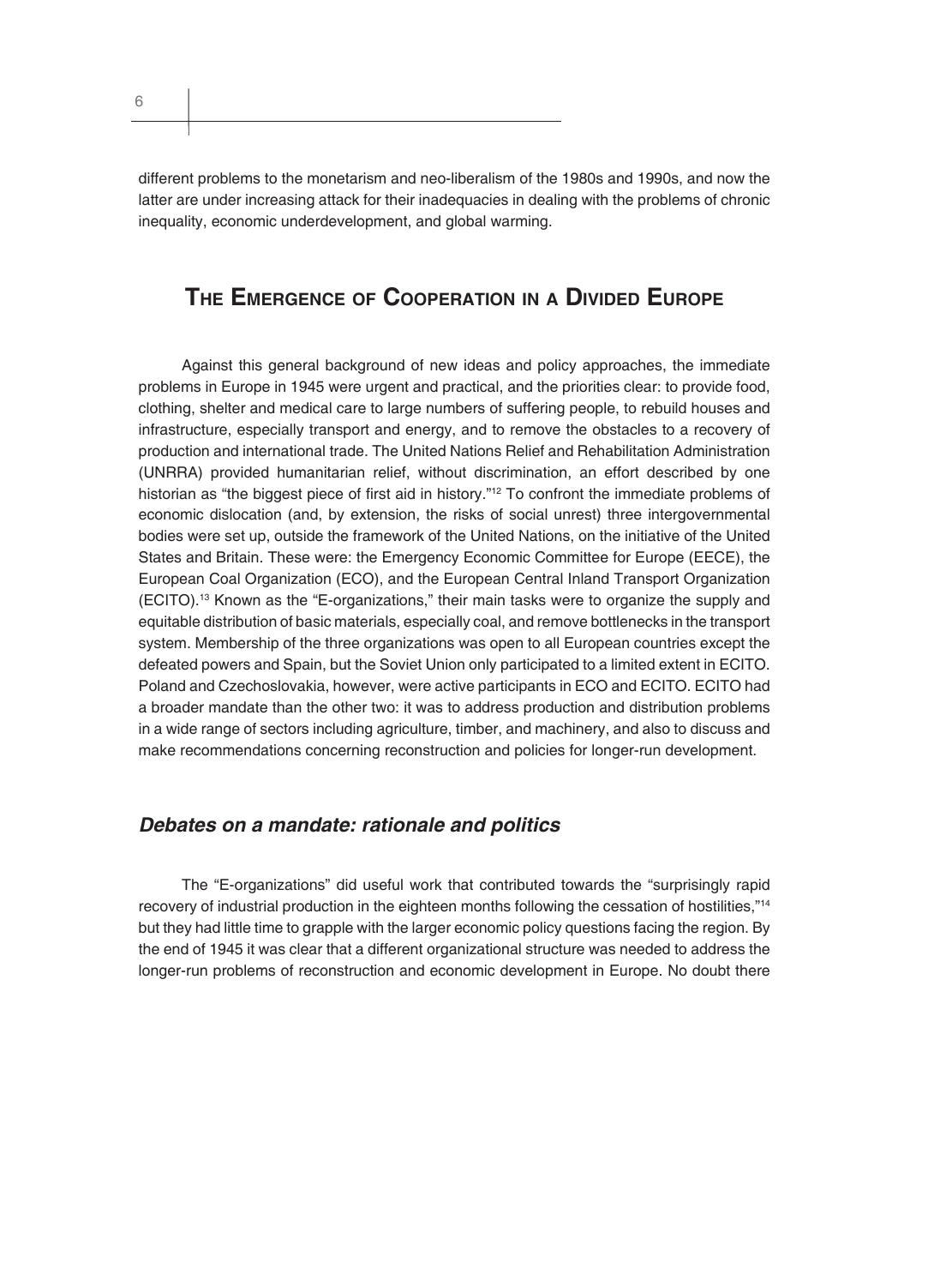were many who recalled that the various institutions for economic cooperation established after WWI had failed to tackle the major problems of reconstruction, with serious consequences for the economic development of the region as a whole. Such concerns led the Polish Minister of Labour and Social Welfare, Jan Stanczyk, to submit a resolution to the first session of the General Assembly in February 1946 concerning the "Reconstruction of Countries Members of the United Nations Devastated by War." Stanczyk stressed that reconstruction had to be addressed as a problem in its own right  $-$  it could not be handled through the humanitarian programme of UNRRA nor would it be brought about simply through the restoration of international trade and financial networks, as proposed by the Bretton Woods institutions. He also argued that the reconstruction of the ruined countries was beyond the resources of most of them and it was not simply a matter for them alone but "a problem of [the] world economy."15 A new approach was therefore needed to better organize and accelerate the process. This proved to be the first step towards the founding of the ECE thirteen months later. In December 1946, Resolution 46(I), *Economic Reconstruction of Devastated Areas,* adopted unanimously by the General Assembly, recommended "that, in order to give effective aid to the countries devastated by war, the Economic and Social Council, at its next session, give prompt and favourable consideration to the establishment of an Economic Commission for Europe and an Economic Commission for Asia and the Far East." Resolution 36(IV) of the Economic and Social Council created the ECE on the 28th March 1947. (See Annex I)

The creation of regional institutions within the United Nations to handle the problems of war-torn countries had an economic, institutional and practical rationale. The economic argument lay in the conviction that cooperation between the countries of a region could benefit them all and help to prevent a repetition of the "beggar-my-neighbour" and other non-cooperative policies of the 1930s. Such cooperation was to be conceived in a long-term perspective, as underlined by a report of the Nuclear Economic and Employment Commission to the United Nations Economic and Social Council (ECOSOC). The "basic task of reconstruction is combined in most countries with programmes designed to modernize the structure of industry and to modify the character of the economic system. … The short-run process of primary reconstruction is thus overlaid by a process of secondary reconstruction which has long-range aims. … Reconstruction, both in the narrower and wider sense of the term, merges into the general problem of the economic basis on which a new and lasting peace may be built."<sup>16</sup> The need to integrate urgent, short-term measures in a long-term strategic framework is remarkably close in concept and tone to the analysis of the ECE secretariat in response to the collapse of Communism in Eastern Europe in 1989 and to the prospects for an economic revival in the Balkans after the Kosovo conflict of 1998.<sup>17</sup>

The argument that wherever international cooperation and policy coordination are required, policies should be formulated at a level that internalizes the externalities or spill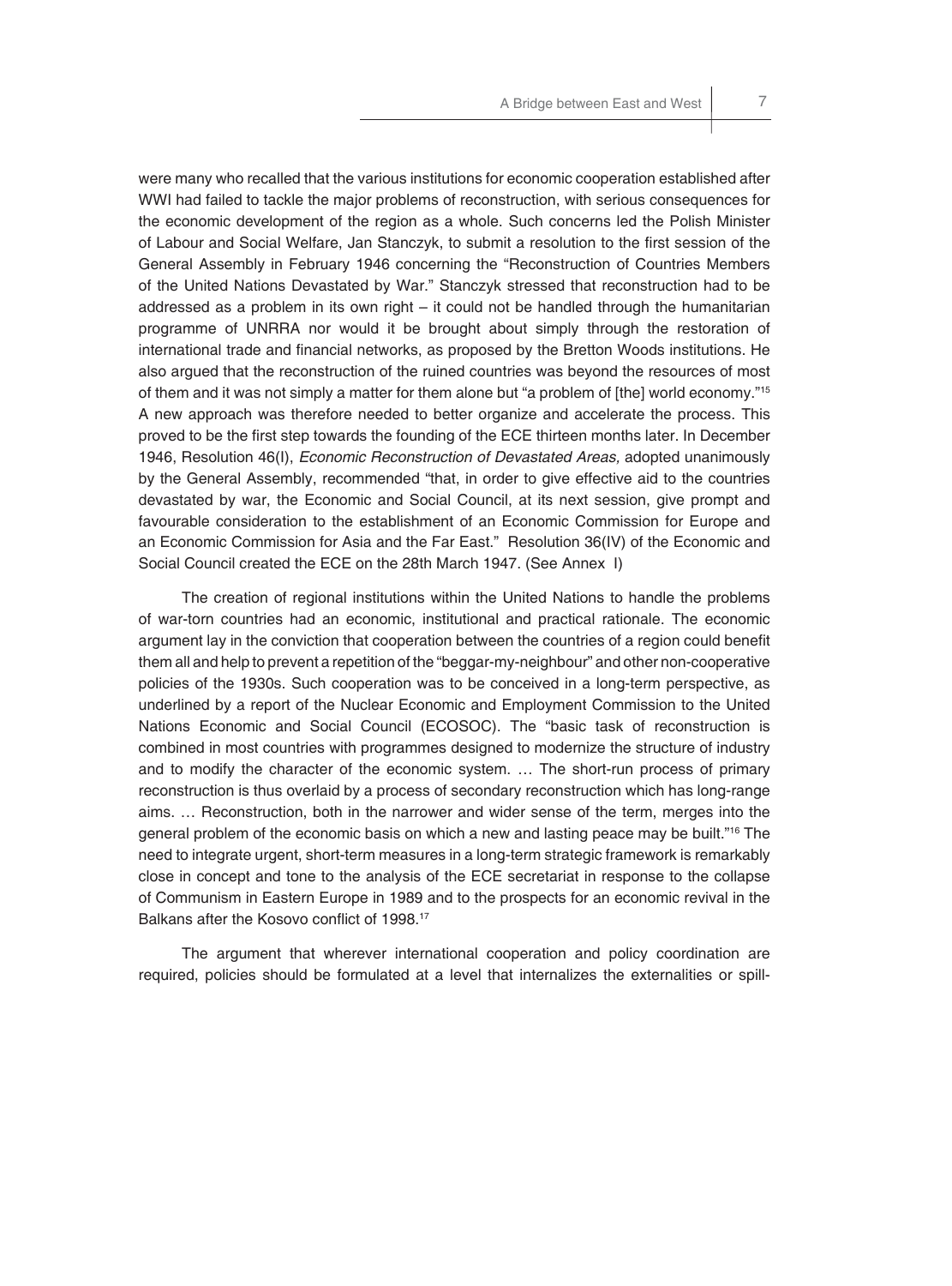over effects of particular policies or problems provides the institutional rationale. The optimal level of cooperation will not necessarily coincide with existing institutions or structures, but regional approaches are more likely in practice to be closer to the optimum than top-down global initiatives or simultaneous and multiple bilateral negotiations. Nevertheless Canada, Australia and New Zealand were opposed to the creation of the ECE on institutional grounds. They argued that "the San Francisco Conference had expressed itself – wisely and after ripe reflection – in favour of functional rather than regional organizations"<sup>18</sup> and wondered if it was appropriate to create geographical divisions when trying to build a unified world, fearing that divergences could occur between policies advocated in a region by the commission on one side and by the specialized agencies on the other. The views of these countries at the time may have also been influenced by fears, given their geographical location, that if regional arrangements became the norm they might find themselves marginalized in the new framework of cooperation. The debate as to whether regional or global dimensions should be favoured in international institutional arrangements is a perennial one that never seems to reach clear conclusions19. In recent years the emphasis has perhaps been more on global (or functional or thematic) structures in response to issues such as governance of the global economy or dealing with global warming. Our view, discussed more fully in chapter 5, is that this is a false dichotomy: the real issue is how to articulate a coherent structure of different levels of organization, from the nation state through regional institutions to global bodies, rather than to insist on the dominance of one dimension over the other whatever the circumstances. Some, perhaps many, problems may be shared across the globe but their precise nature and context will invariably differ and policies, to be effective, must take those variations into account. One important lesson of the past twenty years is that one policy rarely fits all circumstances.

From a practical point of view, both the possibilities and the benefits from cooperation with close neighbours are usually more immediately obvious than those from global agreements: the more remote the perceived benefits the less likely it is that cooperation will be a priority. Many, if not most, of the urgent issues demanding effective international cooperation are those affecting neighbours. Regional institutions usually are well placed not only to bring about solutions to specific issues but also to develop strong habits of consultation and cooperation, which can then be extended to inter-regional and global forums.

In fact, the debates and negotiations, which took place in the ECOSOC and various working groups and sub-committees, $20$  on Resolution 46(I) were essentially political. The Union of Societ Socialist Republics (USSR) feared that such a regional body would seek to interfere in the internal affairs of its members and asked how, in a Europe where two economic systems coexisted, an organization could make meaningful recommendations while respecting the sovereignty of governments. The Ukrainian Soviet Socialist Republic supported this view and proposed that priority be given to providing assistance and credits on favourable terms to the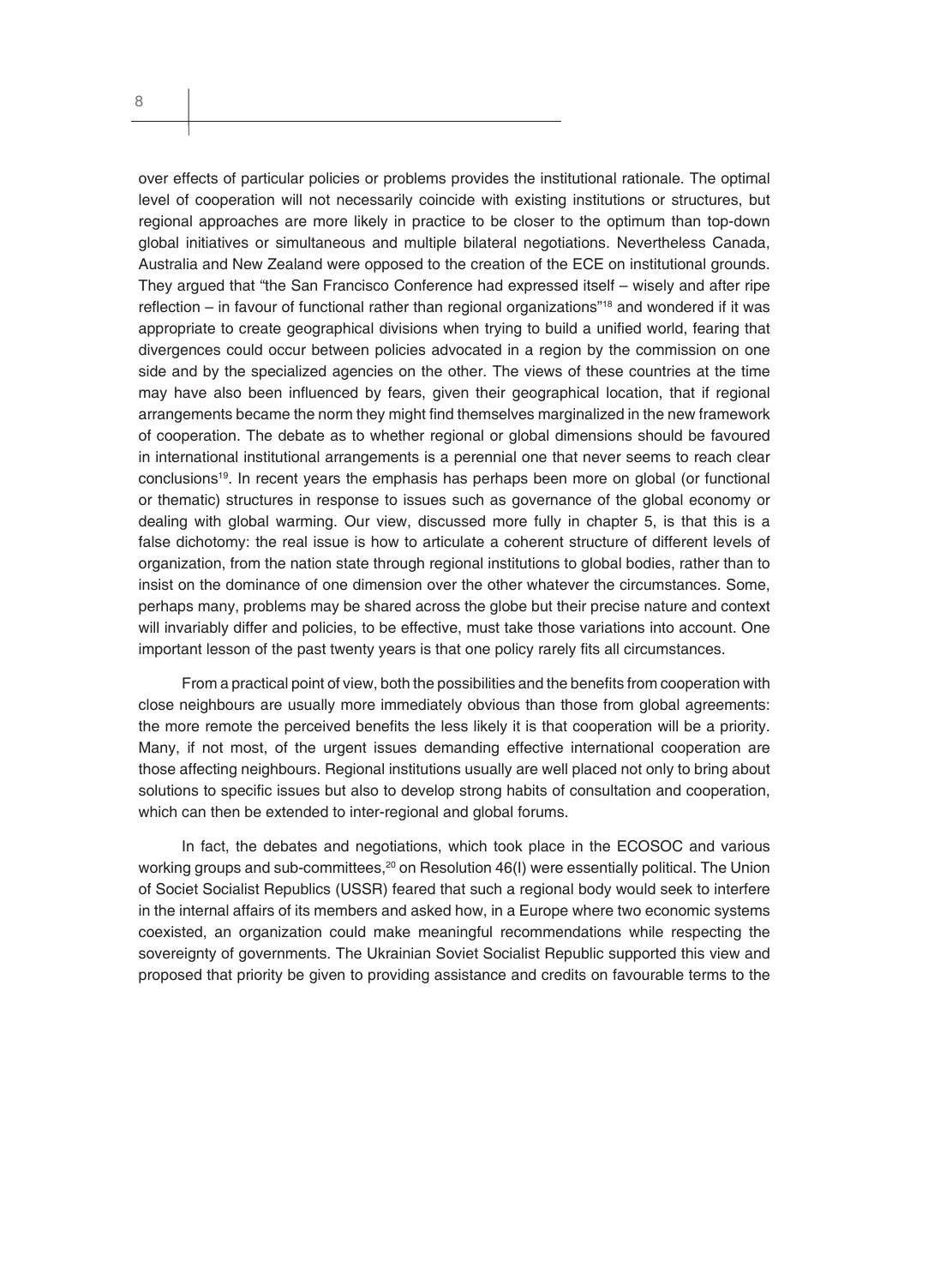war devastated countries through UNRRA and the International Bank for Reconstruction and Development (IBRD). In supporting the original Polish proposal, the representative of the United States made remarks about foreign aid that seemed to justify Soviet fears: "Aid across national boundaries depends upon domestic policy and its ingredients of enlightened self-interest and the natural instincts of friendliness, generosity and humanity" but "it is manifestly impossible for any country to pledge itself in advance, no matter how indirectly, to a programme or policy which would ultimately demand a contribution of its national resources, without examining in each particular instance for what uses and for what purposes such contributions were being asked."<sup>21</sup> The representative of the United Kingdom agreed, emphasizing that "countries cannot live for ever, or even for long, on charity, however generous. They must be helped to help themselves."<sup>22</sup> These arguments would be repeated not only in the context of the Marshall Plan but throughout the following decades, whether the discussions were about giving aid to developing countries or supporting the transition economies of Eastern Europe.<sup>23</sup> The USSR eventually supported the creation of an ECE and in fact proposed a number of amendments to the terms of reference which, had they been accepted, would have increased the autonomy of the ECE vis-à-vis ECOSOC and other United Nations bodies. It may have been that, once the creation of the ECE was decided, the USSR judged that its best interests lay in seeking as great an influence as possible in the Commission.

In the debates concerning the creation of the ECE, the issue of what constituted a region was never discussed despite the obvious implications for its role and membership. The concept of a "region" is anyway a malleable one and its unifying characteristics, which can change over time and with circumstances, are as much cultural and political as geographic. Since the purpose of creating a regional commission was to facilitate concerted action by a set of countries facing similar problems of reconstruction and development, ambiguity about membership concerned only countries at the boundary of the region or at the margin of the problems and that was resolved by allowing them to decide whether or not they wanted to join the regional body

In practice the debate about membership was political and focused largely on one contentious issue: the treatment of European countries that were not members of the United Nations, above all the occupied zones of Germany. The Soviet Union's delegate insisted that "the occupation authorities alone were responsible for economic development in the area concerned and he opposed any mention of the German economy in the terms of reference of the Economic Commission for Europe."24 Moreover, he "did not want to see the competence of the ECE extended either to the whole of Europe on the one hand, or to non-member States of the United Nations on the other." Germany, however, was crucial for the European economy and the Soviet proposal<sup>25</sup> to limit the domain of the Commission was outvoted. Paragraph 10 of the terms of reference thus remained unchanged, stipulating that "the Commission may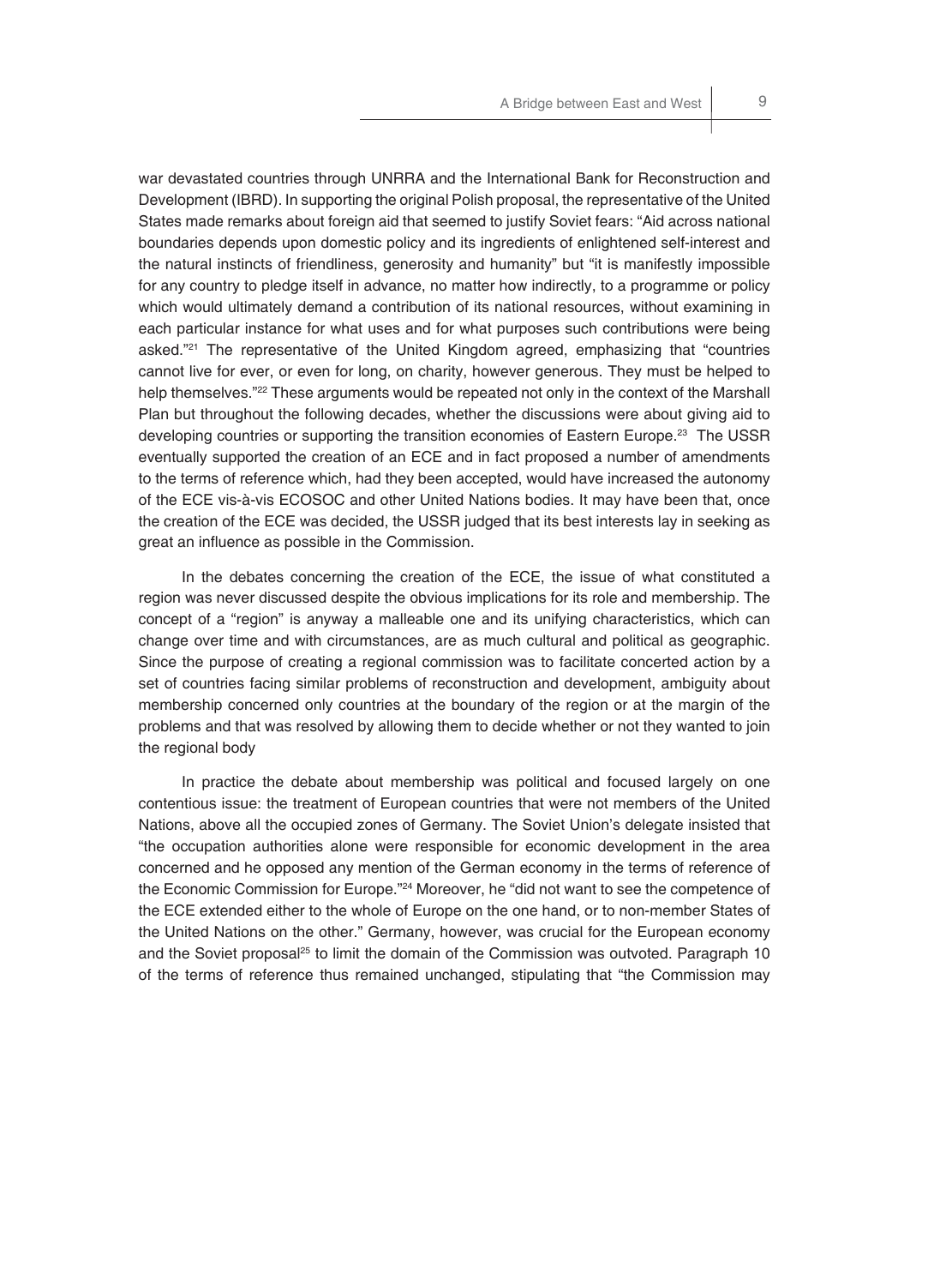consult with the representatives of the respective Allied Control Authorities, be consulted by them…and advise them."26 The practice that developed was for experts from Germany to take part, initially with the authorization of the then occupation authorities, in all the activities of the ECE's subsidiary bodies, but not in public sessions of the Commission itself. In fact, both the Allied authorities and experts from the western zones of Germany participated in the work of the Commission more or less from the start of its practical work, while those of the eastern zone did so only from the spring of 1953, after Stalin's death. The Federal Republic of Germany (FRG) was established in May 1949 and the German Democratic Republic (GDR) in October of the same year. The question of their formal participation in the sessions of the Commission was raised in 1954 and 1955, but there was no majority in favour. Finally, on 21 February 1956, the FRG became a member but it was only in 1973 that the GDR joined the United Nations and then the ECE. Despite the political difficulties created by this situation, the secretariat managed to fully involve experts from the GDR in its technical meetings, and to include the GDR economy in its statistics and comparative economic surveys of the European region.

As for those European countries that were not members of the United Nations,<sup>27</sup> Article 8 of the ECE's mandate stipulated that the Commission could admit them in a consultative capacity, without limitation, to "the consideration of matters specially affecting them," as suggested by the Soviet Union. In fact Gunnar Myrdal, the first Executive Secretary, decided to invite all of them, except Spain, to participate in all meetings of the Commission, its committees, and their subsidiary bodies. The pan-European character of the ECE was reinforced when, at the initiative of the Commission, ECOSOC, in 1951, amended Article 8 in such a way as to authorize the ECE to grant voting rights to European countries that were not members of the United Nations. This was done<sup>28</sup> three years before all these countries became members of the United Nations.<sup>29</sup> These arrangements and practices, concerning Germany and other nonmembers of the United Nations, "made ECE an all-European organization right from the start, at a time when the question of admission to membership of the United Nations of a number of countries was unresolved."30 This enabled the ECE to address the issues of reconstruction and the development of Europe in a comprehensive and meaningful manner, and to develop a framework of practical cooperation that spanned the entire region.

After a year of arduous negotiation over institutional and political issues, $31$  the case for a regional commission within the United Nations system was finally accepted thanks in large part to the persistence of the Western countries, especially the United States that had "exercised strong leadership" throughout the entire process of setting up the ECE. $32$  The proposal was also supported by several Latin American countries, led by Chile, who wanted a regional commission of their own to promote their economic development, and by the decision to create simultaneously the Economic Commission for Asia and the Far East (ECAFE), which would focus on the reconstruction of a war-ravaged region. The ECE was set up on 28 March 1947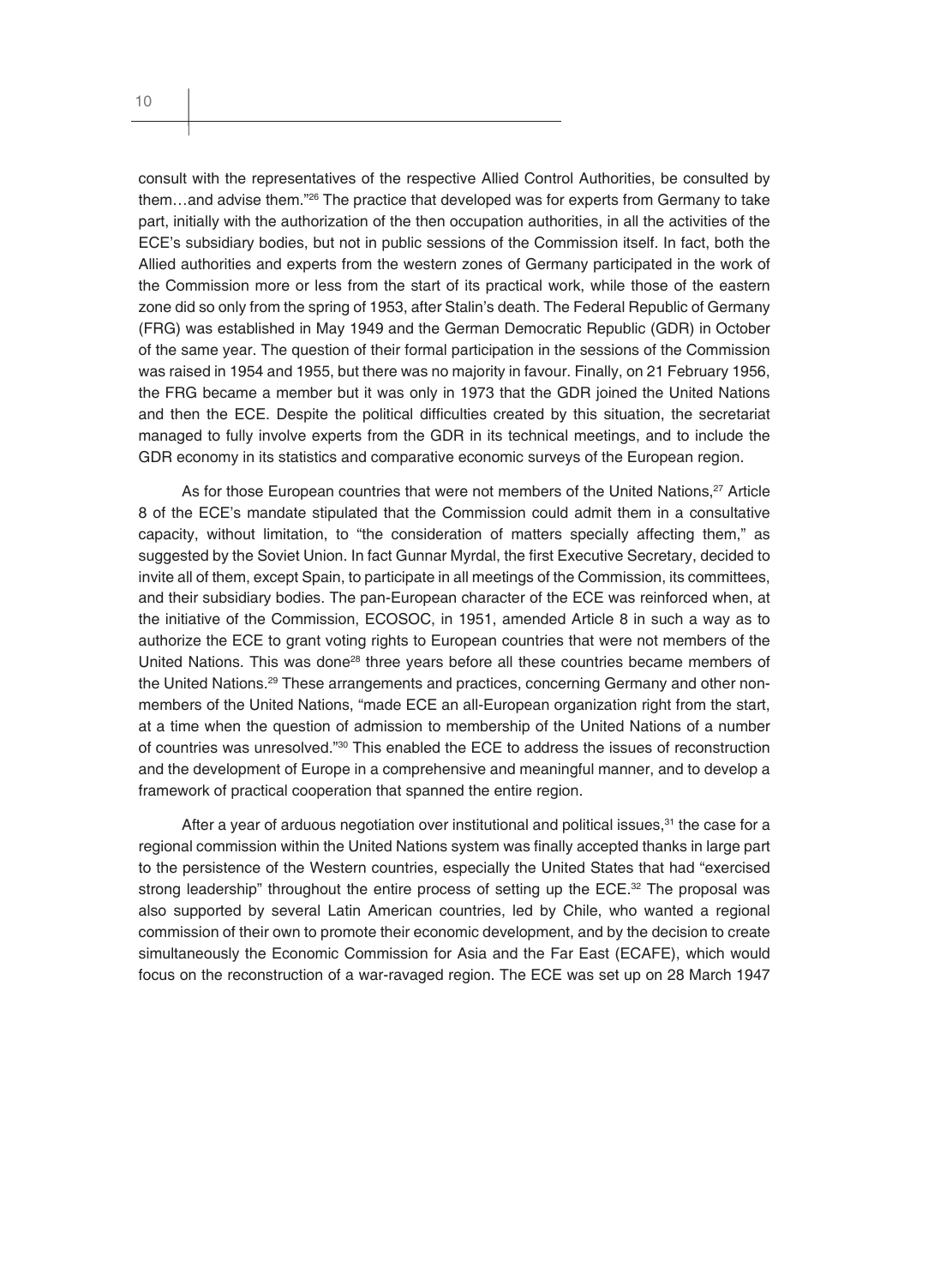with a broad mandate<sup>33</sup>, considerable room for initiative, and the possibility of involving all the countries of Europe if it so wished.34 A week later, on 4 April, Gunnar Myrdal, then Minister of Trade of Sweden, accepted the Secretary General's invitation to become the first Executive Secretary.

The creation of the ECE was a remarkable achievement. The new Commission had the strong support of the Western powers and especially the United States. East-West relations, however, had been deteriorating steadily and the differences over Germany were widening rapidly. In retrospect, Myrdal judged that, given the intensification of the cold war, the ECE had only just made it: had the decision to create it not been reached by March 1947 it is likely that it would never have seen the light of day.<sup>35</sup>

#### *The ECE and the Marshall Plan: A Path not Taken*

At the beginning of 1947 neither the USA nor Britain had yet assumed that the breach with the Soviet Union was final. Internal and external factors were pushing them towards statebuilding in the "Bi-zone" (i.e. the American and British occupation zones of Germany which had been combined the previous December).<sup>36</sup> Internally, many Germans were starving after the 1946-1947 winter and, externally, the attempts to maintain quadripartite policymaking were collapsing. On 12 March, President Truman set out the "Truman Doctrine," which described the world in sharp bi-polar terms and promised to resist any threat from Communism anywhere. Soon after, in April, the Foreign Ministers' Conference in Moscow failed to reach any agreement over Germany: US Secretary of State, George Marshall, concluded: "Stalin, looking over Europe, saw [that] the best way to advance Soviet interests was to let matters drift."37 The report of the US delegate to the first session of the ECE in May described "the calamitous condition of Europe<sup>"38</sup> which both reinforced fears that the USSR might extend its influence over Europe and increased the incentive for the Western allies to strengthen the institutions of the "Bi-zone." On 5 June, Marshall delivered his historic speech at Harvard, which led to the Marshall Plan. In their contribution to Marshall's speech, the economic staff of the State Department suggested "a co-coordinated European recovery programme assisted and primed by the United States. … The initial approach should be Europe-wide in order to avoid undesirable psychological repercussions in Western Europe and to attract, if possible, the Soviet Union and its satellites. The Economic Commission for Europe was suggested as the most appropriate agency for handling such a programme."<sup>39</sup> But in his speech, Marshall did not mention the ECE: he simply invited the Europeans to work out a plan and present it to the United States. During the weeks that followed, discussions continued in the State Department as to whether or not the ECE would be asked to design and implement such a plan, but it was left to European governments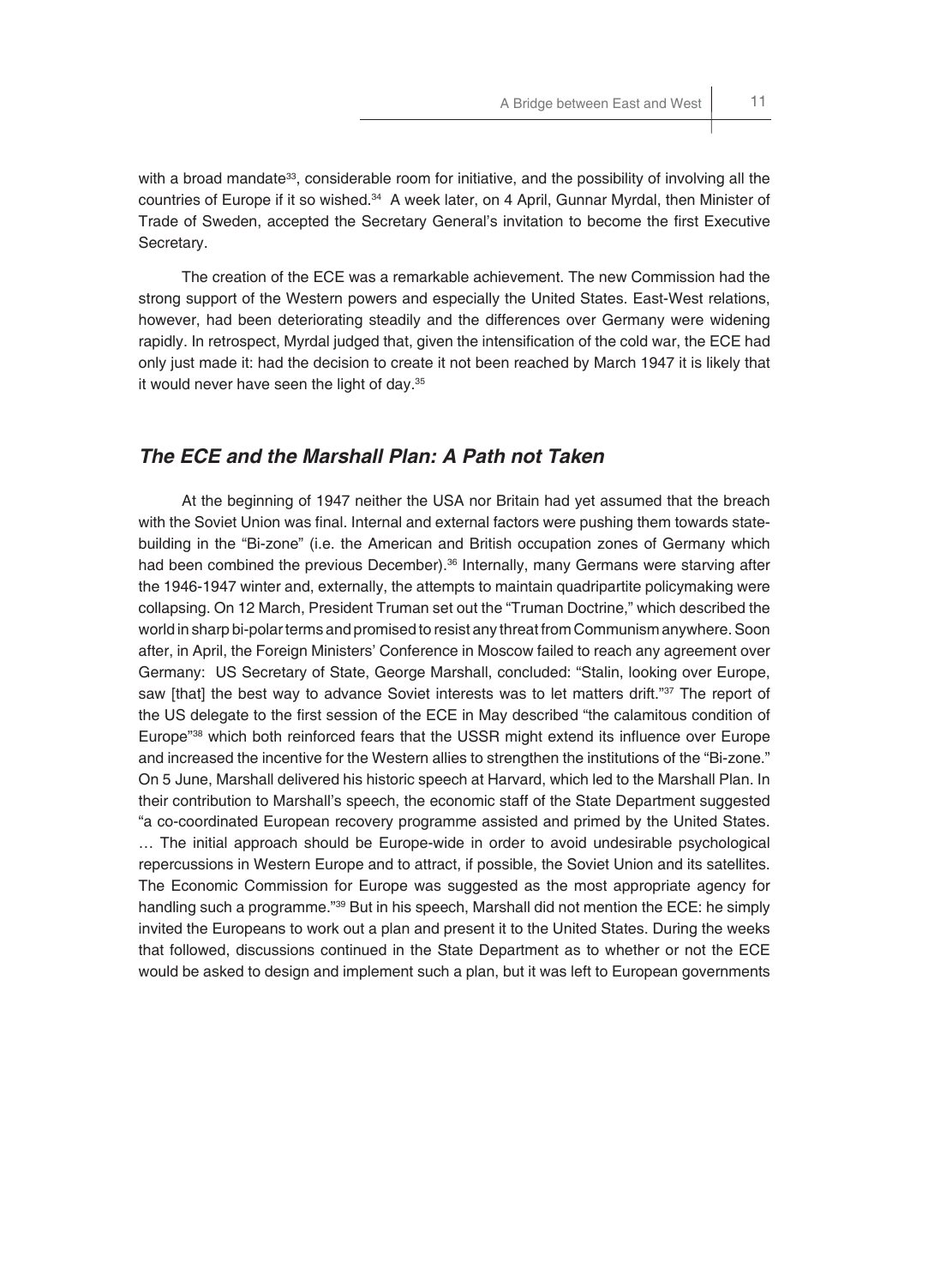12

to decide whether or not to involve the ECE. The debate thus moved to Europe and particularly to the United Kingdom where there were both partisans and opponents of giving responsibility for the plan to the ECE. In the end the British Foreign Office and the Board of Trade concluded that there was a danger:

…that action will be obstructed and perverted by Russia and her satellites. … It ought not to be too difficult to keep the matter outside the purview of the ECE. The simplest course, if it can be managed politically, would seem to be for us and France, to issue an invitation to a conference on the basis of a…draft plan which we might square informally in advance with like minded countries. … This does not, of course, exclude keeping the ECE in touch with developments, or bringing them in more positively at later stages.<sup>40</sup>

On June 27, the foreign ministers of France, the United Kingdom and the Soviet Union, met in Paris to discuss a common response to the American initiative. This proved impossible: Molotov left Paris, and the British and the French governments decided to press ahead with organizing a reply to Marshall, whether or not the Soviet Union was prepared to join them. On 4 July the two governments invited twenty-two European countries to a Conference whose principal task was to prepare the response by setting out the needs of Europe and a plan for economic cooperation. A letter to the Soviet authorities expressed the hope that their refusal to participate would not be final. Albania, Bulgaria, Finland, Hungary, Poland, Romania refused the invitation. Czechoslovakia at first accepted and the following day refused. In mid-July, the Conference for European Economic Cooperation opened in Paris and in September transmitted its report to Washington. The final outcome was the creation, in April 1948, of the Organization for European Economic Cooperation (OEEC) to organize the European Recovery Programme or the Marshall Plan as it became generally known At the second session of the ECE in July 1947, the delegates of France and the United Kingdom made it clear that "their Governments did not propose that the Commission should at the present time take any specific action with regard to this matter; the organization to be set up would, however, maintain contact with the Commission."41

The reasons behind the decision to organize the Marshall Plan outside the  $ECE -$  and the United Nations – have been embroiled in much the same controversies as the Marshall Plan itself. The French and British Foreign Ministers have been accused of deliberately engineering the Soviet walkout from the Paris Tripartite Conference of June 1947 in order to exclude the USSR from the Plan. Although there is still some disagreement among historians about this, Paul Porter has pointed out that it was the French Foreign Minister, M. Bidault, who proposed giving the ECE the responsibility for organizing the European response to Marshall, but Molotov rebuffed him. Given the high standing of the United Nations in public opinion in 1947, Porter argues it would have been impossible for the British, French and US governments to reject a Soviet proposal to use the ECE.<sup>42</sup> But the Soviet Union did not make such a proposal, perhaps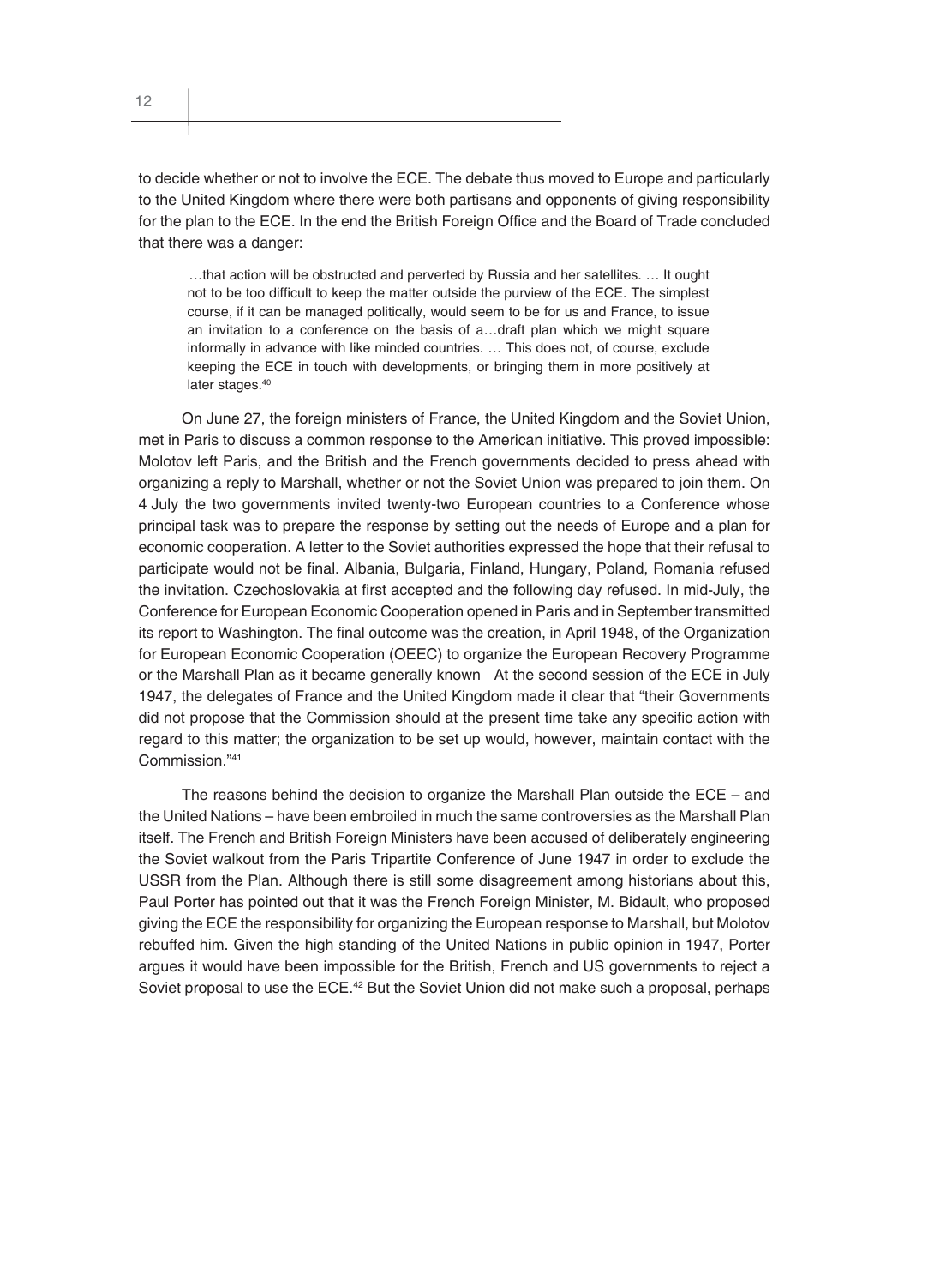because it had different objectives and perhaps from a reluctance to enhance the status of an organization where it would always command fewer votes than the Western allies. In many ways the Marshall Plan confirmed the division of Europe: it underlined the choices made between the market and the plan as the basis of economic organization and it marked the point at which the barriers between East and West were solidified.

The effects on the ECE and the United Nations as a whole were considerable. The responsibility for the financial and macro-economic aspects of the recovery programme were given to OEEC and the Bretton Woods institutions, while the ECE was asked to focus on technical aspects, especially those inherited from the three "E-organizations." The latter were – and are – important, but this institutional division of functions meant that the ECE never became a forum where Ministers of Finance and Economy, from the whole of Europe, would meet regularly to address the problems facing the region. Such a forum still does not exist although a strong case can be made for one given the growing income differences among the various countries of the region – Western versus Central Europe, the latter versus the Balkans and the CIS (Commonwealth of Independent States) – which risk becoming serious sources of tension. The United Nations as a whole was also weakened insofar as the senior Ministers of what would become the G7 group of leading economies largely withdrew from the United Nations to discuss major issues among themselves or with other developed countries in the Organisation for Economic Co-operation and Development (OECD). Had the subsequent work of OECD been developed within the United Nations, not only the ECE but also the ECOSOC would have been greatly strengthened.

A somewhat similar development to that of the Marshall Plan outcome was repeated in 1989 when the ECE was largely ignored as an institution that could have organized significant help for the countries of Eastern Europe in their transition to market economies. Among those who thought that the ECE should play such a role were Willy Brandt,<sup>43</sup> the former Chancellor of the Federal Republic of Germany, and Walt W. Rostow. Rostow wrote in 1990 that the "ECE was also a distinguished centre for research on Europe's post-war problems and possibilities. … The Research Division of the ECE should become a centre for the analysis of [the transition] process and the relinkage of East and West."44 But, distrustful of the United Nations in general, the leading industrial countries created a new Centre for Cooperation with European Economies in Transition (CCEET) within the OECD in March 1990. Ten years later, the Centre was closed down and some of its activities transferred to the OECD Centre for Cooperation with Non-Members.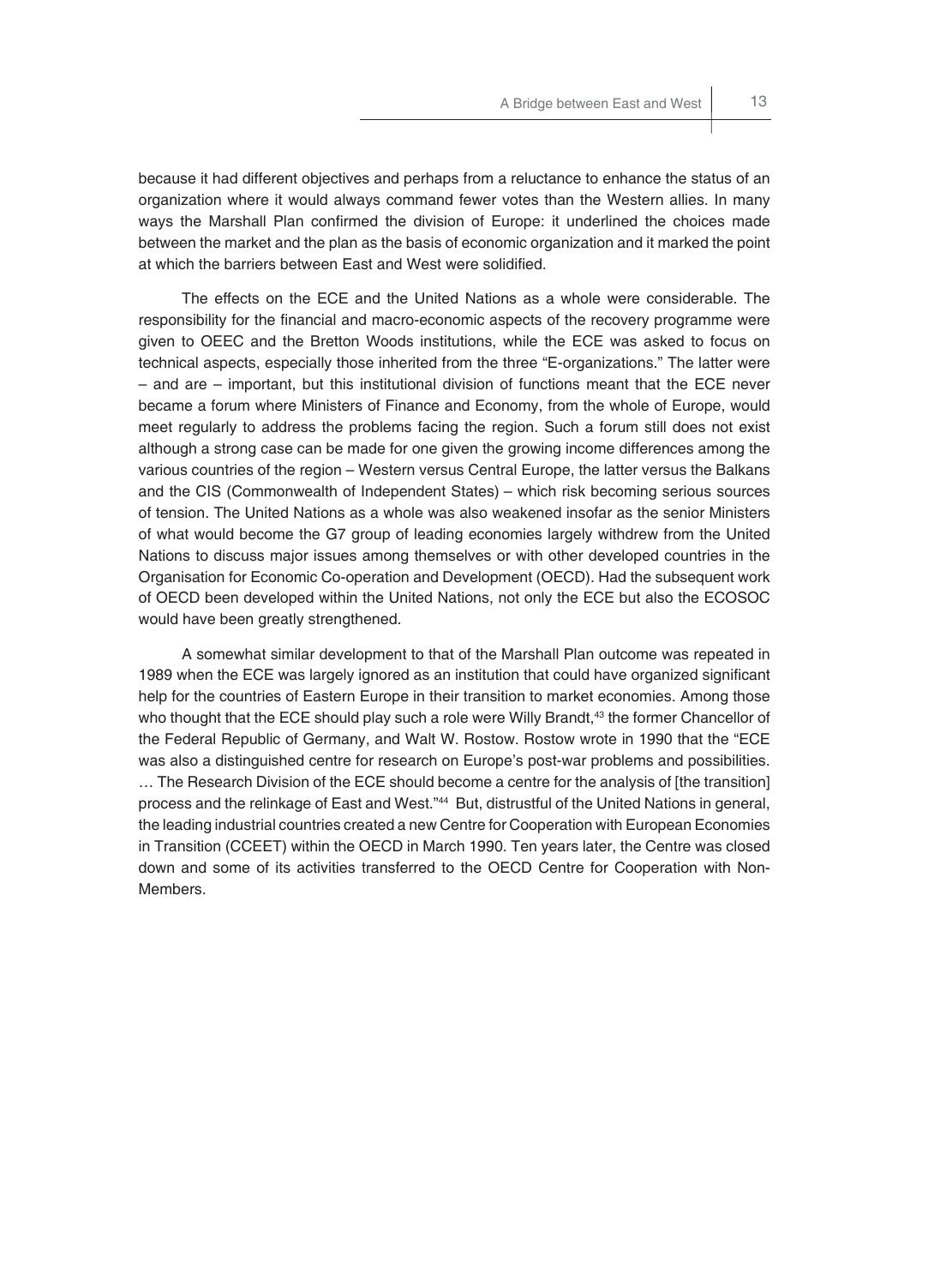### **THE DECISIVE FIRST YEARS: SETTING OBJECTIVES AND PRINCIPLES**

Having lost responsibility for the Marshall Plan, that would have given it much greater influence and political visibility, the ECE had to find a way to carry out the tasks it had been given and to respond to the needs of a region divided by the cold war and composed of two fundamentally opposed economic and political systems. Myrdal's leadership and his capacity to pay equal attention to the concerns of both sides in this conflict were decisive in making the ECE an instrument of European cohesion and establishing practices for the functioning of the organization that have proved their worth for most of its existence.

Myrdal was obviously disappointed that the Marshall Plan was not given to the ECE to administer because he feared that a separate institution focused on the West would increase East-West tensions and undermine his efforts to build cooperation across the divide. This was definitely *not* the disappointment of a frustrated, bureaucratic empire-builder. He deplored the cold war and was firmly committed to developing cooperation on a pan-regional scale. He was deeply convinced that all the countries in the region shared a common European heritage and he disliked the terms "Western Europe" and "Eastern Europe" insofar as they were used to imply the contrary. He immediately set about trying to improve East-West trade relations in the belief that increased trade would improve the prospects for peace and reconstruction. He also appointed a Russian as his deputy, not, as was rumoured at the time, as a result of Soviet pressure, but because he wanted to gain the confidence and support of the Soviet Union in his efforts for regional cooperation.

In line with the mandate of the commission, Myrdal basically saw the ECE as a twotrack organization with research, statistics, and policy analysis constituting one area of activity and concerted action the other. The two tracks were in part distinguished by their operational modalities: in the former, the secretariat pursued its activity under the sole responsibility of the executive secretary and without prior approval by governments before publishing the results; in the latter, the search for consensus among governments was *de rigueur*, however slow and painstaking it might be, and there was no question of countries being forced to adopt norms or standards as a result of majority votes.

Myrdal brought to his new post the intellectual rigour of a top class academic and the pragmatism of an experienced minister of trade, a combination that helps to explain his insistence on the independence of the secretariat, his demand that that it consist only of high quality staff, and the guidelines he set down for intergovernmental cooperation.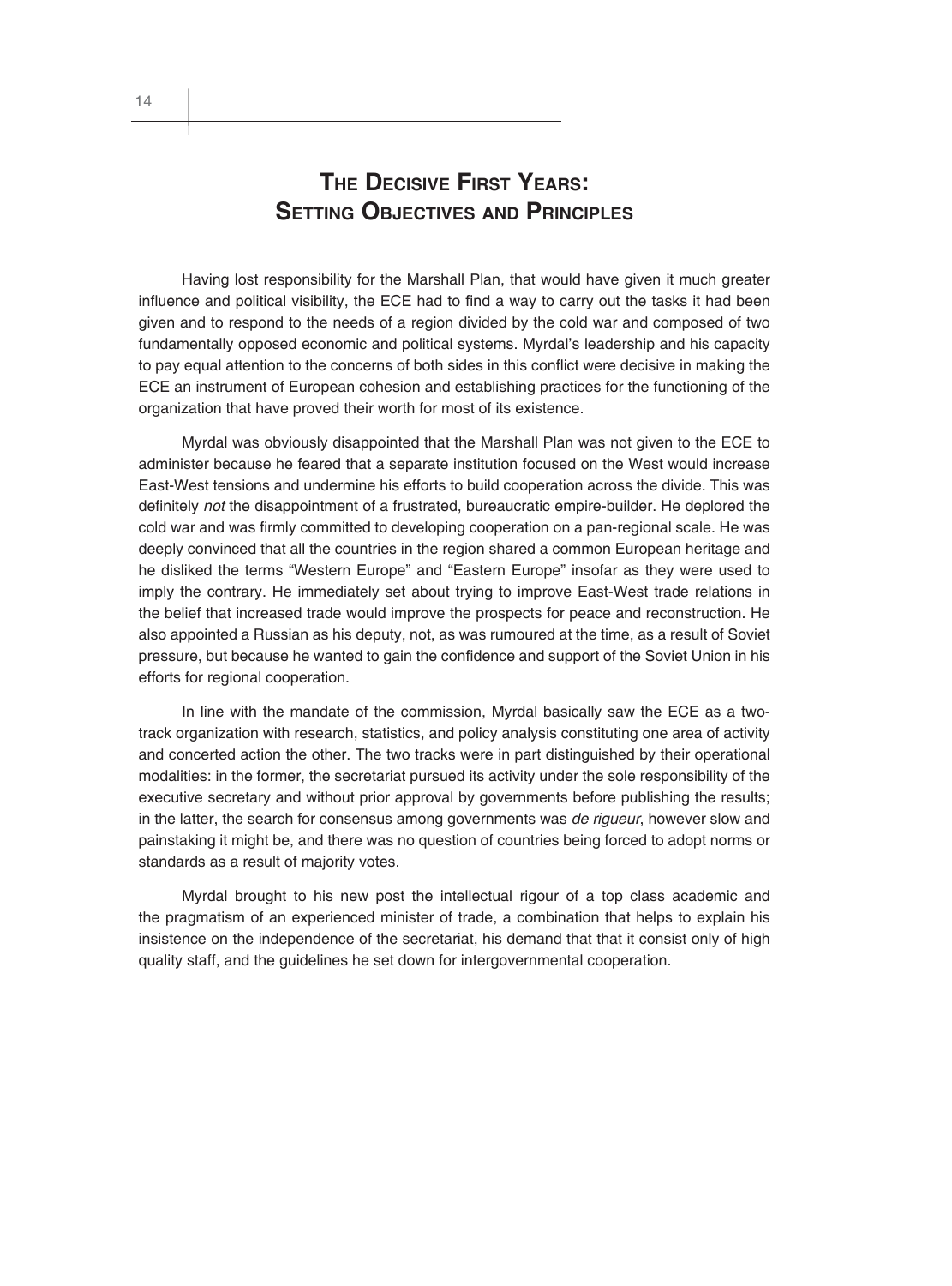#### *Independence*

Myrdal insisted, as a matter of basic principle, that the members of the secretariat engaged in economic analysis and research, investigating technical problems or collecting and evaluating statistical data, should be guided only by the professional standards of scientific research while remaining aware that governments may have other preoccupations and criteria:

…a research group, and consequently also the secretariat of the ECE insofar as its research work is concerned, should be a free and independent scientific agent, which approaches the problems and reaches and states its finding guided only by the inherited and established standards of the profession, without sideward glances at what would be politically opportune. ... In scientific inquiry governments cannot be granted any monopoly of truth. This implies among other things that official statistics and assertions by governments about facts and causal relations cannot be accepted at their face value, but have to be scrutinized in a scholarly manner.<sup>45</sup>

This principle guided all the studies made by the secretariat whether in response to a request of an intergovernmental body or an initiative of the Executive Secretary. This was particularly true of the *Economic Survey for Europe* that was published yearly from 1947 to 2005.46 The member governments never formally asked for the *Survey:* this was one of Myrdal's initiatives who judged that governments needed such a publication, not least because no one else at the time was providing a comprehensive overview of what was happening to the European economies. At the end of the second session of the Commission in July 1947, he said that the *Survey* "[would] not aim at reproducing in voluminous form the rather hackneyed material which [was] available in so many places. It [would] much rather attempt to produce a selective survey of European problems, acting as an alarm clock to draw the Commission's attention to impending troubles and complications."47 The *Surveys* were always produced on the sole responsibility of the Executive Secretary who never submitted them to governments prior to publication. Successive Executive Secretaries preserved this independence, consistently refusing to alter or suppress the contents of the Survey or when governments, on many occasions, objected to them on political grounds.<sup>48</sup> Before 1989 such demands for alteration or suppression came, primarily from the East, but subsequently they tended to come either from North America or, more frequently, from the European Commission in Brussels. Thus, Canada, for example tried to suppress a study of the free-trade agreement between Canada and the United States because it suggested there might be some flaws in the arrangement as well as the obvious benefits.<sup>49</sup> The European Commission repeatedly objected to the secretariat discussing such issues as the enlargement of the European Union (EU), $50$ the possible employment effects of the Maastricht Treaty or the timing of the start of EMU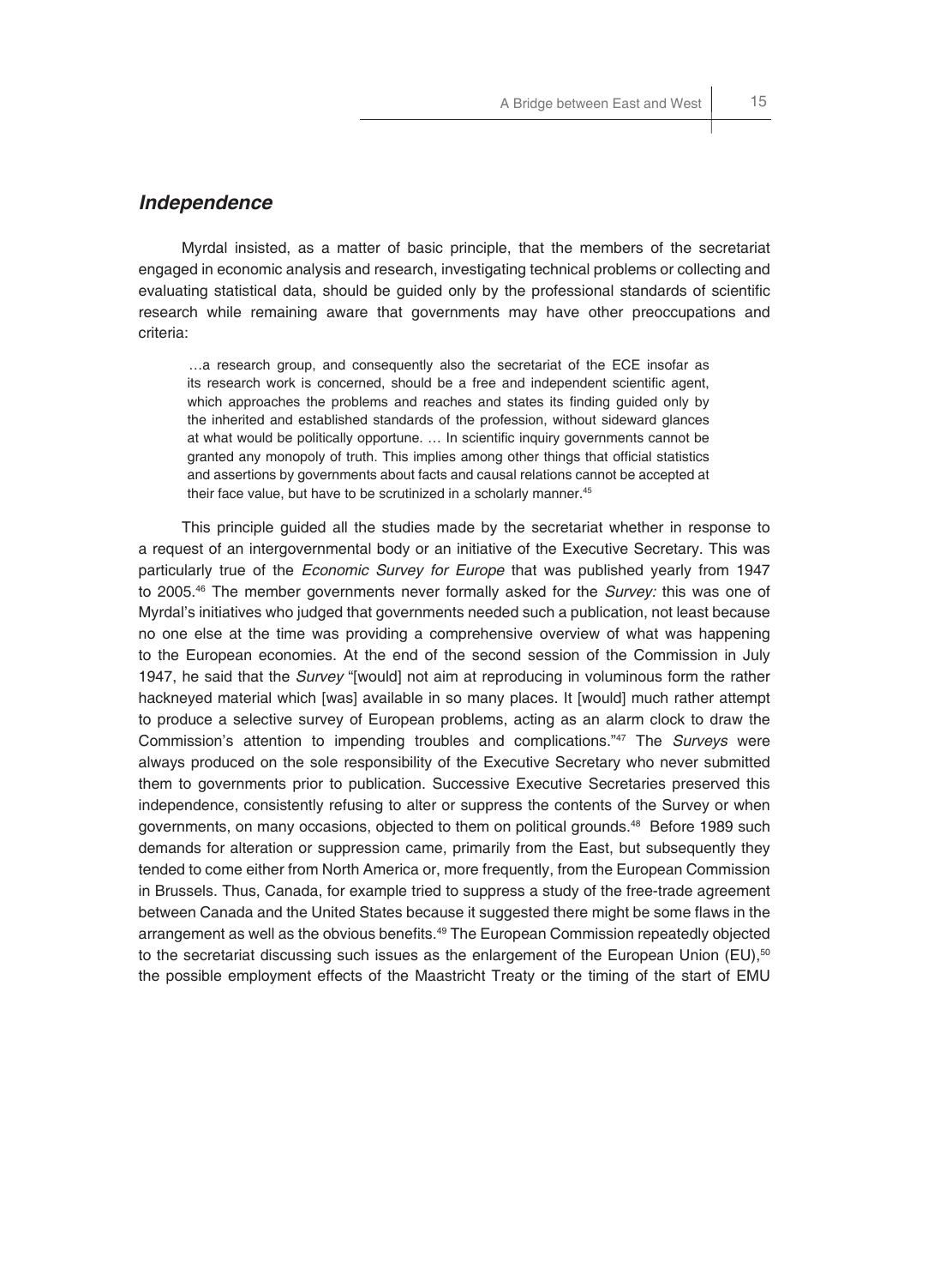(European Monetary Union). In early 2000, the Commission opposed suggestions that the secretariat examine the possible effects of EU enlargement on the transition economies that would remain outside. In all of these cases, the main objections, never clearly articulated, seemed to be either that the negative aspects of official policies should never be mentioned or that such issues were none of the ECE's concern despite their obvious relevance to other members of the Commission and for cooperation throughout the region.

Nevertheless, it is fair to say that until 2005 "the independent status of the ECE secretariat, so far as its research work is concerned, [had], rather astonishingly, come to be accepted in the Commission, and [had] become an institutional tradition,"<sup>51</sup> as claimed by Myrdal in 1956. Addressing the forty-first session of the Commission in 1986, following pressure by the GDR on the secretariat to delete from the 1986 *Survey* its analysis of declining productivity trends in Eastern Europe and the Soviet Union, the Ambassador of the United Kingdom said:

We cannot agree with every aspect of the secretariat's analysis. That, however, is not the point. … In the light of the differences between our economic systems it is important that the *Survey* continues to be a product of independent, objective research, against which we can all measure our own policies. This work is an asset to member countries whatever their economic persuasion and its independence should be carefully preserved.<sup>52</sup>

Myrdal would have been pleased with that, and not least with the willingness to tolerate honest disagreement. He once recalled that "there are few things in my life I feel so proud of as having had a role in building up and defending this tradition of independent truth-seeking in an international secretariat."<sup>53</sup> The ECE and the United Nations Secretariat in general enjoyed a privilege that not all secretariats of international organizations can claim; while many of them may have larger and stronger research teams, their publications are subject to prior scrutiny and amendment by governments and this, often unfairly, compromises their integrity in the eyes of the wider public.

The academic community was regularly asked to assess the quality of the *Survey*  and it was consistently rated as the most reliable source of information on Eastern Europe, even after 1990, when other organizations started to follow developments in the transition economies. The reputation of the *Survey* for serious and balanced research had a significant impact on government advisers as well as academics in Eastern Europe in the years before 1989. Stanislaw Raczkowski, Vice-Chairman of the Committee on Economics at the Polish Academy of Sciences, has written that "during the dark days of the 'Cold War' this was the only place in the world where the countries of the two confronting political camps cooperated peacefully, solving many economic problems. The quarterly Bulletins of this Commission were always carefully studied in Poland by both the government and the academic community."54 In Central Europe extensive extracts from the *Survey* were translated and published in the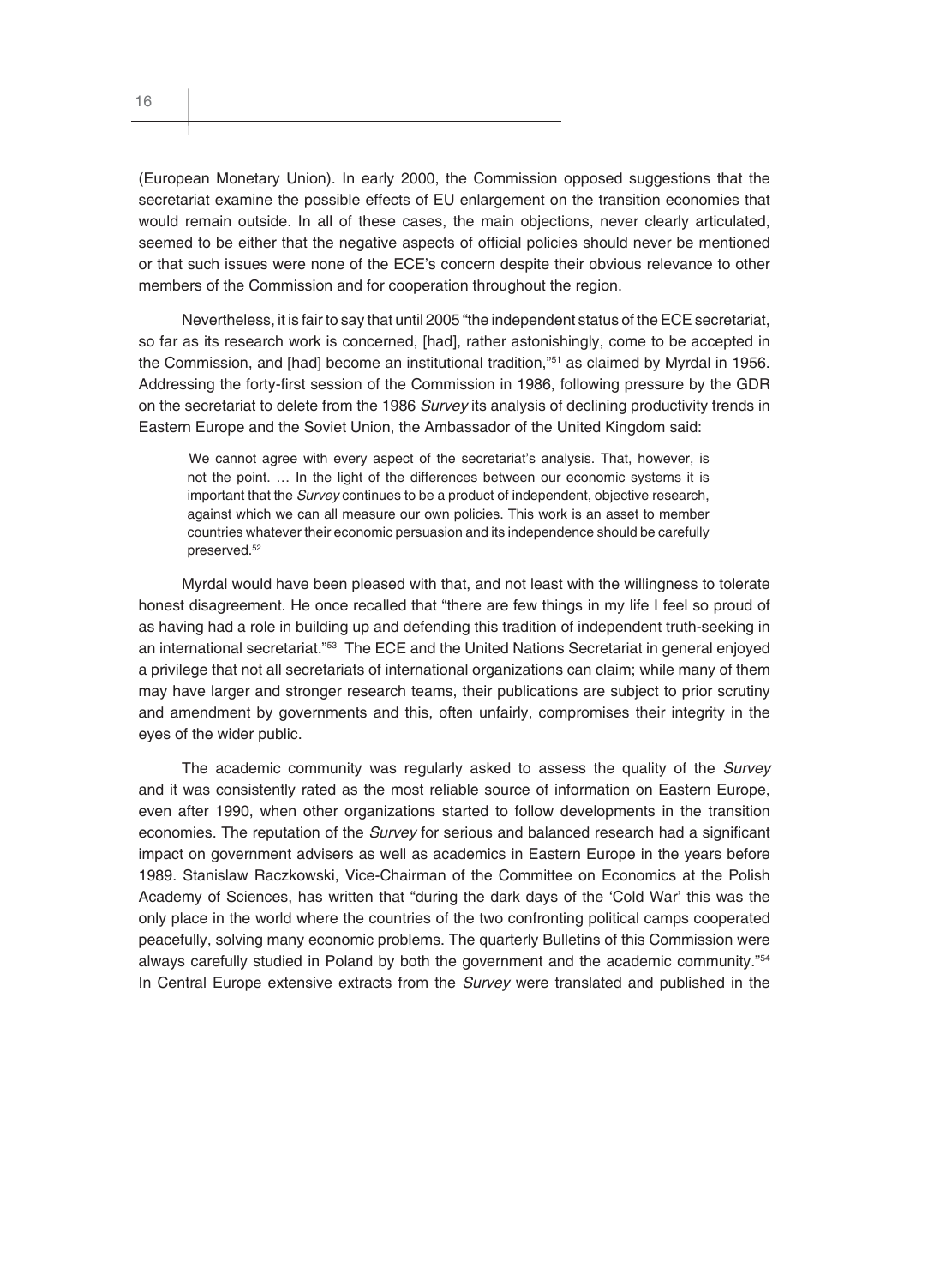official press and in Hungary circulated to cabinet members. Economists in countries such as Hungary and Poland could easily obtain copies of ECE publications from their contacts in Geneva. Danuta Hübner recalled the publications of the ECE as "a breath of fresh air, the only reliable source of information on the economic situation in other Eastern European countries and the USSR, making it possible for us to compare the situation in Poland with that in those other countries". She added "ECE publications played a role, indeed difficult to measure, in the evolution of ideas in the East and, at the end of the 1980s, in the acceptance that dramatic reforms were necessary".55 The impact of the *Survey* and other ECE publications on economic thinking in Eastern Europe during the years of the cold war is a subject for detailed research in the archives, but these remarks suggest that the work of the ECE was perceived as honest and independent and not regarded as propaganda in the service of either side of the Berlin Wall.

One factor that helped Myrdal to create an independent analytical capacity in the secretariat was the desire of Western countries for an independent assessment of developments in the centrally planned economies: they could hardly object to the same approach being applied to their own. That balance of interest was upset by the collapse of communist regimes in 1989, but Myrdal's case for secretariat independence in research and analysis is effectively, and above all, an argument for openness and transparency as key ingredients of the policymaking process in democratic societies. There are also practical issues involved insofar as forcing consensus in economic policy analysis may not only be very difficult to achieve but may also be counterproductive. Comparing an early ECE *Survey* with a similar report from the OEEC, an American economist disagreed with many of the conclusions of the ECE study but nevertheless found it more interesting because of its "penetrating analysis, its wider range of vision and its more provocative conclusions":

In considerable part, no doubt, these differences reflect the fact that, whereas the ECE report is mainly the independent expression of the views of [its] research staff… the OEEC report required the full agreement of the representatives of the various participating governments. This helps to explain the cautious wording of the latter study, its tendency to indulge at times in platitudes and generalities, and its obvious effort to avoid offending national sensibilities.<sup>56</sup>

In 1997, the Secretary-General of OECD conceded that the "OECD tradition of publishing reports only when the content is approved by all member countries…has sometimes fostered diluted compromise positions or, in some cases, prevented rich and much-debated analysis from ever becoming public when any country had objections."<sup>57</sup>

The plea for independent analysis is particularly important in the area of economic and social policy, where there is no scientific consensus on many issues and where to pretend otherwise is to foster delusions or to provide a cover for special interests or for hidden value preferences. Nor, on many issues in a democratic society, is there a unique compromise to be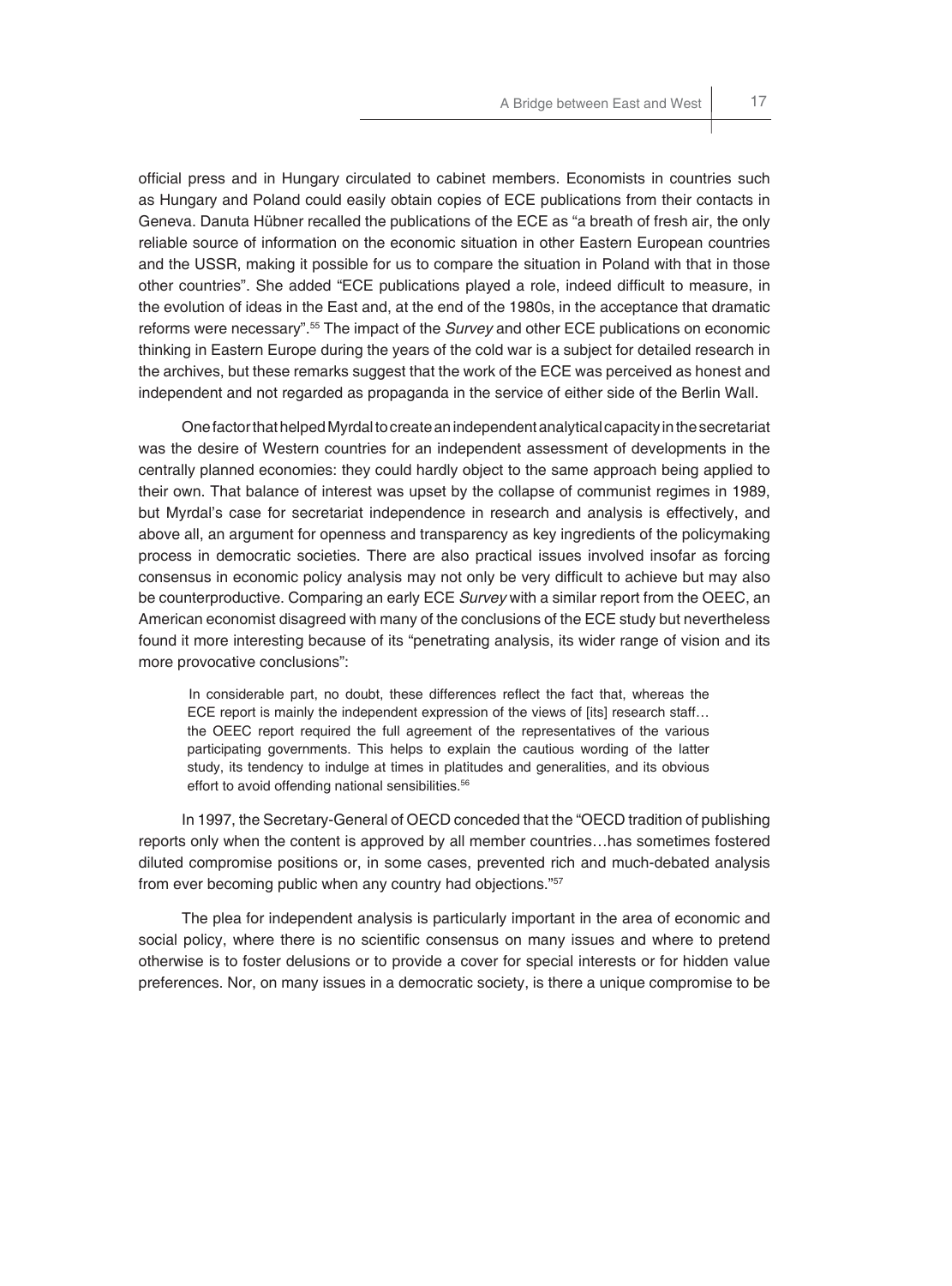discovered between the various competing interest groups, or between the ideal and what is practicably attainable. Again, to pretend otherwise is to risk reducing complex issued to binary choices, either "for" or "against" – the fallacy of the excluded middle.58 International institutions lose credibility and the confidence of the outside world when they give way to backstairs pressure from individual governments (or business corporations) to ignore "awkward" facts or to tilt their conclusions in one direction or another. They also become less useful both to member governments and to the community at large if they succumb to such pressure, especially if no one is sure who is using the backstairs. In the contemporary world where strong pressures to conform to a particular vision of economic and social arrangements have been accompanied by increasing disillusionment with established institutions, there is perhaps a salutary lesson here for the United Nations as a whole, especially as it still appears to command more trust than other international institutions on many matters.<sup>59</sup>

The practical application of Myrdal's insistence on independent analysis was not to impose a view of the secretariat but to focus on important policy problems, to assess the pros and cons of different solutions and compromises, and to leave it to individual countries to decide what was most appropriate for them in the light of their particular circumstances.

#### *High quality staff*

Taking to heart the United Nations Charter which stipulates that the paramount consideration in the employment of staff is the necessity of only recruiting people who meet the highest standards of efficiency, competence and integrity (Article 101.3), Myrdal attracted an outstanding group of talented and dedicated economists with "due regard to geographical balance" and created a highly effective secretariat. If Robert Marjolin did not accept the responsibility of the research division, Nicholas Kaldor did and Hal B. Lary became his deputy. Robert Mossé, Wladeck Malinoki, Albert Kervyn de Lettenhove, Walt W. Rostow, and Evgenyi Chossudovsky, were among the first to join the secretariat.<sup>60</sup> He succeeded in creating such a team thanks to his own reputation among economists and decision makers and to the considerable prestige of the United Nations in the 1940s that led many to join the organization in the hope of playing a role in the construction of a new and more peaceful world order. It is also fair to say that unlike his successors, Myrdal was in full control of all appointments and did not have to face an over-elaborate set of rules and a tyrannical bureaucracy.

On his arrival at the ECE, he insisted on very strict rules for the staff. He elaborated on these in his introductory statement to the eleventh session of the Commission, on 5 April 1956: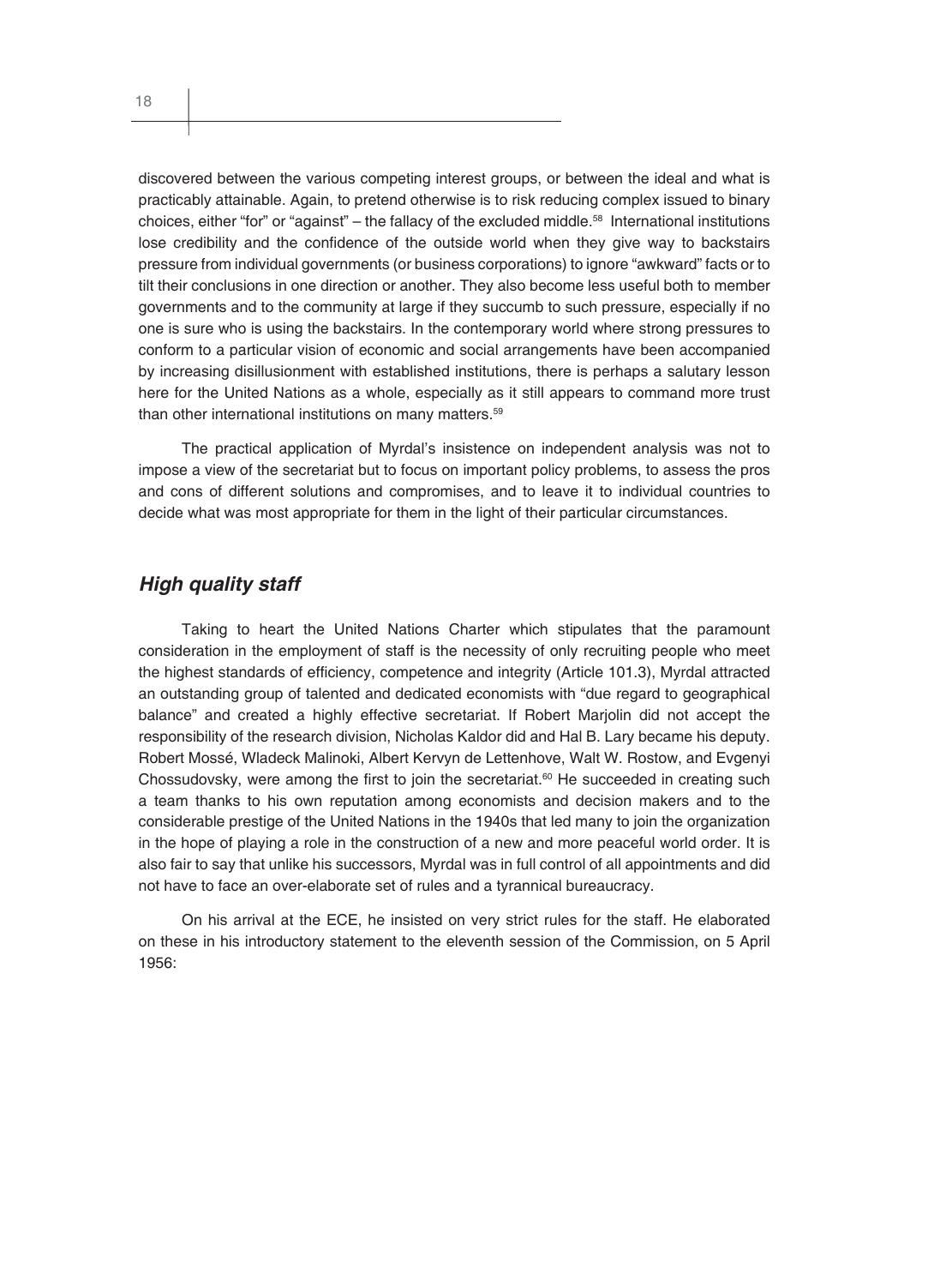First, I have always believed in the administrative principle of having a hard-working staff with a minimum of unused resources…the pressure of work is a useful discipline, keeping a Secretariat above the demoralization of futility and frustration and leaving it little time for petty intrigues. … Second, I feel, as a citizen of our troubled world not less than as a United Nations official, that if there are any additional budgetary resources to spare for work in the economic field, they should be devoted rather to building up the personnel of the other two regional commissions.

Indeed, while the ECE has always had more member countries and a larger number of international agreements to manage than the other Regional Commissions, its substantive staff has always been smaller with the exception of the Economic and Social Commission for Western Asia (ESCWA). This may be partly due to the third rule established by Myrdal:

My third and most important reason for self-restraint in this staffing question stems, however, from my basic conception [that] ultimately the work which needs to be done, is work by the Governments themselves. ... It is a sign of a weak and inefficient international organization when too much of its activity becomes work of the Secretariat.<sup>61</sup>

Governments responded as Myrdal wanted: the accumulated stock of ECE conventions, standards and norms is the result of the combined effort of national experts supported by the secretariat.

#### *A method and rules for international cooperation*

Very rapidly, Myrdal set out a method and two rules to ensure that the work of the subsidiary organs of the Commission would be practical and acceptable to all parties. First, the method was that "big and general problems, which are set forth in [the] terms of reference [of the subsidiary organs], are tackled in their technical aspects, by dividing these wider problems into their composite parts, so clearly stated and defined that government experts can usefully and effectively discuss them between themselves and seek agreement on practical solutions."<sup>62</sup> Second, his two rules were that "no meeting is better than a bad one"<sup>63</sup> and that as a rule issues should not be brought to a vote in the working organs of the Commission. "This practice is founded upon recognition of the fact that no economic problem, indeed no important problem whatsoever, concerning sovereign governments can be solved by a majority decision in an intergovernmental organization, but only by agreements between as many governments as are willing to consent."64

The method ensured that discussions of general considerations, which were likely to run into political and ideological differences, were avoided and that efforts were focused on reaching practical results in well-defined and often relatively narrow areas. The first rule may not have always been applied rigorously but probably often enough to avoid too many delegates wondering why they had come to Geneva. Since the ECE organizes hundreds of meeting a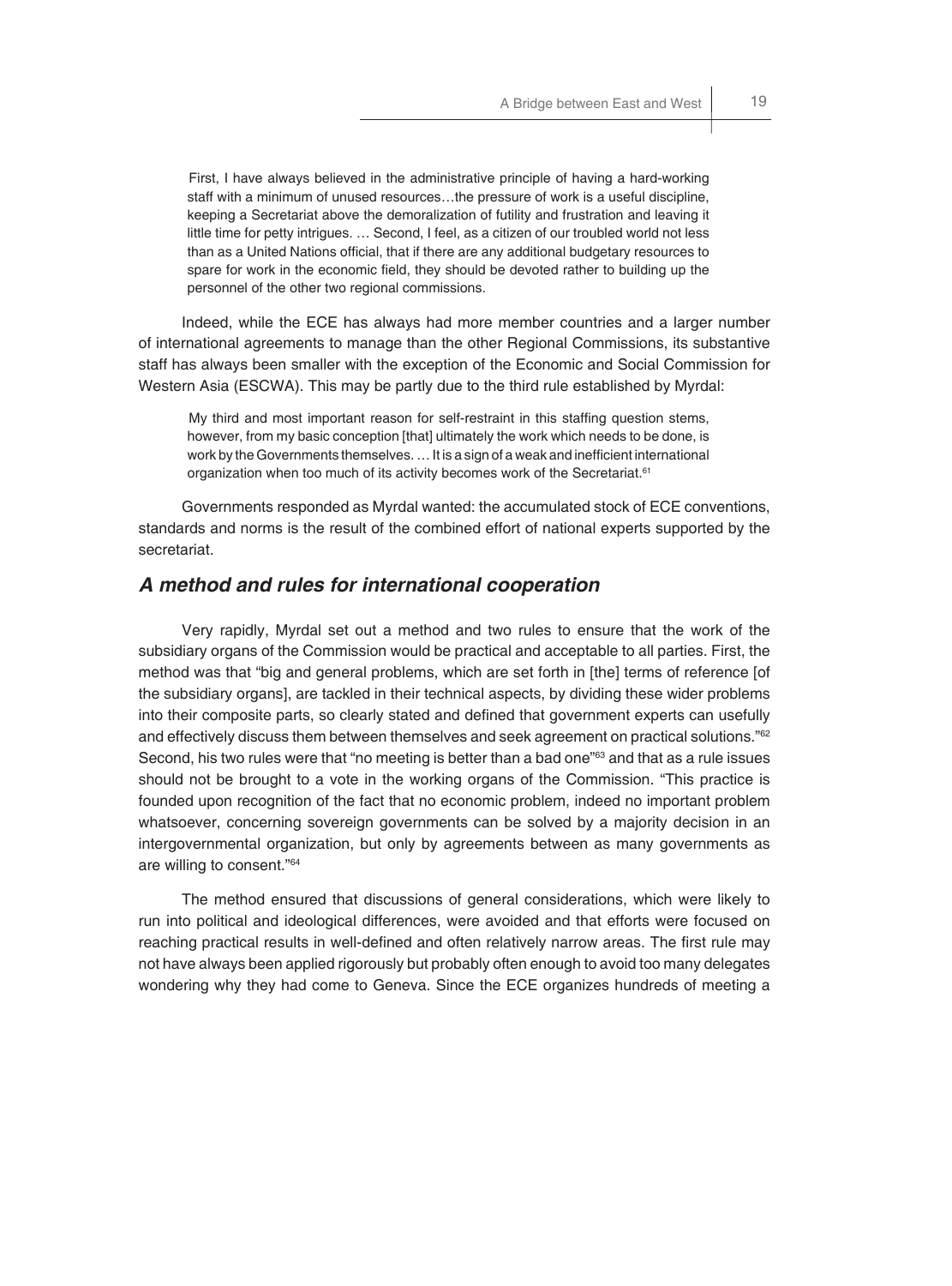year, that can be considered an achievement. The second rule helped to prevent political considerations during the cold war from blocking negotiations and today allows interested governments to go ahead and develop international instruments that others can adopt later, if they so wish. This general approach broke new ground when it was first articulated and applied at the end of the 1940s, and it facilitated East-West dialogue and cooperation at a time when the tensions of the cold war were at their peak. The fact that it has continued to prove its worth throughout the sixty years of the Commission's existence is a tribute to the perspicacity of its first Executive Secretary

### **FIRST ACHIEVEMENTS**

At its first session, following a plea from the USSR delegate who noted that there were 250 million Russian-speaking people in Europe, Russian was adopted as a working language of the ECE together with English and French. This was the first indication that the Commission might succeed in fostering an East-West dialogue. Indeed, it helped Russian-speaking delegates feel at home in the ECE and facilitated exchanges in the technical committees where delegates from the East rarely spoke any other working language.

The phase of post-war rebuilding was hampered by acute transport difficulties and by shortages of the most basic materials, including coal, steel, and timber, and the lack of certain critical industrial products such as silicate bricks, ceramic insulators, and ball bearings. Eliminating these bottlenecks required international cooperation. This was an obvious task for the Commission to undertake in line with its general mandate. Paragraph three of its terms of reference stated that:

Immediately upon its establishment, the Commission should consult with the member governments of the Emergency Economic Committee for Europe, the European Coal Organization and the European Central Inland Transport Organization with a view to the prompt termination of the first, and the absorption or termination of the activities of the second and third, while ensuring that the essential work performed by each of the three was fully maintained.<sup>65</sup>

Such a clear mandate was most useful as it helped to overcome the reticence of both the Western and Eastern member countries. The former, because of the Soviet attitude, feared that the efficiency of the last two "E-organizations," if transferred to the ECE, would be jeopardized, and the latter feared that these activities would be dominated by Western interests. At its second session the Commission "decided which of the essential functions now being performed by European emergency organizations should be maintained and what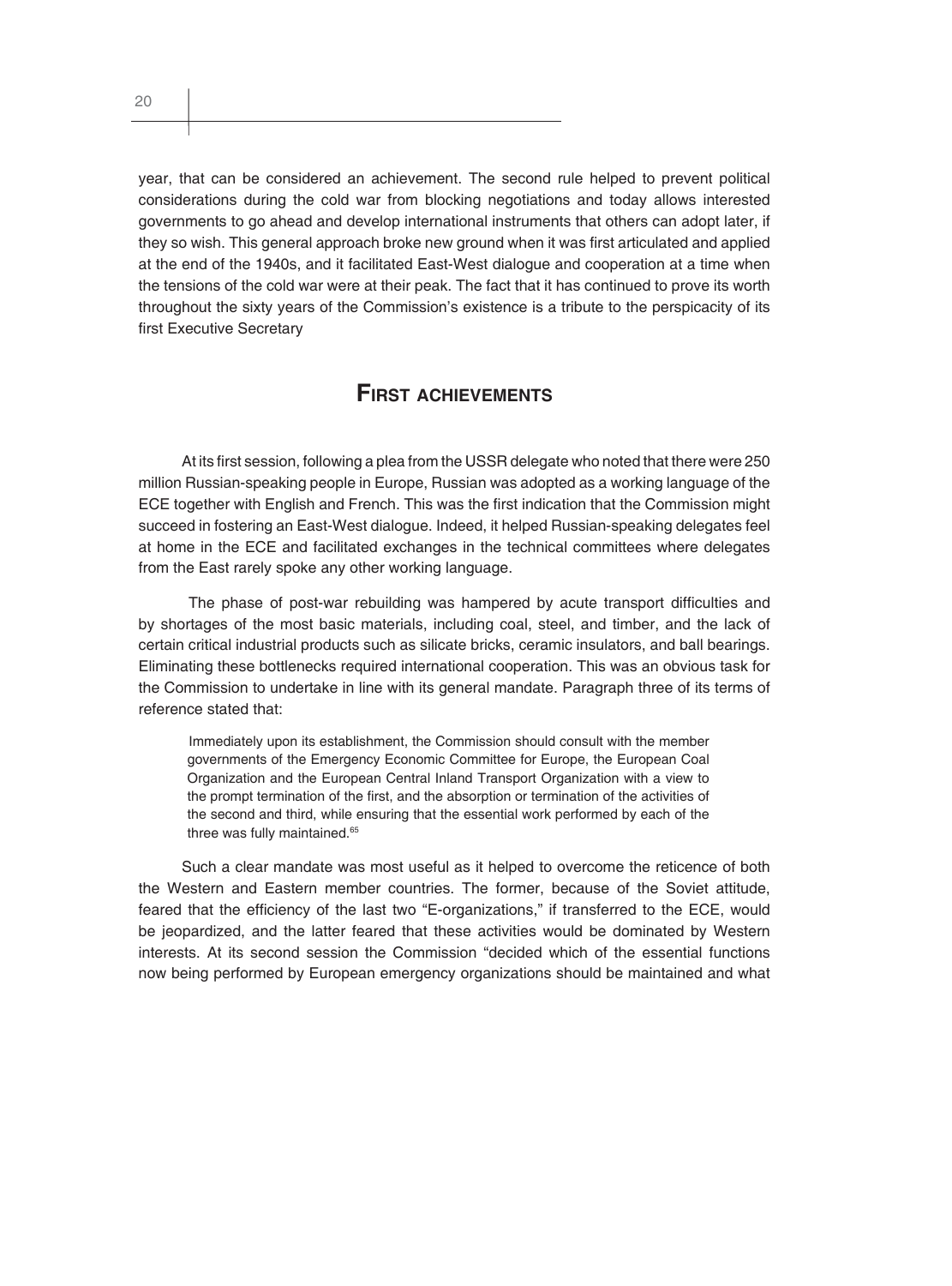machinery it would establish for that purpose."<sup>66</sup> Within a few months, it was clear that the transfer of the activities of the "E-organizations" was a success.

Because of cold war tensions, the East European countries did not participate fully and regularly in the work of the main Committees of the ECE during the first years of its existence, but a vital link between the eastern and western parts of the region was maintained through the continuation of the work of the Coal and Transport Organizations and, however tenuously, through the annual plenary sessions of the Commission which were attended by all participating countries. The link between them was also maintained by the secretariat's systematic reporting on economic developments in the entire region and the inclusion, as far as it was possible, of relevant information on the East European countries in the documents prepared for the main Committees. In these Committees, the interested countries identified technical issues of common interest and agreed to work towards practical solutions. Following Myrdal's method, these issues were often narrowly defined and individually might appear relatively modest, but the practical benefits of the conventions, norms and standards, progressively elaborated and adopted, were significant. Later, when the East European countries started to join the agreements, they helped to strengthen habits of cooperation between the two halves of the region.

Perhaps the major achievement of the ECE in these early years was to keep alive the idea of a larger Europe transcending the divisions of the cold war. It did so when no other organization was willing or able to do so and when the prospect of re-uniting the two blocs was so distant as to appear quixotic. Much of the credit for this must be given to Myrdal's leadership and his team. Although it would be joined later by the Council of Europe and the Organization for Security and Cooperation in Europe (OSCE), the ECE maintained this conception of a larger Europe throughout its sixty years and for about half that time it was the only bridge between East and West – and it was maintained in good and serviceable condition.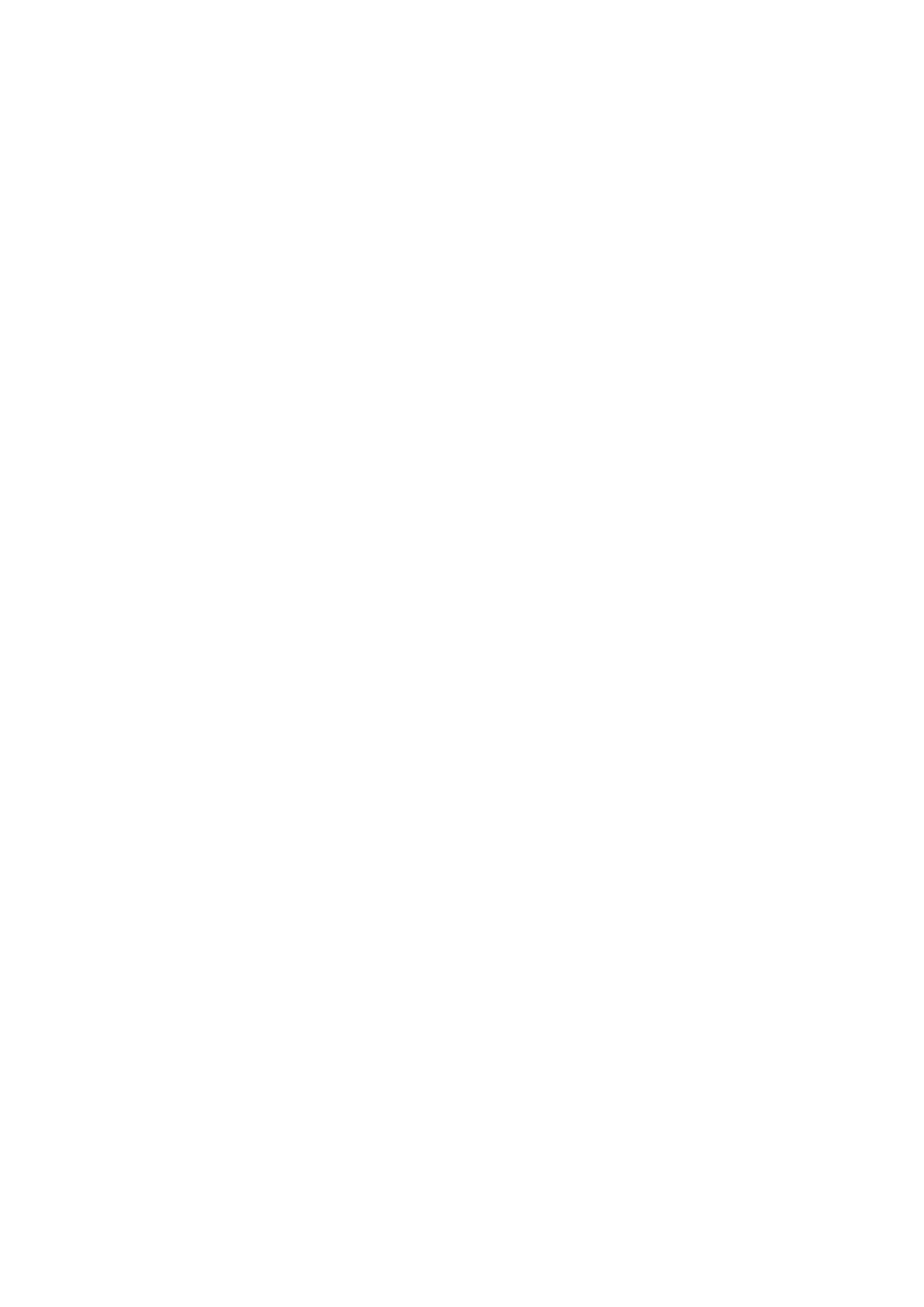## **CHAPTER 2**

# **THE ACHIEVEMENTS OF THE EARLY COLD-WAR PERIOD, 1947-1953**

A major factor in the history of any organization is the general outlook and values of those employed by it, and the ways in which they contribute to the analysis of problems and proposals for action. Both Myrdal and Kaldor were recognized as major theorists (see Box 1), but both were probably more interested in economic policy issues and applied problems. They shared an almost classical belief in economics as a moral discipline and both believed that intelligence and rational analysis could improve economic outcomes and diminish the prevalence of "stupidities" such as unemployment and poverty. Their approach to the market economy was essentially pragmatic and non-dogmatic. Their focus was on seeking practical solutions to problems, how to move an economy from state to another, how to lower unemployment, avoid inflation, and achieve better distributional outcomes. In tackling such issues, they were well aware that there were rarely any quick market solutions for economies wracked by severe structural problems and institutional deficiencies, and that no policy, however ingenious, would be implemented by governments if they had not shaped it themselves or if they were not convinced it was politically feasible. These considerations were a major influence on the choice of issues addressed in the *Economic Survey for Europe* and the ways in which the research division approached both the immediate problems of post-war reconstruction and the search for policies to sustain economic growth over the longer run.

### **AN INDEPENDENT VIEW OF ECONOMIC PROBLEMS**

One of the principal tasks of the *Survey* was to provide a regular assessment of the conjunctural situation and outlook in the region and as Myrdal put it, to maintain "a vigilant watch on economic trends in Europe."<sup>67</sup> This was an especially difficult task in the 1950s when

23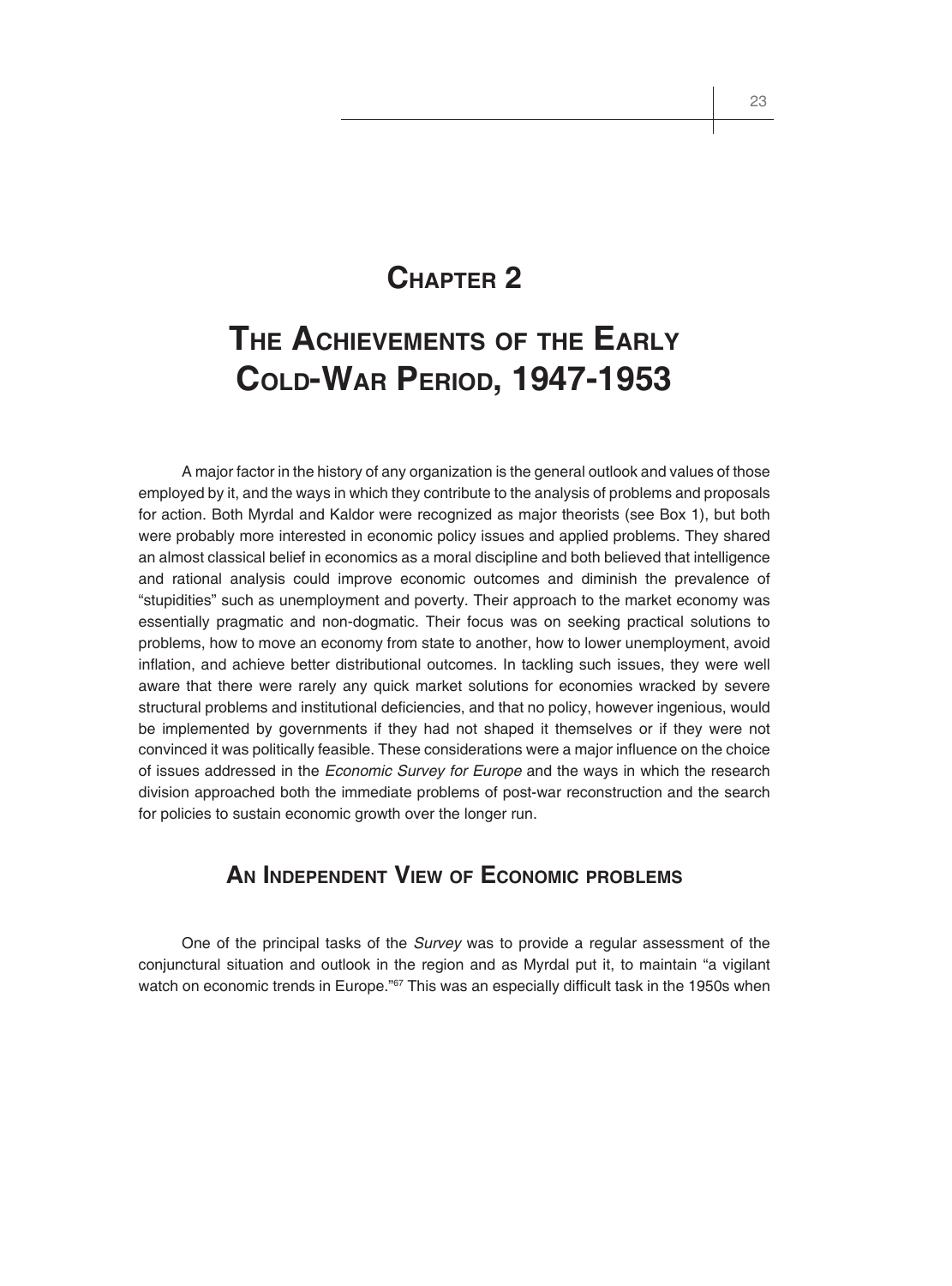#### **Box 1. Gunnar Myrdal (1898-1987) and Nicholas Kaldor (1908-1986)**

In Gunnar Myrdal and Nicholas Kaldor, the first director of economic research (or, as it was known then, the Research and Planning Division), the nascent ECE had two of the outstanding economists of the twentieth century. Both men had not only powerful intellects but also strong personalities and gifts for leadership. The team they put together in the first three years of the ECE's existence was outstanding: six of them (Gunnar Myrdal, Nicholas Kaldor, W. W. Rostow, Hans Staehle, Ingvar Svennilson, and Pieter Verdoorn) rate entries in the latest edition of the Palgrave Dictionary of Economics, and at least over half of the original group went on to professorships or to produce important books and papers.<sup>a</sup> Myrdal would receive the Nobel prize for economics in 1973 and there are many in the economics profession who think that Kaldor should have been given one as well.

There is insufficient space here to give any more than a brief overview of the ideas that these two leading figures brought to their work in the ECE.

Both men had established reputations before joining the ECE, both had made significant contributions to pure theory, and both were highly critical of the neo-classical general equilibrium school. Moreover both had expressed fears for the post-war period and were not over-confident that recession and unemployment would be avoided.<sup>b</sup> By the time Myrdal took over the ECE he was known as an institutional economist and in a major work. The American Dilemma,<sup>c</sup> which appeared in 1944, had demonstrated his strong attachment to inter-disciplinary research and his belief that it was illegitimate to isolate economic variables from their political and social setting. Among his original contributions to theory were the concepts of ex ante and ex post, which emphasized the role of expectations and uncertainty in the economy, and of cumulative and circular causation. Both ideas broke away from the traditional static framework of economic theory, and both are important when considering the process of adjustment and structural change and the relative roles of the market and the State. A key element in his approach to research was his view that no research is ever free of political and moral preferences and therefore value premises should be stated explicitly.

Kaldor had made major contributions to Keynesian theory before joining the ECE and in 1939 had made a seminal contribution to welfare theory in proposing the compensation principle, namely, that if those who gain from an economic or policy change could potentially compensate the losers and still be better off then the change must be for the better (since productivity must have risen). His work had also focused on imperfect competition, economies of scale, and the functional distribution of income, growth and technical progress. Like Myrdal, Kaldor rejected the neo-classical assumptions as a useful description of the real world in which economic policy had to be formulated and he was also to develop the principle of cumulative causation in his later work on economic growth and productivity. (It is significant, given the later development of the Kaldor-Verdoorn law, that Verdoorn was a member of Kaldor's team that produced the Survey of 1948.)

b Myrdal had published a "Warning concerning post-war optimism", at the end of 1944: Varning för fredsoptimism (Stockholm: Albert Bonniers, 1944) translated only into German, Warnung vor Friedensoptimismus (Zurich and New York: Europa Verlag, 1945); Kaldor had contributed an extensive appendix to the 1944 Beveridge Report, see Nicholas Kaldor, "The quantitative Aspects of the Full Employment Problem in Britain," in William H. Beveridge, Full Employment in a Free Society (London: Allen & Unwin, 1944), pp. 344-401.

c Gunnar Myrdal, An American Dilemma (New York: Harper & Brothers, 1944).

a In addition to those in Palgrave we may note Hal B. Lary, Tibor Barna, Esther Boserup, Mogens Boserup, Karl Brunner, Albert Kervyn, Robert Neild, Rudolf Nötel and Alfred Maizels.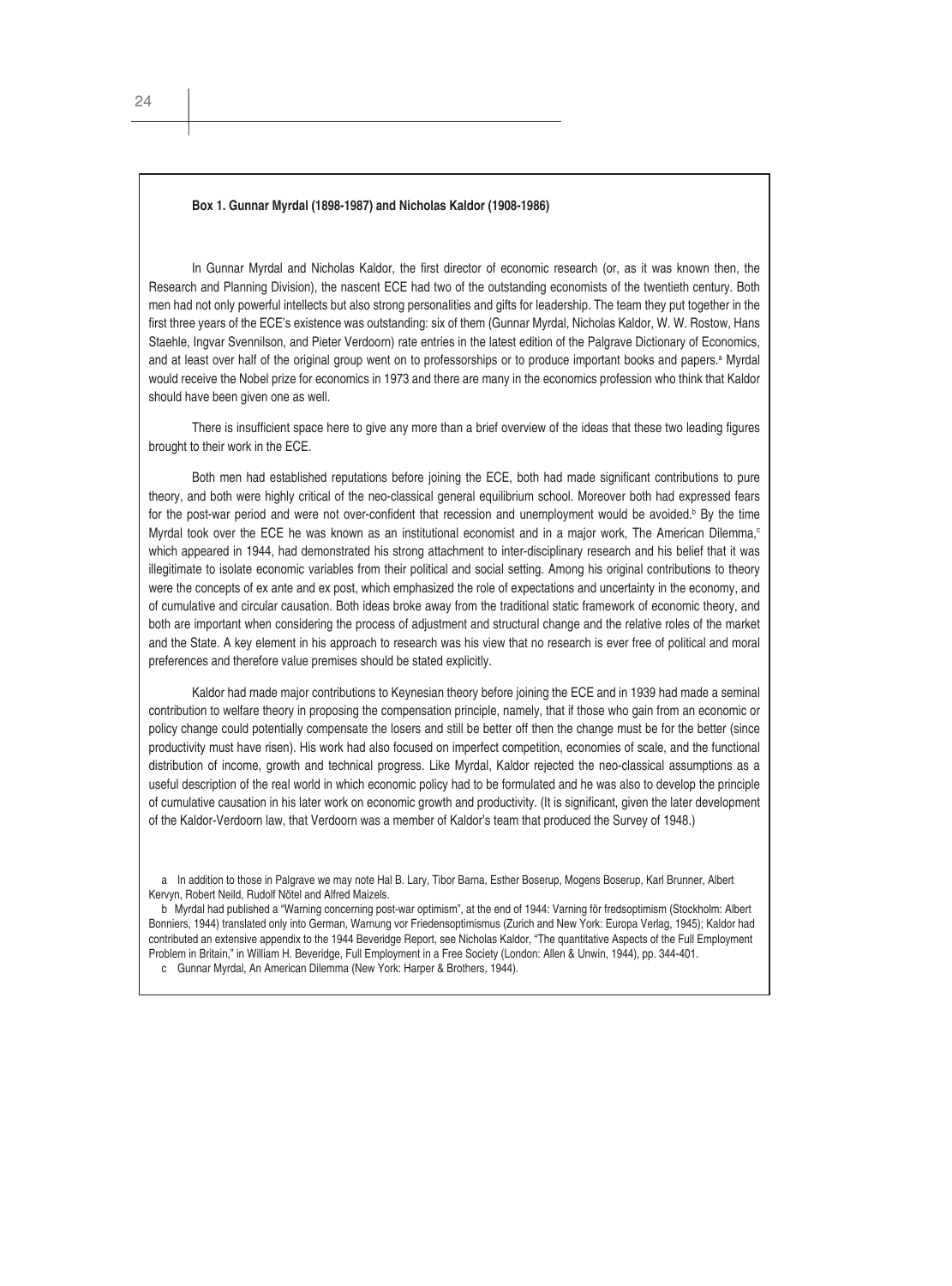statistics, especially quarterly data, were less abundant and took longer to appear than now. Nevertheless, it is clear, both from their reception at the time and the references to the early *Surveys* in the economic histories of the period, which are now appearing, that this work was brilliantly successful. There is no space here to assess the record in any detail but one example of the "vigilant watch" is how quickly the *Survey* picked up the fact that the setbacks to output in early 1947 were temporary and that by the time Marshall was making his speech at Harvard the recovery was being resumed at the same momentum as before. Thus, part of the recent "revisionist" assessments of the Marshall Plan – that it assisted a growing economy rather than lifting it from the morass of stagnation described by Marshall – was already clear at the time to Kaldor and his team.

The focus on short-run issues was inevitable and proper since if the short-run problems were not overcome there would not be much of a long run to enjoy. (This was the serious moral point behind Keynes' frequently misunderstood quip that "in the long run we are all dead"). But that the short-term analysis was not merely descriptive is clear from the Survey's analysis of low productivity, inflation and balance of payments problems.

### *Three issues: low productivity, inflation, and disequilibria in the balance of payments*

In the eighteen months following the cessation of hostilities, industrial production recovered quickly and had exceeded its pre-war level by the last quarter of 1947. The major macroeconomic problems, however, were low productivity, inflation, and balance of payments deficits.

A major constraint on output growth, to which the *Survey* had already drawn attention in early 1948, was the exhaustion of manpower reserves. Greater efforts therefore had to be made to increase productivity. Despite improving in 1946 and 1947, it was still below pre-war levels and far below that in the USA. This was well understood in Western Europe and in the framework of the Marshall Plan; many countries sent "productivity teams" to the United States to learn from the achievements of American enterprises. The problem of labour shortages only became clear to East European planners at the end of the 1960s, and that also stimulated reforms that are discussed in the next chapter.

The rate of inflation differed widely from one country to another but it was possible to distinguish two groups. In the first, inflation was suppressed by direct control of prices, consumer rationing, controls on the allocation of scarce materials, and, in some cases, restrictions on the free movement of labour. In the second, inflation was open, the rise in prices absorbing a surplus of cash holdings that had accumulated during the war. In the first group were most of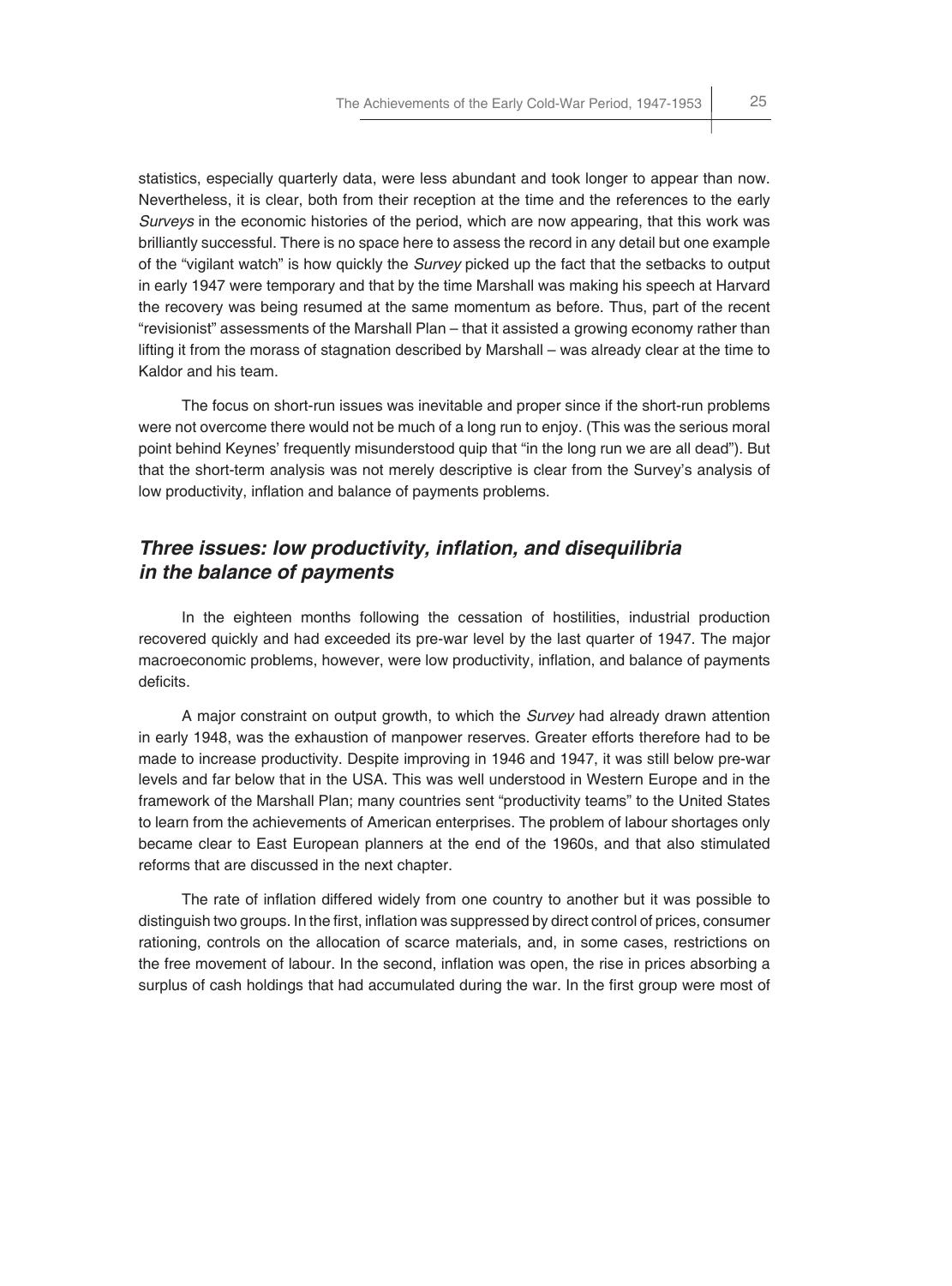the West European countries; in the second, were a few Western countries, including France, and the countries of Central Europe. In the second group, the competition between wages and profits through strikes and price increases led to a worse income distribution than before the war, while in the first the outcome was more egalitarian. Despite retrospective claims by a number of politicians and economists during the monetarist revival of the 1970s and 1980s, there was little complacency about inflation in this period and certainly none in the *Survey*: "Both open and suppressed inflation damaged productive efficiency"; Suppressed inflation reduced the attractiveness of earning money, and blunted the incentives for productive effort, which in turn could "become a serious factor hampering the recovery of output". Open inflation "sharpened the incentives to productive effort, but, together with a more unequal income distribution, lowered the general efficiency of industry by making rational cost calculations extremely difficult and by diverting resources to unproductive uses." The *Survey* recommended a mix of budgetary, monetary and incomes policies "to bring the real value of cash holding to a more normal level."68

Throughout the late 1940s and 1950s, a recurrent problem for Western Europe was its balance of payments deficit vis-à-vis the dollar zone. Despite fluctuations due to the Korean War, the deficit was essentially structural and needed to be tackled urgently before Marshall Aid came to an end. The analysis and suggestions made in the 1953 *Survey* in this context are of particular interest as they raised a number of issues of international development and proposed policies that later would be at the heart of the North-South debate. It was generally agreed, at the time, that the solutions to Western Europe's external economic problems were to be found in Europe itself, in keeping inflation under control and in demonstrating greater flexibility and adaptability in the use of resources. In the same spirit, the *Survey* considered that "quantitative controls over trade and payments [did] exert perverse effects on the allocation of resources, on incentives in production and trade, and on business profits and ethics," $69$ language that is familiar today. A footnote to this text is worth quoting as it refers to an issue that has gained considerable international attention in recent years: "The special advantages thereby conferred on those favoured with import licences provide an inducement for corruption. Similar problems arise in other ways under exchange controls."70 But, to this classical view of the causes of, and remedies for balance of payments problems, the *Survey* added the idea that there could no solution for Europe alone and that a worldwide approach was needed. The challenge was "to lay the foundation for a new equilibrium in international trade and payments and to make the fundamental changes necessary for a more regular and normal functioning of the world market."71 In what appears as a criticism of the work of the Conference for European Economic Cooperation, the 1953 *Survey* noted that those who elaborated the European Recovery Programme in 1947 in response to Marshall's speech, had "failed…to recognize how deeply rooted was the distortion in the whole pattern of world production and trade."<sup>72</sup> Because of this, it might be argued that Marshall Aid had contributed to the stalemate of the early 1950s

26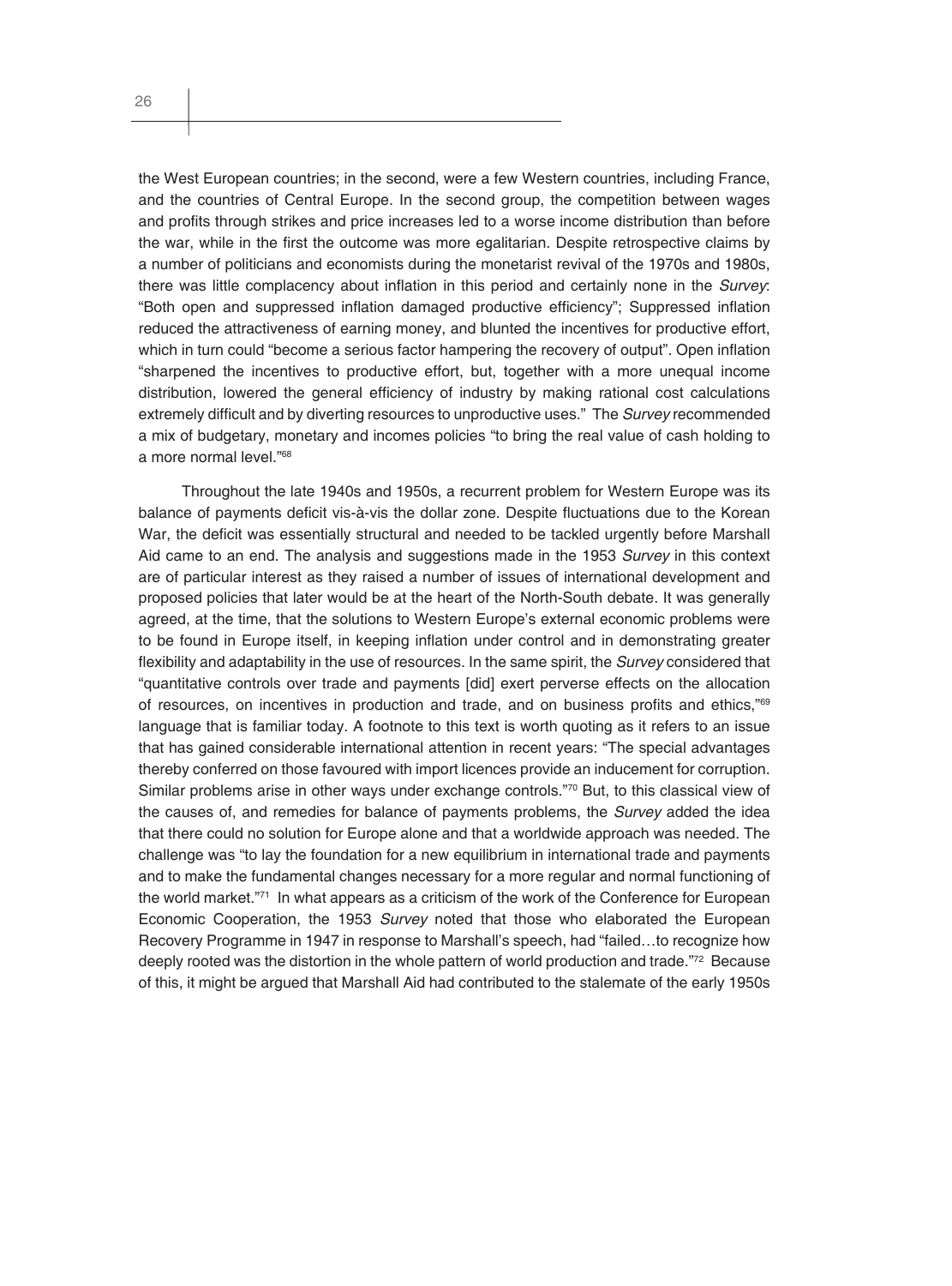"by making less apparent and less pressing the need to pursue alternative policies aimed at decreasing European dependence on imports from the dollar area."73

The authors of the *Survey* were conscious of the fact that before any policy could be developed to address this problem, it was crucially important that the politicians and their senior officials reach a common understanding on the fundamental nature of the imbalances and on the magnitude of the adjustment required. With that aim, the *Survey* provided background analysis and suggestions as to what might be the main elements of a coherent programme. The first possibility, "an increase in western Europe's dollar earnings from sales of goods and services to the United States and other dollar countries"74 would have implied not only adjustments by the European economies, but, mainly, a change in the United States' commercial policy. In order to strengthen their competitiveness, the Europeans were pressed either to reduce their internal costs, or to further depreciate their currencies. But, as noted in the *Survey* "even with the modifications brought by the Reciprocal Trade Agreements programme, United States commercial policy [was] still explicitly designed to limit narrowly the scope within which competition [could] produce its effects and to prevent serious disturbance to any existing American production."<sup>75</sup> Here again, from the point of view of development thinking, is a footnote that contains elements of the future theory of "unequal exchange": "A general reduction of the internal price level or in the foreign exchange values of the currencies of European countries affect not merely their exports to the United States, but also their exports, six times as great, to other countries as well, even where their prices are now fully competitive, and thus means a significant further deterioration of their terms of trade."

The second possibility, "an increase in production of food and raw materials both in western Europe and in other non-dollar areas with the double aim of meeting the needs of expanding population and industry in the world generally and of reducing the present onesided dependence on dollar sources of supply,"76 was favoured by the authors of the *Survey*. In commenting on what would be the conditions for success in this respect, the authors made suggestions that anticipated a later vision of what could have been a North-South partnership. Europeans, it argued, preferably with the Americans, should enter into "purchase contracts" with their partners in the rest of the world and "supply part of the investment funds required" to increase the production of food and raw materials. It was recommended that "foreign investment should be justified primarily by the needs and potentialities for economic development of the capital-receiving countries"77 and by the requirements of investing countries for the exports supplied in return. Prophetically, the limitations of foreign direct investments were stressed: concentration on a limited number of countries, sensitivity to political hazards, and close links to the exports of capital goods from the investing country. While advocating the financing of investment abroad from public funds, a macro-economic point was made that seems to have anticipated current discussion on the financing of development: public finance "makes no greater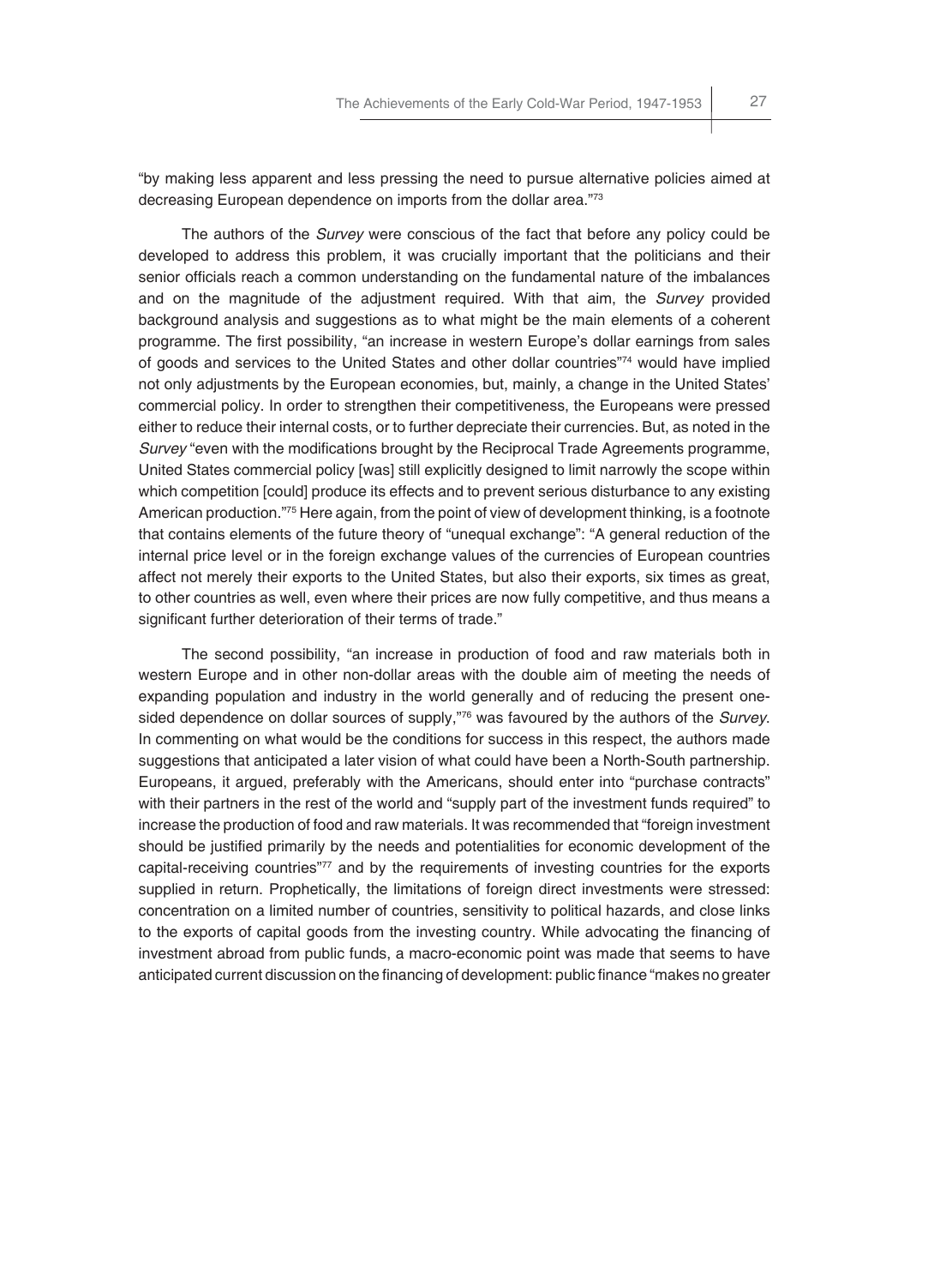real demands on the national economy than an equivalent amount of private investment," but it "is inevitably vulnerable to the pressure to reduce public spending."78

The shortage of basic raw materials also continued to threaten the recovery of production, and this prompted the ECE secretariat to prepare a series of medium-term forecasts of supply and demand (as well as suggestions for action, described below) in order to facilitate intra-European exchanges. More generally, the revival of intra-European trade was seriously hampered by a lack of the means to finance chronic trade deficits. European countries were thus drifting towards a strict bilateral balancing of their accounts with one another with all the obvious inconvenience of such a system. It was frequently argued, at the time, that the solution lay in restoring the convertibility of European currencies. The *Survey* argued that this "would not alter the fundamental causes of balance-of-payments disequilibrium" and "on the contrary…might well itself constitute a further restricting and distorting influence."79 Fearing that each country would try to reduce imports and increase exports in order to obtain dollars to settle its trade deficits with its neighbours, and recognizing that the dollar would continue to be the currency most sought after, it suggested that safeguards be erected to prevent a ruinous competition for dollars. It would then be possible to develop "a structure of trade under which each country may have both import surpluses and export surpluses in its trade with other European countries, the one being offset against the other, and, secondly, by making it possible for countries whose positions require it to have import surpluses in the immediate present, offset by export surpluses in [the future]."<sup>80</sup> This analysis anticipated the European Payments Union, which operated from 1950 to 1958 with the support of Marshall Aid and allowed a gradual and orderly liberalization of trade among the West European countries and the multilateralization of payments. It also led to further debates in the ECE's Committee for the Development of Trade, when it finally started meeting in 1954, and to the establishment in 1957 of a voluntary multilateral compensation system for East-West trade "whereby governments [might] use the ECE secretariat as agent in order to reach quarterly agreements on the transfer of bilateral balances among national banks."<sup>81</sup> In the twelve years during which this compensation system was in operation, it helped governments to arrange transfers to a value of about \$136 millions. The scheme, which came to an end in 1969 when the extension of automatic transferability reduced the need for it, provides a good example of how careful analysis can lay the ground for practical and successful international policies.

#### *Impact of the Survey*

Most reviewers recognized that the ECE's approach to economic analysis was held together by a coherent set of ideas and, also crucially, that it identified the major problems and improved the general understanding of them. One of the key merits of its analysis was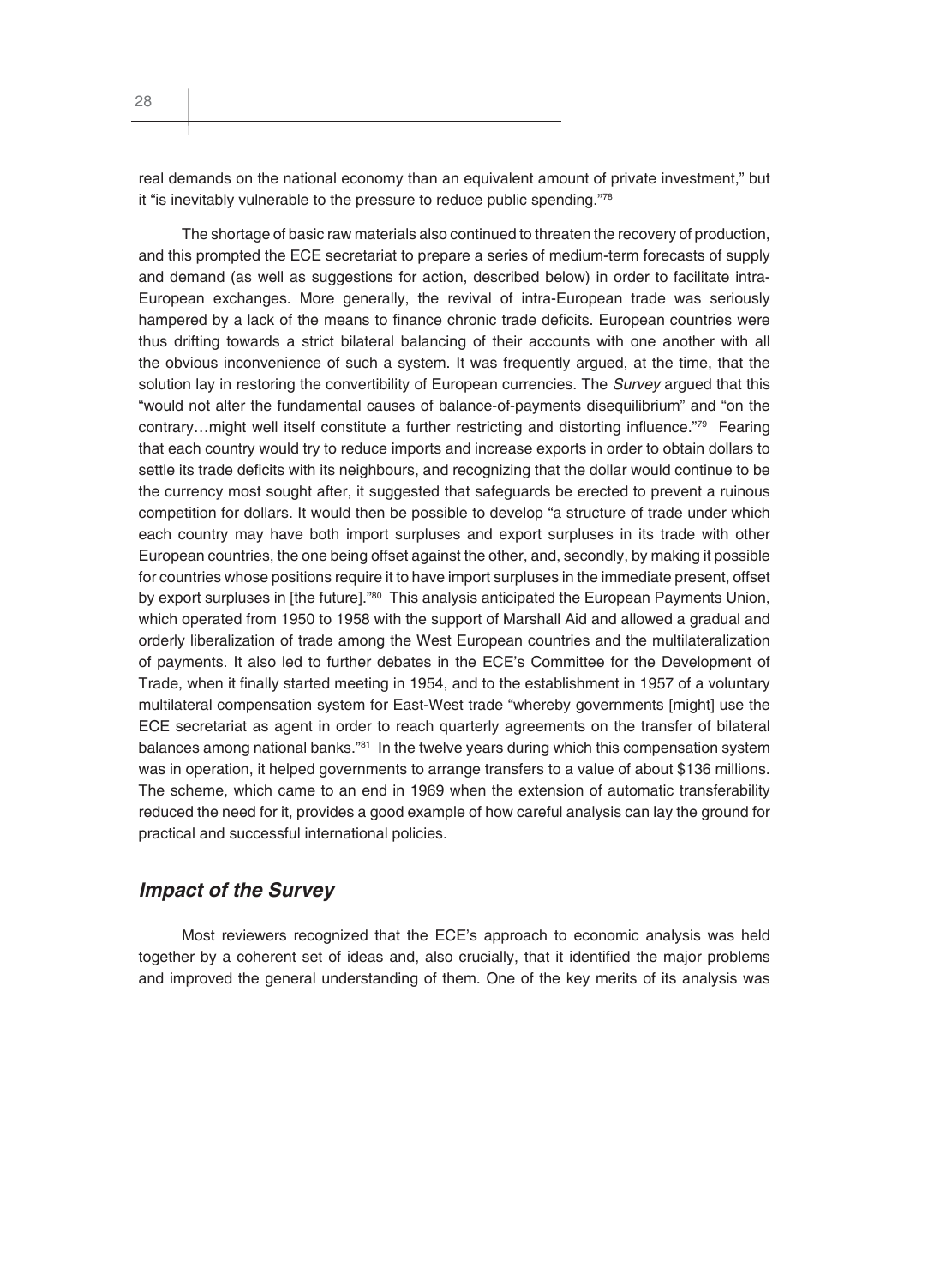to encourage the readers, especially the official ones, to view their economic problems and policies in a European rather than a purely national context. Of the many reactions to the early *Surveys* three will be sufficient to give the general tone of its reception. In the United States one reviewer wrote that "for the last three years, the annual publication of the *Survey* has been the most important event in the field of regional economics...its combination of abundant factual and statistical material with theoretical analysis of the highest order has set a standard never before reached by similar works."82 Two years on, a senior British economist and government adviser judged that the *Survey* "remains the best guide through the tangle that makes up one year of modern history. By getting the tangle sorted out earlier in the year, the *Survey* makes it correspondingly easier for the intelligent but breathless European to keep pace with events and even catch a glimpse of where they are taking him."83 One of the many virtues of the *Survey* was that reviewers were able to praise the assessment and analysis of developments while disagreeing with the policy recommendations. This was particularly the case (although not exclusively) with American readers who felt the *Survey*'s sceptical attitude towards trade liberalization and other matters betrayed a lack of faith in the working of a free market economy.84

Whether these *Surveys* had a direct influence on policy in the region is a question too complex to attempt an answer here, even if policies adopted in Western Europe were often in line with their recommendations. Indeed, to suppose that such a direct influence is possible betrays a somewhat simplistic view of any national policymaking process, although it is one that seems to be taken by those who are now seeking to set quantifiable targets for all sections of the United Nations secretariat. The more realistic question is whether *publications* such as the *Survey* are considered important by those officials responsible for developing national policy, in which case they will become a part, and only a part, of the complex stream of inputs that enter into any decision-making process. It is clear, however, that the *Survey* had a wide and enthusiastic (but critical) audience in the 1950s and, at a time when it had virtually no competition, it seems likely from anecdotal evidence that it did enter the policymaking process in the way suggested. This would begin to change in the early 1960s, when the OECD started to publish its *Economic Outlook,* and with the rapid expansion of short-term forecasting in the national research institutes of Western Europe.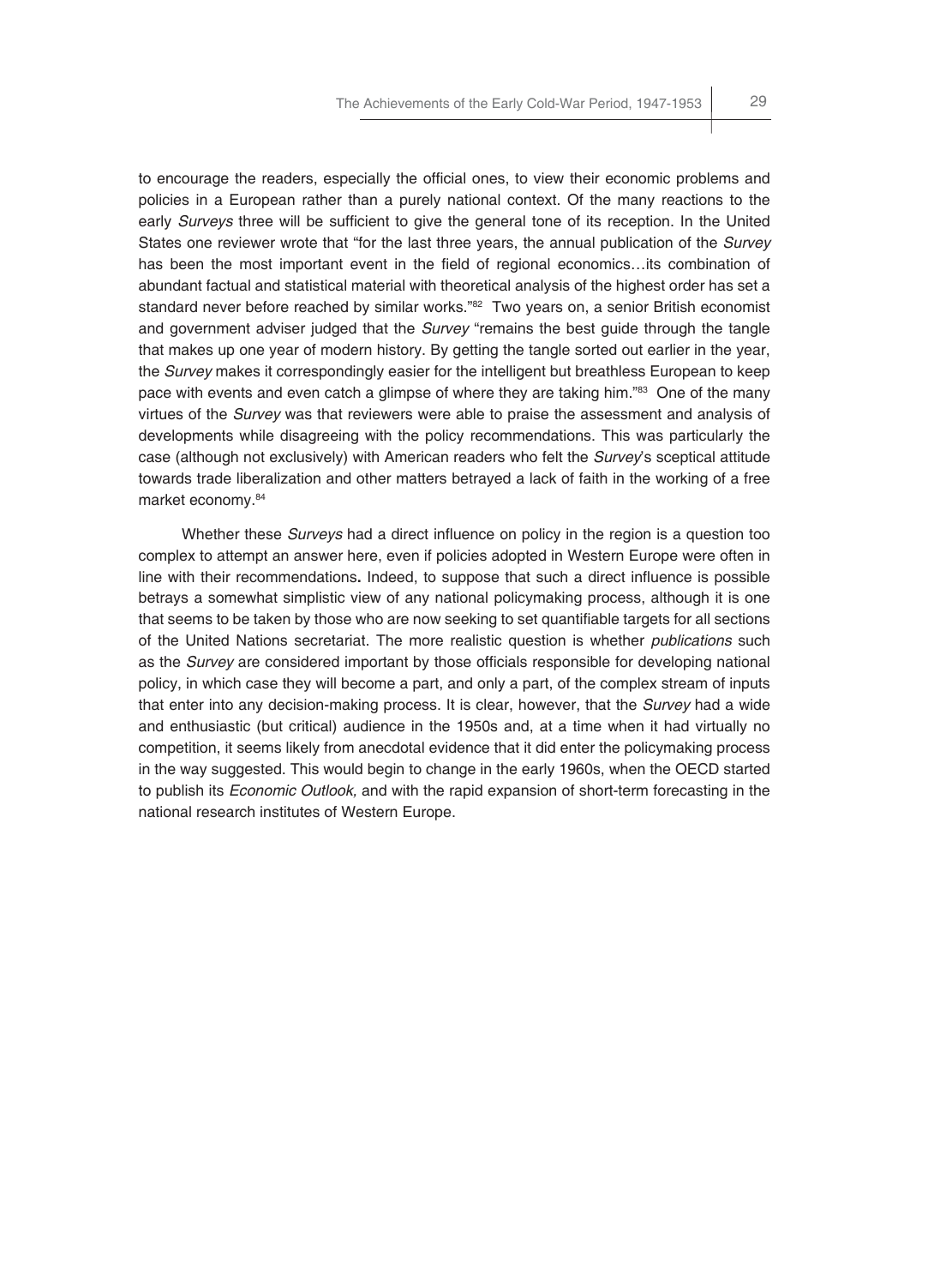# **PRACTICAL RESPONSES TO SECTORAL PROBLEMS**

As indicated above, sustaining the post-war recovery required a solution to Europe's severe balance of payments problems. The authors of the early *Surveys* quickly identified this as the crucial issue facing European policymakers, but they also argued that the problem was essentially structural and could not be solved by quickly moving to convertibility and letting the exchange rate bring about the correction. Borrowing was judged unlikely to be possible on a sufficient scale. The next alternative would be to reduce the rate of growth and thus reduce the demand for imports, but this would have led to increased unemployment, which, in the immediate post-war years would have carried considerable risks for political stability and the recovery of democratic institutions. The authors of the *Survey* were well aware of such risks, which is why they opted for ways of stimulating a large increase in exports. But adjustment would take time and, given the preceding considerations, this explains why the *Survey*'s approach was gradualist and emphasized direct action and government intervention to tackle bottlenecks and other constraints affecting export capacities and competitiveness. Not everyone agreed with this diagnosis and in the United States there were many who thought market forces should have been given greater freedom more rapidly, but the *Survey*'s analysis was coherent and realistic. Moreover, it provided the intellectual underpinning for direct action to deal with the bottlenecks and shortages that were to occupy the ECE's technical bodies in their early years and a basis for the subsequent development of intergovernmental cooperation.

A few examples can illustrate how the secretariat and governments interacted in addressing technical problems and came up with practical proposals that changed attitudes and encouraged durable cooperation.

## *Facilitating East-West Trade*

Even without a multilateral compensation mechanism in place, East-West trade could have been expected to grow rapidly in the early post-war years. Poland and the USSR had coal and the agricultural potential of the East European countries was large. But, instead, the volume of East-West trade declined sharply each year from 1946 to the summer of 1953. The ECE established a Committee for the Development of Trade in May 1949, but within a month it was in deadlock. "The western countries considered that the first task of the Committee should be to form a clear conception of the goods available and required for trade, while the Eastern European countries stressed the futility of any effort to exchange information as long as discriminatory export licensing policies were practiced against them."85 Confronted with this situation, Myrdal decided not to convene the Committee until the basis for an agreement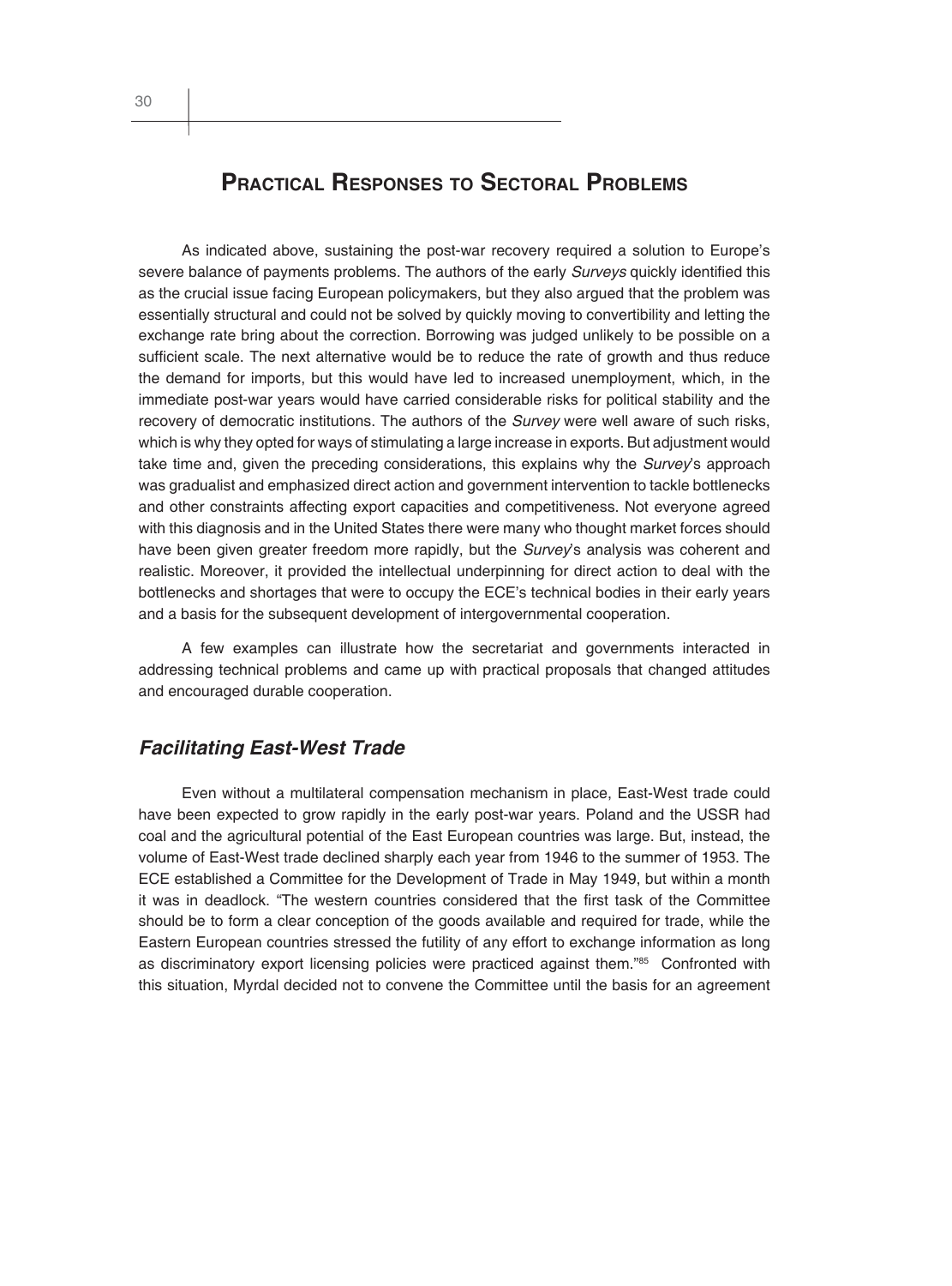had been reached. The Committee did not meet again until October 1954. In the meantime, Myrdal made several proposals and pursued consultations and informal contacts with government representatives. In November 1949, he outlined a multilateral trade framework in which "subsequent bilateral negotiations could more effectively take place."<sup>86</sup> Under such an agreement, Western countries would buy, over several years, cereals and possibly other goods at prices fluctuating between agreed lower and upper limits. The export revenues could then be used by the Eastern countries for the purchase of goods from lists to be agreed upon. On this basis, in November 1950, an ad hoc meeting on grains led to an exchange of information on availability and requirements, but failed to examine the question of counterpart deliveries. In August 1951, there was a similar meeting on grain and timber at which concrete trading proposals were considered. There was a Consultation of Trade Experts in 1952 $87$  but agreement on measures to expand trade did not materialize until April 1953 when "for the first time in post-war history, a practical multilateral discussion of east-west trade problems took place without political recriminations."88 In the summer of that year, East-West trade increased rapidly, reversing the downward trend since the war. Although it is not possible to credit this result directly to the Consultation organized by the ECE, a number of experts who attended it subsequently said that in their judgment the substantial increases in the areas of trade for which they were responsible "were traceable to the contacts made at the 1953 Consultation."89 The Consultations became part of the regular meeting of the Trade Committee until it was felt that the mechanisms for conducting East-West trade were sufficiently well established. These consultations took place under the chairmanship of the Executive Secretary who also decided on the agenda, drafted the report, and delivered it to governments on his own responsibility.

#### *Meeting Energy Needs*

In intra-European trade, there was one product, coal, for which trade between the two parts of Europe was conducted with few problems and it may be that this inspired Myrdal when he outlined his proposal for grains. The Coal Committee, established in July 1947, took over the responsibilities of the European Coal Organization in April 1948 and inherited the "invaluable sense of cooperative effort"90 that had developed in ECO at a moment when a "liberated Europe was threatened by coal shortage." Between April 1948 and September 1950, the Coal Committee, in which two major eastern producers, the USSR and Poland, participated, allocated to countries in need 60 million tons of solid fuel from European sources. In doing so, and in order to ensure that no country suffered a serious coal shortage, the Committee took into account the equivalent quantities sold through bilateral agreements. After 1950, however, there was a swing from acute shortage to temporary periods of glut, putting a question mark over the Committee's efforts to increase coal production over the longer term.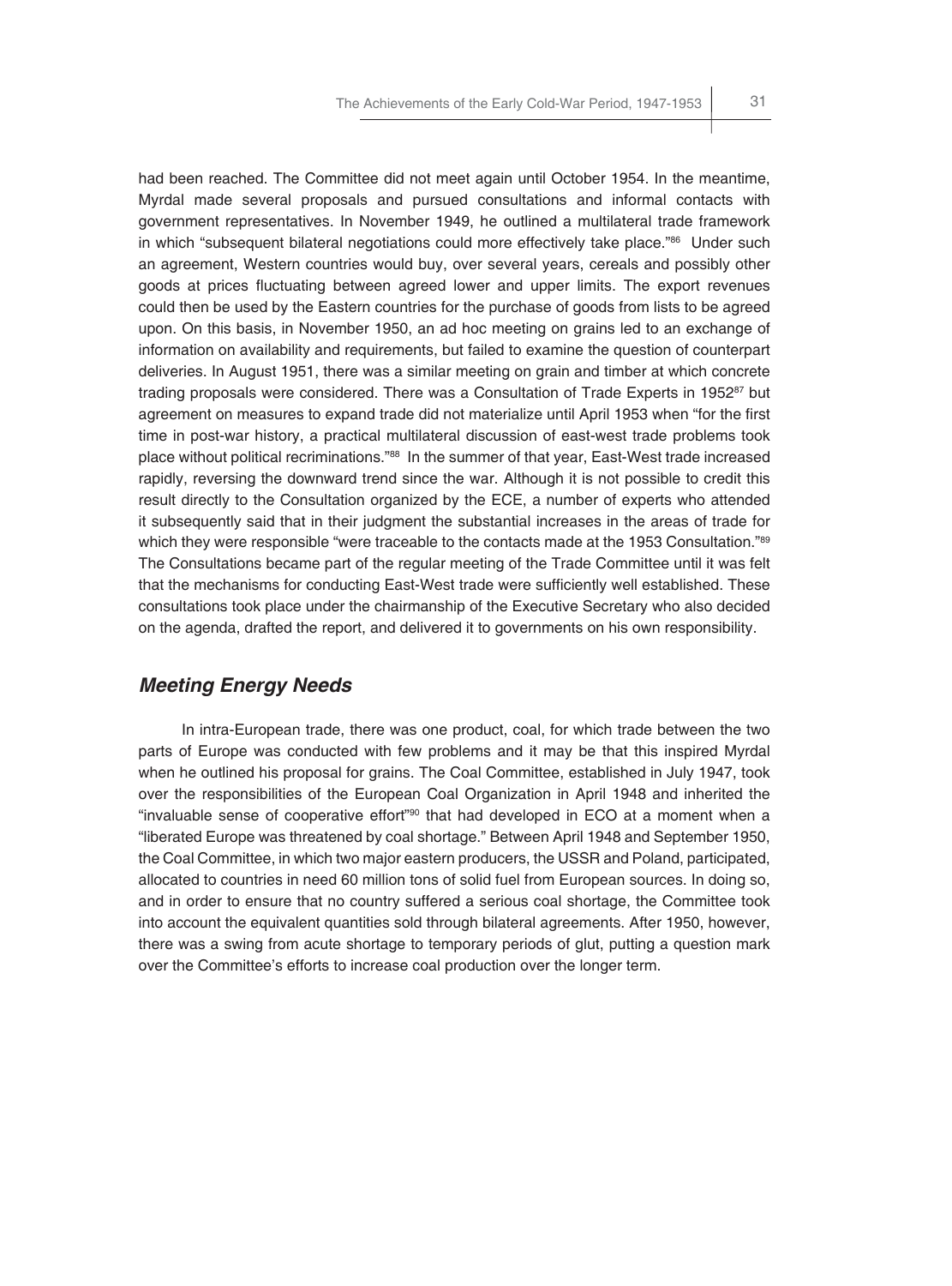The ECE Coal Committee never tried to intervene in the coal market on the ambitious scale proposed by the Economic Committee of the League of Nations in 1927 and 1929.<sup>91</sup> It did, however, work out a policy for production and consumption in which the essential elements were to increase potential output, develop instruments for adapting production to the requirements of the European economies, and to match consumption with available supplies through a more rational use of solid fuels. To implement this policy, statistics on supply and demand, developed initially by the secretariat for allocating scarce resources, were an essential tool for efforts to stabilise the coal market. The technical meetings of the ECE also helped by exchanging information and making recommendations on ways to better use the different varieties of coal, promote the wider use of control instruments, and improve the yield of heating and power equipment. But the most innovative achievement of the Committee was probably its preparation and adoption of an international classification of the various types of hard coal<sup>92</sup> in order to improve the flow of information between all the operators in the coal industry. This was not an easy task and many attempts to agree on a workable classification system had failed before the war. It required patient effort and a strong spirit of cooperation before "the many thousands of different types of European coals [could] be described in a common language."93

Although technical and narrow in scope, this was an important contribution not only to the better functioning of the coal industry in Europe, but also to one of the basic aims of the United Nations, namely, to develop a common language as the first step towards better communication and mutual understanding as a basis for joint undertakings. The system has been regularly revised and in 1997 was recognized by the Economic and Social Council. It is today available in seven languages, the translations having been financed by a number of interested developing countries. In the same vein and to facilitate international trade and investment, enhance safety and security, or improve the environment, several other codes related to the economy of coal were developed in the last thirty years: standards and procedures for draught surveys (1991), classification for medium and high rank coals (1988) and low rank coal utilization (2002), and the international classification of in-seam coals (1988). Thus, certain activities which originated in the highly interventionist environment of the early 1950s have retained their importance in a more market-oriented, global economy, a point which underlines the fact that some of the institutional foundations of both systems are not dissimilar. One of these, namely ensuring the availability of an abundant supply of coherent and internationally comparable information and statistical data, is where international bodies such as the ECE have a major role to play and where they have – or should have – an especially strong comparative advantage over national institutions.

The consumption of electricity had been growing rapidly between the two wars, and in the late 1940s there were serious shortages of generating plants and interconnection facilities. The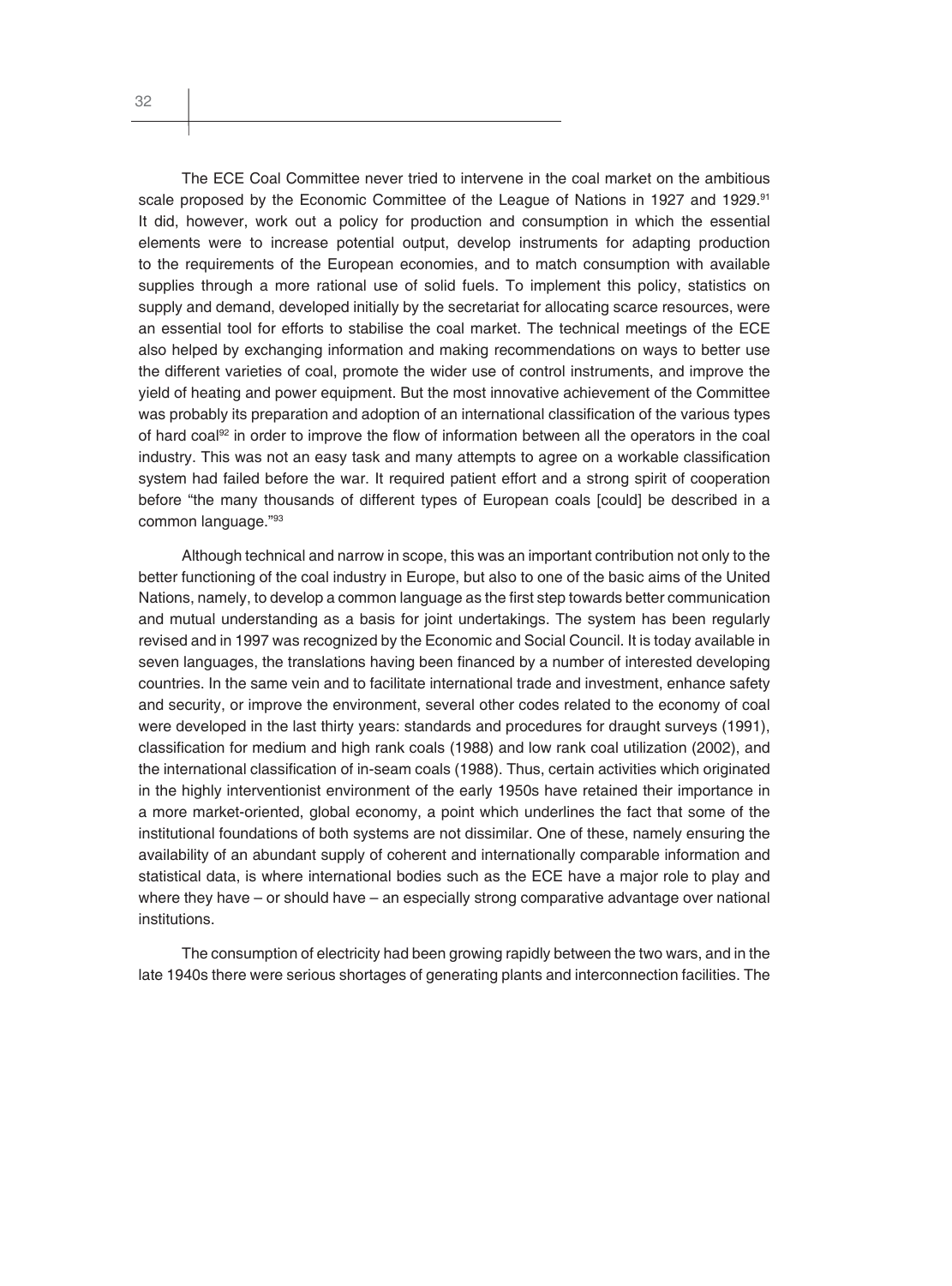ECE Committee on Electric Power was established in July 1947 to deal with these bottlenecks. Looking for ways to reduce the costs of equipment, it recommended specifications for turboalternators that were submitted to the International Standardization Organization (ISO). In order to increase supply, the Committee considered approaches that would offer prospects for international cooperation. Some countries thought that a super grid system would provide the most economic solution to the supply problems of availability and security. That was a rational idea, but almost impossible to realise in the political context of the time. More politically feasible was the gradual extension of cross-border links. Some of these, for example, the construction of hydroelectric power stations on rivers bordering two states or the exchange of electricity between two countries, raised considerable administrative difficulties that the Committee tried to overcome with practical recommendations to governments. The first result of these efforts was an agreement in 1954 between Yugoslavia and Austria to control the waters of the Drava River, which permitted the further development of hydroelectric power. This agreement, between two politically neutral countries, but with very different economic systems, was followed by others for the formation of joint companies or undertakings by two or more interested countries. For example, the *Yougelexport* programme involved Austria, the Federal Republic of Germany, Italy and Yugoslavia. Thus, by the early 1950s, the ECE was already able to promote subregional and cross-border cooperation between East and West. Some fifty years later, the ECE was involved in cross-border cooperation initiated by local authorities following moves towards greater decentralization throughout the region.

## *Facilitating Transport in a Fragmented Europe*

Just as essential as the availability of energy was the efficiency of the transport network. The ECITO had already dealt with many of the bottlenecks in the flow of national and international traffic by the time the Inland Transport Committee of the ECE was set up in July 1947. It took over the residual activities of ECITO, helping, for instance, to solve problems arising from the dispersion of railway wagons and locomotives and making arrangements to facilitate international transport. The key contribution of the Committee from its inception was to address systematically all the elements that contribute to the facilitation and security of the international transport of goods and people. In its early years the emphasis was on traffic safety and, above all, customs arrangements.

In 1949 the United Nations Conference on Road and Motor Transport asked the ECE to draw up a Convention on Road Traffic and a Protocol on Road Signs and Signals. The aim of the Protocol was "to ensure the safety of road traffic and to facilitate international road traffic by a uniform system of road signalling"<sup>94</sup>. This Protocol, regularly updated, established the list of road signs that are now familiar to everyone as well as the distinguishing marks and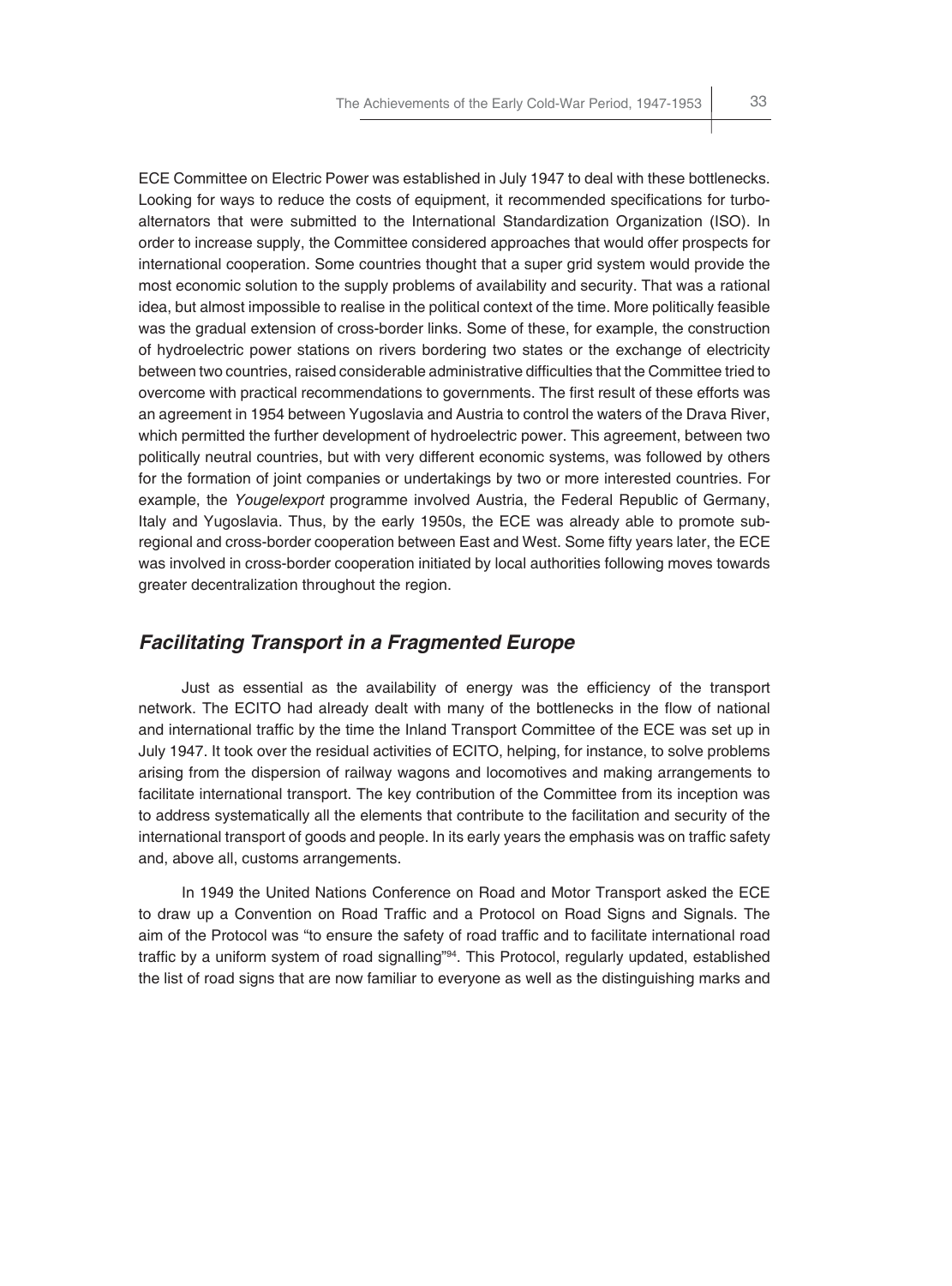abbreviations of country names that were required on the rear of vehicles when traversing a foreign country. The harmonization of road signs prevented innumerable accidents and saved thousands of lives. As for the distinguishing signs on vehicles, they touched the very sensitive issue of country names, which explains why today Macedonia, officially recognized as The former Yugoslav Republic of Macedonia, is not part of the agreement. From an institutional point of view, the Convention with its Protocol was the first example of the many contributions of the ECE to the work of the United Nations as a whole: in this case, the ECE responded to a request from New York, but more frequently regional instruments, developed in the ECE, have been taken up and diffused more widely by the ECOSOC or a Specialized Agency.

Customs procedures tended to be lengthy and cumbersome because of differences in national laws that were already heavily marked by the protectionist policies of the pre-war era and the national security controls of wartime. The objective was to simplify and harmonize the various national laws and rules in order to reduce the formalities and speed up international traffic. The first two conventions, concluded in 1952, concerned the Crossing of Frontiers for Goods and for Passengers and Baggage Carried by Train. In 1949, a provisional agreement had defined the concessions granted to tourists and set out the provisions regarding the use of triptychs and *carnets de passage en douanes* for motor vehicles. This agreement served as a basis for the 1954 convention, concerning Customs Facilities for Touring and the Temporary Importation of Private Road Vehicles, and, in 1956, for the Temporary Importation of Commercial Road Vehicles. The latter inspired the efforts made at the end of the conflicts following the breakup of the Socialist Federal Republic of Yugoslavia and provided a framework for facilitating the recovery of regional trade in South East Europe.<sup>95</sup>

Later, the Committee addressed longer-term problems arising from the rapid growth of road transport in Western Europe, from technological change in all the various modes of transport, and from the intensification of international trade in a Europe where borders are numerous and intricate. The exchange of experience, as in other sectors, was certainly useful in improving national transport systems and in disseminating more efficient technologies

The numerous agreements and practices developed by the Inland Transport Committee seem obviously sensible today, but after a decade of growing protectionism in the 1930s and a devastating war followed by the division of Europe, it was by no means easy to break with entrenched practices and behaviour. In 1957, Paul Levert, then Director of the Transport Division, concluded his assessment of what the ECE had achieved in his sector as follows:

In the technical field, there is now a widespread conviction that routine procedures are out of date, that the comparison of ideas and exchange of experience are indispensable, and that a country is not necessarily lowering itself by adopting international standards. In the economic field, the same feeling is gaining ground and countries are beginning to understand that it is not always in their interests to cling to established practices,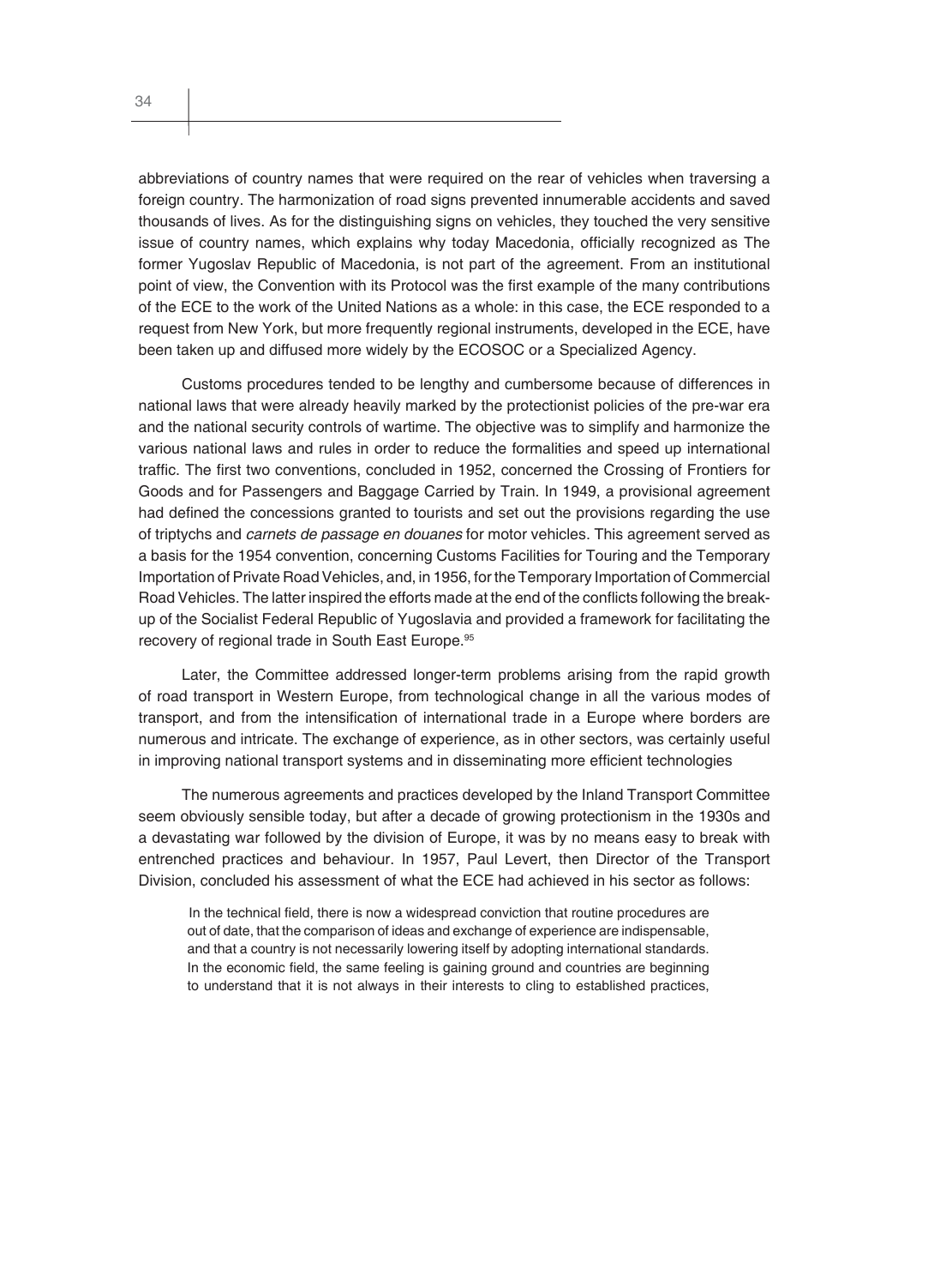and that in complying with the recommendations of an international forum they add to their own authority that of the organization making the recommendation. One of the advantages of the meetings of the Inland Transport Committee and of its subsidiary bodies lies in the development of this spirit of cooperation.<sup>96</sup>

Discussion about the economics of transport however, proved to be more difficult and less conclusive than that on technical or administrative matters. The Committee established model accounting methods for calculating and comparing the economic costs of the different modes of transport, but there was little agreement on how to proceed. The strikes of road carriers and the continuing discussions about the privatization of railways at the start of the twenty-first century continue to echo the controversies of the early 1950s.

### *Inspiring the "Schuman Plan"*

With the reconstruction and development of new factories, houses and offices, as well as the refurbishment of transport infrastructure, the demand for steel was growing rapidly. Its production, however, was hampered by shortages of raw materials, such as metallurgical coke, scrap, manganese ore, and nickel. This was the first problem addressed by the ECE Steel Committee between the autumn of 1947 and early 1949. In the meantime, the secretariat, aware that the period of reconstruction was coming to a close and preoccupied by the delays and high cost of the investments required to create new productive capacity, embarked on a study of the long-term demand for steel at a global level. The result, *European Steel Trends in the Setting of the World Market,* was published in 1949*.* The study concluded by stressing the risks of creating too much capacity. Not surprisingly, some governments, fearing that such a conclusion might weaken their arguments for obtaining finance for new steel plants under the Marshall Plan, tried to stop it being issued. But, publication went ahead and was to have a major impact on the future of Europe, as described by Myrdal:

When it was in a draft form, it was already one of the main inspirations for the launching of the Schuman Plan. M. Jean Monnet, when sometime later he set out to draft a practical plan for cooperation in the coal and steel field, needed independent expert advice and, at the request of the French Government, the Director of the ECE Steel Division and his assistants were instructed to give whatever help they could. … The first draft of possible technical clauses for the creation of a European Coal and Steel Community was worked out in the ECE by the then Director of the Steel Division, though naturally without our taking sides on the political issues involved.<sup>97</sup>

After a period of spectacular growth, Europe's coal and steel industries would later be forced to restructure, develop more sophisticated products and use cleaner technologies as a result of changes in demand, over-investment, technological innovation, concerns for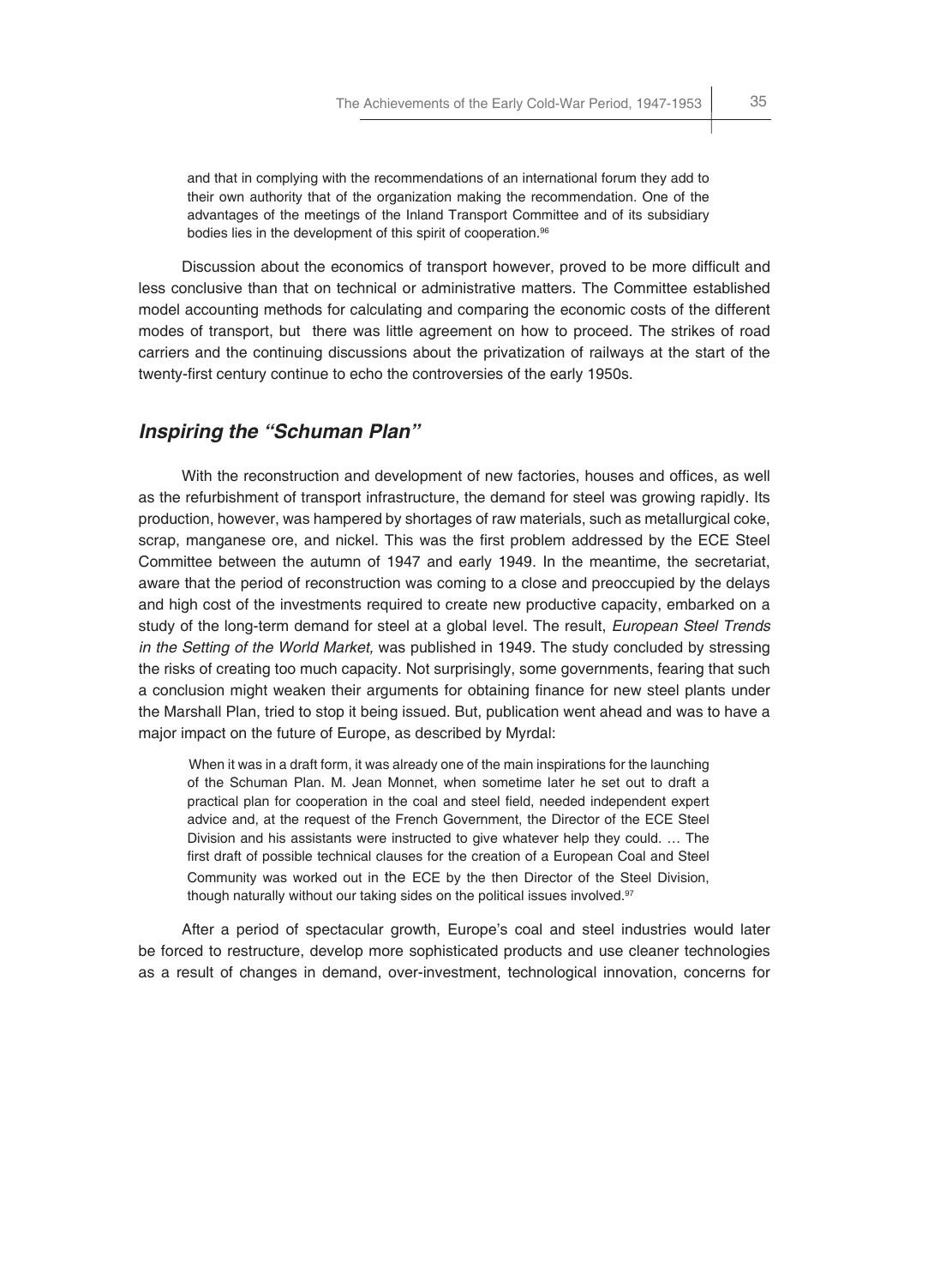the environment, and competition from developing countries. The Steel Committee, until it was dismantled in 1997, provided a forum where specialists regularly met to discuss these problems. Over the years, many major steel-producing countries outside the ECE region, including Australia, Brazil, Japan and Mexico, joined in the work of the Committee, together with a number of non-governmental organizations. This wider participation continued even when OECD opened its steel and chemicals committees to non-OECD members as the latter felt more comfortable in the ECE where, as members of the United Nations, they were on an

#### *Creating the European Timber Club*

equal footing with OECD members.

As in the case of steel, wood products (sawn-timber, pit-props, plywood, pulpwood and firewood) were in great demand at the end of the war and the priorities were to re-equip forest industries and raise production, to halt over-cutting and to ensure that the products reached the areas where they were needed. Some of these problems had been addressed by the EECE, one of the three E-organizations. In April 1947, the Food and Agriculture Organization of the United Nations (FAO) convened a European Timber Conference that recommended that the ECE tackle the problems of the European timber shortage while the FAO would concern itself with the long-term development of the European forest. This gave rise to a particularly successful cooperation between the two institutions that continues today, with the FAO and the ECE staff jointly servicing the Timber Committee. The Committee's programme developed and expanded in line with technical, environmental, economic, social and even cultural development in its sector. Yet the central features remained constant: market reviews, long-term studies, the maintenance and development of a statistical infrastructure, and the exchange of economic and technical information.

It was during a mild recession in the industry in 1949 that the ECE secretariat produced the first of a series of studies of long-term trends in European timber production and consumption, reports that have always aroused great interest.<sup>98</sup> As with the steel study, the first timber study (written by Walt W. Rostow and Alfred Maizels) had an important practical impact. It indicated that sawn-wood needs would rise, but at a lower rate than industrial production, while the consumption of pulpwood would grow relatively faster. Even with vigorous output growth in Europe, supplementary supplies of timber from North America and the USSR would be necessary. At that time, however, the USSR was facing serious reconstruction problems and was no longer able to export to Western Europe. Opposed to importing from other regions, while at the same time aware that high prices would encourage the further use of substitute materials, the European producers decided to raise supply without increasing prices. As a result of this study and the debates it stimulated, the Timber Committee became "The European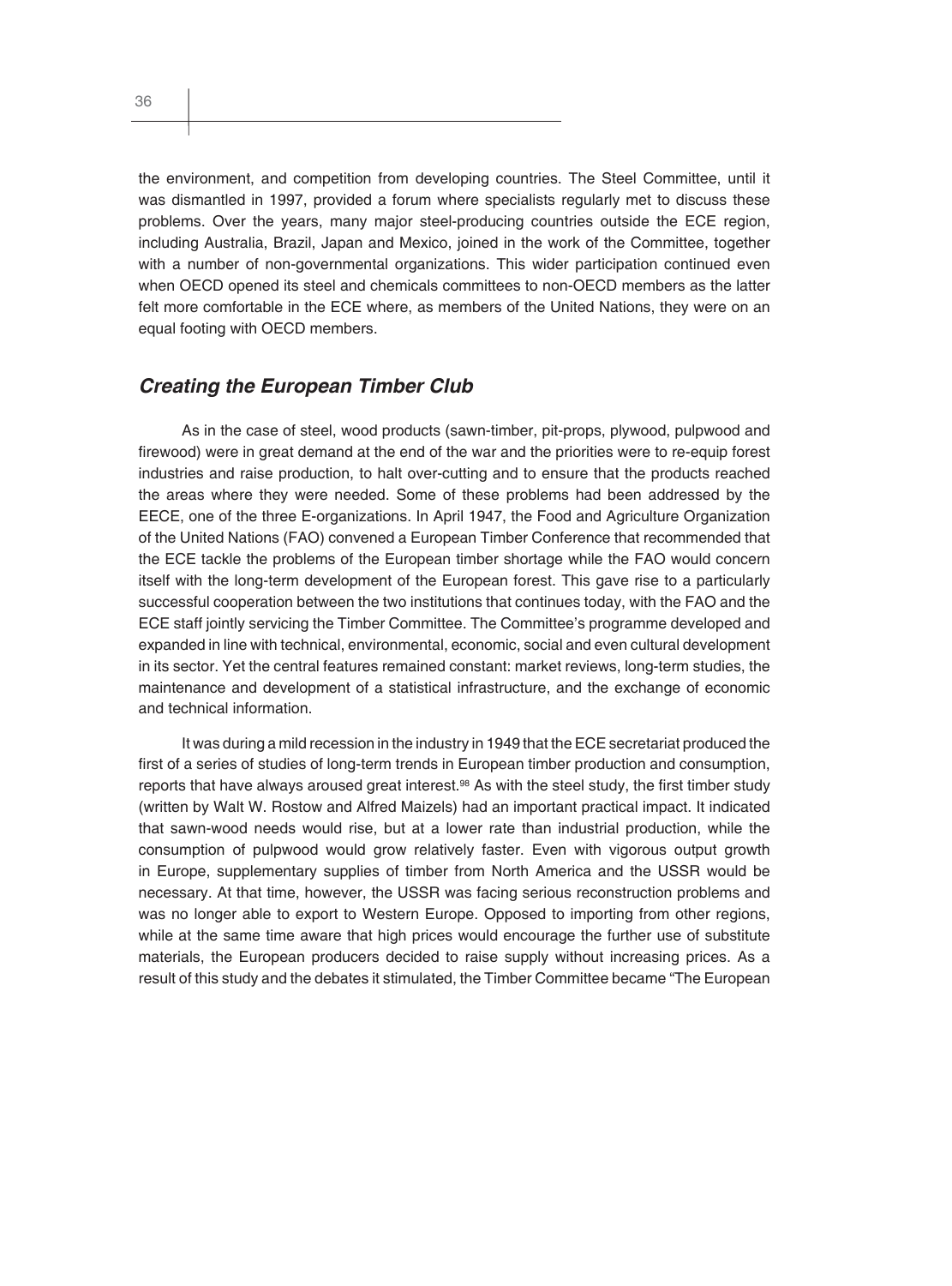Timber Club" where Swedish and Finnish shippers, together with British importers set the tone. "At no time did any delegate feel that the interlocutors he would have chosen were absent"99 from the Committee meetings.

## *Promoting the Industrialization of House Building*

In the late 1940s, there was a serious shortage of housing, arising from both the destruction and the cessation of house building during the war. It was becoming extremely difficult to meet the needs created by internal migration and the growth of population. The scarcity of housing and the increase in building costs made rents unaffordable for a large part of the population in many European countries. The first task of the Panel on Housing Problems, that took over the responsibilities of the EECE in 1947, and soon developed into the ECE Housing Committee, was to draw the attention of governments and of the public to the seriousness of the problem at a time of competing claims on limited investment resources. The Committee's enquiries showed that even if the pre-war rates of construction were doubled, it would still take on average 20 years to meet current housing needs.<sup>100</sup> It, therefore, recommended the industrialization of house building and the establishment of national organizations for building research, a proposal that subsequently had a considerable practical effect. Later on, in 1953, to provide an effective link between the national organizations and to facilitate the exchange of experience, the Committee helped to create an International Committee for Building Research (CIB).

In the meantime, the Committee addressed the more controversial issue of housing finance and the related problem of rent controls. In 1953, a secretariat analysis<sup>101</sup> of the situation in most of the ECE countries, concluded that all forms of rent control should be abolished, a view that should at least qualify the perception in some quarters that the secretariat was unduly hostile to the free play of market forces. Nevertheless, the Committee disagreed and concluded instead that, so long as there was a general shortage of houses, rent control should *not* be abolished, nor, for that matter, should housing subsidies. It recognized, however, that rents in a number of countries had been frozen for too long at too low a level, but nevertheless insisted that rent control was an integral part of housing policy and closely related to the matter of housing subsidies.

The changing concerns of governments are reflected in the successive titles of the Housing Committee − itself an emanation of one of the E-Organizations, the Emergency Economic Committee for Europe – Housing, Building and Planning in 1963, Human Settlements by the mid 1990s, Housing and Land Management since 2006, a titular evolution reflecting the progressive integration of social, environmental, managerial, financial, and land-use issues.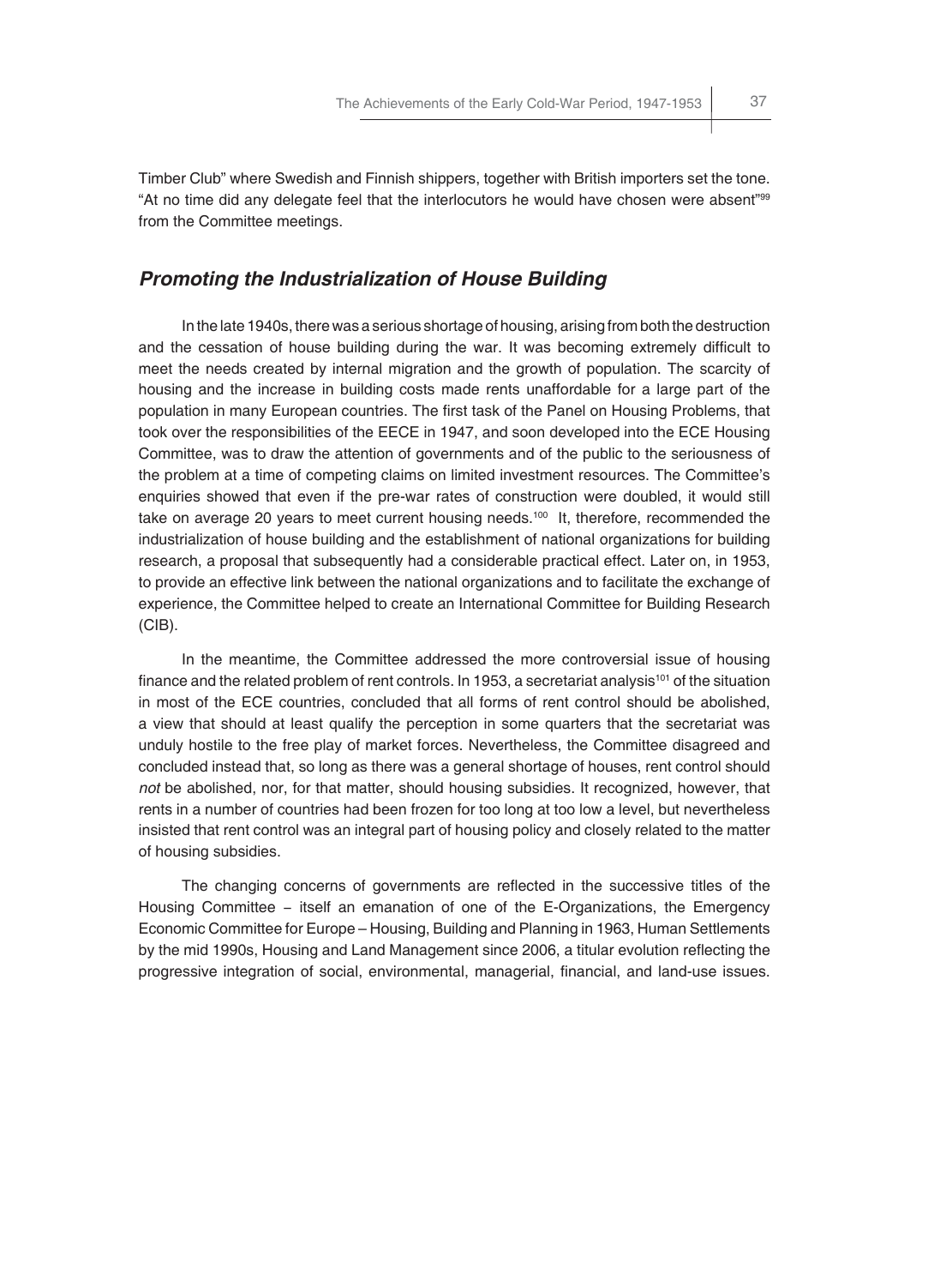In early 2000, the work of the Committee reflected the central importance in governments' agenda of privatization of housing in Eastern and Southern Europe and the emergence of major environmental problems linked to heating and cooling.

## *Pioneering steps in the coordination of statistics*

Reliable statistics were essential for the design of effective policies to restore international trade, increase the supply of raw materials and remove key bottlenecks. In Eastern Europe, the adoption of central planning required the collection of huge amounts of data. In addition, data was also needed urgently to prepare the quantitative plans required to obtain Marshall Aid. In Western Europe, there were also increased demands for data because governments were now responsible not only for reconstruction but also for running the economy in such a way as to avoid unemployment and a repeat of the mistakes of the 1930s and to promote agricultural and industrial activity. A wider range of statistics was needed not only for the conduct of macroeconomic policy but also for the design and management of social welfare, education and health services, another break with the inter-war years. More than ever before, statistics were seen as a public good to be made available to enterprises, unions and the public at large.

The ECOSOC agreed that, under the responsibility of the United Nations Statistical Commission, the statisticians of each region would meet among themselves in order to discuss their specific needs and resources. The European statisticians met ad hoc in 1949, 1951 and 1953, but at the last meeting, they felt the need for closer and more systematic exchanges and for better coordination between the international agencies involved in Europe statistics. The outcome was the creation of the Conference of European Statisticians (CES), a permanent body whose members are the directors of the central statistical offices of the countries of the region and with the Director of the United Nations Statistical Division as an *ex officio* member of its Bureau. The substantive work of the Conference is carried out by meetings of specialists and technical experts, or by government rapporteurs, actively supported by the ECE secretariat.

During its early years, the Conference concentrated on national accounts and economic statistics, improving international comparability by establishing links between the concepts of the United Nations System of National Accounts and Supporting Tables (SNA), used in the western market economies, and those in the Balance of the National Economy, usually referred to as the Material Product System (MPS) and used in countries with centrally-planned economies. Various parts of the SNA were also developed and adapted to the needs of the ECE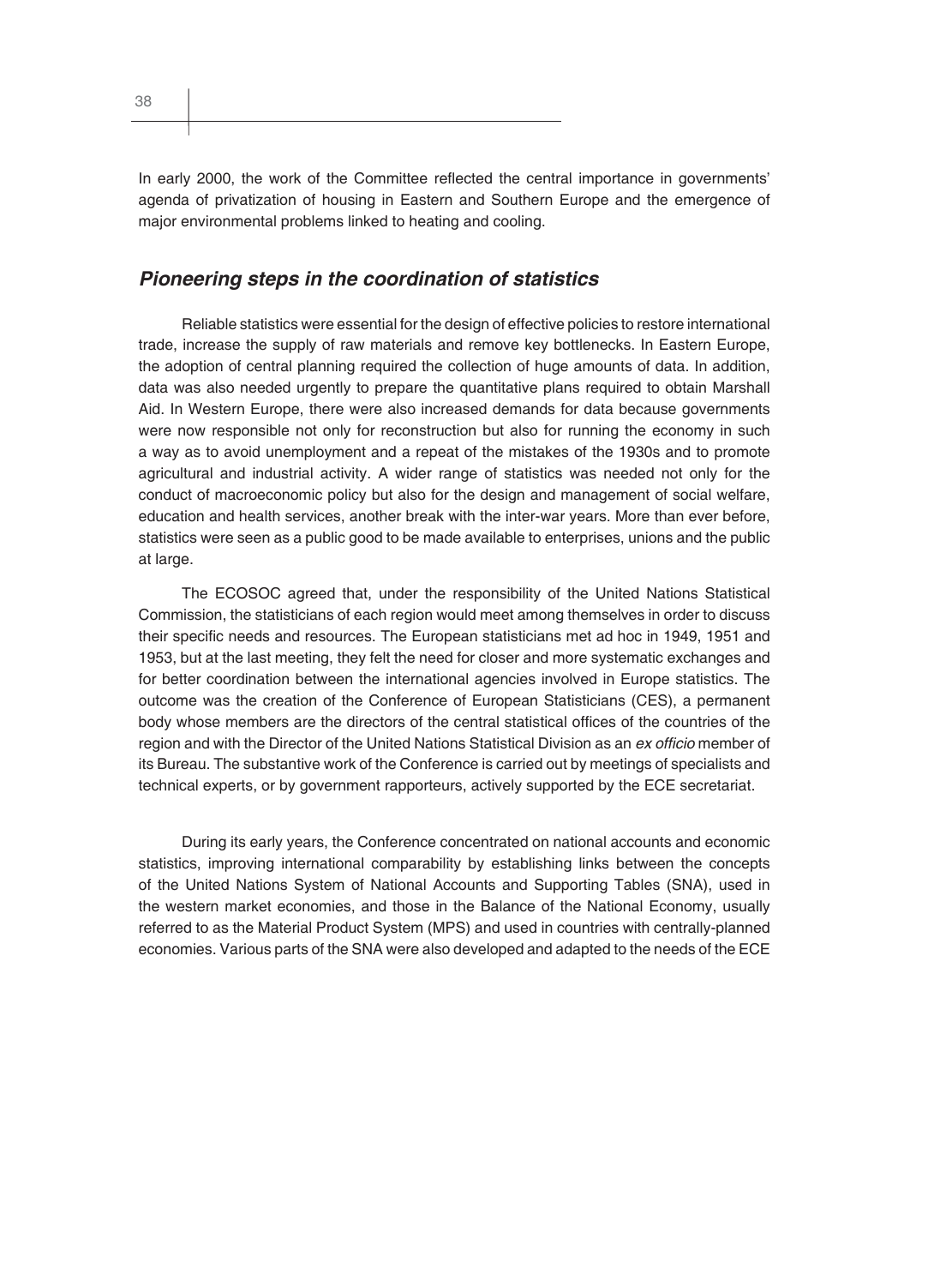countries. The work on economic statistics also covered agriculture, industry, and international trade, and was later extended to manpower surveys and demographic statistics.

Thanks to the Conference, the statistics produced in Europe became richer, more reliable and precise, even if, according to Barrie Davis, the first Head of the Statistical Section of the Research and Planning Division in the ECE, it was easier to reach agreement on the statistics to be collected and the definitions and classifications to be used than on the methods of collecting them. He thought that "much of the value of the work [of the Conference] [came] not so much from precise recommendations that statistical offices are expected to put into immediate effect as from the general stimulation derived by exchanging experiences and views on common problems at meetings" $102 - a$  good example of how an international body such as the ECE can both generate and disseminate ideas.

Because of its origin, the Conference became a model of cooperation between regional and global entities and, thanks to the active participation of the Directors of National Statistical Offices, a powerful instrument of coordination of statistical activities in Europe. The Conference both adapted the standards developed in New York to European needs and elaborated new and sophisticated standards that were then taken up in turn by New York. For example, it contributed concepts for the global revision of the national accounts system in the 1960s. Its key role of coordination was confirmed in 1992 with an agreement that international statistical activities throughout region, those of the ECE itself, the EU, OECD, IMF, the World Bank, FAO, and ILO (International Labour Organization), would all be presented in a comparative manner in a single document. For each activity described, the long-term objectives, the expected outputs, the list of meetings and the data to be collected are indicated. This permits all those involved to organize joint meetings and to avoid duplication in data gathering by adopting joint questionnaires. More importantly, it provides a clear picture of current statistical work, and thus a basis for identifying gaps and making the necessary adjustments to meet the evolving needs of European society.

# **THE ECE ON TRACK**

On 15 March 1953, a few days after Stalin's death, Georgi Malenkov, initially *de facto* leader of the Communist Party of the Soviet Union (CPSU), announced the doctrine of peaceful coexistence, arguing that in the nuclear era the competition of ideas should be substituted for the force of arms. The climate was ripe for more substantial economic cooperation between the two parts of Europe: the period of reconstruction was over and Europe was faced with the challenge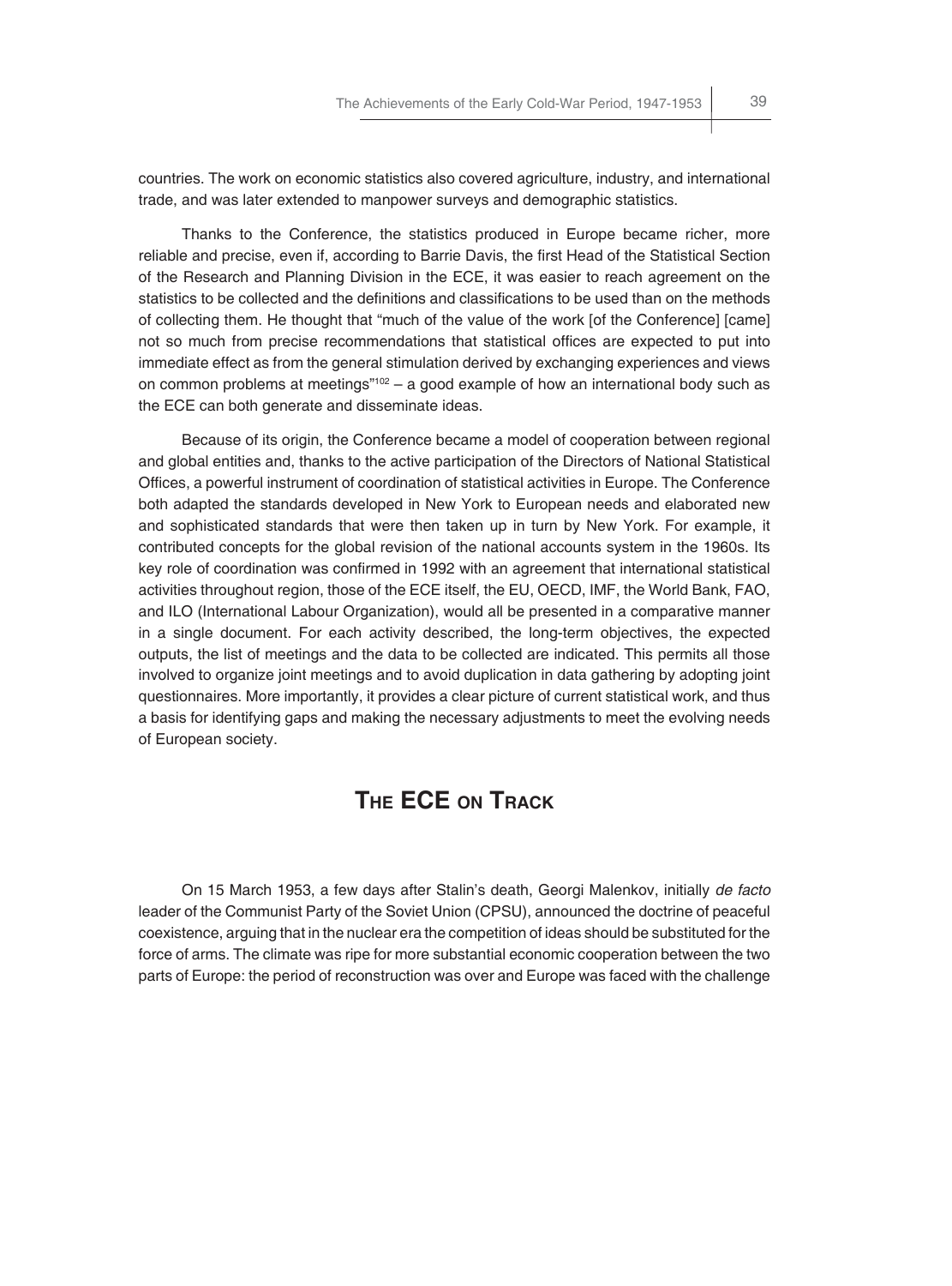of sustaining growth over the longer term. Despite the division of Europe, all countries shared a conviction that their development depended upon that of their partners and the dynamism of international trade. This perception was also favourable to intergovernmental cooperation. The ECE was now firmly established as the unique pan-European forum for economic cooperation. It could claim concrete achievements in helping to improve the allocation of scarce resources and establishing conventions, norms and standards that would facilitate economic relations between its member countries. In promoting regular exchanges of experience of domestic policy and technical problems, it helped to diffuse the knowledge, and often the use, of more advanced techniques and to harmonize national practices in a variety of ways; more importantly perhaps, it helped to create extensive and enduring networks among specialists and decisionmakers in their areas of activity. In the ECE, more than in any other part of the United Nations, the governments decided, and still decide, on the details of their programme of work and contribute effectively through the work of their experts to its implementation. But, as Myrdal put the matter, in plain words:

The practice of requesting the secretariat to produce particular studies does not*, per se*, infringe upon the freedom of the Secretariat in research, as long as it is recognized that the Secretariat also has the right independently to decide, on its own initiative, to undertake studies, and that a Committee cannot forbid the Secretariat to study a particular problem. In ECE this is, and has always been, the constitutional situation. Its formal basis is simply a paragraph in the ECE's rules of procedure that "the Executive Secretary can, at any time, make an oral or written statement".<sup>103</sup>

The right of an international secretariat to exercise initiative corresponds to practical needs and, exercised with restraint and perspicacity, has proved in most circumstances to be useful. Equally important is the obligation on the secretariat in preparing studies requested by member governments to insist on analytical rigour and to double-check the information and data it receives from them. The denial of these rights and obligations would weaken the capacity of any international institution to help countries in dealing with economically difficult or politically sensitive issues.

In the ECE, the right of the secretariat to make initiatives still remains despite the abolition of the *Survey* in 2005 and the Economic Analysis Division in 2006. At the request of its subsidiary bodies or on the initiative of successive Executive Secretaries, the secretariat has produced a long series of independent studies. Even if challenged by some countries, they have often helped to get things moving, and in this chapter the debts to such studies of the East-West Multilateral Trade Framework, the European Coal and Steel Community (ECSC), and the Timber Club are good examples of their value.

A systematic review of all the independent studies undertaken in the ECE and of all norms and standards developed in its various committees would greatly exceed the limited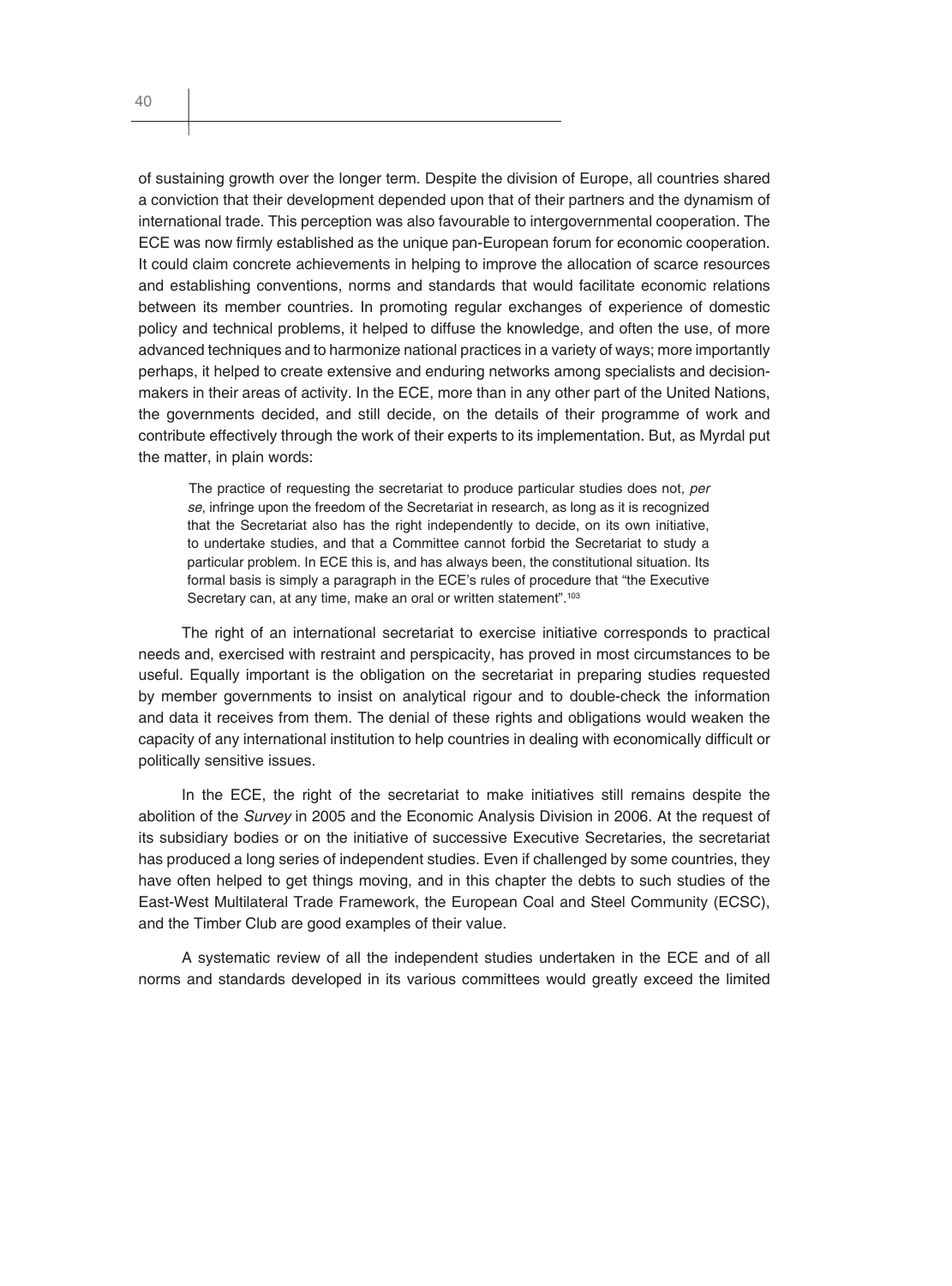scope of this book and exhaust the energies of both authors and readers. Selection is obviously necessary and so the studies discussed in the following two chapters are limited to a selection of those that have contributed to development thinking; and similarly, the conventions and norms are those that have had, or could have, a global impact.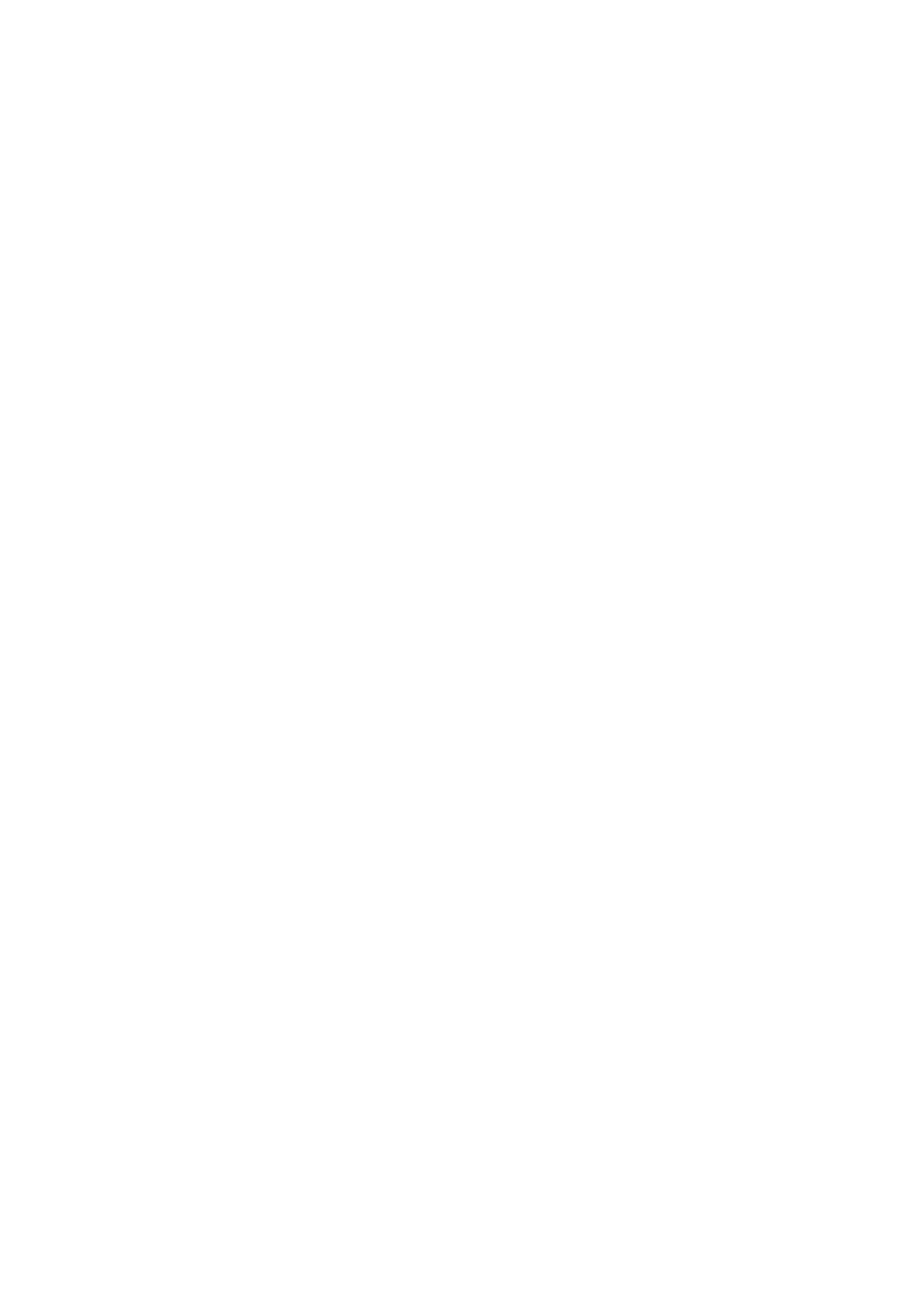# **CHAPTER 3**

# **THE SEARCH FOR SUSTAINED GROWTH, 1953-1989**

The wider political and economic background to the Commission's work during these three and a half decades was one of considerable and often turbulent political and economic change, both in Europe and in the world at large. Comparing the end points of the period, from the end of the Korean war to the collapse of the Soviet bloc in 1989-90, it is tempting, with hindsight, to detect an inevitable progression towards a Europe united in democracy and the market economy. That sort of retrospective determinism, although popular with some political analysts, is very misleading and is certainly not how it appeared to most people at the time. The steady deterioration of the centrally planned economies through the 1970s and 1980s was accurately reflected in the secretariat's *Surveys* but no one was able to extrapolate from that analysis to the revolutions of 1989.<sup>104</sup> This underlines the immense difficulty of assessing threats to systemic stability. In particular, gauging a population's tolerance of social and economic hardship and its willingness to accept stark inequalities of income and wealth is one of the most difficult judgements for policymakers to make  $-$  as a result, they are often taken by surprise either by sudden explosions of discontent when least expected or by their nonappearance when most expected.<sup>105</sup> The almost universal failure to anticipate the collapse of communism, however, should make everyone more cautious, and more humble, in offering triumphalist explanations of its demise and in making confident predictions about the end of history or the permanence of the new era of globalization.

The cold war was a powerful influence on the development of Europe throughout the period and the legacy of the two separate paths of political and economic development in the divided continent will continue to resonate for years to come. But there were also other major developments that played a key role in shaping the European experience. There is no space to be exhaustive but here we would emphasize three, two of which were mentioned in chapter 1: one is the process of European integration, which was revived in the aftermath of WWII;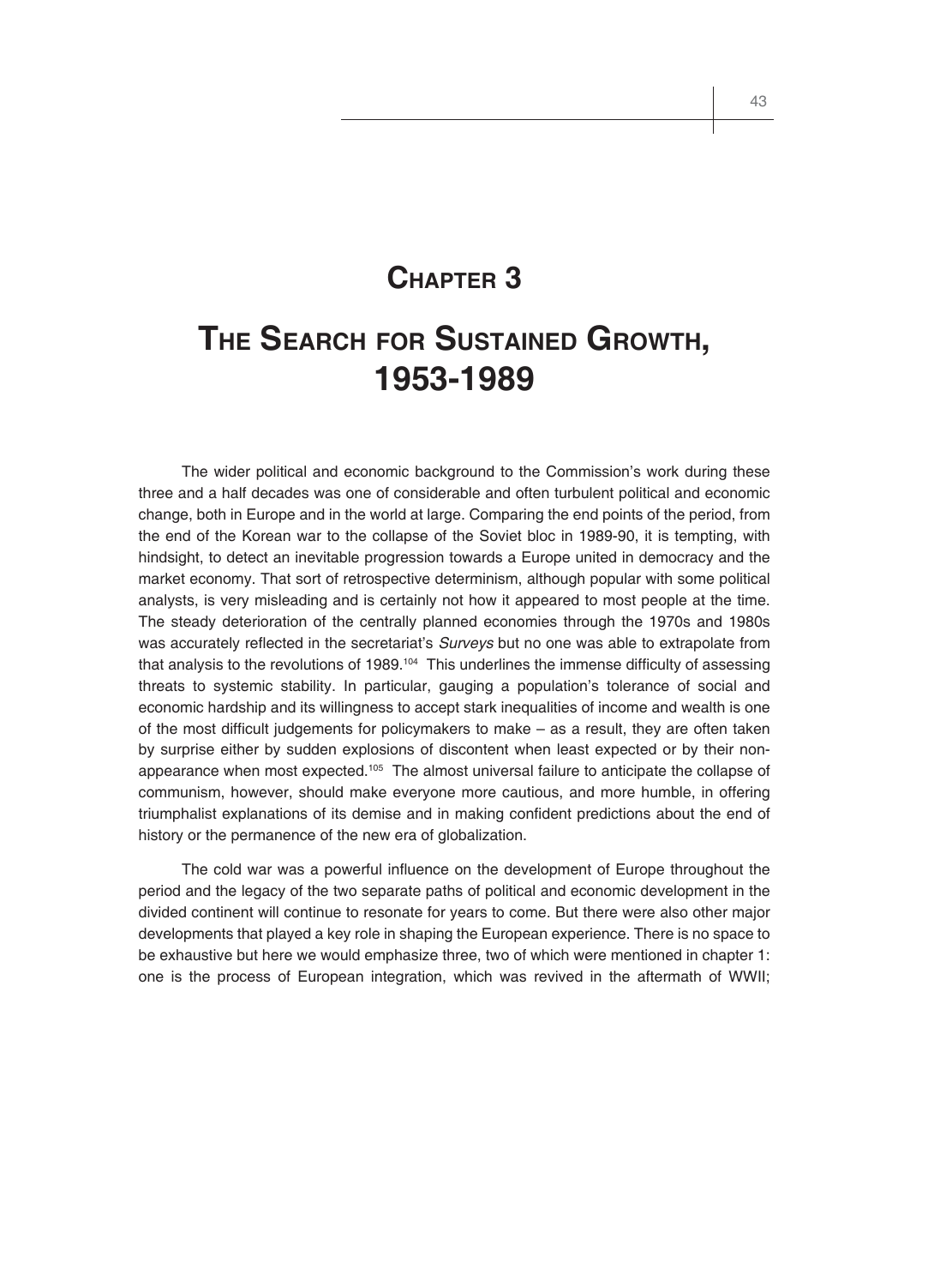another was decolonization, which at various times greatly occupied the attention of countries such as France and the United Kingdom and altered the position of Europe and the nature of its influence in global affairs. It has also led to major social changes with the expansion of immigrant communities in many European countries, raising deeper questions about national and European identities.106 And a third is what has become known as globalization, a vague term that refers to the process by which that national economies have become increasingly interdependent by relying on market forces to allocate national resources and on the creation of world-wide markets resulting from the liberalization of international trade and capital movements. The extent to which the world economy is truly global is open to dispute and many economists prefer to see globalization as a particular set of economic policies rather than some impersonal force driven by technology and free markets.

# **THE CONTEXT: FROM THE COLD WAR TO GLOBALIZATION**

Notwithstanding Churchill's speech in 1946 about the descending iron curtain, the barriers were significantly raised and reinforced by the Marshall Plan and by the Soviet reaction to it and to western plans for the revival of Germany. The coup in Czechoslovakia in February 1948 had already signalled the Stalinization of Eastern Europe and from June of the same year to May 1949 the blockade of Berlin was a failed attempt to prevent the creation of the new Federal Republic. The two German states came into existence in late 1948, creating a fourpower presence in Berlin that made it a potential flashpoint for East-West relations throughout most of the period. Meanwhile, the North Atlantic Treaty had been signed in April 1949 and developed into a full-blown military alliance after Stalin supported North Korea's invasion of the South in June 1950. This led to the US military build-up in Western Europe, pressure by the US for the rearmament of Germany, and eventually to entry of the Federal Republic to the North Atlantic Treaty Organization (NATO) in May 1955. In the same month the Soviet Union and the communist regimes of Eastern Europe signed a pact, the so-called Warsaw Pact, of mutual assistance. Thus, ten years after the end of the war, Europe was not only divided by different economic and political systems but was split into two armed camps.

## *The Cold War after Stalin*

After Stalin's death and the denunciation of his worst excesses by Khrushchev at the famous Twenty-first Party Congress in 1956, the new doctrines of "peaceful coexistence" (1953) and of "many roads to socialism" (1956) were important steps towards improving East-West relations and had major consequences for Eastern Europe. But it was only after the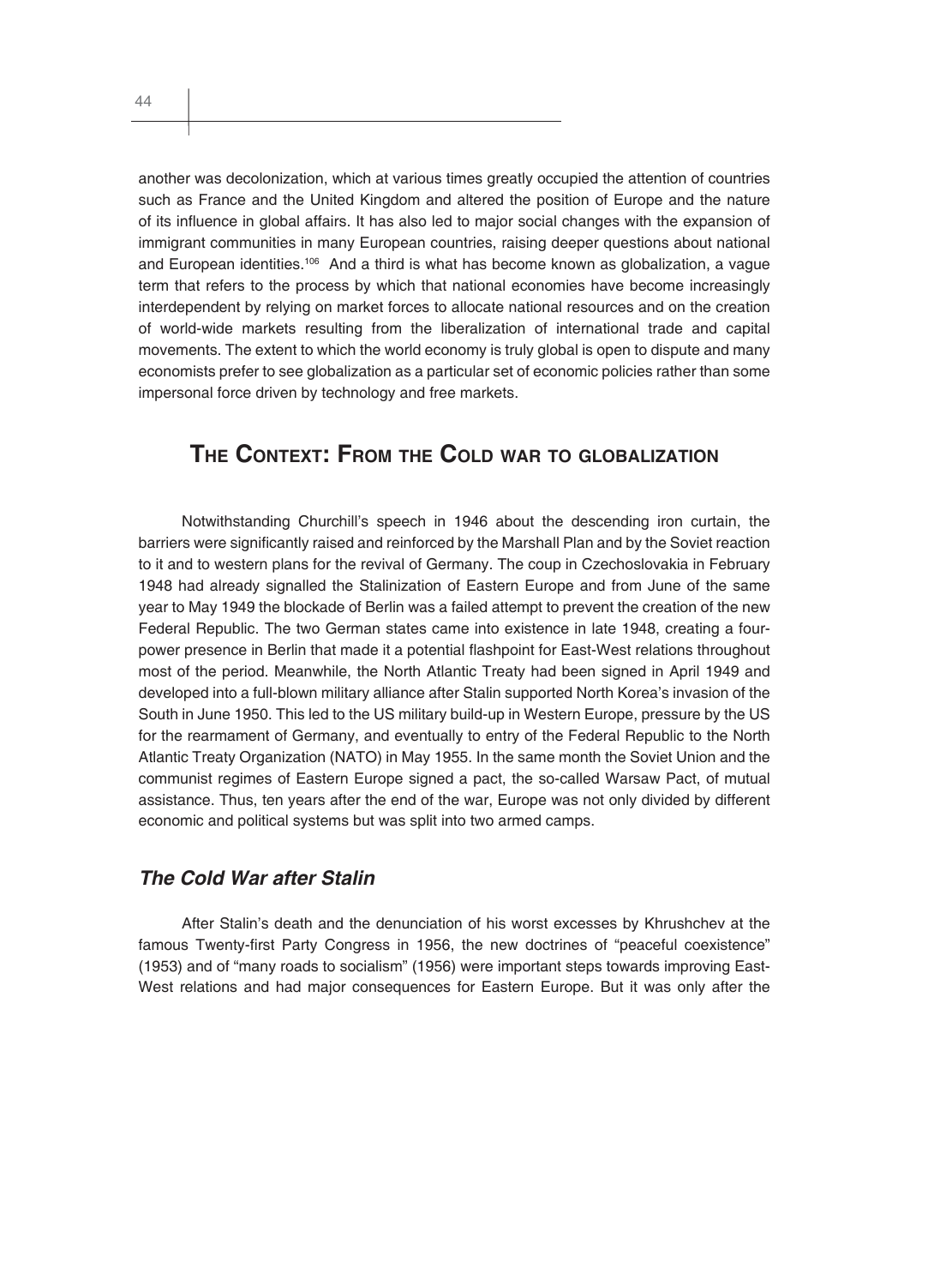Cuban missile crisis of 1962 that the cold war began to lose some of its intensity and by the end of the 1960s there was much greater confidence that it could be managed to remain cold and not degenerate into another armed conflict. Despite the Soviet Union's tolerance of national economic reforms in eastern Europe it was always very clear that any attempt to follow an independent foreign policy or to attempt to leave the Warsaw Pact would be met by force, as was demonstrated in Hungary in 1956 and Czechoslovakia in 1968. These acts created alarm and raised east-west tensions, tensions that were certainly reflected in the tone of the discussions at the annual meetings of the ECE, but there was never much likelihood of a fundamental western challenge to what would become known as the Brezhnev doctrine (1968), namely, the right of the Soviet Union to intervene to protect "socialist internationalism", a reminder of the limited national sovereignty allowed to the Warsaw Pact countries.

By the late 1960s and early 1970s, the existence of the two blocs was more or less accepted as a fact of life: a key task was therefore to explore ways to create and consolidate peaceful relations between them by boosting trade and other forms of economic cooperation. Chancellor Brandt inaugurated his *Östpolitik* as part of the process of normalising relations and his phrase about "two states, one nation" was an implicit recognition of the GDR and acceptance of Poland's post-war borders. By 1973, when Aleksandr Solzhenitsyn published *The Gulag Archipelago,* western opinion polls were showing that the majority of West Europeans were no longer impressed by the achievements of the Soviet Union, the contrary being a fear of the United States and European leaders in the early post-war years. At the same time, in the East, endemic shortages of housing, basic foodstuffs and household goods, and the endless queues to obtain what little was available, together with popular resentment at the privileges of the Party and professional elites, were steadily undermining the legitimacy of the regimes.

#### *Détente*

In the 1975 Helsinki Agreement, that concluded the first Conference on Security and Cooperation in Europe (CSCE), the Western countries formally recognized the post-war frontiers of Europe as inviolable and not to be changed by force. Thus, thirty years after the war the division of Europe seemed to be immutable. But, in return for this recognition by the west, the Soviet bloc accepted commitments to safeguard human rights and to allow the commitments to be monitored. This would have considerable and unexpected consequences.

The process of détente was initially driven by the need to restrain the arms race, which was becoming a major burden on national budgets. The first arms limitation treaty, Salt I, was signed in 1972, and although very limited was an important step to improved relations. For the Soviet Union, détente was an opportunity to obtain Western credits and boost its trade with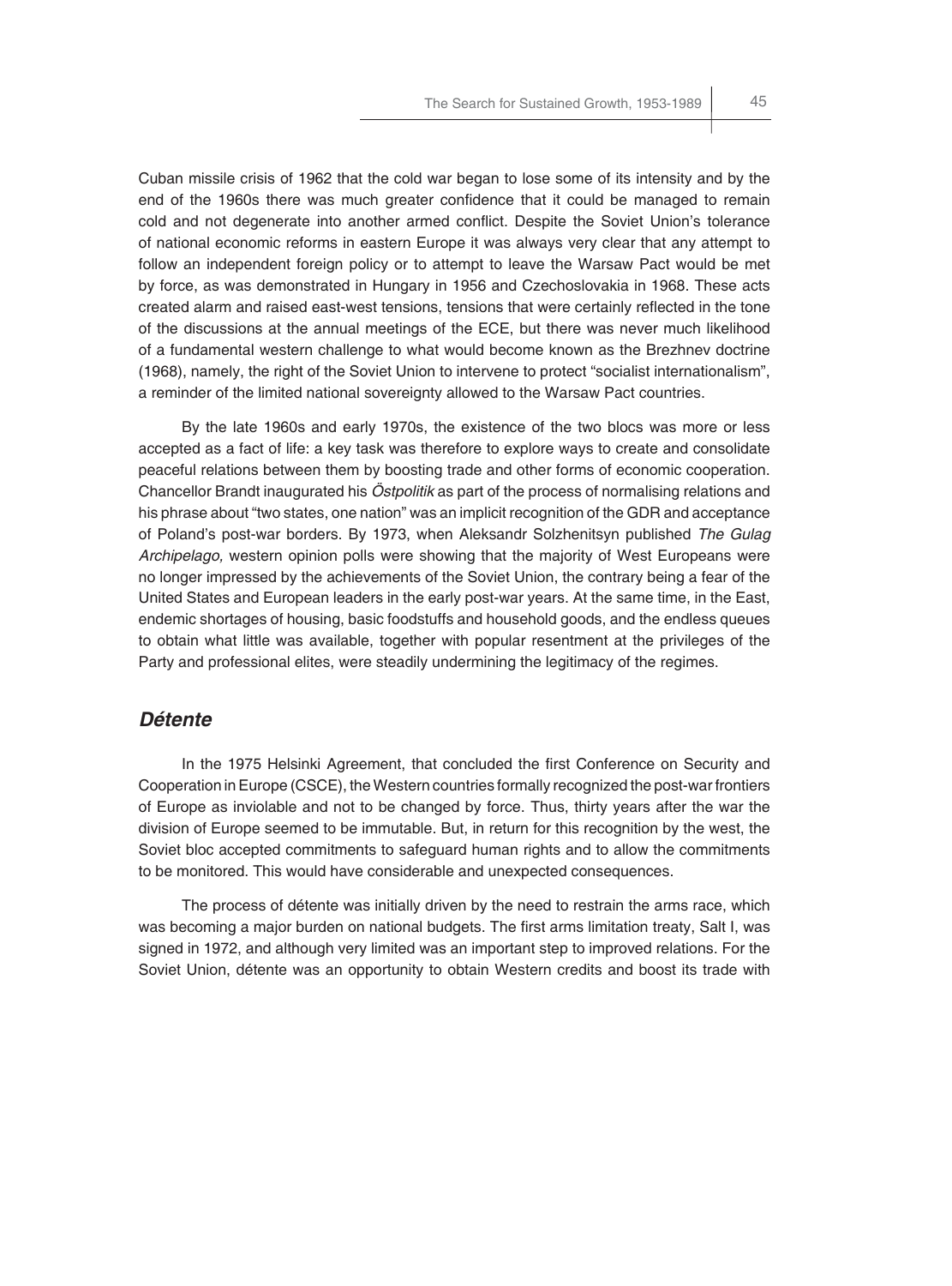the West, but this proved to be a Trojan horse for economies where reforms were still having limited success in raising productivity. The result was that that there were huge increases in imports of capital equipment and other goods but these failed to pay for themselves with increased exports. Countries such as Poland accumulated huge foreign debts that could only be reduced by squeezing living standards. But as their part of the Helsinki agreement, and to retain its economic benefits, the Eastern countries had to allow procedures for monitoring human rights and this effectively meant accepting the activities of groups such as Charter 77 in Czechoslovakia, the Evangelical Church in the GDR, and of course the Solidarity movement in Poland that gained the right to strike in 1980. All these movements were openly or implicitly questioning the legitimacy of the regime.

The 1980s, however, were a decade of renewed cold war tensions. These had already been raised by the Soviet invasion of Afghanistan in December 1979 but were intensified by the drawn-out Polish crisis (martial law in 1981), the deployment of Soviet SS-20 missiles in the East and American Cruise missiles in western Europe, Henry Kissinger's criticism of the 1979 Salt II Agreement that it had left the US vulnerable to a Soviet first strike, and by President Reagan's Strategic Defence Initiative which threatened to trigger a renewed and very costly, high-tech arms race. The collapse of trust and the regression in relations were encapsulated by President Reagan's characterization of the Soviet Union in 1983 as "an evil empire". The Soviet Union, however, was already in a weakened state, not least because its economy was in considerable difficulty: the Brezhnev years (1964-1982) were labelled the "era of stagnation", a condition that also had negative spillovers on Central and Eastern Europe. Khrushchev's boast in the mid-1950s, that communism would beat the market economies in the competition to create the highest standards of living in the world, was now seen to be completely empty. The "final act" began in 1985 with the appointment of Mikhail Gorbachev as General Secretary of the CPSU and his introduction of a rapid pace of reform that would lead to the collapse of communist rule in Central and Eastern Europe and then to the break-up of the Soviet Union. By early 1987, it was clear that most of the communist elites recognised that systemic reform was unavoidable and that force would no longer be used to protect the old order. That was the message that Gorbachev delivered to the GDR when he was invited there in October 1989 to celebrate its fortieth anniversary. A few weeks later, on 9 November, the GDR lifted its border controls and East Berliners poured into the west. A year later, on 3 October 1990, the two Germanys were reunited.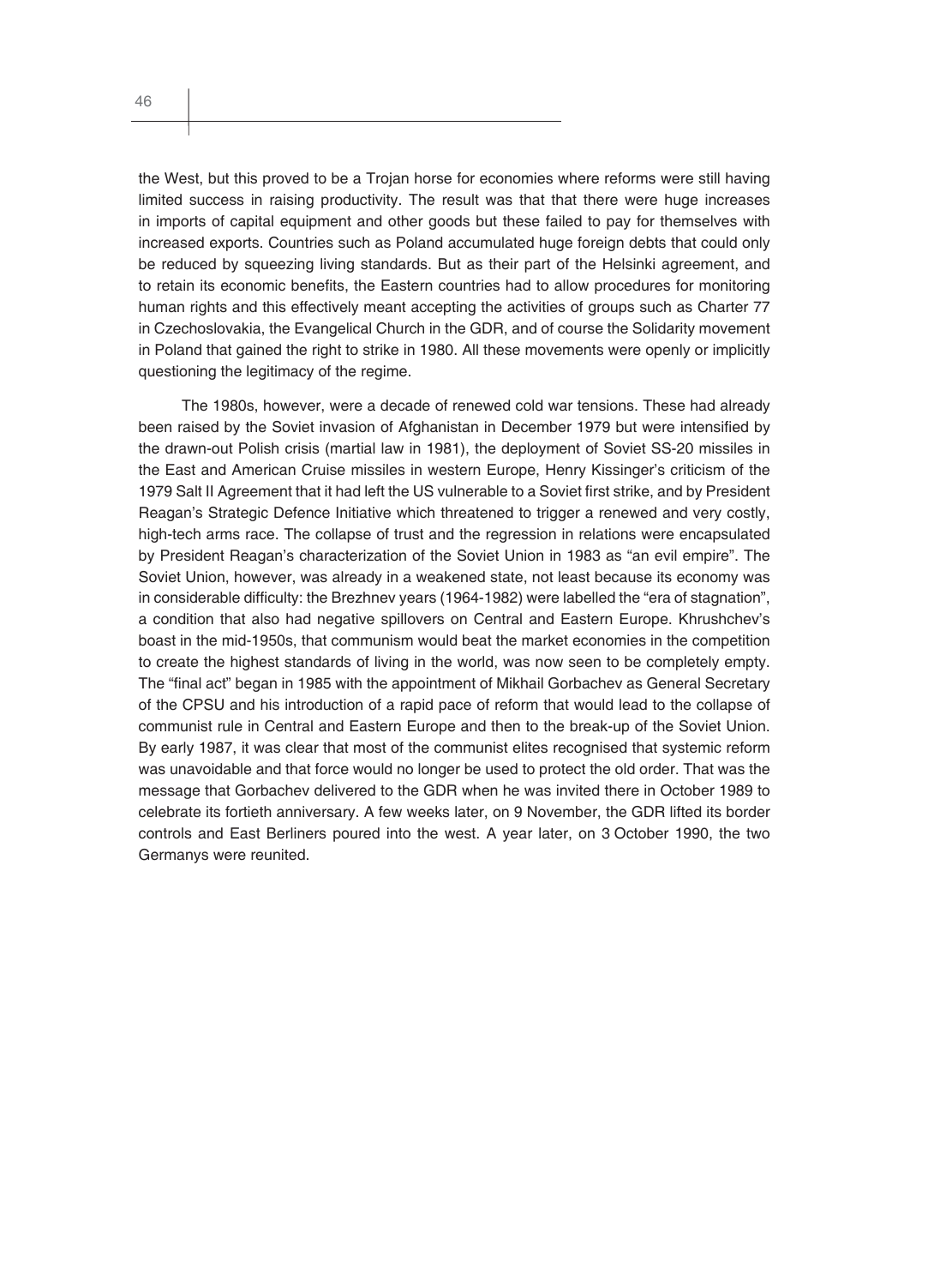## *Economic Growth, Regional Integration and Globalization*

The 1950s and 1960s were years of exceptionally rapid growth and sub-regional integration in both the Western and Eastern halves of Europe. These were the years of "extensive growth", when expansion was based on exploiting a combination of plentiful supplies of labour and a backlog of innovation developed before and during the War. The key to recovery was thus to get fixed investment going to put these two factors to work. This type of growth was something that the centrally planned economies could manage reasonably well and in these years they were achieving historically record rates of expansion. The problems arose when growth became more dependent on raising productivity and generating a new stream of innovations. This switch to "intensive growth" was better suited to the incentive structures of the Western market economies than the Eastern economies directed by the Plan and the Party. The challenge to both systems came from the oil shocks of the 1970s which subjected them to similar pressures: in the West the effects were open, namely inflation and unemployment; in the East, suppressed inflation emerged in shortages and endless queues, while unemployment was hidden by over-manning and low productivity. In both East and West, welfare systems came under severe strain. The Western economies were severely shocked by the subsequent adjustment process but the market system emerged unscathed and stronger than ever, although at some cost in social cohesion. In the East, however, the system was unable to adjust: the need was widely acknowledged by the planners and for a time there were even hopes of some convergence on the mixed economy structures of the West, but all this proved to be politically impossible. Whatever its achievements in the early post-war years, the planned economy could no longer function effectively and it would eventually prove to be a major factor in bringing down the entire communist system.

Just as the cold war shaped the two economic systems, so it influenced the processes of regional integration in the two parts of the region. In both cases it was driven by specific factors that differed from those driving the wider process of globalization. One of the requirements of the Marshall Plan was that the European recipients of aid had to prepare a collective strategy for using it and it was an explicit objective of the United States to promote European integration as a means of reconciling former enemies and strengthening security. In fact, this objective coincided with European interests, and the first common European institution, the European Coal and Steel Community (ECSC), was as much a diplomatic as an economic initiative to deal with fears of a resurgent Germany: coal and steel, key ingredients of military strength, would now be subject to supranational supervision. Within this framework, the German economy was less of a threat and more of a benefit to its neighbours and the West German economic miracle of the 1950s spilled over to the rest of Western Europe. The Marshall Plan and the European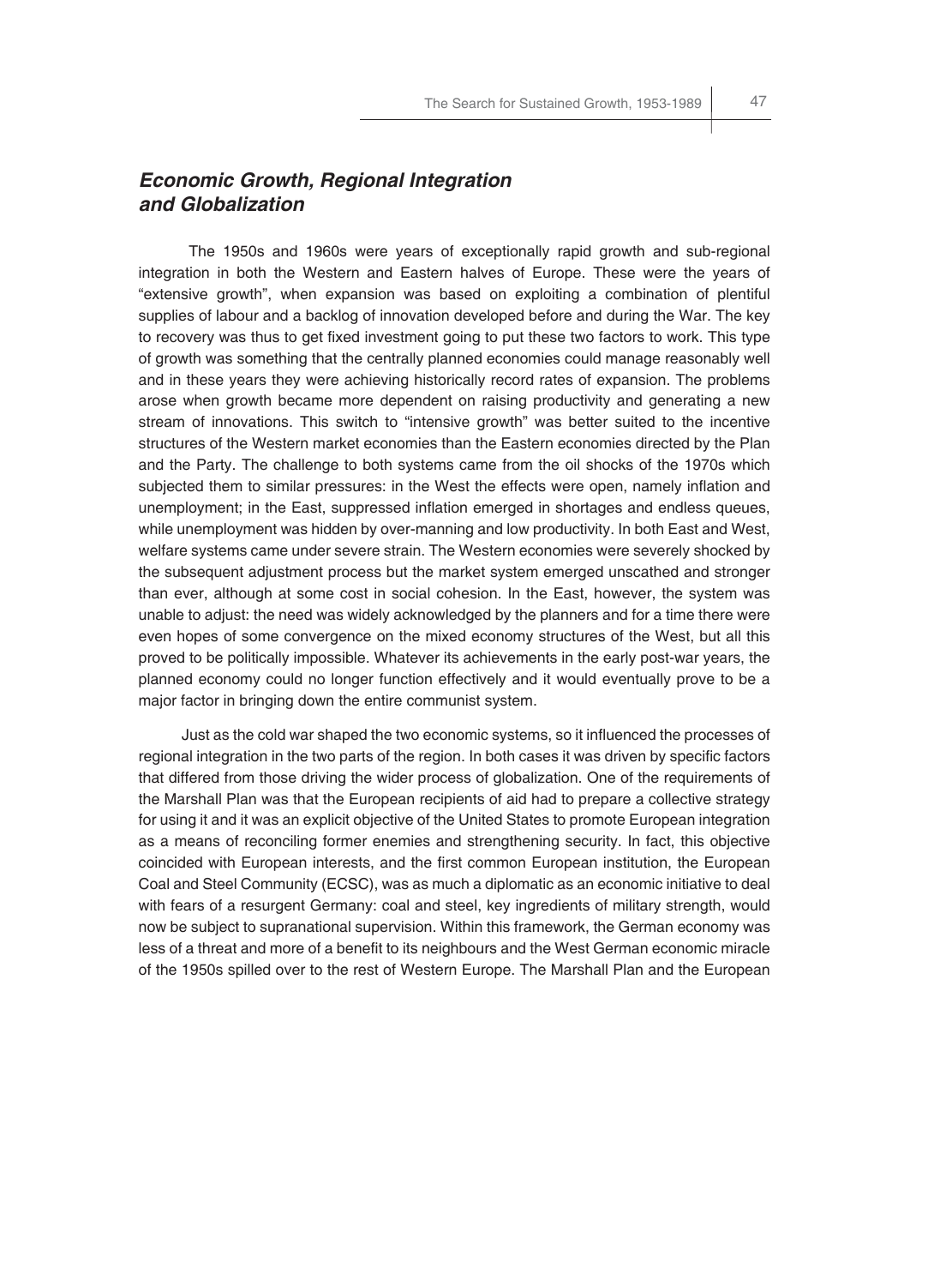Payments Union were the early steps towards pan-European cooperation and governance, but these were considerably enhanced by the ECSC, which involved the transfer of a degree of national sovereignty to a European body as well as the creation of a common assembly and a high court for adjudicating disputes. The ECSC helped to solve immediate political and economic problems, namely the "German Problem" and the assurance of coal supplies for the economic recovery of France, but it also laid the foundations of a much longer process of European integration that had by no means run its course by 1989. The rejection by the French Parliament in 1954 of the European Defence Community slowed down the process of political integration, but the construction of the European Community continued as initiated by Jean Monnet, based on the liberalization of trade among the countries belonging to the Community protected by a common external tariff and on common policies progressively developed sector by sector, starting with the Agricultural Common Policy.

The European Monetary Agreement was signed in 1955 and, on 25 March 1957, were signed the Treaties of Rome establishing the European Economic Community (EEC), and the European Atomic Energy Community (EURATOM). Thus began a long and complicated process that would accelerate with the Single European Act of 1986**,** see the introduction of the Economic and Monetary Union and, at the beginning of 2001, the introduction of a single currency. In contrast to the functionalist approach in the West, the Council for Mutual Economic Assistance (CMEA) attempted to organize the "socialist division of labour" in an authoritarian way. The initial idea was to assign each country a production sector for which it was best endowed with natural or human resources. This failed because of the desire on the part of the member countries to equip themselves with their own heavy and metallurgical industries. National interests, as perceived by each country, eventually won over the ambition of socialist integration. The CMEA had its Charter only in 1959 and no permanent institutions before 1962. While the integration process was progressing in Western Europe, Eastern Europe was approving programmes (1970), plans (1975) or long term objectives (1979) for integration. The results were modest and the international trade that a rational division of labour might have generated was constrained by the rigidity of the payments mechanism and national priorities.

Three years after the signature of the Treaty of Rome, and one year after the CMEA had its Charter, a number of other regional groupings were created throughout the world inspired by similar objectives: the European Free Trade Association (EFTA), the Latin American Free Trade Association, and the Organization of Petroleum Exporting Countries (OPEC). Other groupings followed, including the Association of South East Asian Nations (ASEAN) (1967). Political considerations or hopes for economic success stimulated applications to join the EEC and also the CMEA. Mongolia, Cuba and Vietnam joined the latter respectively in 1962, 1972 and 1978. The EEC benefited from successive waves of enlargement: Great Britain, Ireland and Denmark in 1973, Greece in 1981, Spain and Portugal in 1985, Austria, Finland and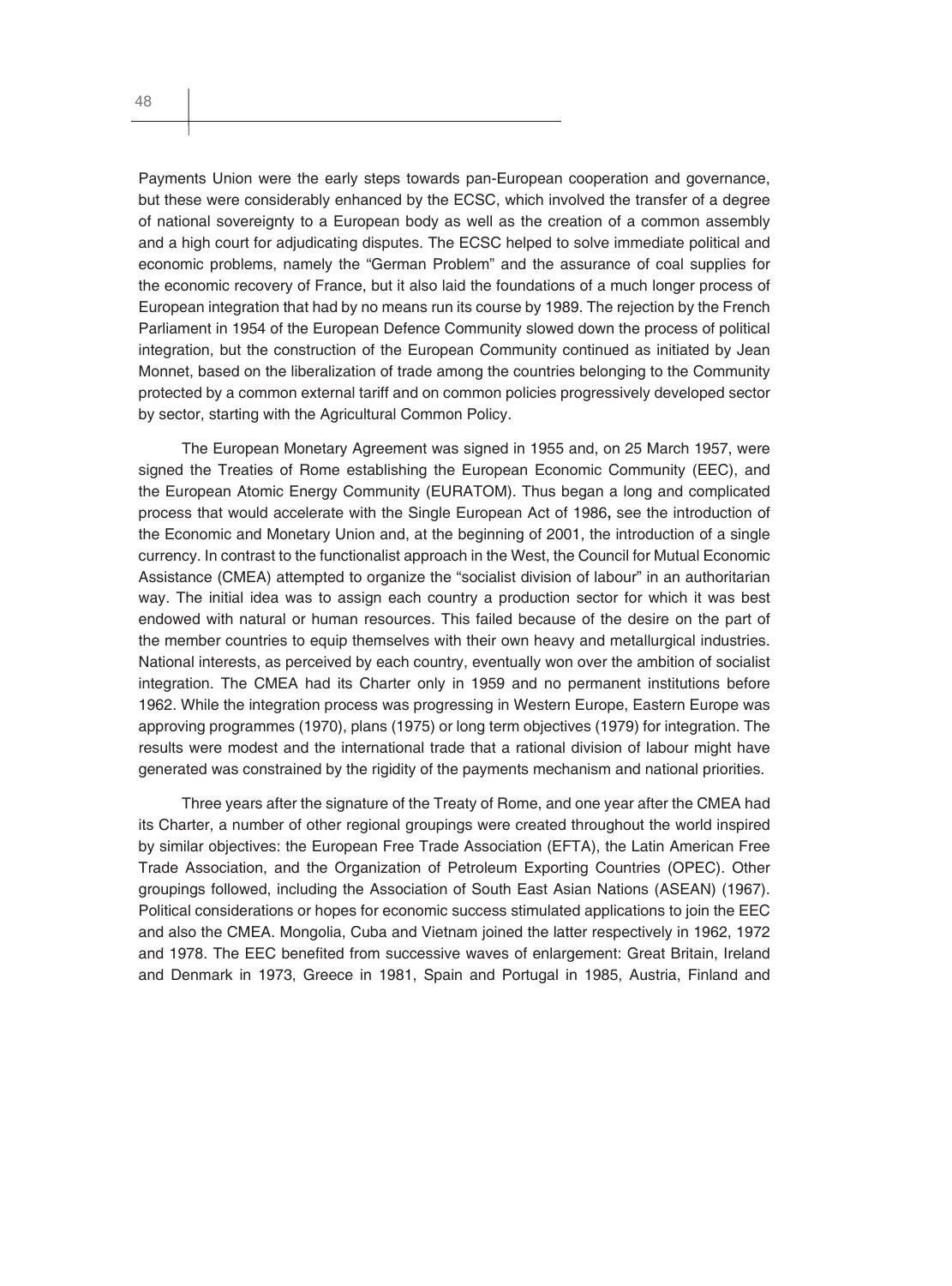Sweden in 1995 after it had become the European Union (EU). During the last decade of the twentieth century, all the countries of Central Europe, the Baltic States, Ukraine and Moldova had applied, or had expressed a wish, to join the European Union.

The trend toward globalization was also dynamic and sustained. A succession of trade rounds marked the first steps. The Dillon Round ended in 1962, with an average lowering of customs tariff by 7 per cent; the Kennedy Round (1964-1967) achieved a reduction of 40 per cent, and the Tokyo Round (1973-1979) 30 per cent. The Uruguay Round (1986- 1994) enlarged the scope of international trade rules. Not only did it cover new grounds such as services, intellectual property rights and investment matters related to trade, but, more importantly, it introduced rules related to national policies affecting international competition. These developments, which facilitated globalization and established certain ground rules, were made without China and most of the countries of Eastern Europe that were not members of the General Agreement on Tariffs and Trade (GATT). East-West trade, until 1990 and even after, continued to be restrained by systemic and administrative obstacles that the ECE tried to reduce. In the monetary domain, the major event was the declaration by President Nixon, on 15 August 1971, that the US would suspend all sales and purchases of gold, thus ending the link of the dollar to gold. Attempts were made to maintain a system of stable foreign exchange rates, but by March 1973 these had all failed and the Bretton Woods system was ended. This effectively meant the privatization of exchange rate risk, which, in return, required the large-scale de-regulation of financial markets. The US abandoned all controls on international capital flows on 1 January 1974, and this was followed by most of the other western market economies over the next decade. Deregulation thus opened the way to the globalization of capital markets.

Thus the world economy in 1989 was very different from what it was when the post-war settlement was made: a world of fixed exchange rates, tight capital controls, and widespread restrictions on free trade had been transformed into one of floating exchange rates, free capital movements, and generally open economies. This evolution undermined many of the original functions of international economic organizations such as the IMF.

## **KEY STUDIES**

With the most pressing problems of the recovery period solved by the early 1950s, the interest of governments shifted to long-term economic growth, intra-European trade and integration, the development of the less industrialized countries of Southern Europe and, later on, of the countries of the Third World. The ECE secretariat pioneered research into many of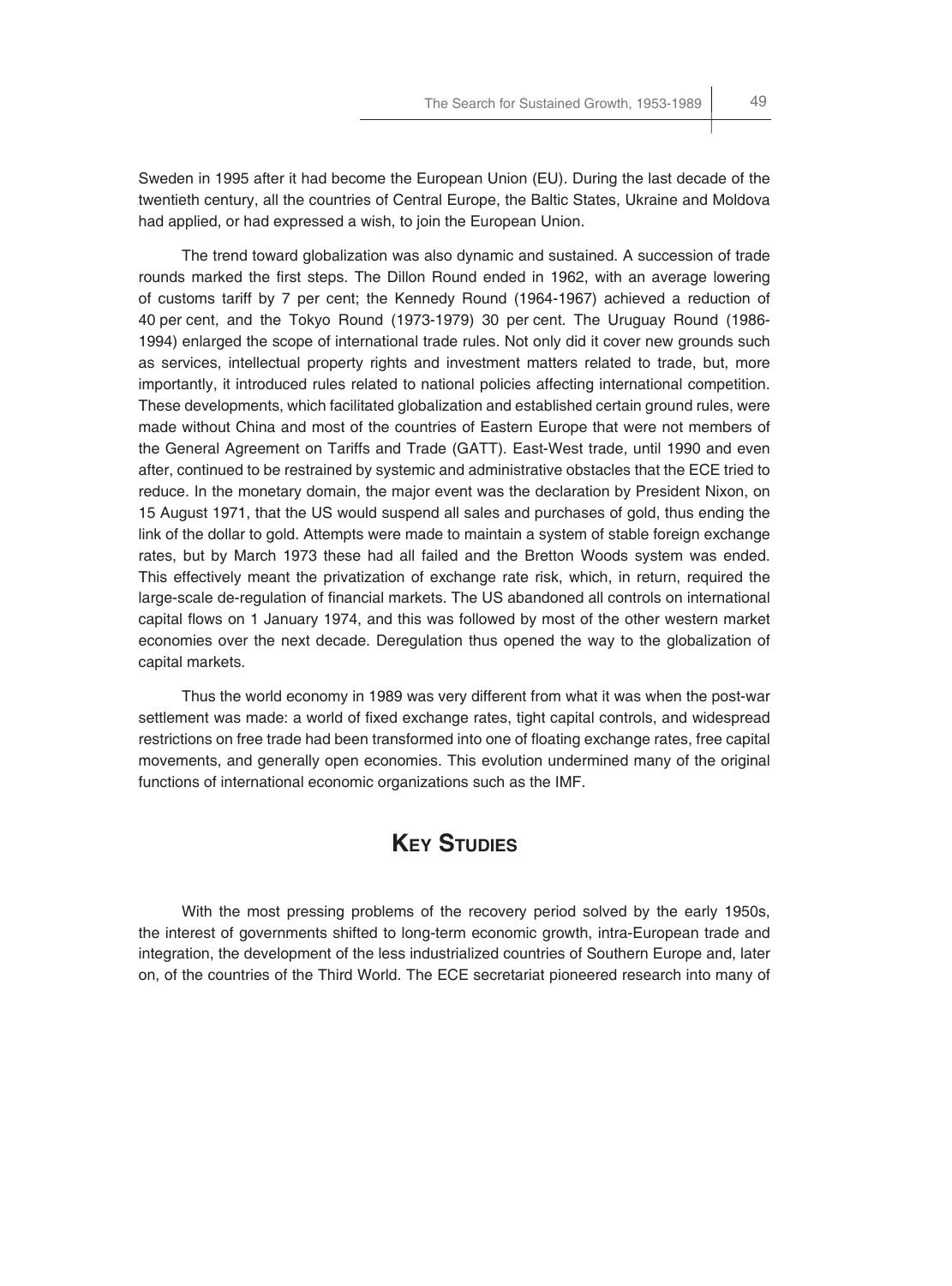these issues that was published either in the *Surveys* and *Bulletins* or as independent studies and discussed at the annual sessions of the Commission or by the Senior Economic Advisers (SEA).107

## *The Factors of Growth*

*Growth and Stagnation in the European Economy* was published in November 1954. Prepared by Professor Ingvar Svennilson of the University of Stockholm in cooperation with the ECE secretariat and financed by the Rockefeller Foundation, this study was somewhat neglected in the 1980s but is now recognized as a classic contribution to the economics of growth and development. It starts with a perceptive remark on the necessary consistency between long and short-term changes: "since the longer period is composed of a number of shorter periods. … The difference between a study of long-term changes and one of short-term variations can therefore only be one of emphasis. In the analysis of long-term changes, certain factors and causal relations are brought into sharp relief, while others are dimmed or left in the background."<sup>108</sup> The study first sets out a theory of long-term growth. It criticised the works of Cassel and Marshall, the first for not introducing technological change and the second for his over-optimism about technological progress and the assumption of a high rate of saving in a society with an unequal income distribution. He argued that "output, labour and capital equipment [could] not be treated as homogeneous totals once we introduce technological change as an important factor in economic development."109 Long-term economic growth was dependent on the transformation of the national economy and this transformation was partly induced by national economic growth itself and, crucially, by the rate of fixed investment. The aggregate level of investment is one of the main determinants of the level of employment, which again feeds back to the level of output.<sup>110</sup>

This approach differed from the Schumpeterian business cycle theory by its emphasis on the role of long-term growth itself in promoting investment and transformation rather than on exogenous innovation. As such, it was clearly related to the concepts of the Kaldor-Verdoorn law, relating productivity growth to the growth of output<sup>111</sup>, and to Myrdal's analysis of cumulative causation.112

The data on which the study was based covered the whole of Europe and the period 1913-1938 with some consideration given to data as early as 1880 and as recent as 1950. One of its key findings reinforced the view that trade restrictions were responsible for the stagnation of the inter-war period and provided an additional argument for the development of intra-European trade: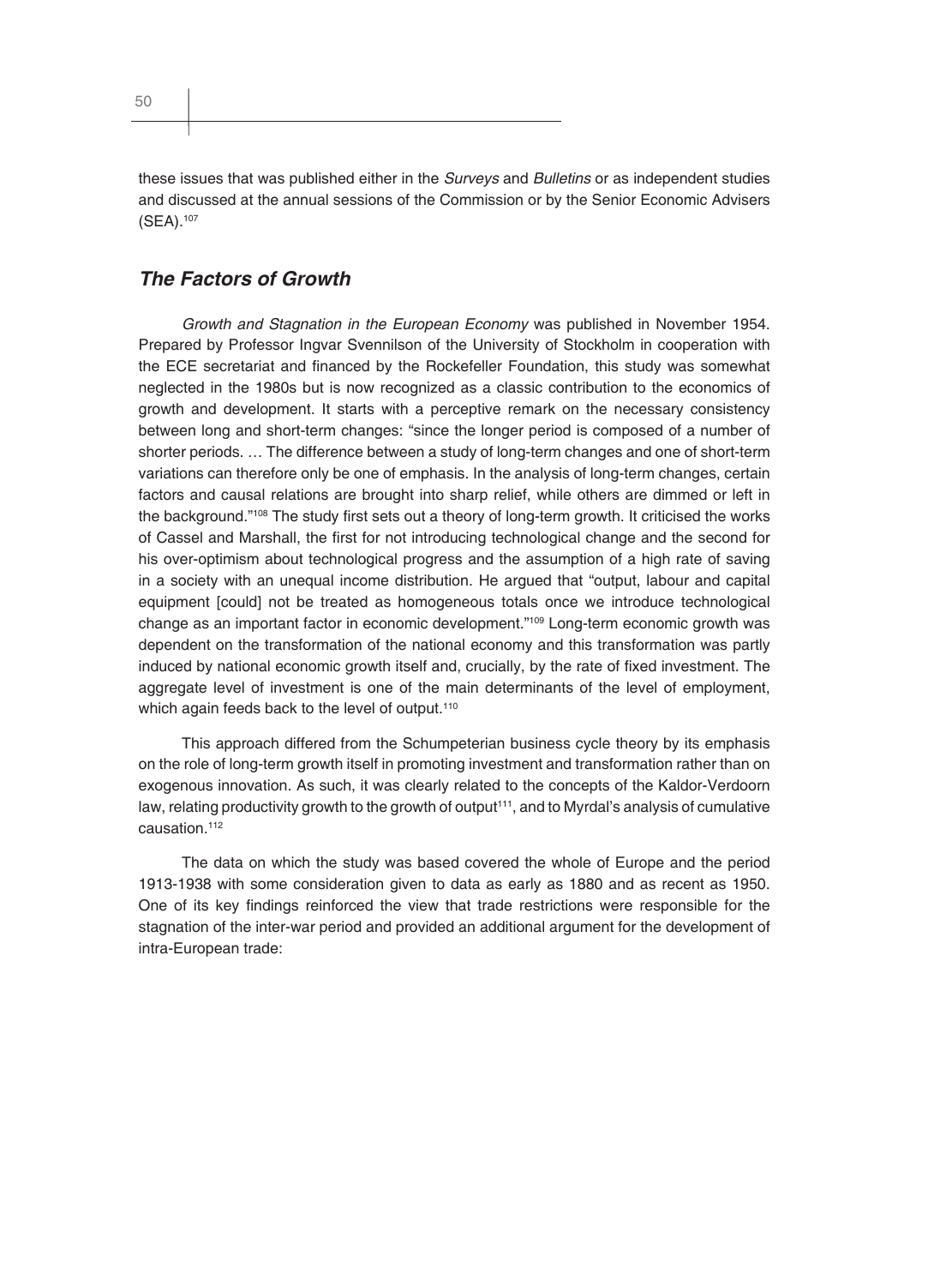"The arbitrary combinations of resources within smaller or larger national areas had a decisive influence on the long-term growth of Europe as a whole. It is likely that the existence of this national structure slowed down, not only the growth of the less favoured countries, but also the general development of Europe's joint resources. This effect was reinforced by the inter-relations of trade and payments of various countries".<sup>113</sup>

A subsequent ECE study, *Some Factors in Economic Growth in Europe during the 1950s,* was published in 1964, a few months after the publication of Denison's pioneering study, *The Sources of Economic Growth in the United States.*114 Both attempted to shed light on the factors behind the growth of production other than capital and employment. The ECE study, to which another well-known development economist, Heinz Arndt,<sup>115</sup> contributed, was one of the first to tackle the question of "Why do growth rates differ?" This was a major contribution to the subject. Comparing the relative growth performance of European countries, it identified among the "residual" factors the pressure of aggregate demand and the supply of academically trained engineers as significant factors. It did not find significant links between the rate of growth of output and either the level of total research outlays or the proportion of national resources devoted to education as explanations of differences in growth rates. The supply of engineers, however, was a significant variable in both the centrally planned and the market economies. The demand factor in the former economies was mainly a decision of the planning authorities; therefore, "the more efficiently the future pattern of 'demand' for resources could be planned or foreseen, the more effectively supplies of materials, productive capacity and labour could be planned to meet the demand."116 In the market economies, the most important factor was "the influence of government policies in creating a general 'climate' favourable or unfavourable to a strong investment demand – depending upon the degree of success in maintaining a steady overall expansion of demand and in ensuring that any checks to expansion which might be necessary (to protect the balance of payments or for other reasons) had the minimum discouraging effect on investment."117 In the absence of abundant and easily accessible international credit, and taking into account the agreement between the West European countries not to resort to competitive devaluation, the burden of adjustment therefore fell on domestic policies to restrain costs. "Thus the problem of 'incomes policy' [came] to be seen as one of the main keys to a solution of the general problem of maintaining economic growth in most of the industrialized countries."118

From these two major studies on long-term growth emerged a strong conclusion which has remained deeply rooted in the thinking of the secretariat, namely, that growth or rather expectations of growth, is a key factor of long-term growth. This apparent tautology stresses the point that it is growth expectations that induce the necessary investment required to adopt new technologies, and adapt to new demands and changes in the international environment. Growth and structural change are thus intimately related in a process of cumulative causation. These ideas reappear in a 1977 study of structural change in European industry<sup>119</sup> and, more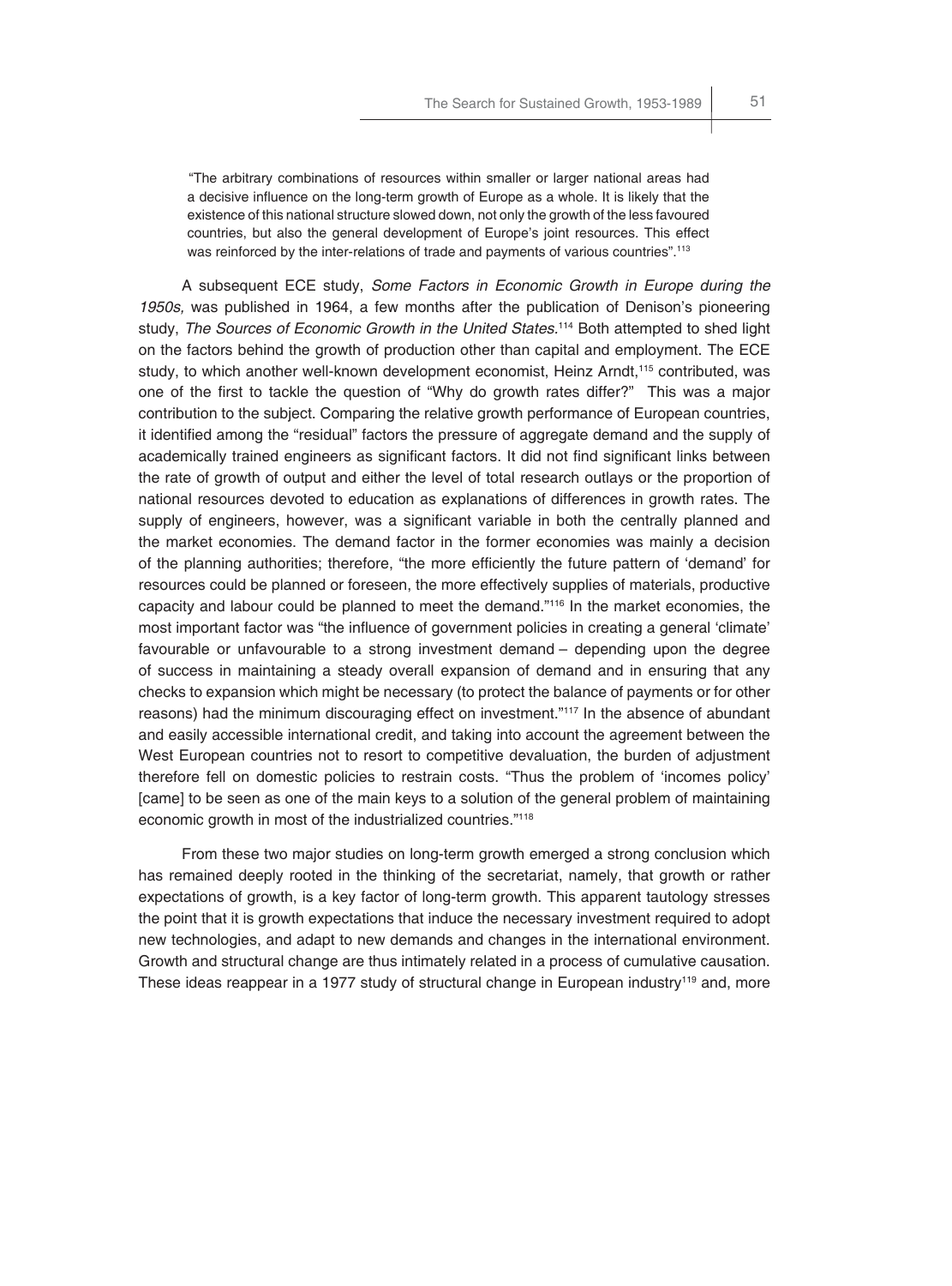recently, the secretariat criticized the cautiousness of monetary policy in the Euro-zone for failing "to recognize the dynamic interactions between growth expectations, fixed investment, rising productivity and employment  $-$  and mild or falling inflation rates." $120$ 

## *Growth and Income Distribution*

Incomes policies as a condition for maintaining long-term growth could, in line with the analysis referred to above, be understood as a search for an optimum income distribution in order to secure enough saving for the financing of investments and a sufficiently sustained demand to stimulate production. At the same time, they could be used to limit the recourse to restrictive policies, damaging to employment and growth, in dealing with inflation or balance of payment deficits. It was this latter objective that was the dominant one in the immediate postwar period although "such policies, as so far conceived, have not proved strikingly effective instruments of economic management."121

The ECE secretariat reviewed these policies in great detail in a major study, *Incomes*  in Post-war Europe: a Study of Policies, Growth and Distribution, published in 1967, in which Eastern and Western Europe were necessarily treated separately. In the centrally planned economies, the major task of incomes policy was "to lay down the rules which would result in promoting the desired allocation of resources," while in market economies the problem was "persuading enterprises and trade unions to observe and enforce certain standards in determining pay and prices."<sup>122</sup>

Starting with Western Europe and taking a broad view of incomes policy, the first question was to determine the expected change in the general level of prices. It had been "common to base the norms on the assumption of no general price increase at all."123 This was obviously unrealistic. But, the study went further in suggesting that zero price increases might be undesirable as well, as some increase was needed to alleviate the debt burden and to lower the risks of investment. In addition, there was a methodological problem insofar as structural change affected the weight of the different components of the price index so that a zero, or close to zero, rate of increase, for example, might actually be disguising a fall in the general price level. High rates of inflation, on the other hand, led to a degree of injustice and economic inefficiency that governments had to correct. What was finally "more important, from the point of view of growth and welfare, [was] that the general price tendency should [have been] more or less predictable and under control."<sup>124</sup> The difficulty was that if the Government announced a reasonable and credible increase in the price level, the behaviour of enterprises, unions and workers would overcompensate and thus lead to a larger increase in prices and wages than expected.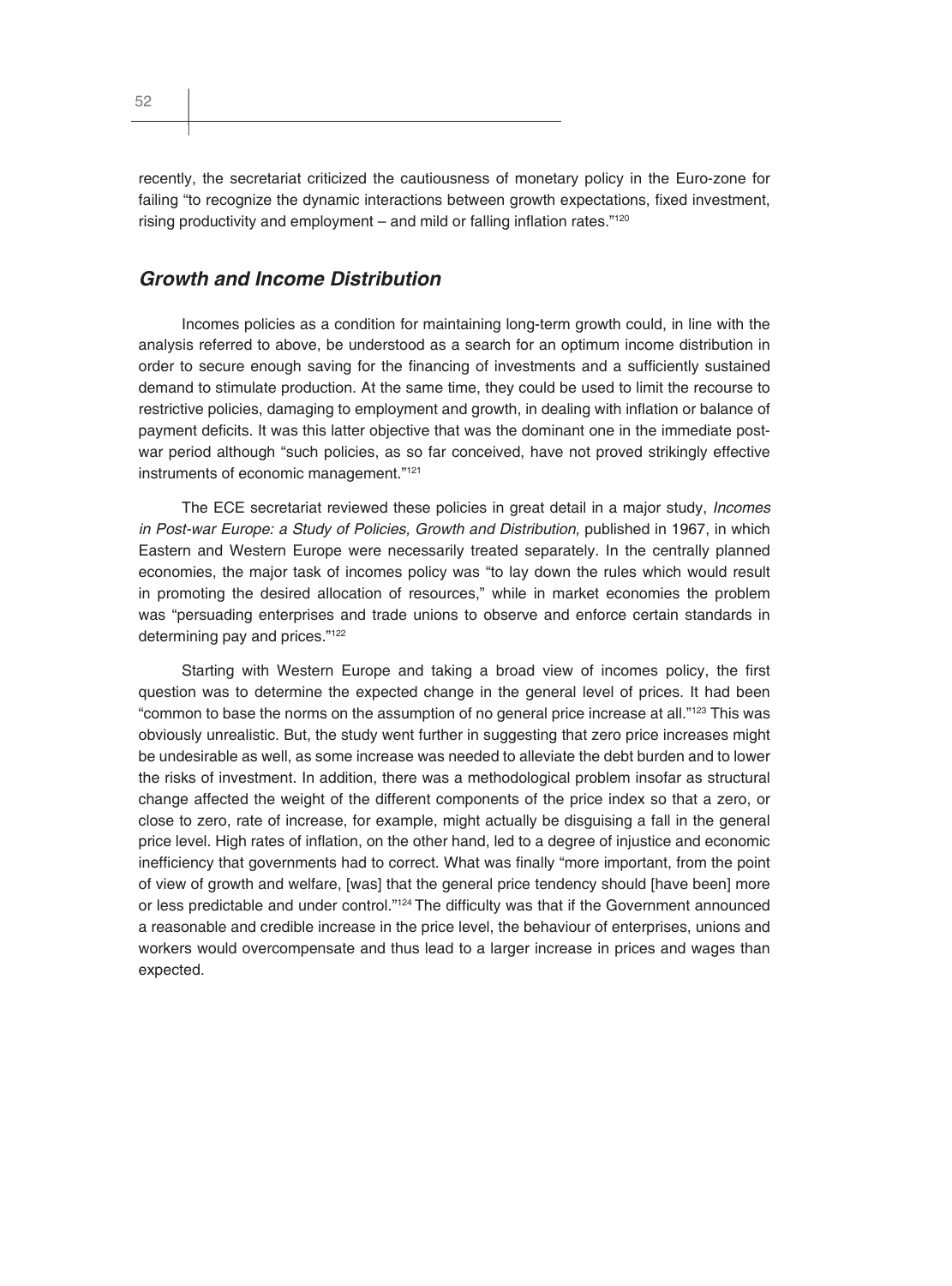The second question concerned the distribution of incomes between labour and profits and the related problem of the allocation of resources between private consumption, public expenditure and private investment. The objective of keeping the shares of labour and capital unchanged, in other words, that pay per head in real terms increase in line with productivity, would "be valid for the longer term only if there [was] reason to believe that the existing distribution [represented] a satisfactory, and lasting, equilibrium and [was] consistent with economic and social progress."<sup>125</sup> The most common perception was that any shift in favour of labour would reduce savings, since the marginal savings ratio of households was lower than that of enterprises, and, as a consequence, would weaken investment and growth. This implicitly assumed that the self-financing of enterprises was more conducive to economic efficiency and underestimated the potential role of financial institutions. In fact, to reach a desired private investment ratio and a given growth rate, an essential step would be to adapt the institutions of the capital market to provide adequate incentives to raise household savings and channel them towards the financing of enterprise investment. A shift of income from capital to labour could therefore be a support, not an obstacle to long-term growth, and policy could aim to change corporate perceptions of what the normal rate of return on capital should be. Having reviewed the various instruments, from persuasion to the taxation of profits or direct controls, the study concluded: "In practice, price regulation has been the only instrument extensively used (apart from rent controls) to influence incomes other than pay." $126$ 

The third question was the distribution of pay between industries, degrees of skill or training, and occupations. The experience was that, whatever the incomes policy and despite economic and social change, pay-structures tended to be remarkably stable. In this matter, incomes policy might be quided by two conflicting principles: equity, which unions translated into equal pay for equal work, and efficiency, which linked productivity and pay. The Study recommended that representative organizations of managers and workers be encouraged to reach a consensus on explicit and coherent policies. A possible approach would be to agree on the use of standard methods of job valuation, but these implied that agreement could be reached on the inevitably subjective weights to be attached to the particular characteristics of each job and that it would be acceptable to depart from the existing pay structure. Despite these difficulties, the study concluded that such an approach could introduce more uniformity and rationality into pay structures and reduce the excessive reliance on ancient traditions and practice.

In Western Europe, an incomes policy, in the broad sense defined in the study, would obviously be technically and politically difficult to implement. Nevertheless the secretariat thought that it should be attempted, both for its economic advantages: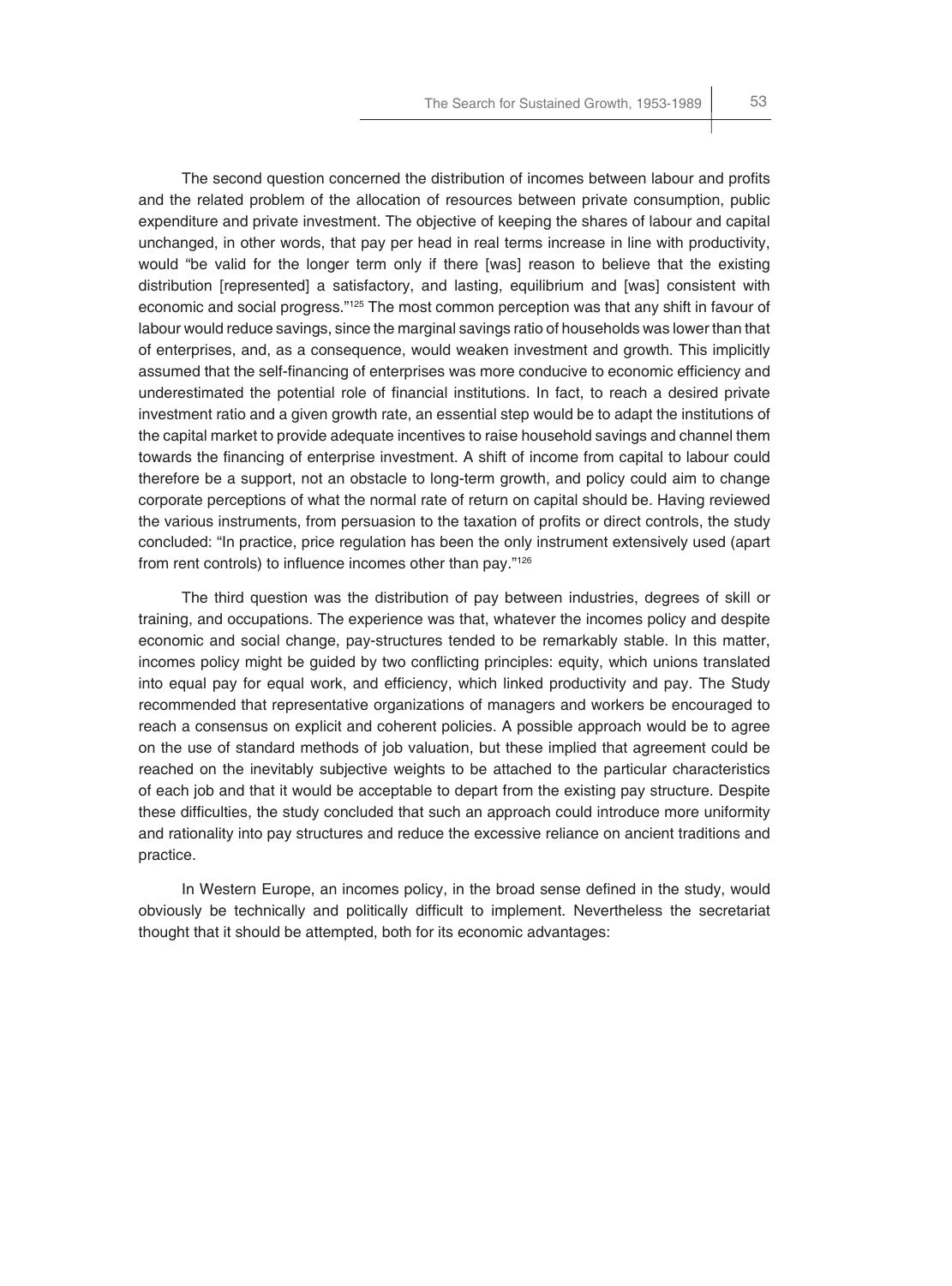What an incomes policy offers is the possibility of two gains: a way of balancing total incomes with resources, which avoids the waste, the disturbances and the loss of potential growth in living standards associated with alternative ways of restraining money demand in conditions of full employment; and, in the longer term, the opportunity for introducing more order, stability and rationality into income distribution, and of applying socially acceptable standards to it.<sup>127</sup>

…and for political considerations:

It may be held that the important question is not how much effective freedom of action would be sacrificed, but whether the criteria of income distribution determined by social decision would be preferable to the mixture of market forces, custom and group pressures by which income distribution is now governed.<sup>128</sup>

The description of the difficulties encountered in Eastern Europe is more of historical interest than of use for development policies today, but the reflections on Western Europe are of renewed interest when income inequalities have worsened considerably in many countries since the early 1980s and when, in some, there has been hardly any improvement in the mechanism for setting incomes. It can be argued that one of the reasons for the instability and high inflation rates of the 1970s was that the oil shocks triggered a bitter struggle over income shares and that it took another decade for a socially acceptable distribution to re-emerge. Whether the increases in income inequality in the 1980s and 1990s will lead to a similar struggle over relative incomes remains to be seen, but it is unlikely that capitalism has escaped from the basic tensions described in the study. In any event, it remains the most comprehensive review of incomes policies ever made and is likely to be well worth re-visiting in the coming years.

## *Southern Europe: Pioneering Ideas on Development*

In the ECE, interest in the development of less-developed countries was initially linked to the search for solutions to the dollar shortage in Western Europe. Countries outside the dollar zone were seen as partners able to supply needed food products and commodities and provide markets for European manufactured goods and equipment. But ideas on development policies were elaborated at the end of the war for the countries of Southern Europe. An early analysis of past experience, current problems and economic potential in Portugal, Spain, southern Italy, Greece, Turkey and Yugoslavia was aimed at helping these countries to elaborate development strategies adapted to their specific conditions. This was published in the 1953 Survey.<sup>129</sup> Although the analysis did not constitute a comprehensive development theory, it possessed qualities that are often missing in such theories: a connection with the specific conditions of individual economics, a sense of what is politically feasible and a willingness to explore the pros and cons of different solutions, and, with a proper sense of restraint, leaving the final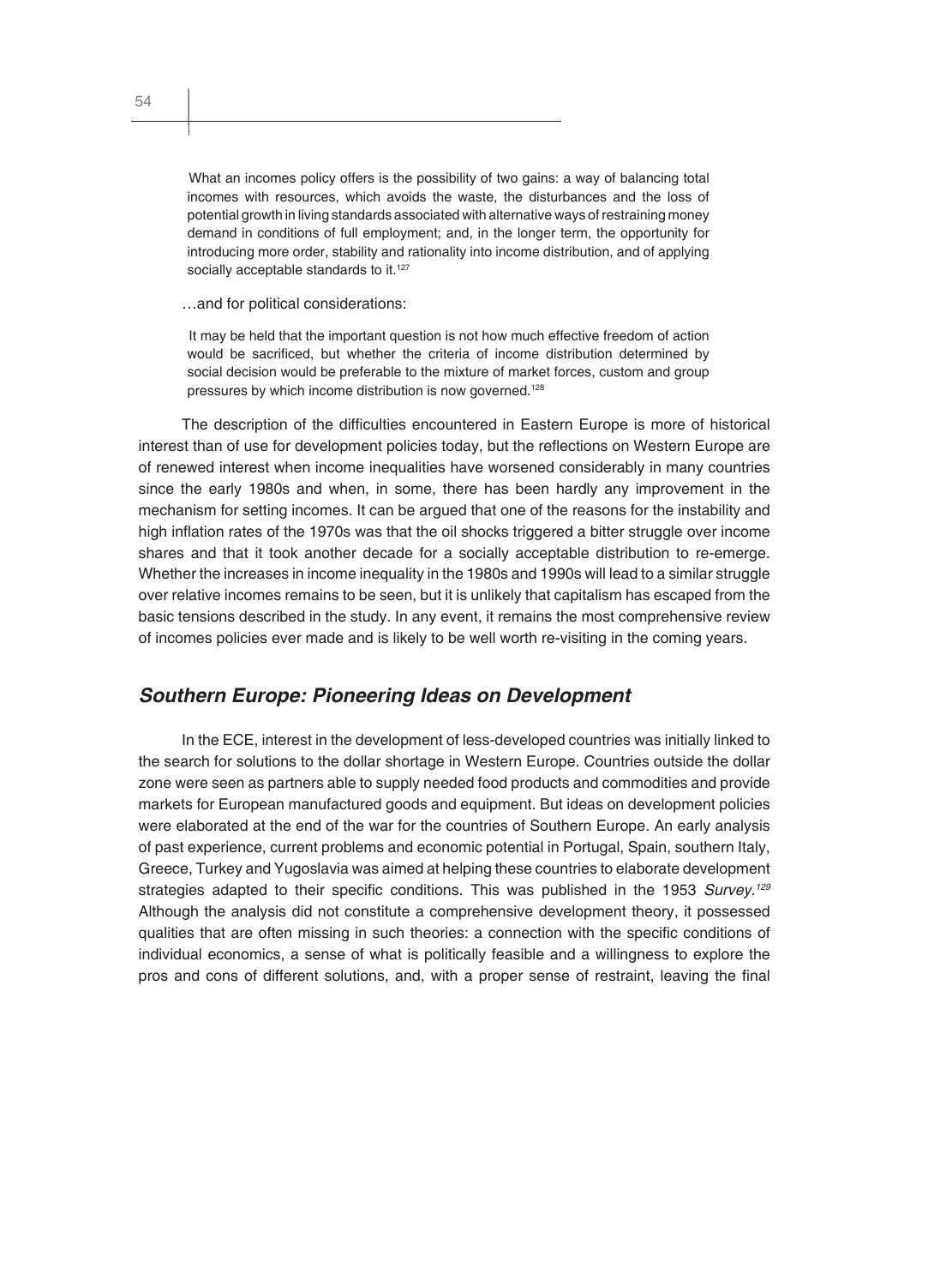policy decisions to national politicians. After 50 years of development failures and successes throughout the world, the 1953 *Survey* still offers sensible proposals for countries, and they are many, which have still failed to develop a diversified economy and to make significant progress in catching up with the levels of income per head in the developed countries.

On the basis of a detailed analysis of each country, the secretariat rejected the argument that southern Europe's problem was over-population, arguing instead that poor social organization was responsible for the under-utilization of labour. Thus they refused to advocate emigration as a solution to unemployment as it would have deprived the countries of young people at an age when they became productive and, indeed, once the development of Southern Europe got under way, emigration diminished drastically.

In countries where half of the labour force was in agriculture, agricultural and industrial developments were intimately linked, a fact too often neglected in the 1970s and 1980s. "Just as a policy of industrialization is in danger of being frustrated at some point, unless supported by a growing market provided by higher real incomes in agriculture, so agricultural progress is impossible unless…the peasant is given the incentive of a growing demand for his products. Agriculture and industry can either progress or stagnate together."<sup>130</sup> Development policies have therefore to address obstacles to progress in both agriculture and industry. In the former, three interrelated factors explain why its potential was not exploited: the social structure, the poverty of farmers and the "technical inertia of a largely illiterate farm population."131 Agrarian reforms to break up the *latifundia* were one solution to increase production by giving each peasant the minimum amount of land required to support a family. But, the ECE drew the attention of politicians to the possible conflict between this goal and the necessity to avoid compromising long-term productivity gains. To permit poor and illiterate farmers to acquire new techniques of production, a programme to teach modern methods and provide financial subsidies for fertilizers, seeds, and the building of silage tanks was recommended. In Mediterranean countries enjoying similar climatic and soil conditions, a cooperative research effort was recommended to develop agricultural techniques, seeds and efficient fertilizers.

Inadequate home markets, deficient communal services and public utilities, lack of skilled labour and the lack of capacity to mobilize the low level of domestic savings for industrial investment were among the common features that were holding back industrial development. The size of domestic markets would increase with higher levels of agricultural income, but a better-educated labour force and the improvement of public utilities were the responsibility of the State. Specific industrial policies touched upon issues such as protection and the criteria for allocating investment funds.

On protection, the ECE was unambiguous. "At exchange rates which secure over-all equilibrium…[there] is little scope for industrialization in these economically retarded countries,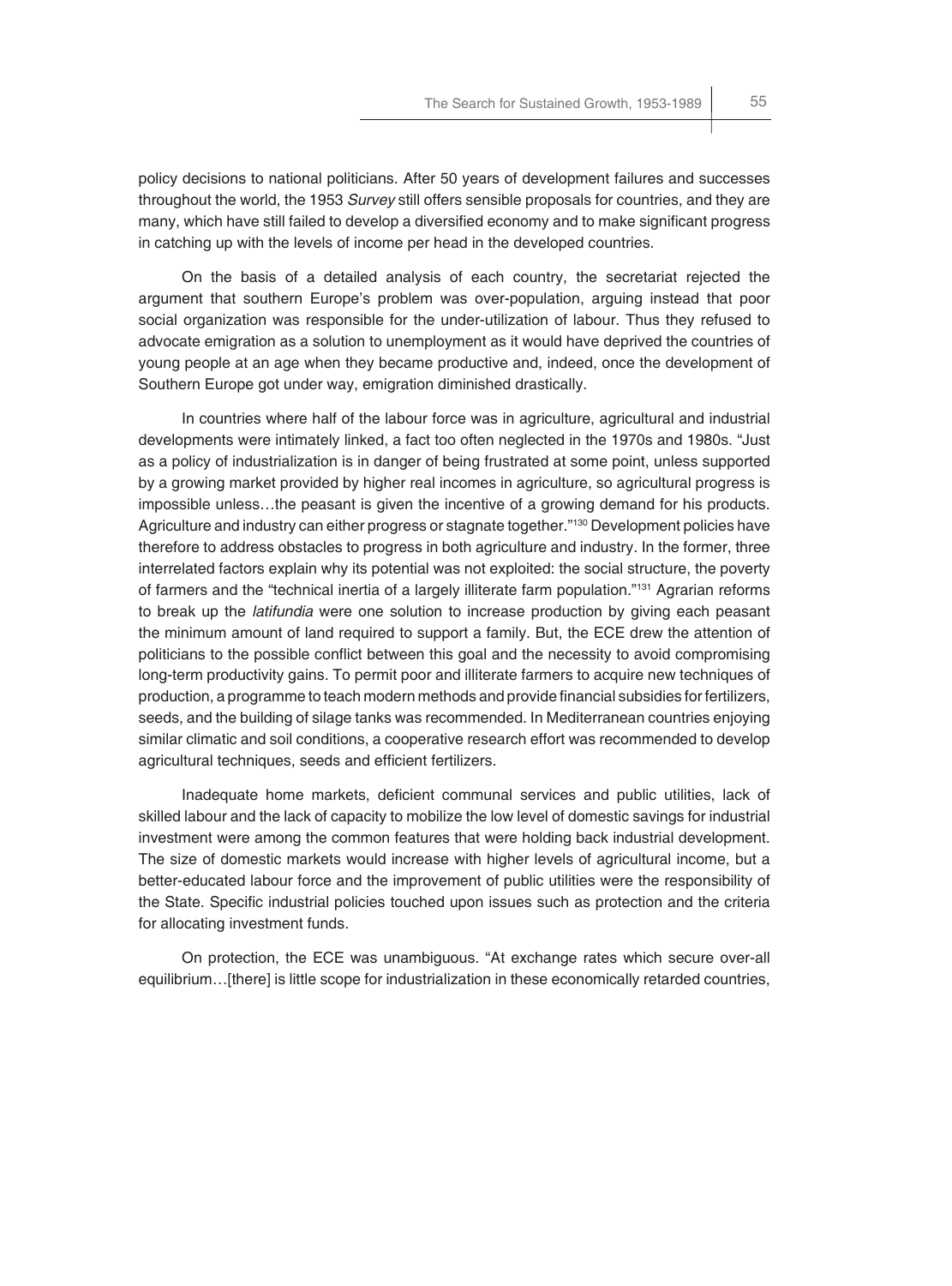unless a fairly high protection against foreign competition is given."132 The issue was therefore to decide whether protection should focus on selected sectors and be non-discriminatory. National producers have always thought that their own sectors should be protected, but for the sake of long-term development the secretariat advocated a uniform *ad valorem* duty. <sup>133</sup>

In its 1953 *Survey,* the ECE secretariat also made an important contribution to promoting the idea of asymmetric trade liberalization in favour of developing countries, a proposal that was justified in the following terms:

There is no inconsistency in advocating protection as regards the imports of lessdeveloped countries and free trade as regards their exports. If contradiction there is, it is only a manifestation of the more fundamental contradiction that highly developed and less developed countries exist side by side and have to trade with one another, reaping benefits from the international division of labour but without compromising the basic aims of their economic policies.<sup>134</sup>

The idea of asymmetric liberalization was taken further in 1961. In June of the previous year the Director General of GATT, discussing the export possibilities of the developing countries, had argued that it was "difficult to escape the conclusion that one of the contributions which the older industrialized countries will have to make will be to surrender some sectors of light manufacturing to new industries in the developing countries, finding their compensation in the more specialized and dynamic forms of industrial production on which their economic growth anyway depends".135 In its *Survey* of 1960 the ECE argued that "since aid and exports of primary products would meet only two-thirds of the import requirements of the Third World in 1980" the remaining third would have to be filled by manufactures and, on infant industry grounds, it proposed the first scheme for a generalized scheme of preferences (the GSP) for developing country manufactures.136 This was largely the scheme promoted by the United Nations Conference on Trade and Development (UNCTAD) and later adopted by the EEC.

On the allocation of investment funds, the *Survey* argued that "the maximizing of private profit provided poor quidance for investment". This could be interpreted as another sign of that lack of complete confidence in market forces that worried many of the *Survey's* readers in the United States, but in reality it was a recognition of market failure in the development process. It recommended that preference should be given to projects that promised, over their lifetime, "to give maximum net social returns per unit of capital invested" in order to reduce underemployment or to alleviate balance of payments constraints.<sup>137</sup> In line with the first objective, labour intensive rather than capital intensive techniques were to be preferred, while the second suggested import substitution since the south European countries were not competitive in foreign markets for industrial goods. But, such objectives should not be pursued in a rigid or dogmatic way: "it should be remembered that economic development must, in the longer run, be an all-round process in which all broad branches of activity are represented so that they provide external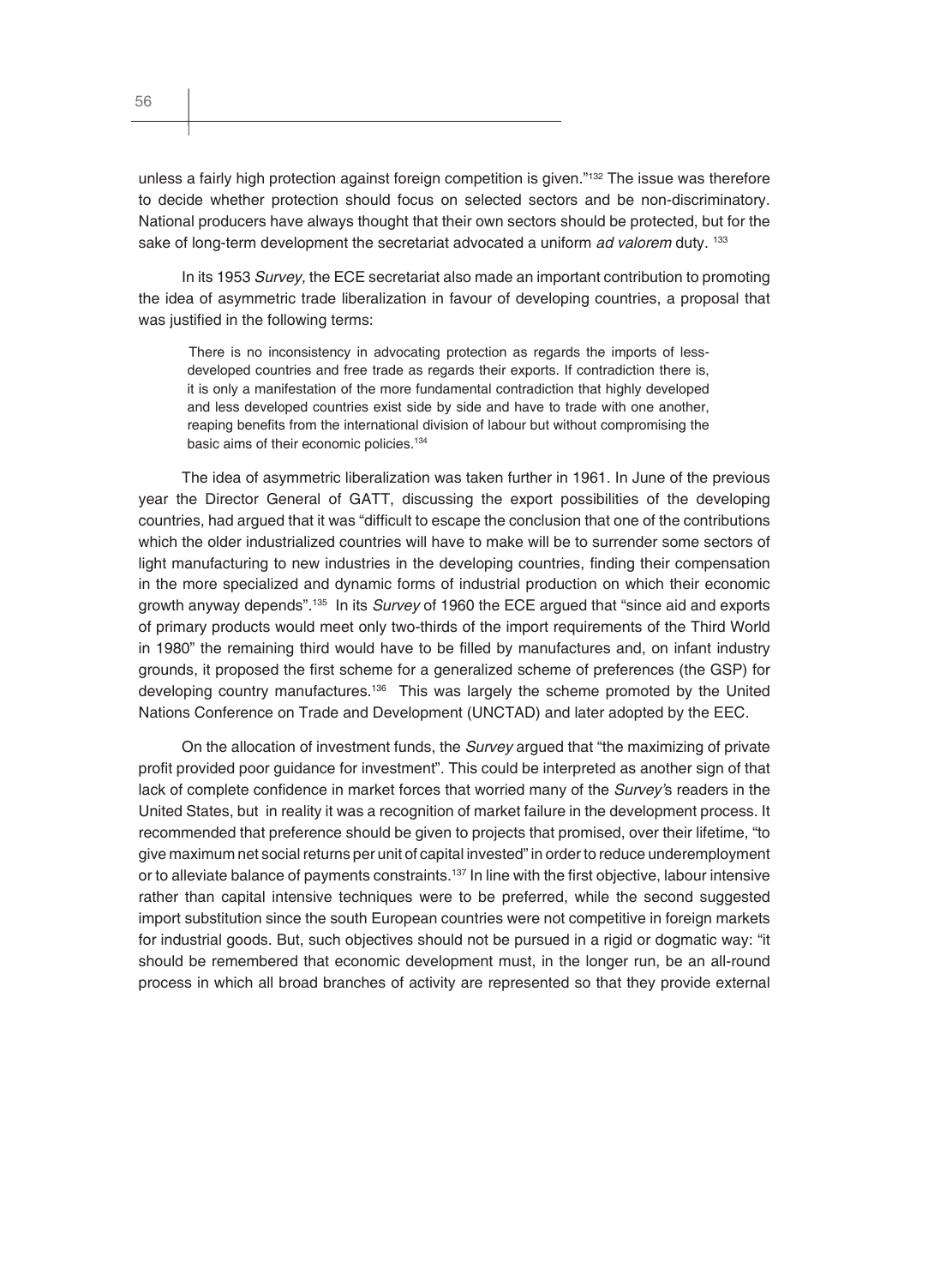economies for one another." Similarly, if carried beyond a certain point, the rejection of the most modern techniques "may become a hindrance to the diffusion of the standards of efficiency and of technical knowledge which is necessary for industrial growth."138 So, as early as 1953, the ECE secretariat had anticipated the limits of import-substitution strategies, although not rejecting them as a policy instrument for the early stages of development, and the debate on appropriate technologies.

Nineteen years later, when the countries of southern Europe had diversified their industry and entered into intra-industry trade with the rest of Europe, the secretariat was hesitant to draw clear-cut lessons as to the most efficient way of acquiring modern technologies. Direct foreign investments, the purchase of patents and licences, and simply importing modern capital equipment all had advantages and disadvantages. National or sub-regional research should be encouraged, but it raised the issue as to which sector the State should allocate public money. Although it was recognized that it would be "impossible from theoretical and analytical considerations alone to determine in detail in what products or branches the 'comparative advantages' of a given economy were most likely to lie in the future," the secretariat judged that "the hazards of selecting the 'wrong' lines for specialized development may well be less than the risks of an undifferentiated and over-extended approach to industrialization<sup>"139</sup> based on market forces operating within the existing pattern of comparative advantage.

The role of the State was not seen as an ideological issue, state intervention being regarded as a necessity due to the institutional gaps and other specific circumstances of these countries. The economics of development was not regarded as a science universally applicable, but as a mixture of general rules and of adapting policies to encourage changes in behaviour in specific circumstances. For instance, since it appeared that "the improvements in agricultural methods were unlikely to come about solely by market forces, as an effect of growing demand from the towns"140 it was recommended that public programmes focus on ways to increase productivity. Similarly, attempts to reduce disparities between regions "have failed to produce any marked effect, at least when they were not accompanied by more direct intervention to create public utilities and social capital." For the industrial sector, public lending and shareholding and mixed forms of ownership were not *a priori* ruled out, but it was cautiously noted that "whilst the development of mining production in the last three decade suggested that public enterprise or public sponsorship in some form was an essential prerequisite for rapid progress, such a generalization would not hold for manufacturing."<sup>141</sup>

For the State to play a development role, it needed resources that should come first from a reduction of the considerable amount devoted to military expenditures, up to 20 per cent of GDP in Yugoslavia, but also from higher rates of taxation which "are all the more necessary as economic development is bound to require as well an increase in the rate of current civilian government expenditure, to provide not merely a larger and more efficient civil service, but also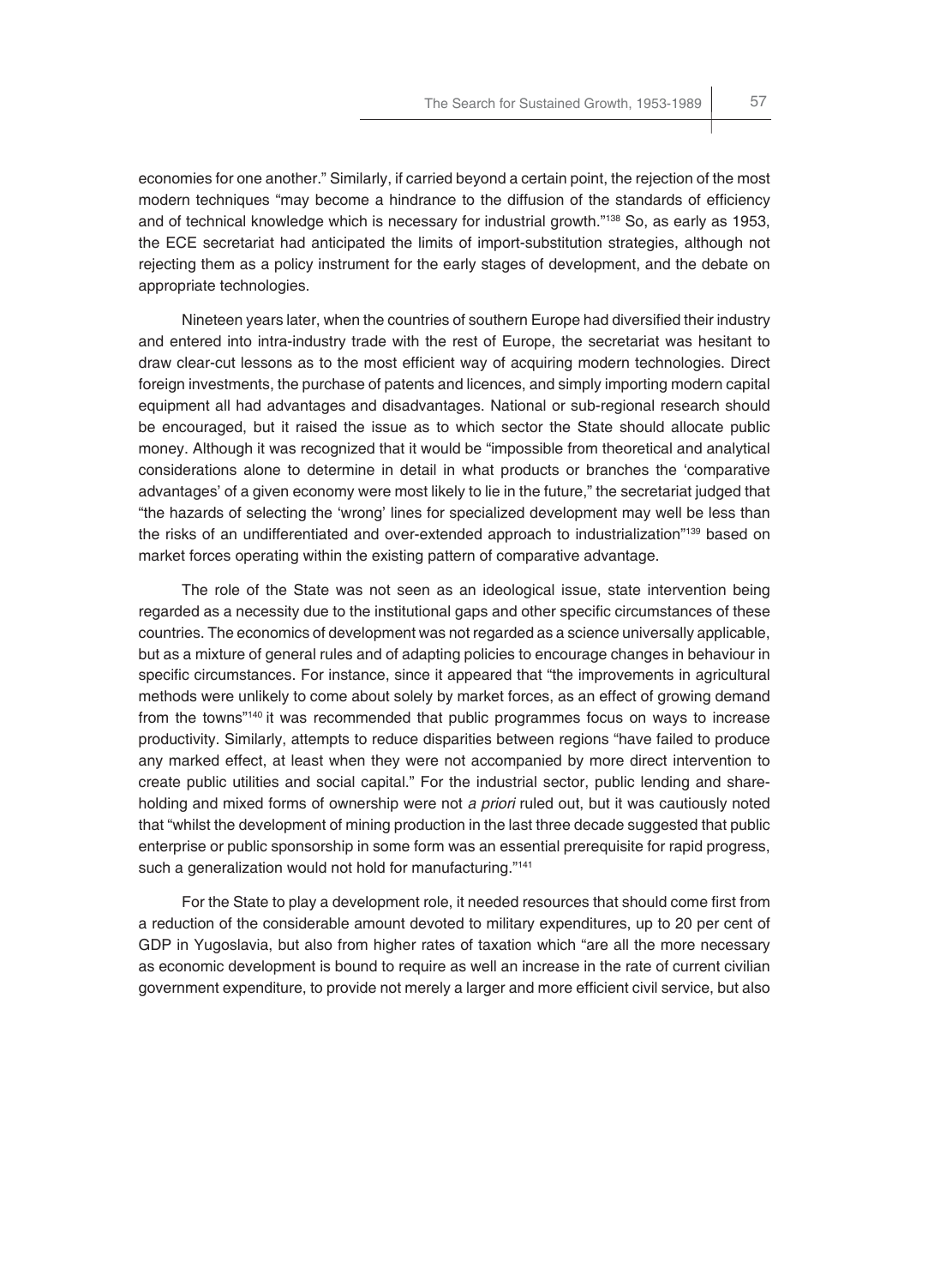for an expansion of education and health services, which are at least as important for future productivity as investments in physical assets."142 That being said, governments should resist the temptation "to enforce collective saving at a rate which leaves individuals with too little incentive to greater effort."143 Here again, the ECE secretariat held very pragmatic views based on observation of the diverse experience of different countries in grappling with issues that in the 1980s would become the subject of intense ideological disagreements based on overly simple theoretical considerations**.**

It is interesting to note that out of the 39 pages devoted to the development of less developed countries of southern Europe in the 1953 *Survey*, only six were focused on external capital assistance and access to European markets. This emphasized the message, often stressed by Myrdal, that development is first of all a domestic affair. Forty-seven years later, the *Survey* of 2000, considering the factors of long-term growth and the issue of catching up, again insisted on the importance of domestic factors and therefore on the need for a specific policy mix in each country.

A brief review of these studies cannot do justice to their richness of empirical observation and analytical sharpness, but a number of key elements are worth emphasizing in the light of current debates about the approach to longer-term growth and economic development. First, although there was no doubting that the ECE studies envisaged Western Europe moving away from the controls of the 1930s and the war years towards a vibrant market-based economy, they did not, however, regard the rapid liberalization of trade and capital movements as key pre-conditions for economic recovery. Certainly, the removal of trade barriers was an important objective for enlarging the possibilities for growth, and anyway was a condition for receiving Marshall Aid, but trade liberalization itself was no guarantee of economic growth, which depended more on creating the domestic conditions that would lead to an interactive and cumulative process of growth and trade<sup>144</sup>. In other words, without denying the potential benefits of international trade, it is a mistake to approach it as if it were an independent engine of economic growth. Secondly, at the heart of the ECE analysis was a strategy for investmentled growth, and indeed, as was shown in *Some Factors in Economic Growth*, gross fixed investment averaged some 22 per cent of GDP between 1949 and 1958. And thirdly, the process of investment-led growth required conditions which could be created or supported by government policies to encourage the retention of corporate profits to be used for further investment: these could include differential tax rates, for example, but a crucial role was given to the various ways of building a social consensus or contract to restrain wage demands in return for the future benefits of modernization, increased productive capacities, and better living standards. Overcoming the suspicion of wage earners that higher profits would simply be diverted to shareholders was an important aim of these social contracts but this was an approach that was rejected with the revival of neo-liberalism in the 1980s, which relied on weaker labour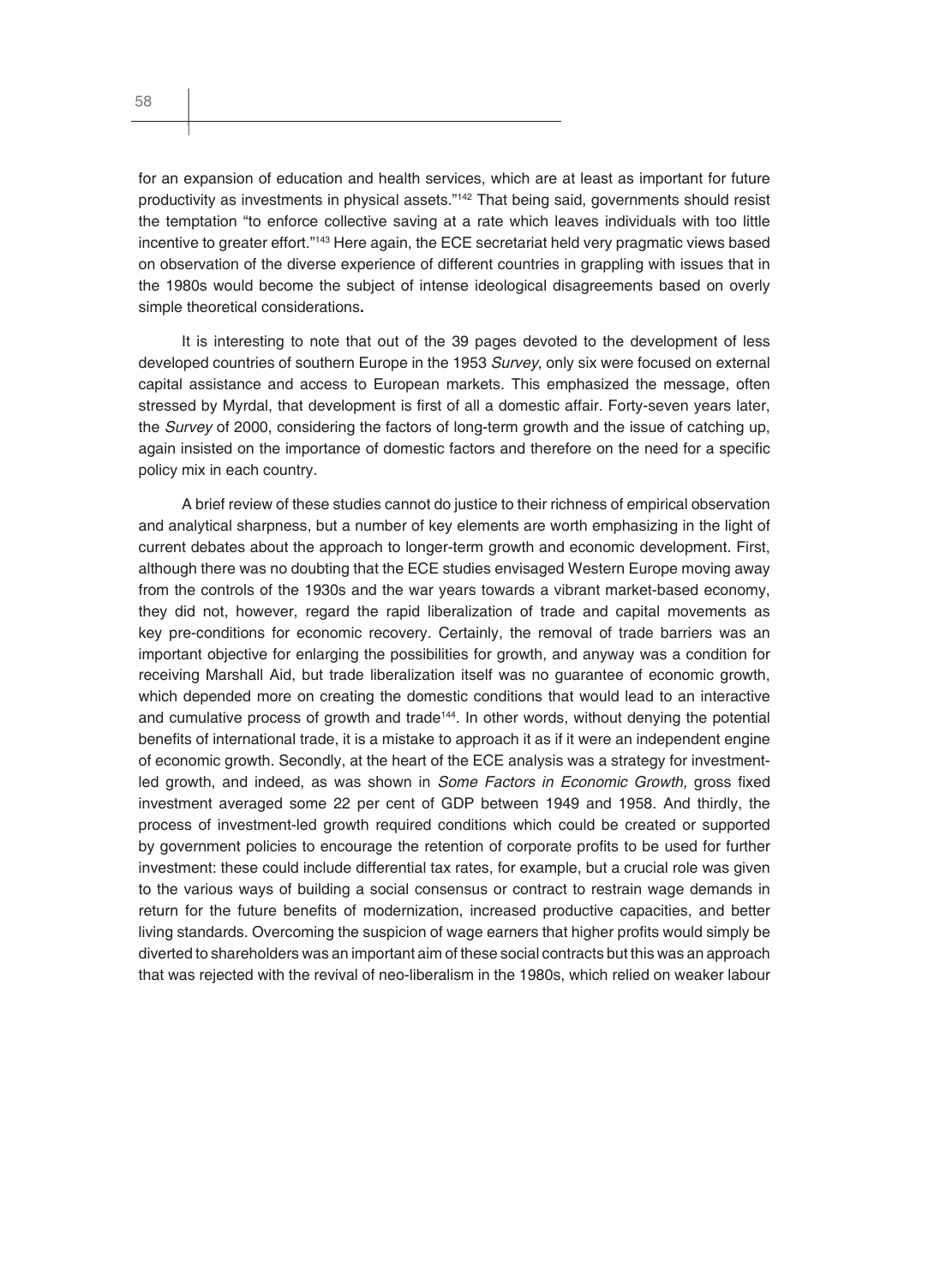laws and market forces to discipline wage demands. Whether this latter approach can continue to deliver stability is an open question.

The emphasis on fixed investment, and the social framework required to support it as a key component of a development strategy, was also discarded in the 1980s in favour of the rapid liberalization of national economies and the international markets for goods, services and capital. This shift in focus, from objectives to process, assumed that liberalization would automatically bring about a change in the structure of incentives that would trigger a process of sustained growth in transition and developing countries. That argument has been shown by Douglas North<sup>145</sup> and others to be deeply flawed and there is now a growing acceptance that liberalization or openness itself is unlikely to contribute to growth and development if the domestic conditions are not capable of responding to it. The proposals to include a programme of "aid for trade" in the current Doha Round of trade negotiations are unlikely to be at all adequate for their designated purpose but they are at best a belated recognition that economic development is, as Myrdal insisted over forty years ago, above all a domestic matter.

Our understanding of the causes of economic growth and successful development is still very rudimentary but of all the hundreds of variables that have been fed into growth equations, fixed investment emerges as one of the few that emerges with a robust and independent impact on economic growth, especially in middle-income economies. Successful take-offs, whether those of western Europe in the eighteenth and nineteenth centuries or the Asian economies in the twentieth century, have rarely if ever been based on a neo-liberal policy agenda. The focus of an increasing number of development economists on the linkages and feedback mechanisms in the profits-investment-exports nexus is clearly a return to the pragmatic wisdom of Svennilson and these earlier ECE explorations of the factors of economic growth.146

## **REMOVING THE OBSTACLES TO GROWTH**

Another dimension of ECE activity, intergovernmental cooperation on technical matters, developed throughout this period. Whether or not it was inspired by the analysis in the *Surveys,* it aimed at alleviating bottlenecks that could affect growth. In the years 1953-1989 central planning was becoming progressively ineffective in Eastern Europe, East-West trade was failing to reach its potential because the available instruments to facilitate trade were not fully used, the oil-shocks of the 1970s failed to convince governments on the need for a European energy strategy despite various proposals made by the secretariat and useful discussions in the relevant subsidiary bodies of the Commission. In contrast, instruments, still in use, were developed to speed up the transit of goods by road and to harmonize and integrate road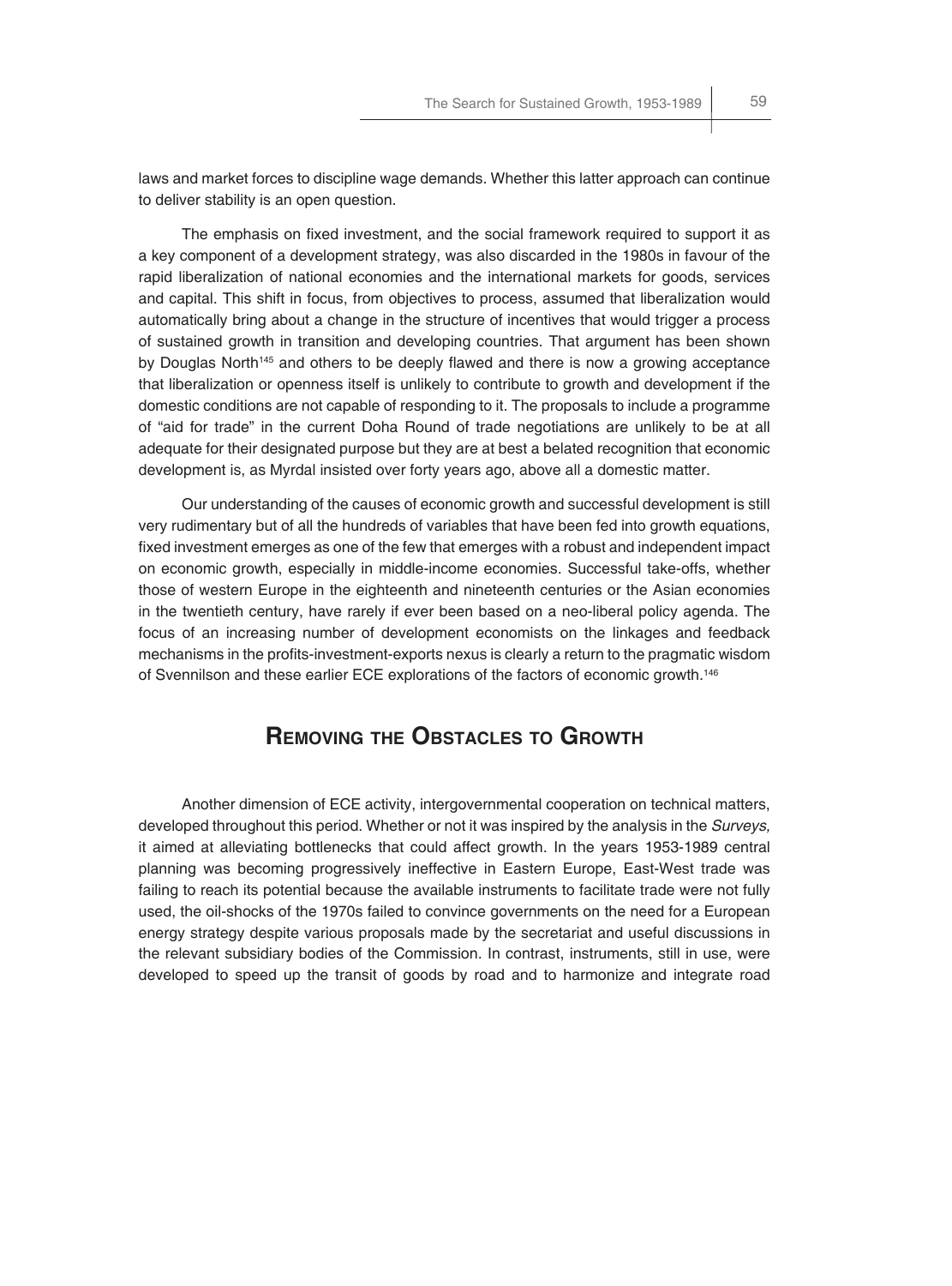networks, and significant progress was made in developing concrete measures to reduce air pollution. In all these cases, the grounds on which the studies and the recommendations prepared by the secretariat were rejected or accepted were political rather than technical.

## *Improving Planning Methods*

Politics and methodological difficulties explain the failure to improve planning. Before the war and immediately after it, planning in the East had some successes in priority sectors but at considerable human and material cost. By the end of the 1950s, growth was slowing down and, at the same time, it was becoming very difficult to plan national economies once the stage of extensive growth had ended. The failures were attributed to excessive centralization and reform of the planning system was put on the agenda. A fundamental problem, however, was that reforms required decentralization of decision-making, but this implied a shift in power from the centre to the periphery. As soon as local power increased to the point where the dominance of the Communist Party could be challenged, the reforms were checked. The large enterprises, nevertheless, became powerful enough to negotiate their targets with the planning authorities after the mid-1970s, but their aim was not to increase market shares, efficiency or profits. Indeed, like the Party, "they wanted to preserve power positions, which were measured in terms of control on resources: how to get higher allocation of investment goods, how to be permitted to hire more workers so as to supply a greater volume of output."<sup>147</sup> This is why the revolutions of 1989 had to be political and not just economic. But one regrettable consequence was the rejection of any suggestion of the need for planning. "The plan was linked with the party to such an extent that the transition governments rejected any concept of a plan, even indicative, even strategic, even drafted and implemented within decentralized and really autonomous enterprises. 'Plan' will be a dirty word for a long time."<sup>148</sup>

The blame for the failure of reform attempts in the planned economies has to be put on the Party rather than the planners, who were constantly looking for ideas in order to improve their methods. One source of inspiration was the meetings of the Senior Economic Advisers to ECE Governments (SEA) where they had the occasion to meet their colleagues from the West. From 1967 to 1977, they discussed the difficulties encountered in planning, raising issues such as the usefulness of long-term forecasts, raising productivity and encouraging technical changes, promoting long-term growth and coping with the problems of the environment and of poverty.

 The use of econometric models for long-term forecast raised the question of the underlying hypotheses and it was thought that for these to be valid they would need to encompass not only economics but also other disciplines. Indeed, Jacques Baudot considered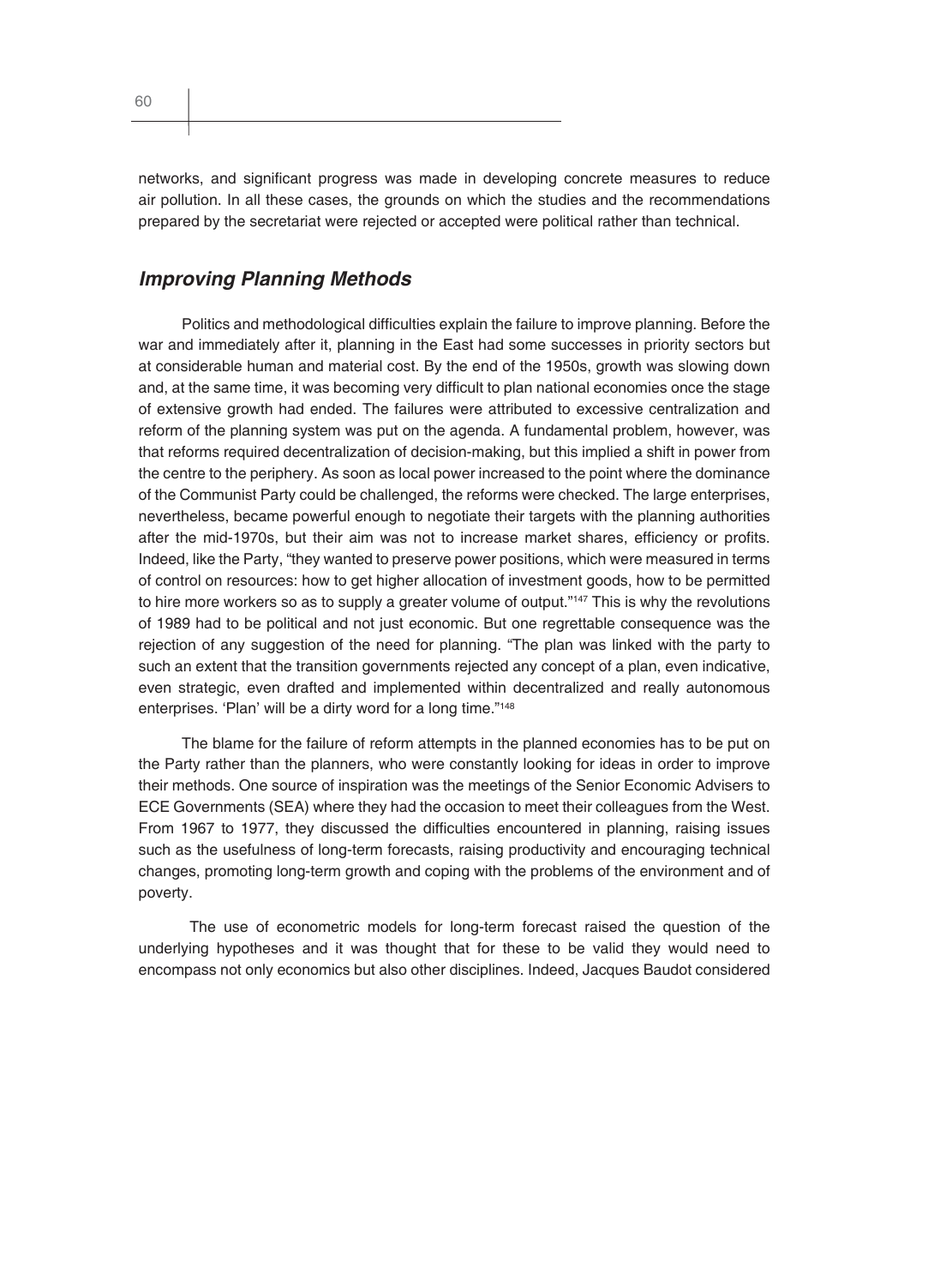that "The assumptions underlying formalized growth models of working hours, innovations, productivity or consumption cannot be validly established without psycho-sociological analysis of behaviour patterns."149 This was not the familiar call for a multidisciplinary approach to planning however, but the raising of a more fundamental question: "How can long-term thinking have recourse to psychology and sociology, which are sciences of immediate observation, without implicitly assuming a permanence of behaviour patterns, attitudes and social structures over a period of time? On that assumption, is not long-term thinking likely to be a factor making for conservatism?"<sup>150</sup> It is interesting to note that by the late 1990s, similar criticism was being made in the corporate sector of the western market economies about "strategic planning" which was seen as reducing the flexibility of corporate response to unexpected and unforeseeable events.

The debate on methods thus joined the debate on objectives. Already in 1966, the SEA had discussed optimization models and the impossibility of specifying social aspirations in a numerical "objective function." They noted that "as Arrow has argued, there might exist no preference ordering that balances the conflicting aims of different parts of the community in a satisfactory (consistent, non-dictatorial) way."<sup>151</sup> The relatively simple and clear objective of maximizing GDP helped to sideline these conceptual and political difficulties, and was more easily accommodated both by the planners and the politicians.

The events in Paris of May 1968 and the report of the Club of Rome were early warnings that societies had, and needed, rather more complex objectives. These warnings failed, however, to oust "GDP growth with few constraints" from its status as the most convenient objective for politicians, planners, economists, and statisticians. This was illustrated by the seminar on long-term growth that the SEA organized in December 1973 at the initiative of Jacques Royer, Director of the Projection and Programming Division.152 The report of the Club of Rome had just been published, the first oil shock had just taken place, and the gap between poor and rich was again in the headlines when the seminar took place. Jan Tinbergen was the only member of the panel who felt that "the development of the rich countries should be slowed down gradually" and that there was "some sort of natural limit to what we as human beings should want and ask for." For Saunders the desire for growth and material progress was "pretty deep in human nature and likely to continue to be so." But, growth had social and environmental costs. The social costs were still neglected by economists who did not appreciate the stress created by the structural changes that growth implied (Blanc) and by the separation of personal relations in work and the artificial life in big cities (Stone). For all the participants, nevertheless, growth increased the scope for social and economic choices and, in particular, facilitated income distribution policies at least within, if not necessarily between countries (Pajetska).<sup>153</sup> These tensions between the benefits and costs of growth have, if anything, intensified over the following three decades.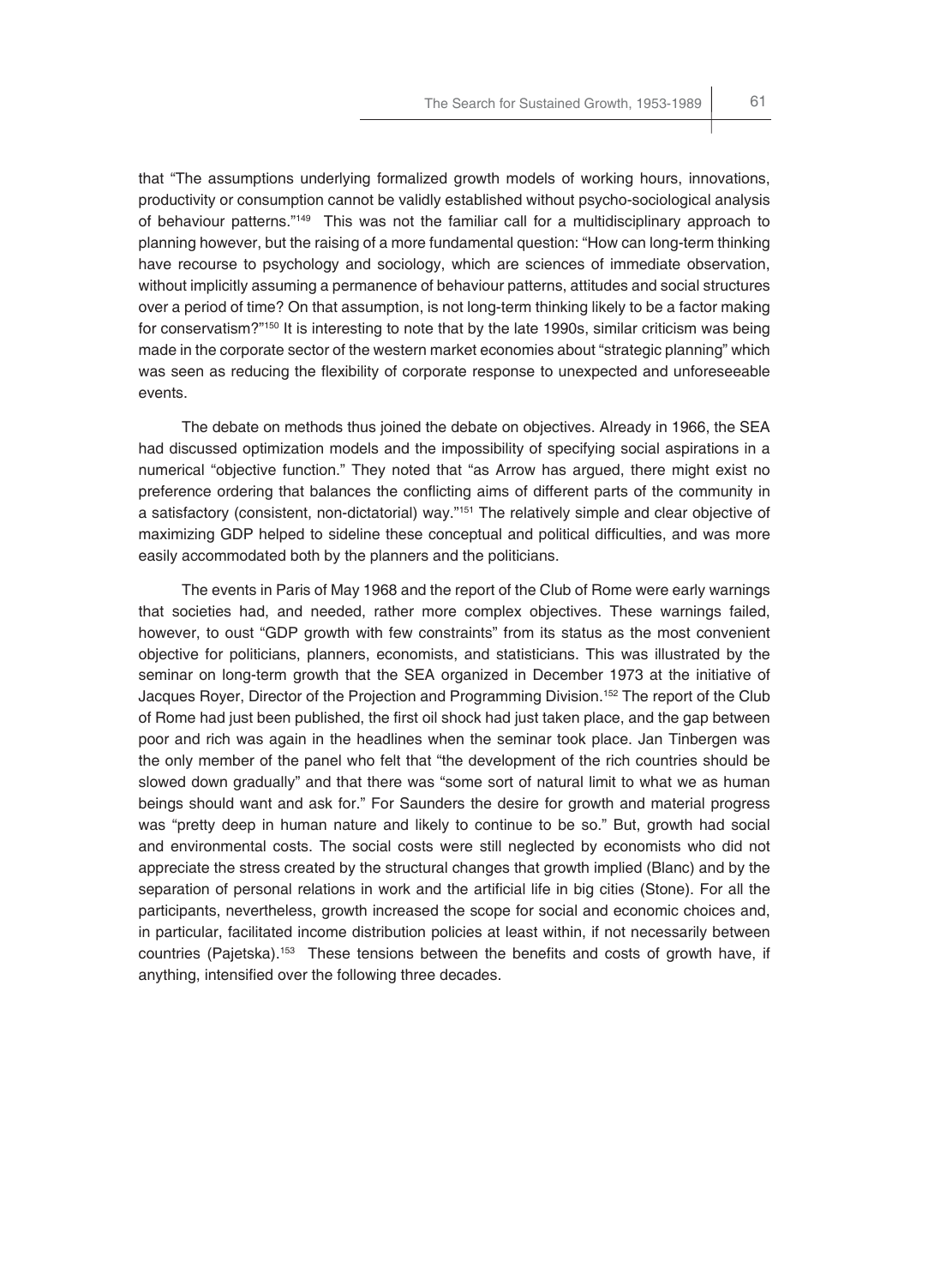The importance of growth was strongly stated again in 1977 when unemployment and poverty were becoming serious problems in Western Europe: "The reduction of unemployment through coordinated expansionary policies in these countries is a prerequisite for further development and resolution of many distributional problems in the region."<sup>154</sup> But, the SEA introduced significant additional considerations on poverty. Existing policies aiming at increasing the welfare of the poor were qualified as humanitarian and were opposed to egalitarian policies designed to achieve equality in the distribution of personal resources and access to social resources: "Poverty is often defined and measured too narrowly, as reflected in the level of income of an individual, a household or a family…Instead, the measurement of poverty ought to encompass a wider range of welfare constraining factors such as economic and cultural inherited capital, environmental conditions, working opportunities and social relations."155 Thus, some of the concepts and policies that would shape the Copenhagen Conference in 1995 had already surfaced in the 1970s.

The report of the Club of Rome had drawn attention to the depletion of natural resources while the works of the ECE on the environment and the Stockholm Conference in 1972 had sounded the alert on environmental degradation and its consequences. At the 1973 seminar mentioned above, Stone linked concerns for the environment and natural resources by suggesting that clean air and water should be considered as final rather than intermediate goods. Two years later, in 1975, the Senior Economic Advisers and Senior Advisers to ECE Governments on Environmental Problems joined forces to discuss the Ecological Aspects of Economic Development Planning, a few months after the Cocoyoc Declaration had been adopted under the auspices of the United Nations Environment Programme (UNEP) and UNCTAD. The discussion focused on how to make growth more sustainable, although that term, fashionable today, was not used. If growth had negative as well as positive impacts on the environment, then the question of what was the tolerable impact of development policies became important. There was some convergence on the proposal that an Environmental Impact Statement be part of the preparation and selection of projects related to infrastructure, mining and heavy industry. Sixteen years later, in 1991, an ECE Convention on Environmental Impact Assessment would be adopted. But on sustainable growth there was no agreement between those who advocated a standstill, which implied maintaining the present degree of ecological diversity, and those who favoured the concept of staggered development. Tinbergen and several other participants were "ahead of the curve" in raising sensitive issues such as the need for changes in lifestyles and the relation between global demographic trends and the capacity of the biosphere to support the level of agricultural output required.

In 1973, the SEA began to elaborate an Overall Economic Perspective (OEP) for the ECE Region: that for 1990 was issued in 1977 and for 2000 in 1988. The initial intention was to produce forecasts. Later, with methodological uncertainties compounded by the oil price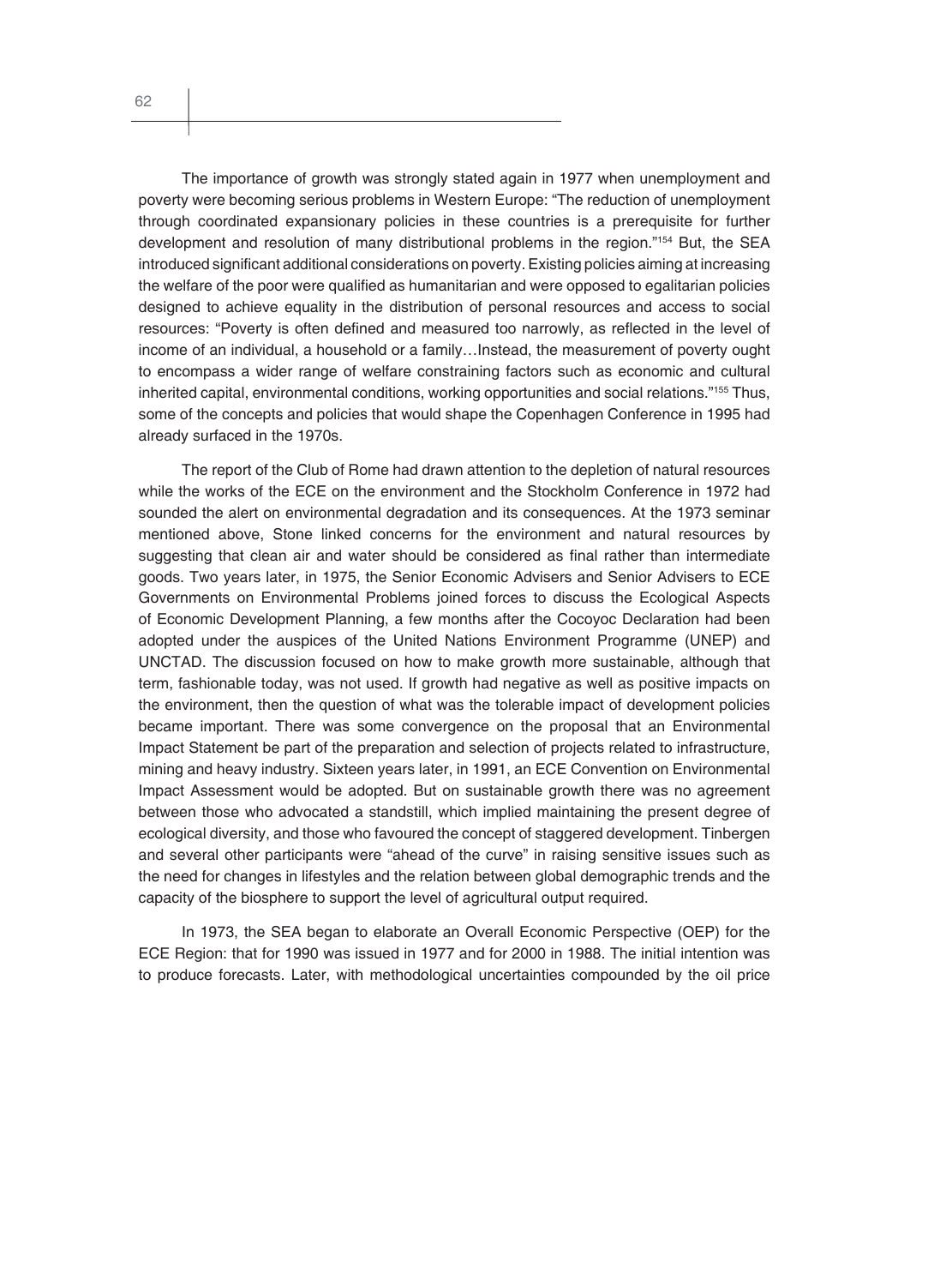shocks and the rapid development of technical change, their ambitions became more modest. "The OEP [was] thus meant to be neither a forecast nor a plan, but an aid to decision-making, helping policymakers and planners in the region to focus attention on crucial issues likely to arise before the end of the century, and on their policy implications."156 It was a practical way to overcome the limits of modelling, to discuss issues other than the growth of GDP, and eventually to accommodate the perspectives of different disciplines.

Nevertheless, raising the growth of GDP and reducing differences in productivity levels continued to preoccupy the SEA and planners. Eastern Governments were trying to raise productivity in the face of diminishing manpower reserves while West European Governments were concerned that their levels of productivity were lagging behind that in the United States. The policy problem was seen as similar for both centralized and decentralized economies: how to design a technology policy? Eastern specialists were conscious that technological development in production needed such a tremendous amount of specialized information and knowledge that no central organ was able to master it, a point that had already been made by the Austrian school of economists in the 1920s. In the market economies, Governments felt that a lack of coordination between ministries and agencies was costly and was not giving R and D the priority it deserved. The general goal was clear, but "neither in the centrally planned economies nor in the market economies was there anything approaching an adequate theoretical framework to guide decision-makers in the execution of their responsibilities."157 Little progress seemed to have been made in practice since 1825 when the Emperor Franz Joseph wrote a note to Metternich in which he proposed removing the Rothschilds from the list of Court bankers because of their support for a railway project north of Vienna, the Emperor judging it unreasonable as few people used the stagecoach on the route. A wise decision would have required economic and technological forecasting as well as normative value judgments.

The SEA raised many questions but provided no definite answers. What was the appropriate level of aggregate expenditure on R and D and scientific activities to accelerate technical progress? What are the criteria for determining an optimum combination of autonomous research, imported technology and participation in international projects? How to arbitrate between multiple policy goals? Recommendations included the use of cost-benefit analysis, checklists of questions to guide choices, and the development of internationally comparable statistics – relatively weak conclusions that reflected the general lack of knowledge of what went on inside the "black box" of technological progress. In both East and West, practical decisions were the result of political compromises and it was doubtful "whether the information available to decision-makers on social opportunity costs and potential benefits of major decisions had been in any way adequate.<sup>158</sup>

In the debates over methods and long-term forecasts, the SEA contributed to the clarification of ideas about medium-term development issues for the Region and this work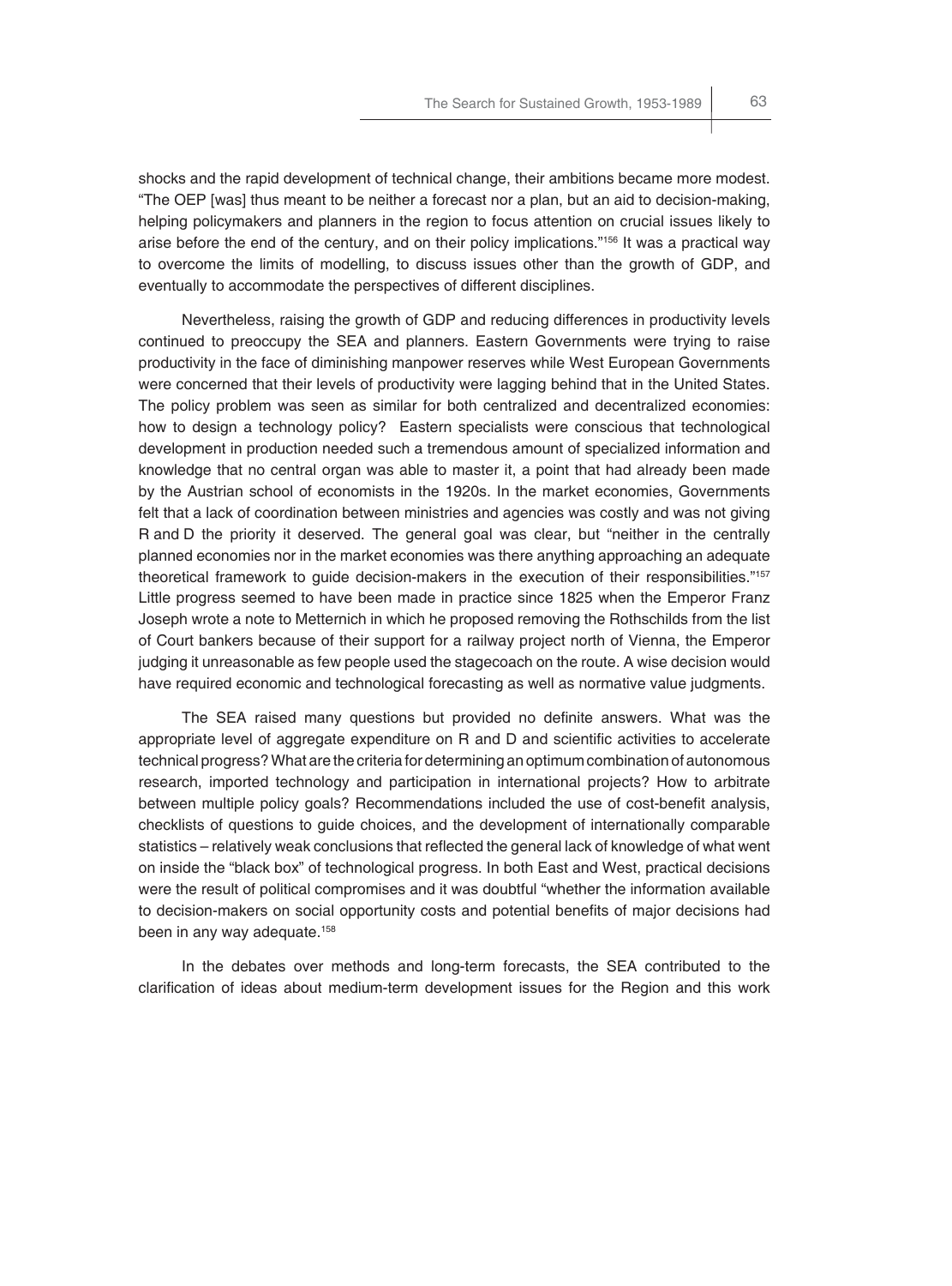was disseminated in government circles, as they were themselves officials or advisers in their countries. Like many other intergovernmental bodies, however, the SEA suffered from a low rate of turnover of the people attending its annual meetings and some of these were more conventional bureaucrats than senior economists. Their meetings tended to become routine and, with the secretariat providing most of the papers for discussion, they had lost much of their influence. Instead of reforming the SEA, the Commission disbanded it in 1997 when, in the face of budgetary constraints it decided to concentrate resources on economic analysis and statistics. But the value of bringing senior government advisers from capitals to Geneva to discuss economic issues in a more academic than official environment had been recognized. In April 1998 the secretariat introduced the first "Spring Seminar" which brought together government economists and other officials on the one hand with academics and independent researchers on the other. This stimulus to a free and open discussion of important policy issues (conducted without country name plates in front of officials) proved to be popular with both officials and academics, and an effective way of extending and raising the level of communication between these two groups, both of which have important degrees of influence on the policymaking process.<sup>159</sup>

#### *Stimulating East-West Trade*

The encouragement of East-West trade served the double objective of sustaining economic growth and contributing to a narrowing of the divide between the two halves of the continent. The secretariat's voluntary multilateral compensation system, discussed in chapter 2, ended in 1969 with the introduction of automatic transferability. Differences in legal and administrative practices, however, were then creating more obstacles to trade than the payments constraint. The Committee on the Development of Trade, building on work initiated by the secretariat in 1949 for the export and import of engineering equipment, developed standard contracts and general sales conditions for a wide range of activities, such as the transfer of know-how, and the execution of specific industrial projects. These standards were widely followed. Their practical value was to simplify the conclusion of contracts, prevent conflicts of laws between different national systems, reduce misunderstandings and litigation and help to balance the interests of buyers and sellers – all of which helped to lower transaction costs. To handle disputes, the ECE prepared a Convention on International Commercial Arbitration whereby arbitrators may be designated by the secretariat in cases where the parties to a contract fail to agree among themselves on such a designation. By the end of the century, the Executive Secretary of the ECE was still being invited to designate arbitrators two or three times a year.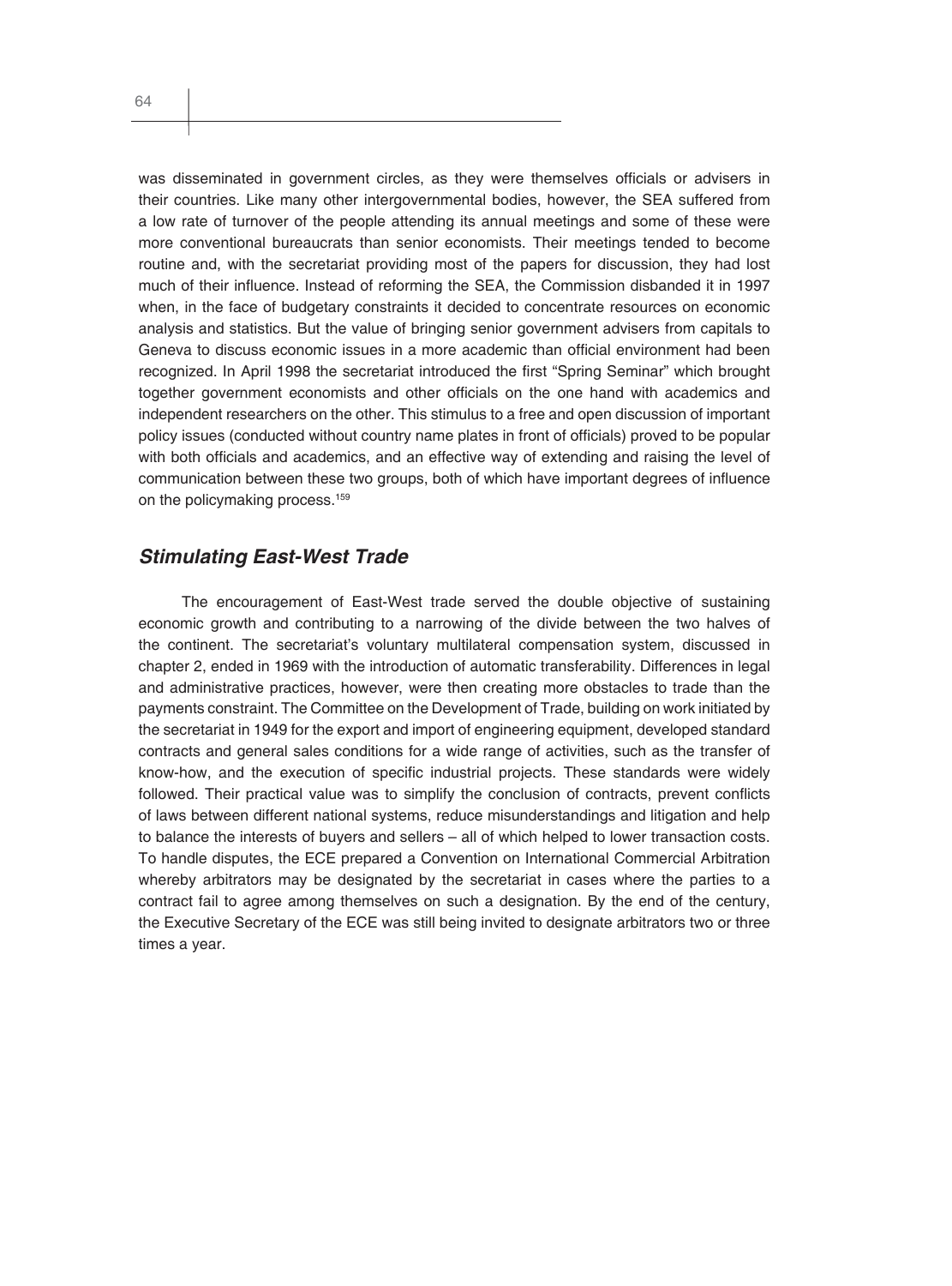Nevertheless, in 1969 East-West trade was still no more than six per cent of total intra-European trade, far below what was considered to be its potential. Governments therefore requested the Executive Secretary to prepare "an analytical report on the state of intra-European trade which would enable mutually acceptable recommendations on the removal of economic, administrative and trade-policy obstacles"160 to be made. The *Report*161 was prepared by the Economic Analysis Division and appeared in 1970. It reiterated that administrative practices were, to say the least, inconsistent with the interest attached to east-west trade by Governments and economic organizations. On the Western side, slow delivery of licences or import permits, delays in customs clearance, and difficulties for engineers and businessmen in obtaining visas, were among the many administrative devices used to limit imports whose prices were judged "unfair" because, supposedly, they did not reflect their true costs of production. On the Eastern side, obscure and arbitrary decision-making demonstrated that long-term economic interests and declarations of intent meant little in the face of political distrust and administrative inertia. When the report was written the administrative obstacles to expanding trade had already been discussed for many years and little progress had been made. In early 1990, many of them were still being quoted as hampering the growth of exports from the East to the West.

These facts were not encouraging. Another avenue explored from the mid-1960s to improve the administrative environment was to develop "industrial cooperation" agreements. Enterprises from the East and the West were encouraged to reach agreements, extending over a number of years, on a whole range of operations including marketing and the development or transfer of technology. A lack of data makes it difficult to measure the impact of these agreements on east-west trade, but it might be supposed that entrepreneurs had, and still have, a stronger incentive to push for the removal of administrative obstacles on a case-bycase basis than bureaucrats have to change their habitual procedures for the sake of what, to them, may seem no more than a remote improvement in the economy.

The report itself recommended that the work on standardization be continued. The harmonization of norms and standards would "assure equal access on import markets to all suppliers of the same products and spare parts." $162$  Such standards had already been developed for the spare parts of motor vehicles and for perishable agricultural products. For other sectors, the Government Officials Responsible for Standardization Policies adopted in 1970 a series of recommendations for pursuing this work. Since then, they or their successor body have regularly updated a "Standardization List" indicating sectors for which regulations are necessary, and where the lack of harmonised standards threatens to create technical barriers to trade. Recommendations have been made for a wide range of activities including the conformity of assessment techniques (testing, certification, inspection, etc.), accreditation, market surveillance and metrology.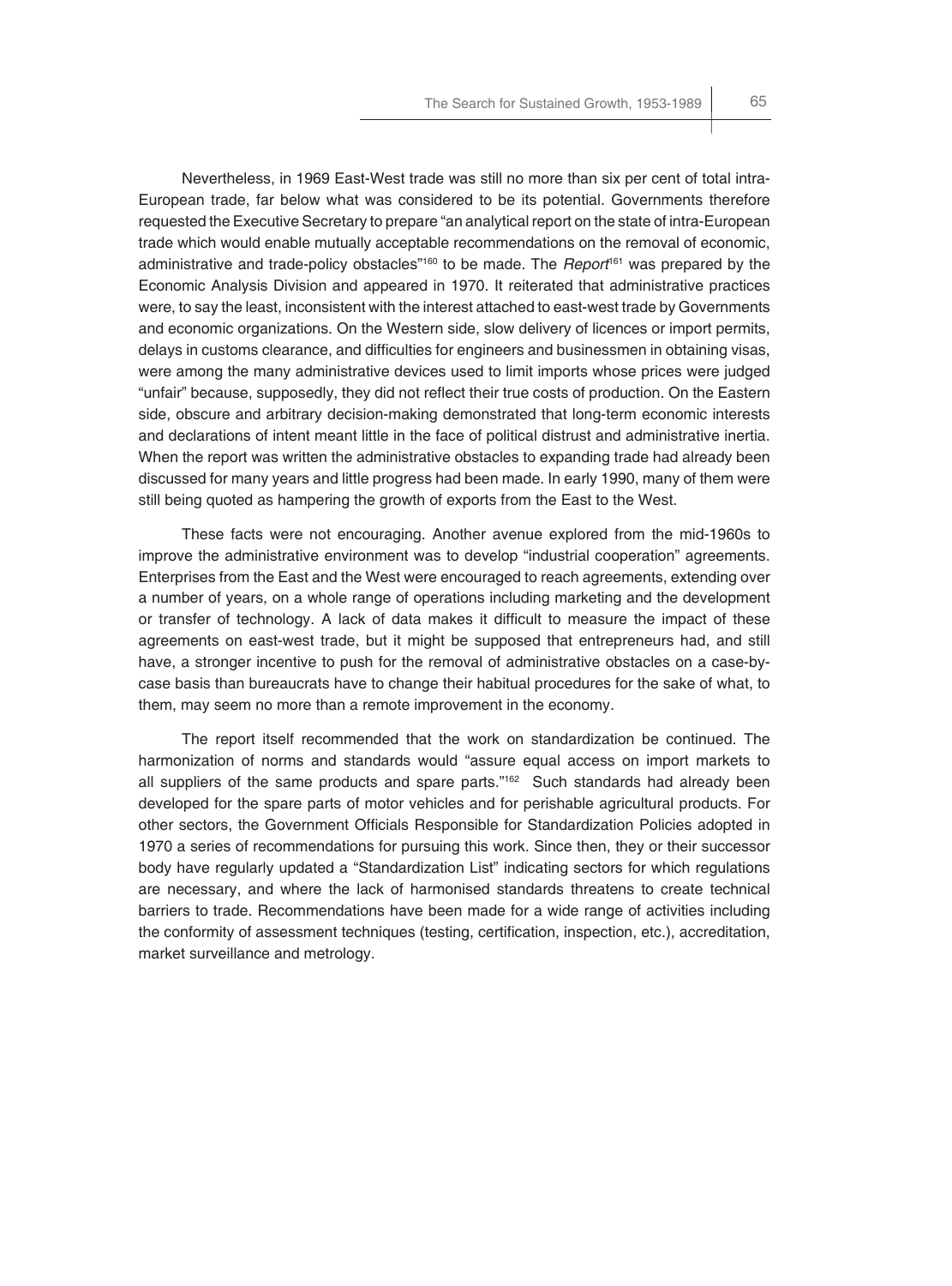Besides standardization, the rationalization and harmonization of trade procedures was to have a considerable impact on world trade if not, at this time, on east-west trade. The point of departure was the general dissatisfaction of all those involved in international trade with the heavy and expensive load of paperwork and time-consuming procedures. The first step was to simplify and standardize international trade documents and a decisive step forward was taken with an agreement in 1963 on the layout of such documents, the ECE Layout Key. This regional instrument was eventually adopted worldwide. In 1978, it was renamed "United Nations Layout Key for Trade Development", and in 1985 was issued as International Standard ISO 6422 by the International Organization for Standardization. The forms used in maritime, road, and air transport, for freight forwarding, customs clearance, documentary credit, official inspection of goods, certification of origin, as well as a number of other commercial documents have now all been aligned on the ECE model.

Developments in the technology of data processing and transmission make it possible to aim at the elimination of paper documents which should have the double advantage of speeding up transactions and avoiding errors in the frequent transcription of data. Such an objective, however, requires a much more rigid discipline regarding data presentation and exchange rules than in the case of paper documents. In the 1970s, the Working Party on the Facilitation of Trade Procedures developed a United Nations Trade Data Elements Directory (UNTDED, International Standard ISO 7372) where data elements are uniquely named, tagged and defined and represented by a specific expression and syntax. These data elements can then be grouped to form messages according to the United Nations Standard Messages types (UNSMs) or by agreement between trading partners.<sup>163</sup> In 1990 United Nations rules for Electronic Data Interchange for Administration, Commerce and Trade (UN/EDIFACT) were adopted comprising a set of internationally agreed standards, directories and guidelines for electonic interchange of structured data, and in particular that related to trade in goods and services between independent computerized information systems.

#### *Sectoral approaches to the development of trade*

The general recommendations of the Committee on the Development of Trade on the standardization and harmonization of procedures were not translated into concrete measures in the framework of the Committee, except for the UN Layout Key. Progress was indeed made in sectors such as agriculture and transport where development required standardization and more efficient customs operations. In the negotiations, representatives of the industry concerned were included in the national delegations or invited to give their views as observers. Their influence was often decisive: they put pressure on their government to reach agreements that would meet their needs and at a satisfactory speed.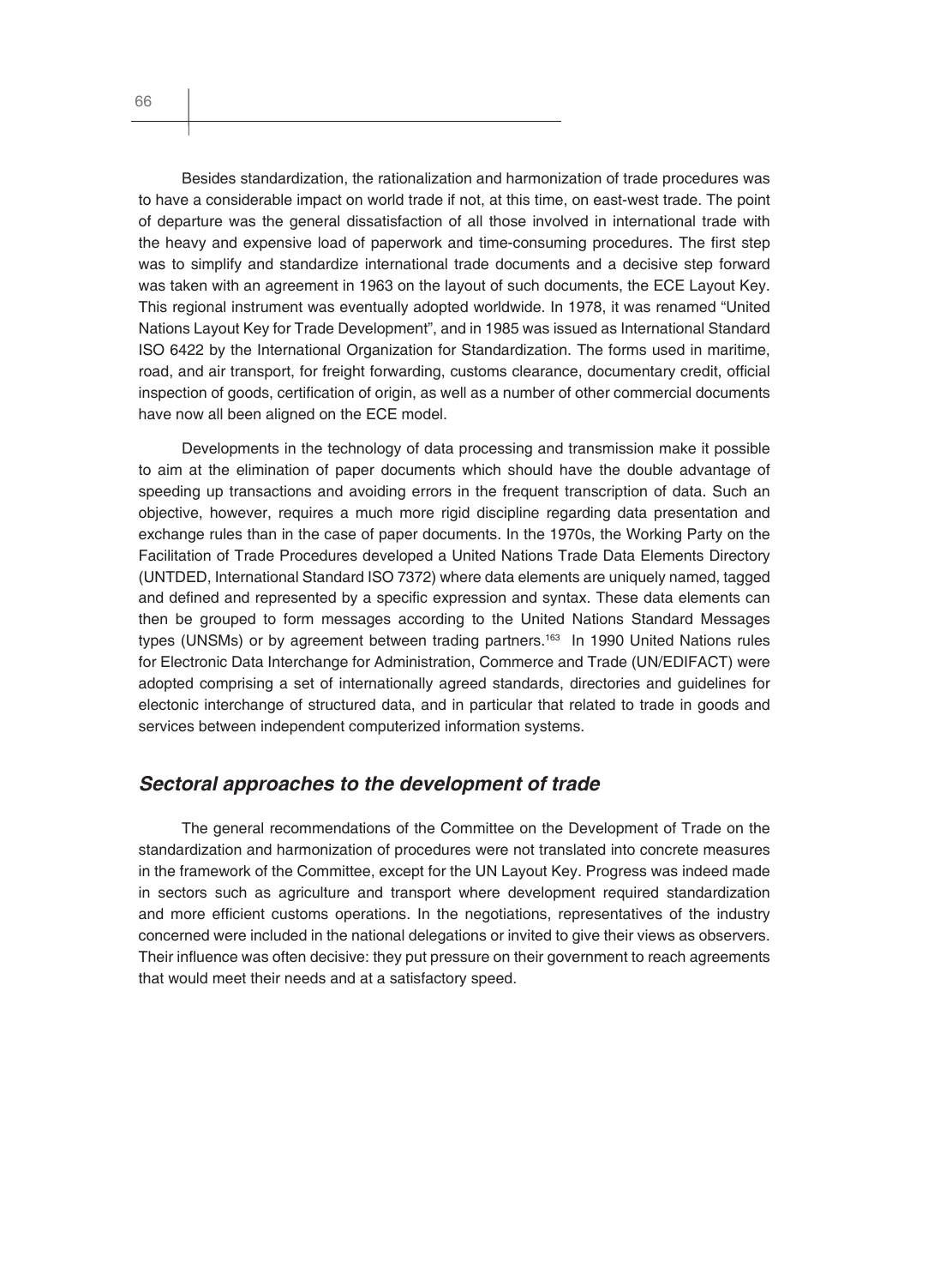After the war many countries of the region had significant trade deficits in food products while others were net exporters. The Committee on Agricultural Problems established in 1949 a Working Party on the Standardization of Perishable Produce, since diverging quality standards were an obstacle to trade. The earliest standards covered fresh fruit and vegetables, then potatoes including seed potatoes, dry and dried fruit, cut flowers, eggs in shell and poultry meat, and later egg products and meat other than poultry meat. These focused on quality so that a producer knows exactly what an importer wants and the latter knows exactly what he will receive.<sup>164</sup> They facilitate trade among the members of the Commission, but they can also be used as a protectionist device against imports from outside the region. Thus, the United States used the norms on cut flowers to stop imports from Columbia in order to force the latter to cease using fishing nets that entrapped dolphins in the Caribbean.

While ECE standards for perishable goods linked trade and quality, an agreement<sup>165</sup> on motor vehicles and parts aimed to improve security and limit the harmful effects of vehicles on the environment, as well as facilitating trade within the region. The Agreement was concluded in 1958 and many additional regulations have since been added in the light of technical progress. The Agreement led to a significant reduction in the emissions per vehicle, but this was partly offset by their growing number**. <sup>166</sup>** Security has improved with the introduction of safety belts and other technical devices, and the intra-European market for vehicles has developed steadily. The agreement also protected the ECE market from imports of vehicles and spare parts that failed to meet the standards obliging producers from outside the region either to invest in it or to produce vehicles at home conforming to the ECE norms.<sup>167</sup>

In 1949, 1954 and 1956 conventions were adopted to speed up customs operations for passengers and goods. In 1959, a new instrument, the Customs Convention on the International Transports of Goods under Cover of TIR168, the TIR Convention, greatly facilitated the transit of goods across Europe**.** Under TIR the international carriage of goods by road is allowed under customs seal from the customs office in the exporting country to the customs office in the importing country without any intermediate checks of the goods in the countries of transit. All the driver has to do in the transit countries is to show the TIR carnet, which gives details of the cargo. The International Road Union (IRU), a non-profit organization, delivers the TIR carnets through its national associations and guarantees the duties and taxes at risk during international transit. This means that, if a lorry enters a transit country and does not show up at an exit customs point, the customs of this country will claim the duties corresponding to the cargo declared on the TIR carnet from IRU. This system, which usually works well, went through a series of crises between 1996 and 2006 when IRU rejected the claims of some countries that had increased abnormally. Among the causes mentioned were the disappearance of customs controls within the European Union after 1995, the booming traffic between Eastern and Western Europe, the insufficient rigour of some IRU national associations or of some national customs offices, and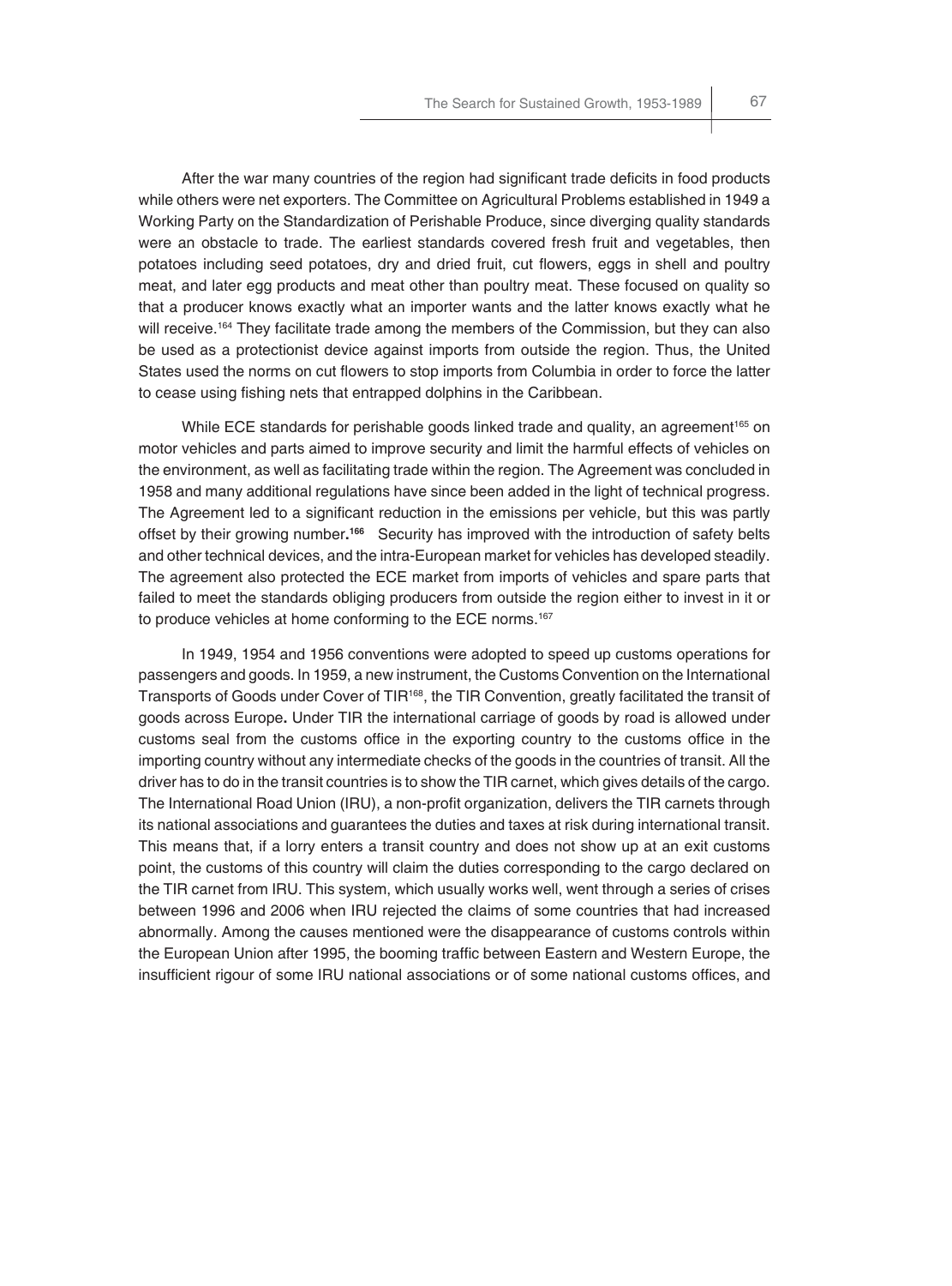the lack of proper tracking of the lorries between the countries of departure and destination. Organized crime exploited all these loopholes.

So far, in each case a compromise was found between IRU and the claimant countries because none wanted to be deprived of the benefit of the TIR system, which is widely used in Europe and increasingly so in other parts of the world, particularly in Asia, western Asia and North Africa. This is another interesting case of the delivery of a public service by a non-profit organization that benefits from a monopoly situation.

#### *Energy Cooperation before and after the Oil Shocks*

In the second half of the 1950s and in the 1960s the abundance of energy at low prices distracted governments from paying attention to the global demand for energy or to the constraints that insufficient energy supply or higher costs might impose on the growth of production and to the wellbeing of households. The ECE secretariat, however, had taken the initiative in the mid-1950s of studying the price of oil in Western Europe because of concerns expressed in the Coal Committee about the competition from oil products. This immediately touched the sensitivity of oil interests:

In this instance representatives of oil interests prior to publication expressed their concern over the analysis they feared would make a problem full of delicacy for them. When the study was published and turned out to be a sober presentation of important facts, hardly in dispute but hitherto difficult to document, the excitement abated and the way was open for a more dispassionate consideration of the problem".<sup>169</sup>

Indeed, this study raised interesting issues. It described how the FOB (free on board) price of oil from the Middle East was aligned on the FOB price of Texas Gulf and concluded: "the wide divorce which persists between prices and production costs in the Middle East suggests that, if this link were severed, the price charged on sales to European countries by the Middle East could be significantly lowered without adverse effects on the further development of its crude oil production."170 But it went on to say: "the present division of margin of price over cost between royalties and profits is both arbitrary and likely to change."<sup>171</sup> The study regretted the lack of attention given to the problems this situation created and suggested an approach that would "explicitly recognize the interests of all Governments, consuming as well as producing."<sup>172</sup> The Coal Committee invited the secretariat to publish promptly the study "in Geneva and New York...on its own responsibility."<sup>173</sup> This was done. But when delegates more politicized than the experts attending the Coal Committee saw the study they insisted upon its withdrawal. The story, as reported by two different witnesses, was that the United States, the United Kingdom and the Netherlands made strong representations to Dag Hammarskjöld who ordered Gunnar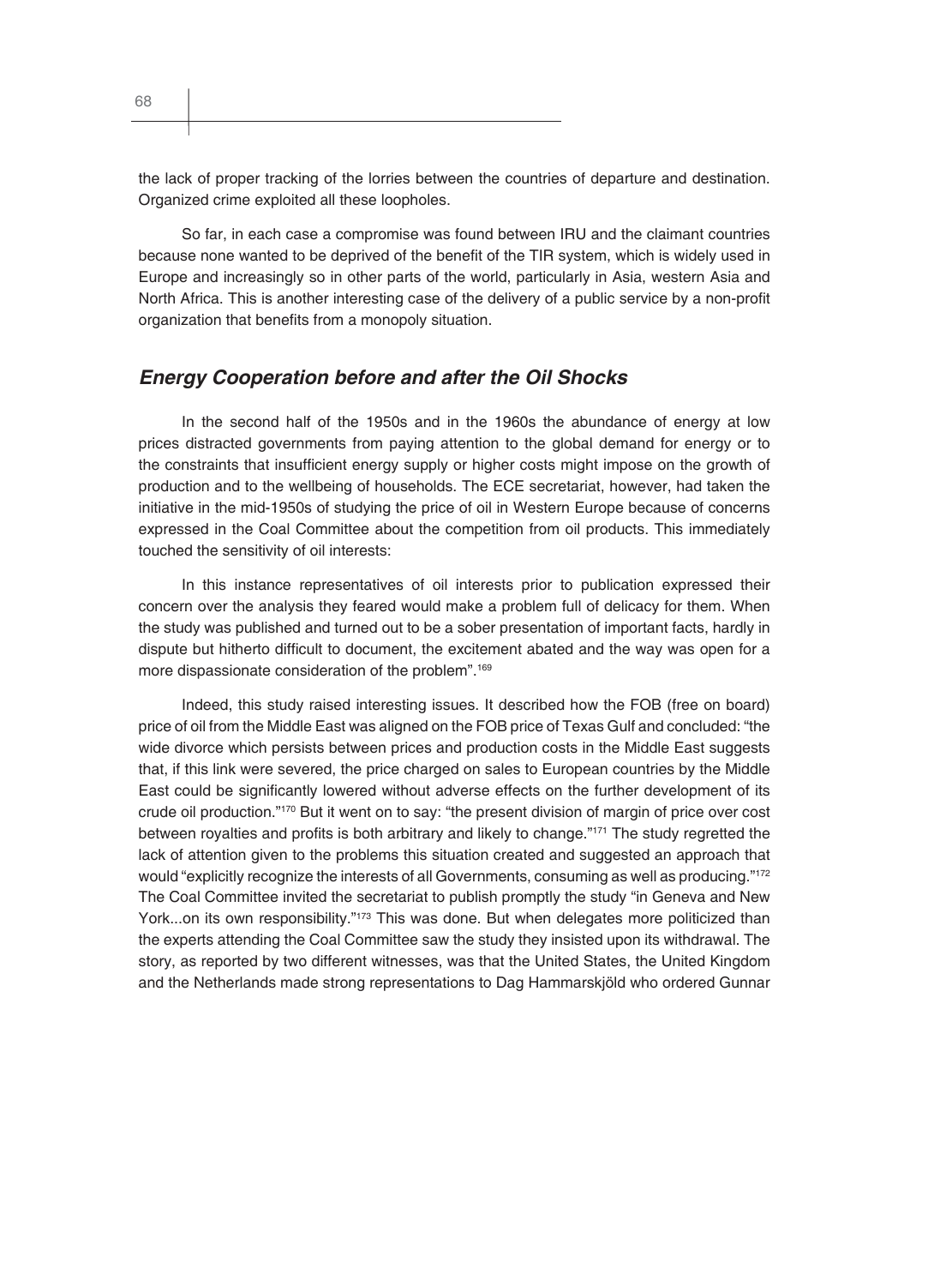Myrdal to withdraw the study. The study was not officially distributed, but the copies already printed were left in a place from where they were easily available to anyone interested: they

disappeared within a few days.

By the end of the 1960s it was evident that energy problems needed to be addressed in an integrated manner and so the secretariat submitted to the Commission in April 1970 a proposal "to deal with the energy situation as a whole on the basis of an econometric model for the European energy economy" and "to define this model after those existing in the ECE countries have been suitably compared."174 Such a European model was never built, but a comparison of national models was made and it concluded in early 1972 with a prescient remark: "The supply of oil and its price is generally considered as an exogenous variable which will not be influenced by the demand originating in a particular national economy. ... This assumption may be true for many individual countries, but it may not be true for entire economic regions, as combined demand for such regions can greatly influence quantities and prices on the supply side."<sup>175</sup> This prompted the Executive Secretary, Janez Stanovnik, to argue that the energy problem had become an issue of considerable urgency requiring special efforts at region-wide cooperation.176 On his initiative a report on the links between energy and growth was prepared and published in early 1973. It concluded that, given the ECE region was the major consumer of energy and, with the exception of the USSR and to some extent the United States, had to rely on imports, and given that supply was not a constraint on demand, "it would seem that limitations on the availabilities of energy over the next decades are not geological in nature, but economic, technical or political. In addition, limitations may be imposed in the long-term by the need to preserve man's biosphere."177 This was another prescient conclusion.

Beyond its contribution to the debates on energy and growth that took place between 1971 and 1976, the secretariat had sketched an ambitious programme to address energy issues after the first oil shock.<sup>178</sup> This would have encompassed long-term agreements on energy supply, East-West exchanges, the development of gas and oil pipe-ines, the organization of research into energy saving and energy efficiency, and assistance to oil-importing developing, countries. But this attempt to give the ECE a central role in energy policy failed because of the opposition of ECE governments and of the New York secretariat. ECE governments were favourable to the creation of a special committee for the general problems of energy, but others "felt that the time was not ripe to take this type of decision."<sup>179</sup> Jacques Royer, who participated in the team that produced the report and the proposals, recalled the intervention of Philippe de Seynes who considered that global energy problems were the responsibility of the secretariat in New York not the Regional Commissions.<sup>180</sup> But this also failed to materialize as the major oil companies and, therefore, their governments would never accept that oil be addressed in the United Nations. Instead, Western governments created the International Energy Agency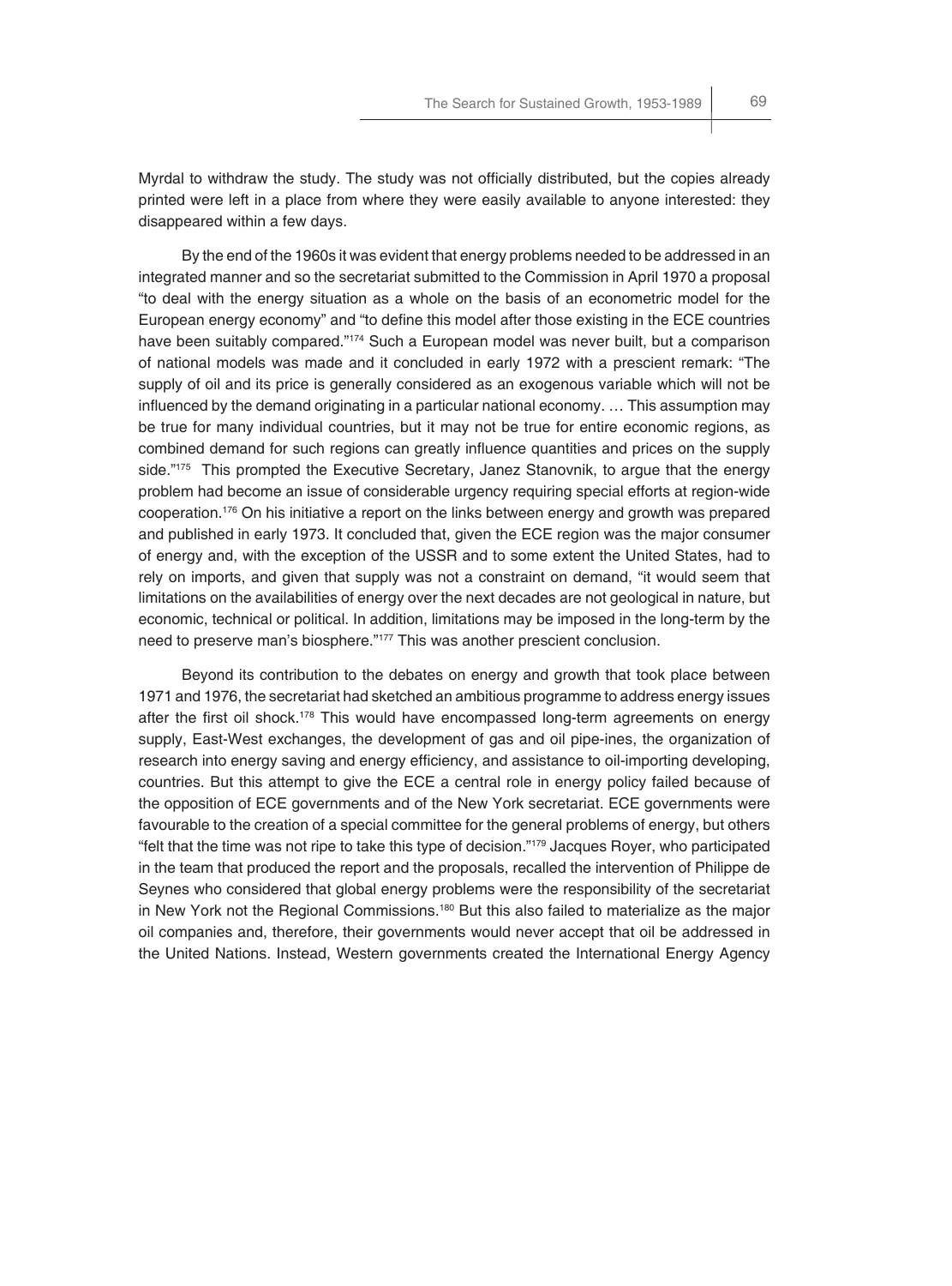70

within OECD in November 1974 and the ECE continued to address more technical issues such as energy efficiency and saving.

#### *Facing Environmental Degradation*

Curiously, it was at a meeting of experts on Inland Waterway Problems, in 1955, that the issue of pollution was raised for the first time in the ECE. The experts were concerned that the pollution of European rivers might be blamed on inland water vessels which in turn could lead to restrictions on their movement at a time when it was already difficult for them to compete with rail transport. In fact, inland water vessels bore little responsibility for the pollution of European rivers, which was mainly caused by the enormous quantities of urban and industrial waste being poured into them. The issue was placed before the Commission and as a result a conference on water pollution in Europe was held in 1956. This highlighted the problems and called for rules for the control of pollution on international watercourses to be introduced urgently. At the end of the 1950s, the coal industry also became aware that the environmental problems it was creating risked increasing the attractiveness of oil, already less expensive and less polluting. The Coal Committee therefore initiated work in the 1960s in a number of areas to reduce pollution. By the end of the 1960s, other ECE subsidiary bodies had included environmental problems in their programmes of work. The ECE thus became a forum for studies, exchanges of information and the elaboration of recommendations on a diverse range of issues related to the environment. The initial attention to the environment thus came from the heavily polluting sectors out of regard for their own self-interest and fears that their long-term expansion might be checked.

In the spring of 1967, the Czechoslovak Government suggested a meeting of ECE government experts to examine the escalating environmental problems in a comprehensive and long-term perspective. This initiative was the precursor to a similar proposal by the Swedish Government to the General Assembly, which led to the United Nations Conference on the Human Environment in Stockholm in 1972.181 The ECE Symposium on Problems Relating to the Environment took place in Prague in May 1971 and was a preparatory meeting for the Stockholm Conference. Its most important conclusion was its recognition of the "potential conflicts between the maximum increase of material production on the one hand and general welfare, including a satisfactory quality of the environment, on the other."182 Such environmental disruption had tended to be downplayed in the context of a rather narrow concept of the standard of living and welfare, but it was now argued that "a reallocation of resources in favour of the quality of the environment might therefore significantly raise the standard of living."183 By 1971, the ECE had done pioneering work in several sectors, bringing to the fore substantive concepts that would stimulate subsequent international debates on the environment. Those that took place in the ECE during the 1970s extended the range of issues to the admission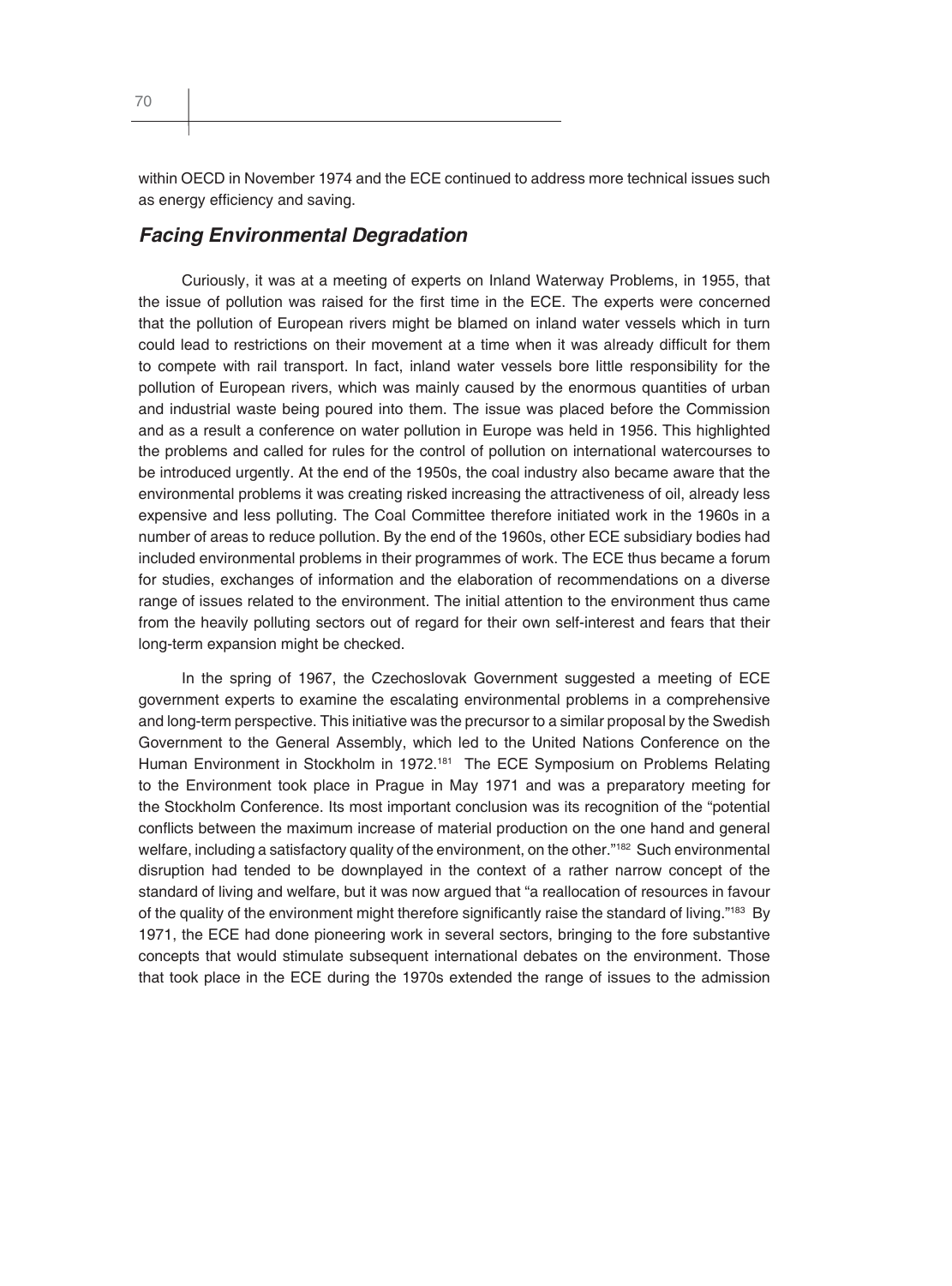that environmental degradation was caused not only by production but also by consumption, for example, by the use of motorcars. Environmental improvements would therefore require changes in lifestyles and hence the support of the whole population.

Two issues that would become important in subsequent United Nations debates emerged at the Symposium, namely, the international dimension of the environment and responsibility for future generations. On the latter, "a new moral approach was needed, in which mankind would be seen as the custodian of resources, for its own use and that of future generations."184 On the former, the fact that "problems in one country could easily affect other countries"<sup>185</sup> should have led to a strong commitment to international cooperation. Instead, the Symposium's report was very cautious: "national and international questions should be distinguished, the major responsibility for action resting on national Governments, while international cooperation should facilitate and enrich national measures."<sup>186</sup> This attitude was not due to the traditional reticence of the East Europeans vis-à-vis any intrusion in their national affairs; it was an attitude shared by all the member countries that, as in the earlier case of oil, were not ready for decisions arising from international bodies affecting what they considered to be strategic economic issues.

Air is as vital as water, but waters go downstream while air goes in all directions depending on the wind. This may be why countries that were not ready to subscribe to obligations on water management felt they had a more common interest in reducing air pollution. The history of the Convention on Long-range Transboundary Air Pollution (LRTAP) and its protocols illustrates the complex interrelationships of general politics, country leadership and scientific concerns. Air pollution had been discussed in the ECE since the beginning of the 1960s and a Conference devoted to the question was held in Strasbourg in 1964. This led to technical work on measurement, methods of investigating damage, standardizing limits for permissible emissions, and to cooperation with the World Health Organization (WHO) and the World Meteorological Organization (WMO).

The Final Act of the Conference on Security and Cooperation in Europe, signed in Helsinki in 1975, and the proposal by Leonid Brezhnev to hold a series of all-European congresses on cooperation in the fields of environmental protection and the development of transport and energy gave a political impulse towards an international convention. The consultations conducted by the ECE secretariat on the Soviet proposal led to a High-Level Meeting on the Protection of the Environment where the Convention on LRTAP and a Declaration on Low and Non-waste Technologies were adopted. "The creation of the convention was largely a product of the atmosphere of *détente*" and although the convention "was weak on substantial commitments" it "proved to be more important in its institutional role and its function as an impetus to the negotiation of future regulatory protocols."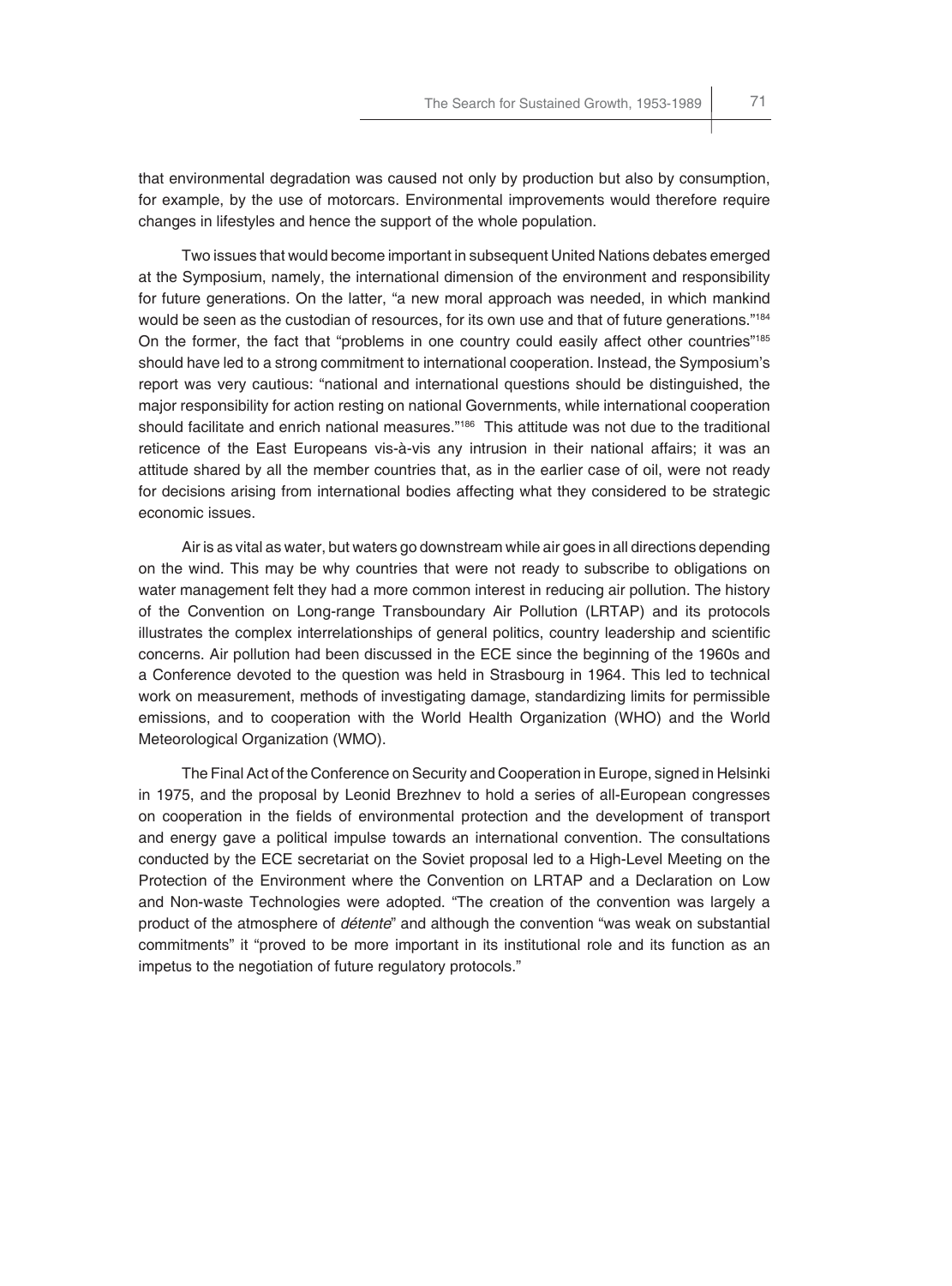Until 1982, the Nordic countries were alone in giving some practical content to the LRTAP convention because the acidification of their lakes was causing a reduction of fish stocks. Other countries, less affected by this phenomenon, were opposed to any international controls on air pollution. The United Kingdom even argued that the hypothesis of transboundary pollution was fraught with "scientific uncertainties", a familiar argument today of those opposing measures to deal with global warming. When German scientists produced evidence that acidification was responsible for the damage to the Central European forests, Germany became a strong advocate of international commitments to reduce sulphur emissions. "The vivid and scary image of the *Waldsterben*, especially concentrated on the Black Forest," induced "a policy shift…of the same magnitude as the reports on the ozone hole over the Antarctica."<sup>187</sup> The opposition of France, the United Kingdom, the United States and the Eastern block prevented, in 1983, an agreement on a protocol to the LRTAP Convention that would have mandated a reduction of 30 per cent in sulphur emissions. But the "30 Percent Club" recruited new members in 1984 and 21 countries signed the Protocol in 1985. It opened the way to the adoption in 1988 of a new Protocol to freeze NOx emissions at their 1987 or earlier levels by 1994. Here again economic interests were at stake. Germany supported it because its motorcar manufacturers were already obliged to install catalytic converters; France, Italy and the United Kingdom argued for lean-burn engines that were better adapted for smaller cars. The importance of these protocols lay in the acceptance of international commitments and controls. They did not stipulate emission reductions, however, that would have been greater than those set by national legislation nor did they require changes in the structure of production.

By the end of the 1980s and early 1990s significant progress had been made in securing agreements among ECE governments to deal with transboundary air pollution and, more slowly, transboundary water pollution. In analysing current problems and coming up with new ideas to solve them, an international secretariat needs to be "ahead of the curve", even if it risks some unpopularity, because intergovernmental agreement on what to do generally lags far behind.

# **APPROACHING THE TRANSITION ERA**

Neither the secretariat of ECE in its *Surveys* and other publications nor the SEA developed an overarching model of economic development for the countries of the ECE region. They did not aim to do so and in any case it would have been impossible in an ideologically divided Europe. They contributed to the policy debates in a more modest but perhaps more useful and scientific way than by applying ready-made models to diverse situations. In comparing national policies, methods and outcomes, they added to the knowledge and understanding of many aspects of development. The confrontation of ideas and experience in debates and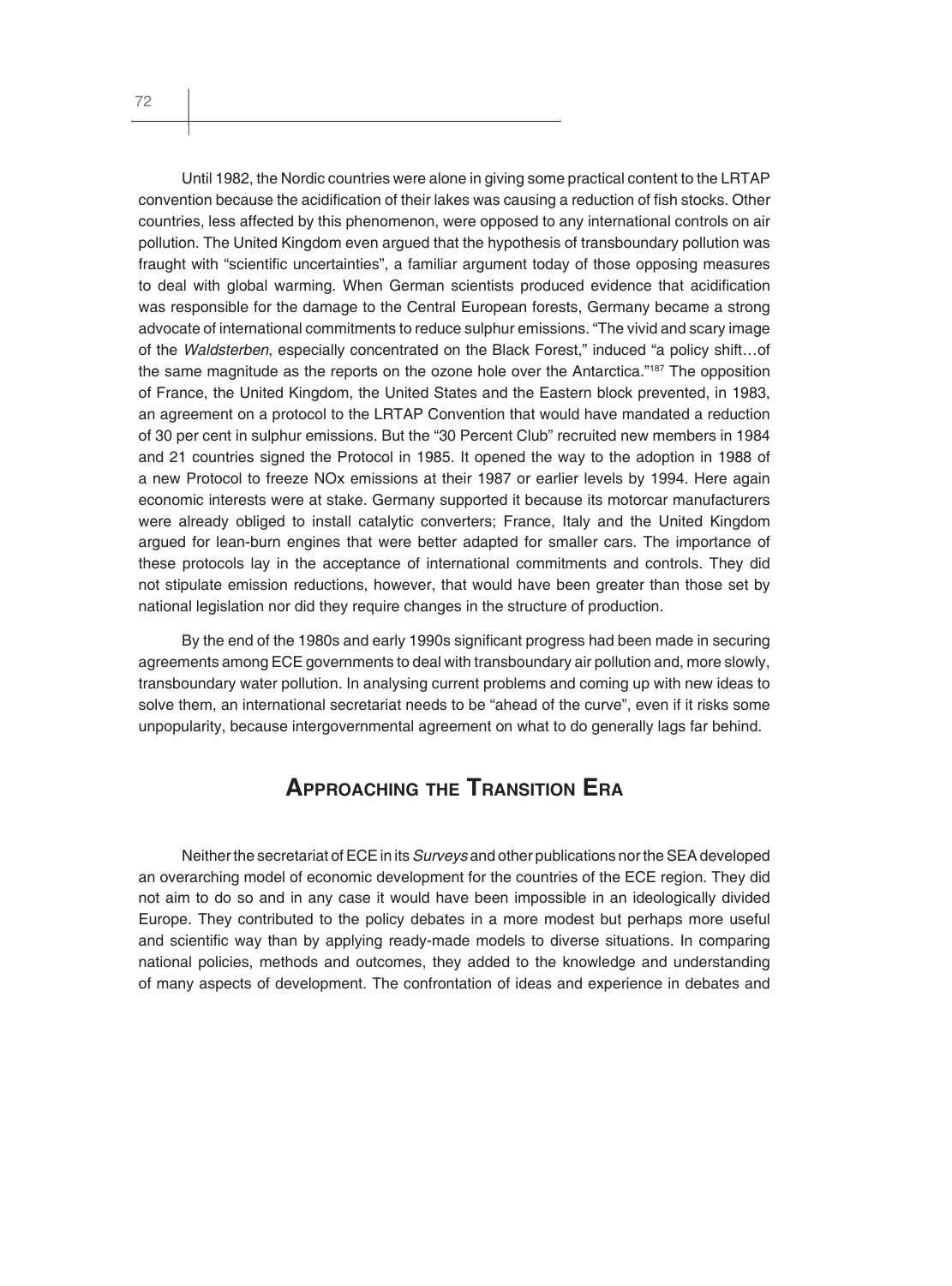publications and the gathering and assessment of a wide range of expert views are among the proper methods of scientific progress. In an uncertain science such as economics, the question marks are as useful as the conclusions, particularly for decision-makers. That did not prevent the ECE from holding its own views on growth, on how to overcome the resistance to change, and how to meet the needs of the less favoured sections of the population. Indeed, as a practical matter, a coherent standpoint from the secretariat is a more effective way of starting a debate than an attempt to reflect every single point of view in a single paper, as one of the *Survey's* critics (quoted in chapter 2) once remarked. At the same time, it reconciled its advocacy of growth with a pioneering concern for the environment through a conviction that technological progress, combined with international rules and conventions could lay the basis for sustainable development.

While contributing to the intellectual and policy debates on development and growth, the ECE tried to address some of the practical needs of the Region by following Myrdal's recommendation to take up, among a large number of complex and political issues, those problems for which solutions were urgently required and stood a reasonable chance of being solved. In the different sectors covered by the Commission, the ECE members were able to agree on a large number of policy recommendations. By the end of the 1980s, the ECE had produced many internationally agreed standards or norms as well as "soft" international laws and, sometimes, legally binding agreements. These instruments, if not adopted by all countries, had been elaborated in the course of negotiations in which all had the right to participate on equal terms. Even if formally adopted they were often unequally applied: well respected in Western Europe and integrated in the *acquis communautaire* of the European Community, they were, in general, poorly put into practice in Eastern Europe. After 1990, however, the situation changed in those countries seeking to join the European Union as these instruments represented in some sectors more than a quarter of the rules and practices with which they had to comply as a condition of entry. Other Eastern countries also began to comply more closely with the ECE norms and standards as their economic relations with the European Union developed.

At the start of the 1990s, the ECE had accumulated a stock of knowledge about the economies of Eastern Europe that no other organization possessed. It had presided over the negotiation and management of hundreds of norms and agreements mainly designed to facilitate trade and communications between the two parts of Europe. Many of the officials who had risen to high-levels of responsibility in the communist era had travelled to Geneva to participate in the many meetings organized by the ECE. Many of them kept their responsibilities after 1989 and some became ministers. The ECE certainly had the technical and economic capacity to advise and assist the transition process but it was not used, mainly for political reasons. Its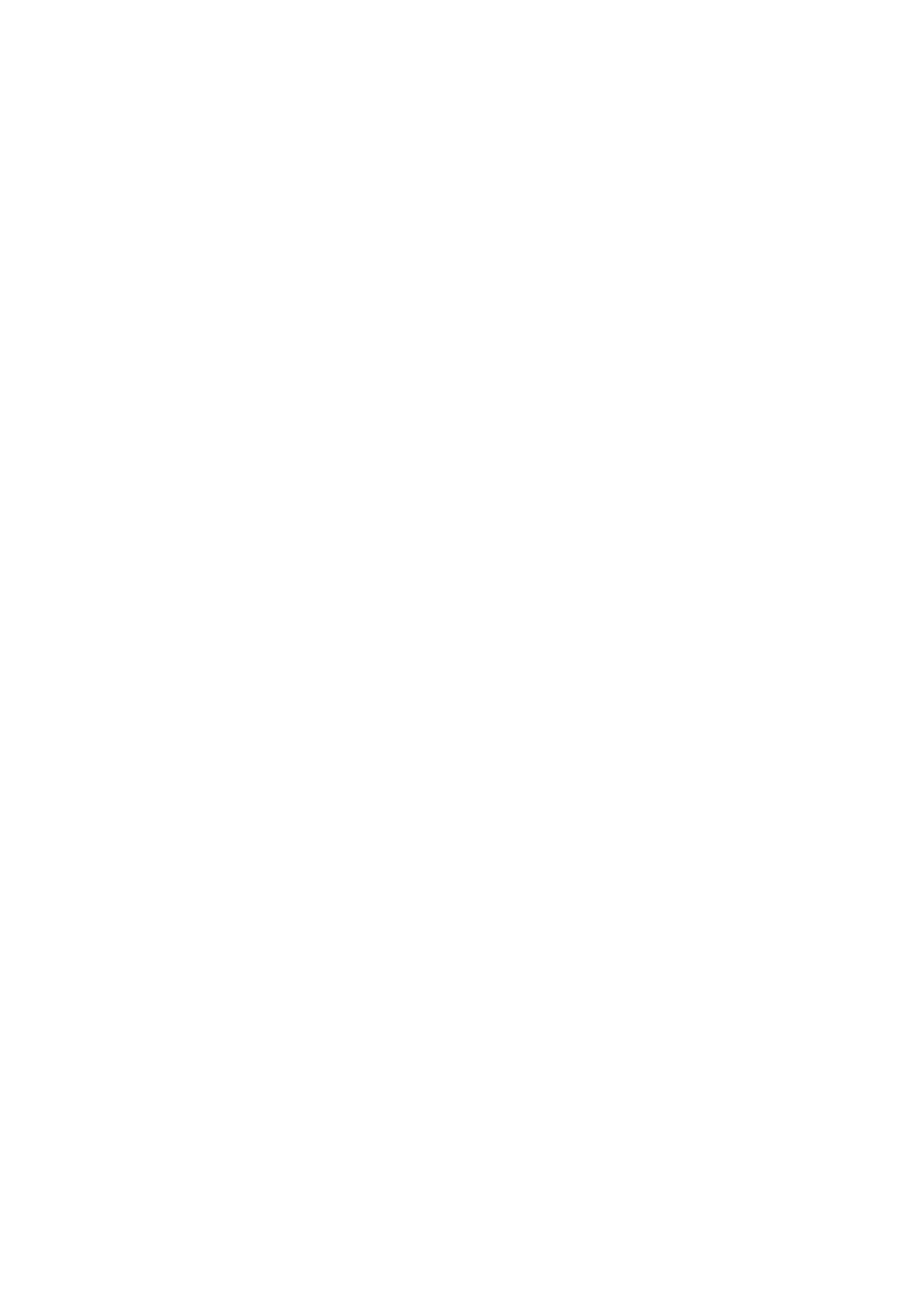# **CHAPTER 4**

# **THE TRANSITION ERA: A PERIOD OF TURBULENCE**

# **THE CONTEXT: ENTERING UNCHARTED TERRITORY**

The fall of the Berlin wall and the break-up of the USSR and the Socialist Federal Republic of Yugoslavia reconfigured the map of Europe as a result of the tensions and conflicts that shook parts of Europe throughout the 1990s. At the same time, the failure and the collapse of communist regimes consecrated the hegemony of the neo-liberal orthodoxy that had progressively dominated economic policy in the 1980s and was embodied in the 1990s in a vision of a seamless global economy

#### *A New Map of Europe*

"The extraordinary – and it must be added, totally unexpected – developments in Eastern Europe and the Soviet Union in 1989 constitute a major turning point in Europe's post-war history."<sup>188</sup> Symbol of the division of Europe, the Berlin Wall fell on 9 November 1989. This had been preceded by Hungary's opening of its border with Austria, permitting thousands of people to leave the GDR via Hungary. In one way or another, the people of Eastern Europe had made it clear that they wanted a decisive change in the way their political and economic affairs were conducted. On 1 July 1990, Chancellor Kohl declared the economic and currency union of Germany, and political union was decreed on 3 October 1990. The other West European countries accepted this once the Bundesrat had recognized the Oder-Neiss boundary with Poland. The Warsaw Pact was formally dismantled in 1991, although it had effectively ceased to function in late 1989. The USSR was crumbling through 1991, when Estonia, Latvia and Lithuania recovered their independence, and finally ceased to exist when the Commonwealth of Independent States (CIS) was founded on 21 December 1991. The countries of the Caucasus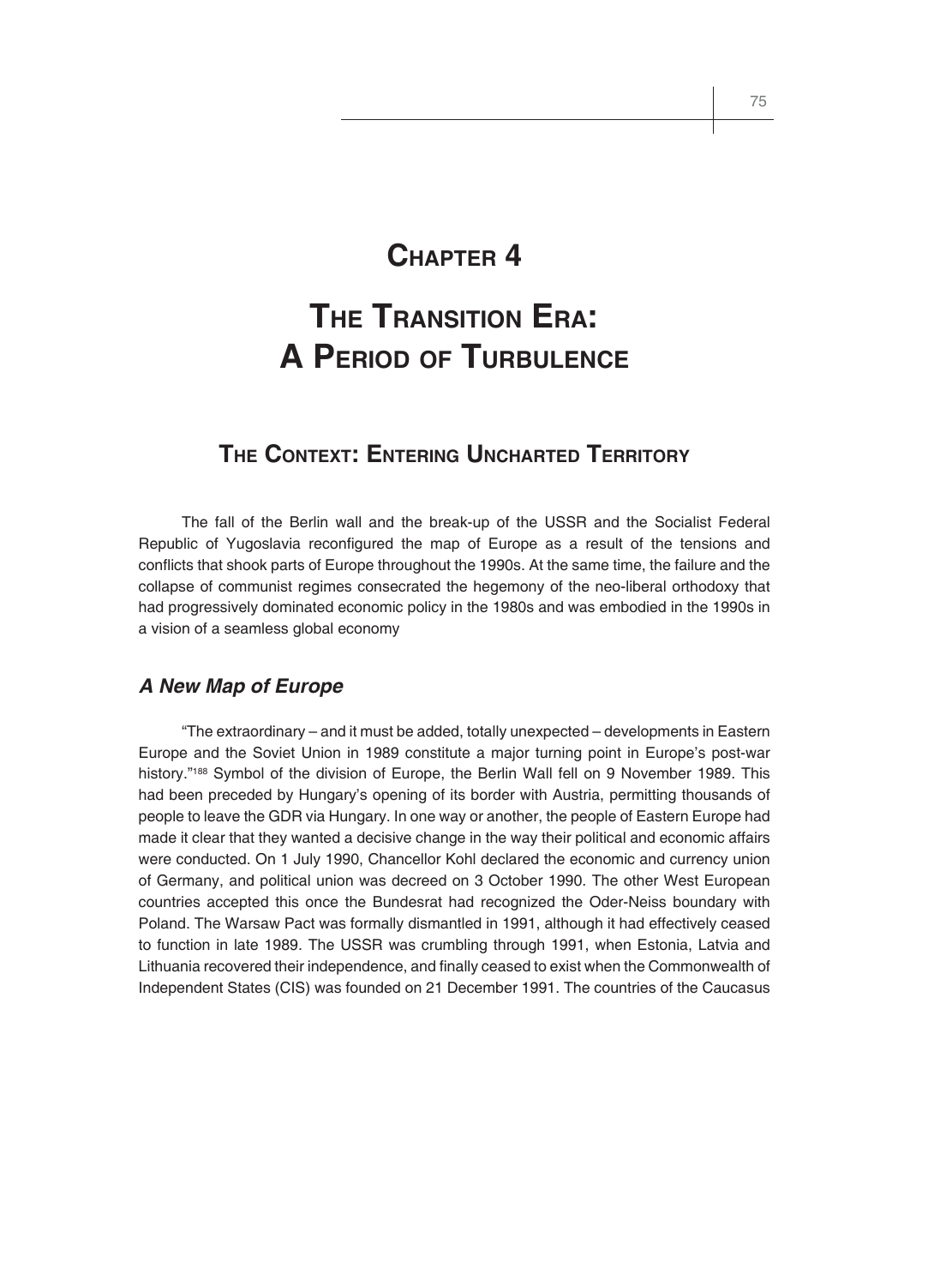and Central Asia became independent in 1992. Apart from the tensions that marked the independence of Lithuania, the dissolution of the USSR occurred without fighting, as did the separation of Czechoslovakia into the Czech and Slovak Republics on 31 December 1992.

In stark contrast, the break-up of Yugoslavia was the one case where the collapse of communism led to appalling violence. In 1991, nationalists, especially in Serbia, were exploiting the general dissatisfaction created by the shock therapy advocated by the IMF and the austerity programme introduced by Prime Minister Markovic, who wanted to preserve the Federation. Although there may not have been at that time a majority in favour of the break-up, support for the Federation was fragile. The carefully balanced Federal structure, which had restrained Serbian influence in order to balance the other ethnic groups, had been gradually weakened, even during Tito's lifetime, by economic decentralization, which pitted the republics and autonomous republics in competition with each other, and by a diminishing regard for the interests of ethnic minorities in the constituent republics. Slovenia and Croatia rejected Markovic's financial reforms and decided to leave the Federation. Slovenia's departure in 1991 was relatively bloodless, essentially because it contained no Serbian minority. But in Croatia and Bosnia, there were large Serbian minorities who resisted secession from the Federation. From 1991 the region was wracked by a ruinous war that was only brought to an end by the Dayton Agreement in December 1995. Croatia gained its independence in 1992, but at the cost of about one third of its territory remaining with the Serbs while Bosnia was effectively divided between Croats and Serbs, the Moslems being the major losers.

The Socialist Republic of Macedonia managed to remain outside the conflicts over the Yugoslav succession and, after a referendum, declared its independence in September 1991, adopting the name of the Republic of Macedonia. Greece objected to the name and it was only in 1993 that the country was officially recognised as The former Yugoslav Republic of Macedonia. The disagreement over the name is a permanent source of argument in official meetings.

The creation in April 1992 of the Federal Republic of Yugoslavia, composed of the former Socialist Republics of Serbia and Montenegro, was followed by more violence. Ethnic tensions mounted in Kosovo and violence by the Kosovo Liberation Army led to indiscriminate retaliation against the Albanian population, driving many of them into refugee camps. Serbian troops withdrew from Kosovo after the NATO bombing campaign in early 1999, leaving Kosovo to be administered by the United Nations. The Federal Republic of Yugoslavia transformed itself again, into Serbia and Montenegro, and then, in June 2006, following a referendum in Montenegro, the two countries separated from each other.

The break-up of the former Yugoslavia was frequently described at the time as evidence of the return of ancient hatreds and of the destructive nationalism that has so disfigured the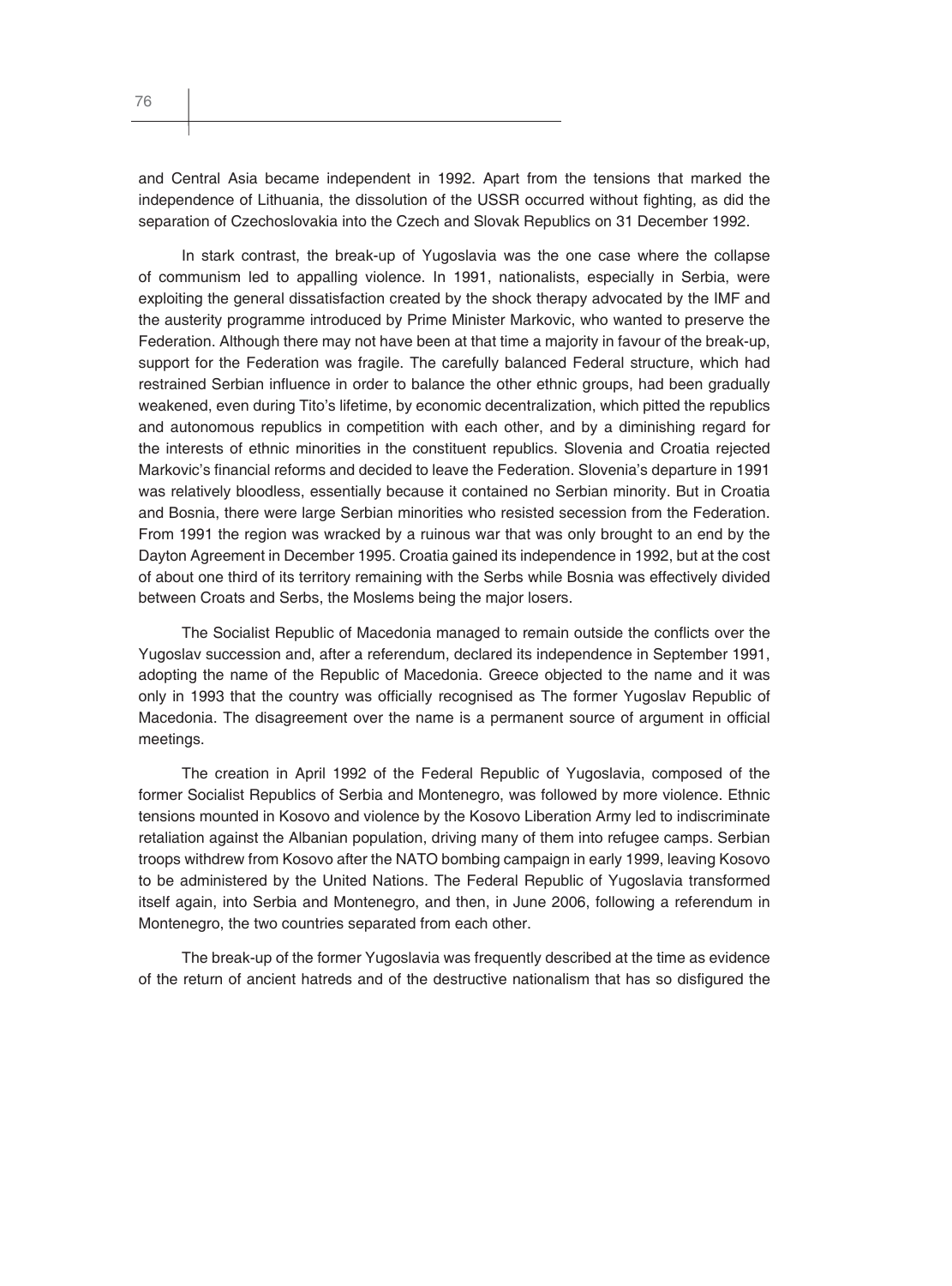European past, not least in the twentieth century. But this is probably a great exaggeration. Nationalism is a constant in Europe but for the past fifty years or so it has been controlled by, or channelled into institutional structures such as the European Community or by ceding a substantial degree of autonomy to regional bodies. The break-up of Yugoslavia can be seen as a failure of federation in a particularly complex region of Europe, but it also provides a grim warning of the dangers of what the Philosopher Isaiah Berlin called "wounded nationalism".

The crisis in the Balkans in the 1990s was also an embarrassing reminder of the limits of European cooperation, especially in security matters where most of the initiatives came from the United States. The political map of Europe remains particularly complicated in the Balkans, and it presents the European Union and other pan-European bodies with their greatest challenge. On the one hand this requires being able to act coherently and decisively in matters of security and, on the other, developing an equally coherent and decisive economic strategy to integrate the region, and especially Serbia, given its weight in the area, more closely with the core European economies. The situation in South-East Europe remains fragile and precarious – and there are far too many young men in the region with no employment and few prospects.

### *Globalization between Facts and Ideology*

In the course of the 1980s the term "globalization" came into fashion to describe what many felt to be a new and central reality of the times. This "reality" was supposed to be mainly the result of two factors: first, the technological progress that had reduced the costs and the risks of international communications and transport and dramatically increased the capacity to process information. And second, the progressive removal of trade barriers in industrialized countries since World War II and, since the 1980s, widespread privatization and the deregulation of financial markets that were expected to allow full play to the diffusion of technical progress, foreign capital and the superior managerial skills that came with it. Eastern Europe would benefit from these dynamic forces just like the rest of the world.

Globalization is surrounded by hugely exaggerated claims about its nature, its extent and both its benefits and costs. No one would deny that there has been considerable technical progress in information technology but it is difficult to claim that the pace of change has been greater than in the late nineteenth century when the speed of communication between Europe and North America, for example, was reduced in the 1860s from several day's sailing time to the minute or so that it took to send a telegraph message. This development, in conjunction with the technology of the steamship and the railway, led to a boom in foreign investments and to a degree of openness, as measured by the ratios of merchandise trade or foreign investment to GDP, which for many countries prior to the first World War was as high or higher than in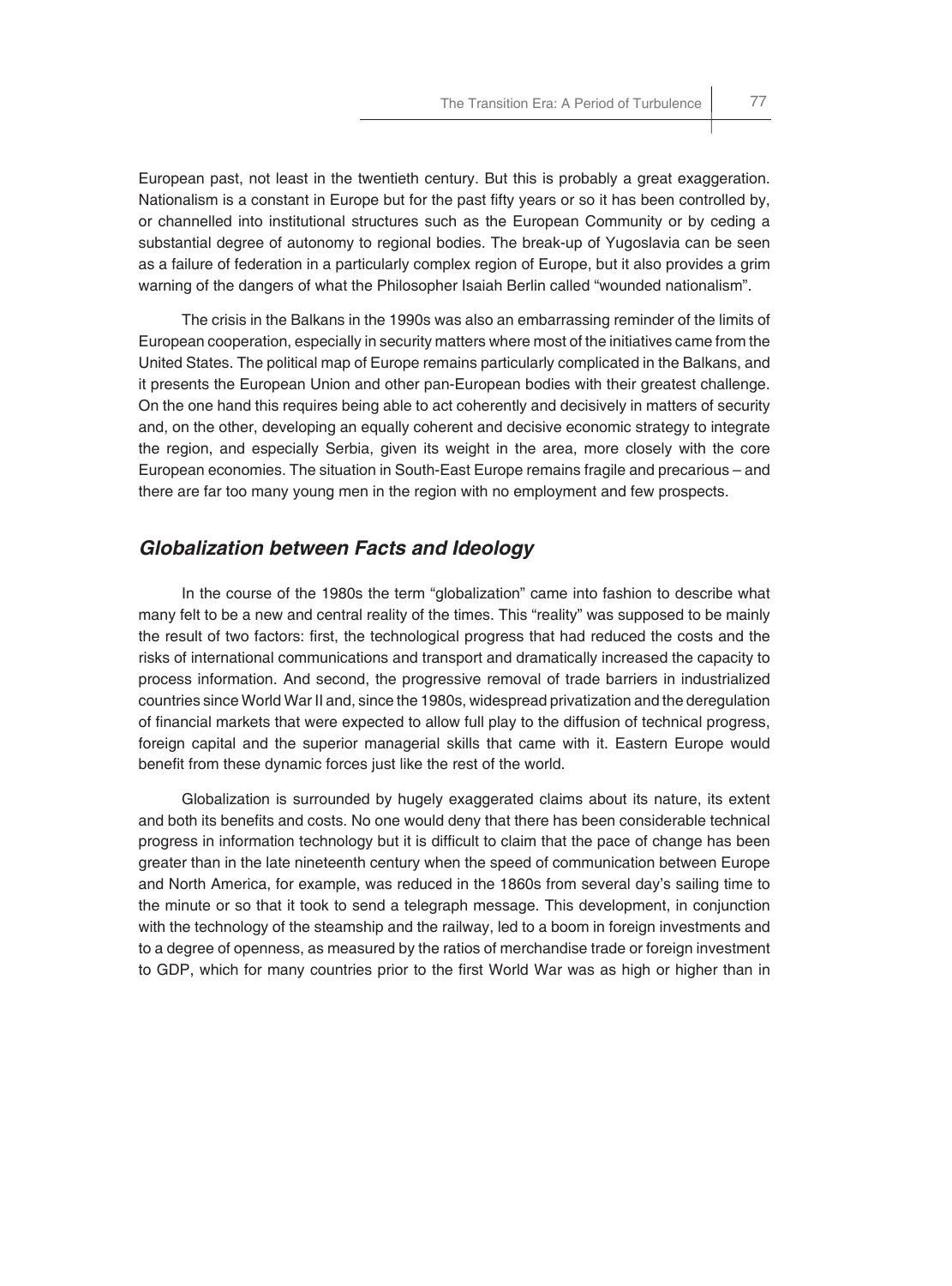the early 1990s. The point is that the rupture in the ways of doing business over the last two decades is not without precedents of similar or greater magnitude.

The word globalization is frequently used to legitimize the belief that open trade and investment regimes will lead not only to faster growth for the world economy but also to accelerate the convergence of national incomes per head across the world. To achieve these objectives, however, it was necessary to minimize interference with market forces and generally reduce the economic role of the state, to liberalize external trade and remove controls on the movement of foreign capital, to privatize state enterprises and generally allow the greatest possible freedom to the play of market forces. These prescriptions, embodied in what was loosely called the Washington Consensus, inspired the policies of the IMF, the World Bank, and other international economic institutions towards the developing countries and, after 1989, the countries with economies in transition from central planning to the market. Through World Bank and the IMF advice and the conditionality attached to their loans, recipient countries were required to liberalize and privatize irrespective of their economic, social or political circumstances. After the 1994 Uruguay Round, World Trade Organization (WTO) rules were extended to areas of domestic policy that went far beyond the traditional domain of international trade relations and which severely narrowed the policy space for governments to pursue their economic development with instruments that had previously been used with success by the developed countries in the earlier stages of their development.

Globalization, as a phenomenon or an ideology, has become increasingly controversial over the last two decades, not least because of its disappointing results for the poorest countries and for its alleged responsibility for growing inequalities within and between countries. The United Nations Secretary-General, Kofi Annan remarked in 2003 "there is widespread unease, and even distrust, about the new economic and technological space we inhabit. So many people have yet to benefit, and in the developing world there has been great dislocation without a safety net."189 Henry Kissinger, in an exceptionally candid moment, admitted, "What is called globalization is really another name for the dominant role of the United States."<sup>190</sup> For the secretariat of the ECE, globalization was above all a particular set of economic policies that had arisen out of the circumstances of the developed market economies in the 1970s: "In this normative mode, so to speak, the globalization agenda turns out to be the traditional neoclassical, neo-liberal agenda updated for a world where geographic distance is alleged to have little significance for business activity".<sup>191</sup> In fact, trade and foreign direct investment flows still remained relatively concentrated within regions, especially among the developed countries and, if anything, the movement towards greater regionalism is as strong, if not stronger than that for globalization. Geography does matter, and so does history, and context and initial conditions.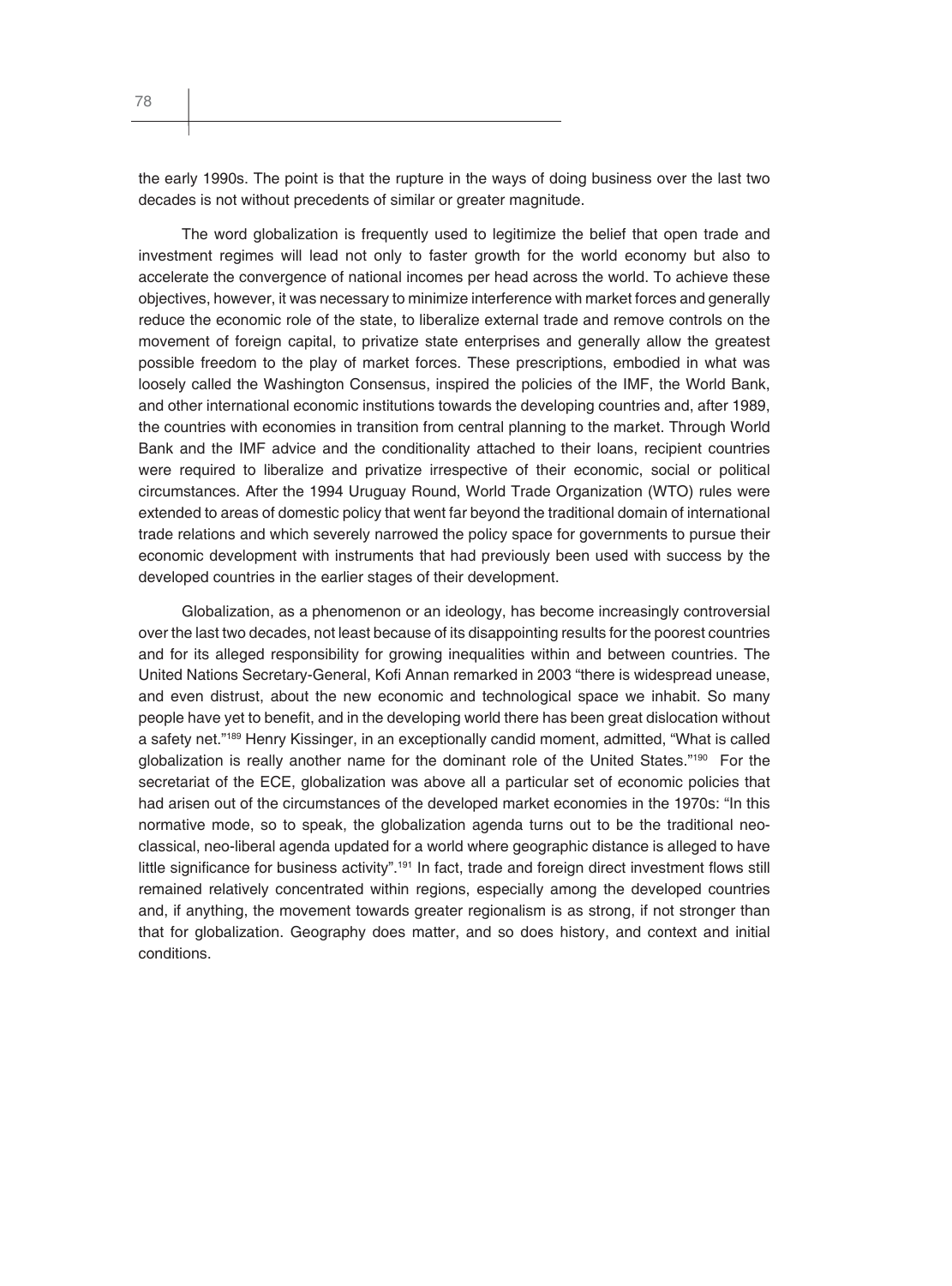# **TWO MAJOR CHALLENGES**

## *Transition from Plan to Market: Arguments for a New Marshall Plan*

The factors behind the collapse of the Communist regimes in Eastern Europe and the Soviet Union, why they collapsed and why they collapsed when they did, are matters of considerable controversy that will keep scholars busy for many years to come. From the economic point of view, the ECE secretariat had been recording a steady weakening of their economic performance over a very long period. As already noted in chapter 3, after rapid rates of growth in the 1950s and 1960s had absorbed the existing reserves of labour, the official strategy was supposed to bring about a shift from extensive growth (i.e. based on a simultaneous expansion of labour and capital) to intensive growth (i.e. based on a more efficient use of resources and a more intensive use of capital). Fixed capital formation did increase quite rapidly from the mid-1960s and 1970s, although it slowed down sharply from 1979 as a result of the second oil price shock and the subsequent debt crisis. However, despite the considerable increase of investment in the 1970s, the earlier slow-down in rates of output growth continued as did the growth in labour productivity. The ECE secretariat calculated, in 1986, that capital productivity had been falling in most of Eastern Europe since 1971 and the contribution of changes in total factor productivity to the growth in total output in the first half of the 1980s was smaller than in the early 1970s.192 (This was the study, as mentioned earlier, the GDR tried to suppress). The consequences of this chronic deterioration in productive efficiency were manifold, but above all it reflected a failure of the planning system to react effectively to economic changes, whether they were internal (exhaustion of labour reserves, CMEA integration) or external (oil price shocks, competition in export markets, coping with the debt problem). Observing the situation in April 1990, the ECE secretariat warned "the present situation in eastern Europe and the Soviet Union is not so much a cyclical or shortterm phenomenon as the most recent stage in a general deterioration in performance which stretches back over two decades or more."<sup>193</sup> By the time of the collapse of the Berlin wall in the autumn of 1989, it was apparent that the Eastern economies were facing not only severe stabilization problems but chronic structural disequilibria as well.

The ECE insisted, from the beginning of the transition, that stabilization, and structural and institutional reform could not be isolated from one other. Macroeconomic instability will undermine investment and micro-reforms, while obdurate supply-side problems and weak or missing institutions will make macroeconomic policy ineffectual. Consequently, a strategy for the transition process had to be pursued on a wide front and institutional reform could not be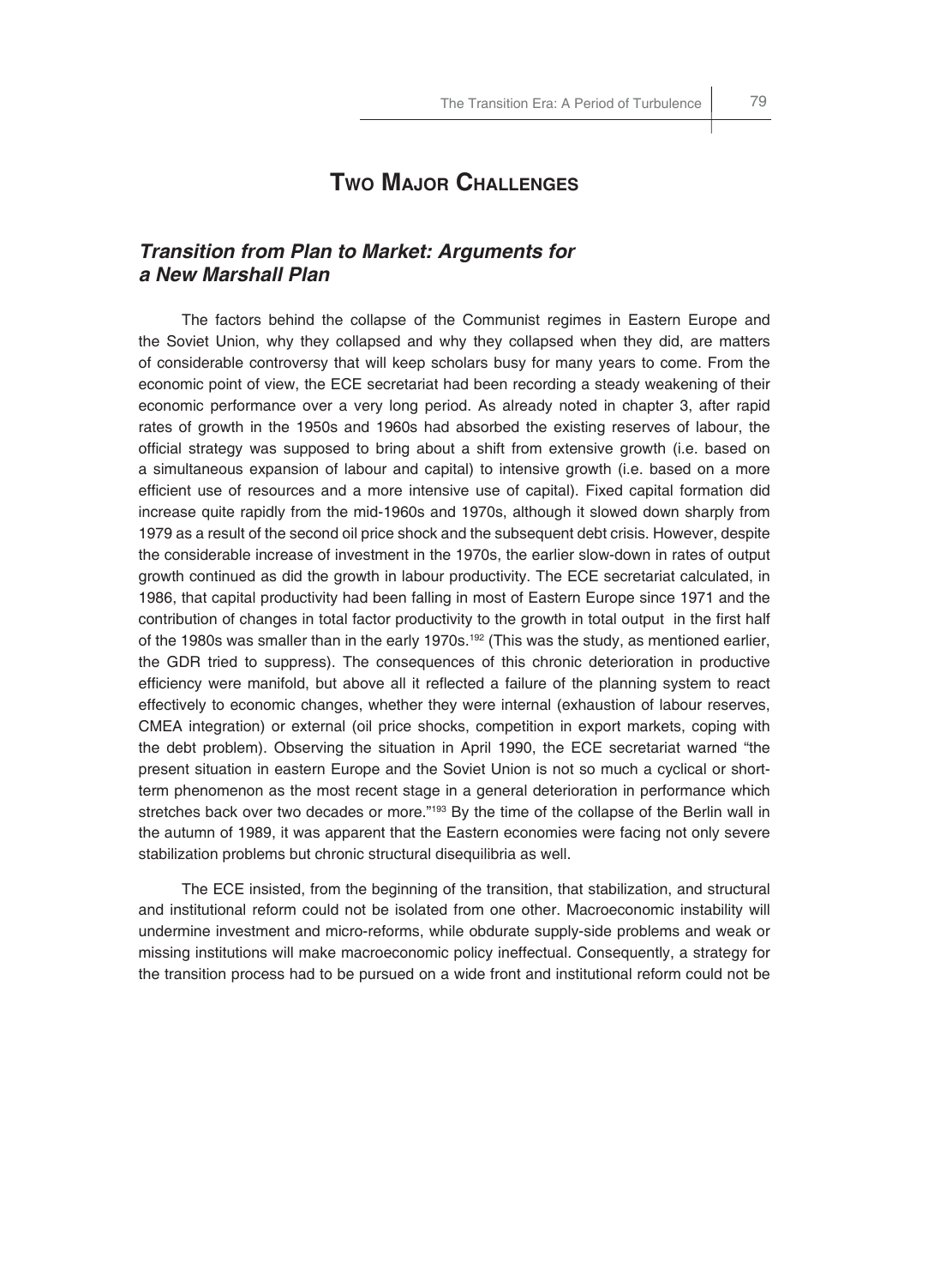postponed to some later date. Of course, not all the institutions required in a market economy could be tackled at once, and all institutional reform takes time, but key deficiencies needed to be attacked very early and especially those affecting the efficiency of monetary and fiscal policy and the incentives to private investment. In contrast, the orthodox and "shock therapy" approaches in 1990 shared the perennial optimism of the neo-classical school that institutional problems would not be a significant deterrent to investment and structural change as long as markets were freed and relative prices were "correct." The ECE's more pessimistic view of the likelihood of such spontaneous adjustment, however, implied a major role for government in building the institutional framework for a market economy – as has been the case historically in all the present developed market economies – and in getting the development process under way. But the problem here was that the public administration itself was in urgent need of reform in all the transition economies, and the public mood in the immediate aftermath of the 1989 revolutions was not very supportive of measures to boost the effectiveness of government. It was for these reasons – the scale of the structural problems in the transition economies and their limited resources to handle them  $-$  that the ECE was the first to suggest that what was needed was another Marshall Plan.

The problem of moving from a system of central planning to a market economy was largely without precedent. Nevertheless, there was some relevant experience in the re-conversion of war-economies to normal peacetime functioning in the second half of the 1940s. Indeed, in the immediate aftermath of the Second World War, the economies of Western Europe were highly regulated and were faced with considerable problems of reconstruction and restructuring, the solutions to which were hampered by large current-account deficits, over-valued currencies, open infl ation and high levels of foreign debt. A network of bilateral trade relations restricted intra-European trade and specialization. This resembled in many respects the situation in Eastern Europe at the end of the 1980s, and even more so after the dismantling of the USSR two years later. But, "a crucial and fundamental difference between the transformation problems facing west European countries in 1945 and those facing the eastern countries…was that the former did not have to reconstruct market economies from first principles."<sup>194</sup> This led the ECE to analyse what makes a market economy work and how support from the West should be designed to help bring it into existence in the East:

It is often overlooked, even by many economic agents in the market economies, that the actual functioning of markets and market economies depends on a detailed infrastructure of property rights, corporate and non-corporate law, an extensive array of specialized financial institutions, regulations and regulatory bodies, labour law and procedures for settling disputes, and so on. Much of this infrastructure is embodied in institutions, but important elements are imbedded in cultural and social traditions and in the conventions of business practice. Although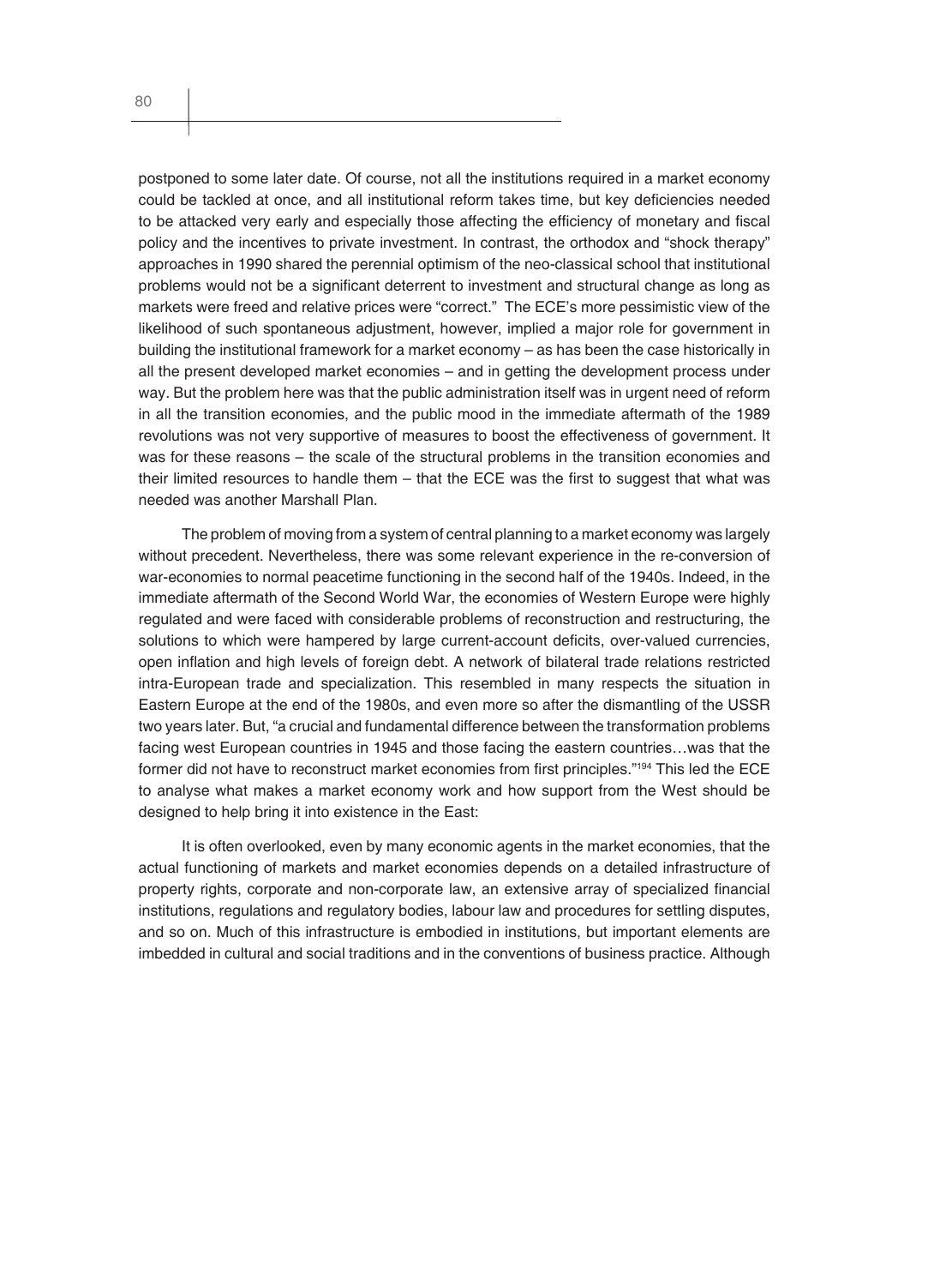all the leading market economies today share a number of basic or core characteristics, there is no single, homogenous model of a market economy.195

In these few lines lay most of the differences between the views of the ECE secretariat on the transformation of the centrally planned economies and the common wisdom of 1989. The fact that there was no unique model of an efficient market economy and that policies should be adapted to the specificity of countries was, and is still too often, forgotten in practice. But, in 1989, a notable difference concerned the assumed time path of reforms. As changes in institutions, economic infrastructure and behaviour take time, the ECE proposed a more evolutionary approach than the rapid "shock therapy" widely advocated, especially by those who feared that the recent political changes could be reversed. For the latter, rapid reforms, including liberalization and privatization, would create an irreversible situation. (It is still a puzzle as to why such fears were so prevalent so early when the regimes that had been overthrown had failed on virtually every criterion of success – political, economic and social – and were generally seen to have lacked popular legitimacy. Perhaps the cold war, Manichean view of Communism in the West also needed time before it could be shaken off). The ECE, for its part, feared that the over optimism of those who believed that reforms could be achieved rapidly would raise excessive expectations and that this could create an explosive social situation when reforms would prove to be painful and results would take time to materialize: "The argument that the legal and financial infrastructures of the market economy must be put in place before markets can perform as expected suggests that the order in which reforms are introduced may be more important than the pace of reforms."196

Admittedly, many policy measures were urgent, not least to avoid accelerating inflation and balance of payments problems. This is where foreign assistance can be especially helpful – by easing current account constraints, financing part of government budget deficits, and reducing the high levels of inherited foreign debt, it can allow countries to focus on the more time-consuming structural problems. Financial help is essentially about buying time for hard-pressed governments – and that is what the Marshall Plan did for Western Europe in the 1940s. Marshall aid for Western Europe consisted largely of financial assistance (largely grants) with a relatively small proportion of technical assistance. But given the scale of structural and institutional problems in the transition economies the ECE suggested, "that these proportions need to be reviewed in any assistance programme for the East. In other words, the Marshall Plan should be turned on its head."<sup>197</sup> This was obviously a point about the structure of such assistance; it certainly did not imply, as some commentators reported, that financial help was not important!

A programme of Western support along the lines of a new Marshall Plan was an important part of the ECE's argument for gradualism in most areas of reform. The ECE naturally shared the consensus view in respect of the need for price liberalization, but recalled that after the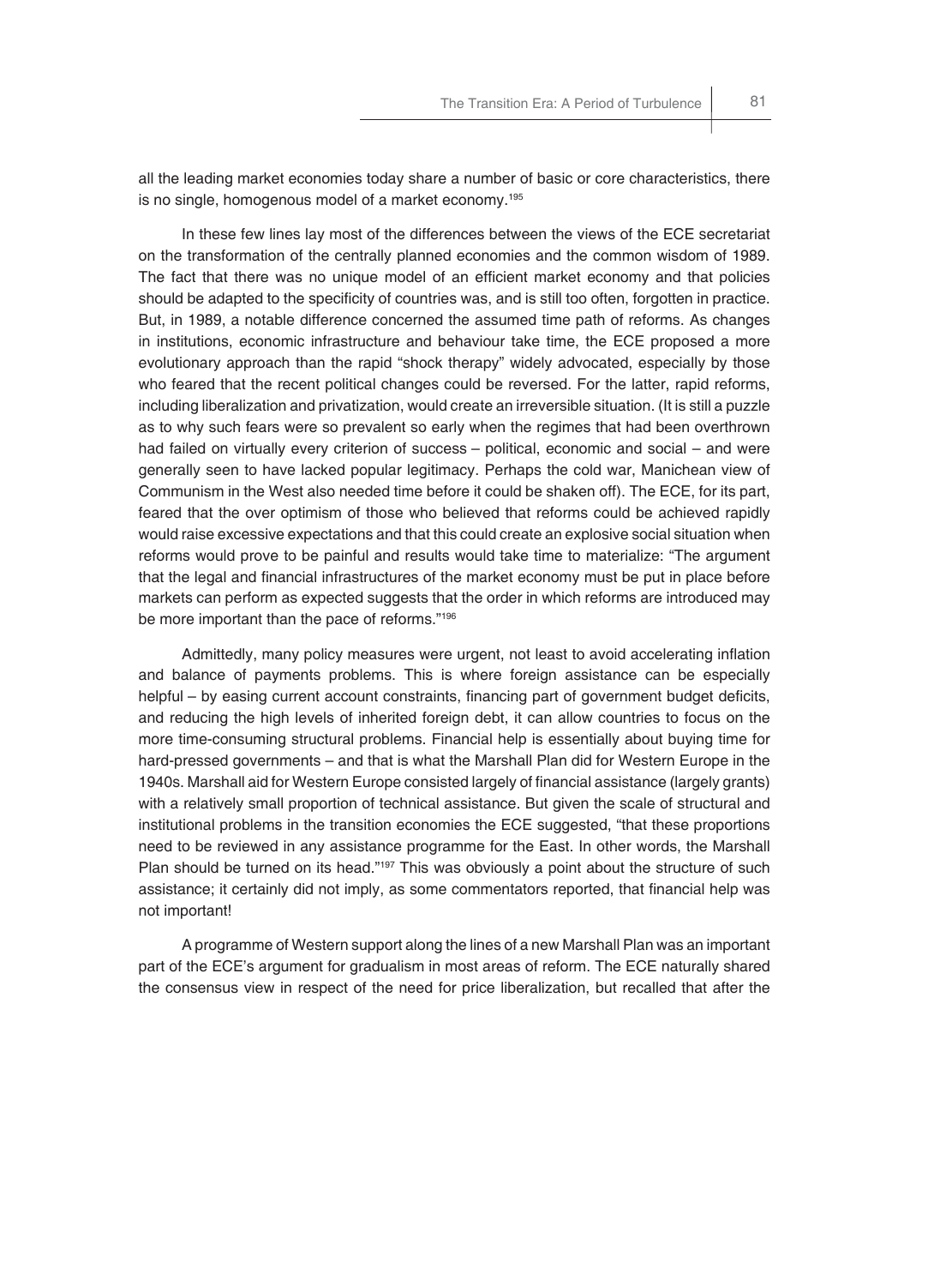war, West European prices had been liberalized progressively as uncertainties over supply responses were reduced. The process was not fully completed before 1957. This line was generally followed by the transition economies. Similarly on trade liberalization, the ECE secretariat advocated progressiveness: transparent tariffs and quotas should, as a priority, replace the direct controls in place under central planning, and then a programme should be drawn up for their reduction and eventual elimination. In favour of gradualism, the authors of the Survey quoted the precedent of the EPU, the series of trade negotiations under GATT and, not least, the authority of Adam Smith. "Humanity may in this case [if labour mobility is low] require that the freedom of trade should be restored only by slow gradations, and with a good deal of reserve and circumspection."198 Unfortunately, too rapid trade liberalization, associated with over-valued currencies and the invasion of western products, impoverished the peasants and, by giving little time for adjustment, made large fragments of the industrial sector obsolete overnight. In the second half of the 1990s, when currencies had stabilized at more reasonable levels, many national enterprises demonstrated that they were able to adjust to changing demand.

The ECE also noted that the success of privatization in the West had been linked to the degree of competition prevailing in the relevant sectors. It warned that, in Eastern Europe, without reasonably accurate estimates of the net worth of the enterprises to be privatized, there was a considerable risk – a risk which, later, materialized too often, particularly, in Russia – "that social assets would be sold off at prices which would imply large transfers of wealth either to the old managers and to former members of the nomenklatura or to newcomers from the west."<sup>199</sup> Therefore, if the creation of new private enterprises was to be encouraged, the privatization of large public enterprises was not necessarily the immediate priority. In the following years, the *Surveys* contributed to the debates on privatization. They expressed views about the aims and modalities of privatization as well as the need to restructure enterprises prior to or immediately after their privatization. When, to justify the priority given to privatization, the argument was developed that privatization created a constituency for market institutions and laws, the ECE agreed that, to be effective, institutions had to have a constituency. But, it pointed out that private enterprise could adjust to almost any legal environment provided it was stable, and that it was the responsibility of the State to elaborate the necessary rules of the game that would ensure respect for the common interest and, indeed, maintain popular support for the market system as a whole. At a time when slogans against the "bloated" State were flourishing, especially in the West, the ECE constantly reminded its readers of the need for a strong and reformed State to build institutions, conduct reforms, and uphold the rule of law. By the mid-1990s, the anti-State anthem began to soften, as too many States had proved unable to enforce their own laws. However, it was only after the disastrous financial crisis of August 1998 in Russia that the importance of institutions began to move to the top of the agenda.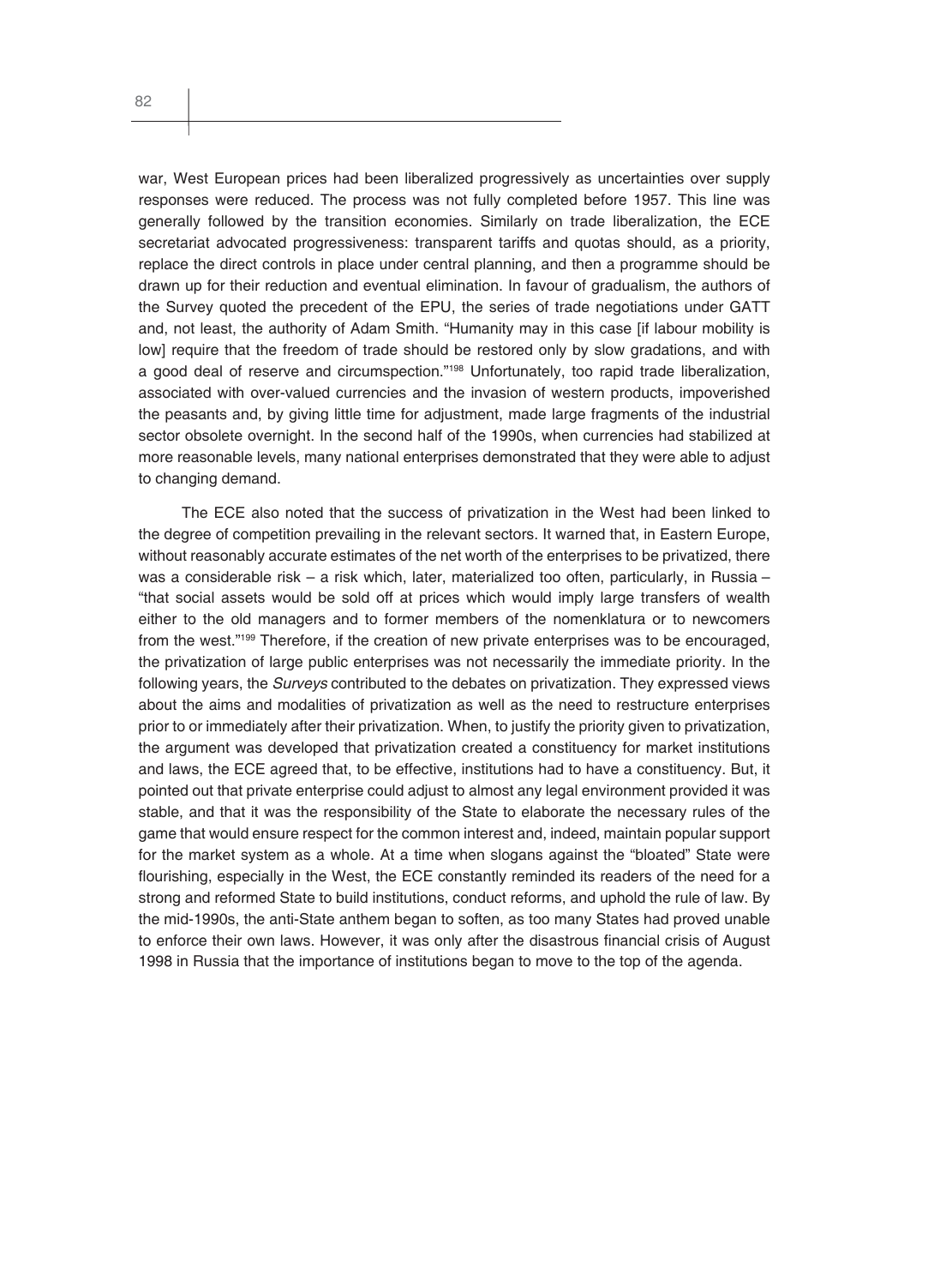In the minds of the decision-makers in the West and the East, the Marshall Plan was associated with massive transfers of financial resources. Contrary to what is still believed, an equivalent effort in the early 1990s would have not been out of reach. Assuming that the same amount per capita as during the four years of the Marshall Plan were provided to the six East European countries and the Soviet Union, the secretariat estimated the cost at \$16.7 billion a year, at 1989 prices. At the same time, Jacques Delors, President of the Commission of the European Community, indicated that, if the six East European countries alone were given the same support as provided by the Community to its own depressed regions, it would amount to \$14 billion a year.<sup>200</sup> However, the question was not so much "what amount?" but "for what purpose?" As mentioned above, the ECE secretariat advocated that a new Marshall Plan should have a major component of technical assistance. But financial transfers would also be necessary, and a number of urgent objectives were suggested: improving the transport and communication infrastructures, which would increase the attractiveness of the transition economies for foreign capital, and improving the disastrous state of the environment. Another suggestion was to finance a temporary Central European Payment Union (CEPU), modelled on the EPU of the 1950s, in order to avoid a precipitate collapse in trade among the former members of the CMEA. This suggestion was dismissed by a number of politicians in the East as an attempt to keep them locked into the CMEA structure – which of course it was not. Instead, intra-east European trade collapsed and exacerbated the transition recession.

Another key but often forgotten feature of the Marshall Plan, emphasized in the *Survey*, was that it invited each recipient country to draw up a four-year outline plan for recovery, the plans being coordinated in the OEEC. This framework reflected Marshall's insistence that the European countries themselves should assess their requirements for aid and that there should be a minimum of cooperation among them. Similarly, the ECE recommended that Eastern countries should be invited to do the same.

The main substantive recommendations were made in April 1990 and are summarized in box 2. They were repeated and elaborated in subsequent *Surveys* in the 1990s. Over time has demonstrated that the ECE appears to have been largely correct in its analysis, as it proved impossible to undertake all the reforms at the same time and, even when laws and regulations were adopted and decided on rapidly, it took time for them to be effectively applied. However, the ECE may have overestimated the risk of destabilizing social tension just as others overestimated the danger of a return to communism. In Central Europe and the Baltic States democracy has proved to be resilient: successive elections brought new majorities as a result of popular dissatisfaction, but reforms continued to be pursued and there was continuity in macroeconomic policy. However, social tensions do not always appear as a "big bang": sometimes they may simmer at a level that inhibits governments from implementing painful but necessary policy measures; and sometimes they may be reflected in large numbers emigrating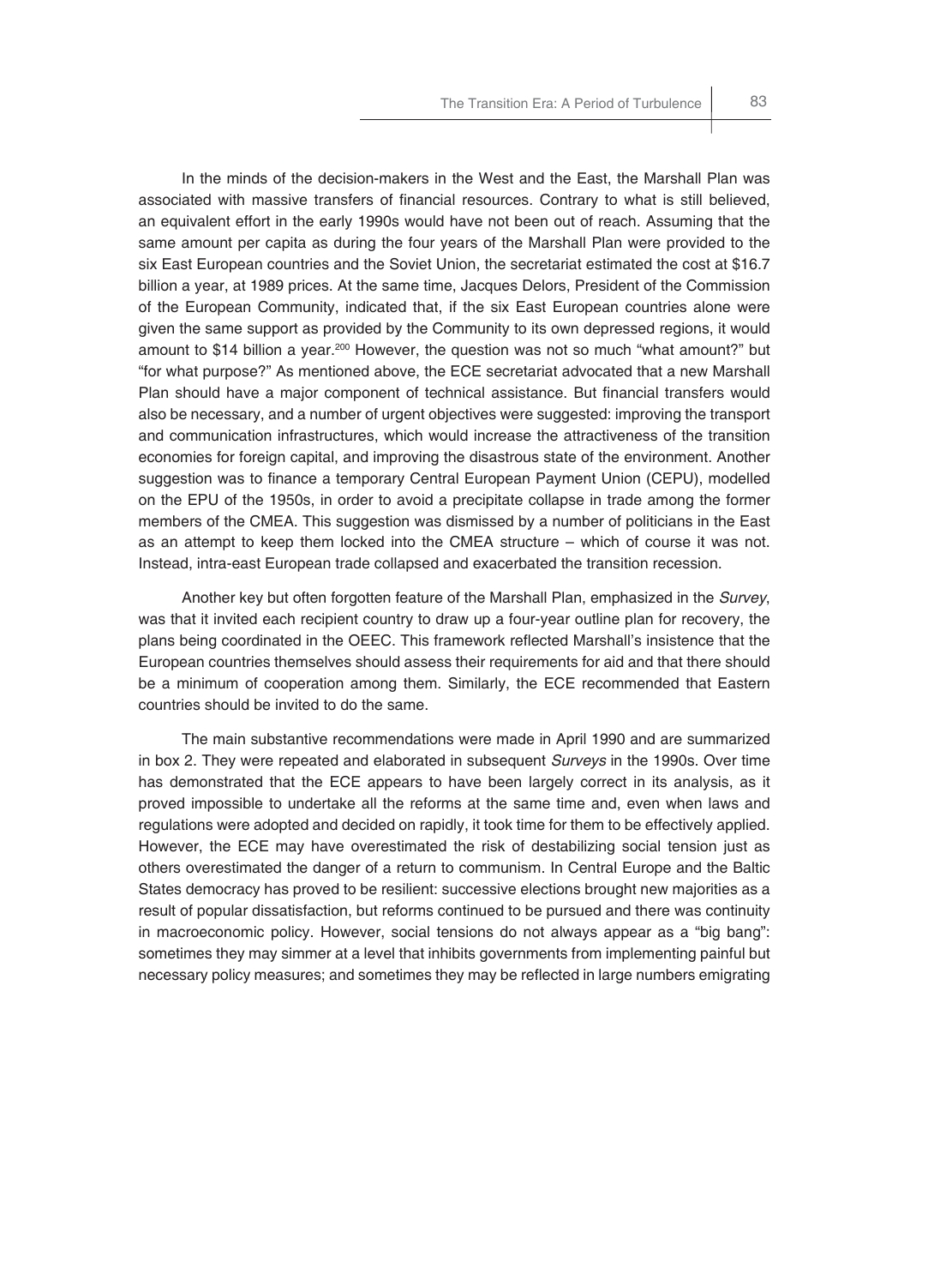# **Box 2. Economic Reform in the East: A Framework for Western Support** <sup>a</sup> 1. The recipient countries should identify themselves their needs for assistance. They should produce coherent programmes showing how they intend to reach their structural adjustment objectives. The constituents of any technical assistance programme will depend on the particular circumstances of each recipient country, but it is suggested that a number of elements be given priority since they will play an important role in creating the credibility of the reform programmes and calibrating the expectations of economic agents with a realistic pace of structural reform. The suggested priorities for technical assistance are:  $\triangleright$  The creation of the legal, financial and institutional framework essential for the operation of a competitive market system;  $\triangleright$  The provision of comprehensive and reliable statistical and economic information services for both government and enterprises;  $\triangleright$  The development of the various marketing skills required for boosting exports. 2. For improving the competitiveness of East European countries, Western countries might usefully:  $\triangleright$  Eliminate all quotas and other quantitative restrictions on imports from reforming Eastern countries according to a precise timetable; ¾ Monitor the effects of western COCOM (Coordinating Committee for Multilateral Export Controls); And the Eastern countries should:  $\triangleright$  Convert the present administrative controls on eastern imports into the most transparent devices of tariffs

3. Effective technical assistance will increase the eastern capacity to absorb new capital funds and technology. Nevertheless, there is still a need for financial assistance in the immediate future, and especially for grant aid that would avoid any addition to existing debt levels. The priority objectives for such financial aid should be:

 $\triangleright$  Radical improvement of transport and telecommunications systems:

and quotas and the drawing of a timetable for their gradual elimination.

- $\triangleright$  The rapid reduction of environmental pollution:
- ¾ The creation of a Central European Payments Union to facilitate Eastern countries transition to a system of free trade and multilateral settlements.

a This box contains only quotations from: ECE, *Economic Survey for Europe 1989-1990* (New York and Geneva: United Nations, April 1990).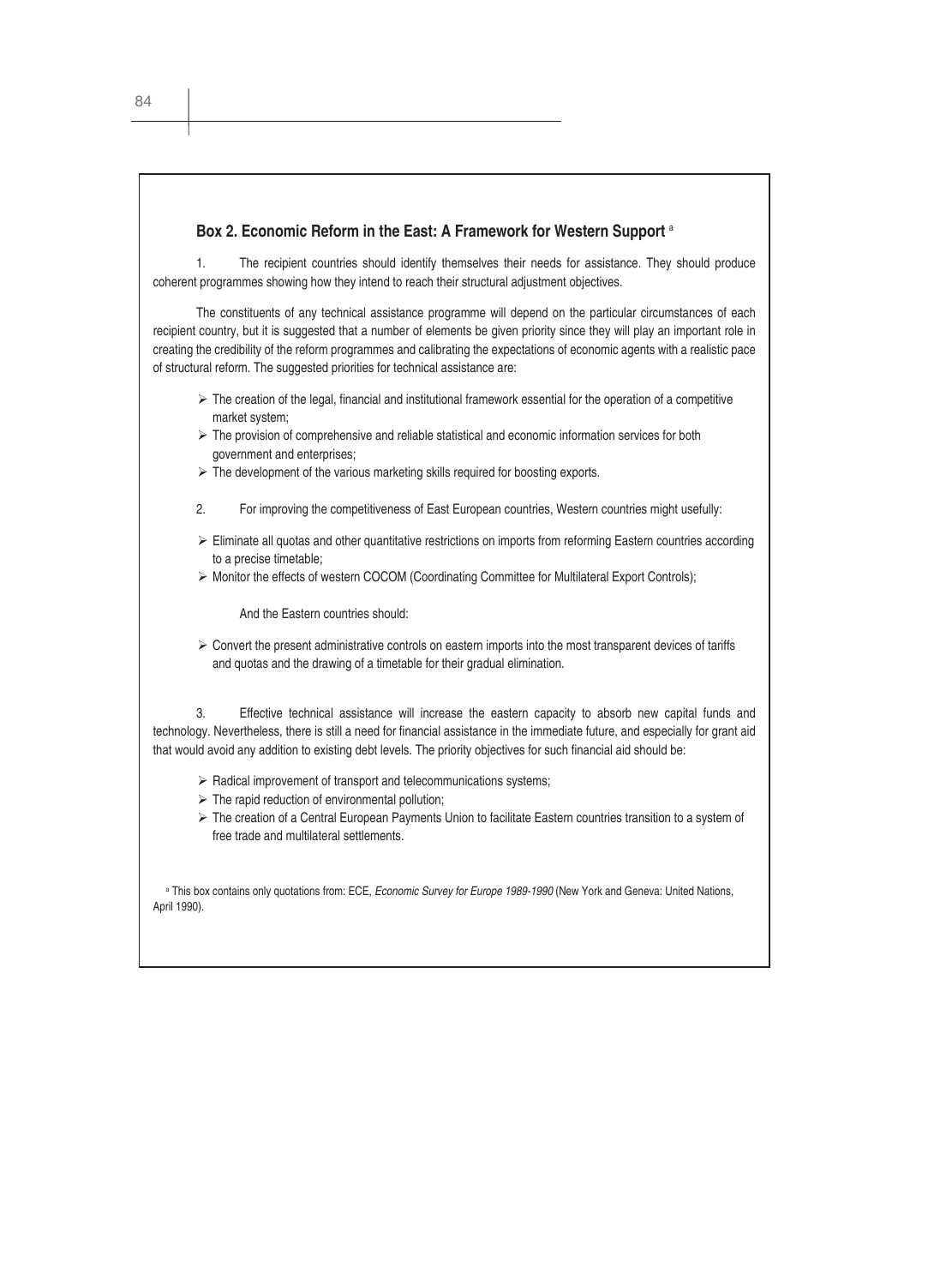or seeking asylum abroad, a preference for "exit" rather than "voice." Both manifestations are currently present among the transition economies, especially those in South-East Europe and in parts of the CIS. It remains that had the ECE recommendations been applied with a greater sense of urgency and with more rapid and generous support from the West, they might have avoided mistakes and reduced the welfare costs of adjustment. In assessing the results of policy the criterion cannot simply be whether it eventually succeeded, but whether it succeeded at least cost to those who had to bear the pain of adjustment. So, the question raised in the first volume of the United Nations Intellectual History Project,<sup>201</sup> which begs a response, is why the ECE's views had little impact?

Obviously, it is too early to pretend to a definitive answer when the records of the principal actors are still closed, but a number of elements appear to be important. First, was the fact that the Survey was going against the stream of economic policy thinking in the leading market economies.202 In 1989-90, neo-liberalism was triumphant and there was a widespread conviction that the policies of liberalization, deregulation and privatization, as pursued in the "Anglo-Saxon" countries, provided an appropriate model for transition economies. Associated with this approach, was a belief that government should interfere as little as possible in the workings of the economy. "Get the government out of the economy" was the simple message from the West. Rapid price and trade liberalization, together with speedy privatization, would unleash domestic entrepreneurial energy and attract foreign investors eager to get in on the forthcoming boom. Implicit in this approach was that the market economy was somehow immanent even in Soviet-type economies and would become apparent once all the shackles on private initiative were removed. $203$  It was also attractive to Western governments as it implied that the basic tasks of restructuring would be undertaken by foreign direct investment and, therefore, there would be no need for large-scale official assistance along the lines of a Marshall Plan. Professor Rudiger Dornbusch of the Massachusetts Institute of Technology (MIT) was among those who saw the rejection of a Marshall Plan approach as a major strategic error.204

Secondly, the majority of Western finance ministers simply did not want to hear of suggestions for a Marshall Plan for Eastern Europe, although a number of other senior politicians thought it was desirable.205 Fiscal consolidation, in part a legacy of the 1980s and the fight against inflation, was high on the agenda and would be reinforced in the EU by the Maastricht Treaty of December 1991 (which was already foreshadowed by the abolition of remaining capital controls in the EU in July 1990). Essentially, Western Europe was largely preoccupied with its own concerns and the message of the Washington Consensus, that the transition to a market economy was largely a matter of liberalization and foreign capital, was a welcome relief. Thirdly, the neo-liberal policy stance was also widely attractive in the transition economies. Although there were many economists and officials who sympathized with the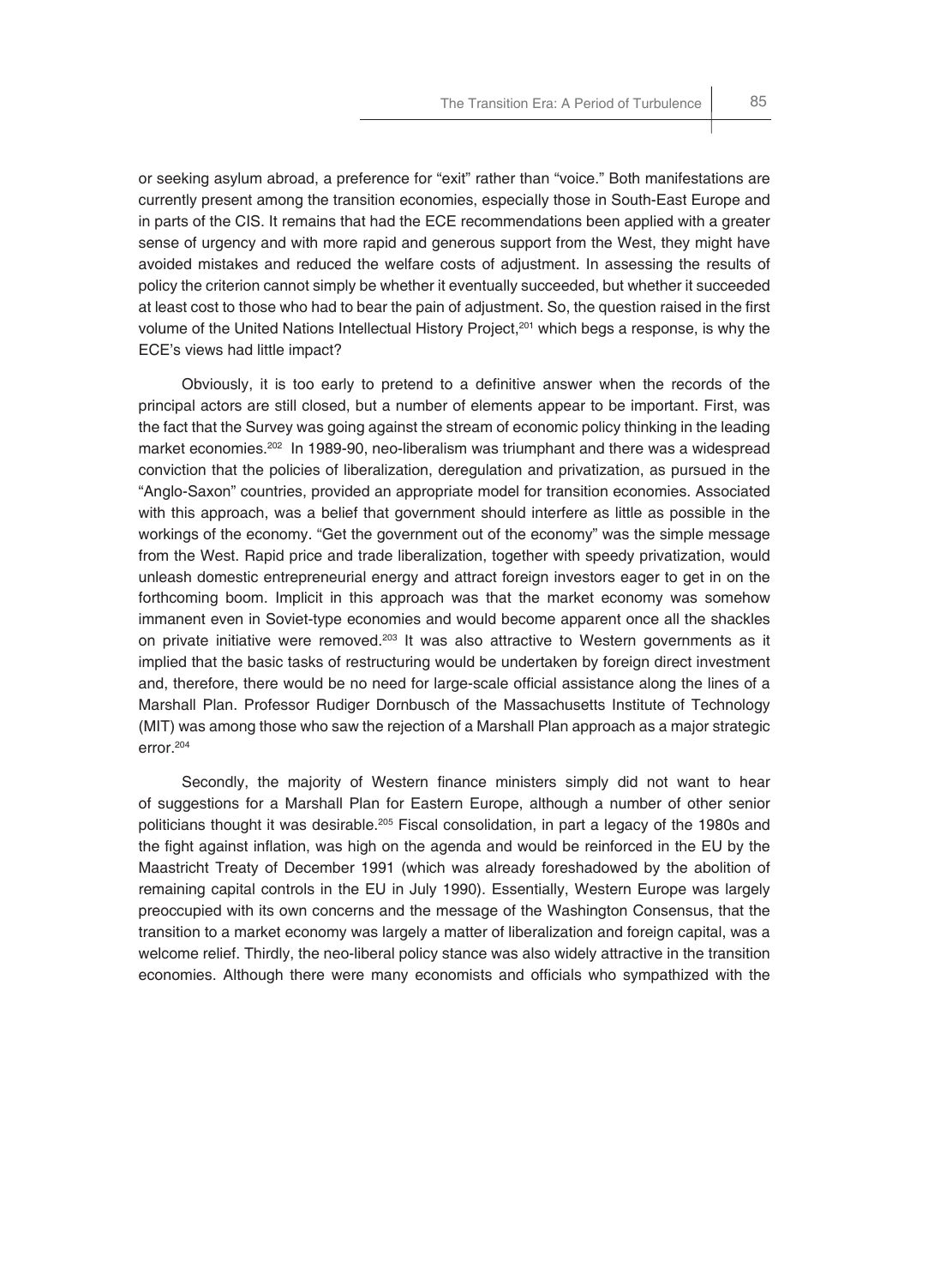ECE view, most of them were not in the first post-1989 governments. It has to be admitted that "getting the State out of the economy" was understandably an attractive message for those in the East who identified the State with repression and economic failure. Arguing for reform of the State to undertake different, but necessary, tasks in a market economy was more difficult and less welcome. Rapid liberalization and privatization was also attractive to the members of the nomenklatura: far from wanting to turn the clock back, as a number of western advisers feared, they were happy to get a head-start in grabbing State assets at fire-sale prices – and when things went wrong, early liberalization of the capital account enabled them to move their newly acquired capital to safety abroad.

A fourth reason for the ECE's lack of influence reflects both the marginalization of the United Nations itself in international economic policy debates as well as attitudes towards Eastern Europe within the United Nations. The G7 had made it clear that the Bretton Woods institutions would be largely responsible for the response to the transition, and these institutions were determined not to yield their role to another "Marshall Plan" as they had been forced to do in 1947. Also, many East European governments were now more interested in joining NATO and "western" organizations such as OECD than in seeking more influence for the United Nations. Within the United Nations itself, there were a number of reasons why no coherent contribution was made at the highest level to the policy debates on transition. The only senior official in New York who agreed with what the ECE was saying was Goran Ohlin, who saw transition issues as an opportunity for the United Nations to regain a more authoritative voice in international policy discussion.<sup>206</sup> Against this, were several forces. The developing countries were fearful that the transition economies would divert assistance, private investment, and general attention away from themselves, and were therefore suspicious of any move that might suggest the United Nations was itself diverting resources to the East. Transition was a problem for the rich men's club. Secondly, the various United Nations agencies and departments were engaged in a traditional bureaucratic struggle for parts of the new piece of turf that had appeared with the collapse of communism. The ECE is a very small department within the United Nations and with no coherent approach coming from the Thirty-eighth Floor on Eastern Europe and the former Soviet Union there was little chance that the ECE's analysis would be amplified by becoming the voice of the Secretary-General.<sup>207</sup>

Nevertheless, it cannot be concluded that the ECE should have saved its breath or that in order to be more influential it should have confined its analysis to what was considered politically acceptable at the time. If everyone does that, they will all end by saying the same thing, which is not very helpful to those responsible for policy and who need to consider all the options – and in a world where debate is increasingly polarized, it needs be stressed that there are always alternatives. It would also have been a rejection of the principles laid down by Myrdal and the tradition of "constructive scepticism" maintained over the years in the ECE.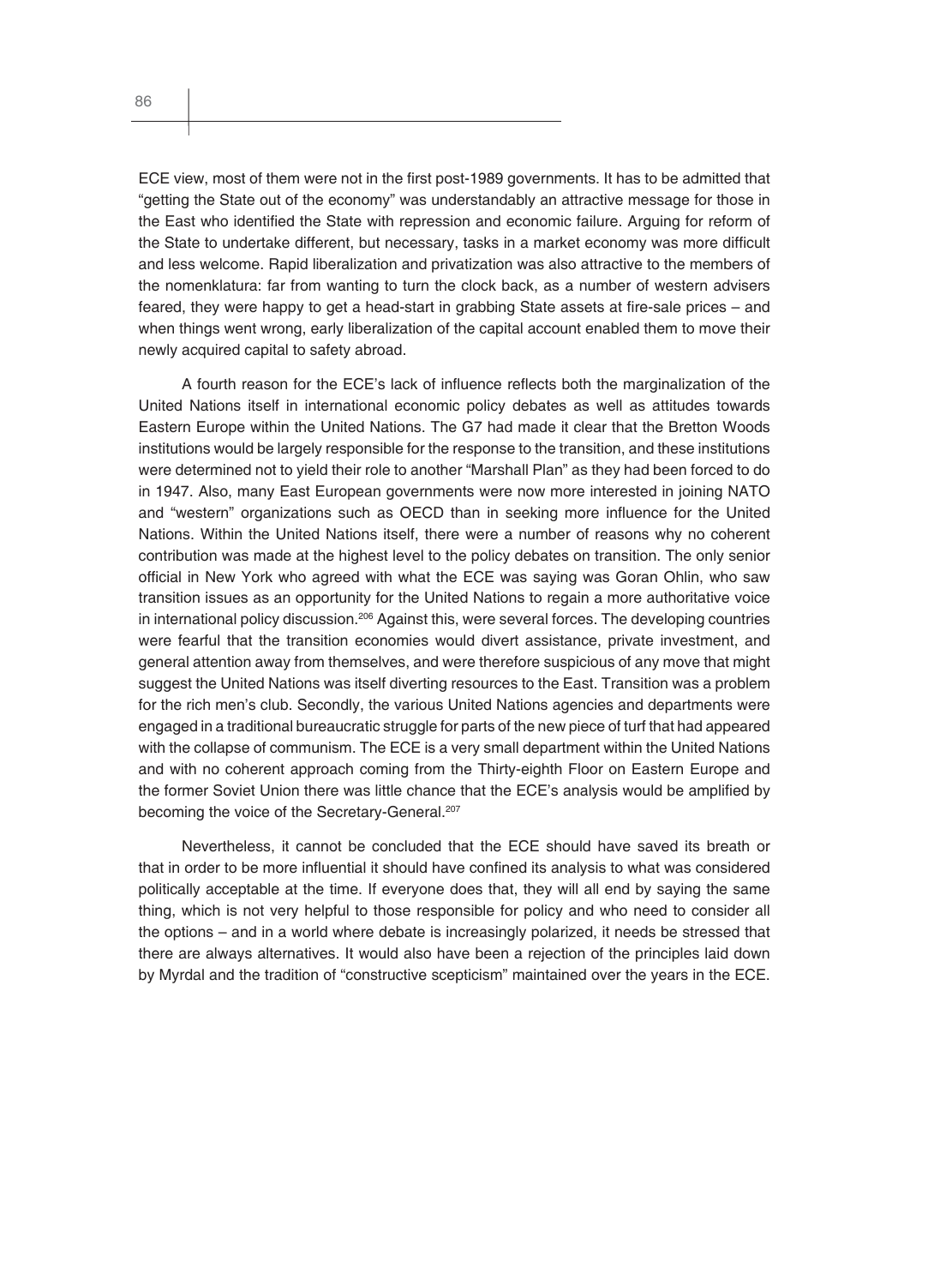Moreover, one of the objectives of thinking "ahead of the curve" must surely be to transform the politically impossible, often a transitory perception, into the politically feasible.

## *EU Enlargement*

Joining the European Union was seen by most of the countries of Eastern Europe as essential, not only for providing the foundations for sustainable long-term growth, but even more for underpinning their new democratic institutions and increasing the general security of the region. Psychologically, membership of the EU was seen as confirming their "return to Europe" and drawing a line under the period when they were subject to a foreign hegemony. Thus, soon after the fall of the Berlin Wall, the countries of Central Europe announced their wish to establish close links with the European Union. In 1990-1991 most of them signed Association Agreements with the Union and, when Brussels had clarified the procedure, all of them formally applied for membership. Later, in 1998, two countries of the CIS, Ukraine and Moldova, as well as those emerging from the break-up of the former Yugoslavia, and Albania also indicated their wish to join.

The ECE was not involved directly in the enlargement process, although most of the conventions and norms developed in the ECE are part of the *acquis communautaire*. In the 1990s, the secretariat had developed some "operational" activities, mainly to assist transition economies in adopting and implementing these conventions and norms, but these were not confined to candidate countries. The ECE, however, at various times, reviewed aspects of enlargement in the *Survey* although its views were not always well received in Brussels. First, the ECE argued early on that the European Union should have a comprehensive and transparent pre-accession strategy, which would require more than simply informing the candidate members about the complexities of the *acquis* and the sequence in which the various rules and regulations might be introduced. Such a strategy should make it "possible to reduce or attenuate some of the costs of adjustments and anticipate many of the benefits of membership by strengthening both policy credibility and the expectations of economic agents, especially investors and entrepreneurs, in both transition economies and Western Europe."208 At the same time, the ECE advocated that the EU should facilitate market access for exports, including sensitive products, from Eastern Europe. It also argued for financial transfers to be better targeted so as to avoid the build up of external debt, help build market institutions, and promote trade among the transition economies. These proposals did not please the Western countries, which were particularly sensitive about the ECE secretariat assessments that financial and technical assistance were poorly coordinated. It is interesting to note (see box 3) that these recommendations, made in 1996, were echoed in the decisions taken in 1997, although it is not claimed that the ECE had a direct influence on this development. By contrast, the candidate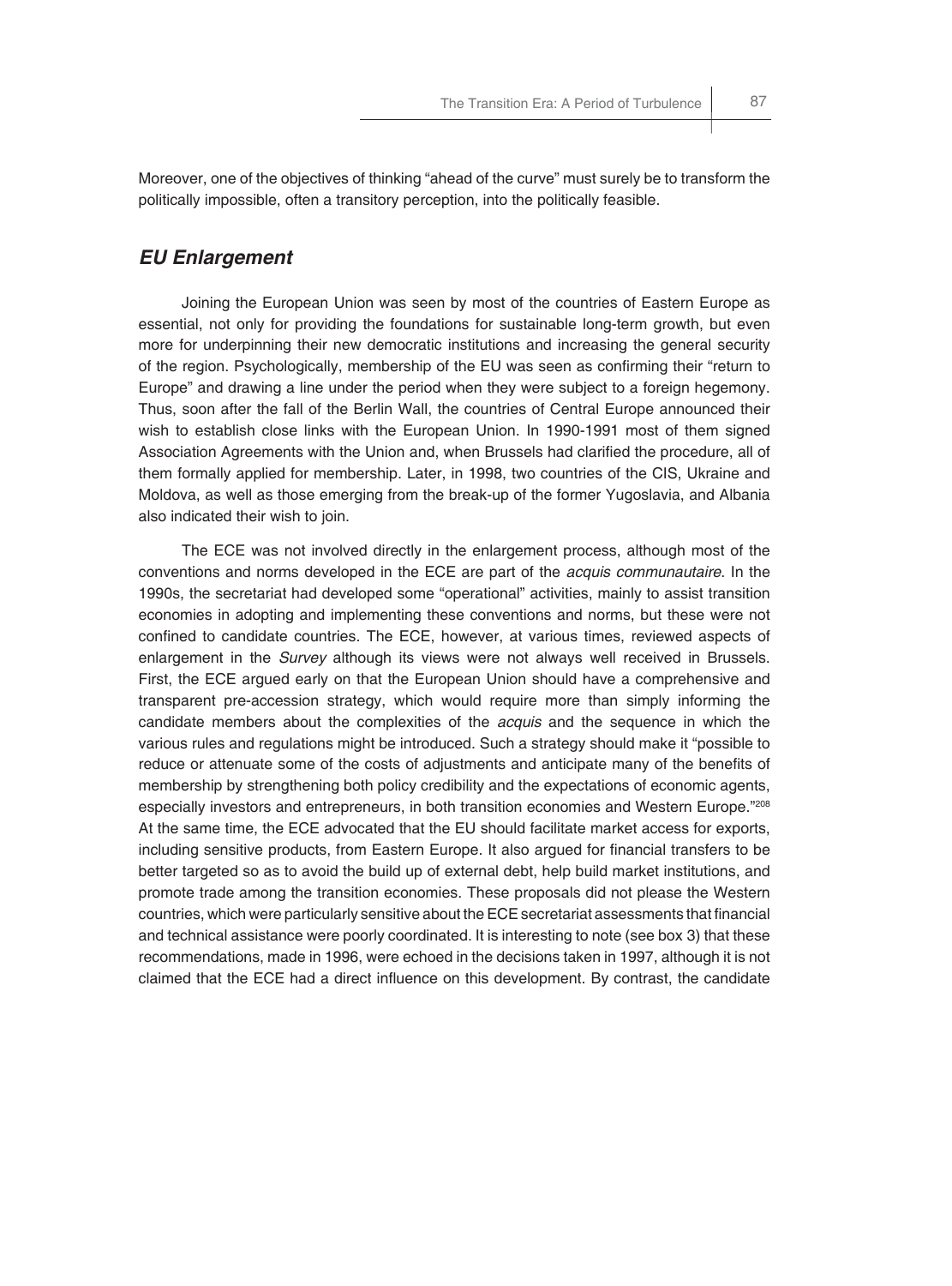#### **Box 3. Steps to Enlargement**

#### *The Association Agreements*

The Association Agreements form nowadays the legal framework for association between the applicant countries and the European Union and cover political and economic relations. Between 1991 and 1996, such agreements were signed by Poland and Bulgaria (December 1991), Romania (February 1993), Bulgaria (March 1993), Czech Republic and Slovakia (October 1993), Estonia, Latvia, and Lithuania (June 1995) and Slovenia (June 1996). Already before 1990, Turkey, Malta, and Cyprus, respectively in 1963, 1970, and 1972, had signed Association Agreements the aim of which was the establishment of a customs union.

#### *1993, The Membership Criteria*

The Copenhagen European Council approved the principle of the EU enlargement and adopted three sets of criteria:

- $\triangleright$  Political criteria: democracy, the rule of law, human rights and respect for and protection of the minorities
- $\triangleright$  Economic criteria: a functioning market economy and the capacity to cope with competitive pressure
- ¾ Adoption of the *acquis communautaire*

In December 1994 the Essen European Council set a pre-accession strategy, which was reinforced in 1999 at the Berlin European Council with the creation of two pre-accession instruments − a structural instrument and an agricultural one – a financial framework for these instruments, and the doubling of pre-accession aid.

Between 1994 and 1996, ten countries with economies in transition submitted their application for membership of the EU: Hungary and Poland (1994), Bulgaria, Estonia, Latvia, Lithuania, Romania, and Slovakia (1995) Czech Republic and Slovenia (1996). Turkey (1987), Cyprus and Malta (1990) had already submitted their application.

#### *The Accession Negotiations*

On 16 July 1997, the European Commission published the *Agenda 2000* which addressed in particular the issue of enlargement and to which are attached the Commission's opinions on the situation of applicant countries in regard to the accession criteria. In December 1997, the Luxembourg European Council approved the report and decided that the accession negotiations should be launched with the Czech Republic, Estonia, Hungary, Poland, and Slovenia. It also established a financial framework for supporting the pre-accession process. On 30 March 1998, the accession process started for six countries, the Luxembourg group composed of the five countries mentioned above and Cyprus.

In December 1999, the Helsinki European Council noted that certain candidates would not be able to meet the Copenhagen criteria in the medium term, but, nevertheless, decided to convene in 2000 bilateral intergovernmental conferences with a view to opening negotiations with Bulgaria, Latvia, Lithuania, Malta, Romania, and Slovakia.

Negotiations are conducted bilaterally; countries will be admitted individually in function of their compliance with the accession criteria. This means that depending of the rapidity of the progress achieved, countries which started late the negotiations can catch up with those that started negotiation at an earlier stage and did not start on the same date.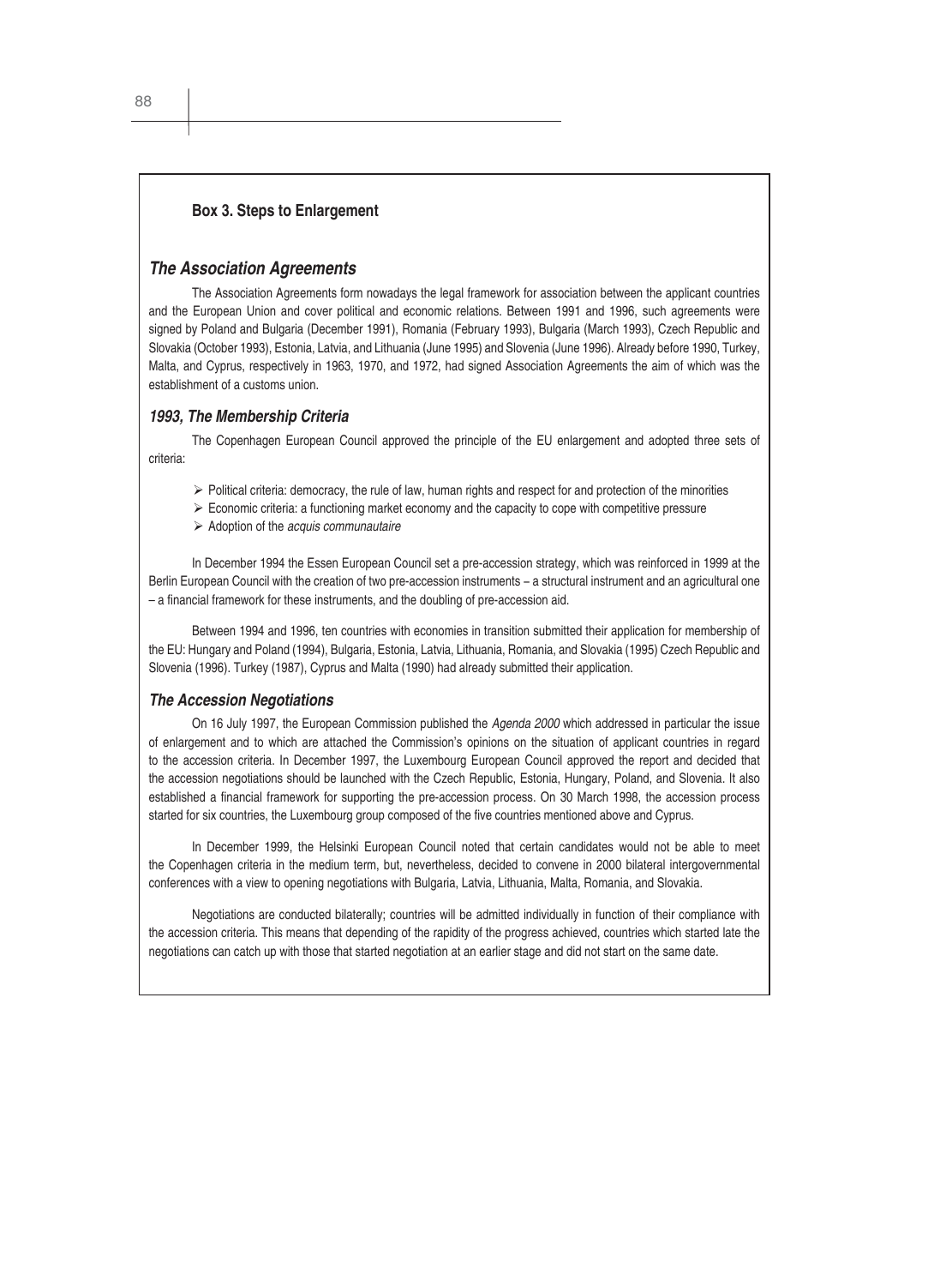countries did not like the view of the ECE secretariat that it was not in their interest to accede too soon to the Union:

"A rushed and premature entry of the transition economies into the EU is unlikely to be in their longer-run economic interests if they are unable to face full-fledged competition in the single market. In such a case, they would risk being confined to low value added activities, subject to increasing competition from transition economies farther east and from the developing countries."209

This view was expressed in 1996 when Western politicians, seeking popularity in the East, were assuring the candidates that the first of them would join in 2000. The ECE, however, considered they were unlikely to join before 2005 – which seems to have been the most accurate of all the forecasts made at that time.

When the EU was still hesitant about the likely extent of enlargement, it was suggested that the ECE might serve as a "waiting room" for the second wave of candidates for membership. It could have been a useful idea since a significant part of the *acquis communautaire* originated in the ECE norms and conventions and many of these countries were not yet applying them fully. This would have required some resources to be channelled through the ECE for technical assistance. More importantly, it would have implied that the EU and the countries concerned would agree to discuss a number of trade, financial and general issues of common interest within the ECE framework. The EU was not willing to do this, and was not prepared to go beyond technical and environmental negotiations in the ECE. This restrictive attitude had not changed at the end of 2001 when Russia suggested that the secretariat organise a seminar to explore the consequences of enlargement for the rest of Europe and the EU refused to support the proposal.

# **DYNAMICS OF SECTORAL ACTIVITIES**

The conjunction of a range of problems – those of transition to a market economy, globalization, environmental degradation and energy constraints − gave the sectoral activities of the ECE a renewed dynamism characterised by broader sectoral debates, the emergence of intersectoral activities, the development of new conventions and norms, and the geographical extension of several existing conventions.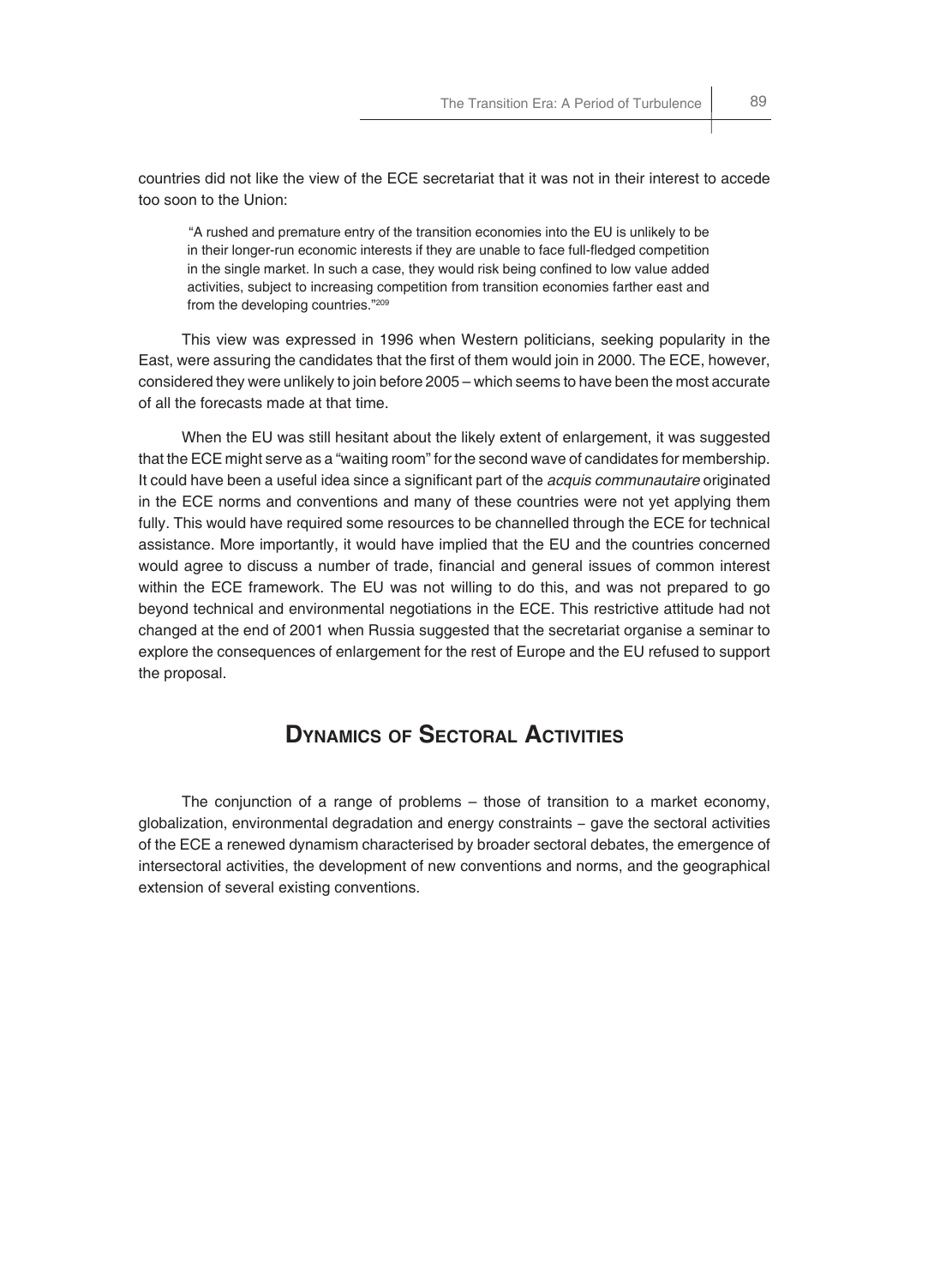## *Broadening Sectoral Debates and Initiating Intersectoral Cooperation*

#### *Broader sectoral debates*

The 1956 *Survey* had contained a broad review of European transport problems including a detailed analysis of the relative cost structures of road and rail transport, and "the extremely irrational distribution of traffic" between the two.<sup>210</sup> Regrettably, the *Survey's* analysis failed to promote a debate among the officials responsible for transport on the strategic issues of European transport policies. They preferred to continue limiting their cooperation to precise questions where technical experts feel more comfortable and, above all, where they are not required to debate the respective merits of each mode of transport. Similarly, in the mid-1990s, a debate about the sources of energy and their impact on the environment degenerated into a succession of pleas for preference to be given to hydraulic energy, or gas, or oil, and even coal thanks to the progress expected in clean coal technologies. The rivalries between the different modes of transport or the different sources of energy, as well as the fragile consensus during the cold war to confine discussion to purely technical issues, restrained the ECE sectoral committees from entering into debates that might have blocked any discussion at all. The end of the cold war and concerns for the environment prompted a broadening of the issues discussed.

The Committee on Housing, Building, and Planning started as early as 1974 in "weaving together sectoral measures and approaches"211 into comprehensive and integrated policies and strategies. In 1986 it published a first survey of "The Human Settlements Situation in the ECE Region" and since 1974 has addressed the problems of energy in human settlements. This opening was amplified in the 1990s and, since 2000, the Committee has been integrating social and economic dimensions in considering housing and urban planning policies that could contribute to individual wellbeing and social cohesion and be financially and environmentally sustainable. At the same time, the situation in Eastern and Southern Europe raised particular problems concerning the poor state of land registration and, as a result of privatization, the considerable increase in the proportion of owner-occupied dwellings in multi-family units left without established property rights, clear definitions of mixed ownership, or a legal and institutional framework for housing condominiums. The Committee has, therefore, tried to combine assessments of the future of human settlements in the ECE region with efforts to harmonize as much as possible rules and practices to respond to the specific problems of Eastern and Southern Europe.

Thus, the Committee provided guidelines for urban planning based on a review of the available empirical research into the factors affecting urban development; it has encouraged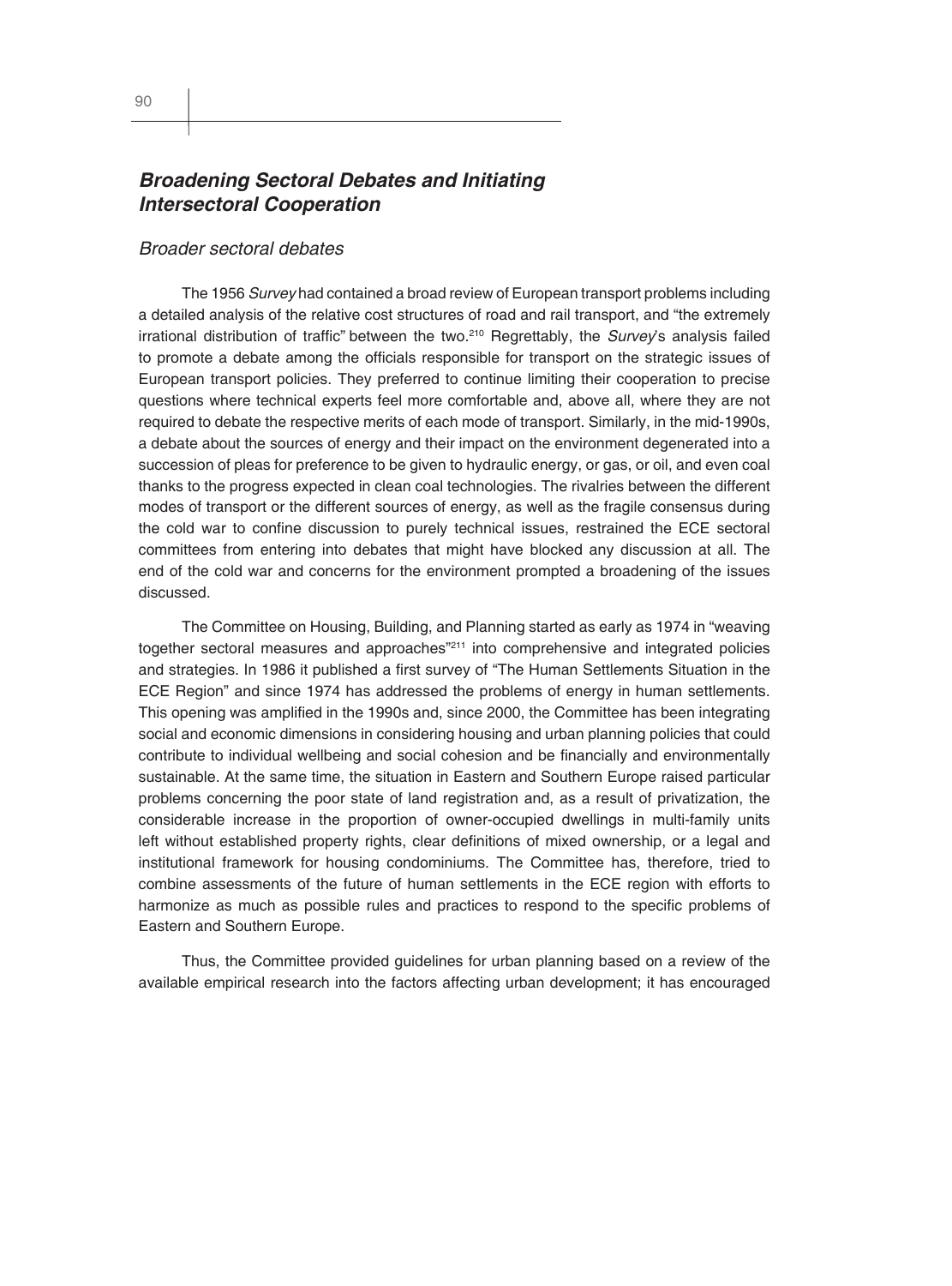initiatives in cities to raise public awareness of the environmental impact of individual consumption behaviour, to promote environmentally sound goods and services, and to make sustainable use of energy, water, raw materials and land; it has promoted the modernization of the land registration systems by using information technology. More specifically, for countries with economies in transition, it has offered guidelines and assistance for reforming cadastre and land registration systems and for the management and financing of housing.

In the energy sector, the Committee on Energy started to broaden its discussions by analysing the advantages and disadvantages of liberalizing the gas and electricity markets and the implications of liberalization on the financing of investment in infrastructure and search for new deposits, both necessary to secure long term energy supply in energy-importing countries. Mutatis mutandis, a similar approach might have been adopted by the Inland Transport Committee, but was not. In the 1990s and at the beginning of the 2000s, facts and events combined to broaden the debate to strategic challenges in the Committee on Energy, re-named the Committee on Sustainable Energy in 1997. These facts have been analysed in a note<sup>212</sup> of the secretariat on energy security. It argues that the risks to security have increased sharply" for a number of reasons, namely, the concentration of known hydrocarbon reserves and resources in a limited number of countries, the lengthening of supply routes, and, to some extent, the rising marginal cost of developing new sources of energy supplies due to natural and geographic constraints, the latter being compounded by popular resistance in the most developed countries to the degradation of the landscape and to the potential risks of industrial accidents. "The growing energy import dependence of major consuming countries" is a consequence of the development model of these countries and their low level of investment in renewable energy. "The lack of adequate investment along the energy supply chain, including the electricity sector" and "the recent high crude oil prices and their volatility" as well as "corporate and policy failures, such as the Enron bankruptcy and the 2003 electric power blackouts in North America and Europe" may be due to privatization and insufficient state control. Political instability and conflict in the Middle East, with fears of sabotage and terrorist attacks in major oil and gas producing countries, are another major source of energy insecurity.

Governments of producing and consuming countries could mitigate these risks through a mixture of domestic measures and international cooperation. A favourable legal environment for national and international investors, and long-term contracts for energy supply, would stimulate investment in infrastructure and production. Diversification of the economies of the producing countries and energy saving policies in the importing countries could help to reduce the risks to both of them attached to their excessive dependence on international trade in energy. Investment in renewable energy and research and development aimed at "greening the fossil fuel energy supply chain" would help to reduce pollution and the emission of CO2. After the first oil shock of 1973, West European countries made significant gains in this direction in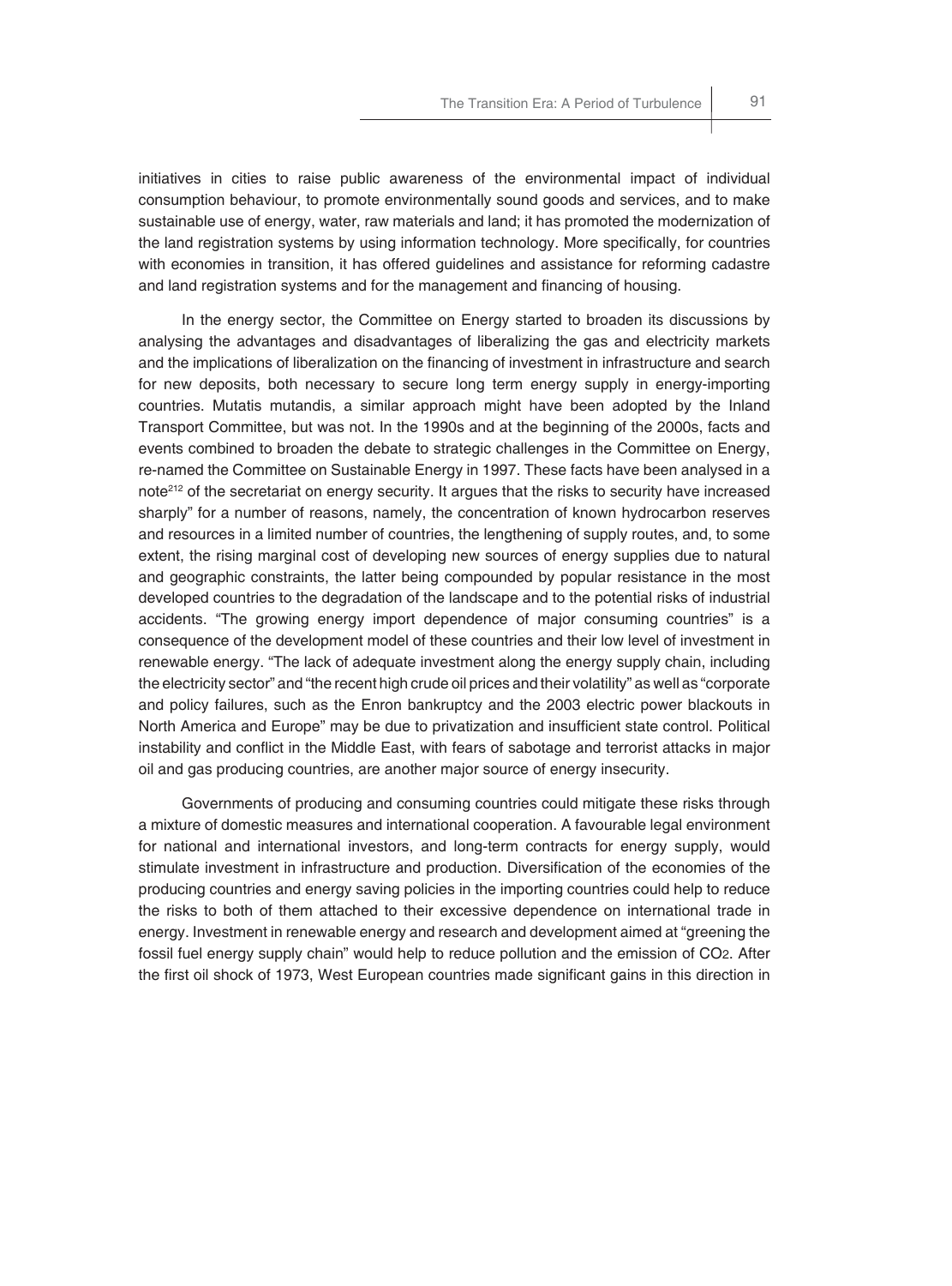response to the increase in prices, but their fall in the second half of the 1980s and in the 1990s reversed the incentive for governments, enterprises and households to alter their traditional patterns of consumption. In the 1990s, the ECE's technical assistance helped Eastern Europe to improve its energy efficiency, as described below, but energy saving should again become a pan-European goal, which will be easier to achieve if the real price of energy is prevented from falling as it did after the 1979 oil shock**.**

The broadening of the sectoral debates, as illustrated for energy and human settlements, puts policy recommendations, guidelines and norms in a more strategic perspective. But, on some issues, particularly when environmental considerations are at stake, the interdependence between sectors requires the development of inter-sectoral approaches.

#### *Intersectoral cooperation*

For a long time, the ECE failed to take advantage of its various sectoral activities to address the issues arising from their interdependence. For example, both the Trade and Inland Transport Committees independently addressed the problems of border crossing, harmonization of customs operations and trade documents. The reasons for this are similar to those already mentioned above: the cold war, again, but also the fact that the sectoral committees consist of representatives of ministries that already have great difficulty in coordinating their actions in their national context. An engine for change, however, is the environment.

Before it joined the EU, Sweden proposed a conference on transport and the environment, but those EU countries that feared that it might challenge the interests of their car manufacturers opposed it. The European Commission, however, concerned that the EU was unlikely to meet its commitments made at the Rio Conference, took up the Swedish idea and the ECE countries finally held a Conference on Transport and the Environment in Vienna in 1997. They were some forceful speeches, particularly that of the Minister for Transport and the Environment of the United Kingdom, but only modest decisions were taken, such as to designate national focal points to review national experiences and existing mechanisms to integrate the environmental dimension into transport policies. The process started slowly. The London conference, jointly organized two years later in 1999 with the European office of the WHO, helped to overcome the resistance of the transport sector and to focus attention on the interrelationships between transport, health and the environment.

The essential role that transport plays in economic and social development was acknowledged. But, it was also recognized that its continued expansion, dominated by road transport, raised serious concerns about the long-term sustainability of current rates of mobility. That put transport-related issues on the international agenda and The Pan-European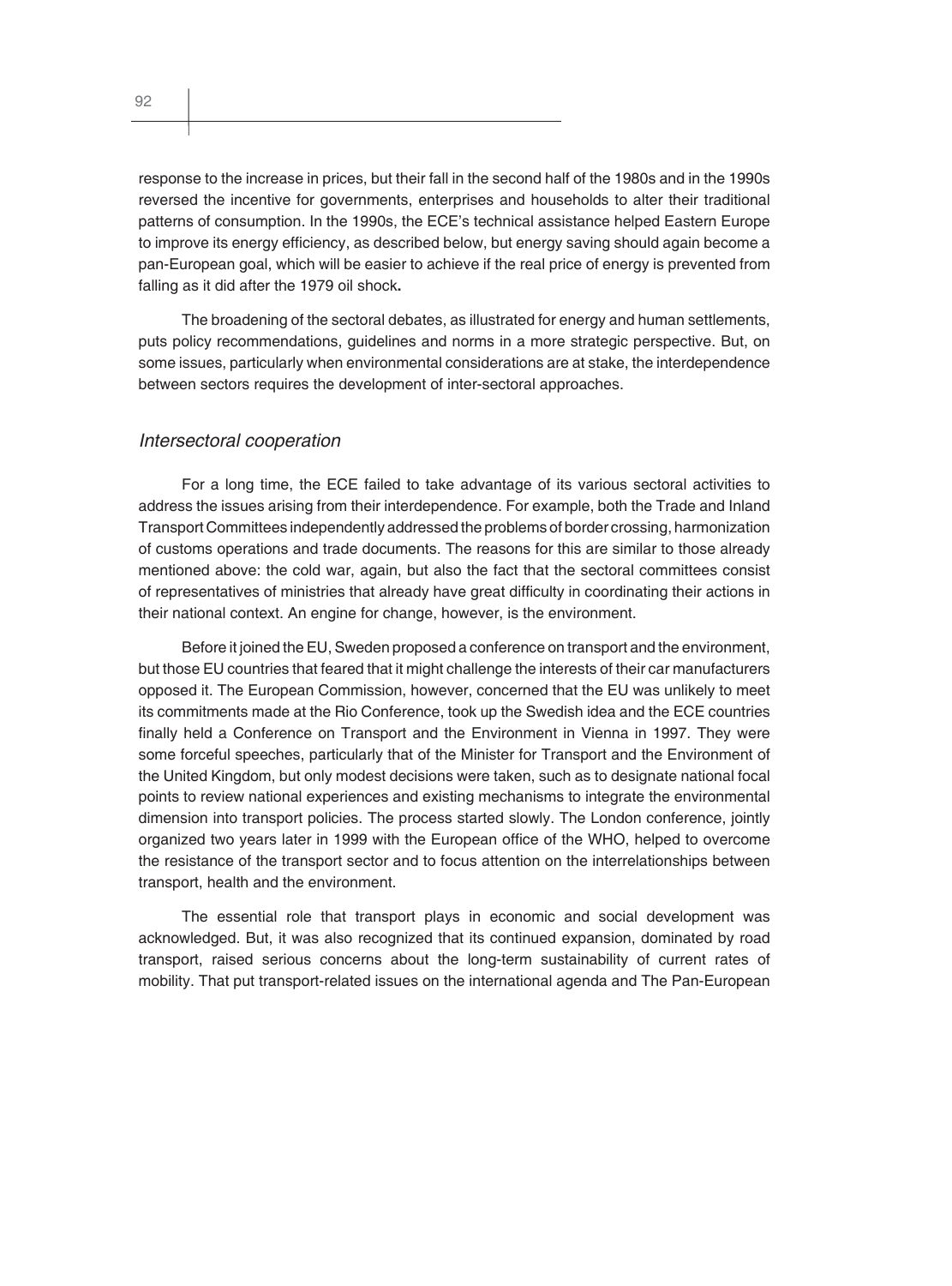Programme on Transport and Health (THE PEP) of 2002 was jointly established by the ECE and the WHO with three priorities: the integration of health and environment in transport policies, which could be facilitated by institutional measures ranging from the sharing of information through inter-ministry consultations to mergers of organizational structures and budgets; the encouragement of less polluting modes of transport; appropriate urban transport and land-use patterns in urban areas in order to reduce congestion costs, improve air quality, reduce noise as well as the number and severity of road accidents, and to generally improve the quality of everyday life.

Integrating sectoral policies is a challenging task because of conflicting interests and priorities among decision-makers and between them and the enterprises concerned.213 This is even true within sectors where different modalities compete to satisfy the same needs such as mobility or energy. In a first step, debates and exchanges of experience at the international level can help to unlock the situation. In a second stage, countries may agree to issue policy recommendations or guidelines or to develop common norms. Progressively, in the course of the last ten years, the need for intersectoral dialogue and cooperation has become obvious. Later, when countries feel the need for more harmonized practices, they will start negotiating conventions, norms or agreements as they have done so often in the past, within sectors.

## *Development of New Conventions and Norms*

Most of the new conventions, protocols and agreements negotiated since 1989 relate to the environment, although some have been in the transport sector.<sup>214</sup> Four environmental conventions address air pollution, the protection and use of watercourses and lakes, the impact of particular activities, and industrial accidents. Their aim is to prevent or reduce environmental damage inflicted by one country on another and, in the case of accident, to limit the damage and avoid disputes between the affected countries. Their title includes "trans boundary", which is justified by their purpose and also explained by the fact that most countries are reluctant to have an international organization intervening in their domestic affairs, particularly if their economic or military activities may be affected. Nevertheless, as people and governments are becoming more conscious of environmental risks, protocols to these conventions includes provisions mainly legitimized by domestic concerns. For instance, the ECE Convention of 1991 on Environmental Impact Assessment in a Transboundary Context obliges governments to assess the environmental impact of certain activities at an early stage of planning, to inform and consult the parties to the convention, and to consult the public. The 2003 Protocol, when it enters into force, will require governments to apply the environmental assessment principles to certain plans, programmes, policies, and laws. It will then be a powerful instrument for placing environmental concerns at the centre of the governmental decision-making process. Similarly,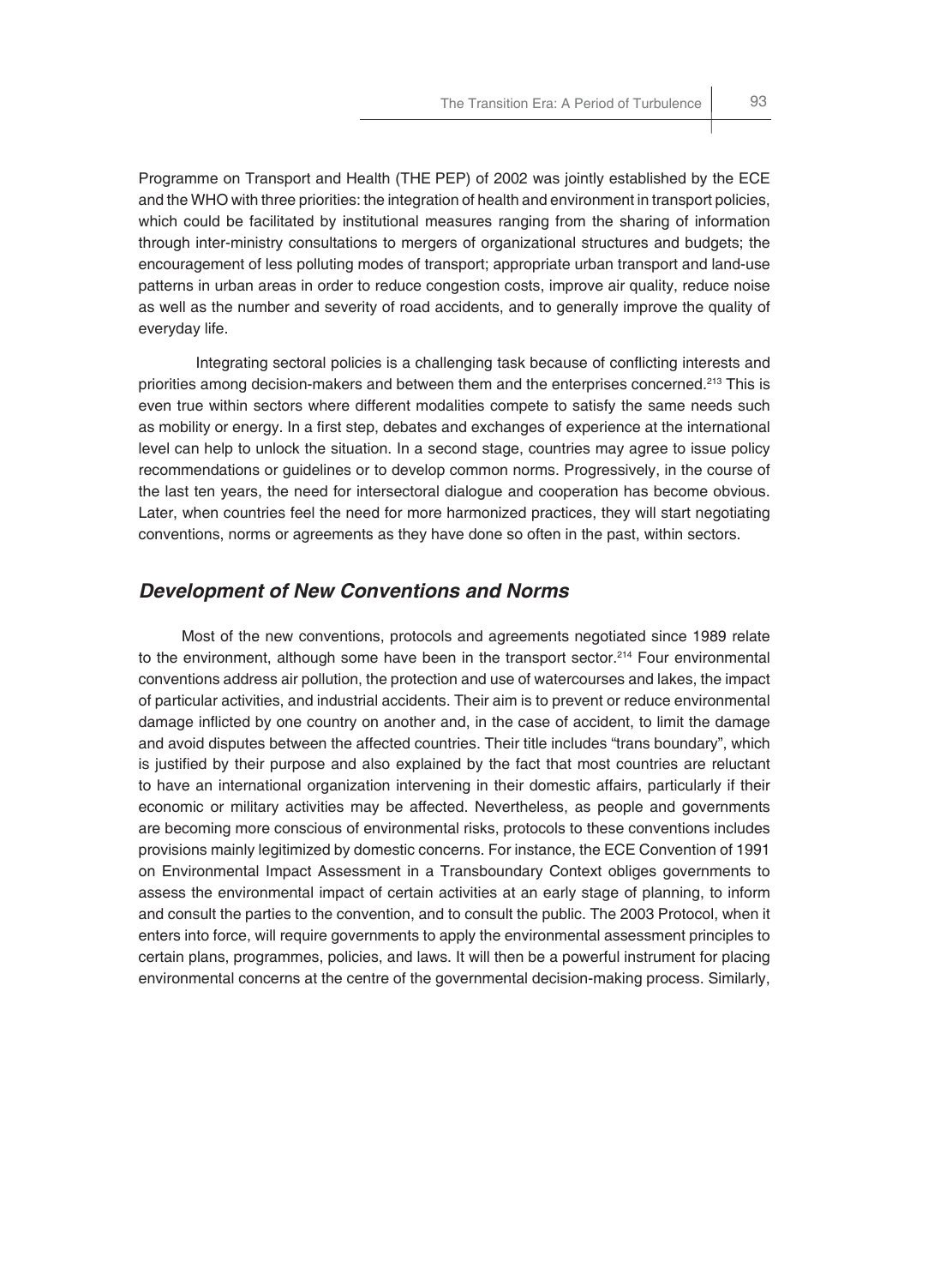the Convention on the Protection and Use of Transboundary Watercourses and International Lakes, adopted in 1992, was designed to prevent conflicts over pollution or shortages of this vital resource. Following a series of industrial accidents that polluted water supplies, a protocol was adopted in 2003 in Kiev on civil liability, which responds to transboundary concerns. But, as with the Protocol on Water and Health, adopted in London in 1999, the protection of public health through better water management is first of all a national responsibility and preoccupation.

In several of these environmental conventions, it is recommended that the public be consulted or given access to relevant information. The Convention on Access to Information, Public Participation in Decision-Making and Access to Justice in Environmental Matters, known as the Aarhus Convention, adopted in 1998, goes further in linking environmental rights and human rights. It acknowledges that we owe an obligation to future generations. It argues that sustainable development can be achieved only through the involvement of all stakeholders. It links government accountability and environmental protection and focuses on interactions between the public and the authorities in a democratic context. As such, it is forging a new approach to public participation in the negotiation and implementation of international agreements. The Aarhus Convention goes to the heart of the relationship between peoples and their governments, since it is not only about the environment but also about government accountability, transparency and responsiveness.<sup>215</sup> The negotiation of the convention was remarkable in that non-governmental organizations (NGO) played an important role in the debates and in drafting the provisions many of which were retained in the final text. The competence and constructive attitude of these NGOs, and the fact that they were not very numerous, helps to explain their influence.

The impact of the ECE instruments varies from one country to another and depends on the sector involved. In transport and trade, the states and the public or private enterprises, whose interests they serve, implement them. They are put into practice as soon as the appropriate national laws or rules are voted or enacted**,** and the interested actors are informed. The ECE helps to publicize the conventions through its website and publications and several of the latter have stood for decades at the top of the United Nations best-seller list. In the case of the environment, responsibilities are shared between the government, local authorities, enterprises and citizens. Here again, information is essential but not sufficient as these conventions, even if recognized as indispensable, are seen in daily life as constraints on existing patterns of behaviour and practice. Monitoring mechanisms therefore have to be put in place to allow civil society organizations to play their role in conformity with the Aarhus Convention. When applied, the conventions, norms, and agreements negotiated in the ECE have a very concrete impact. It is estimated that the conventions on road safety have saved thousands of lives, those on trade facilitation have saved billions of dollars and contributed to the acceleration of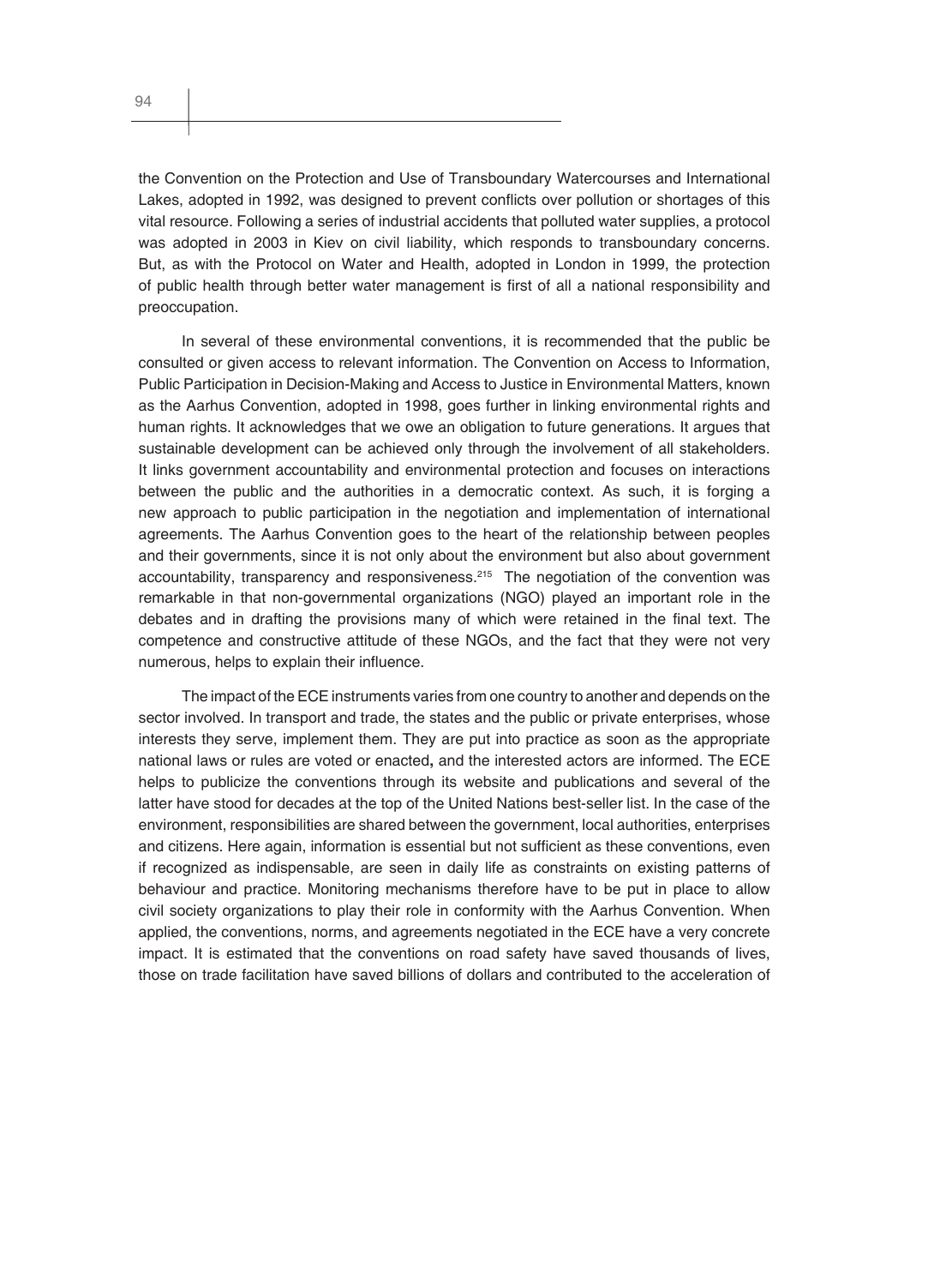economic growth, and, thanks to the protocols of the Convention on LRTAP, the emissions of sulphur, nitrogen oxides, ammonia, and volatile organic compounds had been cut by 65, 30, 22 and 38 per cent, respectively, by 2004 compared to their levels in 1990. Unfortunately, this has not meant an equivalent improvement in air quality as Europe is receiving increasing levels of pollution from Asia. The full impact of many of the ECE instruments will therefore depend on their, formal or informal adoption in other regions of the world.

#### *Geographical Extension of the ECE norms*

The break-up of the USSR and the Socialist Federal Republic of Yugoslavia gave birth to countries that had not signed and ratified the conventions and agreements negotiated before 1992. Their adoption of these instruments was a priority and was generally in the interest of both the existing parties and the new countries. The latter joined them progressively − benefiting, eventually, from the technical assistance of the ECE. The notable exceptions related to the conventions on trans-European transport arteries. In 1950, eleven West European governments<sup>216</sup> signed a declaration that defined European roads and determined their technical characteristics according to the amount of traffic they bore. Since 1975, the E-roads, (indicated by an E followed by the road number), run in Europe from east to west and from north to south and are defined by the European Agreement on Main International Traffic Arteries (AGR). This was followed by similar agreements on international railway lines (AGC) in 1985, combined transport lines and related installations (AGTC) in 1991, and inland waterways of international importance (AGN) in 1996. These arteries carry most of the long-distance intercontinental traffic and it is assumed that financing institutions are inclined to consider investment in them more favourably than for other routes. In the USSR, E-roads reached only the cities of Kiev, Minsk and Moscow, capitals of the three former Soviet Socialist countries members of the United Nations. The countries of Central Asia were the first to require inclusion in the Agreement of the roads reaching them. The revision of the AGR took several years, mainly because Russia objected to the inclusion of roads that would connect Central Asia to central and Western Europe without crossing Russian territory, an indication of the geo-strategic importance of the E-roads. An agreement was finally reached and with the revised AGR of 2001, all the countries of the ECE that desire it are on the map. The ECE is now working with the Economic and Social Commission for Asia and the Pacific (ESCAP) on the interconnection and harmonization of the A and E networks.

The ECE never aggressively promoted its conventions, norms, and agreements outside the region. Indeed, they have tended to diffuse anyway either because they were seen to be useful per se or because non-ECE countries thought that they would facilitate access to ECE markets. The extension of the ECE instruments to non-ECE countries passes through different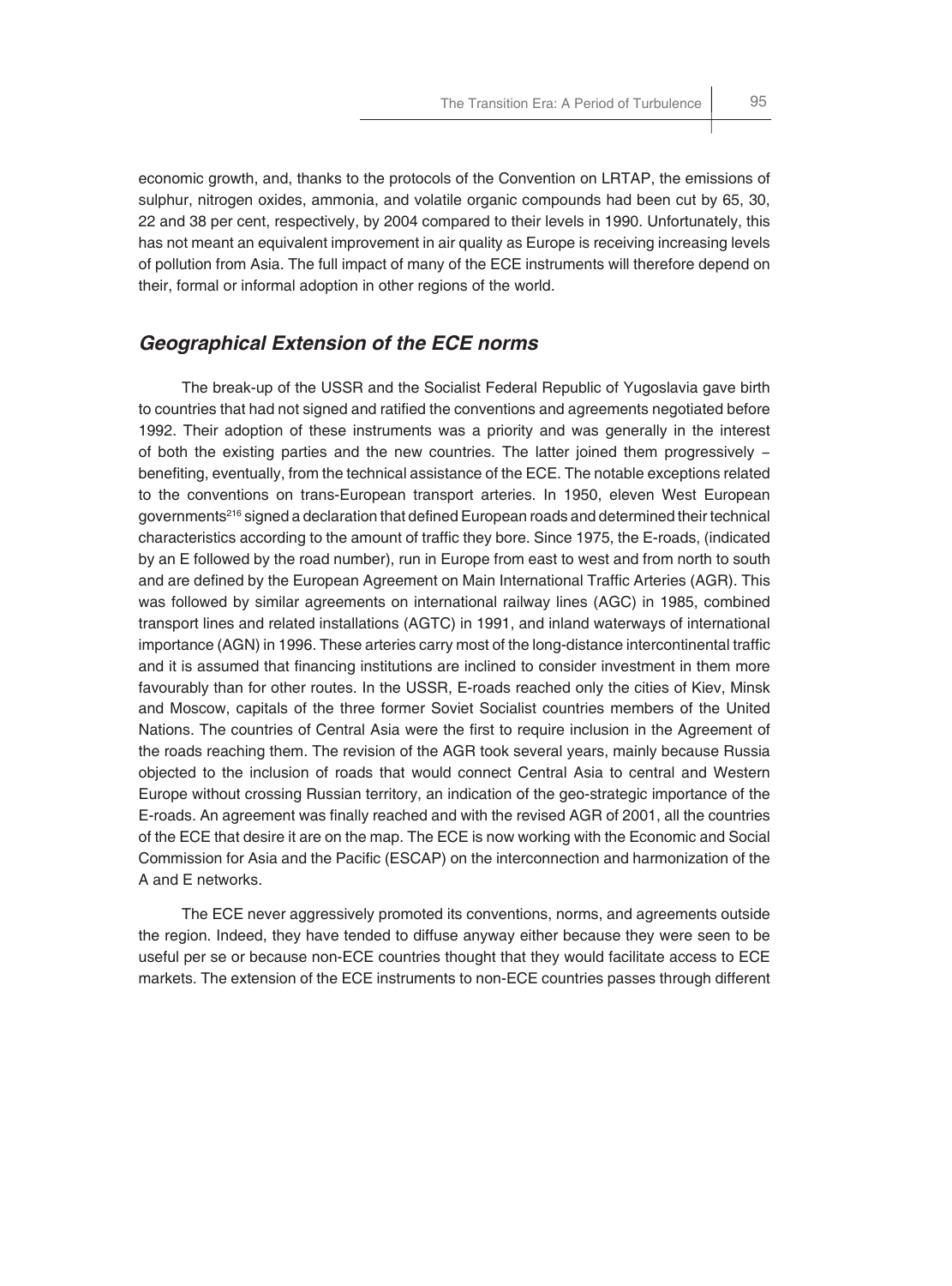channels. Sometimes, but not often, the ECOSOC transforms the instrument into a global one, as in the case of the transport of dangerous goods or UNICODE. In this case, it becomes a United Nations instrument, and, in most cases, the ECE secretariat continues to serve its governing body. More frequently, the extension was due to the individual initiatives of non-ECE countries that took advantage of their United Nations membership to access the texts agreed among ECE members or to attend as observers the relevant ECE meetings and, eventually, to decide whether to adhere to the instrument. When a country becomes a party to an ECE convention, it participates in its governing body and has a say in its evolution. The extension of these instruments is therefore facilitated by the fact that the ECE is part of the United Nations. The table in Annex V illustrates how some ECE instruments have spread across the world. It can also happen that a convention is not adopted but adapted, being used as a reference or as a source of inspiration. For example, UNEP, a global entity, used the protocol on organic pollutants to the Air Pollution Convention as a reference for the negotiation of the Convention on Persistent Organic Pollutants (Stockholm Convention).

Generally, the extension of an ECE convention to non-ECE countries goes smoothly. But, it can create difficulties among the parties as in the case of the 1958 Agreement on motor vehicle equipment and parts. The Working Party 29, which manages it, wished to open the European Agreement to other countries in the world and also to countries like the US that do not have a State system of approval of vehicles but a self-certification system. After several years of work in which the US participated, the 1958 Agreement was amended, but the United States, dissatisfied with the amended Agreement, which they considered was biased in favour of the European car manufacturers, decided not to adhere to it and, instead, pushed for a new truly global Agreement that was negotiated between the US, the EU and Japan and adopted by WP.29 on 25 June 1998 .<sup>217</sup> However, it was adopted on condition that the 1958 Agreement would continue to exist. Both Agreements are in force now and work in parallel. The 1958 Agreement has 47 Contracting Parties, including Japan, Republic of Korea, Malaysia, Thailand, Australia and New Zealand, and 125 ECE regulations annexed to it. The 1998 global Agreement has 29 Contracting Parties, including US, Canada, China and five global regulations and a dozen more under way, including one on hydrogen and fuel cells vehicles. Japan and the European Community are Parties to both agreements.

Thus, the worldwide diffusion of ECE instruments contributes to the adoption of common rules and practices in a globalized world. Contrary to the practice in other institutions or in bilateral negotiations, countries adopt the ECE instruments freely and simply because they judge them to be in their interest.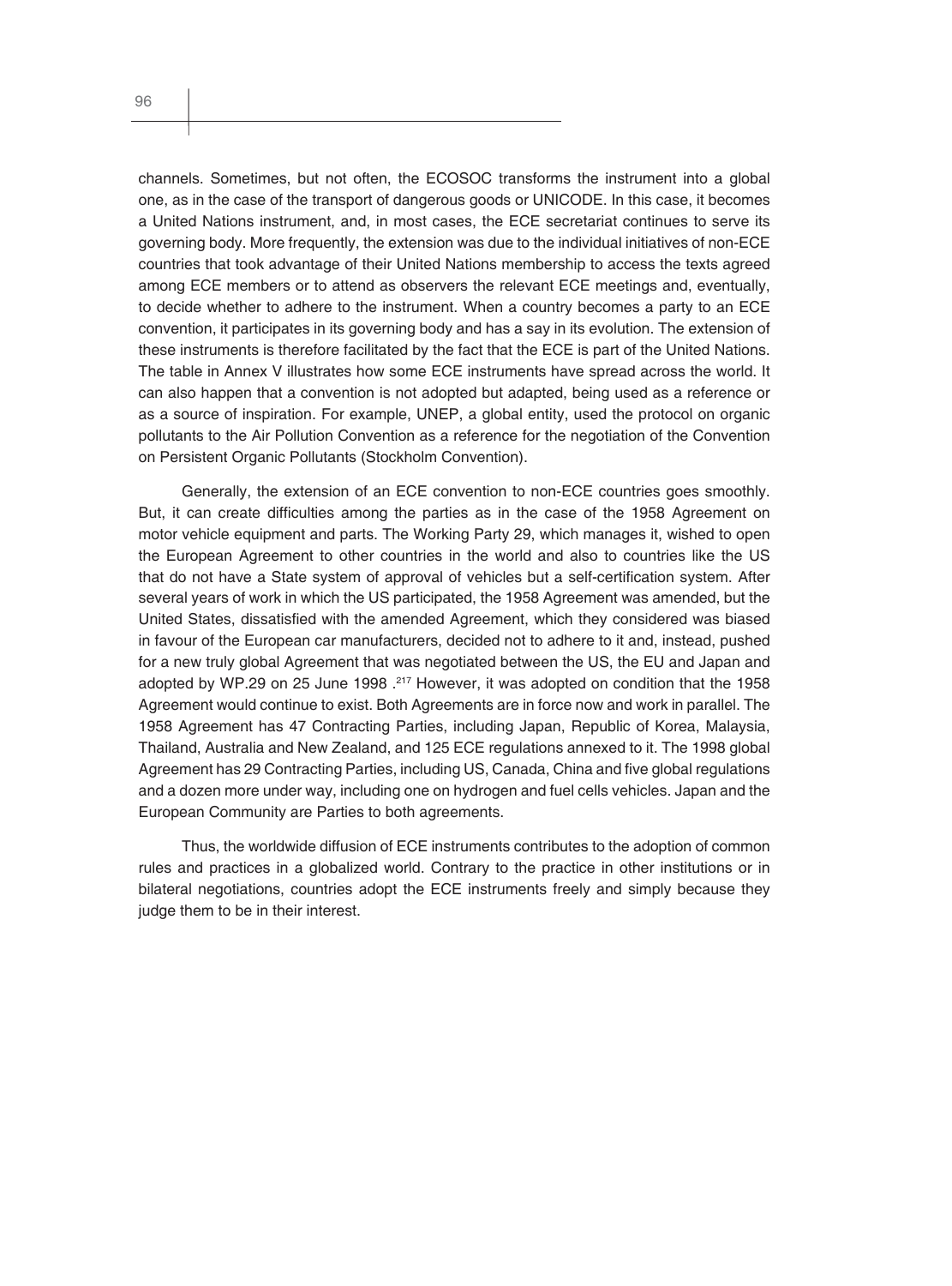Initially, it was not envisaged that the regional commissions would provide or channel assistance to their region and, for reasons developed in chapter 1, the ECE was not given any responsibility for implementing the Marshall Plan. Nevertheless, in taking over the tasks of the E-Organizations in 1947, the ECE had its first experience of operational activities. Although not presented as such, the 1953 *Survey*, devoted to development policies in Southern Europe, was a form of technical assistance to that part of the region as was the participation in missions sent to ECE Mediterranean countries in the 1950s and 1960s.**<sup>218</sup>** The adoption of the New International Economic Order (NIEO) in 1974 by the United Nations General Assembly prompted debates about the capacity of the United Nations system to put into place such a new order. Decentralization became fashionable and, by the terms of ECOSOC resolution 1896 (LVII), the regional commissions were designated as Executing Agencies for regional operational projects. The Specialized Agencies were hesitant and this mandate had to be confirmed and strengthened in 1977 and 1979 by the General Assembly, which decided that "the Regional Commissions shall have the status of executing agencies, in their own right,"219 for intersectoral, sub-regional, regional and inter-regional projects and should "exercise team leadership and responsibility for coordination and cooperation at the regional level".<sup>220</sup> This did not really materialize and in the 1990s, the Executive Secretaries convened meetings to exchange views on the economic situation of their regions and, eventually, to initiate and coordinate inter-agency technical assistance. But the commissions never imposed themselves as "team leaders"; at best they were recognized as facilitators for other agencies in the interests of regional cooperation.

There were few demands addressed to the ECE in the 1970s and 1980s. A handful of projects were, nevertheless, undertaken as, for instance, the interconnection of electric power transmission systems in the Balkan countries, the feasibility of a navigable waterway between the Danube and the Aegean Sea, and the development of software to improve the efficiency of statistical offices. This was also the time when the Trans European North-South Motorway (TEM) project got under way, to be followed by the Trans European Railway (TER).

After the fall of the Berlin Wall, policy advice, technical assistance, and finance was provided to Eastern and Southern Europe. Bilateral and multilateral institutions, with little knowledge of the area, rushed in with help to install the rules of a market economy, i.e. the rules, conventions, and habits currently followed in the market economies of Western Europe or the United States. The ECE was marginalized in this process, partly because it was feared that it would not always support the radical changes being proposed, but, also, because all the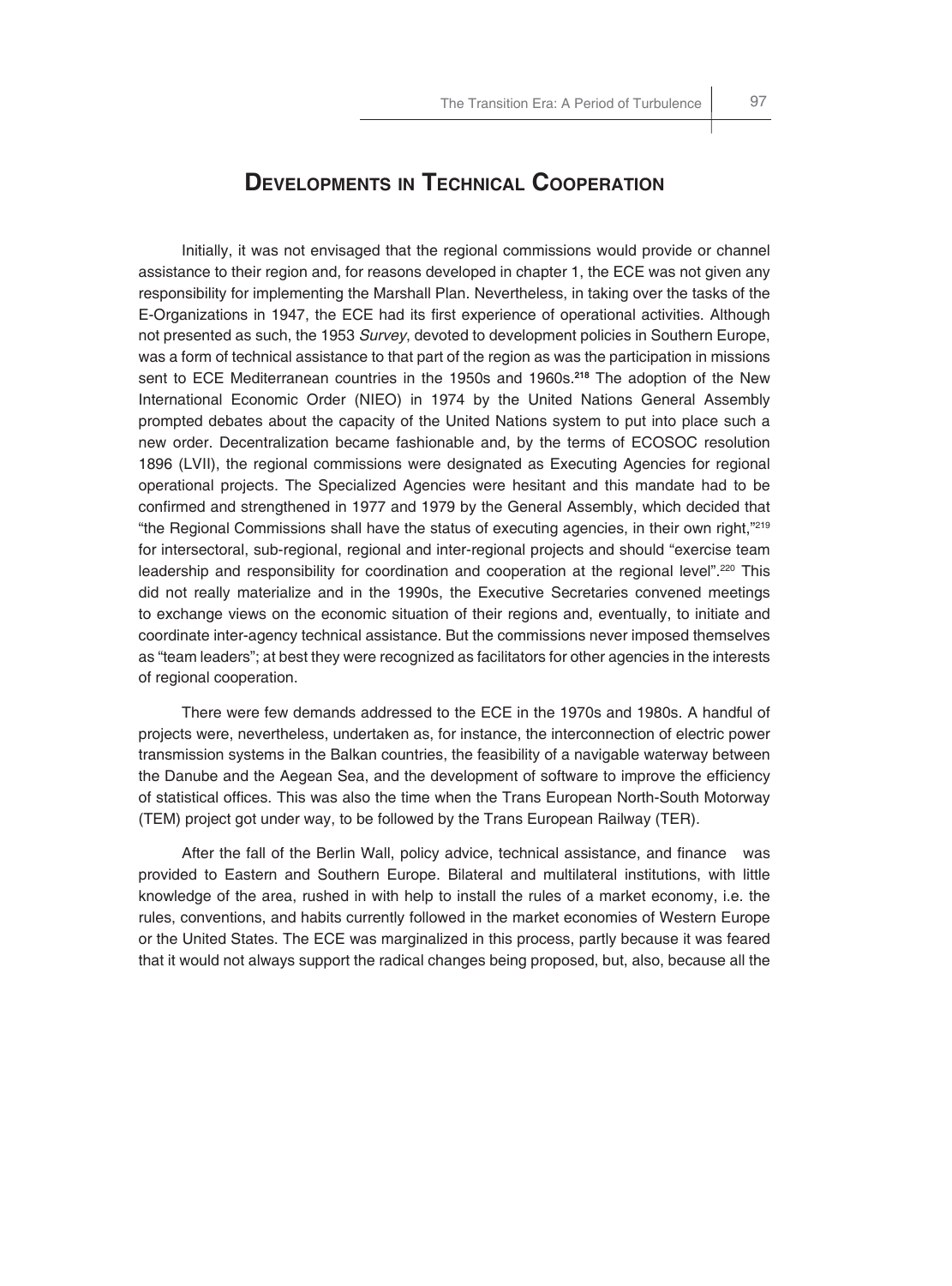instruments it had developed in trade, transport, environment, and energy as bridges between East and West were simply ignored by (or were unknown to) those who went to give advice.

Nevertheless, the ECE developed progressively its technical assistance, the main objectives of which are to assist the countries of Eastern and Southeast Europe to adopt and implement the conventions, norms and standards, internationally agreed in the ECE, and to develop mechanisms for transboundary cooperation on a subregional basis. A significant proportion of these activities has been devoted to supporting post-conflict reconstruction efforts and to restoring dialogue between the affected countries by inviting them to seek, within the ECE framework, constructive solutions to their shared problems. TEM, TER, Energy Efficiency 21, the Southeast European Cooperative Initiative (SECI) and the Special Programme for the Economies of Central Asia (SPECA), described below, illustrate the direction of these efforts.

## *Trans-European Motorway (TEM) and Trans-European Railway (TER)*

TEM and TER are two cooperative projects involving countries of Eastern and Southern Europe anxious to improve the transport infrastructure between the Baltic region and the South of Europe towards the Middle East and Western Asia. TEM and TER aim to improve the quality and efficiency of transport operations, assist the process of integration, and increase the coherence of the European transport infrastructure. They are developed in conformity with the AGR, AGC and AGTC, which they help to implement, and both were initially financed by the United Nations Development Programme (UNDP), the ECE being the executive agency. While the two projects remained distinct, both cooperated in the elaboration of a TEM and TER Master Plan, published in 2006. The study evaluates the outlook for traffic and its characteristics in the medium and long term, under different hypotheses regarding economic, trade, and population growth. It identifies bottlenecks and missing links, paying particular attention to transport regulation, border facilities and staffing requirements. Finally, it evaluates the different projects proposed by the participating countries and prioritises them.

The TEM and TER Master Plan is a useful instrument that has yet to be exploited. It has reconciled the national and international interests of the participating countries. The international interest resides in the fact that, if applied, the Plan will facilitate the external trade of the participating countries and other European countries by improving transit conditions. The economic benefit is significant, but indirect. When it comes to implementation, the national priorities, often influenced by political considerations, may reverse choices that have been accepted at the international level. The Plan takes this into account insofar as it introduces compliance with preceding commitments as one of the criteria for evaluating projects. The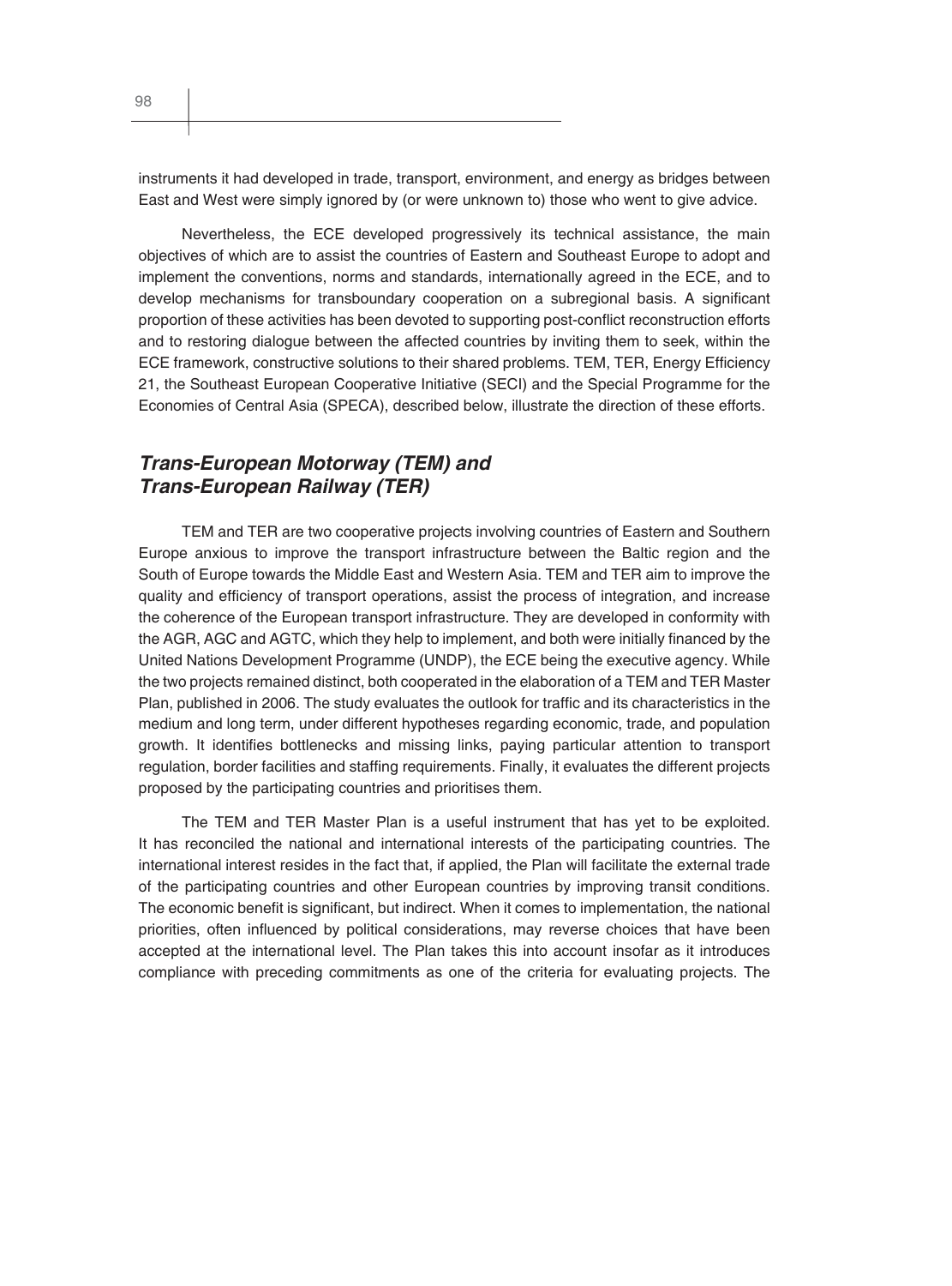difficulty could be overcome if TEM and TER were to provide at least seed money for the realization of the projects, but they have no means of doing this. The hope is that financial institutions, donors, and banks will favour the projects in the Master Plan because of its serious methodology and its contribution to European integration. This is not an unjustified expectation, but the problem is that several other trans-European projects (TINA, TIRS, REBIS, TEN-STAC, EU High Level Group, etc.) and the UNECE-UNESCAP Projects on developing Euro-Asian transport links are competing with TEM and TER for project financing when it would be better for these projects to join effort.

## **Energy Efficiency 2000**

Energy intensity, measured by the quantity of energy consumed per unit of output, was particularly high in Eastern Europe at the beginning of the 1990s, not only because of climatic conditions, but also because of considerable waste by households for heating and cooking, as there was no metering, and because of the poor technology used in industrial production and the lighting of cities. Energy Efficiency 2000 was launched to develop the use of efficient, affordable, and low-emission technologies and help countries to introduce measures to save energy. A series of projects were successfully developed at the local or national levels, including one for lighting the city of Moscow. Energy efficiency is the best-funded technical assistance activity of the ECE and attracts resources in cash and kind from the Global Environment Facility (GEF), the European Commission and bilateral donors.

By 2000, progress was real, yet much remained to be done to close the gap between the ECE countries and between actual and best practices. Energy Efficiency 21 was launched to pursue the action undertaken under Energy Efficiency 2000 with special emphasis on strengthening the network of energy efficiency centres throughout Europe. It is indeed expected that making available up-to-date information on energy saving will reduce energy intensity and, as a consequence, improve energy security.

## *Bridges in Southern Europe and Central Asia*

The Southeast European Cooperative Initiative (SECI) and the Special Programme for the Economies of Central Asia (SPECA) build on the ECE's sectoral experience and on the conviction, held by the ECE since its beginnings in 1947, that countries that have been caught up in conflict or have different political and national interests can nevertheless cooperate to find mutually beneficial solutions to technical and other problems.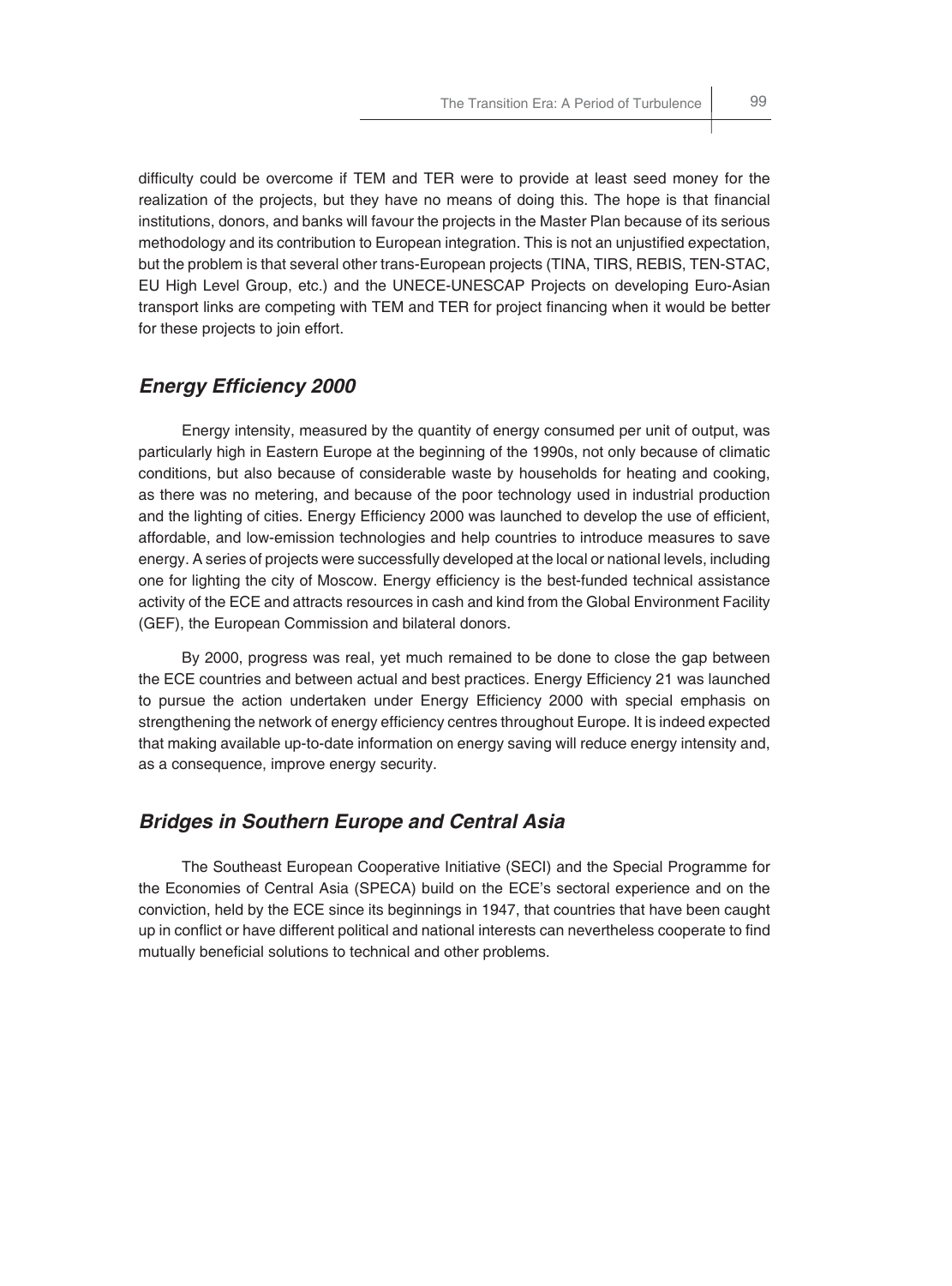#### *Southeast European Cooperative Initiative*

 In Southern Europe, the break-up of the Former Federal Republic of Yugoslavia and the ensuing conflicts devastated some of the countries in the region, disrupted regional trade and discouraged investment, leaving the region mired in uncertainty. After the Dayton agreement, it was time to consolidate a fragile peace by promoting economic cooperation among countries of the region and facilitating their integration into European structures. SECI was launched in December 1996 with this purpose. $221$  The American administration wanted to convince the Congress that it had not only an immediate objective of maintaining peace in the area, but also a long-term development perspective for the region. Since any proposal that could have been interpreted as an attempt to reunite the parts of the former Yugoslavia would have been stillborn, the initiative wisely included the neighbouring countries affected by the breakup of the Socialist Federal Republic of Yugoslavia: Hungary, Romania, Bulgaria, Turkey and Greece. But, because of violence in Kosovo and the hostility of some of the other participating countries, the Federal Republic of Yugoslavia was not included at first in SECI and only became a member in 2000, which reduced the economic impact of the Initiative. Ambassador Schifter, who orchestrated the creation of SECI for the United States, after considering other possible regional organizations, recommended that the ECE provide substantial support to the Initiative. Schifter declared in an interview soon after the inaugural meeting: "I have read about the work of UNECE and met here with the staff, and I am convinced that for the purposes of SECI, if UNECE did not exist it would have to be invented. … This is the place where the relevant knowhow is".<sup>222</sup>

The ECE provided substantive support and expertise to projects identified by the participating states. In its area of competence, it built upon existing ECE agreements so that countries that were not parties adhered to them and those that were parties, but did not comply with them, did so. In other areas, it involved competent United Nations entities so that their agreements and expertise could be used, as, for example, UNEP for global environmental conventions and the United Nations Office on Drugs and Crime (UNODC) on trans-border crime. The ECE proposed concrete measures to remove obstacles to border crossing, to improve local authority capacities to save energy, and to harmonise transport regulations. Thus, taking advantage of the experience gained in other parts of Europe, the ECE developed energy efficiency projects in the SECI area, using the United Nations Electronic Data Interchange For Administration, Commerce, and Transport (UN-EDIFACT), it facilitated the harmonization of trade documents and the reduction of paper work. Building on the transport agreements, it assisted the participating states to agree a Memorandum of Understanding on the Facilitation of the International Road Transport of Goods in the SECI Region. This was signed in Athens in April 1999 and dealt with practical obstacles such as quota regimes, permissible weights, weighing procedures, and the dimensions of lorries. Perhaps more important, by offering a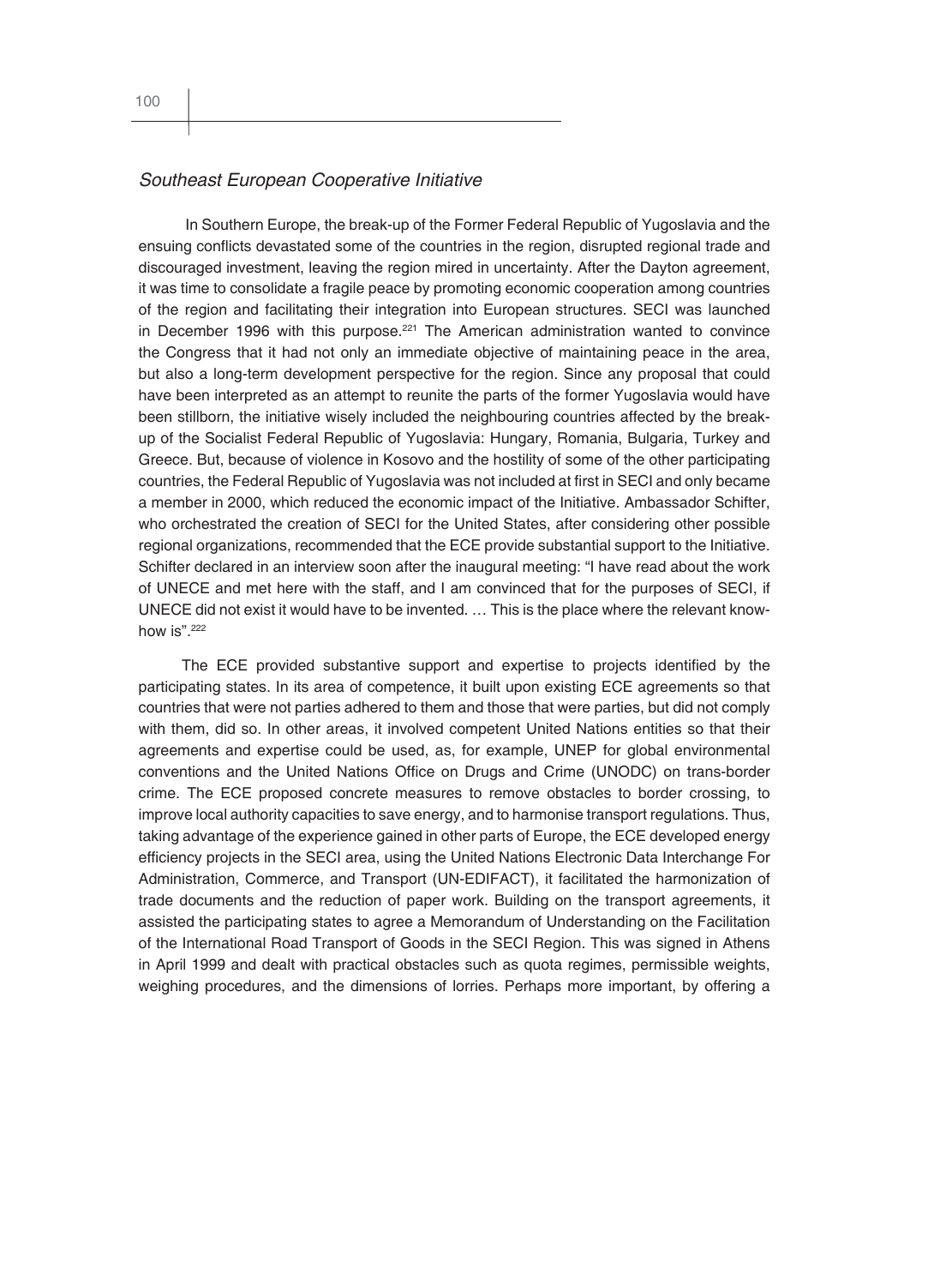neutral, multilateral forum where SECI members and supporting States were on an equal footing, the ECE facilitated a dialogue where the competition for project finance was not the priority.

SECI also permitted the ECE secretariat to submit ideas on the development of the region to all the interested parties. The secretariat was concerned that emergency relief and reconstruction would distract attention from addressing the chronic and deep-seated structural problems of the region, namely, a large share of the capital stock that was economically nonviable, poor physical infrastructure and an incomplete structure of market economy institutions. It therefore proposed a long-term strategy whose components would include a realistic time frame; national programmes of reconstruction and institutional reforms elaborated by the governments to take into account their specific conditions and avoid the standard international approach of "one policy fits all"; coordination of national actions and international assistance in areas where there are public goods, externalities, and economies of scale; and rapid delivery of public assistance with ex post control on meeting intermediate targets. Some features of the Stability Pact were consistent with this approach, but it still fell short of the broader framework for national and regional development proposed by the ECE, which again drew on the methods of the Marshall Plan for inspiration.<sup>223</sup>

SECI was the result of an interesting combination of American pressure on the governments of the region and the capacity of the ECE to formulate projects and policies and to gather around the same table experts from countries with accumulated grievances. As it was an American initiative, some EU members were reluctant to cooperate and questioned the involvement of the ECE. The EU subsequently launched its own Stability Pact, which raised great expectations because it was taken as a sign that the EU was concerned by the marginalization of the region and that financial resources would be forthcoming.

#### *Special Programme for the Economies of Central Asia*

In contrast to SECI, which was a governmental initiative, Secretary-General, Boutros Boutros-Ghali, proposed SPECA in response to a request from the president of Kazakhstan, Nursultan Nazerbaiev, to create a United Nations Regional Commission for Central Asia. The Secretary General suggested that the ECE and ESCAP join forces to develop a special programme for the economies of the region. The Executive Secretaries of the two commissions visited together the presidents of Kazakhstan, Kyrgyzstan, Tajikistan, Turkmenistan and Uzbekistan to propose a programme, inspired by SECI, to strengthen subregional cooperation in Central Asia and support its closer integration with Europe and Asia, and more generally the world economy. The presidents were not all convinced of the need for a programme of regional cooperation limited to the five countries of Central Asia, President Saparmyrat Nyyazow of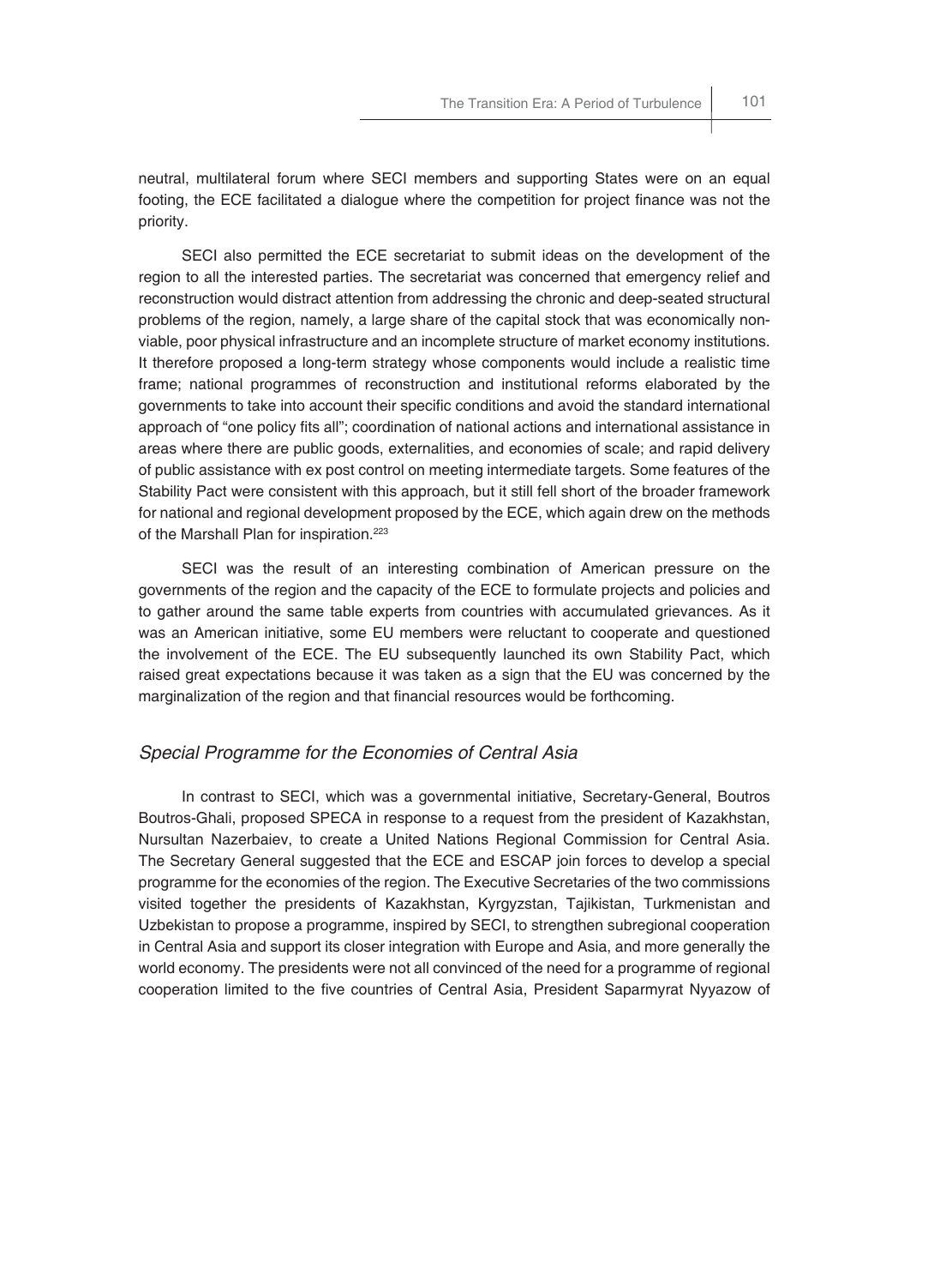Turkmenistan even qualifying the concept of Central Asia as a "reality of the past". Nevertheless, they signed the Tashkent Declaration in 1998 by which SPECA was founded with the objective of supporting "the Central Asian States in developing their cooperation, creating incentives for economic development and integration into the economies of Europe and Asia." Azerbaijan joined in 2002 and Afghanistan in 2005.

SPECA developed projects on the use of energy and water resources, and on the harmonization of transport rules and border crossing formalities. It had some success in preparing a water-energy consortium and mechanisms for maintaining the safety of dams. SPECA suffered, however, from a lack of political interest, the unequal participation of its members, a lack of new projects, stable funding and supporting partners, and no regular coordination with parallel programmes. At the same time, Central Asia was gaining strategic importance from its position at the crossroad between a rapidly developing Asia and Europe, and, more important**,** from its possession of some of the largest underdeveloped oil and gas reserves in the world. One reason it was not benefiting from these assets was the lack of strong subregional cooperation. This was a reason to revitalize SPECA.

Early in 2005, the United Nations Secretary-General, Kofi Annan, confirmed the strong commitment of the United Nations to SPECA and emphasised the importance of providing it with system-wide support. He requested the executive secretaries of the ECE and ESCAP to consult again with the Governments of SPECA member States about strengthening the Programme. This led to a reform of SPECA in 2005 that established a more efficient decisionmaking process, opened thematic working groups to interested non-member countries, and invited potential donors, regional and international organizations and the UNDP to contribute to the formulation, funding and implementation of projects. The programme of activities was broadened to include areas such as trade facilitation, tourism, statistics, technology, enterprise development, and investment promotion. Member States also wanted SPECA Forums or highlevel policy dialogues to offer them the possibility of discussing general development policy issues in the region with recognized international experts. That was an indication that the long-standing tradition of the ECE in contributing to economic policy debates corresponded to a need of its member governments.

## *A Word of Caution*

In theory, technical assistance activities may give the staff hands-on experience with specific economic and institutional issues and improve their capacity to develop well-based analysis and elaborate effective proposals. And, indeed, it does sometimes happen. But, technical assistance can also be perverse in that it gives more immediate satisfaction to all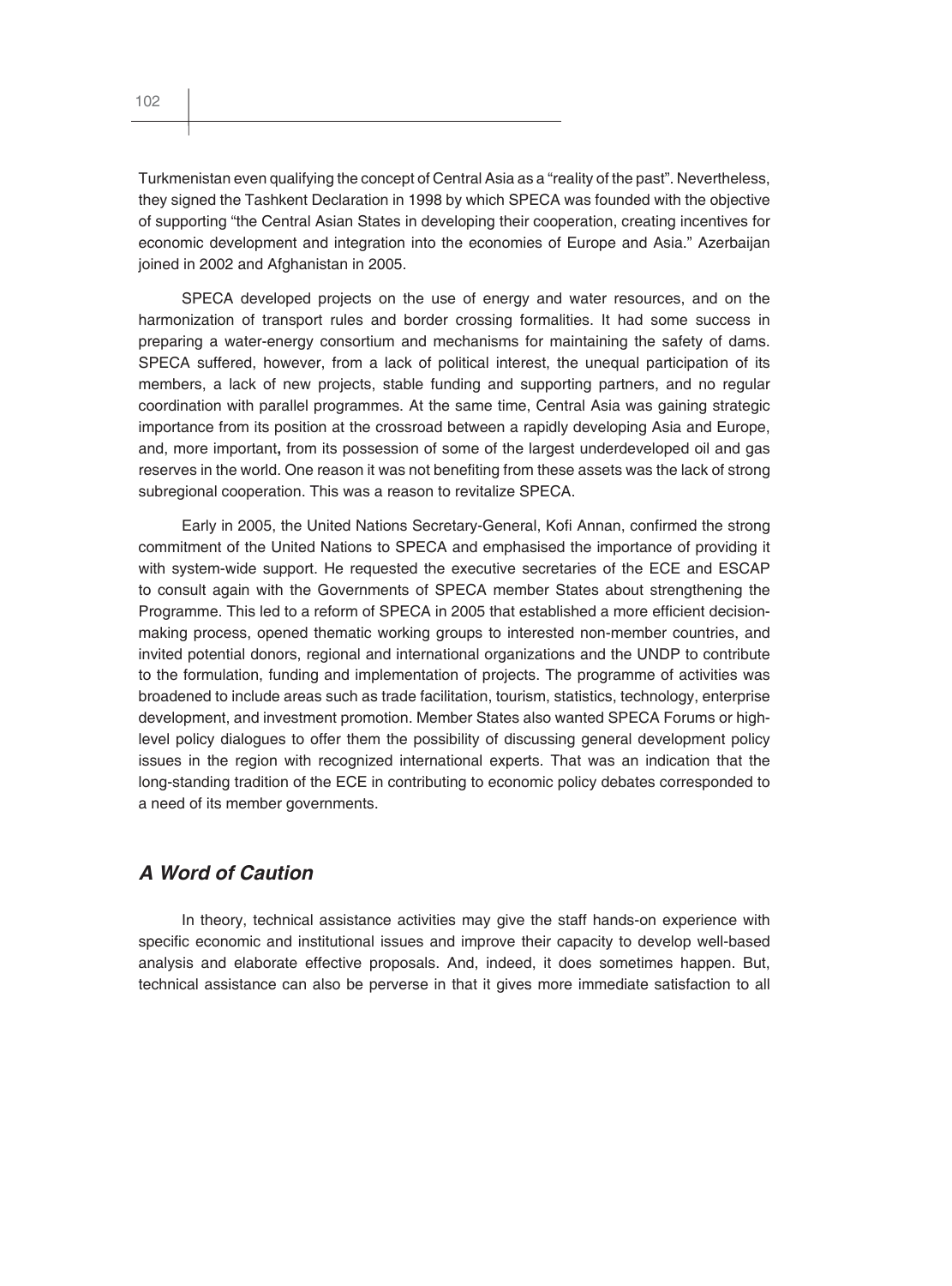the actors than does the conduct of rigorous analysis or participation in lengthy negotiations. In other words, the drama of action can be more appealing than thinking, as it gives a sense of autonomy and the impression of doing something concrete. Technical assistance should neither be permitted to dominate normative and analytical activities nor become an end in itself, but it should support the implementation of agreed policies and norms. Technical assistance should "fit" in the programme of work and not become donor driven. It should be carried out within a comprehensive approach to subregional cooperation and be regularly subject to a rigorous and independent review. Provided that these criteria are satisfied, technical assistance can be a very useful service to member countries.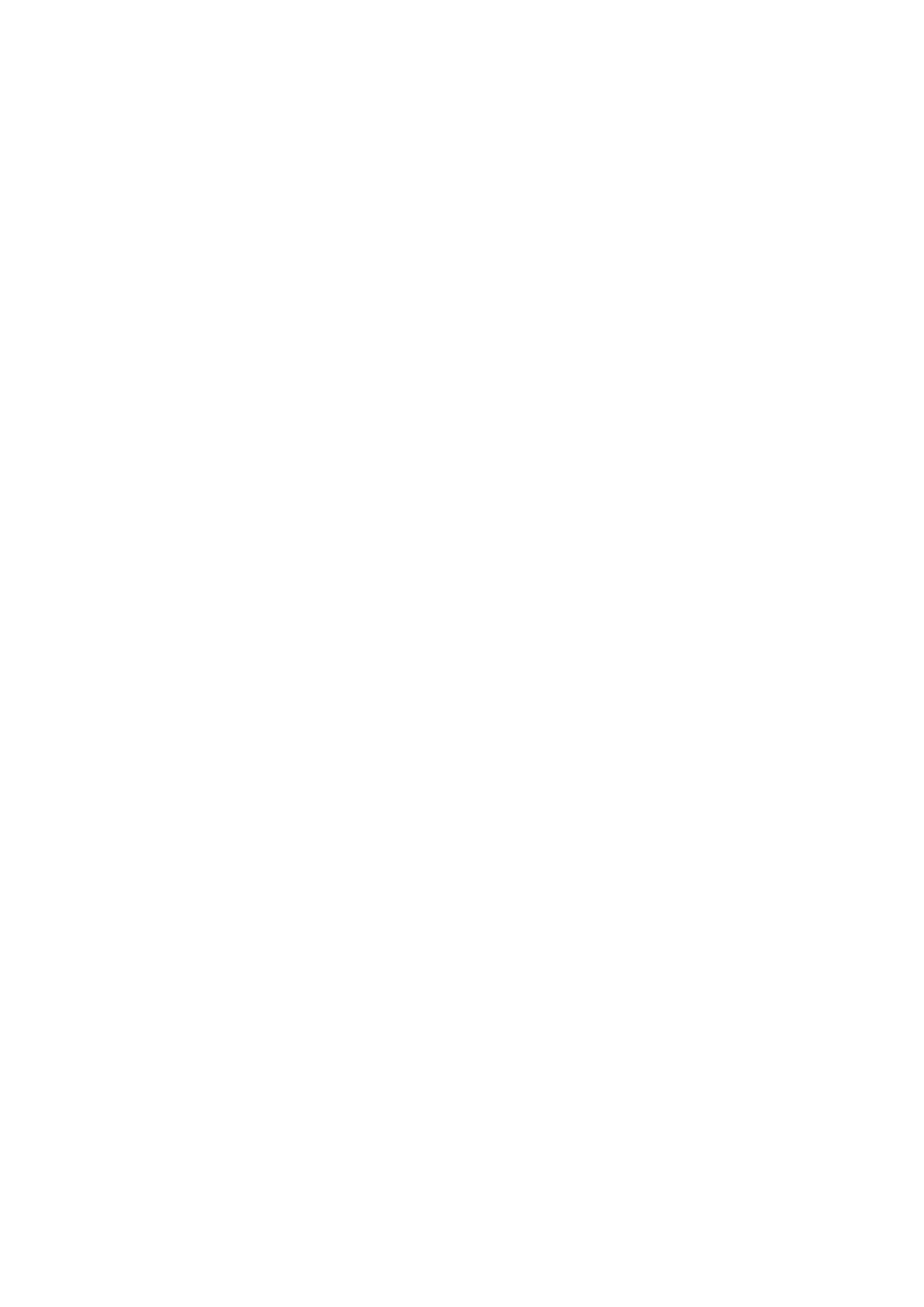# **CHAPTER 5**

# **LOOKING BACK AND PEERING FORWARD**

## **INTRODUCTION**

Looking back over the sixty-year lifetime of the ECE, one sees an extraordinary period of economic growth and rising living standards in Europe, probably without precedent in its history. The quality of life has improved considerably: people work less and live longer, more are better educated and despite the onset of various diseases of affluence, they also lead healthier lives. The pattern of daily life has changed radically as a result of rapid urbanization, the spread of the private motor car and the growth of the consumer society, which despite the charges of excess and frivolity frequently levelled at it, has greatly reduced the time spent on housework and other tasks, and liberated millions of women to take up paid employment. These gains have not been equally distributed, by region or class or by gender. They were much greater in the West than in the East, especially from the 1970s. Women have yet to achieve equality with men in many occupations, including government and the professions, and there are many who are still marginalized by their lack of education and skills.

The rate of progress slowed down in the 1980s and 1990s when there was rising unemployment in the West and growing shortages (and queues) in the East, and increasing levels of inequality throughout most of the region. In the modern economy an important factor in the widening differences in income has been inequalities in the acquisition of human capital, especially education although there are other components including good health. Nevertheless, the transformation of Europe, from the rubble of 1947 into one of the two or three most prosperous places on the globe is undeniable and most people have greatly benefited. Whether the increase in people's happiness has matched that in their material well-being, however, is another question and one that was only being asked towards the end of the twentieth century and was still unlikely to worry the vast numbers of people in the developing world who are still more concerned with how to get one square meal a day, adequate shelter and medical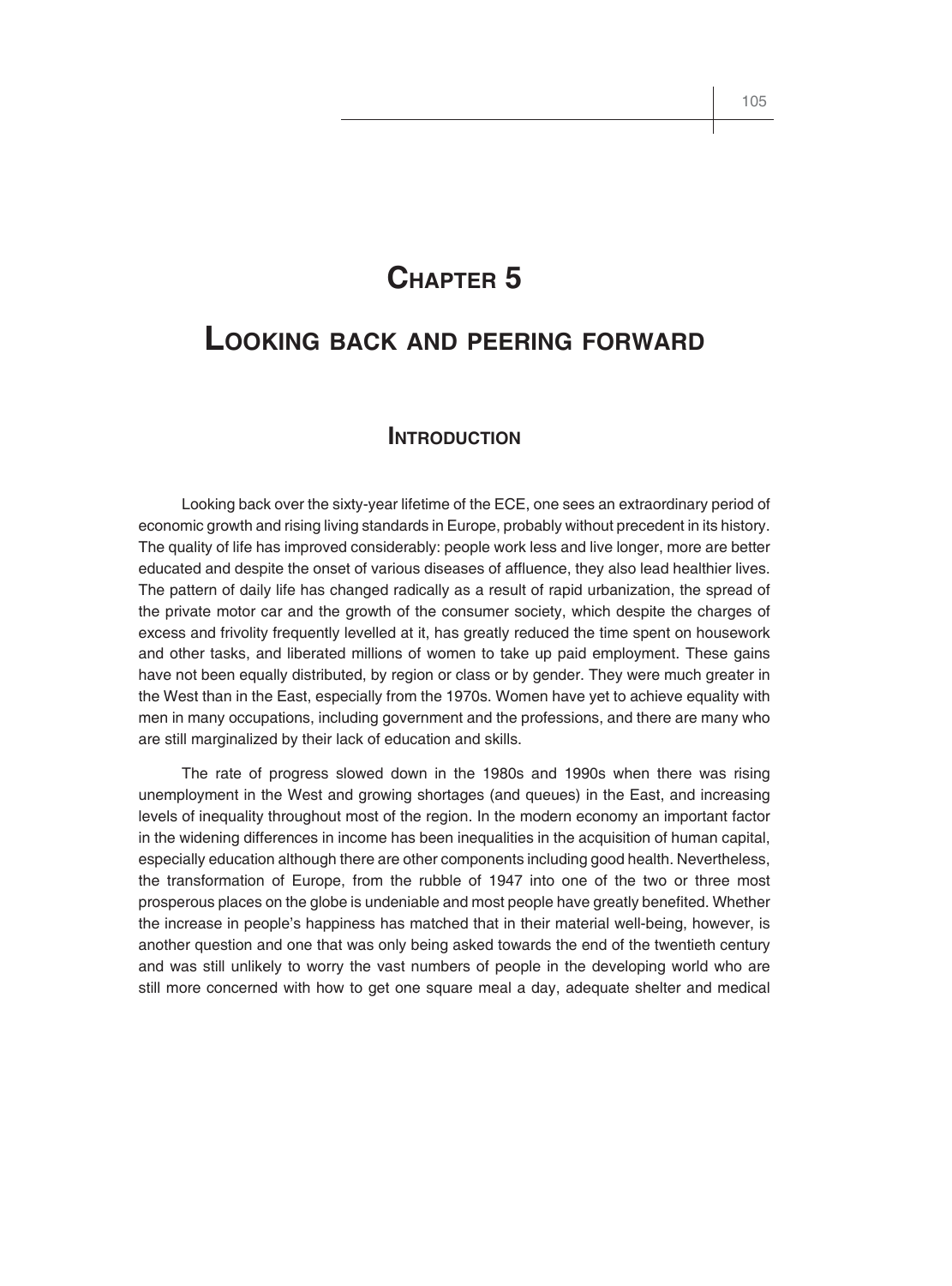attention when they need it. Moreover, the two authors of this essay, and their children, belong to generations who have never had to face the possibility of getting killed on a European battlefield and, given the carnage of the first half of Europe's twentieth century history, that is perhaps the greatest achievement of the second half, although even that is qualified by the violence in the 1990s that followed the break up of the Socialist Federal Republic of Yugoslavia.

By the end of the century, the western model of liberal democracy and the rule of law, together with a socially regulated market economy, had become the model for the entire region. In raising the issues that are likely to confront Europe in the years ahead, and asking whether or not the ECE still has a contribution to make in confronting them, an underlying leitmotif is a warning not to take all this for granted. Although anniversaries rightly recall that the some of the greatest contributions to civilisation have come from Europe, it must also be remembered that it has also been home to quite a few of the worst. As the Prayer Book of the Protestant Church warns, "there was never anything by the wit of man so well devised, or so sure established, which in continuance of time hath not been corrupted". Good institutions, good policies, a willingness to maintain open and honest debate over important matters, respect for the views, interests and circumstances of others, and unrelenting hard work are among the virtues that can help to avoid decline, and anniversaries are as good a time as any to reflect on whether a particular body has outlived its ability to meet such demands.

## **EMERGING ISSUES AND CHALLENGES**

Most of the changes that have occurred over these decades have occurred incrementally and steadily, and it is only when people look back and compare their lives with those of their parents and grandparents that they suddenly realise that they have lived through a revolution. Most change is gradual – *natura non facit saltum* was the motto chosen by Alfred Marshall for his *Principles of Economics –* and many of the revolutions in technology and social behaviour turn out to be just the top end of a logistic ("S") curve, which is the point at which people wake up to what has been happening over the previous decades. But revolution, in the sense of a sudden reversal of an existing order of political, social and economic arrangements, is what the peoples of Eastern Europe experienced in 1989-1991. Even at the start of 1989, and despite the evident crisis in Poland, there was little sign that the year would end with the collapse of communist regimes throughout the Eastern part of the region. With hindsight, it can be seen that there was a long-term deterioration in all the key elements that underpin the stability of a regime: its ability to sustain popular legitimacy for the exercise of its authority, its capacity to maintain, and have respected, an agreed corpus of laws, conventions, etc. governing relations within society, and its ability to provide for the material needs of the population in an efficient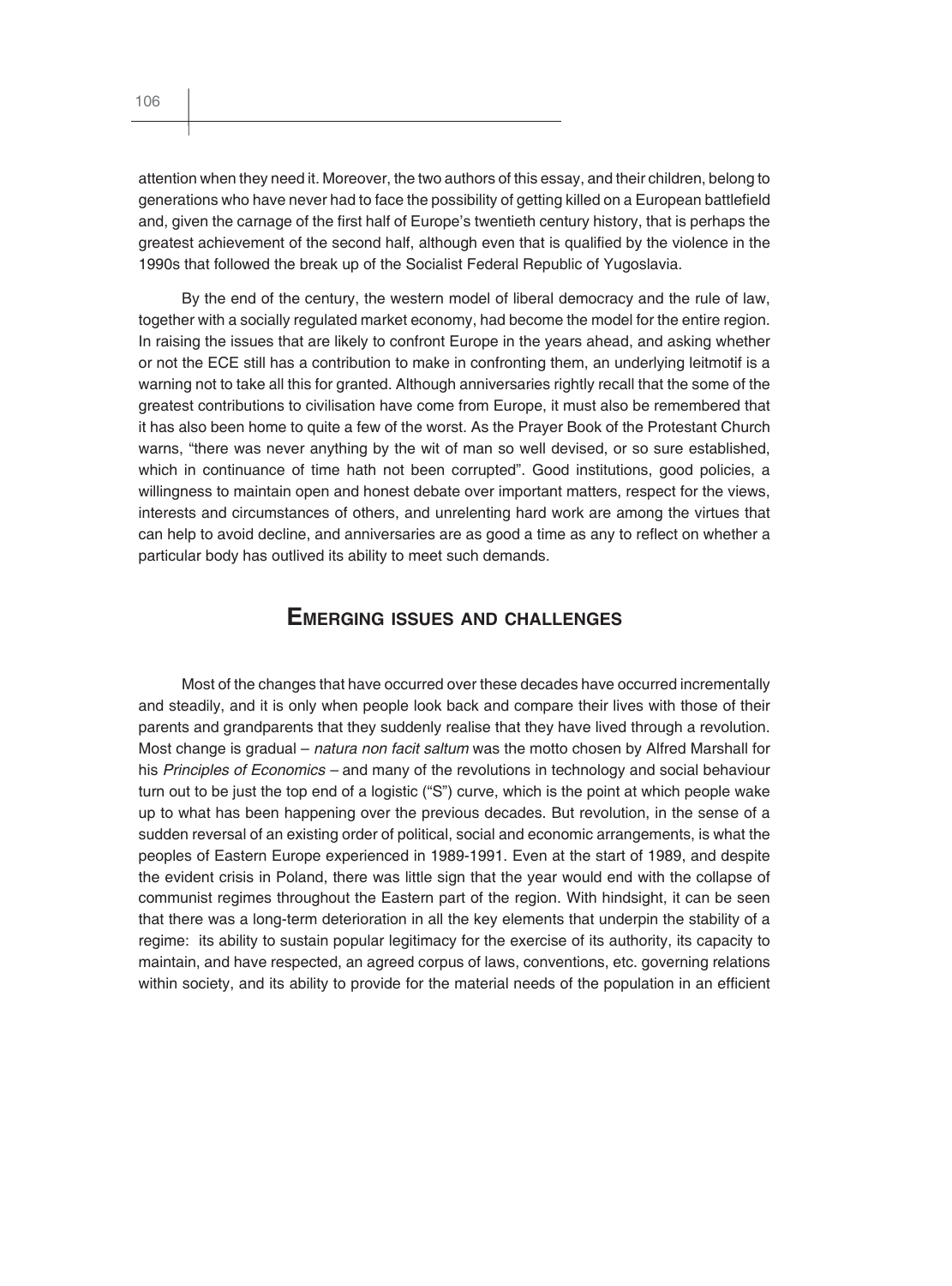and equitable manner. As discussed earlier, putting all these factors together into a credible forecast is extremely difficult, if not impossible. Social science is just not up to it.

The above is a warning to be very careful about making dramatic forecasts about the future which may catch the headlines, but miss the underlying trends. Indeed, as far as we can see, most of the challenges that face Europe and the wider world in the coming decade or so are already apparent if not yet in their appropriate place on the policy agenda. What is more difficult to grasp is how the various problems and variables are likely to interact, whether they can be kept in separate boxes or whether they will combine in unexpected and non-linear ways to produce an explosive situation. This points to at least two important requirements for an organization to be effective in such a policy environment: one, is the capacity to maintain a close analytical watch on what is actually happening in the region; and the second is to possess the institutional flexibility to be able to respond to the unexpected, for one of the few things one can be sure about is that events will not always turn out as expected. Before turning to the question of whether the ECE meets these requirements, let us first set out briefly what we see as the major issues, already apparent or emerging, facing the European region, both within it and vis-à-vis the rest of the world.

## *New factors of division*

Within Europe the income gaps between countries or groups of countries, particularly when if they coincide with ethnic or religious boundaries, could be major sources of tension. The attraction for Russia, the United States and Central Asia of the fast developing Asian countries may weaken their attention to the ECE region and thus affect its cohesion.

#### *Income gaps*

The revolutions of 1989 ended the division of Europe which dominated the activities of the ECE for most of its history, but the consequent economic, social and political adjustments to the new institutional environments of liberal democracy and the market economy will take many years to work themselves out. The economic divisions in Europe remain and the differences in income per head between the Balkans and Central Europe are at least as great as those between the latter and western Europe and, as the secretariat has shown, it will take decades before the gaps are closed. In the meantime, these differences will remain a potential source of tension within the region, tensions that may manifest themselves in a variety of ways including large outflows of skilled people to the West (to the detriment of their home countries), illegal migration, the trafficking of narcotics and of young women, the drift of unemployed young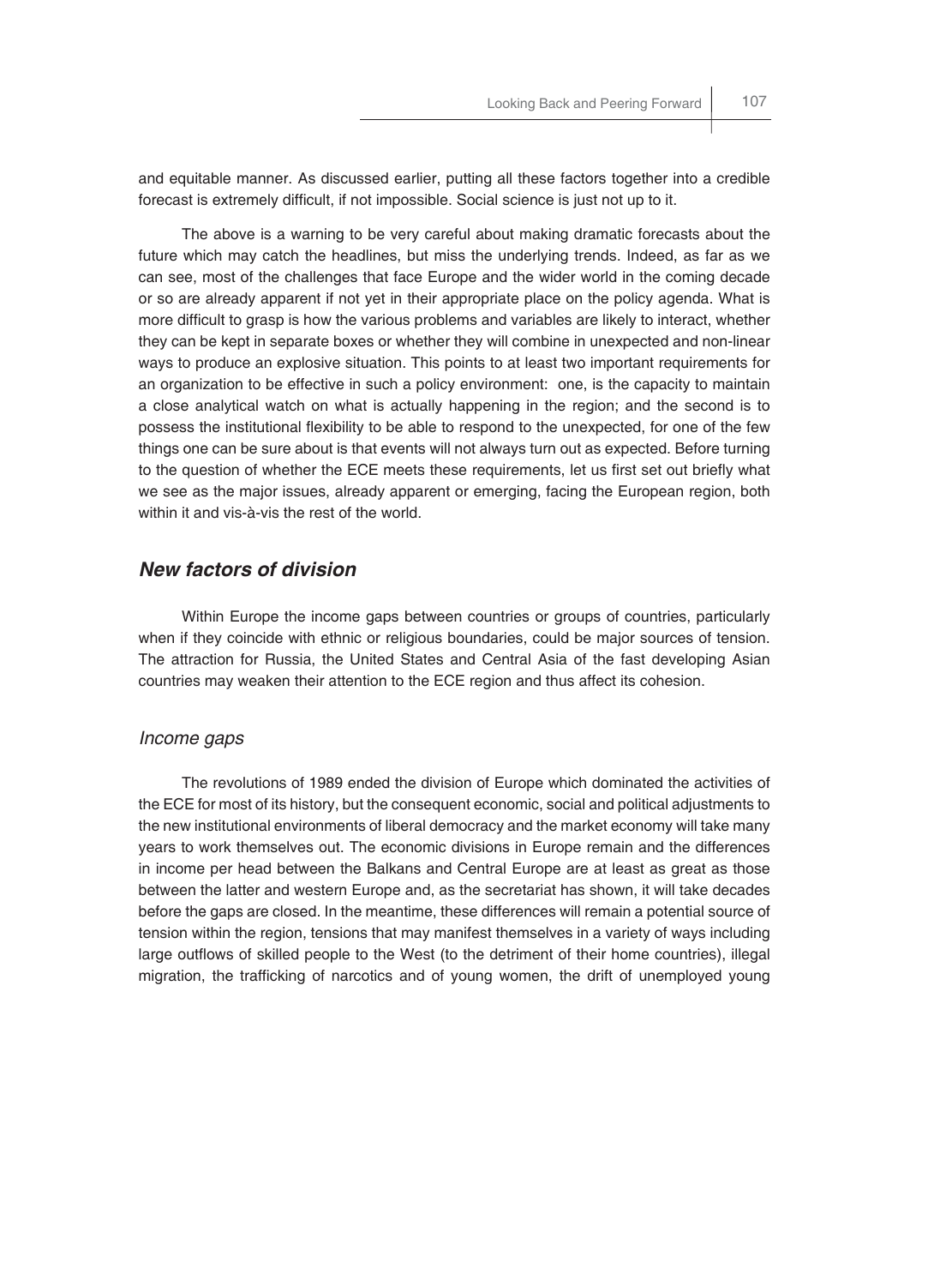men with few prospects into criminal activities, and the emergence of aggressive nationalist political groups. Despite the considerable improvements that have occurred since the transition recession of the post 1989 years, and behind the glitter of some of the capital cities, there is still grinding poverty in many parts of the former communist countries and while such differences present a moral challenge to the prosperous Western half of the region they also constitute an important factor in the economic dimension of security and are therefore doubly the concern of international institutions. A crucial objective must be to ensure that the process of catch-up with the income levels of the West is maintained and not interrupted by setbacks, including by an inflexible interpretation of macro-economic rules resulting from their membership of the European Union.<sup>224</sup>

#### *The Balkans lagging behind*

Except for Slovenia and Croatia, most of the countries of South-East Europe, are marked by considerable areas of economic backwardness. Some, such as Albania and Romania, suffered worse depredations under communism than Central Europe, while many were touched directly or indirectly by the wars following the break-up of Yugoslavia. Overcoming the legacies of the previous regimes is likely to take much longer than in Central Europe. Integrating these countries into the broader European economy is nevertheless a priority for stability and security in the region and for Europe as a whole. The entry of Bulgaria and Romania into the EU is an important step forward, but there still needs to be a more coherent and a much greater effort to promote development in the region and Serbia, the major economy of South-East Europe, must be fully a part of such a strategy. Developments in South-East Europe were always closely followed and analysed in the ECE but with the disappearance of the *Survey* there is virtually no comprehensive analysis of the region appearing regularly. That needs to be revived since "keeping a vigilant watch on economic trends", to use Myrdal's phrase, is an obvious necessity for any international effort to anticipate problems and make recommendation. Western Europe's role in the Balkans in the 1990s was not exactly a glorious one and a more constructive and effectual approach should now be a high priority.

#### *The lack of long-sighted perspectives for Russian-European relations*

Another key issue is the relationship between Russia and the other European countries. The collapse of the Soviet Union and the central planning model has been succeeded by a *capitalisme sauvage* that has long since vanished from Western Europe. Massive fortunes, built on the acquisition of former state assets at hugely deflated prices, co-exist with an incidence and depth of poverty that is probably far greater than anywhere else in the ECE region. The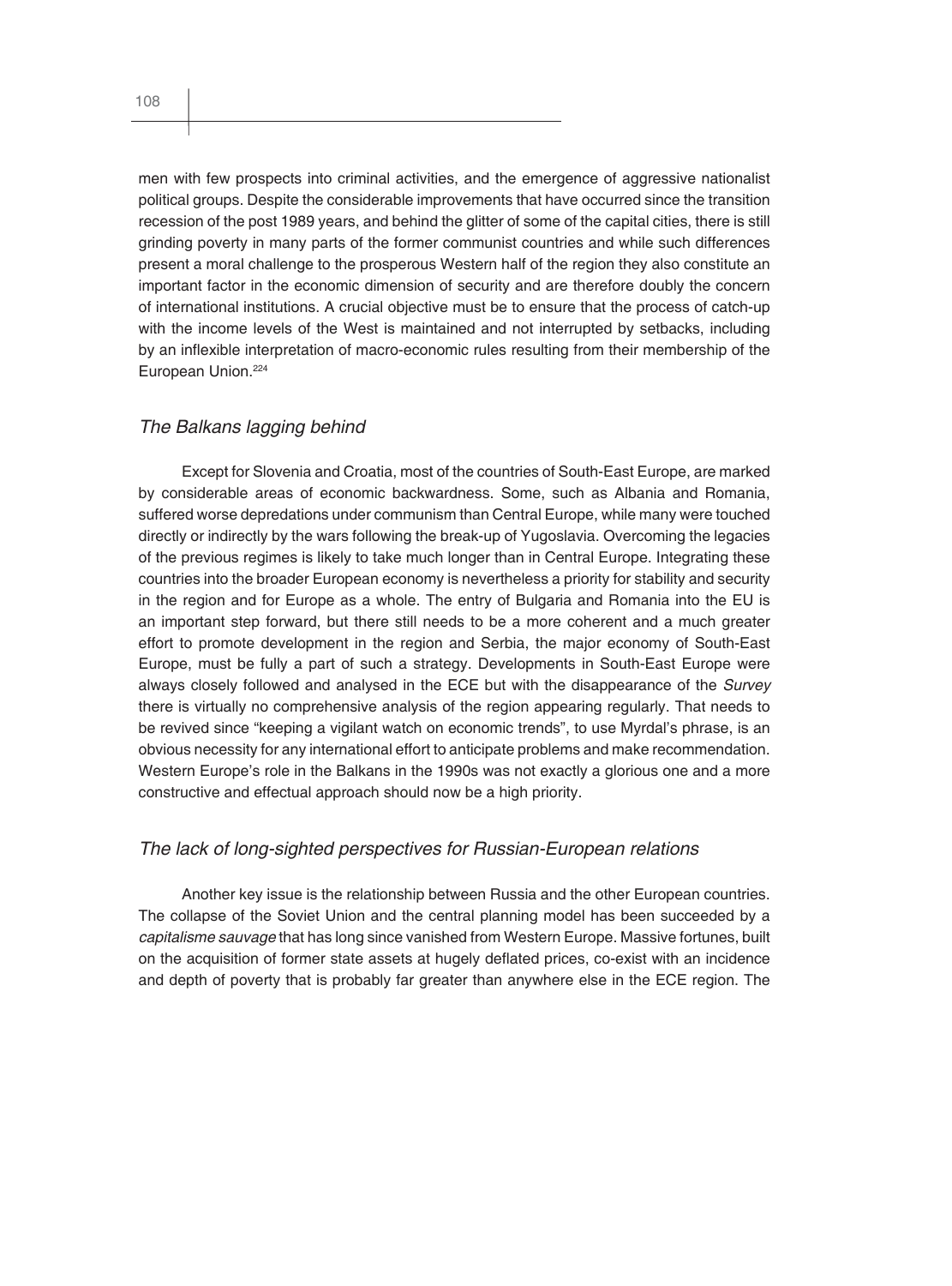virtues of the market economy are also probably less appreciated than anywhere else. Social disarray, the considerable difficulties of developing democratic institutions, and disorganization in institutions such as the army have contributed to a resurgent nationalism and, for some, a certain nostalgia for the past. A share of the responsibility for this situation must be borne by the Western countries, which flooded Russia with inappropriate advice but little financial assistance and now tend to lecture and preach about the deviations from the market economy and from democratic practice.

But the problems of Russia are also problems for Europe as a whole and unless the Russian people can be persuaded that their country is a respected partner of Europe and that a prosperous and secure future can be theirs, the risks to stability in the region could be considerable. For this to happen, a more constructive and broad based approach to cooperation with Russia, and not only on the important issue of energy security (see below), should be seen in a similar, long-sighted perspective to that which, in 1947, saw the economic success of Germany as a guarantee of stability and lasting peace in western Europe.

The countries of Central Asia and those located between Russia and the European Union are countries where both the EU and Russia have declared interests and whose economic development and security depends on good relations between the two. The ECE supports SPECA in Central Asia (see chapter 4) and it could also be involved in some of the technical assistance programmes of the "EU Neighbourhood Policy". These are, or could be, good opportunities for the ECE to contribute to the cohesion of the region by bringing to these activities its expertise and its tradition of even-handedness.

## *Challenges from the rest of the world*

The weight of the ECE region in the world economy is considerable, which gives it responsibilities vis-à-vis other parts of the world, particularly the weakest. At the same time, in an interdependent world, Japan, for several decades, and, more recently, China and India are also major participants, which obliges the ECE countries to conceive of their future in a global perspective.

#### *The Southern Shore of the Mediterranean*

The other near region that raises important issues for Europe is the southern shore of the Mediterranean. North African countries are Europe's close neighbours, yet very little attention is given to them in the regular analyses of political and economic developments published by West European and international institutions. They do occasionally appear in the news media when another boatload of illegal immigrants drown at sea or land on the shores of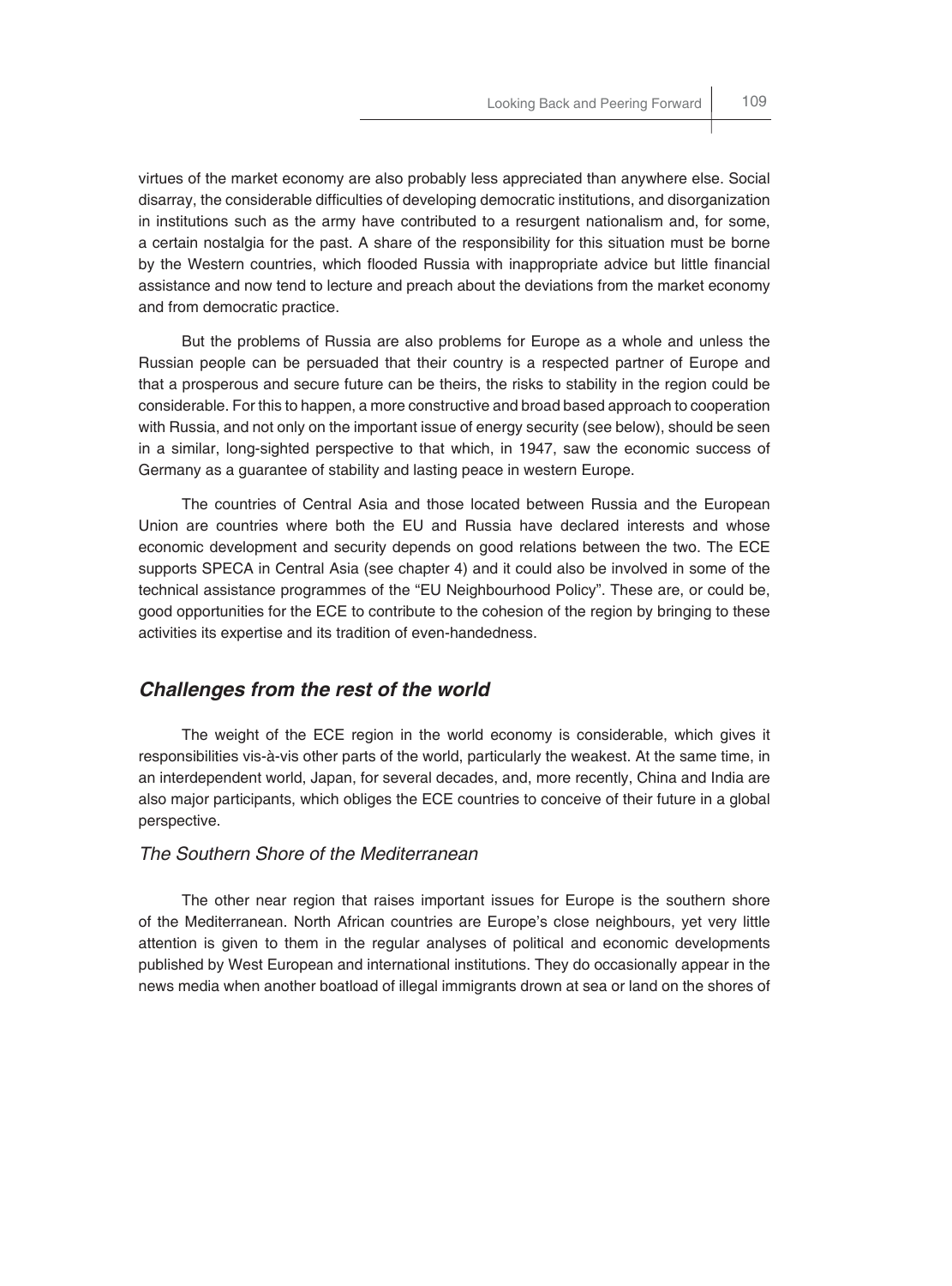Spain or Italy. This at least highlights one of the problems for Europe, namely the presence of poor developing countries on its doorstep. As this is a region with rich endowments of oil and gas, and since energy security is now high on the European agenda, it would seem sensible to seek to include North Africa in a European energy strategy. But to achieve that without weakening other dimensions of security – and also to discourage the flow of young men risking their lives in the straits of Gibraltar – a policy for European energy will have to be integrated with a policy for North African development.<sup>225</sup> To address the current influx of the poor from neighbouring countriees, as well as the ever-increasing number of environmental refugees from disaster zones, with tight immigration laws is simply an inadequate response on the part of ECE countries, all the more since many of them face the challenge of an ageing population. This is typically an issue where cooperation between United Nations regional commissions could help to work out sensible policies

#### *The interrelated issues of energy, transport and the environment in a global perspective*

 The interdependence of transport, energy and environmental issues is now well appreciated, even if, as seen in chapter 4, integrated policies are still embryonic, and it will certainly be a major focus of work for the ECE in the coming years. But, solutions will have to be conceived in the broader perspective of development outside the region. With the emergence of China and India, and Asia in general, as major industrial powers, there is now greatly increased competition for energy and other raw materials. This has led to large price increases and considerable gains for many developing countries, not least in Africa, but if these resources fail to be invested efficiently in support of sustained and equitable development, one source of instability will have been simply exchanged for another.<sup>226</sup>

The challenge here is to engage countries such as China and India in an attempt to avoid the risks of the "resource curse". Yet, in order to get their cooperation, a first step will have to be an attempt to build a shared vision of an interdependent and sustainable world where environment is no longer a constraint to growth but an opportunity of developing new equipments, new products and new services. Cooperation with these new industrial powers will be helped if the ECE member countries most heavily involved in assistance to developing countries were to be somewhat less triumphant about their own ways of doing things and to stop claiming that they know all that needs to be known about economic development.<sup>227</sup> Second, a reform of the existing international financial institutions will have to make them more representative of the changing distribution of power in the world economy. The need for such reform is widely recognized, and not just by developing countries,<sup>228</sup> but so far the changes, for example in the distribution of IMF voting rights, have been minor.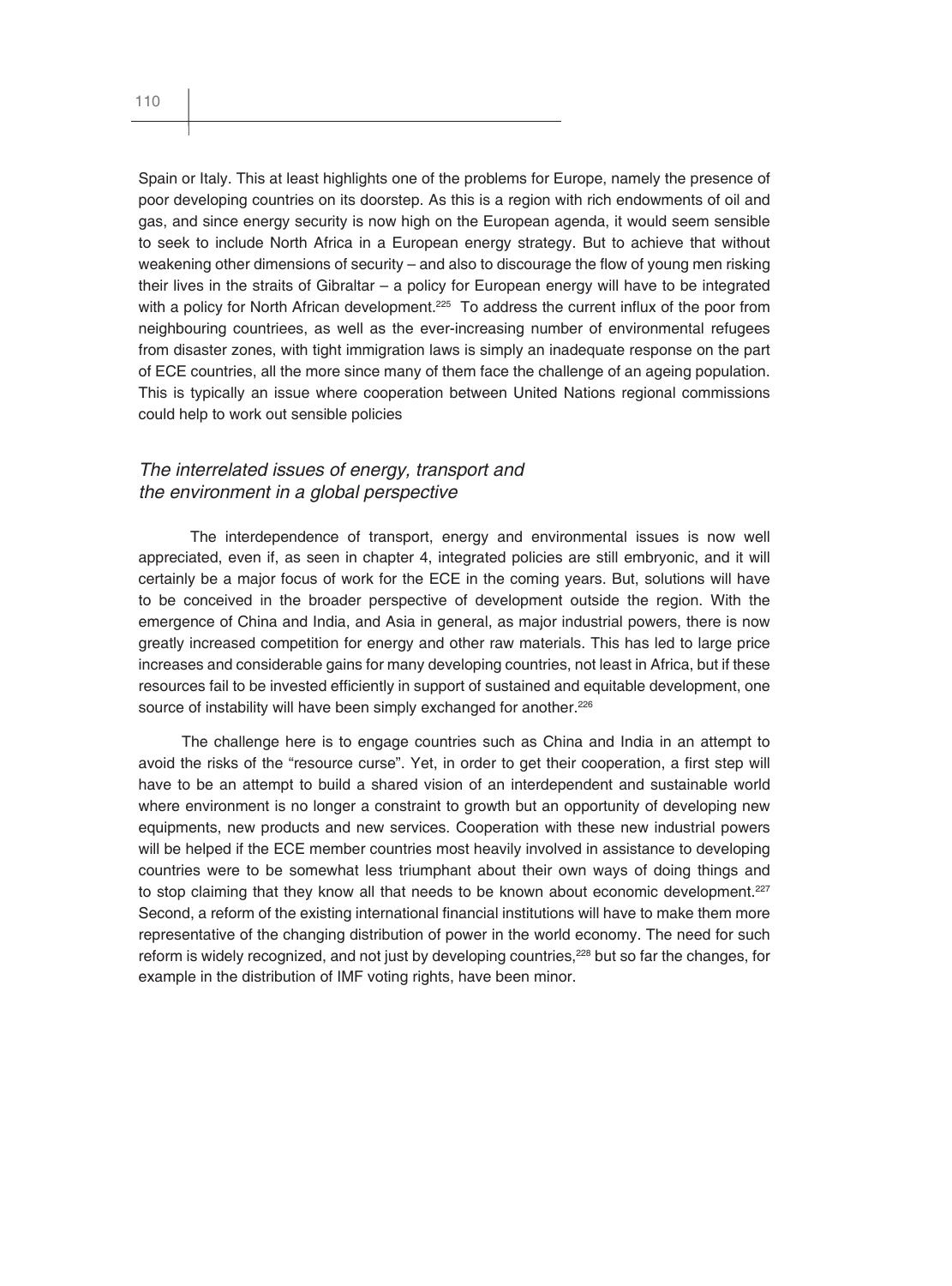#### *Globalization, economic nationalism, and the role of the State*

The competition for access to energy resources and the risks created by the degradation of the environment are among the main areas where, it seems to us, the major economic challenges for Europe will arise in the coming years, where a framework for international cooperation will be necessary, and where the ECE can make a useful contribution. But there is also a more general issue that cuts across all of the above and which has led to growing concern in the last few years. This is the resurgence of various forms of nationalism and the growing resistance to the policies associated with globalization.

#### *Globalization and Economic Nationalism*

 The backlash against globalization has emerged not only in Europe and the United States, but also across the world. It can be seen, for example, in the increased hostility to cross-border mergers and acquisitions, which make up by far the greater part of foreign direct investment. In the United States and the EU, reactions have been particularly strong against takeovers in sensitive sectors such as ports, energy and banking; restrictions on foreign investment have been introduced or maintained in China, Japan and across Asia. In the EU, there have been numerous challenges to the principles of the Single Market and attempts have been made to revive notions of "national champions" and "economic patriotism.

The liberalization agenda never included the free international movement of labour, − even if Raúl Prebisch, the first Executive Secretary of the Economic Commission for Latin America, denounced its exclusion as illogical<sup>229</sup> – but, the resistance to immigration, legal or illegal is worldwide. The ECE member countries are engaged in efforts to control the overall levels of immigration and discourage permanent settlement without at the same time compromising their ability to attract skilled immigrants to fill the gaps left by inadequate education and training policies. Developing countries, from Latin America to Africa, have started to follow Russia's example in seeking greater national control over their natural resources. The growth of resistance to further trade liberalization is seen in the painfully slow progress of the Doha Round of Trade negotiations. The proximate cause of this is usually presented as the dispute between the EU and the USA over farm subsidies, but the deeper problem is that the developing countries suspect, rightly according to some World Bank studies and independent estimates, that they stand to gain very little from liberalizing their own markets. *En passant*, developing countries have been especially critical about the restrictions placed on their domestic policies by WTO rules and IMF and World Bank conditionality and some of them have taken advantage of their gains from the recent commodity boom to pre-pay their loans to the IMF and escape what they see as its tutelage.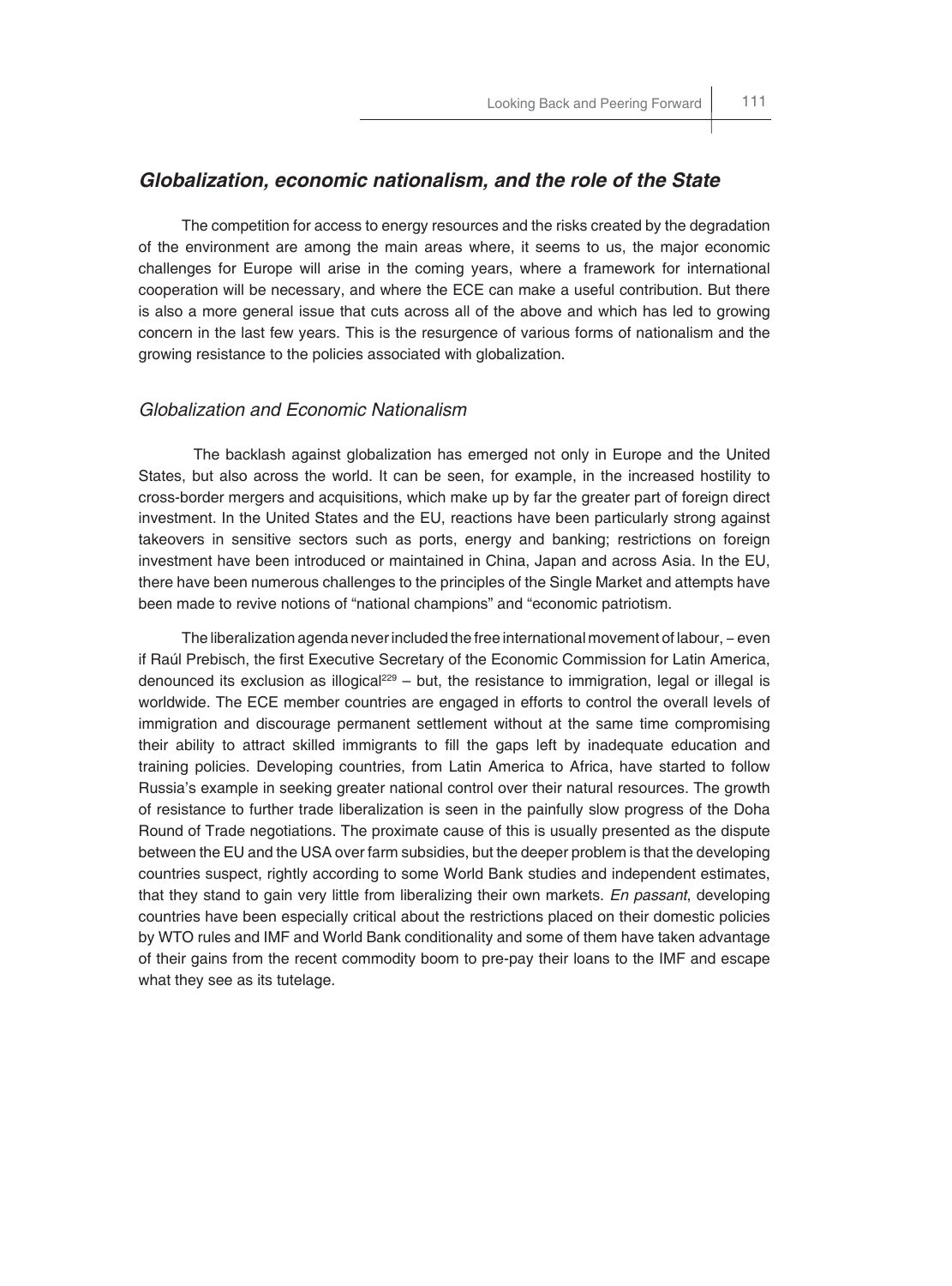The response of many policymakers and neo-liberal economists to this backlash is simply to dismiss it as irrational economic nationalism and to warn that, if it is not firmly resisted, there will be a risk of a return to the tit-for-tat protectionism of the 1930s. Others recognize the poor record of mergers and acquisitions in delivering the promised gains in efficiency, understand the natural fears of workers for their jobs and the weakness or absence of effective adjustment policies to find new ones, and appreciate the not unjustified suspicion that the economic interests of the host country and those of foreign companies may not always coincide. Amid all these arguments there are also various critics of globalization who would like to see the disappearance of the market economy altogether, but these are largely fringe groups and it would be a serious mistake to conflate all these other reactions with a visceral anti-capitalism.

 The backlash against the policies associated with globalization has been strengthening and public support for them has declined on both sides of the Atlantic (according to a German Marshall Fund poll in 2006) and not least in the two countries where they have been most enthusiastically adopted and promoted. In the United States, authoritative voices such as the Presidents of the Federal Reserve Banks of New York and San Francisco and former Treasury Secretary Laurence Summers were warning in 2006 that the stagnation of median wages and rising inequality are undermining political support for free trade in particular and globalization in general, and that the exposure of increasing numbers of families to rising levels of risk and insecurity was a threat to social cohesion and, ultimately, to the democratic system. These are precisely the dangers that preoccupied the authors of the ECE studies discussed earlier in chapter 3, as they did earlier realists such as Maynard Keynes and Otto von Bismarck. They are a reminder that the stability of the global economy ultimately depends on an acceptable distribution of its benefits, what Ricardo considered to be "the principal problem of political economy".

#### *The Nation State and International Cooperation*

The issue goes deeper than adjustment and distribution policies, however, although if these were effective and seen by the populations most affected to be just, the resistance to liberalization would be greatly reduced. The broader question concerns the conception and role of the state. Despite wild claims from operators in the financial markets, a few multinational companies, and the occasional visionary that the nation state is dead or redundant, a remarkable feature of the new age of globalization is its resilience. Indeed, looking at its growth over the last sixty years or so the nation state has prospered: the membership of the United Nations in 1945 was 51 states, rising to 152 in 1979, the year when globalization was on the point of acceleration, and to 192 today.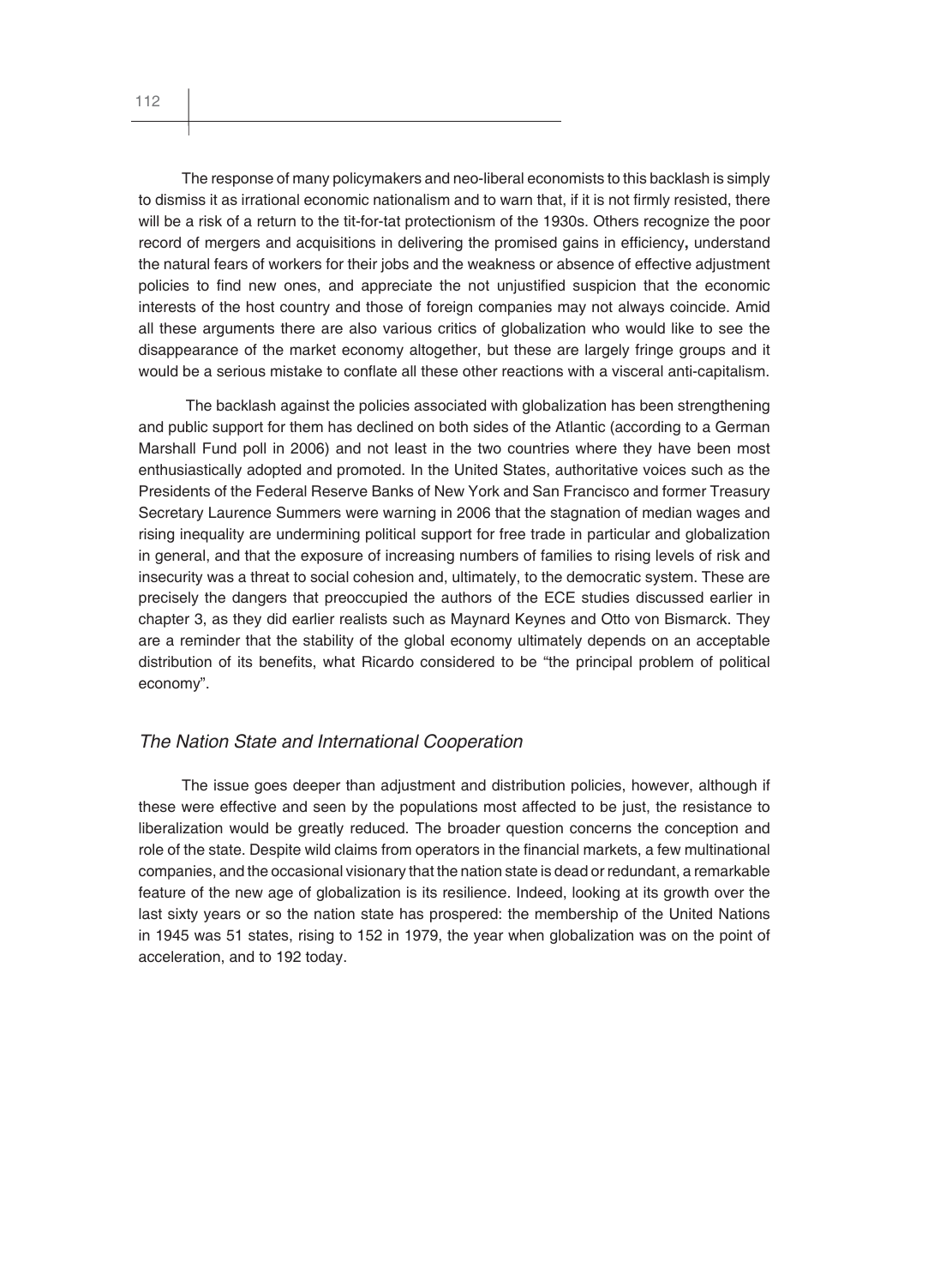There are very good reasons for this resilience and they derive essentially from the basic need of individuals for a sense of belonging to an entity that will command their allegiance and meet their needs for security, dignity, inclusion and prosperity. Despite conspicuous failures, the nation state has proved to be very effective in meeting these needs, and its various institutions invariably rest on some sense of civic or positive nationalism based in turn on shared local experiences and preferences. This notion of positive nationalism reflects self-confidence, a sense of the public good, and openness to the rest of the world, while its negative opposite arises from fear, anger at real or perceived injustice, and feelings of resentment at being a loser in a competitive world.<sup>230</sup> The nation state remains the focus for political loyalties and social cohesion and the basic unit for legitimacy and accountability. If there has been any shift in this attachment to the nation state it has nearly always been in the direction of stronger regional identities, as in Spain, Italy or the United Kingdom, for example, not towards any form of supranationalism. The problem with globalists, whether neo-liberal interpreters of capitalism or old-fashioned simple Marxists, is that their insistence on a single market structure collides with this notion of the state and hence with those deep-rooted values that its citizens attach to it.

The recent upsurge in "economic nationalism" is far removed from that which arose in the 1930s and, instead, is a reaction to the indifference or hostility of the market to those values that, for the most part, are rooted *outside* the market. If that indifference, and the disdain of neoliberals for those non-market values, continues unchecked then the risk of more destructive forms of wounded nationalism emerging will be increased, with damaging consequences for the market economy itself. For most of the period from 1945 to the early 1970s, the European market economies performed exceptionally well suggesting that capitalism is at its best when subject to various social constraints to correct the defects that were so apparent in the inter-war years. How far those constraints were, or became, excessive is another matter, although it is important to note that the economies that have gone furthest in adopting the liberal model of capitalism have not performed as well those who have retained the post-war social democratic model or its corporatist alternative. In terms of social well being, the superiority of these European countries over the United States is also very marked.<sup>231</sup>

 Since the 1980s and especially since 1989, neo-liberal policies have attempted to force the political and social entities in the state to adapt to the needs of the market economy, but this is a recipe for instability and the undermining of democratic politics. Stability requires that the market draw its legitimacy from the larger political and social framework, not the reverse. Of course there will be trade-offs between the interests or requirements of the two domains, but these have to be agreed within the democratic process.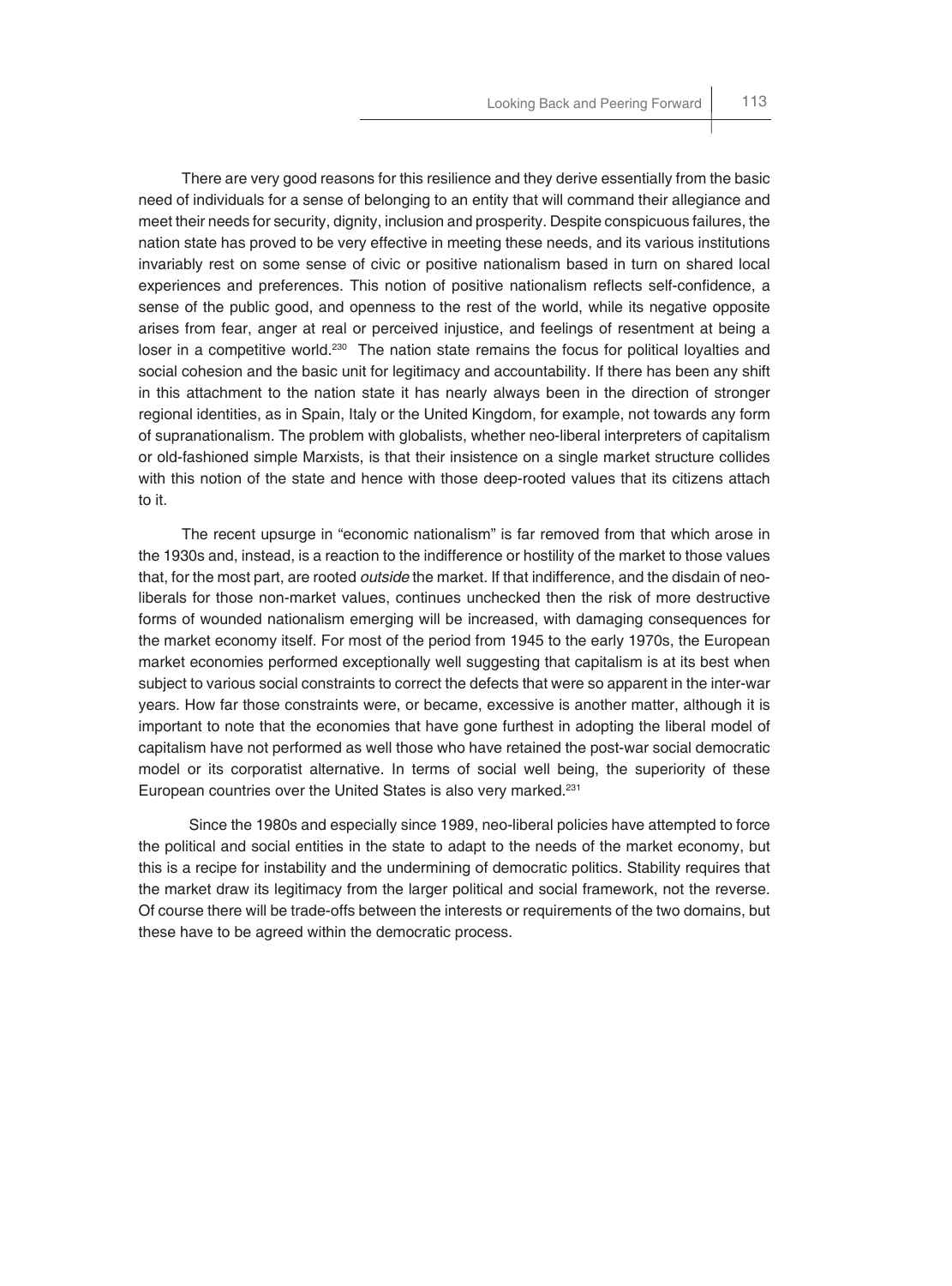None of this denies that the scope for independent national action is limited by economic interdependence among countries. This has always been the case and nation states have been responding to global pressures for a very long time and seeking ways to deal with problems that cannot be solved by their acting alone.<sup>232</sup> The array of international institutions providing structures for intergovernmental cooperation is now considerable and includes postal services and telecommunications, health, meteorology, a wide range of technical standards, intellectual property rights, and so on and so forth. (A large number of these are located in Geneva, giving it a strong claim to be the capital of the international public goods industry). Some of these activities deal with the negative effects of economic activity, others with market extending measures. In all of them, national governments give up a measure of national sovereignty in order to strengthen their ability to pursue their own national interests and meet the expectations of their electorates.<sup>233</sup> The degree of commitment varies from formal treaty obligations through conventions to informal agreements to follow certain practices, but in all of these varieties of multilateral cooperation the nation state remains the basic unit of action and the source of legitimacy. These networks of cooperation, by establishing systems of international rules, are effectively a system of global governance that has evolved without the need for an overarching, global authority. This is the world to which a considerable part of the ECE's activities belong and to which it has made a significant contribution. Indeed it can claim a lot of the credit for reviving this "necessary cooperation" in the early post-war years

## **MEETING THE CHALLENGES: ASSETS OF THE ECE**

## *A two-track organization*

Myrdal's original conception of the ECE as a two-track organization proved to be very robust over more than five decades. On the one hand a research or "think tank" function carried out under the sole responsibility of the Executive Secretary exercising an independent judgment of what needed to be analysed in the interests of the region, and on the other a set of operational functions driven by the practical interests of member governments and based on a search for consensus. In the first decade or so of the ECE's existence, the relation between the two tracks was quite close with analytical studies throwing up issues in the fields of agriculture, timber, energy, steel, engineering, transport and housing. Studies in all these areas appeared in the *Survey*, the *Economic Bulletin*, or as special monographs. The ideas and proposals discussed were not always taken up, or indeed welcomed by the intergovernmental bodies, but they helped to provide a broader perspective for each of the specialized areas of work – just as the *Surveys* aimed to provide a broader, international perspective for national economic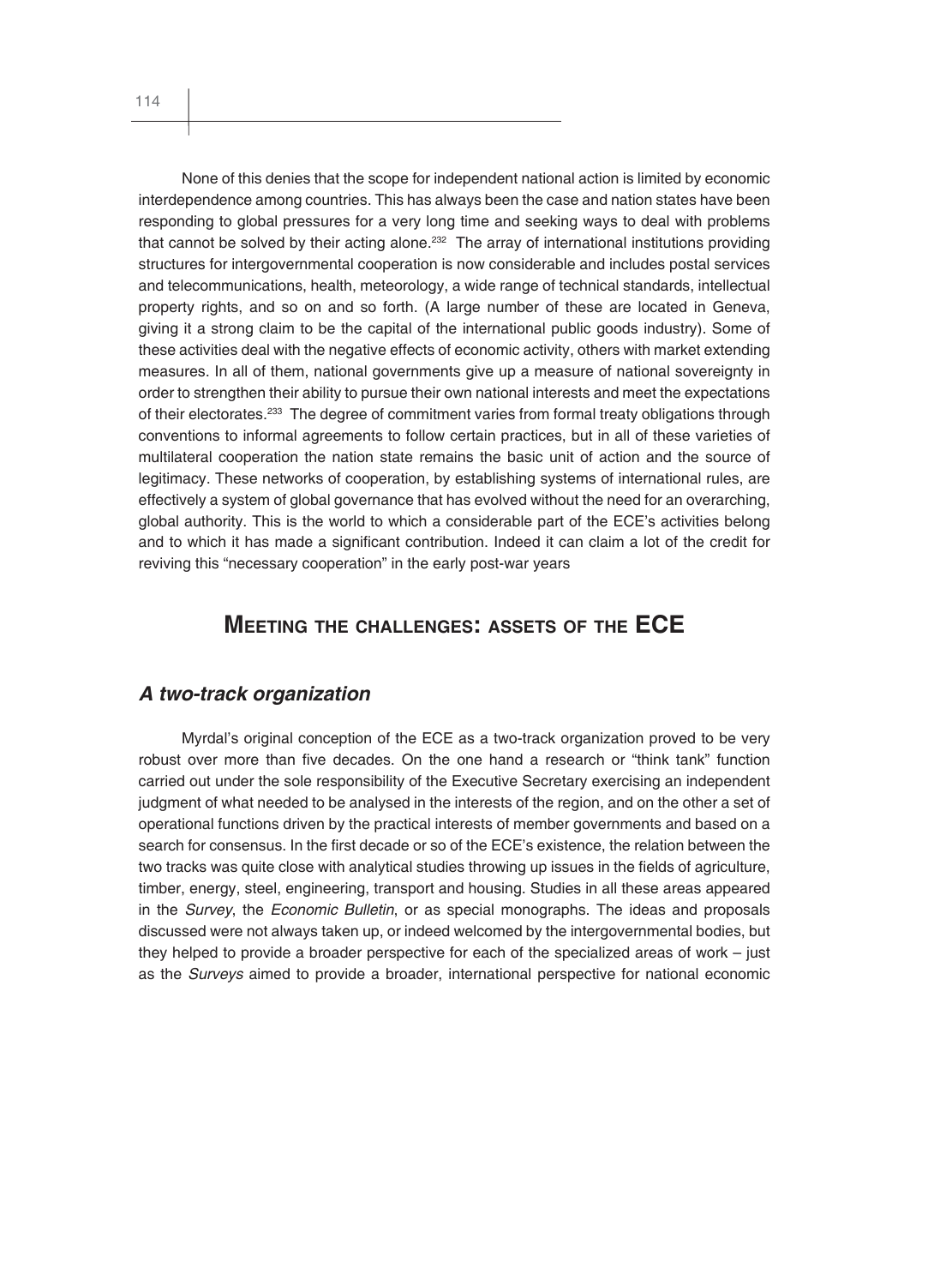policymakers. Some of these special studies (on steel and oil, for example) had an influence and resonance that reached far beyond the technical bodies in Geneva.

In the early years of the Commission the research function, both in the Research and Planning Division and the sectoral divisions, was relatively large, reflecting the urgent need to fill the considerable gaps in knowledge about the actual state of the European economies<sup>234</sup> and also the fact that the technical work on norms and standards had yet to get under way. It should be remembered that the research work was very labour intensive in these years with the secretariat itself having to construct basic series such as industrial production from a variety of disparate sources. Later the balance of the two functions changed as the technical work of the ECE gradually expanded and then accelerated in the improved atmosphere created by détente. Another factor was the erosion of the ECE's virtual monopoly in analysing the European economies. The OECD's *Economic Outlook* appeared in the early 1960s, for example, but the ECE's *Survey* remained the only source with an in-depth and comprehensive analysis of the centrally planned economies of the east and, until its abolition in 2005, was still the only publication providing a review of the entire European region.

The interaction between the two tracks was relatively close in the early years of the Commission, with the Research Division contributing studies to the technical divisions or preparing them on a joint basis. That cooperation, however, tended to weaken over the years, partly because of cuts in the resources allocated to economic analysis and partly because the principal subsidiary bodies became dominated by technicians engaged in long-term processes of negotiation over norms, standards etc. This was also reflected in the composition of the secretariat with fewer trained economists in the technical divisions and more with technical or administrative backgrounds, a shift that made cooperation on economic studies more difficult. Technical negotiations often take years to reach a conclusion, and once the process has started resources are pre-empted and there is little scope for changing direction or taking new studies on board. This was perhaps inevitable given the overall constraint on the ECE's resources, but, although the ECE reacted very rapidly to the events of 1989, the weakened interaction between the two tracks did affect the overall response of the organization to the new situation in the region. Thus in 1990, when the *Survey* proposed a new Marshall Plan for Eastern Europe, and in 1999 when a similar strategy was outlined for post-war reconstruction in South-East Europe, it was not possible to back them up with sectoral studies in transport, energy and environment, major problem areas for the countries concerned and areas of special expertise in the ECE. Had this been pursued, the overall impact of the ECE's analysis might have been much greater.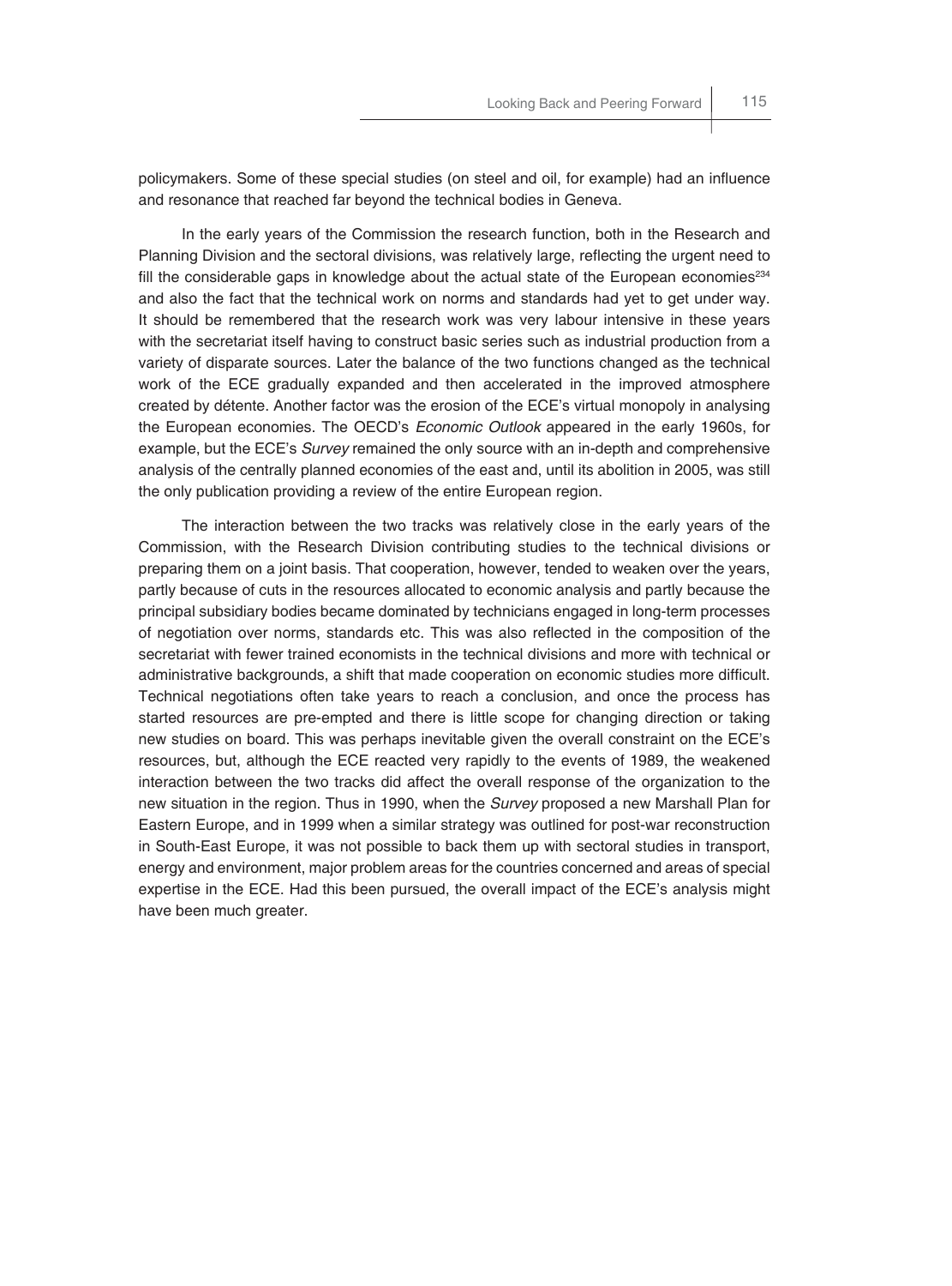#### *The operational track*

Most of the operational work in the ECE principal subsidiary bodies has consisted of what is sometimes described as "necessary multilateralism" or, less grandly, "nuts and bolts cooperation," that is to say, cooperation on issues where all parties can envisage practical solutions to specific international problems and where the evident possibility of benefit to all encourages the parties to work together. But, the larger significance of the ECE experience is that this "necessary cooperation" developed among countries that were bitterly divided over broader political, economic and social values. It is often thought that the way to peaceful existence and cooperation is to seek to reconcile or eliminate the differences between countries and peoples. But this may sometimes be mistaken. The ECE experience shows that cooperation can move ahead by *accepting* certain differences in preferences and values. This does not imply accepting murderous behaviour and violations of human rights, but it does imply recognition that there are differences and preferences that may not be reconcilable and should therefore be accepted and respected by others. The ECE experience, founded on Myrdal's basic approach, shows that the acceptance of a diversity of values and preferences is compatible with economic cooperation and progress.

The ECE second track, consisting of close intergovernmental cooperation over a wide range of practical and technical issues, gives the lie to the old jibe that the United Nations is "just a talking shop."<sup>235</sup> The key areas have been mentioned earlier and there is no need to summarize them here. Macro-economists and diplomats are often bored by the narrow focus of much of this work and it must be admitted that an afternoon at a meeting on standardizing trade documents is less of a draw than a seminar on corruption. But "nuts and bolts" hold things together, including institutions, and although these activities may be obscure to the outsider, they can yield considerable economic benefits. Thus, the work devoted to facilitating the electronic exchange of international trade documents has greatly reduced the transaction costs of international trade, and not only by an amount which appears to match the estimated benefits of the Uruguay Round, but also without the diplomatic drama surrounding that and similar higher profile events. Large gains will also have been made by the various conventions to facilitate the transport of goods across the various frontiers of Europe. More generally, in agreeing norms and standards, the ECE has helped to ensure that international economic relations in the region are non-discriminatory and market extending rather than being distorted by national protectionist forces, as was the case in the 1920s and 1930s.

Despite the abstruse character of many of these activities, a much greater effort should have been made to make them, or rather their benefits, more visible to policymakers in the capitals and to the populations who benefit from them. Trying to persuade the TV evening news to take a press release on the latest standard for cut flowers is unlikely to make much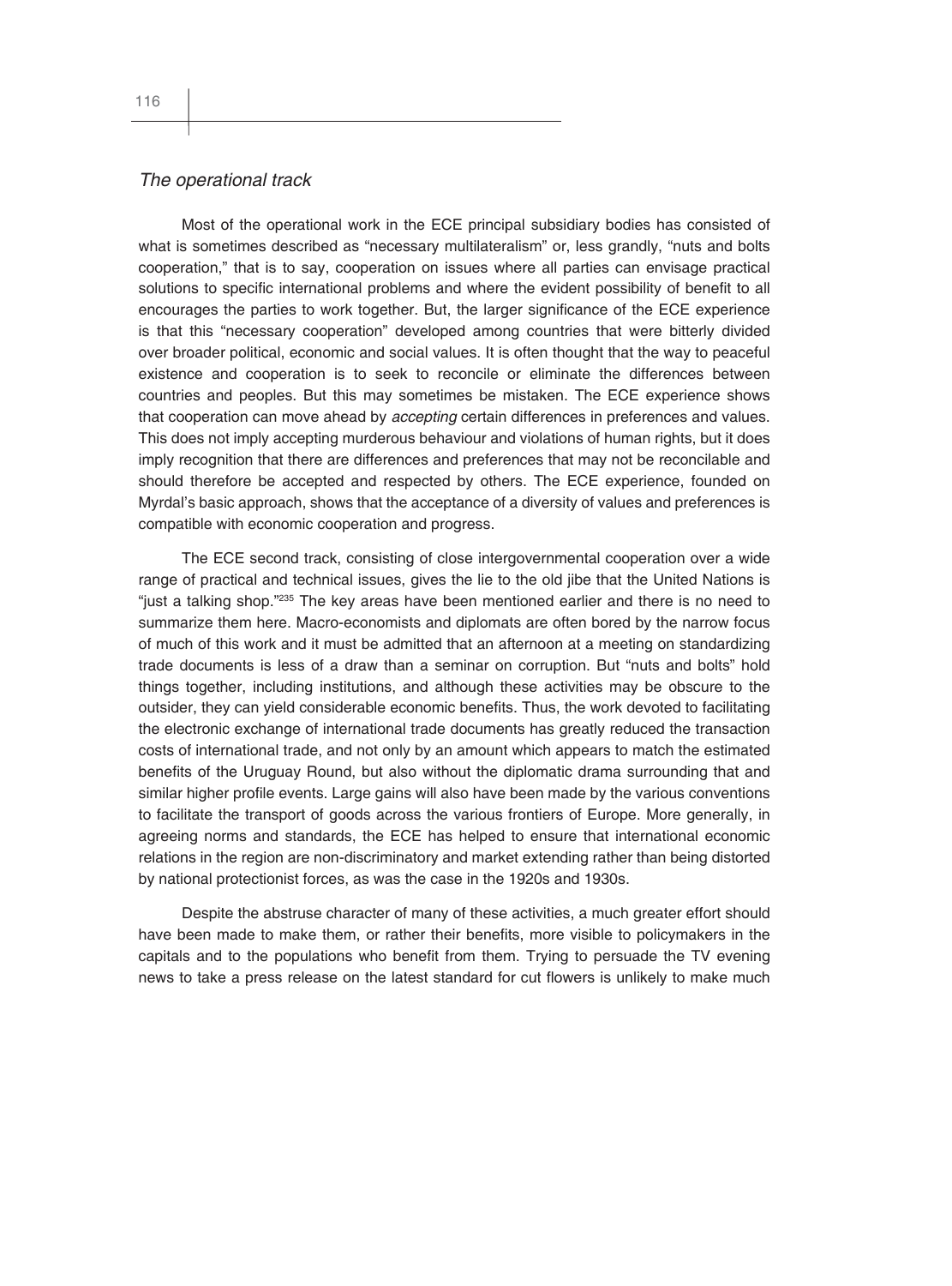progress. What would be more useful is some sound econometric work on estimating the economic benefits of the various standards, norms, and conventions. The estimate of the gains from standardizing trade documents, saving life by improving the security of transport or by reducing air pollution, are substantial and often surprising so. They ought to be able to capture the attention of the business and economics editors of the serious press. But, the estimate of the gain from standardized trade documents was not made by the secretariat and not even publicized by it: delegates who were disappointed at the lack of attention their work was receiving instead disclosed it.<sup>236</sup> There are well-developed techniques for conducting such sectoral or micro studies and allocating some consultancy funds for such work might be a sensible investment, not least as an effective defence against the arbitrary nature of budget cuts.

The ECE networks of cooperation on technical matters are exceptional among the United Nation's regional commissions and they constitute a major contribution to cooperation in the region and, as argued earlier, to the evolution of new forms of global governance. But, it should be asked whether the historical basis for this success is likely to endure. It will be recalled from chapter 1 that Myrdal's approach to getting the two halves of Europe to cooperate, at a time when each side was predicting and hoping for the collapse of the other's political system, was to break down a given problem into its smallest components and then focus on those that were innocent of political or ideological overtones: in other words, "you may detest each other's social system, but perhaps we could talk about traffic lights?" This approach, as we have argued, was very effective, but its exclusion of all political and controversial elements is precisely what may weaken its impact in the future. The reason for this lies in the broadening of the technical agendas as they try to grapple with the interrelationships between different sectors, most prominently energy, transport and the environment. This broadening of the policy focus will automatically move it close to areas where the decisions to be made will involve more trade-offs and compromises between objectives that are likely to be a lot more complicated than those surrounding the negotiation of narrowly circumscribed issues such as trade documents. But these decisions, involving a more delicate balancing of national interests against the compromises needed for international agreement, are essentially political and cannot be left to sectoral specialists.237 Thus, to avoid a technocratic determinism overtaking democratic politics in ECE activities - especially in a continent where democratic deficits and falling voter turnout are matters of increasing concern – it might be wise for the organization to consider some changes in the ways in which it approaches its sectoral activities.

Member governments must of course make their own decisions about who represents their interests, but the secretariat can probably do a lot to increase the transparency of the cooperation pursued under its auspices. It would be desirable, for instance, to engage relevant NGOs including consumer groups, as was done in the negotiation of the Aarhus convention,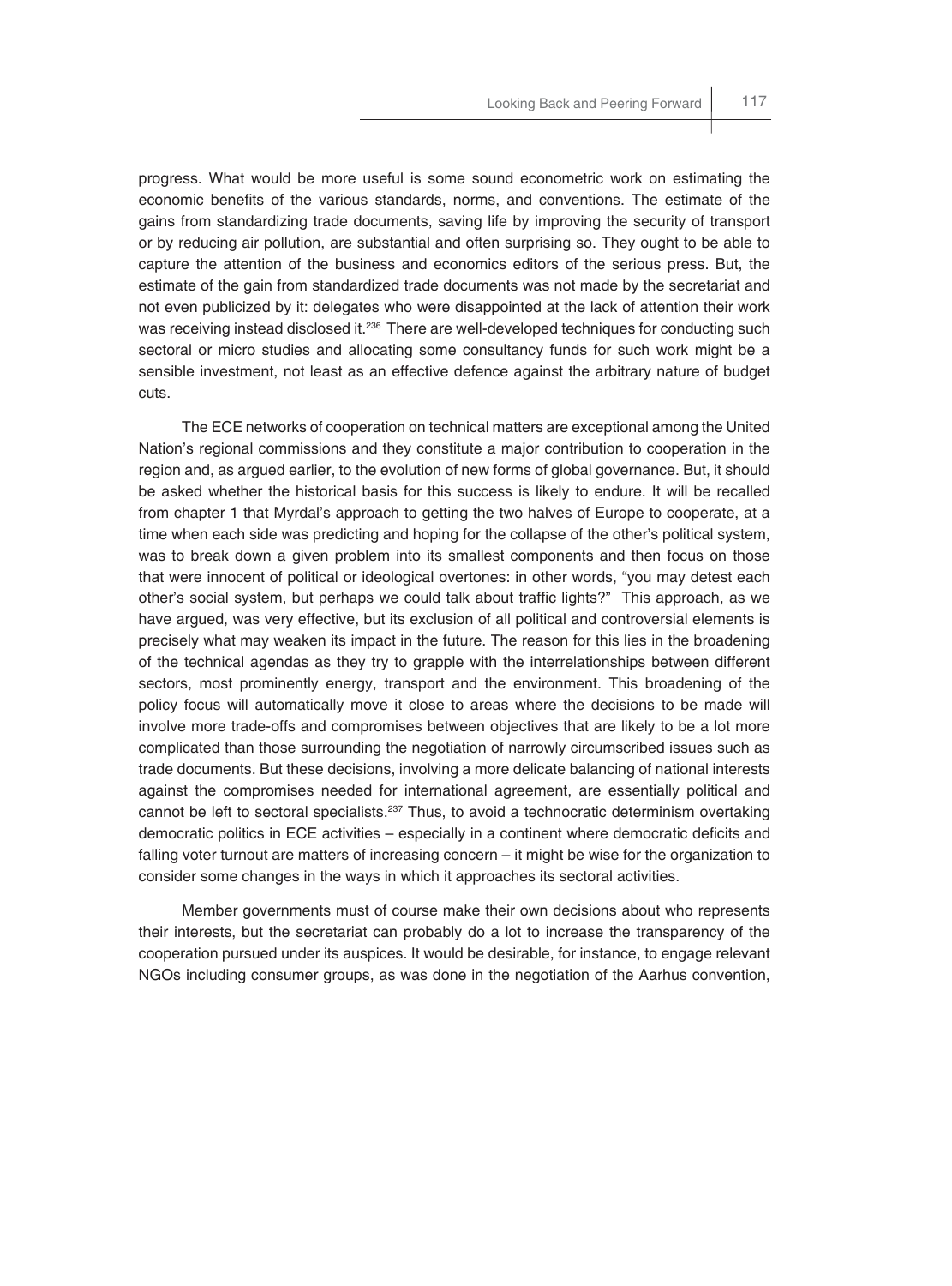discussed in chapter 4**.** All such activity can be irritating to technocrats who like to "streamline" decision-making, but this is what democratic processes are about. If brushed aside, there will be the risk of a backlash, not only against particular measures – and the environment-energytransport nexus is likely to be specially sensitive in this respect – but against the international bureaucracy in general. The Commission in Brussels, to a large extent unjustly, is suffering from such public scepticism. Another important reason for greater transparency in this work is that international processes for rule-setting are just as much at risk to "capture" by special interests as national policymaking, indeed the risks may be greater insofar as such negotiations are less visible than domestic politics.

Another contribution to transparency would be to abandon the phrase "best practice" to describe some of the recommendations coming from committees or the secretariat. In very specific cases, such as comparing the energy efficiency of consumer durables or household heating systems, it may be innocuous, but when transferred to broader domains such as economic policy or corporate governance it becomes highly misleading and may often amount to little more than a disguised attempt by one group to force its own ways of conducting its affairs on others. The further one moves away from micro-technical issues the less likely are there to be unique solutions to particular problems or unique compromises among competing groups or between the desirable and the feasible. To suppose otherwise is to slip into the presumption that "one policy will do for all", a presumption that flies in the face of a considerable body of the ECE's economic analysis which has emphasised the importance of context and initial conditions. It is the same presumption that has also contributed to the current backlash against globalization in much of the developing world and to strong criticism of the development policies of the IMF, the World Bank and the G7 countries. Since effective policies are often the result of experimentation by national policymakers, a better approach for an international organization is the one set out by the German Minister of Development at a Meeting of the World Bank's Development Committee in 2004:

"…in particular the Bank and the Fund should actively advise on a range of policy alternatives and thus create "policy space" for countries. Here it is not so much a question of policy advice in the classic sense. Rather [their] role…is to identify tradeoffs, show possible alternative policy options, make experience from other countries accessible and contribute to the establishment of national analytical capabilities".

This was very much the spirit in which the ECE Spring Seminars were started in 1998, an approach that is likely to continue to be needed as the agenda of the sectoral divisions shift toward the macro issues already mentioned. But for analysis of this sort to be useful and credible, it needs to be conducted independently of the actors and special interests directly involved in the negotiations over, say**,** energy, transport, or the environment**.**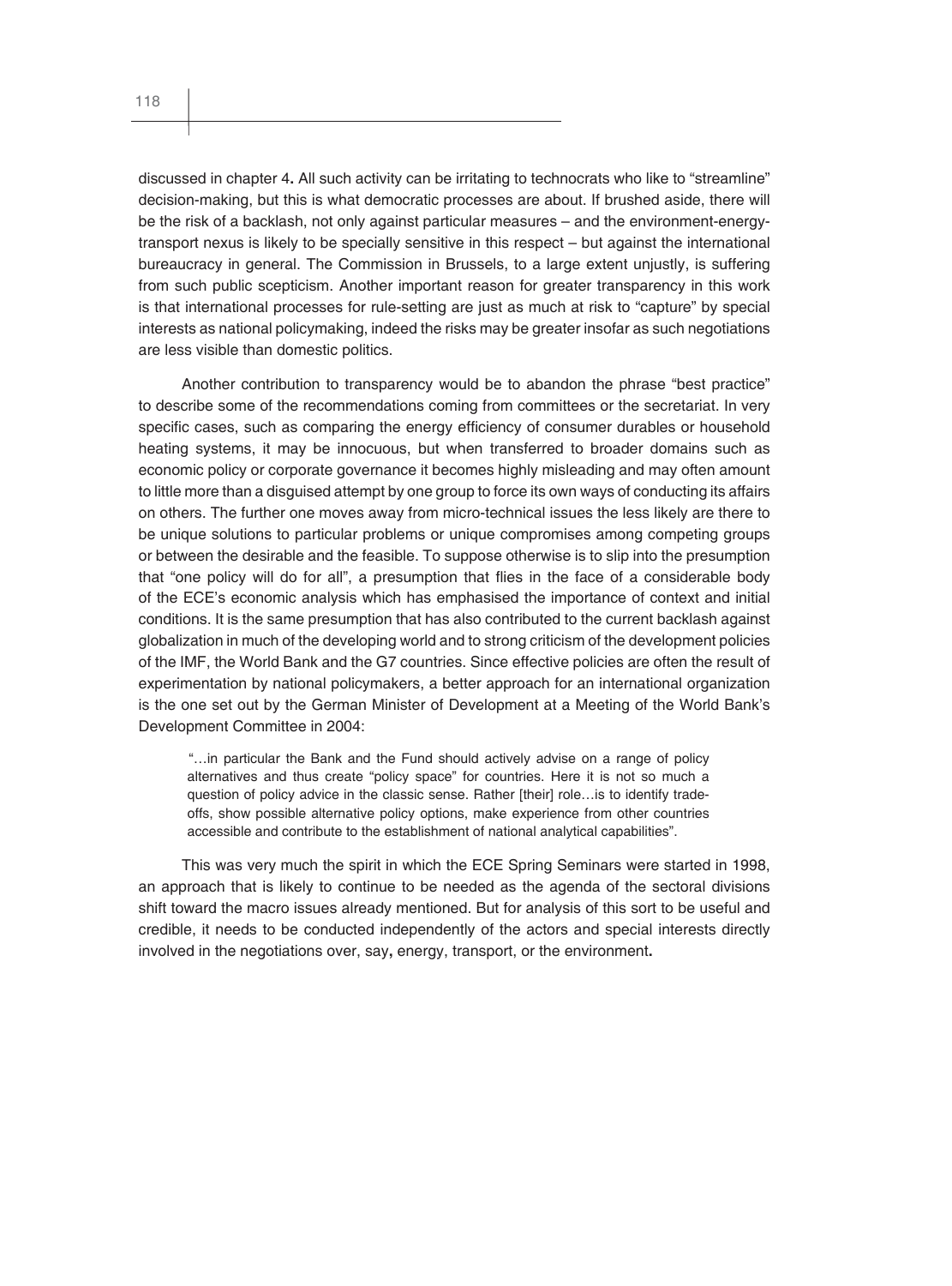#### *Economic Analysis*

One of the principal functions of economic analysis has been, in Myrdal's words, to keep "a vigilant watch on economic trends in Europe." Until the 1960s, the ECE had little competition in this area and its assessments of both Western and Eastern Europe were at a very high level of competence and were influential throughout the region. In the late 1960s and 1970s, a certain routine began to affect the current analysis although that on Eastern Europe and the Soviet Union retained its virtual monopoly position and remained the key source for both academics and officials, not least in the East, following developments in those countries. This falling off in the current analysis was partly due to the diversion of resources to large special studies, but this was reversed in the 1980s and 1990s leading to a much sharper and livelier assessment of developments in the region. Myrdal's instinct here seems to have been sound: it is through the careful analysis of current developments that the well-trained, independent economist can hope to spot changes in the underlying trends, highlight the risks, and suggest possible changes in policy.238

The *Survey* team never had the resources to build its own short-term forecasting model, but this proved to be an advantage since it led to a more critical assessment of the "consensus" forecasts based on knowledge of the assumptions in the standard models and of the relatively important judgmental inputs which go into most forecasts. The ECE record in assessing the conjunctural outlook in the 1980s and 1990s, in both Western Europe and in the transition economies was certainly a respectable one and often provided an alternative perspective on current developments.239 Nevertheless, the special attraction of the *Survey* was always its comparative analysis of the Eastern countries and its disappearance leaves a gap in the annual conjunctural literature that has still to be filled.<sup>240</sup>

In its economic analysis, the ECE was never attracted by overarching models of economic organization or development, not least because it was always sensitive to the fact that the economy was always an integral part of a more complex political and social reality, and it always emphasised not only the varieties of capitalism in the West but also the heterogeneity of the countries in the East. The preference of ECE economists for market economies and democratic systems was always clear, but equally there was never an unquestioning belief in the overpowering wisdom of the market, or of member governments. In the 1990s the ECE continued to insist that there was no single model of a market economy, and that transition and developing countries should be encouraged to develop arrangements for the conduct of their economic and social affairs that were best suited to their histories and conditions in which they found themselves. One policy or model for all was ultimately a recipe for disappointment and conflict.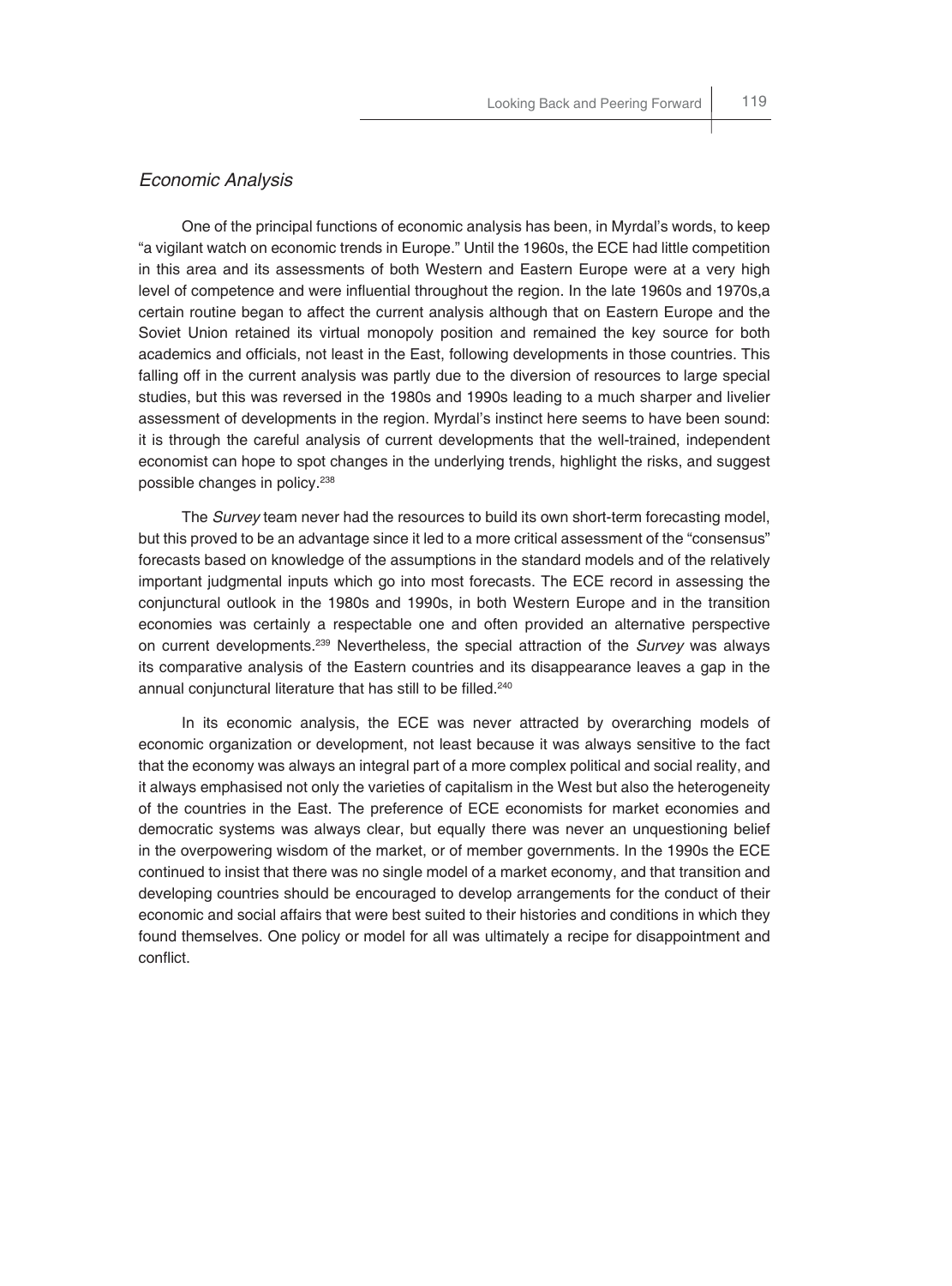A problem that the authors of the *Survey* encountered from the early 1990s was that the support for an independent analysis, 'independent' meaning that it was published entirely on the responsibility of the Executive Secretary and not subject to prior approval by member governments, began to weaken. As quoted earlier, all the attempts to censor or suppress parts of the *Survey* or the *Bulletin* after 1989 came from Western countries that had previously been the secretariat's strongest supporters when similar pressures had come from the communist East. Such treatment was not confined to the ECE: OECD has suffered from similar attempts to suppress analysis or, otherwise, interfere with its publications.<sup>241</sup>

It is discouraging that such negative attitudes should have emerged just when so many of the former communist regimes were embracing liberal democracy, of which one of the principal virtues is to encourage free and open debate, experiment and independence of thought. For philosophers such as Karl Popper, it was this virtue that was always regarded as the principal reason why democracies were better at solving problems than totalitarian forms of government. Perhaps the main explanation for this development lies in the triumphal tone of many policymakers and neo-liberals since the collapse of communism. This has led to a sharp polarization of debates over many of the key questions of both domestic and world politics. Any criticism of official views tends to be met with disdain and contempt and "spin doctors" exploit all the tools of the modern media to bend popular perceptions in favour of their chosen position. This behaviour is unworthy of democratic governments and ultimately it corrodes not only democratic politics, but, also, international institutions such as the ECE and the OECD because it undermines the trust that should exist between the secretariats and member governments. Ultimately, since the interference with secretariat studies is invariably surreptitious, it undermines the value of all such work since no one can be sure that the conclusions have not been biased in some way or another. It is to be hoped that this is just a passing phase and that the strong case for an independent and effective research function in the secretariat will again be recognized.

In our view the need for such a function is as strong as it ever was, although its focus might have to be on more special studies than on the regular review of current developments that absorbs a relatively large proportion of resources.<sup>242</sup> One area where we suggest an independent research role is needed is in the issues arising from the enhanced agendas of the sectoral committees and especially at the interface of energy, transport and the environment. Among the areas of likely critical interest for the ECE member governments in the coming years, we suggest that relations between Russia and the rest of Europe, especially but not only with regard to energy, the development of South-East Europe, Central Asia, and the group of countries between the EU and Russia, and cooperation with the North African countries should be given special attention in terms of monitoring developments and the preparation of special studies. More generally, the ECE should open up more than it has done in the past decade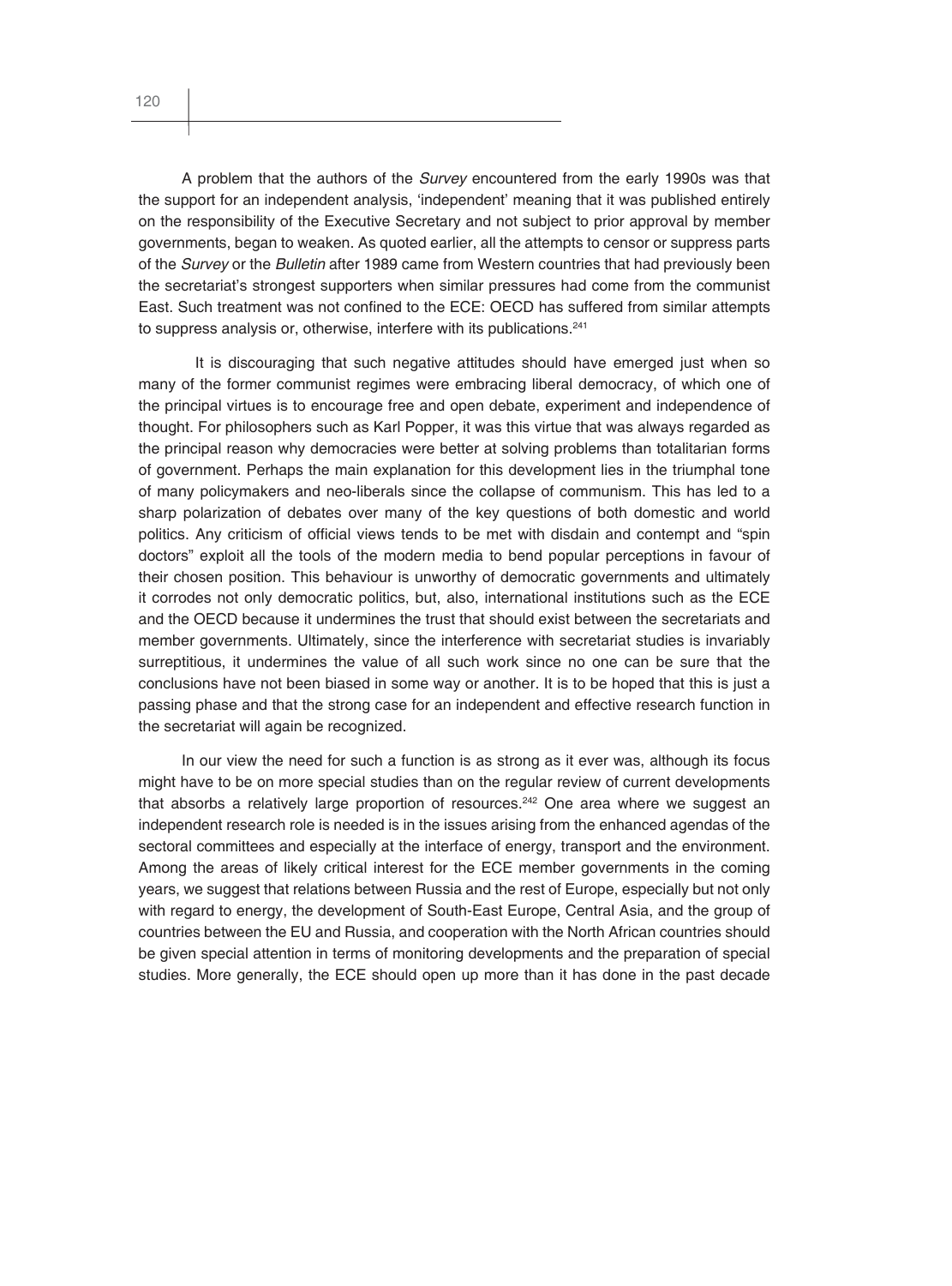or so to the rest of the world. In particular, it needs to pay particular attention to the likely effects on the ECE region of the shift in the global balance of economic power towards Asia. There is never a shortage of candidates for serious study, but serious study requires adequate resources and since these are not abundant the selection of topics needs to be taken with a strategic view of the region's interests in mind. Those suggested here are on areas that have been relatively neglected in recent years.

It is important to stress that for any study to be worthwhile, be it on economic or technical problems, it must be conducted according to the usual standards required in academic research, that is to say, with a clear analytical framework, an awareness of what is already known about the subject, and a rigorous effort to confront hypotheses (including the claims of policymakers) with empirical evidence. Academic standards, far from being remote from the "real world", are precisely those that need to be observed by those making policy and by a secretariat serving its member governments. They are also essential in any healthy democracy.

It is therefore important for democratic countries that at least some of their institutions recognize what Seamus Heaney has called "the necessity to confront the ruling intellectual pressures with a counter reality<sup>"243</sup> even at the risk of being unfashionable or, at least in the short-run, without apparent influence. This is an apposite injunction for a secretariat of the United Nations, that must serve not one elected government but many with different views, priorities and preferences. The Charter of the United Nations opens with "we the peoples of the United Nations," not "we the governments", which implies, to twist an observation of Montaigne, that we must pay attention to those who are subject to policy and not just to the governments that make it. Bulent Ecevit once remarked that progress is only possible with "constructive scepticism" which is only possible with "free thinking that allows one to perceive the changes taking place in the world more quickly than someone who inclines to be committed to certain fixed explanations and stands."<sup>244</sup> This is a disciplined not a destructive activity which is given a sense of direction by a clear understanding of the ultimate purposes of the economic system and of the value premises which underpin them.

Of all the outstanding people who led the United Nations secretariat in the early post-war years, the one who articulated this point of view most clearly was Gunnar Myrdal. In assessing the intellectual contribution of an institution to international policy discussions, at least one of the principal attributes we should be looking for is a capacity for "constructive scepticism." That was the rule whether the ECE was concerned with the reliability of statistics in the centrally planned economies, claims about the greater rigidity of wages in Western Europe compared with North America,<sup>245</sup> or exaggerated claims about the extent of globalization.<sup>246</sup> The ECE member governments have long been supporting that general approach.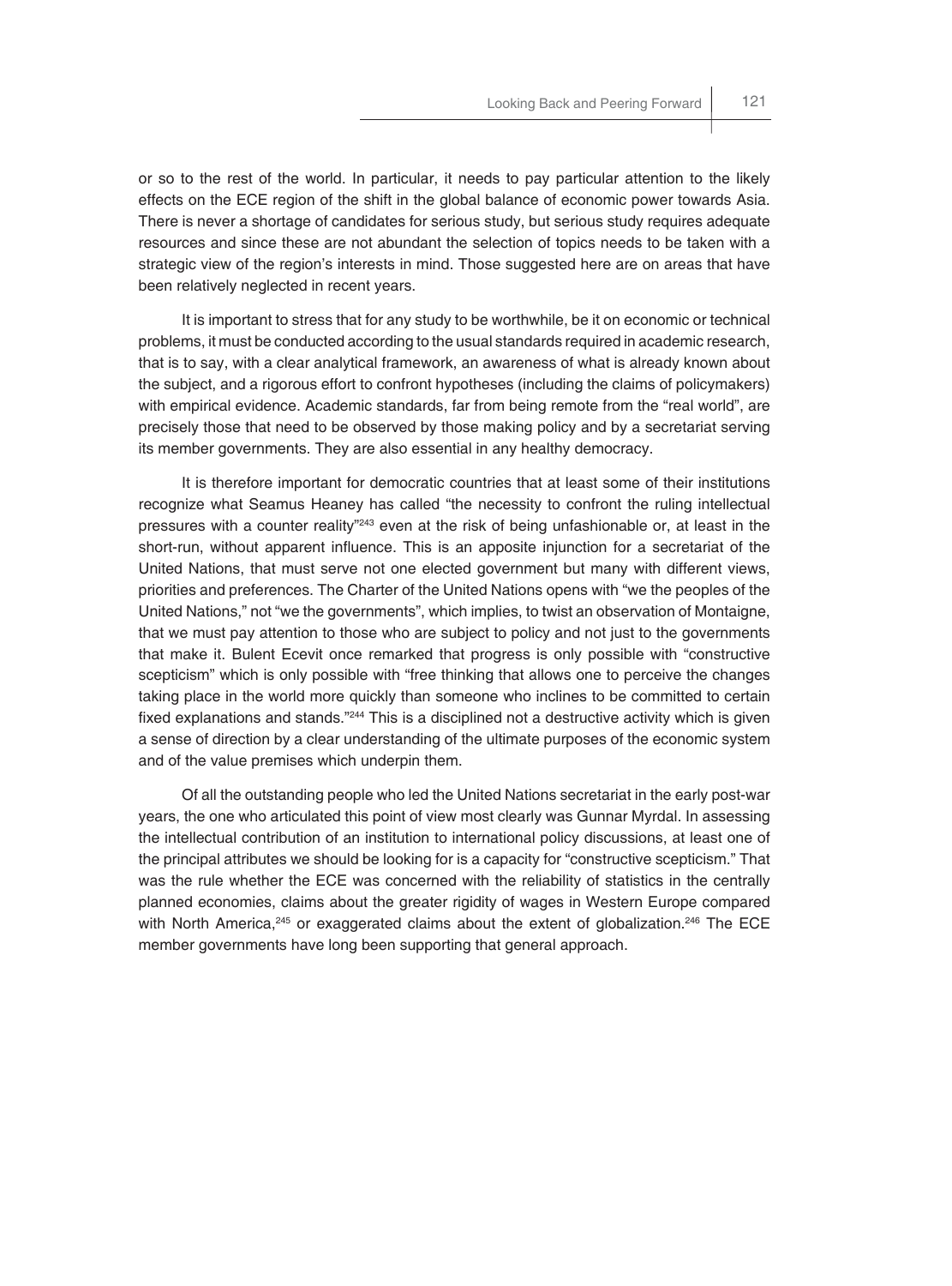#### *The ECE, part of the United Nations*

Focused on their regional concerns, the member governments of the ECE and the secretariat, sometime, tend to overlook the fact that the ECE is not only an integral part of the United Nations but also has obligations towards the ECOSOC and other parts of the global institution. But it does need to be emphasised that the ECE**,** the budget of which is part of the United Nations budget, is a regional arm of the United Nations. It adapts the general principles, policies and instruments of the United Nations to the circumstances and needs of the region and, together with the other regional commissions, it provides the United Nations with a better understanding of the regional specificities of its members.

It has to be admitted, however, that the interaction between the regional and global levels has often been weak and generally unequal. The central bodies have not integrated regional contributions very well into global positions and the ECE, perhaps for this reason, has often been reluctant to implement or preoccupy itself with global priorities or programmes. In practice, the ECE work has been guided, almost exclusively, by the decisions of its member States in Geneva and the initiatives taken by the Executive Secretaries. Principles and directives emanating from New York, at least for most of its history, have had little impact on the substance of its work**;** ECE members States saw little logic in the ECE acting as the "regional arm" of the organization to promote them in their region. When the United Nations gave prominence to economic development, the ECE member countries considered themselves as already developed and, at least until the end of the 1980s, not directly concerned by the development debates. They never considered for instance that it would be worth discussing in the ECE the potential costs and advantages for the region of the development of the third world countries, of the opening of their markets to the exports of the South, or the stabilization of commodity prices. The secretariat occasionally discussed some of these questions in the *Survey* and the ECE made contributions as mentioned in chapter 2 and 3, There was some progress in the 1990s on the environment in cooperation with the UNEP, on women's issues and, in the early 2000s, on sustainable development and on financing for development.

In the future, however, the ECE is likely to find it necessary to place more and more of its work in a global perspective and to take advantage of the possibilities for conducting joint studies with other regional commissions. Some of the topics suggested earlier, for example on the implications of the rise of East Asia, the possibilities of cooperation with North Africa and Western Asia, and, obviously, energy, environment and migration would be good candidates for such joint work.<sup>247</sup> Conversely, the United Nations as a whole must be able to draw on regional expertise in order to ensure that the diversity of the economic and social world is reflected in global strategies and policies and to enable those at the centre to distinguish between what is of universal application and what should remain regional or local. In this respect the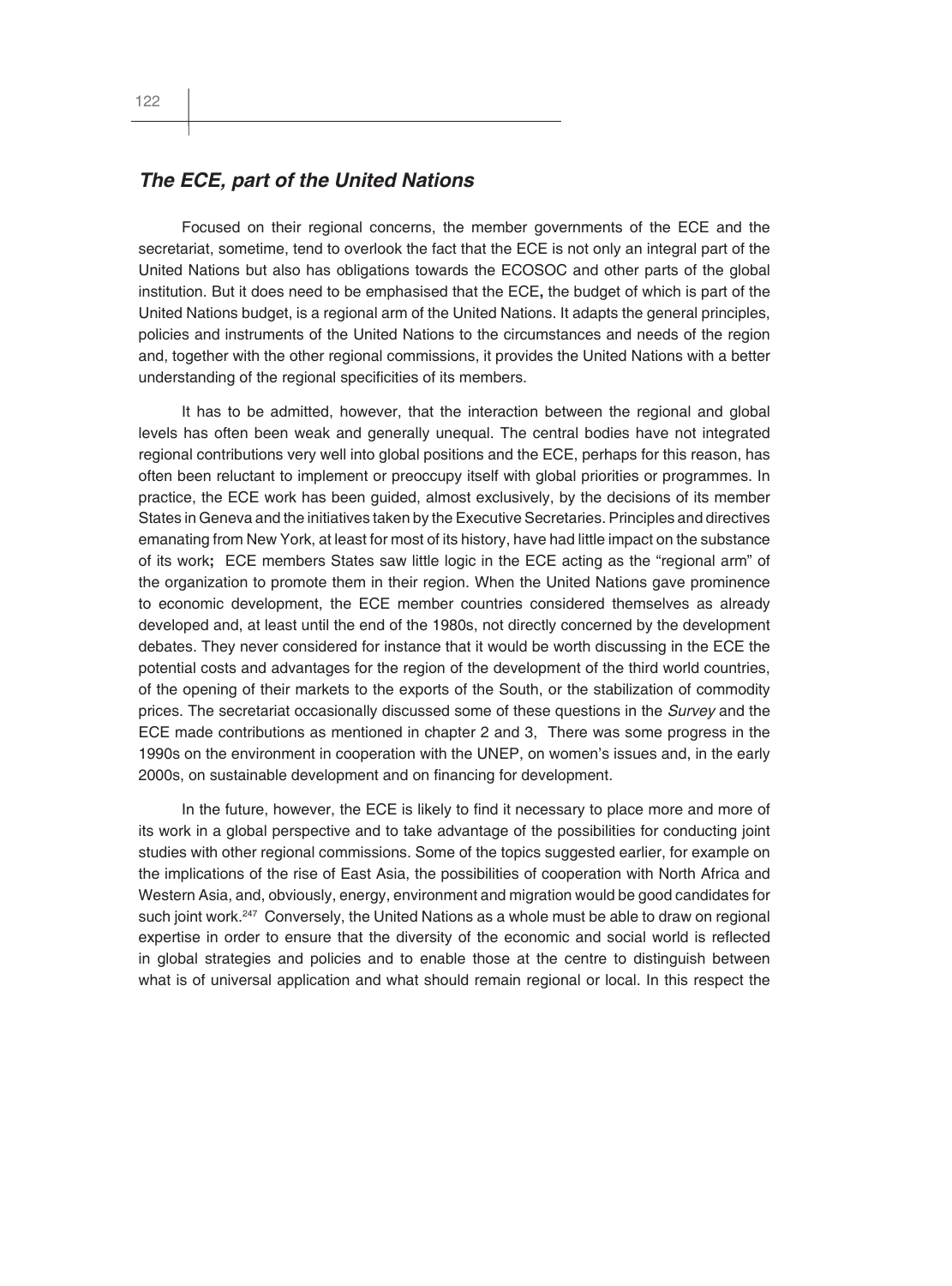issues are no different from those facing, for example, the members of the European Union in their relations with the Commission in Brussels or within individual countries concerning the distribution of power and responsibility between the capital and the regions. The common thread is the discovery, or re-discovery, of the limits of centralization in an increasingly complex world and dangers of the mind-set that seeks to apply "policies-for-all' without consideration for the differences in regional and national conditions.

The diffusion of some of the ECE norms is an excellent example of an effective articulation between the regional and the global. As it is often easier to reach a regional agreement than a global one, many technical instruments have been developed in the ECE. Some became global or were adopted by interested countries outside the region. With its norms and standards the ECE is providing international public goods that can play a wider role in the process of global economic integration. These instruments can be diffused to the rest of the world in an efficient manner thanks to the fact that the ECE belongs to the global United Nations system and obviously ECE member countries have an economic interest in having others adopt their standards rather than the reverse. Given the weight of the European economies in the world economy, exporters of goods and service in other parts of the world will be anxious to enter European markets and will therefore have a strong incentive to conform to European standards, and especially those of the EU**.** As described in chapter 4, the ECE never aggressively promoted standards and norms outside the region . That should continue to be its style, especially as the economic challenge from the East Asian and other industrializing economies is likely to involve challenges to or competition over the norms and standards to be adopted. There are already differences in the approach to regulation within the ECE, essentially between the United States and the EU, and conflicts of approach and of interest may very well increase if Europe seeks to globalize its standards in an aggressive manner. This is where the experience of the ECE, with its strong traditions of treating all its members equally and ensuring that even the weakest members have a voice and that their concerns will receive attention, can help, in cooperation with other regional commissions, to ensure that such potential conflicts can be resolved without economic disruption.

## **SOME CONCLUDING REFLECTIONS**

Institutions, as von Hayek and von Mises always insisted, evolve, and in general they do so gradually. There are obvious reasons why this should also apply to an international body such as the ECE. First, history is important and, not least, the initial conditions in which it is created. Both the agenda and policy orientations tend to show strong continuities over time. Second, secretariats acquire comparative advantages in certain areas and these specializations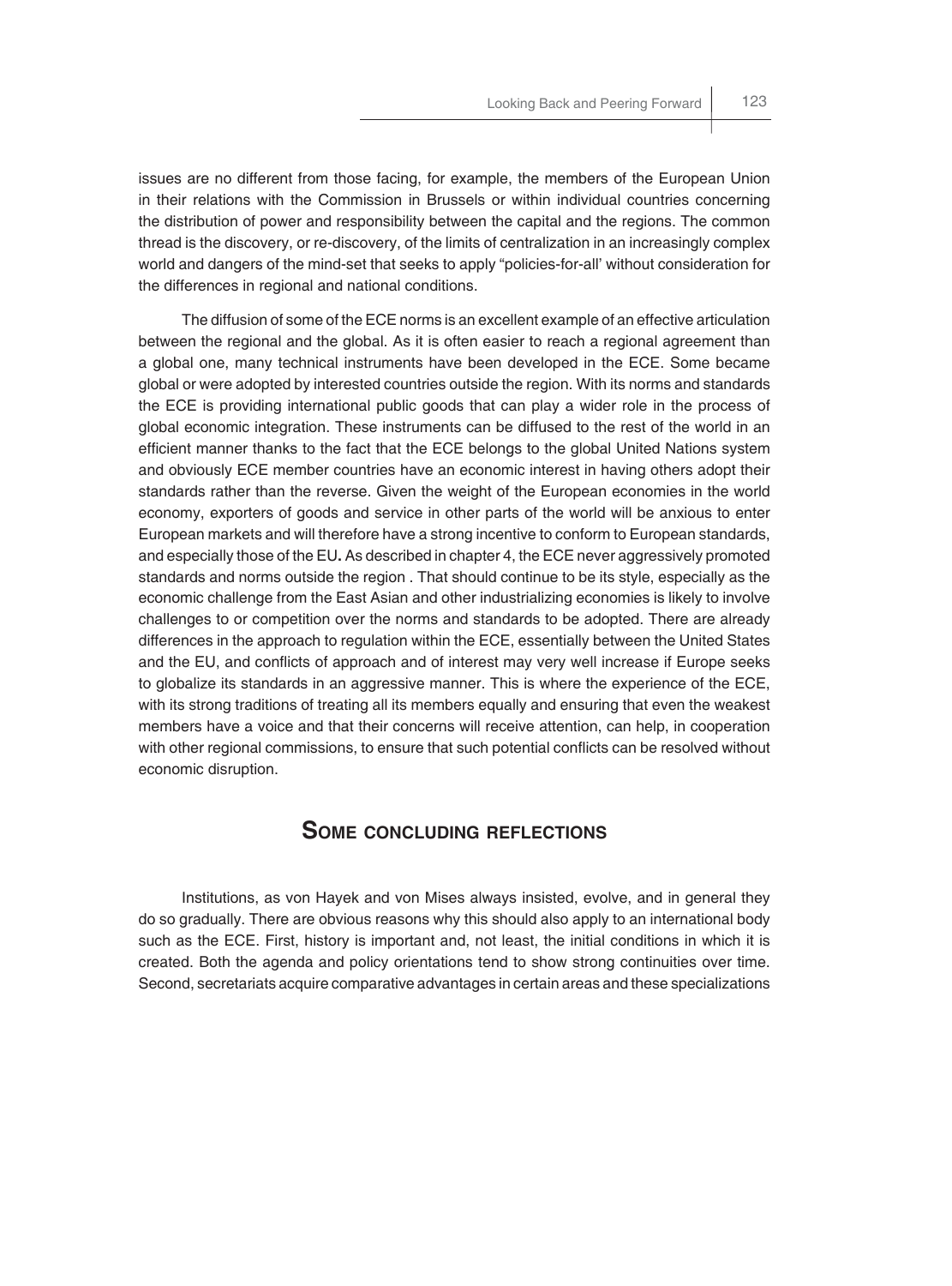are reinforced over time. And, third, institutional memory involves, among other things, the transmission from one generation to the next of certain intellectual attitudes and approaches, often implicitly. These elements can of course eventually lead to institutional sclerosis and an inability to adapt to changing circumstances, but our brief survey of the ECE sixty-year history does not point to an institution that has been incapable of adapting to changes in its environment. Its relative prominence in the region's institutional structure has declined, but that is largely due to positive and welcome developments such as the creation of the European Union, the Organization for Security and Cooperation in Europe and other pan-European bodies. Ensuring that all these institutions work together in reasonable harmony will be a continuing task for the heads of their secretariats and especially for their member governments. In our experience, duplication in the work of different organizations is nearly always the responsibility of governments, not of secretariats despite their often-tenacious defence of their parts of the international agenda.

The ECE's adaptability owes a great deal to two factors: first, its broad terms of reference, which allowed it to address not only the problems of post-war reconstruction as called for in its original mandate, but also to initiate and participate in activities for raising the level of European economic activities and for strengthening economic relations of the European countries both among themselves and with the rest of the world; $248$  and secondly, the ways in which its first Executive Secretary organized the secretariat and imbued it with a mind-set that was deeply influenced by those virtues of the academic approach to analysing problems and of constructive scepticism already mentioned. When the revolutions of 1989 occurred, no instructions had to be issued telling the secretariat to reform or adapt to the new situation: the, now, former centrally planned economies were for the most part already members of the sectoral bodies and the *Survey* published the first comprehensive study of what were now "transition economies" in less than five months from the collapse of the Berlin wall.

Another important factor was that for significant lengths of time, the ECE was led by Executive Secretaries, such as Myrdal and Stanovnik, who were both very active in defending the independence of the secretariat and proposing initiatives to governments, while retaining the confidence of both. The point here is that member States and the secretariat have distinct roles and that the organization will be effective and have influence only if there is confidence and trust between the two. A loss of confidence and trust can lead to decisions based more on sentiment than careful analysis, which can have a long-term detrimental effect on an organization. The recent reform of the ECE was, to some extent, a result of such loss of trust in some quarters. Thankfully, it appears that trust is being steadily restored.

Despite the loss of trust that may have been an impulse for the 2005 reform by those questioning the role of the somewhat difficult to define the "ECE as a whole" in the overall European architecture, the disaggregated ECE, its sectors, supported by intergovernmental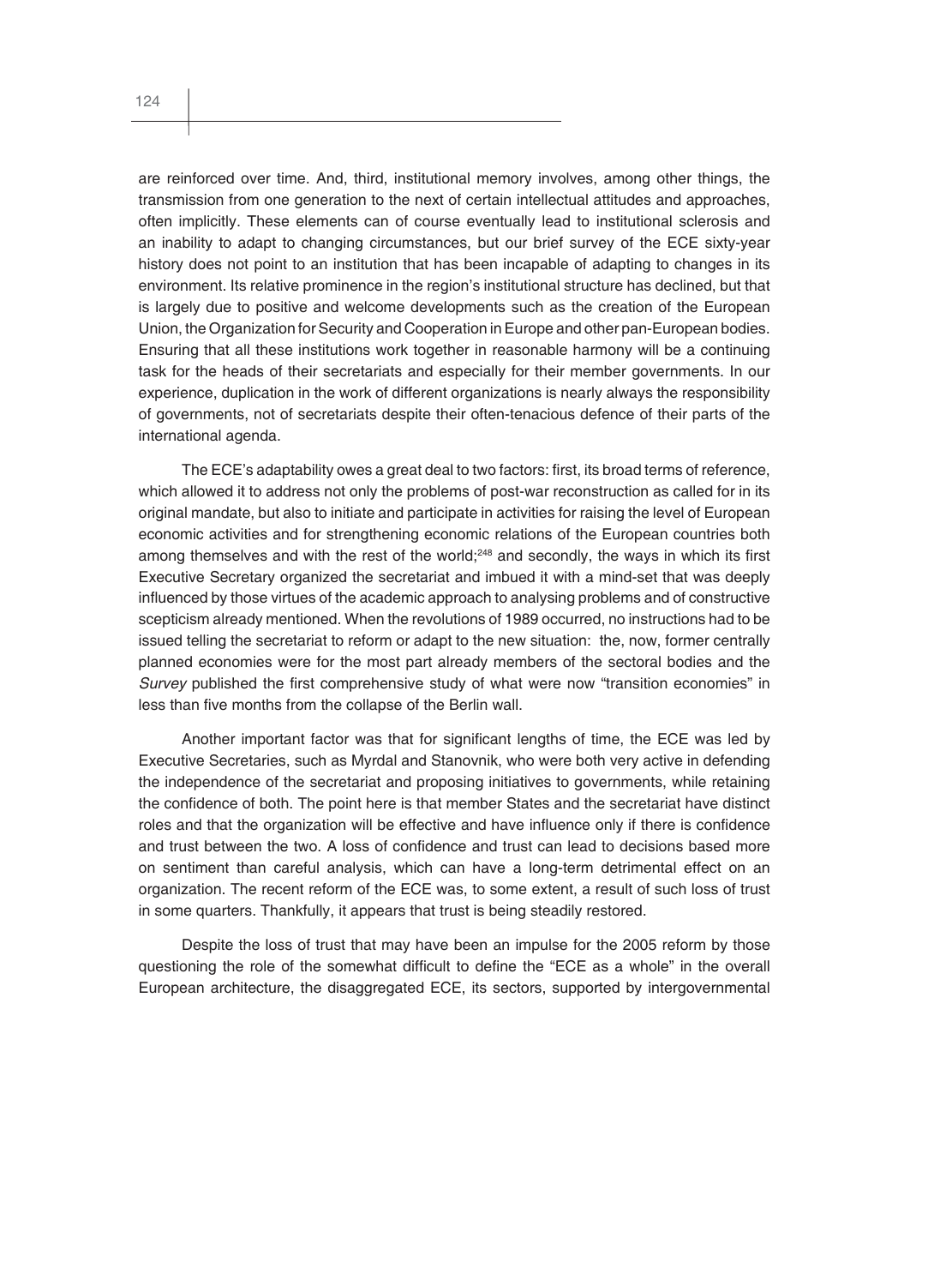committees, have consistently enjoyed the confidence of the related line ministries that benefit from the work of the ECE and whose national experts contribute to studies and the negotiation of instruments. However, as we have argued in several parts of this essay, the ECE by broadening its sectoral approach, developing intersectoral activities, and addressing the interactions between the different parts of the region and between it and the rest of the world needs a capacity for economic analysis that has been dispersed by the latest reform. This capacity should be restored because the programme of work requires it. It will also be necessary for studies that will contribute to the better integration of the sectoral activities, respond to the problems of the sub-regions and provide a global perspective on the region's problems. It would be also be helpful if, in capitals, there was a broader constituency for the ECE's programmes than those of the sectoral activities.

This is a challenge that the ECE has recognized but, thus far, has not been able to meet successfully. Such a constituency would be better placed to review and access the overall direction and balance of the various programmes in the context of what is happening in the region and thereby provide strategic direction for the organization as a whole. Such a constituency could also serve to promote the organization as a whole, not the least in the forums that decide on its budget.

How to develop such a constituency? One idea would be to set up a group of independent experts, composed for example of senior economists from member countries' economics ministries, some academics and senior economists from other respected organizations to assess the overall direction and balance of the various programmes. Such a group, which must be substantive not bureaucratic, would meet periodically and operate on similar lines to the Independent Evaluation Group at the World Bank or the IMF's Independent Evaluation Office. It could make recommendations to the member States – i.e. to the Ministries of Foreign Affairs whose diplomats in Geneva currently decide on the direction of the organization. Admittedly, this would have to be well thought out. But, it would seem to us that some independent and substantive economic advice is called for to be able to help the decision-making. Otherwise there is a risk that the technical experts in the various sectoral programmes will always be in a strong position to pressure their local officials (whose background is usually more general in nature) to work for the continuation of their programmes. Moreover, such a situation can create incentives for individual staff members to lobby delegates in support of their sectoral programmes. Hence the need, as we see it, for the various sectors to be professionally assessed together in a wider strategic framework and by those with the capacity for such analysis.

Ups and downs are a normal part of an institution's history and ECE is no exception. But, overall, its history gives ground for a lot of satisfaction on the part of both its member governments and its secretariat. The competence of the organization, the engrained habits of cooperation, the treatment of all participants on an equal footing, and the demonstration that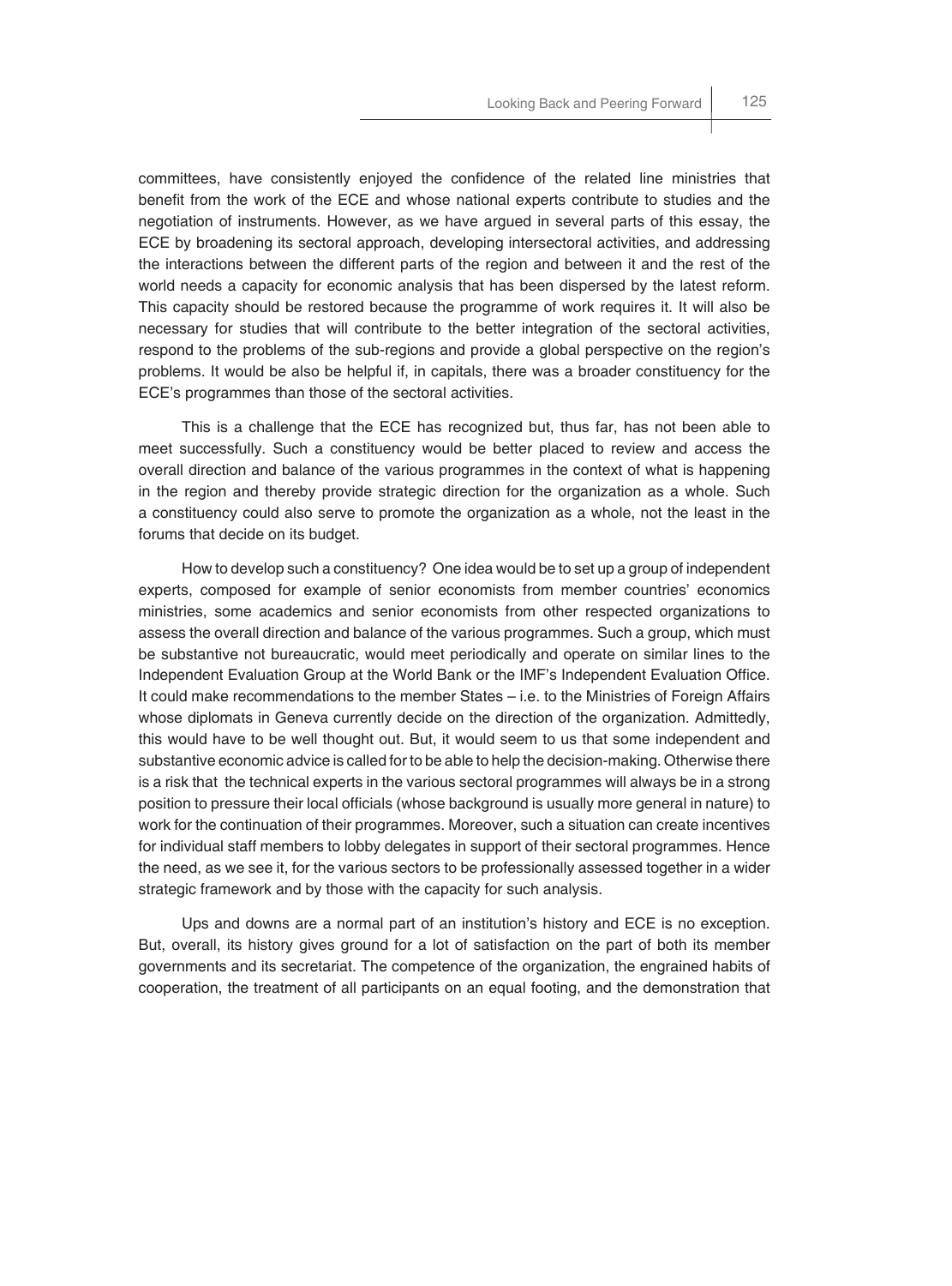respect for diversity is compatible with economic and social progress, all add up to a civilised message and inspire confidence in the capacity of the ECE to continue to provide good service to the governments and the people of the region and, thanks to its United Nations ties, to those in other parts of the world.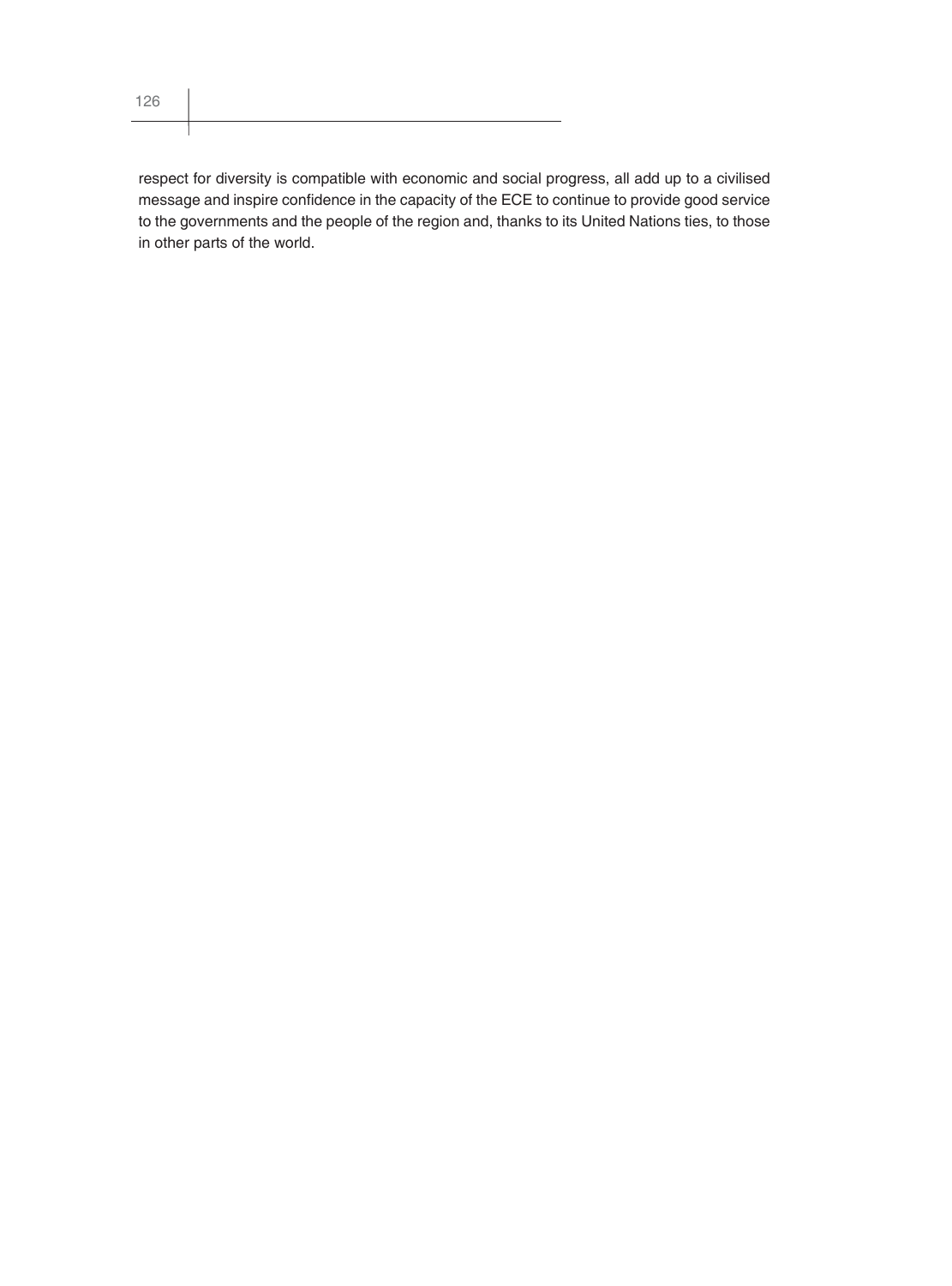# **NOTES**

1. Eric Hobsbawm, *Age of Extremes*. The Short Twentieth Century (London: Michael Joseph, 1999), p.49.

2. Mark Mazower, *Dark Continent: Europe's Twentieth Century* (London: Penguin Books, 1999), p. 217.

3. Ibid. p.26.

4. M. Djilas, *Conversations with Stalin*, translated from the Serbo-Croat by Michael B. Petrovich (New York: Harcourt, Brace & World, 1962), quoted by Mazower, Dark Continent, p.217.

5. ECE, *Economic Survey of Europe Since the War* (Geneva: United Nations, 1953), document E/ECE/157. Beneath the rubble of bombed buildings, sturdily-made machine tools, for example, were often found to be in more or less working order.

6. On the importance of gradualism in managing change in democracies see Richard Kozul-Wright and Paul Rayment, "The Institutional Hiatus in economies in transition and its policy consequences," *Cambridge Journal of Economics 21*, no.5 (September 1997), pp. 641-661.

7. See, for example, Barry Eichengreen, "Institutions and economic growth: Europe after World War II," in Nicholas Crafts and Gianni Toniolo, eds., *Economic Growth in Europe Since 1945* (Cambridge: Cambridge University Press, 1996), pp. 38-72.

8. André Newburg, "The Changing Roles of the Bretton Woods Institutions: Evolving Concept of Constitutionality," in Mario Giovanoli, ed., *International Monetary Law. Issues for the New Millennium* (Oxford: Oxford University Press, 2000), p.82.

9. Joseph Gold, "Transformation of the International Monetary Fund," *Columbia Journal of Transnational Law,* no.20 (1981), p.227, quoted by André Newburg, "The Changing Roles," p.82.

10. John Maynard Keynes, *The Economic Consequences of the Peace* (London: Macmillan, 1919).

11. ECE, *Economic Survey of Europe in 1948* (Geneva: United Nations, 1949), document E/ECE/91/ Rev.1, p.5.

12. David Thompson, *Europe Since Napoleon* (London: Penguin Books, 1966), p.17.

13. These came into effective operation, respectively, in May, June and September 1945.

14. ECE, *A Survey of the Economic Situation and Prospects of Europe* (Geneva: United Nations, 1948), p.3.

15. "Reconstruction of Countries Members of the United Nations Devastated by War", Draft resolution proposed by the delegation of Poland: Report of the General Committee, document A/22, in *Plenary Meetings of the General Assembly. Verbatim Record, GAOR*, 1st Part of the 1st Session, 22nd Meeting, 2 February 1946, p.331.

16. "Report of the Economic and Employment Commission," document E/40, ECOSOC, ESCOR, 5th Year, 2nd Session, Annex 5, Part One, III.1 (2), p.249.

17. ECE, "Economic Reform in the East: A Framework for Western Support," *Economic Survey of Europe in 1989-1990* (New York: United Nations, 1990), pp.5-26; ECE, "Postwar Reconstruction and Development in South East Europe." *Economic Survey of Europe*, 1999, no.2, (New York and Geneva: United Nations, 1999), pp.1-21.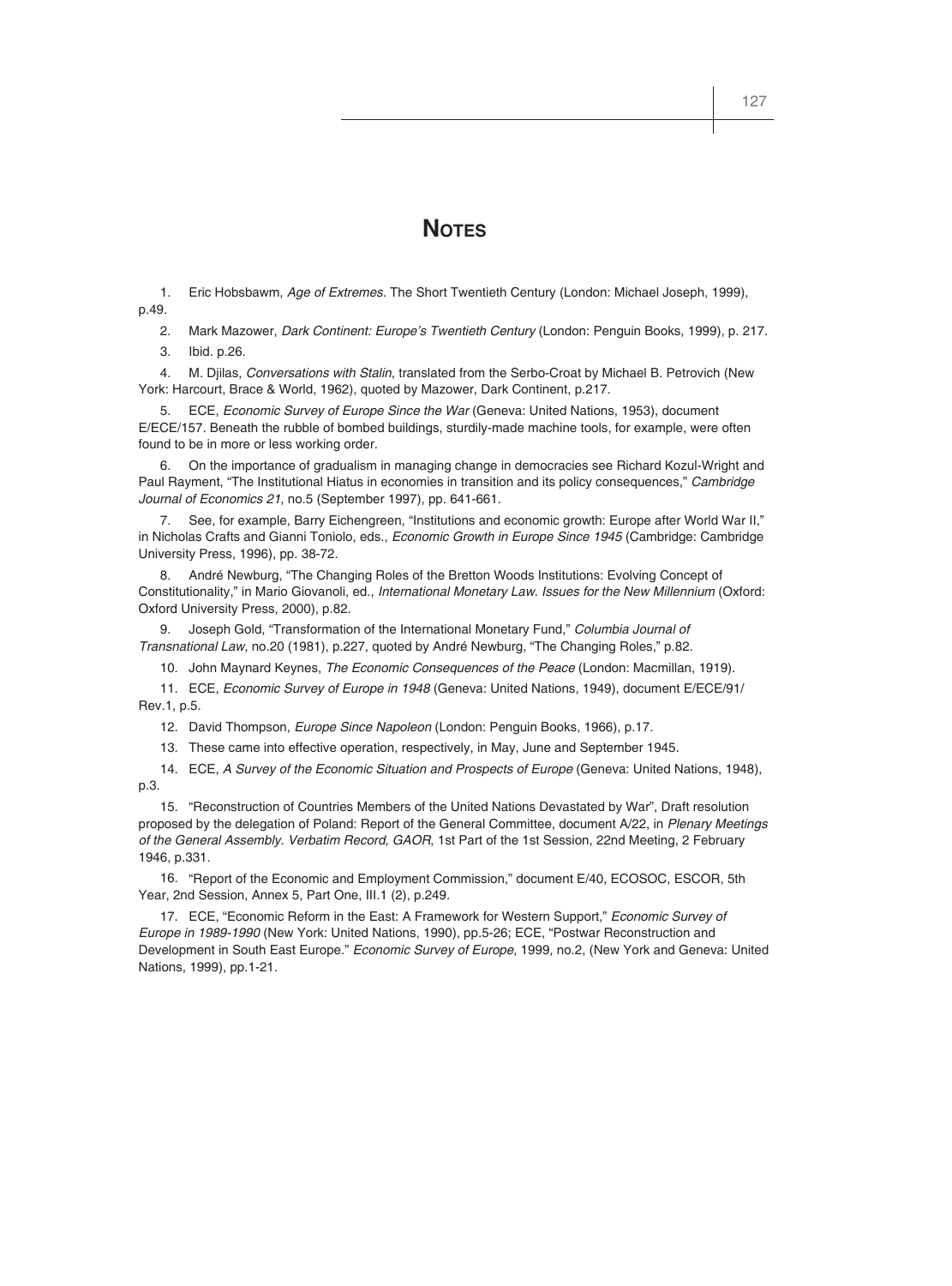18. "Discussion of draft terms of reference for the Economic Commission for Europe", ECOSOC, ESCOR, 4th Session, 80th meeting, 27 March 1947, Point 58, p.199.

19. The issue arises in all complex organizations: transnational companies wrestle with the question of whether they should organize management by regional or global product markets. Foreign ministries are currently preoccupied with whether their policy analysis should focus on global issues or stick to country and regional desks. The point is that in both dimensions specific expertise is acquired and some of this will be lost if one approach excludes the other.

20. A detailed account of the negotiations from February 1946 to their conclusion in March 1947 is given in Václav Kostelecký. *The United Nations Economic Commission for Europe: The beginning of a history* (Góteborg: Graphic Systems AB, 1989). Kostelecký joined the ECE secretariat in 1948 and became one of Gunnar Myrdal's closest collaborators. This section draws on his account.

21. Plenary meetings of the General Assembly. Verbatim Record, opus cit. p.335.

22. Ibid., p.336.

23. The essential point in the US statement, that foreign aid from democratic countries ultimately depends on the support of legislatures and electorates, is well taken, but controversies have always surrounded the nature and extent of the actual conditions attached to it. A long-standing criticism of World Bank and IMF lending, for example, is that the conditions attached to their loans have intruded too far into the recipients' domestic policy space, a criticism that has also been made by the current Governor of the Bank of England. See Mervyn King, *Through the Looking Glass: Reform of the International Institutions*, Inaugural International Distinguished Lecture to the Melbourne Centre for Financial Studies, Australia, 21 December 2006.

24. "Discussion of draft terms of reference for the Economic Commission for Europe," Point 58, p. 198.

25. ECOSOC; *Amendments proposed by the delegation of Soviet Socialist Republics to the draft terms of reference submitted by the committee on the Economic Commission for Europe*, 22 March 1947, E/363/ Rev.1/Add.1.

26. ECOSOC, *Committee on the Economic Commission for Europe. Draft Terms of Reference for the Economic Commission for Europe*, 20 March 1947, document E/363/Rev.1.

27. Albania, Austria, Bulgaria, Finland, Hungary, Ireland, Italy, Portugal, Romania and Switzerland. Switzerland participated in accordance with article 8 of the Commission's terms of reference until it became a member of the ECE in 1972, before finally joining the United Nations in 2002.

28. ECE Resolution 1(VII) of March 1952, "Resolution concerning the voting rights of European countries not members of the United Nations," ECOSOC, ESCOR, 14th Session, Supplement no.5, (E/2187), document E/ECE/150, p.20.

29. General Assembly Resolution 995(X) of 14 December 1955, "Admission of new Members to the United Nations," GAOR, 10th Session, Supplement no. 19, (A/3116), p.50.

30. ECE, *ECE The First Ten Years 1947-1957* (Geneva: United Nations, 1957), p.II-3.

31. In the Middle East, it would take 25 years and a major oil shock before agreement was reached to create the Economic Commission for Western Asia in 1973. On the background to the creation of the other regional commissions, see Yves Berthelot, editor, *Unity and Diversity in Development Ideas*, United Nations Intellectual History Project Series, Bloomington and Indianapolis: Indiana University Press, 2004.

32. Kostelecký, *The United Nations Economic Commission for Europe*, p. 25. More precisely, the idea of an ECE appears to have come from Walt. W. Rostow: "Early in 1946, while serving in the German-Austrian Economic Division of the Department of State, I concluded that if the United States restricted itself to housekeeping tasks within the American zone of Germany and of Berlin, it would ultimately preside over the split of Germany and Europe and harm the prospects for a sound European recovery. Consequently I wrote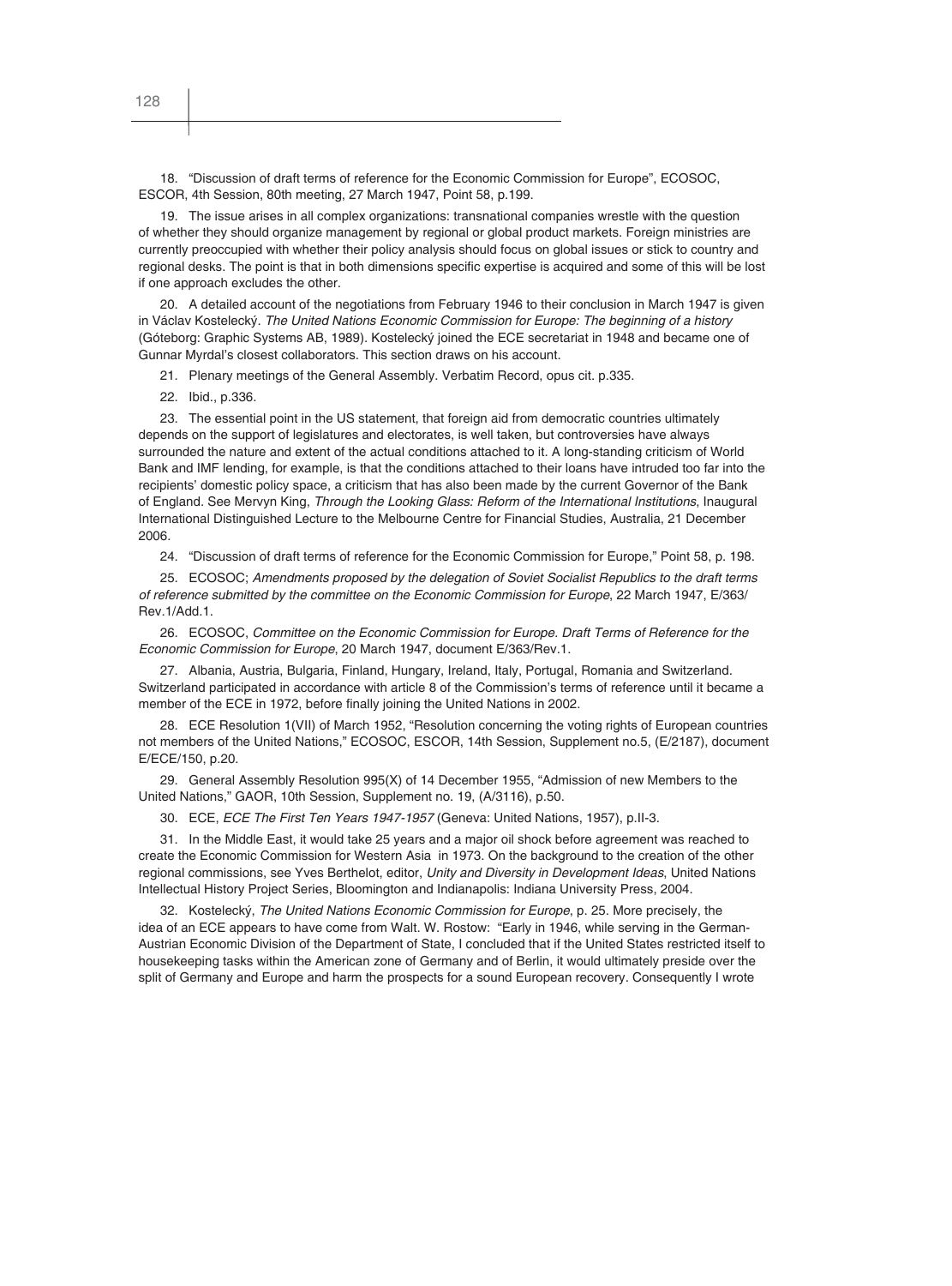a memorandum advocating a concerted approach to the continent's economic and security problems, which envisaged an offer of assistance to all of Europe, including the USSR, and was committed to proceeding in the West if Moscow's response was negative. This plan gained the backing of top State Department officials including Dean Acheson and William Clayton, but James Byrnes, then Secretary of State, rejected it, preferring to present the Russians with a proposal for a 50 year disarmament of Germany. Byrnes did, however, endorse the proposed Economic Commission for Europe, in which I later served within the office of the Executive Secretary." Walt. W. Rostow, "Lessons of the Plan: Looking Forward to the Next Century," *Foreign Affairs* (May/June 1997), p. 206.

33. See Annex I.

34. The annex table shows how the membership of the ECE grew over time, how long it took for its regional membership to be complete and how many countries chose to belong to more than one commission. The presence of former colonial powers, all members of ECE, in the membership of ECAFE, the Economic Commission for Latin America (ECLA), and the Economic Commission for Africa (ECA) was initially justified by their remaining responsibilities over territories in the respective region. When the Soviet Union was dismantled, the five newly independent states of Central Asia were automatically attached to ESCAP, but within three years all had also joined the ECE. Similarly, the three countries of the Caucasus became members of ECE but have since joined ESCAP as well.

35. Gunnar Myrdal, "Twenty Years of the United Nations Economic Commission for Europe," *International Organization* 22, no. 3 (Summer 1968), pp.617-628, and Kostelecký, *The United Nations Economic Commission for Europe*, p.37.

36. Peter Pulzer, *German Politics 1945-l995* (Oxford: Oxford University Press, 1995), p.40.

37. Charles Bohlen, *Witness to History 1929-1969* (New York: W.W. Norton & Co., 1973), pp. 262-263.

38. Kostelecký, *The United Nations Economic Commission for Europe*, p. 89.

39. Ibid, pp. 89-90.

40. Note from H. J. B. Lintott of the Board of Trade to Roger Stevens at the Foreign Office, PRO-UE 4615/168/53, quoted by Kostelecký The United Nations Economic Commission for Europe, p. 108.

41. ECOSOC, *ECE: Report of the 1st Session (2-14 May 1947) and the 2nd Session (5-16 July 1947)*, 18 July 1947, document E/451, p.9.

42. Paul R. Porter, "From the Morgenthau Plan to the Marshall Plan and NATO," in Constantine C. Manges, *The Marshall Plan From Those Who Made It Succeed*, (Lanham: University Press of America, 1999). Porter played an important role in the early development of ECE and was the US Resident Representative to ECE from 1947 to 1949.

43. See the interview with him, "Jetzt größere Schritte," *Der Spiegel*, no 43, 23 October 1989.

44. W. W. Rostow, "A Commission Europe Should Revive," *International Herald Tribune*, 20 April 1990.

45. Gunnar Myrdal, "The Research Work of the secretariat of the Economic Commission for Europe," in *25 Economic Essays in Honor of Erik Lindahl* (Stockholm: Economisk Tidsknift, 1956), pp.267-293. It is interesting to note that at the fifty-sixth session of the ECE in 2001, the Ambassador of the Czech Republic praised the most recent *Surveys* for their quality, adding that "the *Survey* provides us with a large quantity of internationally comparable data and comments of high quality … with its *Survey* ECE continues to be in a unique position among international institutions providing economic analysis. We appreciate … the fact that the *Survey* generalizes from current experience, gives warnings as to possible risks in future economic developments, and recommends measures designed to avoid them."

46. In addition, the secretariat published the *Economic Bulletin for Europe*, which appeared variously on a quarterly, trimestrial, biannual and annual basis. Due to cuts in the resources available for economic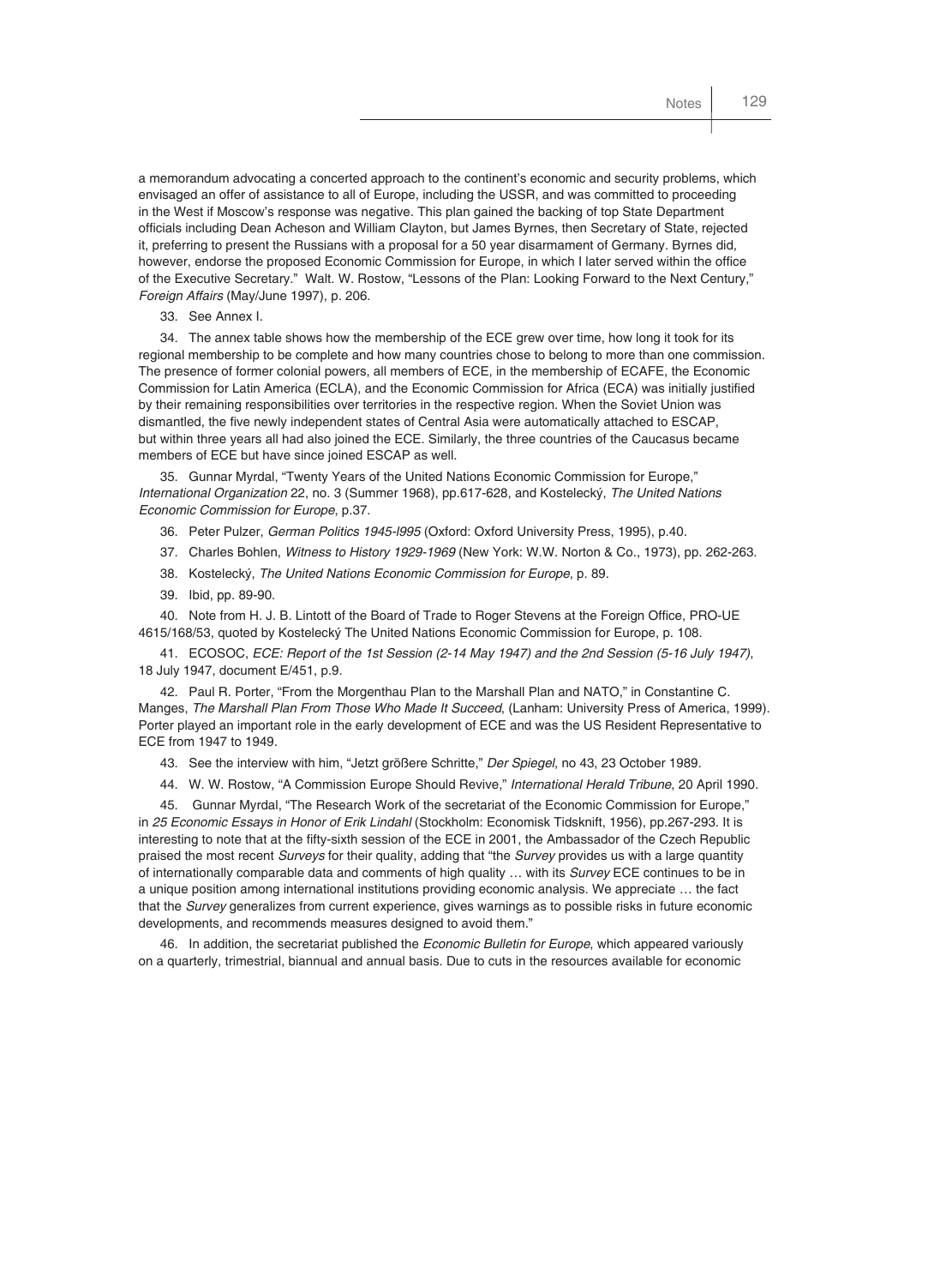analysis, publication of the *Bulletin* ended with the 1997 issue. To simplify the text, general references to the *Survey* should be taken to refer to the *Bulletin* as well.

47. ECOSOC, "Economic Commission for Europe. Statement made by the Executive Secretary on item 8 of the agenda, 15 July 1947, document E/ECE/49, p.5.

48. Substantive criticism of course was another matter and the secretariat was able to take this into account because a pre-publication text was circulated at the Commission before the final version was printed.

49. The pressure was resisted and the study published in ECE, *Economic Bulletin for Europe*, 42/90 (New York: United Nations, 1991), pp.109-129.

50. ECE, "Enlarging the EU to the transition economies," *Economic Bulletin for Europe*, 48, (New York: United Nations, 1996), pp. 7-18.

51. Myrdal, "The Research Work," p.270.

52. The words quoted above were taken from a sound tape of the proceedings. One of the unfortunate economies resulting from the United Nations's recurrent financial crises in the 1980s and 1990s was the elimination of full reports of the proceedings of the Commission and other intergovernmental bodies. One may thus read what conclusions were reached but not the arguments that led to them or the positions taken by individual governments. In the name of economy the diplomats are thus able to cover their tracks. Whether magnetic tapes will survive as well as paper is an open question to which future researchers will discover the answer.

53. Myrdal, "The Research Work," p.270.

54. Stanislaw Raczkowski, "A few thoughts on the occasion of the United Nations' 50th anniversary," in Marie Lavigne, *Almanac(h)* (Pau: Lavigne, 1997), p.134.

55. Conversation with one of the authors in 2001. Danuta Hübner is a former Executive Secretary of ECE, a former Minister for European Integration in Poland and is currently Commissioner for Regional Policy at the European Commission in Brussels.

56. Arthur I. Bloomfield, "Review of ECE's *Economic Survey of Europe Since the War* and OEEC's *Europe-The Way Ahead,*" The American Economic Review XLIV, no.1 (March 1954), pp.194-197.

57. Donald J. Johnston, "Japanese decision to allow OECD report's release commendable," *Financial Times*, London, January 24, 1997, p.14.

58. Thus, issues of adjustment and the distribution of its costs are often brushed aside with questions such as "are you in favour of the market economy or of central planning, of free trade or autarky?"

59. An Ipsos-Reid World Poll of 20 000 adults in 39 countries in the summer of 2000 asked respondents to rate their level of confidence in six global institutions – the IMF, the United Nations, the USA, the World Bank, the WTO, and multinational corporations – for addressing the economic problems of countries around the world. The United Nations "was the institution that overall seemed to engender the most confidence" and multinational corporations the least. *Ipsos–Reid Press Release,* 28 September 2000 (available at www.ipsosreid.com/media).

60. Willy Brandt, however, the future Chancellor of the FRG, refused Myrdal's invitation to become ECE's first press officer. *Der Spiegel*, loc.cit., p.26.

61. ECE, *Opening Statement by the Executive Secretary to the Eleventh Session of the Economic Commission for Europe*, eleventh session, 5 April 1956, document E/ECE/242, pp. 5-6.

62. ECE, *ECE The first Ten Years 1947-1957*, p. I-6.

63. Ibid. p. I-6

64. Ibid. p. I-6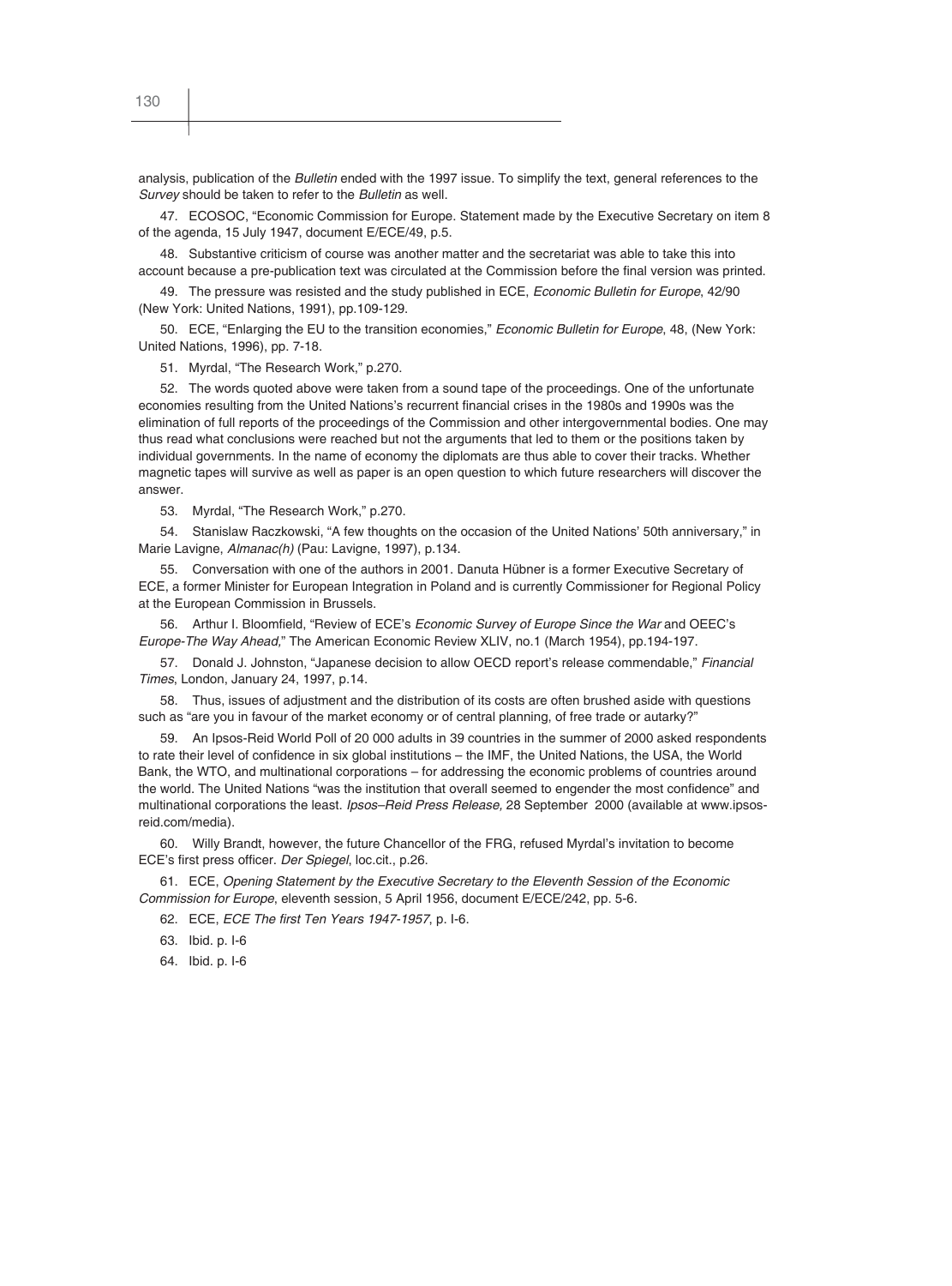65. ECOSOC Resolution 36(IV) of 28 March 1947, "Economic Commission for Europe," *Resolutions adopted by the ECOSOC*, 4th Session, 1947, p.11.

66. ECOSOC, "Report of the first and second sessions of the Economic Commission for Europe," Presentation by Mr. Myrdal (Executive Secretary), ECOSOC, ESCOR, 2nd Year, 5th Session, 97th Meeting, 28 July 1947, Point 25 (New York: United Nations, 1948), p.89.

- 67. Kostelecký, op. cit., p. 85.
- 68. ECE, *A Survey of the Economic Situation and prospects of Europe*, p.83.
- 69. ECE, *Economic Survey of Europe Since the War*, p.134.

70. Myrdal can also be credited with raising the general issue of the deleterious effects of corruption when it was still a taboo subject for most Western governments and development economists. See "Íntroduction to the Papers from the ECE Spring Seminar, May 2001," in ECE, *Economic Survey of Europe 2001*, no.2, (New York and Geneva: United Nations, 2001), p.58.

- 71. ECE, *Economic Survey for Europe since the War,* p.135.
- 72. Ibid., p.133.
- 73. Ibid., p.137.
- 74. Ibid., p.135.
- 75. Ibid., p.138.
- 76. Ibid., p.135.
- 77. Ibid., p.139.
- 78. Ibid., p.140.
- 79. ECE, *A Survey of the Economic Situation and prospects of Europe*, p.105.
- 80. Ibid., p.107.

81. ECE, *Fifteen Years of Activity of the Economic Commission for Europe 1947-1962*, (Geneva: United Nations, 1964), document E/ECE/473, Rev.1, p.97.

82. J. Herbert Furth, "*Review of Economic Survey of Europe in 1949*," The American Economic Review XL, no.5 (1950), pp.954-957.

83. A. K. Cairncross, "*Review of the Economic Survey of Europe in 1951*," The Economic Journal, Vol.62 (December 1952), pp.945-950.

84. See Furth, "*Review of Economic Survey of Europe in 1949*," and Furth, "Review of the Economic Surveys of Europe in 1950 and 1951," The American Economic Review XLIII, no. 4 (1952), pp. 652-657.

85. ECE, *ECE The first Ten Years 1947-1957*, p.XI-1.

- 86. Ibid., p.XI-2.
- 87. Ibid., p.XI-2.
- 88. Ibid., p.XI-3.
- 89. Ibid., p.XI-4.

90. Per Olaf Kjellström, "Coal: The Way Ahead," in ECE, *The Economic Commission for Europe: A General Appraisal* (Geneva: ECE, 2 May 1957), p.IV-2.

91. The League of Nations called for: "international agreement amongst producers on output, markets and prices; the establishment of an international committee representative of governments, producers, miners, merchants and consumers; the adoption of measures for assimilating, if not equalising, wages, hours and conditions of miners and the removal of existing artificial restrictions to trade in coal and the artificial stimulation of production". Per Olaf Kjellström, op..cited, IV-1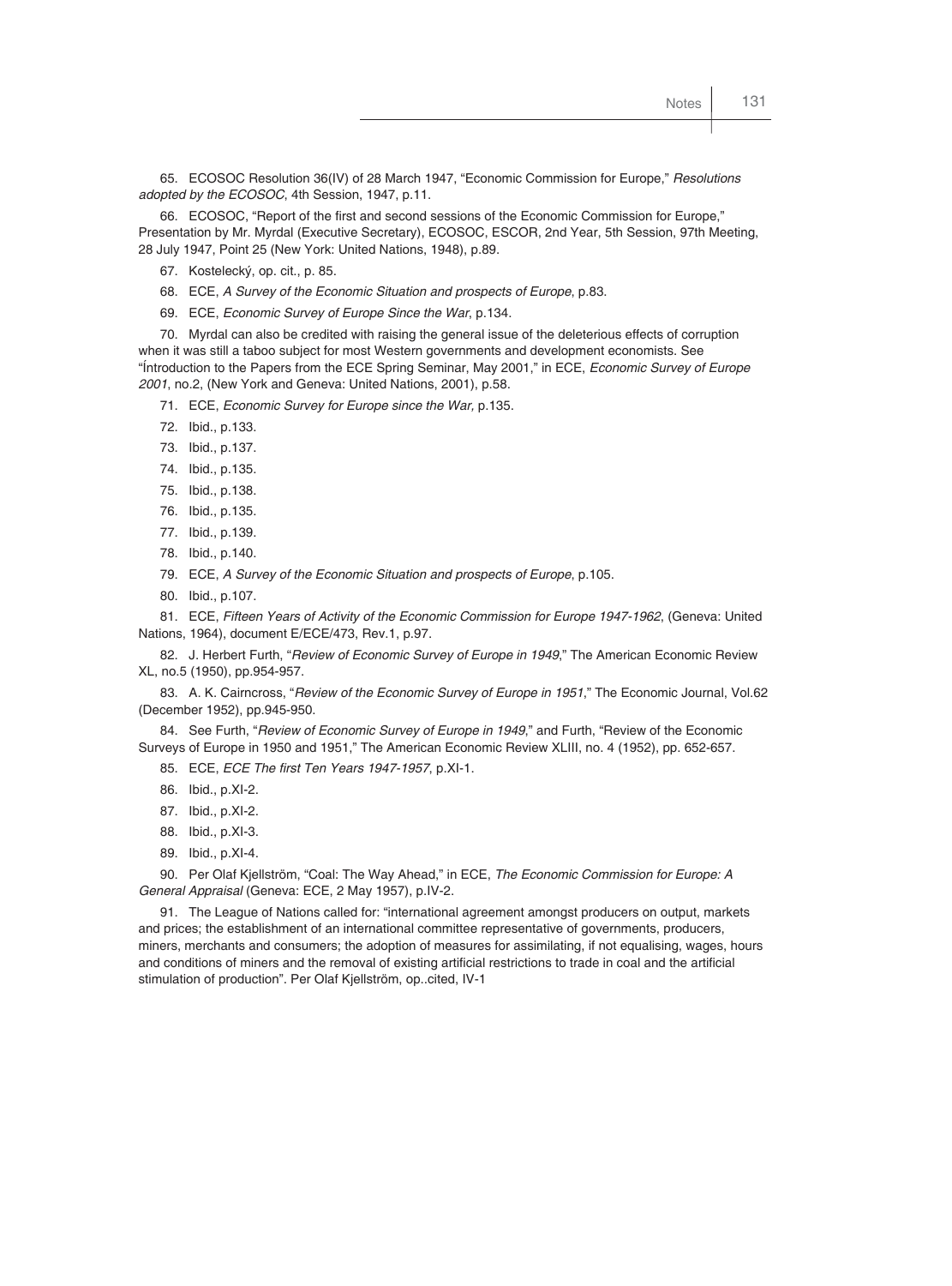92. ECE, *International classification of hard coals by type* (Geneva: United Nations, 1956), document E/ECE/247, E/ECE/COAL/110.

93. Ibid., p.IV-3.

94. *Protocol on Road Signs and Signals*, United Nations Conference on Road and Transport, New York, 19 September 1949.

95. See chapter 4

96. Paul Levert, "Les problèmes de transport en Europe, " in ECE, *A General Appraisal*, p.IX-20.

97. Myrdal, "The Research Work," p.xi-6.

98. The most recent of these was published in 2005.

99. Egon Glesinger, "The ECE Timber Committee: the First Ten Years," in ECE, *A General Appraisal*, p.VI-7.

100. See ECE, *The European Housing Problem: A preliminary Survey*, (Geneva: United Nations, October 1949), document E/ECE/110.

101. ECE, *European Rent Policies*, (Geneva: United Nations, August 1953), document E/ECE/170.

102. Barrie Davis, "The Conference of European Statisticians," in Myrdal, "*The research work*," p.X-5.

103. Ibid., pp.XI-11-12

104. Ludwig von Mises predicted in the early 1920s that socialist regimes would not survive because they were unable to calculate prices in, and therefore organize, a complex economy, but he suggested no date for their demise. Ludwig von Mises, 'Economic Calculation in the socialist commonwealth' in F. A. Hayek (ed.), *Collectivist Economic Planning: Critical Studies on the Possibilities of Socialism*, London: George Routledge & Sons, 1935. Perhaps the most accurate (or luckiest) long-term forecast of the collapse was made not by an economist or a Kremlinologist but by Winston Churchill: "To Colville, on New Year's Day in 1953, he predicted that by the 1980s Communism would disappear from Eastern Europe". John Lukacs, *Five Days in London*. May 1940, New Haven: Yale University Press, 1999, p.214.

105. On this point, see Michael Ellman, "The Social Costs and Consequences of the Transformation Process", *Economic Survey of Europe*, United Nations: New York and Geneva, 2000, No.2/3, pp.138-9 and p.46.

106. Decolonization also had a major impact on the United Nations. The General Assembly resolution of 1960 calling for the independence of all the colonies – the USA, the United Kingdom, France, Belgium, Spain, Portugal, and South Africa voted against – was the beginning of a process whereby the developing world began to challenge the economic and political dominance of Western Europe and the United States. That challenge is now a powerful one with the growing economic strength of China, India and several other Asian economies. In the 1970s and 1980s, however, the combination of the Group of 77 and the Soviet bloc, an alliance that remained fairly close from the Fourth Summit of the Non-Aligned Movement in 1974 to the Soviet invasion at the end of 1979, led to a series of resolutions in the General Assembly that were repeatedly vetoed by the United States which in the first twenty years of the United Nations had never been challenged to exercise its veto. The strong antipathy of various political groups in the United States towards the United Nations dates from this period and would be an important factor behind the various budget crises that began to hit the organization in the 1980s, the ECE included.

107. The Senior Economic Advisers first met in 1961 and 1962 and then were established as a permanent subsidiary committee of the Commission. It was terminated in 1997.

108. Ingvar Svennilson, Growth and Stagnation in the European Economy (Geneva: ECE, 1954), Sales no. 1954. II.E. 3, p.3.

109. Ibid., p.6.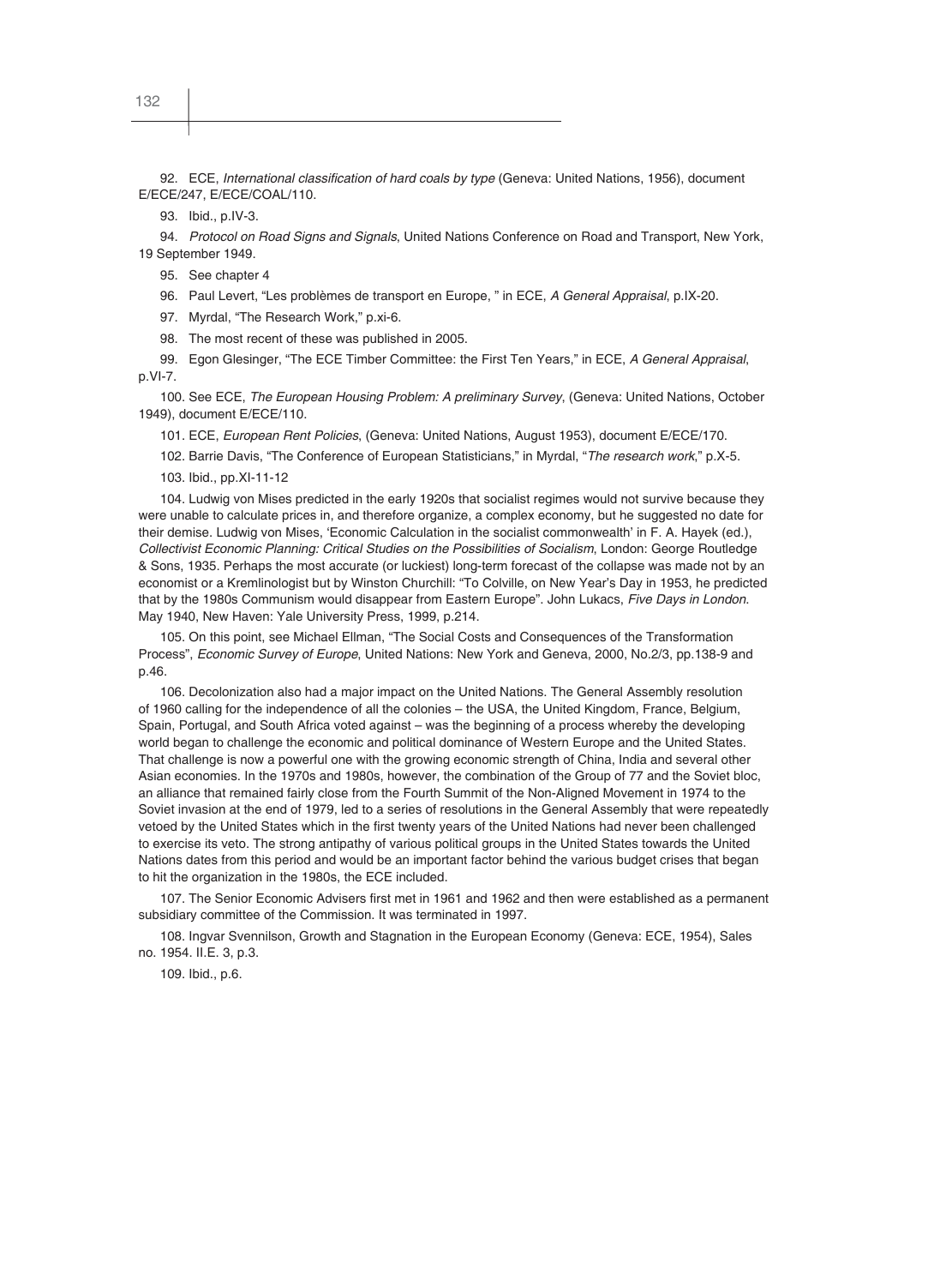110. Ibid. p.7.

111. P.J. Verdoorn, "Fattori che regolano lo sviluppo della produttività del lavoro", L'Industria, 1949; Nicholas Kaldor, Causes of the Slow Rate of growth of the United Kingdom, Cambridge: C.U.P., 1966. Verdoorn was a member of Kaldor's team that produced the 1948 Survey, which contains what appears to be the first version of the 'law'.

112. One of the best expositions of the principle of cumulative causation is in Gunnar Myrdal, An American Dilemma, New York, Harper, 1944, pp.1065-1070.

113. Ibid. p.41.

114. Edward F. Denison, The Sources of Economic Growth in the United States and the Alternatives Before Us, Supplementary Paper no. 13 (New York: Committee for Economic Development, 1962).

115. Arndt was a member of the secretariat in 1960-61.

116. ECE, Economic Survey of Europe in 1961, Part 2: Some Factors in Economic Growth in Europe during the 1950s (Geneva: United Nations, 1964), Chap.V, p.23.

117. Ibid. Chap.VII, p.11.

118. Ibid. Chap.VII, p.12.

119. See ECE, *Structure and Change in European Industry* (New York: United Nations, 1977), especially Chap.3. Also, P.B.W. Rayment, *"Structural Change in Manufacturing Industry and the Stability of the Verdoorn Law"*, Economia Internazionale, XXXIV, no. 1, pp.104-23.

120. "Is European monetary policy too cautious?" ECE, Economic Survey of Europe, 2001, no. 1 (New York and Geneva: United Nations, 2001), Chap.1, p.7.

121. ECE, I*ncomes in Postwar Europe: A Study of Policies, Growth and Distribution*, (Geneva: United Nations, 1967), document E/ECE/613/Add.1, Chap.1, p.1. The leader of the team that produced this study was Christopher Saunders (1907-2000), Director of the Economic Analysis Division from 1965-1973. Saunders was a former Deputy Director of the UK Central Statistical Office and Director of the independent National Institute of Economic and Social Research in London. Like many of his generation whose formative years coincided with the depression of the 1930s, he abhorred unemployment and had long argued the need for a wages policy to curb inflation without destroying jobs. He had earlier played a major role in organizing the statistical basis of the European response to the Marshall Plan (see previous chapter), work for which he was honoured by the British government in 1953.

122. Ibid. Introduction, p.1.

- 123. Ibid. Chap.1, p.5.
- 124. Ibid. Chap.1, p.5.
- 125. Ibid. Chap.1, p.6.
- 126. Ibid. Chap.1, p.7.
- 127. Ibid. Chap.1,p.15.
- 128. Ibid. Chap.1, p.15.

129. ECE, "Some key problems of economic development in southern Europe," *Economic Survey of Europe in 1953* (Geneva: United Nations, 1954),

130. Ibid. Chap.15, Internal Aspects, p.184.

131. Ibid. Chap.12, p.161.

132. Ibid. p. 177.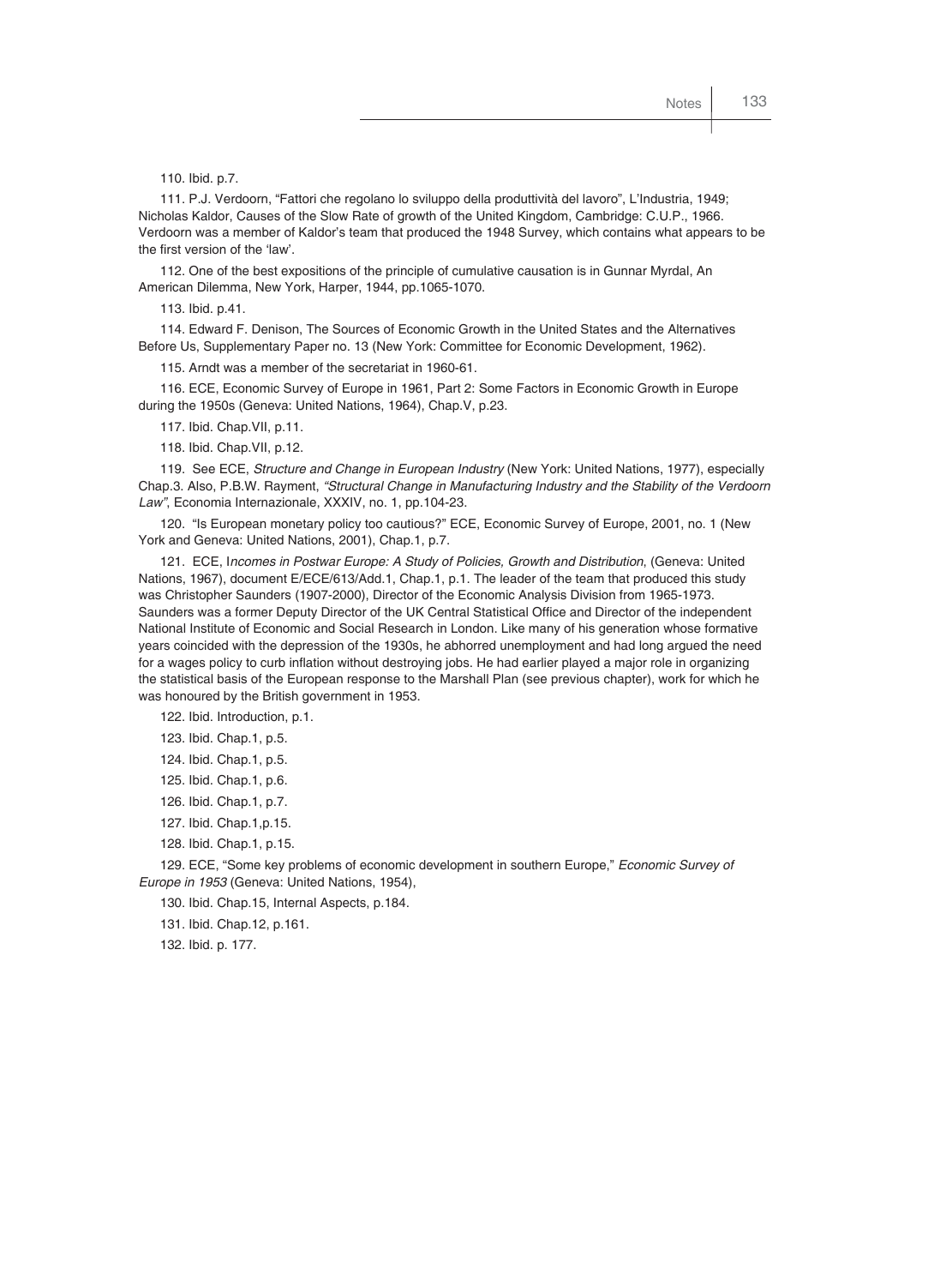134. Ibid. p. 203.

135. In GATT, *International Trade 1959*, Geneva 1960, p. 56.

136. ECE, "Europe and the Trade Needs of Developing Countries", in *Economic Survey of Europe in 1960*, Geneva, 1961.

137. *Economic Survey of Europe* 1953, op.cit. p.180.

138. Ibid. p.181.

139. ECE, *Economic Bulletin for Europe* 23, no. 2 (1972), p.75.

140. *Economic Survey of Europe* 1953, op.cit. p.183.

141. Ibid. p.186.

142. Ibid. p.188.

143. Ibid. p.191.

144. Discussing the first industrial nation, a leading economic historian concludes: "all the figures suggest that…it was the success of British industries that caused exports to grow, not the success of British overseas trade that made industries grow". Sheilagh Ogilvie, "The European Economy in the Eighteenth Century", in T. C. W Blanning, editor, *The Eighteenth Century*, Oxford: Oxford University Press, 2000, p.123. Research on many of the East Asian economies in the twentieth century reaches a similar conclusion.

145. Douglas North, *The Role of Institutions in Economic Development*, (The 2003 Gunnar Myrdal Lecture), United Nations: Geneva and New York, 2003

146. For an extensive discussion of these issues see Richard Kozul-Wright and Paul Rayment, *The Resistible Rise of Market Fundamentalism. Rethinking Development Policy in an Unbalanced World*, London: Zed Books, 2007.

147. Marie Lavigne, *The Economics of Transition* (London: Macmillan Press Ltd., 1995), p.32.

148. Ibid. p.13.

149. Jacques Baudot, "Methods of analysing the Qualitative Aspects of Long Term Economic and Social Development," in ECE, *Long-term Planning, Papers presented to the seventh meeting of the Senior Economic Advisers to ECE Governments* (New York: United Nations, 1971), p.33.

150. Ibid. p.34.

151. Dr. Michael Bacharach, "The State of mathematical economic planning in the countries of the Economic Commission for Europe," in *Macro-Economic Models for Planning and Policy-Making* (Geneva: ECE, 1967), p.10.

152. A distinguished group of participants included E. Lundberg, L. P.Blanc, B. Horvat, E. Mason, J. Pajetska, C. T. Saunders and two Nobel Laureates, J. R. N. Stone and J. Tinbergen.

153. ECE, *Factors and Conditions of Long-Term Growth* (New York: United Nations, 1974), document ECE/EC.AD/7, pp.1-9.

154. ECE, *Employment, Income Distribution and Consumption* (New York: United Nations, 1979), document ECE/EC.AD/19, p.4.

155. ECE, *Employment, Income Distribution and Consumption,* p.8.

156. ECE, ECE 1947-1987 (New York: United Nations, 1987), document E/ECE/1132, p.34.

157. Ibid. p.5.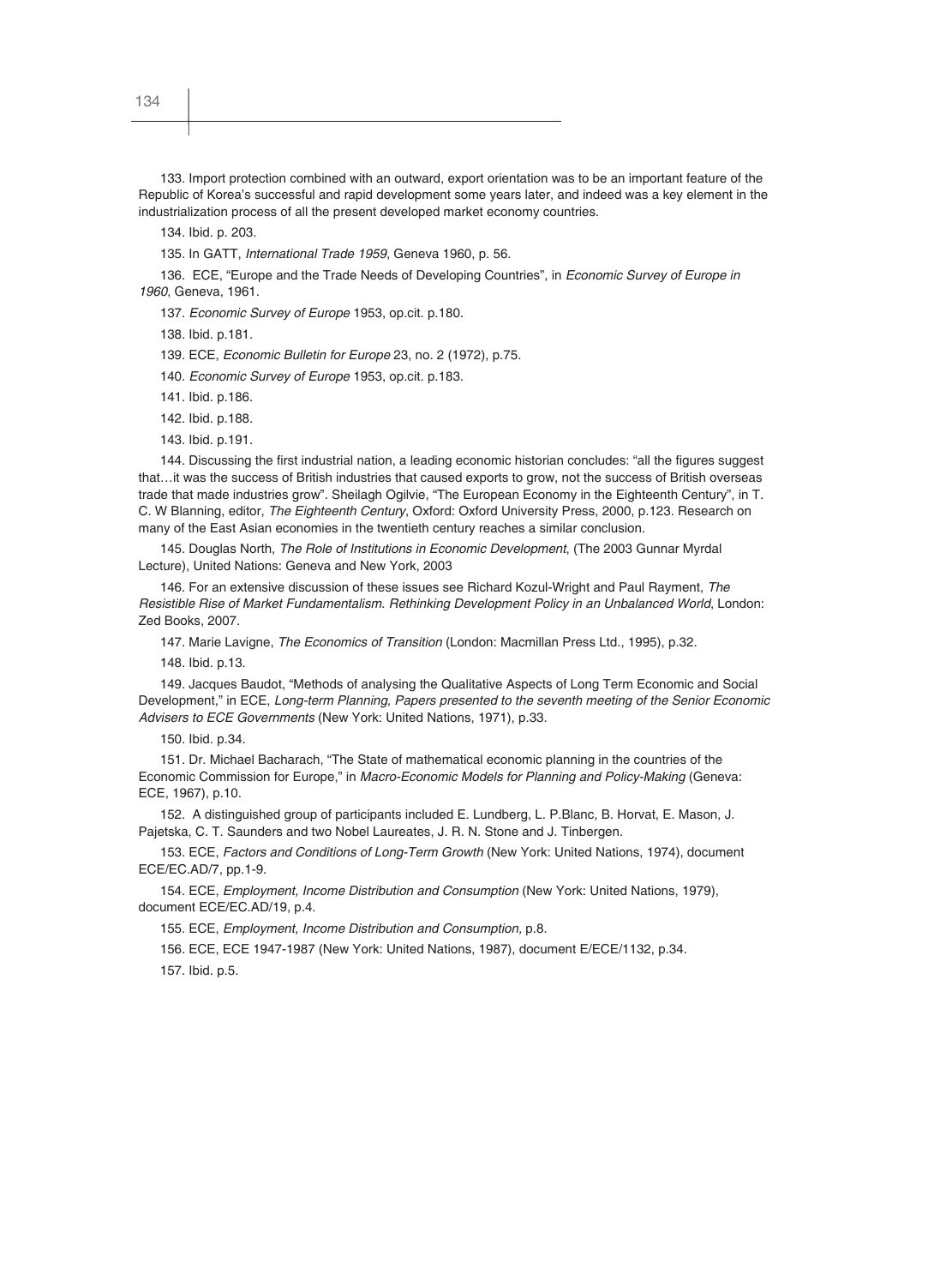158. Ibid. p.6.

159. Sometimes three or four officials from the same economics ministry were coming to Geneva to participate in the seminars. The level of the officials and academic attending was also a demonstration of their relevance. Such seminars could help to provide broader perspectives to the work of the sectoral committees.

160. ECE Resolution 3(XXIV) of 23 April 1969, "The Development of Foreign Trade," ECOSOC, ESCOR, 47th Session, Supplement no. 3, (E/4641), document E/ECE/747, p.59.

161. ECE, *Analytical Report on the State of Intra-European Trade* (New York: United Nations, 1970), document E/ECE/761/Rev.1.

162. Ibid. p.135.

163. ECE, *ECE 1947-1987*, United Nations: New York 1987, pp.18-35

164. Ibid, pp.93-94

165. Agreement Concerning the Adoption of Uniform Conditions of Approval and Reciprocal Recognition of Approval for Motor Vehicle Equipment and Parts.

166. Until the 1970s the emission limits of the main pollutants were not regulated. Therefore, setting the pre-1970 levels at 100, the successive amendments of the relevant ECE regulations have reduced the emission limits of CO, HC, NOx and particulates of private cars to about 3%, i.e. a reduction of about 97%. This means that new vehicles manufactured in accordance with the latest ECE emission standards pollute about 30 times less than similar vehicles in the 1970's. In other words, one vehicle manufactured in the 1970s pollutes as much as about 30 new vehicles. Meanwhile the number of vehicle/km has increased by a factor of about 4. The reduction has been less spectacular but also very important for heavy-duty vehicles. The above figures are orders of magnitude.

167. Ibid. pp.68-69

168. TIR is the acronym for *Transports Internationaux Routiers* or International Road Transport

169. Myrdal, *The Research Work*, p.XI-1.

170. ECE, *The Price of Oil in Western Europe* (Geneva: United Nations, 1955), document E/ECE/205, p.23. The principal author of this report was Jack Downie who later became Assistant-Secretary-General of the OECD in charge of economics and statistics. His book, The Competitive Process, (1958) has become a classic in evolutionary economics.

171. Ibid. p.37.

172. Ibid. p.39.

173. Ibid. cover page.

174. ECE, *Energy problems in Europe*, Progress Report by the Executive Secretary, 10 February 1970, twenty-fifth session, document E/ECE/768, para.6, p.2.

175. ECE, *A Comparative Study of some National Energy Models*, 22 March 1972, document ST/ECE/ ENERGY/13, p.17.

176. ECE, *The Commission's activities and implementation of priorities*, Report by the Executive Secretary, 31 January 1972, twenty-seventh session, document E/ECE/817, p.28.

177. ECE, *Preliminary Report on some Medium- and Long-Term Problems of the Energy Economy in the ECE Region*, Prepared by the Executive Secretary, 14 March 1973, twenty-eighth session, document E/ECE/847, p.22.

178. Ibid. Chap.III, "Conclusions – Present needs, opportunities for further cooperation amongst governments of the ECE region," pp.54-57.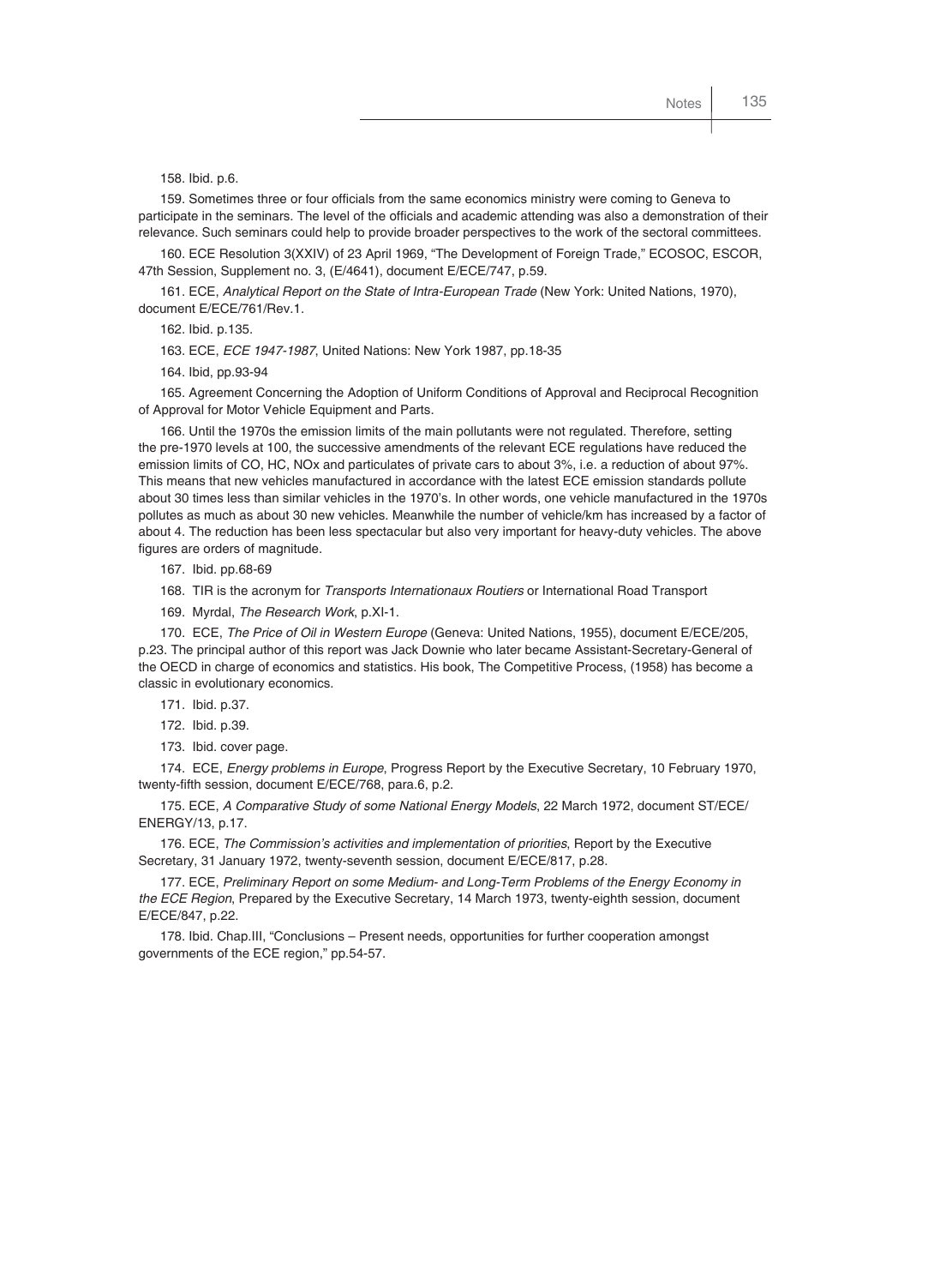179. ECE, "Annual Report to the ECOSOC," ECOSOC, *ESCOR*, 55th Session, 1973, Supplement no. 10, document E/ECE/855, paragraph 186, p.41.

180. Conversation with one of the authors on 22 February 2001. Philippe de Seynes was Under-Secretary General for Economic Affairs.

181. ECE, "Annual Report to the ECOSOC," 1973, p.66.

182. ECE, *ECE Symposium on Problems Relating to the Environment* (New York: United Nations, 1971), document ST/ECE/ENV/1, p.2.

183. Ibid. p.12.

184. Ibid. p.3.

185. Ibid. p.3.

186. Ibid. p.4 .

187. Karin Bäckstrand, *What Can Nature Withstand? Science, Politics and Discourses in Trans-boundary Air Pollution*, Doctoral Dissertation, Lund University, January 2000, and ECE, *Economic Survey for Europe in 1989-1990* (New York: United Nations, 1990), p.23.

188. ECE, *Economic Survey of Europe in 1989-1990*, p.5.

189. Statement of the United Nations Secretary-General to the WTO Summit, delivered at Cancún, 10 September 2003.

190. Henry Kissinger, "Globalization and the World Order," A lecture delivered at Trinity College, Dublin, 12 October 1999, quoted in ECE, "*Globalization: A European Perspective*", see note 1, p 4.

191. "*Globalization: A European Perspective*", note prepared by the secretariat of the United Nations Economic Commission for Europe for the Interactive Debate with Heads of United Nations Regional Commissions at the UNCTAD X Meeting, Bangkok, February 2000.

192. ECE, "Productivity Trends in Eastern Europe and the Soviet Union, 1970-1983," *Economic Survey of Europe in 1985-1986*, (New York: United Nations, 1986), pp.209-223.

193. ECE, "Economic Reform in the East: A Framework for Western Support," *Economic Survey of Europe in 1989-1990*, (New York: United Nations, 1990) p.5.

194. ECE, *Economic Survey of Europe in 1989-1990*, p.13.

195. Ibid., pp.14-15

196. Ibid., p.23.

197. Ibid., p.24.

198. Adam Smith, *The Wealth of Nations*, Vol. 1 (Oxford: R. H. Campbell & A. S. Skinner, 1976), p.469. Ricardo recommended a similarly gradualist approach to England's removal of restrictions on the import of corn after 1846.

199. ECE, *Economic Survey of Europe in 1989-1990*, p.16.

200. Address by Jacques Delors to the European Parliament, "Presenting the Commission's Programme for 1990," EC Press Release, Strasbourg, 17 January 1990.

201. Louis Emmerij, Richard Jolly, Thomas G. Weiss, *Ahead of the Curve – UN Ideas and Global Challenges* (Bloomington: Indiana University Press, 2001), p.162.

202. It cannot be argued that the Survey of 1989-1990 passed unnoticed, even though its print run was small compared with the publications of other international institutions. It was the first international report on Eastern Europe to appear after the 1989 revolutions and it received massive coverage in the press, radio and TV. It was a lead item in the main evening news programme in France, TF1, and its star presenter, Patrick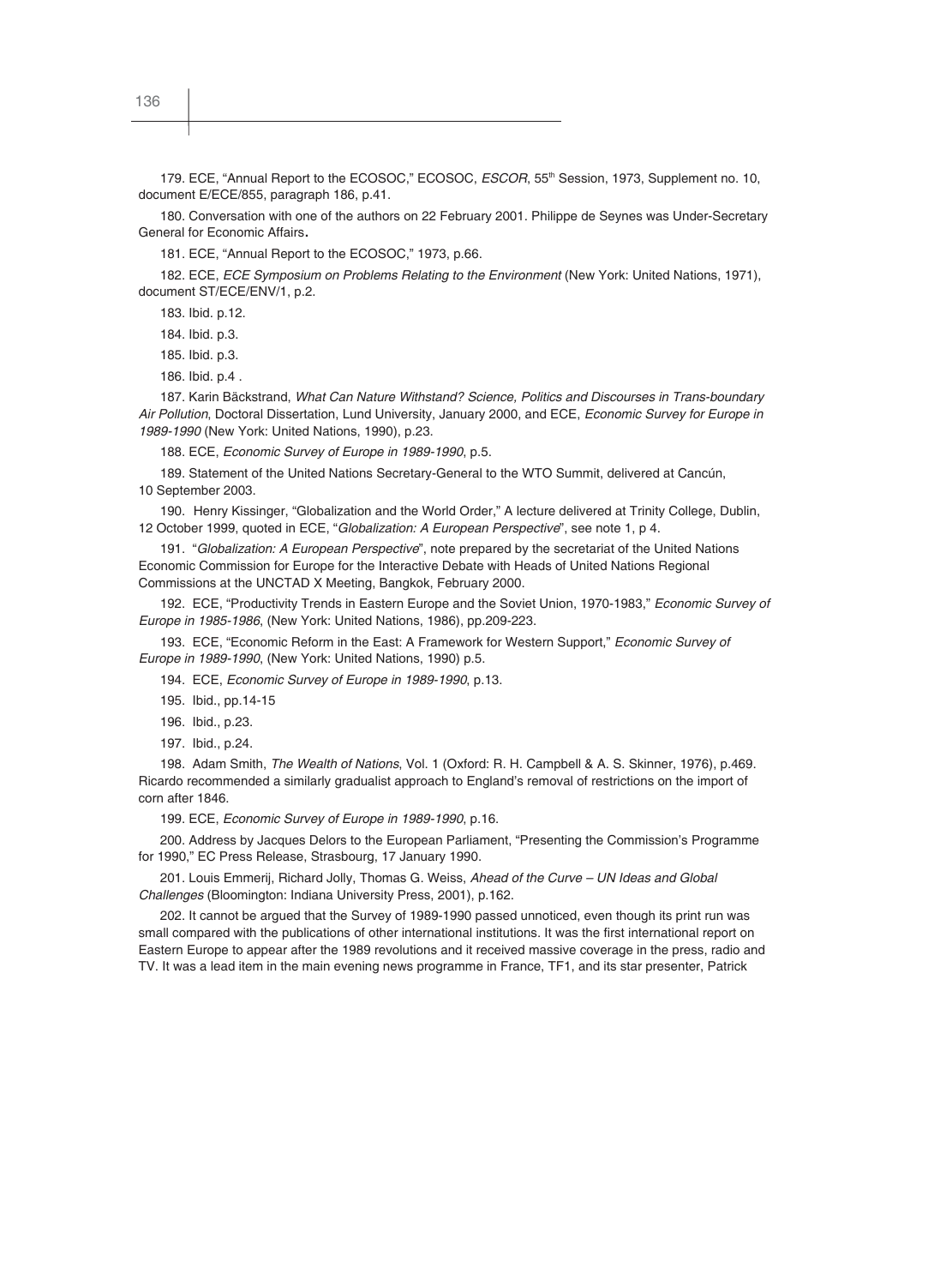Poivre d'Arvor, held up the Survey before the camera so everyone could see what this obscure publication looked like.

203. This assumption was also behind the metaphors which decorated the rhetoric of the early 1990s: "jump starts", "big bangs" and, of course, "shock therapy" were all prescribed as quick fixes for setting up a market economy. It seems to escape those who employ it that a "jump start", for example, applies to a mechanism where all the constituent parts are in place and in working order and which only requires just one spark of energy to get the whole system working. This was not an illuminating or helpful metaphor for a transition economy.

204. "The IMF's first big mistake [over Russia] was its failure to support the reformers of the early 1990s with something akin to a Marshall Plan … because a Marshall Plan was not forthcoming, Russia today looks more like Germany after the Treaty of Versailles. Of course, blaming the IMF for this historic failure misses the point: the US had no vision. Neither did its partners in Europe. It was too easy to believe that the move to a market economy would solve the problem itself." Rudiger Dornbusch, "Nothing left to steal," Financial Times, London (23 September 1999).

205. Thus, the Foreign Affairs Minister of Germany, Hans-Dietrich Genscher thought that a plan for Russia along the lines suggested by the ECE was desirable, and in the United Kingdom's House of Commons, the then leader of the Opposition, Mr. Kinnock asked the Prime Minister whether he accepts "the need for a coordinated international aid and support programme – a modern Marshall Plan – as proposed by the United Nations Economic Commission for Europe? Does he not agree that such a programme, amongst other things, establish an effective linkage between western support for economic development and the response from the newly independent States in terms of schedules for comprehensive, verifiable and quicker disarmament?" House of Commons, Hansard Debates for 3 February 1992, (London: HMSO, 1992), column 23. There was no reply from the Prime Minister, Mr. John Major .

206. Margaret Anstee, Under-Secretary-General and Director-General of the United Nations Office in Vienna, was deeply concerned by what she judged to be a very dangerous situation in the early 1990s in the countries of the former Soviet Union. She tried to persuade the Secretary-General, Boutros Boutros-Ghali, that the United Nations should take a lead in persuading the Western countries to make a major effort to help them with a very difficult transition but "he did not think that was a good idea at all". See, Oral History Interview with Dame Margaret Anstee, 14 December 2000, pp.133-4 of the transcript, Oral History Collection of the UN Intellectual History Project. Ms. Anstee was unaware at the time that the ECE secretariat shared her concerns and had published suggestions in support of the line she was proposing to the Secretary General.

207. The ECE staff members frequently wonder whether their senior colleagues in New York are even aware of what they do or even where they are. In his book, Peacemonger (London: John Murray, 2002), p.299, Marrack Goulding complains about the limited research capacity available to back him up when he was Under-Secretary General for Special Political Affairs and describes his unease at his "poor understanding of the deeper currents of Yugoslavia's ethnic politics at this time." But in the ECE there were people in the Economic Analysis Division with a deep knowledge of the Balkans and with an extensive network of contacts, within and outside the region, who could be called on to fill the gaps in their own knowledge of the region. It would have been a simple matter to arrange briefings or specialist seminars for Goulding and his colleagues, as in fact the ECE did on the subject of reconstruction after the Kosovo bombing – but no-one in New York thought of asking.

208. ECE, *Economic Bulletin for E*urope, vol. 48 (1996), p.13.

209. Ibid., p.18.

210. ECE, *Economic Survey of Europe in 1956* (Geneva: United Nations, 1957), document E/ECE/278, Chapters V and VI.

211. ECE, *ECE 1947-1987*,op.cit. p.84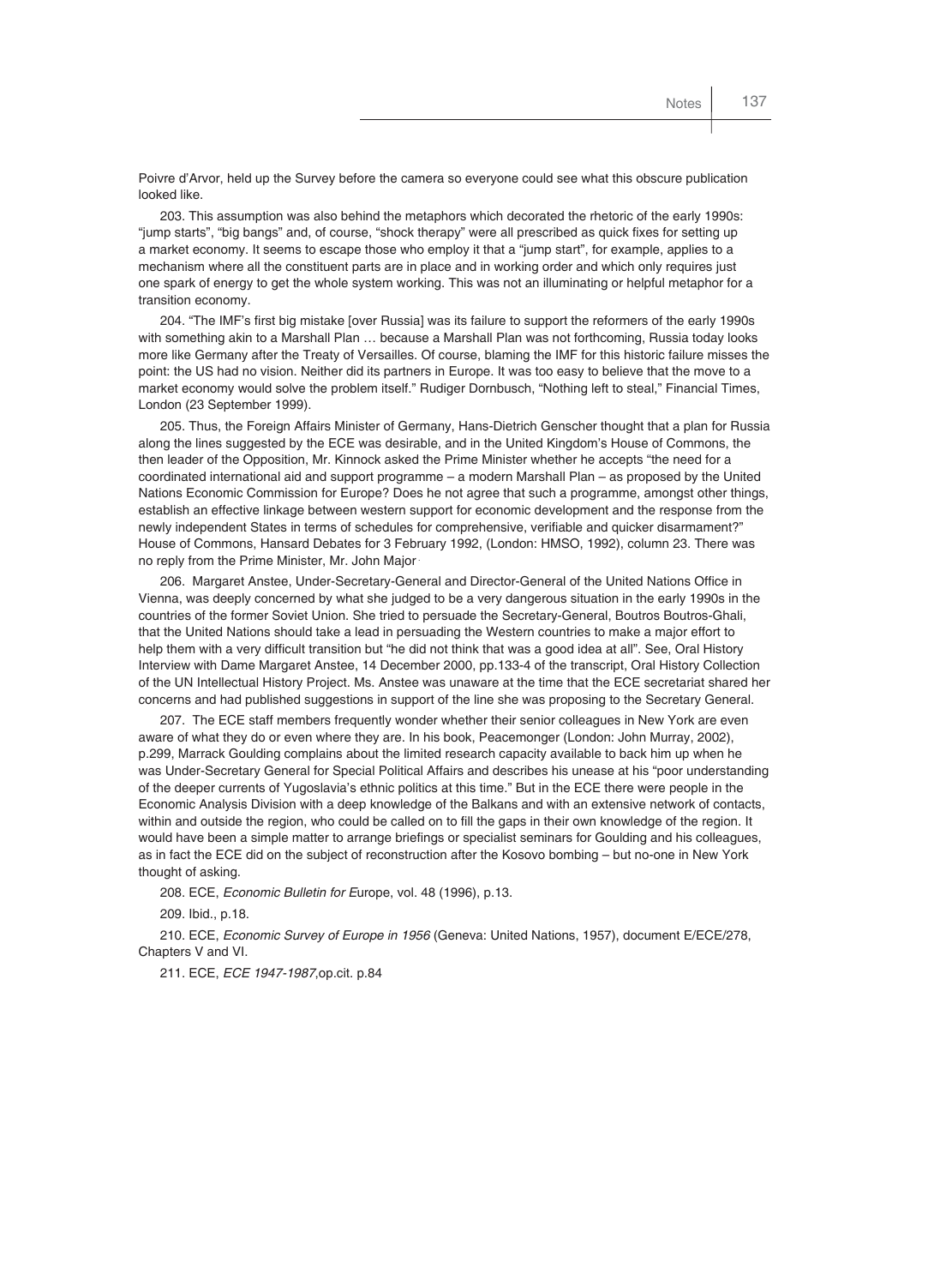212. ECE, *Emerging Energy Security Risks and Risk Mitigation*: a Global Overview, note for the Committee on Sustainable Energy, August 2006

213. A note of the ECE secretariat for the Regional Implementation Forum on Sustainable Development, Energy for Sustainable Development, Industrial Development, Air Pollution Atmosphere and Climate Change: Achievements, Trends and Challenges in the UNECE Region, in October 2005, shows the diversity of bodies involved and the variety of recommendations made. But it is, also, an implicit invitation to mainstream environmental concerns in the work of the committees on trans port and sustainable energy and to integrate their approach to the future of transport, energy and environment in the ECE region.

214. A convention was signed on combined transport, which, en passant, should help to reduce pollution from lorries; there was an agreement on the work-loads of drivers of vehicles engaged in international transport, aimed at improving security, and another harmonizing conditions for navigation on the Rhine and Danube, rendered necessary by the opening of a canal between the two rivers.

215. ECE Website, March 2007

216. Austria, Belgium, Federal Republic of Germany, France, Italy, Luxembourg, Netherlands, Portugal, Sweden, United Kingdom of Great Britain and Northern Ireland.

217. Agreement concerning the Establishing of Global Technical Regulations for Wheeled Vehicles, Equipment and Parts which can be fitted and / or be used on Wheeled Vehicles

218. For instance, in 1962/1963, a mission of the Technical Assistance Office in Geneva helped Malta to prepare a detailed report on the development and outlook for the Maltese economy. This mission, which received support from the ECE Research and Planning Division, was conducted by Wolfgang Stolper, the coauthor of the Stolper-Samuelson theorem, and Rune Hellberg of the ECE secretariat.

219. General Assembly Resolution 33/202 of 29 January 1979, Restructuring of the economic and social sectors of the United Nations system, Part V, p.131.

220. General Assembly Resolution 32/197 of 20 December 1977, Restructuring of the economic and social sectors of the United Nations system, Annex, Part IV, Para.20. p.124.

221. Before SECI, in 1994, a first attempt of the ECE secretariat to facilitate dialogue among the countries emerging from the break up of Yugoslavia was stillborn. Janez Stanovnick, former Executive Secretary of the ECE, who was President of Slovenia when it became independent, warned the then Executive Secretary of ECE that any initiative to bring together the former components of Yugoslavia, even to discuss technical matters of common interest, such as circulation on the Danube, would only unite them against the Commission.

222. *ECE Bulletin No 30*, February 1997

223. ECE, *Economic Survey of Europe*, 1999, no. 2, (New York and Geneva: United Nations, 1999), pp.1 -21.

224. For a careful analysis and well-balanced discussion of this last point, see Rumen Dobrinsky, "Catchup Inflation and Nominal Convergence: The Balancing Act for New EU Entrants", *Economic Systems*, Vol. 30, No.4 (2006), pp.424-442.

225. This extension of Europe's interests in regional cooperation to include North Africa underlines the somewhat fluid nature of a "region". The concept is invariably a malleable one and a region's unifying characteristics, which can change over time and with circumstances, are as much cultural and political as geographic. Since the purpose of creating a regional commission was to facilitate concerted action by a set of countries with shared interests and facing similar problems of reconstruction and development, ambiguity about membership concerned only countries at the boundary of the region or at the margin of the problems and that was resolved simply by allowing countries to decide whether or not they wanted to join the regional body.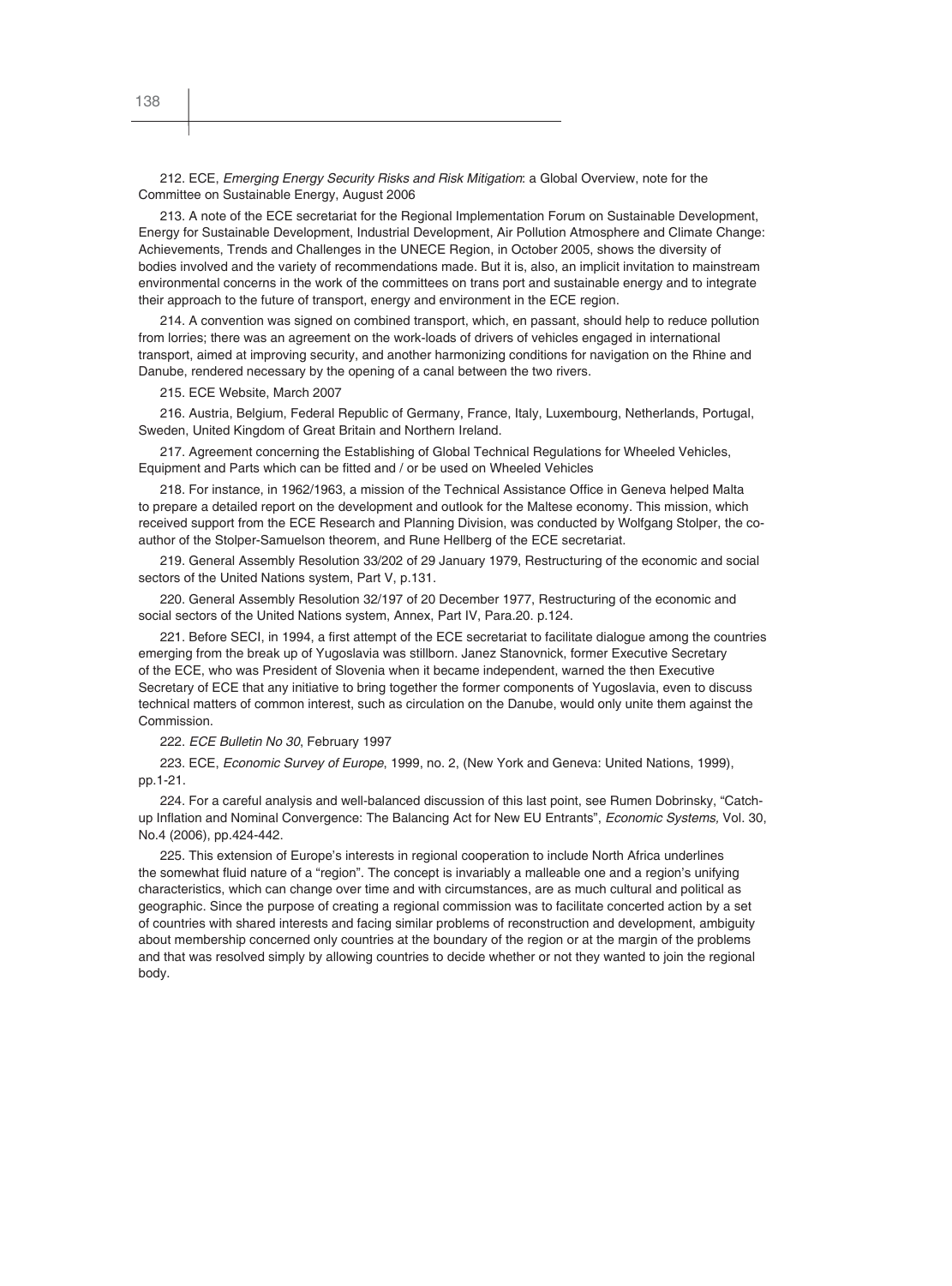226. There are also oil-importing developing countries that have been hit hard by higher energy prices but one of their ways out of the problem is to send more and more workers to the developed countries from where they remit a large part of their earnings back home. The huge flows of remittances in recent years are frequently presented as a triumph of the global economy and they certainly constitute a lifeline for the countries that receive them, but they really reflect a failure of development in the workers' countries of origin

227. The report of the United Nations *High Level Panel on Threats, Challenges, and Change,* United Nations: New York, 2004 stresses the need for policy coherence in the linked areas of international trade, finance, the environment, pandemic diseases, and economic development. Similar considerations about integrated policymaking arise in the context of post-conflict reconstruction. It would be convenient if the reestablishment of security, the provision of emergency assistance, the installation of effective governance, rebuilding infrastructure and getting an economic recovery under way could all be done in a nice linear sequence, but long experience, including the latest in Iraq, suggests that most of these need to be advanced simultaneously. This is certainly not easy: it involves analytical difficulties in working out the relationships between the different factors and considerable managerial and coordination problems. The latest round of United Nations reform, reflected in the "One United Nations' concept, is a step in this direction, but it is far from clear whether the analytical and organizational problems have been thought through.

228. See, for example, Mervyn King, Governor of the Bank of England, *Through The Looking Glass: Reform Of The International Institutions,* Lecture delivered at the Melbourne Centre for Financial Studies, Australia, December 2006.

229. ECLA, *Economic Survey of Latin America*, 1949, New York, United Nations Department of Economic Affairs, 1951, page 14.

230. On this notion of positive nationalism see Isaiah Berlin in N. Gardels, "Two Concepts of Nationalism: An Interview With Isaiah Berlin", *New Yo*rk Review of Books, 38 (19), 1991 and J. Saul, The Collapse of Globalism, London: Atlantic Books, 2005.

231. Mica Panić, "Does Europe need neo-liberal reforms?" *Cambridge Journal of Economics*, January 2007.

232. As a reminder, the International Telecommunications Union was founded in 1865 and the Universal Postal Union in 1874.

233. For an account of how such cooperation in the European Union "saved" the nation state", see Alan Milward, *The European Rescue of the Nation State*, London: Routledge, 992.

234. Copies of the first Surveys were rushed to OEEC in Paris as soon as they came off the printing press and the first issue was read into the Congressional Record of the Unites States.

235. This has always struck the authors as a particularly superficial remark since "talking shops" are central to our democratic institutions and what matters is the quality of the talk and of the decisions that result from it. The "criticism" often comes from those who prefer to act without thinking or considering the interests of others.

236. In 1986, M. Etienne Dreyfous (a director of Air France), Chairman of an ECE working party on trade facilitation, estimated that the agreement on an international standard for the electronic exchange of trade documentation, reached in September 1986, would save some \$600 from the production cost of a passenger car. (US Mission, Daily Bulletin, September 26, 1986). On the basis of passenger car production in 1982, a recession year, that would imply a cost reduction of some \$16 billion for the global car industry. The United States industry alone would have gained \$3 billion, which compares with the United Nations's regular budget at the time (which the US was seeking to cut) of \$700 million, and with the \$13.4 million that the Plaza Group was trying to "save" from the United Nations budget by abolishing the ECE. More recent estimates of the potential reduction in the transaction costs of international trade go to more than \$4 trillion (although the basis for the estimate is not clear). UNECE, Press Release, ECE/Trade/01/04, Geneva, 3 April 2001.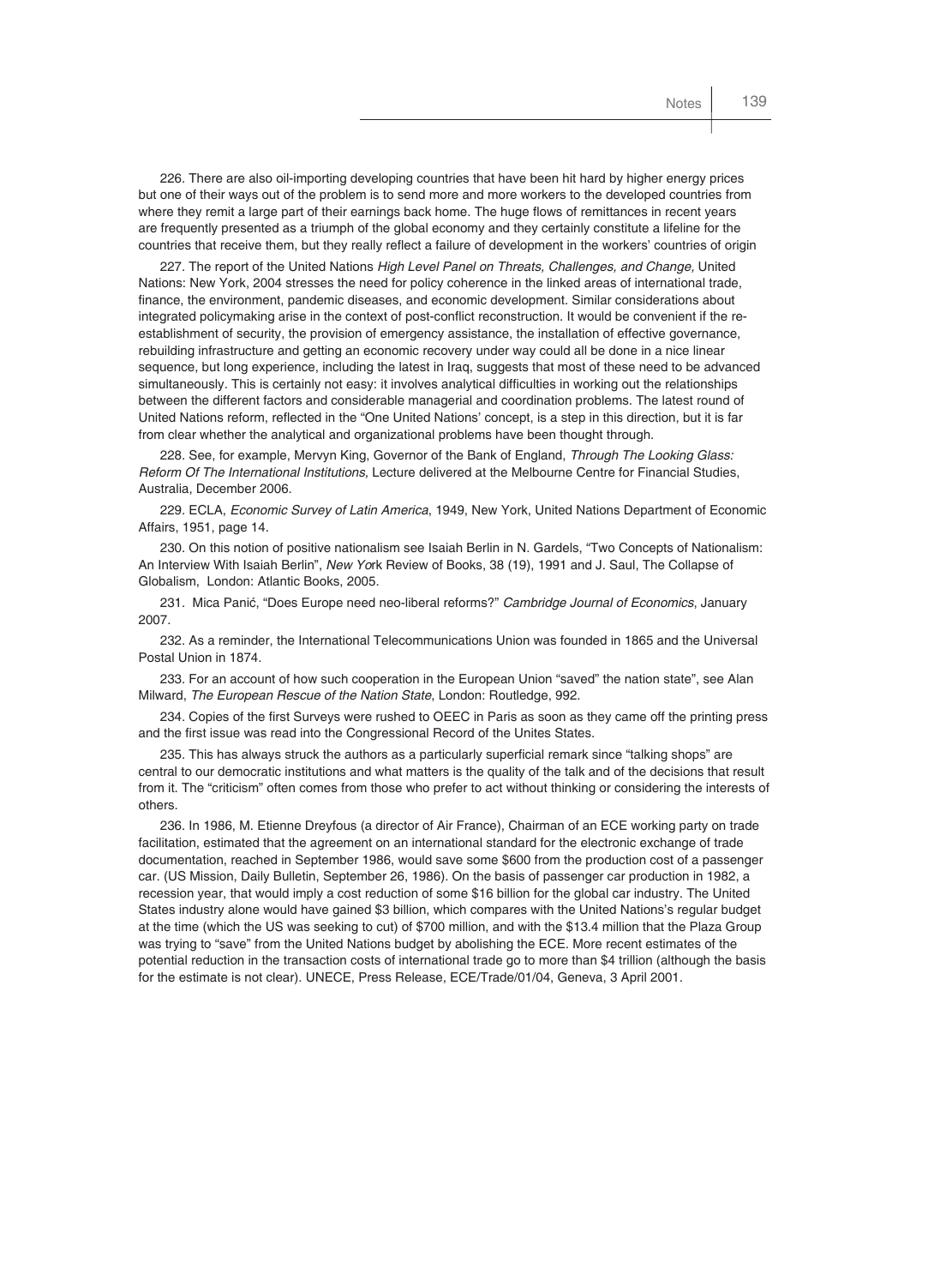237. Such trade-offs are already implicit in some of ECE's work. For example, the negotiation of international safety standards for motor vehicles, given that representatives of the motor industry were included in some national delegations, must, at least implicitly, have involved some trade-off between higher safety standards and increased production costs, but whether the trade off was at all transparent to vehicle users and consumer groups is unknown.

238. Myrdal thought that one of the roles of the Survey was to serve as an alarm clock, and many years later there were others, including the OSCE ambassadors who came to an ECE Seminar in 1998 and the Czech ambassador quoted in chapter 1 who saw it in a similar way.

239. To mention just a few points at random: The Survey was well ahead of other international institutions in warning (Survey of 1990-1991) that the recovery from the 1990 downturn would take much longer than the official forecasts were suggesting because of the adjustment to high levels of personal and corporate debt in the United States and parts of Western Europe. Its prediction of a severe transition recession after 1989, the rapid collapse of intra-SMEA trade and their slow return to economic growth were accurate if not popular. Its forecast of the likely date of the EU enlargement appears to have the most accurate of all the assessments being made in the mid-1990s.

240. The official reasons for abolishing the Survey seem to be that it duplicated the publications of other organizations and that it was not read. The charge of duplication is a perennial one and was rejected by a number of independent assessments in the 1990s. A series of readership surveys clearly showed that a specialist audience, of which a large proportion consisted of academics who advised their governments on east-west relations, valued the Survey. The consultants who produced the External Evaluation Report on the State of the ECE, dated June 2005, recommending the abolition of the Survey, ignored deliberately this material and while the questionnaires for the readership surveys, signed by the respondents, were kept on file and were open to inspection, this was not the case for the questionnaires used by the consultants.

241. Among recent examples, it was reported in 2005 that the OECD secretariat was being forbidden to publish studies of EU policies, such as the CAP, which affected individual countries, and publication of one of its regular country analyses was delayed because the country in question did not think it timely for domestic political reasons. See, Financial Times, London, 19 May 2005.

242. Special studies, however, often require greater statistical effort as they may need to draw on a range of special statistics outside the traditional databases.

243. See Seamus Heaney, The Redress of Poetry. Oxford Lectures, London: Faber and Faber, 1995: "If we know in what way society is unbalanced, we must do what we can to add weight to the lighter scale." Perhaps there is a parallel here with the important role of a "loyal opposition" in a healthy parliamentary democracy.

244. *The Times*, London, 28 August 1978.

245. ECE, "*Wage rigidity in Western Europe and North America"* (New York: United Nations, 1988), pp. 99-113.

246. ECE, *Globalization: A European Perspective*, (Geneva: UNECE, January 2000. Paper prepared for UNCTAD X, Bangkok.

247. Cooperation with other regional commission and organizations was a feature of the secretariat's research work in the 1950s. For example there were joint studies of the trade of Europe with Latin America (done with ECLAC), and with Asia (done with ECAFE and the FAO), and a study with FAO on the problems of European Agriculture.

248. See paragraph 1(a) of the Terms of Reference and Rules of Procedure of the Economic Commission for Europe, United Nations: Geneva, 1947 and subsequent editions.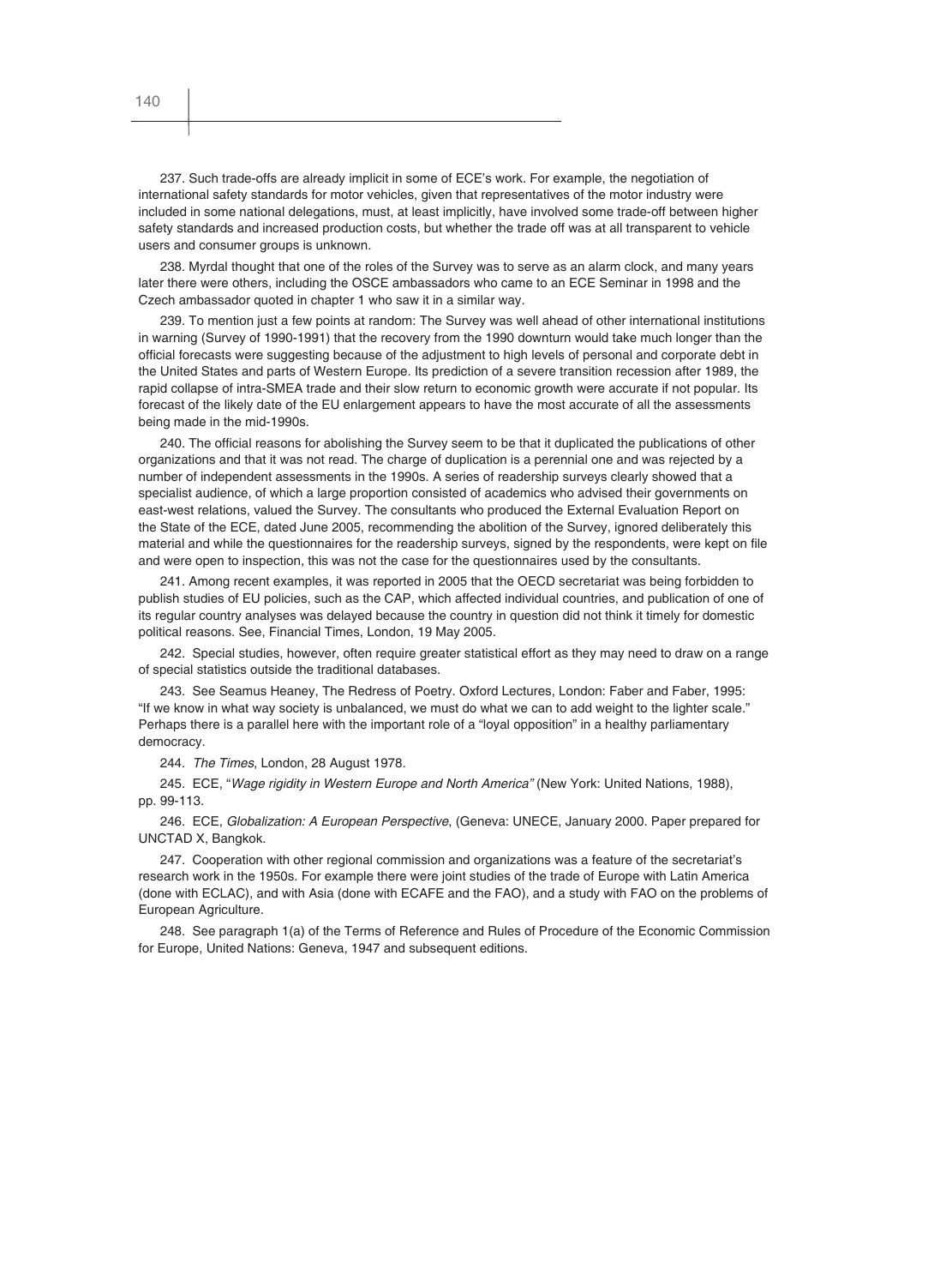#### **ANNEX I**

### **TERMS OF REFERENCE OF THE ECONOMIC COMMISSION FOR EUROPE, 1947**

#### **36(IV). Economic Commission for Europe**

Resolution of 28 March 1947 (document E.402)

#### *The Economic and Social Council,*

Having considered the resolution adopted at the fifty-fifth plenary session of the General Assembly on 11 December 1946, namely, that the General Assembly "… recommends that, in order to give effective aid to the countries devastated by war, the Economic and Social Council, at its next session, give prompt and favourable consideration to the establishment of an Economic Commission for Europe...".<sup>1</sup>

 A. *Establishes an Economic Commission for Europe*, with terms of reference as follows:

 1. The Economic Commission for Europe, acting within the framework of the policies of the United Nations and subject to the general supervision of the Council shall, provided that the Commission takes no action in respect to any country without the agreement of the Government of that country:

 (a) Initiate and participate in measures for facilitating concerted action for the economic reconstruction of Europe, for raising the level of European economic activity, and for maintaining and strengthening the economic relations of the European countries both among themselves and with other countries of the world;

 (b) Make or sponsor such investigations and studies of economic and technological problems of and developments within member countries of the Commission and within Europe generally as the Commission deems appropriate;

 (c) Undertake or sponsor the collection, evaluation and dissemination of such economic, technological and statistical information as the Commission deems appropriate.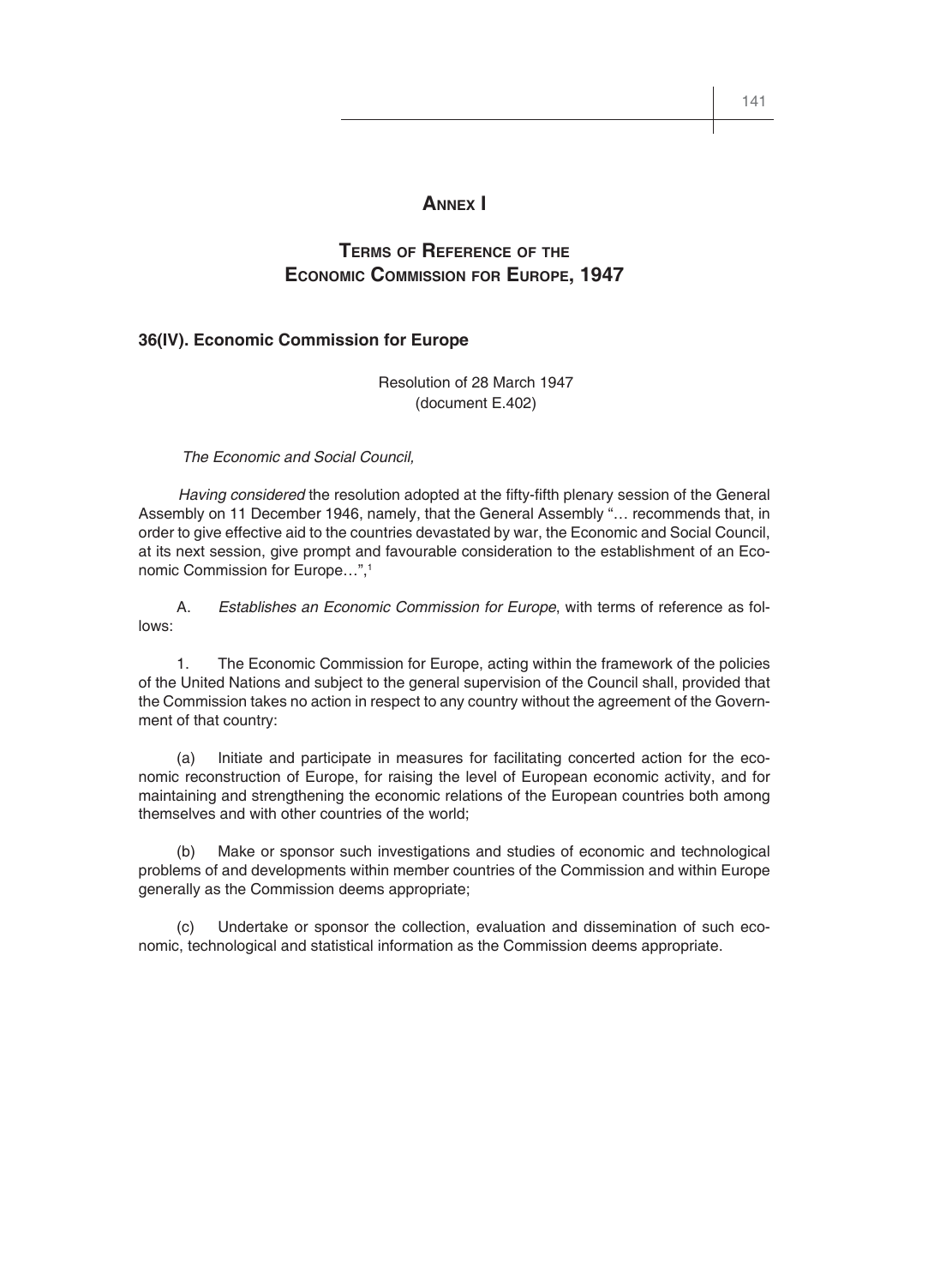2. The Commission shall give prior consideration, during its initial stages, to measures to facilitate the economic reconstruction of devastated countries of Europe which are Members of the United Nations.

3. Immediately upon its establishment, the Commission shall consult with the member Governments of the Emergency Economic Committee for Europe, the European Coal Organization and the European Central Inland Transport Organization with a view to the prompt termination of the first, and the absorption or termination of the activities of the second and third, while ensuring that the essential work performed by each of the three is fully maintained.

4. The Commission is empowered to make recommendations on any matter within its competence directly to its member Governments, Governments admitted in a consultative capacity under paragraph 8 below, and the specialized agencies concerned. The Commission shall submit for the Council's prior consideration any of its proposals for activities that would have important effects on the economy of the world as a whole.

5. The Commission may, after discussion with any specialized agency functioning in the same general field and with the approval of the Council, establish such subsidiary bodies as it deems appropriate for facilitating the carrying out of its responsibilities.

6. The Commission shall submit to the Council a full report on its activities and plans, including those of any subsidiary bodies, once a year, and shall make interim reports at each regular session of the Council.

7. The members of the Commission are the European Members of the United Nations and the United States of America.

8. The Commission may admit in a consultative capacity European nations not Members of the United Nations, and shall determine the conditions in which they may participate in its work.

9. The Commission shall invite representatives of the Free Territory of Trieste (when it is established) to participate in a consultative capacity in the consideration by the Commission of any matter of particular concern to the Free Territory.

10. The Commission may consult with the representatives of the respective Allied Control Authorities of the occupied territories, and be consulted by them for the purpose of mutual information and advice on matters concerning the economies of these territories in relation to the rest of the European economy.

11. The Commission shall invite any Member of the United Nations not a member of the Commission to participate in a consultative capacity in its consideration of any matter of particular concern to that non-member.

12. The Commission shall invite representatives of specialized agencies and may invite representatives of any intergovernmental organizations to participate in a consultative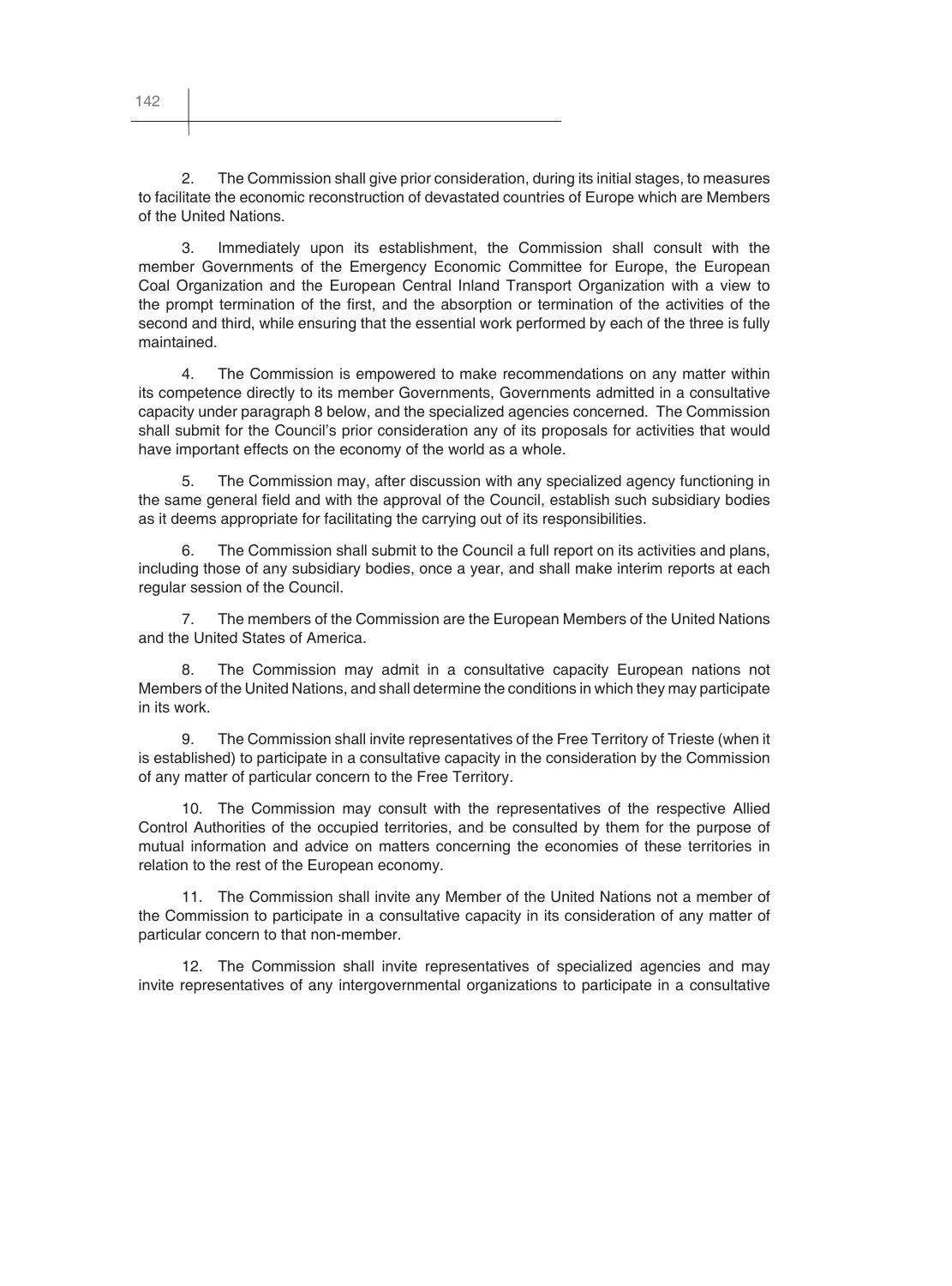capacity in its consideration of any matter of particular concern to that agency or organization, following the practices of the Economic and Social Council.

13. The Commission shall take measures to ensure that the necessary liaison is maintained with other organs of the United Nations and with the specialized agencies.

14. The Commission shall adopt its own rules of procedure, including the method of selecting its Chairman.

15. The administrative budget of the Commission shall be financed from the funds of the United Nations.

16. The Secretary-General of the United Nations shall appoint the staff of the Commission, which shall form part of the Secretariat of the United Nations.

17. The headquarters of the Commission shall be located at the seat of the European Office of the United Nations.

18. The first session of the Commission shall be called by the Secretary-General of the United Nations as soon as practicable after the Commission has been created by the Economic and Social Council.

19. Not later than 1951, the Council shall make a special review of the work of the Commission with a view to determining whether the Commission should be terminated or continued, and if continued what modification if any should be made in its terms of reference.

B. *Draws the attention* of the Economic Commission for Europe to those parts of the first report of the Transport and Communications Commission relating to functions in the field of European inland transport; and

*Requests* the Economic Commission for Europe to convene at the earliest possible date a meeting of transport experts drawn from its member Governments, from other European Governments admitted in a consultative capacity, and the Allied Control Authorities of the occupied countries and from appropriate European inter-governmental transport organizations, to formulate recommendations which shall form the basis of a report by the Commission to the Council at its fifth session, if possible on the functions and organizational arrangements within the framework of the Commission required to deal with European inland transport problems in general.

<sup>1</sup> See *Resolutions adopted by the General Assembly* during the second part of its first session, page 73.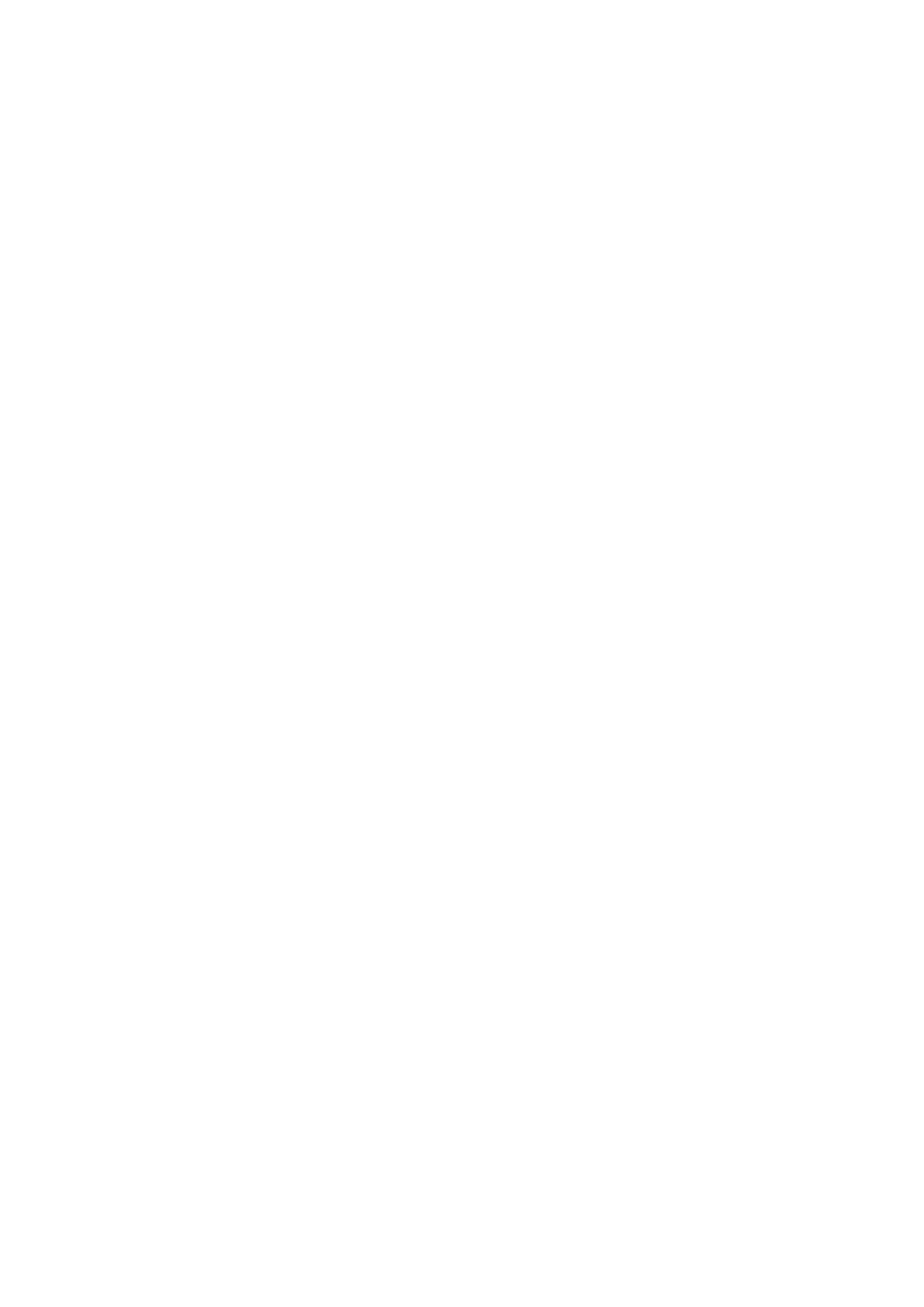# **ANNEX II**

# **EXECUTIVE SECRETARIES OF THE ECONOMIC COMMISSION FOR EUROPE**

| Gunnar Myrdal        | 1947-1957 |
|----------------------|-----------|
| Sakari Tuomioja      | 1957-1960 |
| Vladimir Velebit     | 1960-1967 |
| Janez Stanovnik      | 1967-1982 |
| Klaus Sahlgren       | 1982-1986 |
| Gerald Hinteregger   | 1986-1993 |
| Yves Berthelot       | 1993-2000 |
| Danuta Hübner        | 2000-2001 |
| Brigita Schmögnerová | 2001-2005 |
| Marek Belka          | 2006-     |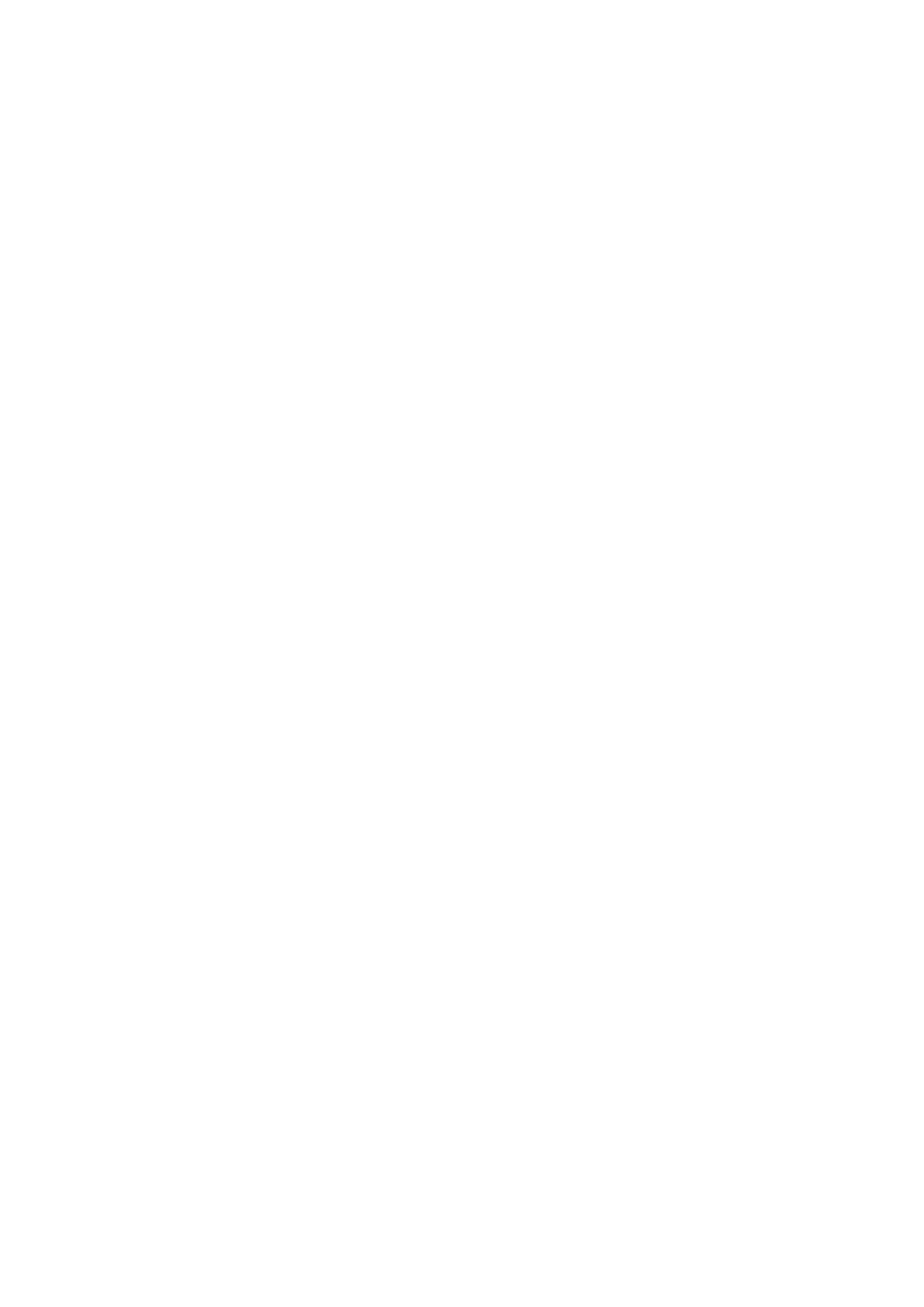### **ANNEX III**

# **DATES OF MEMBERSHIP OF THE ECONOMIC COMMISSION FOR EUROPE**

### **56 MEMBER COUNTRIES**

| Albania                | 14 Dec 1955   |    | Lithuania                 | 17 Sept 1991  |     |
|------------------------|---------------|----|---------------------------|---------------|-----|
| Andorra                | 28 July 1993  |    | Luxembourg                | 28 March 1947 |     |
| Armenia                | 30 July 1993  | a  | Malta                     | 1 Dec 1964    |     |
| Austria                | 14 Dec 1955   |    | Moldova                   | 2 March 1992  |     |
| Azerbaijan             | 30 July 1993  | a  | Monaco                    | 27 May 1993   |     |
| <b>Belarus</b>         | 28 March 1947 | b  | Montenegro                | 28 June 2006  | hj  |
| Belgium                | 28 March 1947 |    | <b>Netherlands</b>        | 28 March 1947 |     |
| Bosnia and Herzegovina | 22 May 1992   | сj | Norway                    | 28 March 1947 |     |
| <b>Bulgaria</b>        | 14 Dec 1955   |    | Poland                    | 28 March 1947 |     |
| Canada                 | 9 Aug 1973    |    | Portugal                  | 14 Dec 1955   |     |
| Croatia                | 22 May 1992   | сj | Romania                   | 14 Dec 1955   |     |
| Cyprus                 | 20 Sept 1960  |    | <b>Russian Federation</b> | 28 March 1947 |     |
| Czech Republic         | 28 March 1947 | d  | San Marino                | 30 July 1993  |     |
| <b>Denmark</b>         | 28 March 1947 |    | Serbia                    | 1 Nov 2000    | ÷   |
| Estonia                | 17 Sept 1991  |    | Slovakia                  | 28 March 1947 | d   |
| Finland                | 14 Dec 1955   |    | Slovenia                  | 22 May 1992   | c j |
| France                 | 28 March 1947 |    | Spain                     | 14 Dec 1955   |     |
| Georgia                | 30 July 1993  | е  | Sweden                    | 28 March 1947 |     |
| Germany                | 18 Sept 1973  | f  | Switzerland               | 24 March 1972 | k   |
| Greece                 | 28 March 1947 |    | Tajikistan                | 12 Dec 1994   | a   |
| Hungary                | 14 Dec 1955   |    | The former Yugoslav       |               |     |
| Iceland                | 28 March 1947 |    | Republic of Macedonia     | 8 April 1993  |     |
| Ireland                | 14 Dec 1955   |    | Turkey                    | 28 March 1947 |     |
| Israel                 | 26 July 1991  | g  | Turkmenistan              | 30 July 1993  | a   |
| Italy                  | 14 Dec 1955   |    | Ukraine                   | 28 March 1947 | m   |
| Kazakhstan             | 31 Jan 1994   | a  | United Kingdom            | 28 March 1947 |     |
| Kyrgyzstan             | 30 July 1993  | a  | <b>United States</b>      | 28 March 1947 |     |
| Latvia                 | 17 Sept 1991  |    | Uzbekistan                | 30 July 1993  | a   |
| Liechtenstein          | 18 Sept 1990  |    |                           |               |     |

*Source: United Nations, Yearbook of the United Nations (New York: United Nations, various issues).*

Note: The table includes all the members of the Economic Commission for Europe until 31 March 2007. More information about some countries can be found below.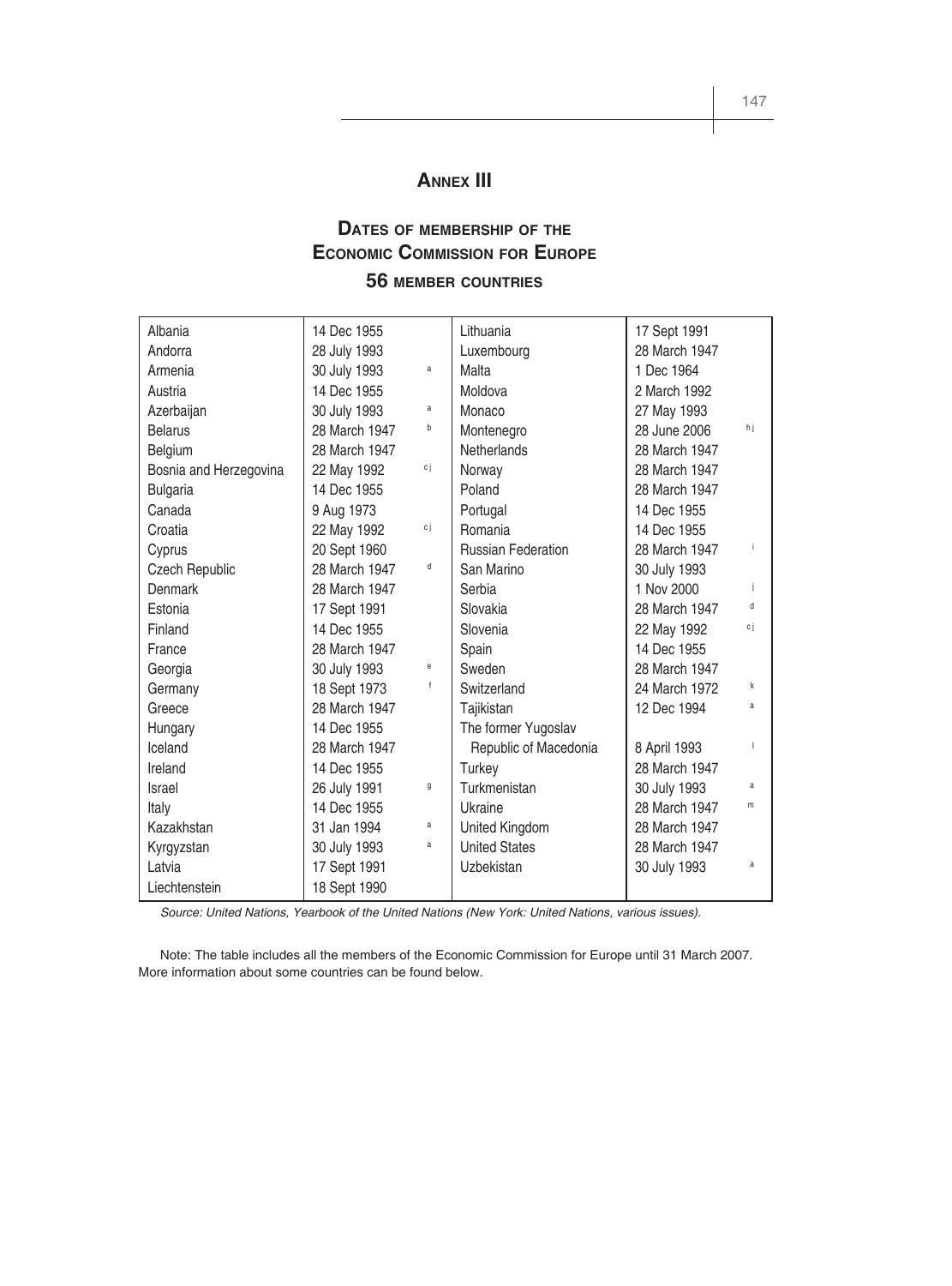a Member of the United Nations, 2 March 1992.

b Date refers to the former Byelorussian Soviet Socialist Republic; the Byelorussian Soviet Socialist Republic was an original member of the United Nations from 24 October 1945. Its name changed to Belarus on 19 September 1991.

c Member of the United Nations, 22 May 1992.

d Date refers to former Czechoslovakia; Czechoslovakia was an original member of the United Nations from 24 October 1945. The Czech and Slovak Federal Republic ceased to exist on 31 December 1992, and the Czech Republic and the Slovak Republic, as successor states, were admitted as individual member states on 19 January 1993.

e Member of the United Nations, 31 July 1992.

f The Federal Republic of Germany and the German Democratic Republic were admitted to membership in the United Nations on 18 September 1973. Through the accession of the German Democratic Republic to the Federal Republic of Germany, effective from 3 October 1990, the two German states united to form one sovereign state. Before their union, the Federal Republic of Germany had been an ECE member since 21 February 1956, pursuant to ECOSOC resolution 594 (XX) and the German Democratic Republic since its admission in the United Nations.

9 Admitted to ECE on a temporary basis; member of the United Nations 11 May 1949.

h Activated by the Declaration of Independence adopted by the National Assembly of Montenegro on 3 June 2006, the membership of Serbia and Montenegro in the United Nations (including all organs and organizations of the United Nations system) is continued by the Republic of Serbia. Montenegro was admitted as a member on 28 June 2006.

The former Union of Soviet Socialist Republics, which was an original member of the United Nations from 24 October 1945. In a letter dated 24 December 1991, the president of the Russian Federation informed the Secretary-General that the membership of the Soviet Union in the Security Council and all other United Nations organs was being continued by the Russian Federation with the support of the eleven member countries of the Commonwealth of Independent States.

The Socialist Federal Republic of Yugoslavia was an original Member of the United Nations, the Charter having been signed on its behalf on 26 June 1945 and ratified 19 October 1945, until its dissolution following the establishment and subsequent admission as new members of Bosnia and Herzegovina, the Republic of Croatia, the Republic of Slovenia, The former Yugoslav Republic of Macedonia, and the Federal Republic of Yugoslavia. The Federal Republic of Yugoslavia was admitted as a Member of the United Nations by General Assembly resolution A/RES/55/12 of 1 November 2000; this name was changed to "Serbia and Montenegro" on 4 February 2003 and to Serbia after the declaration of independence of Montenegro.

k Member of the United Nations, 10 September 2002.

l Member of the United Nations, 8 April 1993. By resolution A/RES/47/225, the General Assembly decided to admit as a member of the United Nations the state provisionally referred to for all purposes within the United Nations as "The former Yugoslav Republic of Macedonia" pending settlement of the difference that had arisen over its name.

m Date refers to the former the former Ukrainian Soviet Socialist Republic; the Ukrainian Soviet Socialist Republic was an original member of the United Nations from 24 October 1945. Its name changed to Ukraine on 24 August 1991.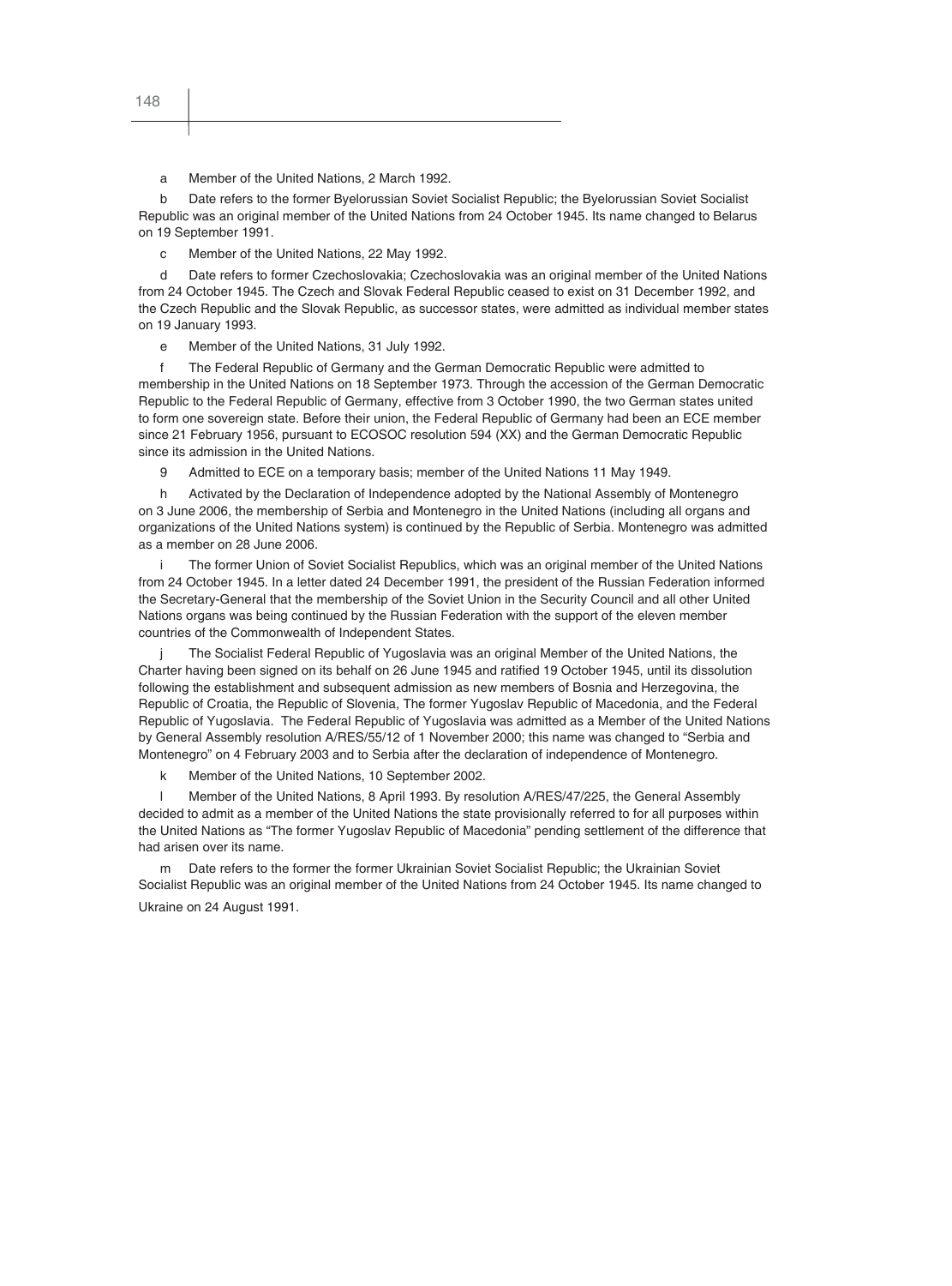# **ANNEX IV**

**ORGANIZATIONAL STRUCTURE OF THE ECONOMIC COMMISSION FOR EUROPE 1957 AND 2006**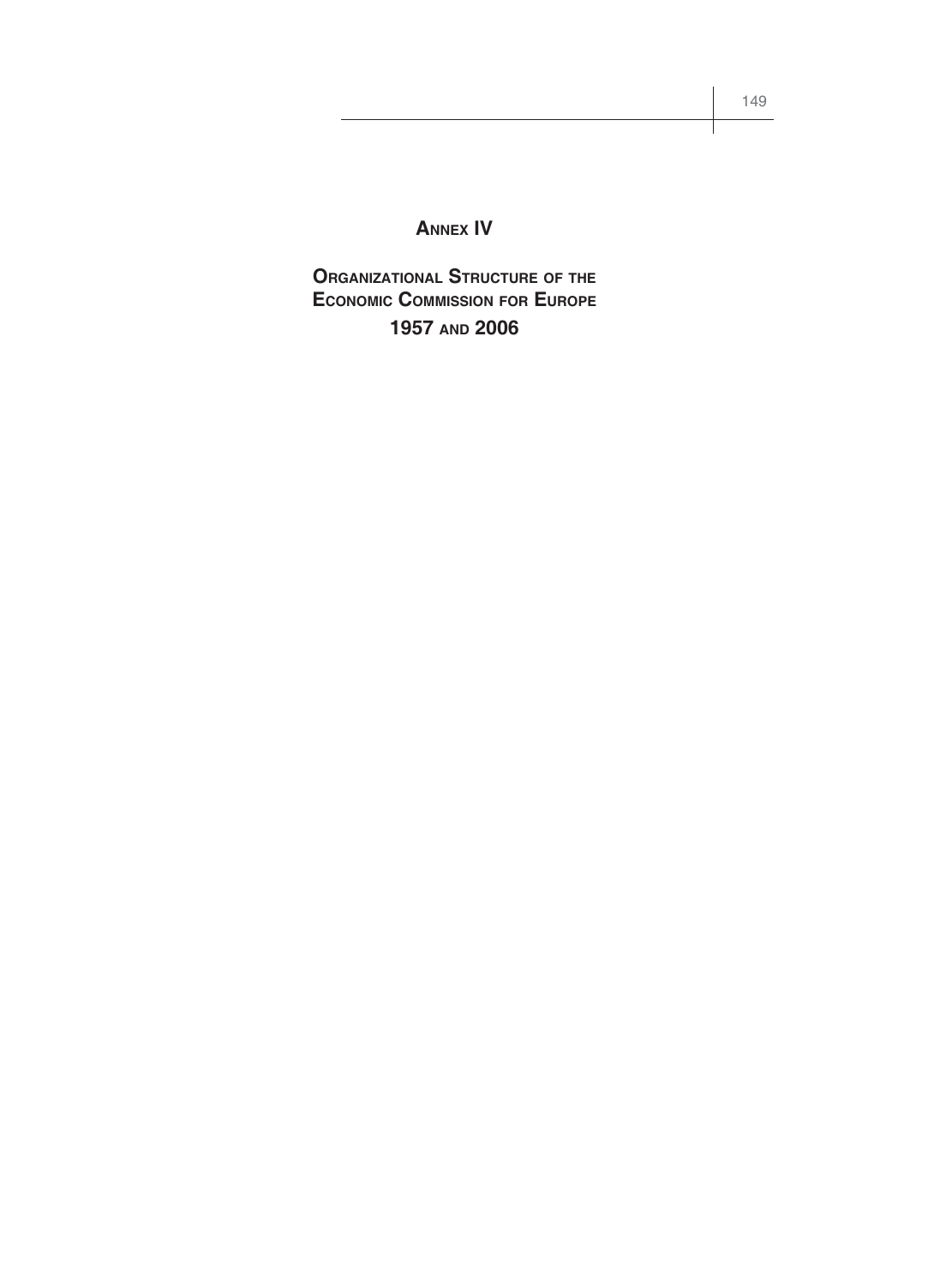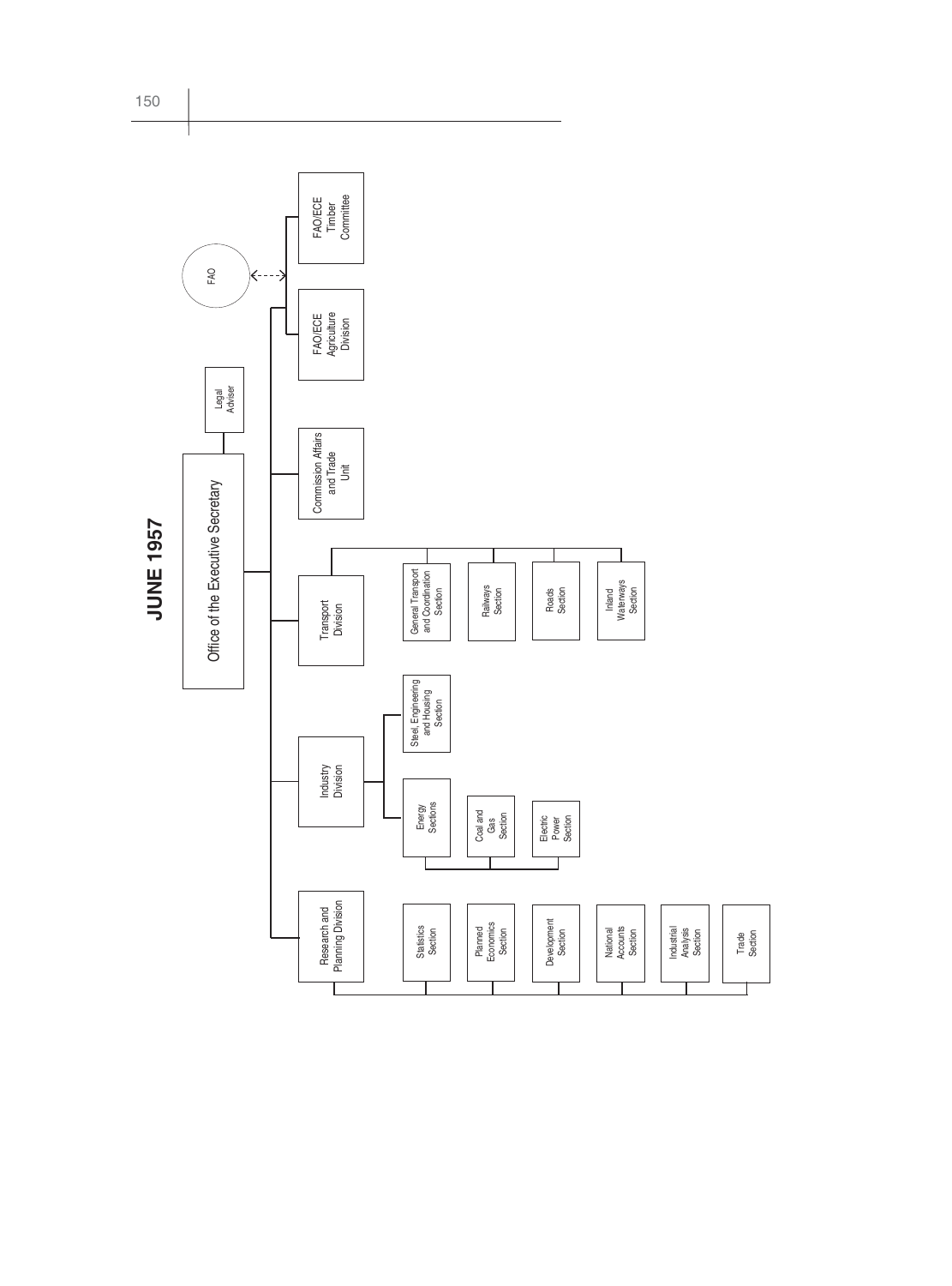**2006**

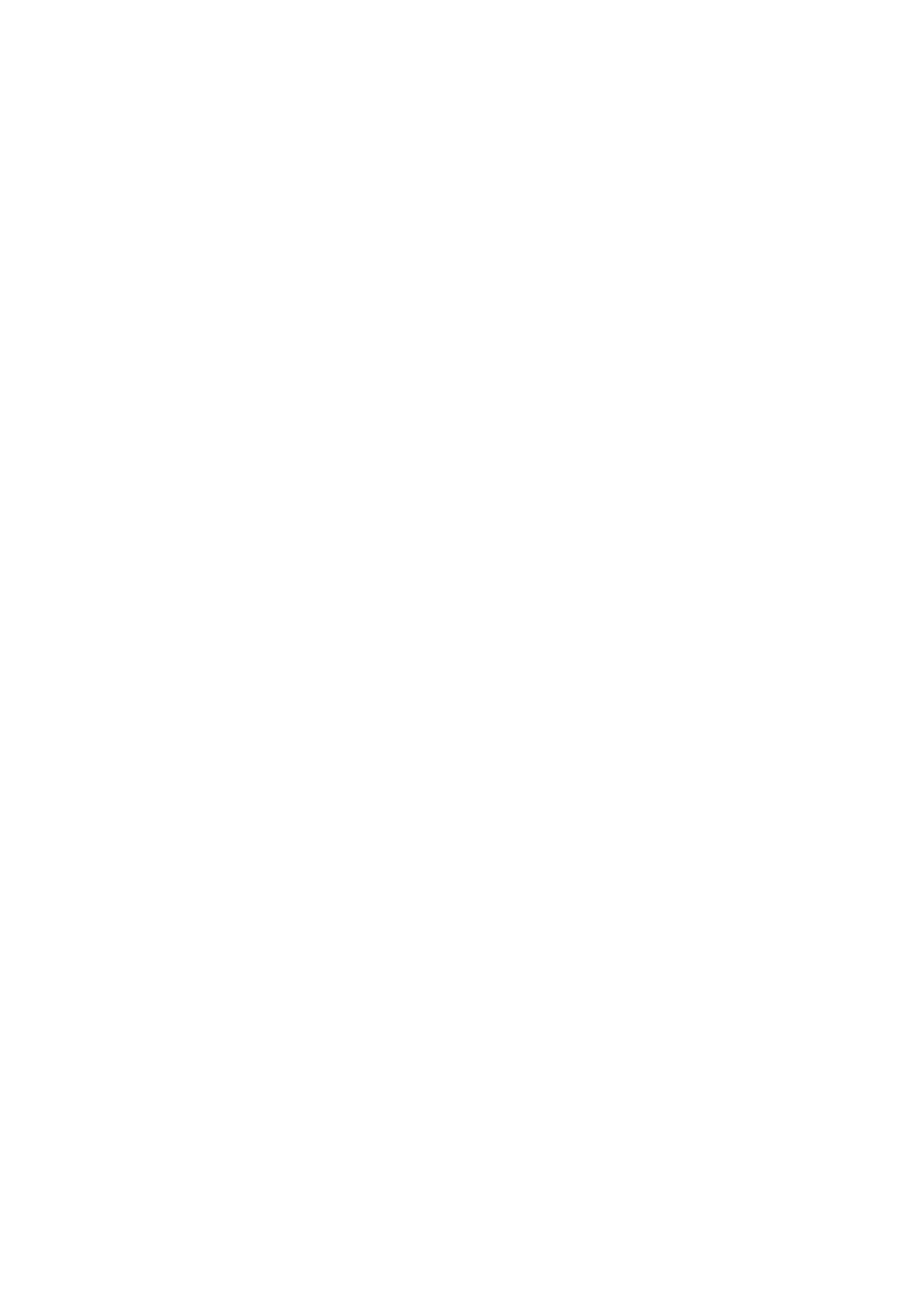#### **ANNEX V**

#### **PARTICIPATION OF NON-ECE COUNTRIES IN ECE ACTIVITIES AND INSTRUMENTS**

Non-ECE countries benefit from the activities of ECE in different ways: they can participate in some subsidiary bodies of the Commission that establish non-binding standards and decide to apply them or they can ratify ECE instruments. Examples are given in the table. They can also use ECE products without participating in their elaboration as, for instance, the United Nations Framework Classification for Fossil Energy and Mineral Resources.

Legend and footnotes:

- $P =$  Participant; S = Signature; X = Ratification, accession, definite signature
- 1/ Done by the former Republic of China
- 2/ The CES adopts standards that non-ECE participants accept as relevant for their national use
- 3/ Hong Kong, Macao, and the Asian Pacific Council for Trade Facilitation (AFACT) also participate in UN/CEFACT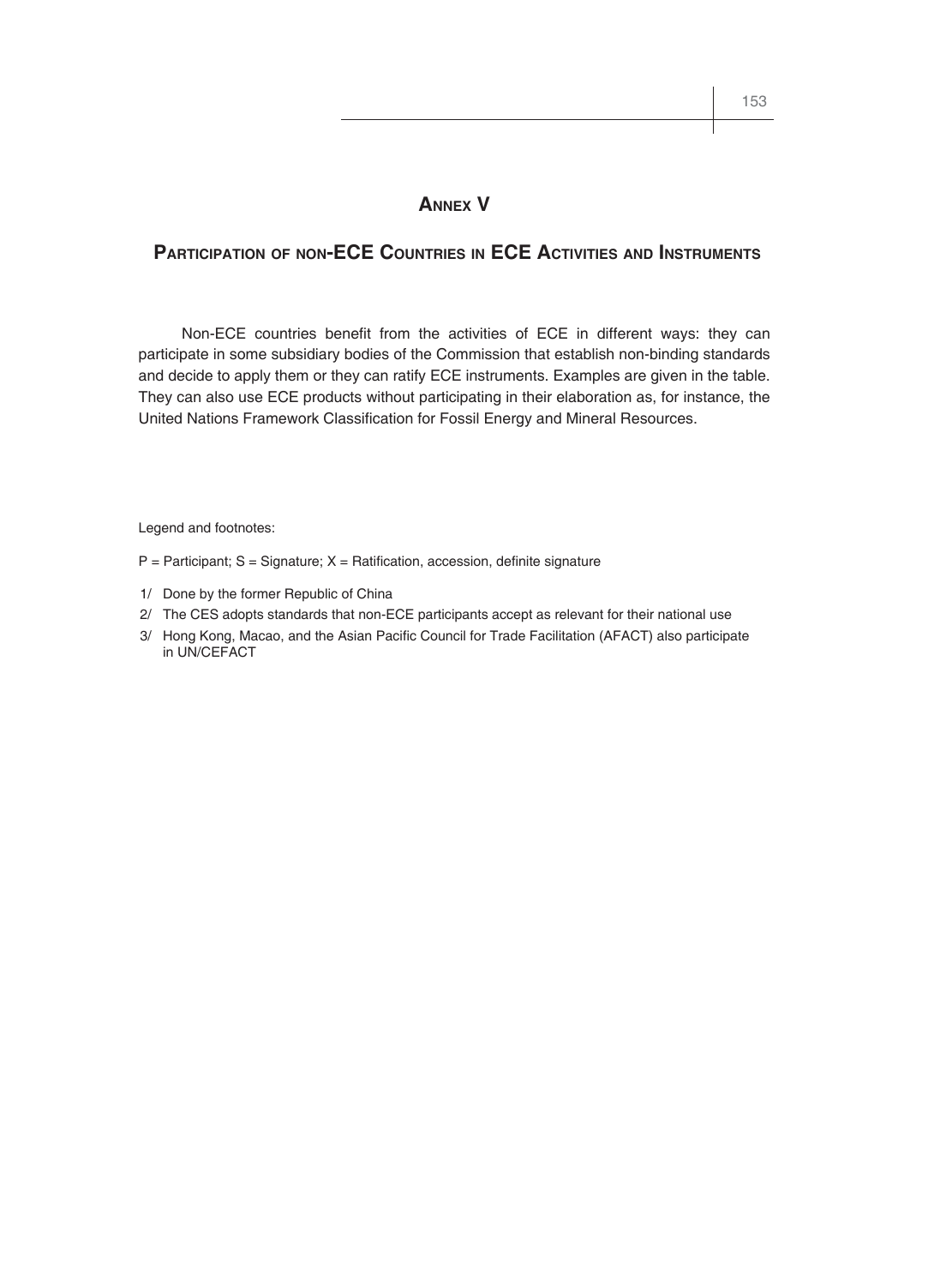| Perishable Foodstuffs (ATP), 1970                 |                                                              | 80              |                       |                       |                     |           |                       |                |                |            |                    |          |               |                |                 |               |               |          |          |          |                          |                |                   |          |            |          |                              |
|---------------------------------------------------|--------------------------------------------------------------|-----------------|-----------------------|-----------------------|---------------------|-----------|-----------------------|----------------|----------------|------------|--------------------|----------|---------------|----------------|-----------------|---------------|---------------|----------|----------|----------|--------------------------|----------------|-------------------|----------|------------|----------|------------------------------|
| Liabil. Dang. Goods (CRTD), 1989                  | goods & special<br>Dangerous<br>cargoes                      | 29              |                       |                       |                     |           |                       |                |                |            |                    |          |               |                |                 |               |               |          |          |          |                          |                |                   |          |            |          |                              |
| Dang. Goods by Road (ADR), 1957                   |                                                              | 28              |                       |                       |                     |           |                       |                |                |            |                    |          |               |                |                 |               |               |          |          |          |                          |                |                   |          |            |          |                              |
| Customs Pool Containers, 1994                     |                                                              | 27              |                       |                       |                     |           |                       |                |                |            |                    |          |               |                |                 |               |               |          |          |          |                          |                |                   |          |            | $\times$ |                              |
| Harmoniz. Frontier Controls Goods, 1982           |                                                              | 26              |                       |                       |                     |           |                       |                |                |            |                    |          |               |                |                 |               |               |          |          |          |                          |                |                   |          |            | $\times$ |                              |
| Customs Treatment Pallets, 1960                   |                                                              | 25              |                       |                       |                     |           | $\times$              |                |                |            |                    |          |               |                |                 |               |               |          |          |          |                          |                |                   |          |            | $\times$ |                              |
| Customs Container Convention, 1972                |                                                              | $\overline{24}$ |                       | $\times$              |                     |           | $\times$              |                |                |            |                    |          |               |                |                 |               |               | $\times$ |          |          |                          |                | $\times$          |          |            | $\times$ |                              |
| Customs Container Convention, 1956                |                                                              | 23              |                       | $\times$              | $\times$            |           | $\times$              |                |                |            |                    |          |               |                |                 |               |               |          | $\times$ | $\times$ |                          |                |                   |          |            | $\times$ |                              |
| Temp. Import. Commerc. Vehicles, 1956             |                                                              | 22              | $\times$              | $\boldsymbol{\times}$ |                     |           |                       |                |                |            |                    |          |               |                |                 |               |               |          | $\times$ |          |                          |                |                   |          |            | $\times$ |                              |
| Temp. Import. Aircraft & Boats, 1956              | Border crossing facilitation                                 | 21              |                       | $\boldsymbol{\times}$ |                     |           |                       |                |                |            |                    |          |               |                |                 |               |               |          |          |          |                          |                |                   |          |            |          |                              |
| TIR Convention, 1975                              |                                                              | 20              | $\boldsymbol{\times}$ | $\pmb{\times}$        |                     |           |                       |                |                |            |                    |          |               |                |                 |               |               |          |          |          |                          | ×              |                   |          |            |          |                              |
| TIR Convention, 1959                              |                                                              | င္              | $\times$              |                       |                     |           |                       |                |                |            |                    |          |               |                |                 |               |               |          |          |          |                          |                |                   |          |            |          |                              |
| Temp. Import. Priv. Road Vehicles, 1954           |                                                              | $\frac{8}{10}$  |                       | $\times$              |                     | S         | $\boldsymbol{\times}$ |                |                |            | $\times$           |          |               |                |                 |               |               |          | ပာ       |          | $\times$                 | $\times$       |                   |          | $\times$   | $\times$ |                              |
| Protocol Touring Facilities, 1954                 |                                                              | Ţ               |                       | $\times$              |                     | $\times$  | $\times$              |                |                |            | $\mathord{\times}$ |          |               |                |                 |               |               |          | ပာ       |          | $\times$                 | $\times$       |                   |          | $\times$   | $\times$ |                              |
| Touring Facilities, 1954                          |                                                              | $\overline{6}$  |                       | $\times$              |                     | $\times$  | $\times$              |                |                |            | $\times$           |          |               |                |                 |               |               |          | $\times$ |          | ×                        | $\times$       |                   |          | $\times$   | $\times$ |                              |
| Taxation Road Goods. Vehic., 1956                 |                                                              | $\frac{15}{2}$  |                       |                       |                     |           |                       |                |                |            |                    |          |               |                |                 |               |               |          |          |          |                          |                |                   |          |            | $\times$ |                              |
| Taxation Road Passenger Vehic., 1956              | related to road<br>instruments<br>Other legal<br>the respond | $\frac{4}{3}$   |                       |                       |                     |           |                       |                |                |            |                    |          |               |                |                 |               |               |          |          |          |                          |                |                   |          |            | $\times$ |                              |
| Taxation Priv. Road Vehic., 1956                  |                                                              | $\frac{1}{2}$   |                       |                       |                     |           | $\times$              |                |                |            |                    |          |               |                |                 |               |               |          | $\times$ |          |                          |                |                   |          |            |          |                              |
| Global Vehicles Regulations, 1998                 |                                                              | 얻               |                       |                       |                     |           |                       |                |                |            |                    |          |               |                |                 |               |               |          |          |          |                          |                | $\times$          |          |            |          |                              |
| Vehicles Regulations, 1958                        | Vehicles                                                     | Ξ               |                       |                       |                     |           | $\times$              |                |                |            |                    |          |               |                |                 |               |               |          |          |          |                          |                |                   |          |            |          |                              |
| Road Markings, 1957                               |                                                              | $\Rightarrow$   |                       |                       |                     |           |                       |                |                |            |                    |          |               |                |                 |               |               |          |          |          |                          |                |                   |          |            |          |                              |
| Suppl. 1949 Conv. and Protocol, 1950              |                                                              | ၜ               |                       |                       |                     |           |                       |                |                |            |                    |          |               |                |                 |               |               |          |          |          |                          |                |                   |          |            |          |                              |
| Road Signs & Signals, 1968                        |                                                              | $\infty$        |                       |                       |                     |           |                       |                | $\times$       |            |                    |          |               |                |                 | ပာ            |               |          |          |          | $\times$                 | $\pmb{\times}$ | $\bar{\bar{g}}_0$ |          | ပာ         | $\times$ | $\times$                     |
| Protocal on Road Signs & Signals, 1949            | Road traffic and road safety                                 | $\overline{ }$  |                       |                       |                     |           |                       |                |                |            |                    |          |               |                |                 |               |               |          | $\times$ |          |                          |                |                   |          |            | $\times$ |                              |
| Road Traffic, 1968                                |                                                              | $\circ$         |                       |                       |                     |           |                       | $\times$       | $\times$       |            |                    |          |               |                |                 | $\times$      |               |          |          |          | $\times$                 | S              | $\bar{\bar{c}}$   |          | S          | $\times$ | $\times$                     |
| Road Traffic, 1949                                |                                                              | ယ               |                       | $\times$              |                     | $\times$  | $\pmb{\times}$        |                |                | $\times$   | $\times$           | $\times$ |               |                | $\times$        |               |               |          | $\times$ |          | $\times$                 | $\times$       | ž                 | $\times$ |            | $\times$ | $\times$                     |
| UN CEFACT 3/                                      |                                                              | 4               |                       |                       |                     |           | $\alpha$              |                |                | $\Omega$   |                    |          | $\Omega$      |                |                 |               | $\alpha$      |          | $\alpha$ |          |                          |                | $\alpha$          |          |            |          |                              |
| WP6 Regulatory Coop. And Standardization Policies | Trade                                                        | က               |                       |                       |                     |           |                       |                |                |            |                    |          |               |                |                 | $\Omega$      |               |          |          |          |                          |                |                   |          |            |          |                              |
| WP7 Agricultural Quality Standards                | Stat.                                                        | $\sim$          |                       |                       |                     |           | $\Omega$              |                |                |            |                    |          |               | $\Omega$       |                 | $\Omega$      |               |          |          |          |                          | $\mathbf{a}$   | $\Omega$          |          |            |          |                              |
| Conference of European Statistician 2/            |                                                              |                 |                       |                       |                     |           | $\Omega$              |                |                |            |                    |          |               |                |                 | $\Omega$      |               |          |          |          |                          |                |                   |          |            |          |                              |
|                                                   |                                                              |                 |                       |                       |                     |           |                       |                |                |            |                    |          |               |                |                 |               |               |          |          |          |                          |                |                   |          |            |          |                              |
|                                                   |                                                              |                 |                       |                       |                     |           |                       |                |                |            |                    |          |               |                |                 |               |               |          |          |          |                          |                |                   |          |            |          | Democratic Rep. of the Congo |
|                                                   |                                                              |                 |                       |                       |                     |           |                       |                |                |            |                    |          |               |                |                 |               |               |          |          |          | Central African Republic |                |                   |          |            |          |                              |
|                                                   |                                                              |                 |                       |                       |                     |           |                       |                |                |            |                    |          |               |                |                 |               |               |          |          |          |                          |                |                   |          |            |          |                              |
|                                                   |                                                              |                 |                       |                       | Antigua and Barbuda |           |                       |                |                | Bangladesh |                    |          |               |                |                 |               |               |          |          |          |                          |                |                   |          |            |          |                              |
|                                                   |                                                              |                 | Afghanistan           | Algeria               |                     | Argentina | Australia             | <b>Bahamas</b> | <b>Bahrain</b> |            | <b>Barbados</b>    | Benin    | <b>Bhutan</b> | <b>Bolivia</b> | <b>Botswana</b> | <b>Brazil</b> | <b>Brunei</b> | Burundi  | Cambodia | Cameroon |                          | Chile          | China             | Congo    | Costa Rica | Cuba     |                              |
|                                                   |                                                              |                 |                       |                       |                     |           |                       |                |                |            |                    |          |               |                |                 |               |               |          |          |          |                          |                |                   |          |            |          |                              |

154

Τ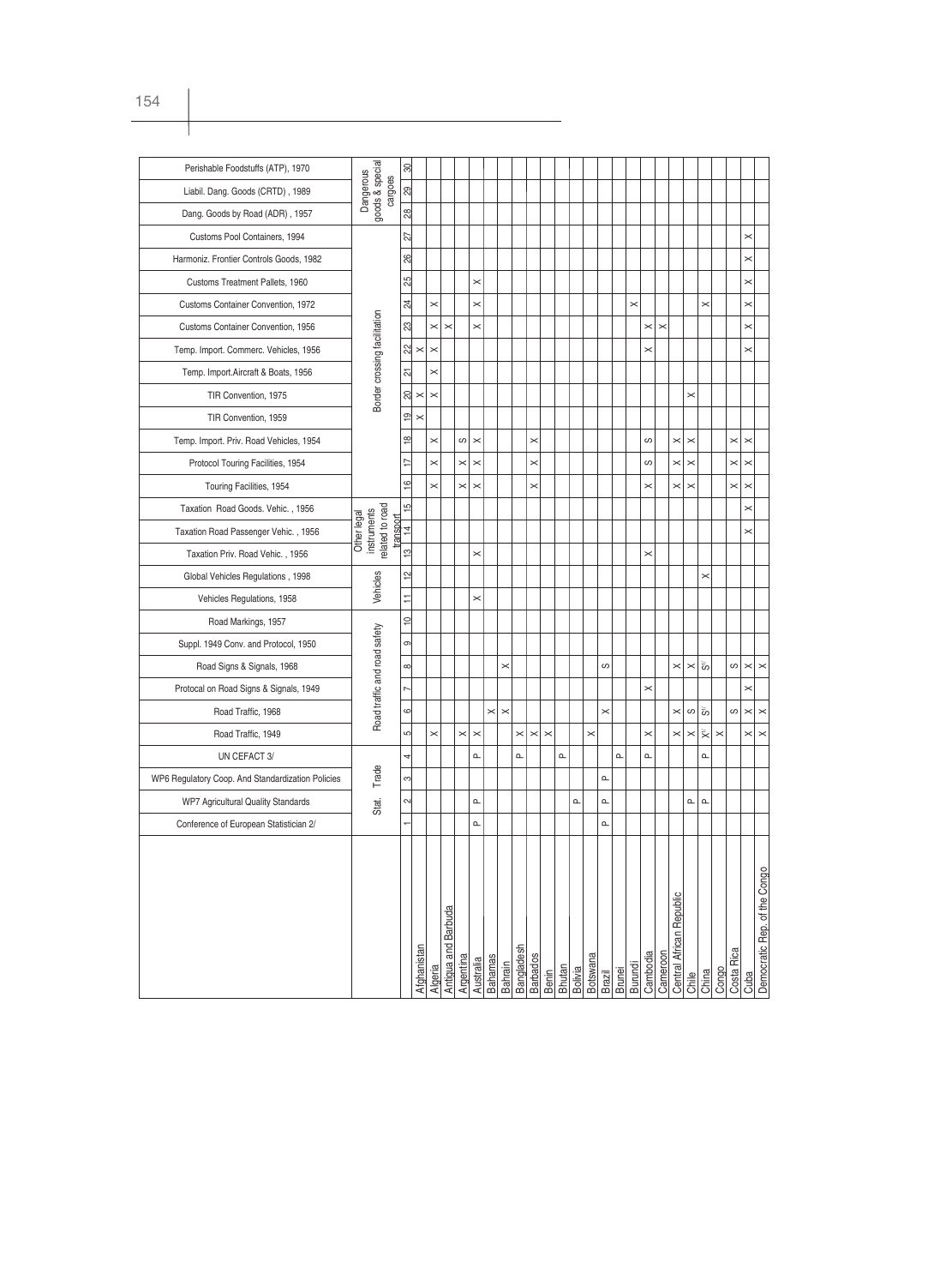| Perishable Foodstuffs (ATP), 1970                    |                                                           | 8              |                    |          |          |                       |                |          |           |          |          |          |          |          |                    |                           |             |             |          |                               |          |              |          |                       |          |          |                       |
|------------------------------------------------------|-----------------------------------------------------------|----------------|--------------------|----------|----------|-----------------------|----------------|----------|-----------|----------|----------|----------|----------|----------|--------------------|---------------------------|-------------|-------------|----------|-------------------------------|----------|--------------|----------|-----------------------|----------|----------|-----------------------|
| Liabil. Dang. Goods (CRTD), 1989                     | goods & special<br>Dangerous<br>cargoes                   | $^{29}$        |                    |          |          |                       |                |          |           |          |          |          |          |          |                    |                           |             |             |          |                               |          |              |          |                       |          |          | $\! \times$           |
| Dang. Goods by Road (ADR), 1957                      |                                                           | $^{28}$        |                    |          |          |                       |                |          |           |          |          |          |          |          |                    |                           |             |             |          |                               |          |              |          |                       |          |          |                       |
| Customs Pool Containers, 1994                        |                                                           | 22             |                    |          |          |                       |                |          |           |          |          |          |          |          |                    |                           |             |             |          |                               |          |              |          |                       |          |          | $\times$              |
| Harmoniz. Frontier Controls Goods, 1982              |                                                           | 88             |                    |          |          |                       |                |          |           |          |          |          |          |          |                    |                           |             |             |          |                               |          |              |          |                       |          | $\times$ | $\boldsymbol{\times}$ |
| Customs Treatment Pallets, 1960                      |                                                           | R3             |                    |          |          |                       |                |          |           |          |          |          |          |          |                    |                           |             |             |          |                               |          |              |          |                       |          |          |                       |
| Customs Container Convention, 1972                   |                                                           | 24             |                    |          |          |                       |                |          |           |          |          |          |          |          | $\mathord{\times}$ |                           |             |             |          |                               |          |              |          |                       |          |          | $\times$              |
| Customs Container Convention, 1956                   |                                                           | 23             |                    |          |          |                       |                |          |           |          |          |          |          |          |                    |                           |             |             | $\times$ | $\times$                      |          |              |          |                       |          |          |                       |
| Temp. Import. Commerc. Vehicles, 1956                | Border crossing facilitation                              | 22             |                    |          |          |                       |                |          |           |          |          |          |          |          |                    |                           |             |             |          |                               |          |              |          |                       |          |          |                       |
| Temp. Import. Aircraft & Boats, 1956                 |                                                           | 51             |                    |          |          |                       |                |          |           |          |          |          |          |          |                    |                           |             |             | $\times$ |                               |          |              |          |                       |          |          |                       |
| TIR Convention, 1975                                 |                                                           | $\overline{c}$ |                    |          |          |                       |                |          |           |          |          |          |          |          | $\times$           | $\times$                  |             |             |          |                               | $\times$ |              | $\times$ |                       | $\times$ |          | $\times$              |
| TIR Convention, 1959                                 |                                                           | $\overline{9}$ |                    |          |          |                       |                |          |           |          |          |          |          |          |                    | $\times$                  |             |             |          | ×                             | $\times$ |              | $\times$ |                       |          |          |                       |
| Temp. Import. Priv. Road Vehicles, 1954              |                                                           | $\frac{8}{1}$  | ပာ                 | $\times$ | $\times$ | $\times$              | $\pmb{\times}$ | $\times$ | ပ         |          | $\times$ | လ        | ပ        | $\times$ |                    | $\times$                  |             |             | $\times$ | $\pmb{\times}$                | $\times$ |              |          |                       |          |          | $\times$              |
| Protocol Touring Facilities, 1954                    |                                                           | H              |                    | $\times$ | $\times$ | $\boldsymbol{\times}$ | $\! \times$    | $\times$ |           |          | $\times$ | S        | ပ        | $\times$ |                    | $\times$                  |             |             | $\times$ | $\! \times$                   | $\times$ |              |          |                       | $\times$ |          | $\times$              |
| Touring Facilities, 1954                             |                                                           | $\frac{6}{1}$  | S                  | $\times$ | $\times$ | $\times$              | $\pmb{\times}$ | $\times$ | ပ         |          | $\times$ | ပာ       | ပ        | $\times$ |                    | $\times$                  |             |             | $\times$ | $\pmb{\times}$                | $\times$ |              |          |                       | $\times$ |          |                       |
| Taxation Road Goods. Vehic., 1956                    |                                                           | ć              |                    |          |          |                       |                | $\times$ |           |          |          |          |          |          |                    |                           |             |             |          |                               |          |              |          |                       |          |          |                       |
| Taxation Road Passenger Vehic., 1956                 | elated to road<br>instruments<br>Other legal<br>transport | $\ddot{4}$     |                    |          |          |                       |                | $\times$ |           |          |          |          |          |          |                    |                           |             |             |          |                               |          |              |          |                       |          |          |                       |
| Taxation Priv. Road Vehic., 1956                     |                                                           | ဗ္             |                    |          |          |                       |                | $\times$ |           |          |          |          |          |          |                    |                           |             |             |          |                               |          |              |          |                       |          |          |                       |
| Global Vehicles Regulations, 1998                    |                                                           | 으              |                    |          |          |                       |                |          |           |          |          |          |          | $\times$ |                    |                           |             |             |          | $\pmb{\times}$                |          |              |          |                       |          |          |                       |
| Vehicles Regulations, 1958                           | Vehicles                                                  | Ξ              |                    |          |          |                       |                |          |           |          |          |          |          |          |                    |                           |             |             |          | $\times$                      |          |              |          |                       |          |          |                       |
| Road Markings, 1957                                  |                                                           | ₽              |                    |          |          |                       |                | ×        |           |          |          |          |          |          |                    |                           |             |             |          |                               |          |              |          |                       |          |          |                       |
| Suppl. 1949 Conv. and Protocol, 1950                 | Road traffic and road safety                              | တ              |                    |          |          |                       |                |          |           |          |          | ×        |          |          |                    |                           |             |             |          |                               |          |              |          |                       |          |          |                       |
| Road Signs & Signals, 1968                           |                                                           | $\infty$       |                    | ပာ       |          |                       |                | ပာ       |           |          |          | ပာ       |          | $\times$ | ω                  | $\! \times$               | $\! \times$ | $\times$    |          |                               |          |              | $\times$ |                       |          |          | $\! \times$           |
| Protocal on Road Signs & Signals, 1949               |                                                           | N              | $\times$           | $\times$ | $\times$ |                       |                |          |           |          | $\times$ | $\times$ |          | S        |                    |                           |             |             |          |                               |          |              |          |                       | ပ        |          |                       |
| Road Traffic, 1968                                   |                                                           | 6              |                    | ပာ       |          |                       |                | ပာ       |           | $\times$ |          | ပာ       |          |          | လ                  | $\times$                  |             | $\times$    |          |                               |          |              | $\times$ |                       |          |          | $\times$              |
| Road Traffic, 1949                                   |                                                           | 5              | $\times$           | $\times$ | $\times$ |                       | $\times$       | $\times$ | $\times$  |          | $\times$ | $\times$ |          | ×        |                    |                           |             | $\times$    | $\times$ | $\! \times$                   | $\times$ |              |          | $\times$              | $\times$ | $\times$ |                       |
| UN CEFACT 3/                                         |                                                           | 4              |                    |          |          |                       |                |          |           | $\Omega$ |          |          |          | $\Omega$ |                    | $\alpha$                  |             |             |          | $\mathbf{\underline{\alpha}}$ |          |              |          |                       |          |          |                       |
| WP6 Regulatory Coop. And Standardization<br>Policies | Trade                                                     | S              |                    |          |          |                       |                |          |           |          |          |          |          |          | $\mathbf{a}$       |                           |             |             |          | $\mathtt{a}$                  | $\alpha$ |              |          |                       |          |          |                       |
| WP7 Agricultural Quality Standards                   | Stat.                                                     | $\sim$         |                    |          |          |                       |                | ௳        |           |          |          |          |          |          |                    |                           |             |             |          |                               |          | $\mathbf{a}$ |          |                       |          |          |                       |
| Conference of European Statistician 2/               |                                                           |                |                    |          |          |                       |                |          |           |          |          |          |          |          |                    |                           |             |             |          | $\alpha$                      |          |              |          |                       |          |          |                       |
|                                                      |                                                           |                | Dominican Republic | Ecuador  | Egypt    | El Salvador           | 這              | Ghana    | Guatemala | Guyana   | Haiti    | Holy See | Honduras | India    | Indonesia          | Iran, Islamic Republic of | Iraq        | Ivory Coast | Jamaica  | Japan                         | Jordan   | Kenya        | Kuwait   | ao People's Dem. Rep. | Lebanon  | Lesotho  | Liberia               |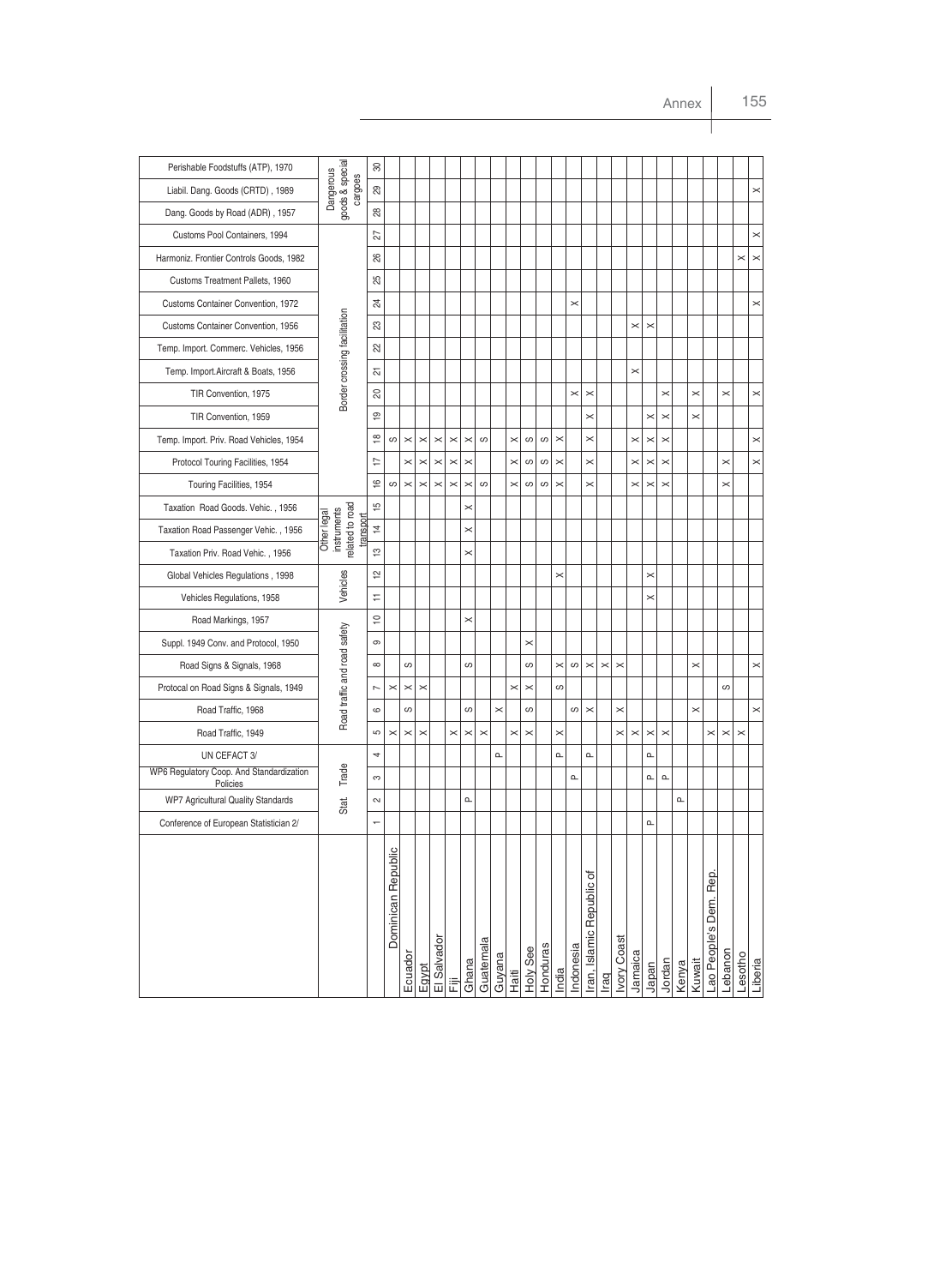| Perishable Foodstuffs (ATP), 1970                    |                                                            | 8              |            |          |          |          |           |          |                       | ×            |          |          |              |          |          |                               |        |                  |          |          |                       |                   |          |              |          |            |
|------------------------------------------------------|------------------------------------------------------------|----------------|------------|----------|----------|----------|-----------|----------|-----------------------|--------------|----------|----------|--------------|----------|----------|-------------------------------|--------|------------------|----------|----------|-----------------------|-------------------|----------|--------------|----------|------------|
| Liabil. Dang. Goods (CRTD), 1989                     | goods & special<br>Dangerous<br>cargoes                    | 29             |            |          |          |          |           |          |                       | ပာ           |          |          |              |          |          |                               |        |                  |          |          |                       |                   |          |              |          |            |
| Dang. Goods by Road (ADR), 1957                      |                                                            | 28             |            |          |          |          |           |          |                       | $\times$     |          |          |              |          |          |                               |        |                  |          |          |                       |                   |          |              |          |            |
| Customs Pool Containers, 1994                        |                                                            | 27             |            |          |          |          |           |          |                       |              |          |          |              |          |          |                               |        |                  |          |          |                       |                   |          |              |          |            |
| Harmoniz. Frontier Controls Goods, 1982              |                                                            | 26             |            |          |          |          |           |          |                       |              |          |          |              |          |          |                               |        |                  |          |          |                       |                   |          |              |          |            |
| Customs Treatment Pallets, 1960                      |                                                            | ଞ୍ଜା           |            |          |          |          |           |          |                       |              |          |          |              |          |          |                               |        |                  |          |          |                       |                   |          |              |          |            |
| Customs Container Convention, 1972                   |                                                            | 24             |            |          |          |          |           |          |                       | $\times$     |          |          | $\times$     |          |          |                               |        |                  |          |          |                       | $\times$          |          |              |          |            |
| Customs Container Convention, 1956                   |                                                            | 23             |            | $\times$ |          |          | $\times$  |          |                       |              |          |          |              |          |          |                               |        |                  |          |          |                       |                   |          |              |          |            |
| Temp. Import. Commerc. Vehicles, 1956                |                                                            | 22             |            |          |          |          |           |          |                       |              |          |          |              |          |          |                               |        |                  |          |          |                       |                   |          | $\times$     |          |            |
| Temp. Import. Aircraft & Boats, 1956                 | Border crossing facilitation                               | 의              |            |          |          |          | $\times$  |          |                       |              |          |          |              |          |          |                               |        |                  |          |          |                       |                   |          |              |          |            |
| TIR Convention, 1975                                 |                                                            | $\approx$      |            |          |          |          |           |          | $\pmb{\times}$        | $\times$     |          |          |              |          |          |                               |        |                  |          |          |                       | $\times$          |          |              |          |            |
| TIR Convention, 1959                                 |                                                            | $\overline{9}$ |            |          |          |          |           |          |                       | $\times$     |          |          |              |          |          |                               |        |                  |          |          |                       |                   |          |              |          |            |
| Temp. Import. Priv. Road Vehicles, 1954              |                                                            | $\frac{8}{10}$ |            |          | $\times$ | $\times$ | $\times$  | $\times$ |                       | $\times$     |          | $\times$ | $\times$     |          | $\times$ |                               | ပာ     |                  |          | $\times$ | $\times$              |                   | $\times$ | $\times$     | $\times$ |            |
| Protocol Touring Facilities, 1954                    |                                                            | 17             |            |          | ×        | $\times$ | $\times$  | $\times$ |                       | $\times$     |          | $\times$ | $\times$     |          | $\times$ |                               | ပာ     |                  |          | $\times$ | $\times$              |                   | $\times$ |              | $\times$ |            |
| Touring Facilities, 1954                             |                                                            | $\frac{1}{2}$  |            |          | $\times$ | $\times$ | $\times$  | $\times$ |                       | $\times$     |          | $\times$ | $\times$     |          | $\times$ |                               | ပာ     |                  |          | $\times$ | $\times$              |                   | $\times$ |              | $\times$ |            |
| Taxation Road Goods. Vehic., 1956                    |                                                            | $\frac{15}{2}$ |            |          |          |          |           |          |                       | $\times$     |          |          |              |          |          |                               |        |                  |          |          |                       |                   |          |              |          |            |
| Taxation Road Passenger Vehic., 1956                 | related to road<br>instruments<br>Other legal<br>transport | $\overline{4}$ |            |          |          |          |           |          |                       |              |          |          |              |          |          |                               |        |                  |          |          |                       |                   |          |              |          |            |
| Taxation Priv. Road Vehic., 1956                     |                                                            | $\frac{1}{2}$  |            |          |          |          |           |          |                       |              |          |          |              |          |          |                               |        |                  |          |          |                       |                   |          |              |          |            |
| Global Vehicles Regulations, 1998                    |                                                            | $\overline{2}$ |            |          | $\times$ |          |           |          |                       |              |          |          | $\times$     |          |          |                               |        |                  |          |          |                       | $\times$          |          |              |          |            |
| Vehicles Regulations, 1958                           | Vehicles                                                   | Η              |            |          | $\times$ |          |           |          |                       |              |          |          | $\times$     |          |          |                               |        |                  |          |          |                       | $\times$          |          |              |          |            |
| Road Markings, 1957                                  |                                                            | $\approx$      |            |          |          |          |           |          |                       |              |          |          |              |          |          |                               |        |                  |          |          |                       |                   |          |              |          |            |
| Suppl. 1949 Conv. and Protocol, 1950                 | Road traffic and road safety                               | $\infty$       |            |          |          |          |           |          |                       |              |          |          |              |          |          |                               |        |                  |          |          |                       |                   |          |              |          |            |
| Road Signs & Signals, 1968                           |                                                            | $\infty$       |            |          |          |          |           | ပ        | $\boldsymbol{\times}$ | $\times$     |          |          |              |          |          | ×                             |        |                  |          |          | $\times$              | ပ                 |          |              | $\times$ | $\times$   |
| Protocal on Road Signs & Signals, 1949               |                                                            | $\overline{ }$ |            |          |          |          |           |          |                       |              |          |          |              | $\times$ |          |                               |        |                  |          |          |                       |                   | $\times$ |              | $\times$ |            |
| Road Traffic, 1968                                   |                                                            | $\circ$        |            |          |          |          |           | ပ        | $\times$              | $\times$     |          |          |              | $\times$ |          | $\times$                      |        |                  |          | $\times$ | $\boldsymbol{\times}$ | S                 |          |              | $\times$ | $\times$   |
| Road Traffic, 1949                                   |                                                            | ഥ              | $\times$   | $\times$ | $\times$ | $\times$ |           |          |                       | $\times$     | $\times$ |          | $\times$     | $\times$ |          |                               |        | $\times$         | $\times$ | $\times$ | $\times$              | $\times$          | $\times$ |              | $\times$ |            |
| UN CEFACT 3/                                         |                                                            | 4              |            |          | $\Omega$ |          |           |          | $\mathbf{\Omega}$     |              |          | $\Omega$ |              | Δ.       | $\Omega$ | $\mathbf{\underline{\alpha}}$ |        |                  |          |          | Δ.                    | $\Omega$          |          |              |          |            |
| WP6 Regulatory Coop. And Standardization<br>Policies | Trade                                                      | က              |            |          |          |          |           |          |                       |              |          |          | $\Omega$     |          |          |                               |        |                  |          |          |                       |                   |          |              |          |            |
| WP7 Agricultural Quality Standards                   | Stat.                                                      | $\sim$         |            |          |          |          |           |          |                       | $\mathbf{a}$ |          |          | Δ.           |          |          |                               |        |                  |          |          |                       |                   |          |              |          |            |
| Conference of European Statistician 2/               |                                                            |                |            |          |          |          |           | $\Omega$ |                       |              |          |          | $\mathbf{a}$ |          |          |                               |        |                  |          |          |                       | $\Omega$          |          |              |          |            |
|                                                      |                                                            |                |            |          |          |          |           |          |                       |              |          |          |              |          |          |                               |        |                  |          |          |                       |                   |          |              |          |            |
|                                                      |                                                            |                |            |          |          |          |           |          |                       |              |          |          |              |          |          |                               |        |                  |          |          |                       |                   |          |              |          |            |
|                                                      |                                                            |                |            |          |          |          |           |          |                       |              |          |          |              |          |          |                               |        |                  |          |          |                       |                   |          |              |          |            |
|                                                      |                                                            |                |            |          |          |          |           |          |                       |              |          |          |              |          |          |                               |        | Papua New Guinea |          |          |                       | Republic of Korea |          |              |          |            |
|                                                      |                                                            |                |            |          |          |          |           |          |                       |              |          |          |              |          |          |                               |        |                  |          |          |                       |                   |          |              |          |            |
|                                                      |                                                            |                | Madagascar | Malawi   | Malaysia |          | Mauritius | Mexico   | Mongolia              | Morocco      | Namibia  | Nepal    | New Zealand  | Niger    | Nigeria  | Pakistan                      | Panama |                  | Paraguay |          | Philippines           |                   | Rwanda   | Saudi Arabia | Senegal  | Seychelles |
|                                                      |                                                            |                |            |          |          | Mali     |           |          |                       |              |          |          |              |          |          |                               |        |                  |          | Peru     |                       |                   |          |              |          |            |

 $\mathbb{R}$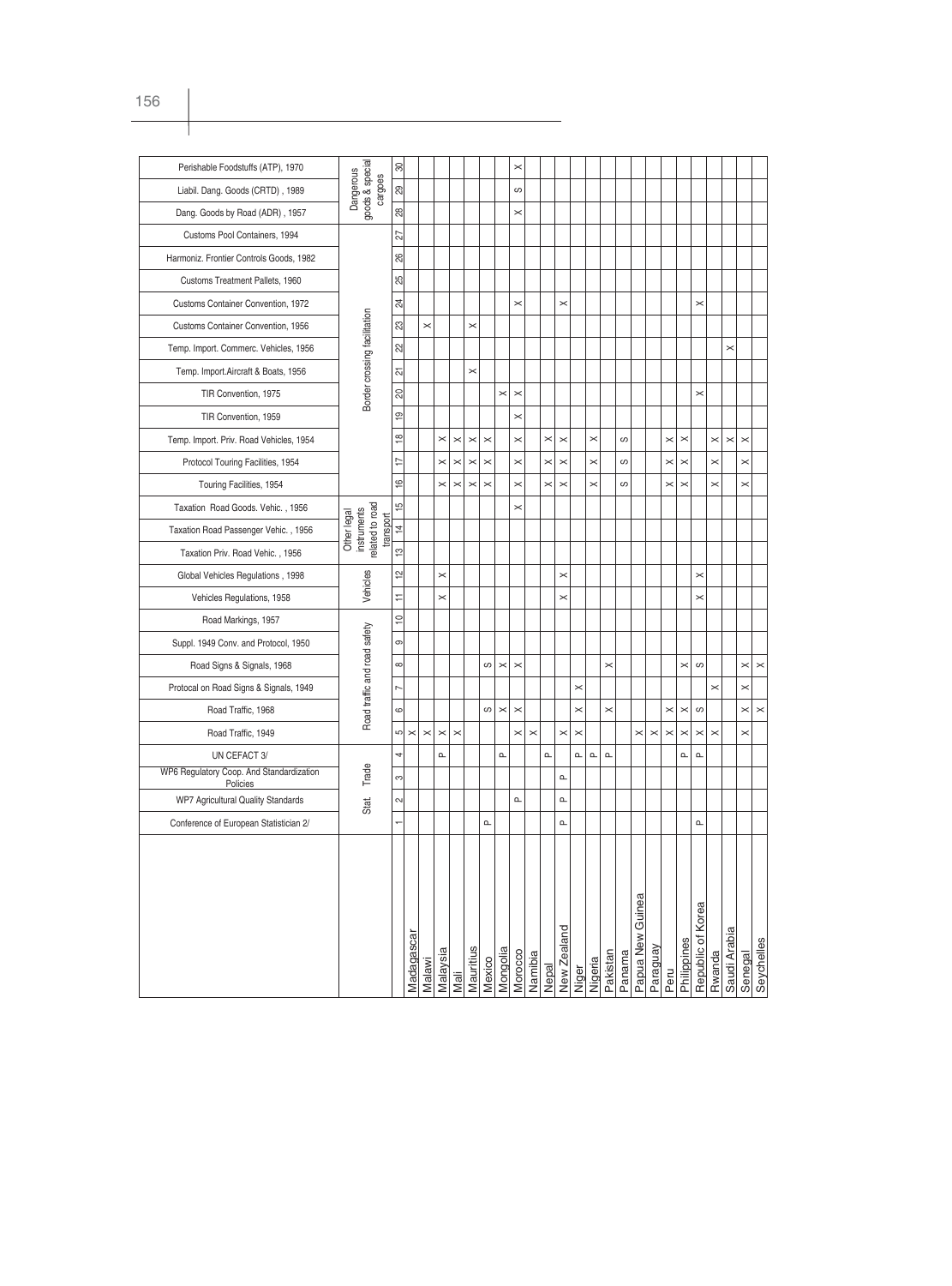| Perishable Foodstuffs (ATP), 1970                    |                                                            | ౚ              |                |                |                 |              |          |           |                      |                       |          |          |                     |          |          |                       |                         |                   |           |          |          |
|------------------------------------------------------|------------------------------------------------------------|----------------|----------------|----------------|-----------------|--------------|----------|-----------|----------------------|-----------------------|----------|----------|---------------------|----------|----------|-----------------------|-------------------------|-------------------|-----------|----------|----------|
| Liabil. Dang. Goods (CRTD), 1989                     | goods & special<br>Dangerous<br>cargoes                    | 29             |                |                |                 |              |          |           |                      |                       |          |          |                     |          |          |                       |                         |                   |           |          |          |
| Dang. Goods by Road (ADR), 1957                      |                                                            | 28             |                |                |                 |              |          |           |                      |                       |          |          |                     |          |          |                       |                         |                   |           |          |          |
| Customs Pool Containers, 1994                        |                                                            | 27             |                |                |                 |              |          |           |                      |                       |          |          |                     |          | ပာ       |                       |                         |                   |           |          |          |
| Harmoniz. Frontier Controls Goods, 1982              |                                                            | 8              |                |                |                 | $\times$     |          |           |                      |                       |          |          |                     |          |          |                       |                         |                   |           |          |          |
| Customs Treatment Pallets, 1960                      |                                                            | 25             |                |                |                 |              |          |           |                      |                       |          |          |                     |          |          |                       |                         |                   |           |          |          |
| Customs Container Convention, 1972                   |                                                            | 24             |                |                |                 |              |          |           |                      |                       |          |          | $\times$            |          |          |                       |                         |                   |           |          |          |
| Customs Container Convention, 1956                   |                                                            | ಙ              | $\times$       |                | $\times$        |              |          |           |                      |                       |          |          | $\times$            |          |          |                       |                         |                   |           |          |          |
| Temp. Import. Commerc. Vehicles, 1956                |                                                            | ଧ୍ୟ            | $\pmb{\times}$ | $\times$       |                 |              |          |           |                      |                       |          |          |                     |          |          |                       |                         |                   |           |          |          |
| Temp. Import. Aircraft & Boats, 1956                 | Border crossing facilitation                               | 51             | $\times$       |                | $\times$        |              |          |           |                      |                       |          |          | $\times$            |          |          |                       |                         |                   |           |          |          |
| TIR Convention, 1975                                 |                                                            | 20             |                |                |                 |              |          |           | $\times$             |                       |          |          |                     | $\times$ |          |                       |                         | $\times$          |           |          |          |
| TIR Convention, 1959                                 |                                                            | <u>စု</u>      |                |                |                 |              |          |           |                      |                       |          |          |                     |          |          |                       |                         |                   |           |          |          |
| Temp. Import. Priv. Road Vehicles, 1954              |                                                            | $\frac{8}{1}$  | $\times$       | $\pmb{\times}$ | $\times$        |              | $\times$ | $\times$  | $\times$             |                       |          | $\times$ | $\times$            | $\times$ | $\times$ | $\times$              | $\times$                | S                 |           |          |          |
| Protocol Touring Facilities, 1954                    |                                                            | 17             | $\times$       | $\times$       | $\times$        |              |          |           | $\times$             |                       |          | $\times$ | $\times$            | $\times$ | $\times$ |                       | $\times$                |                   |           |          |          |
| Touring Facilities, 1954                             |                                                            | $\frac{6}{1}$  | $\times$       | $\times$       | $\times$        |              |          | $\times$  | $\times$             |                       |          | $\times$ | $\times$            | $\times$ | $\times$ |                       | $\times$                | $\times$          |           |          |          |
| Taxation Road Goods. Vehic., 1956                    |                                                            | 15             |                |                |                 |              |          |           |                      |                       |          |          |                     |          |          |                       |                         |                   |           |          |          |
| Taxation Road Passenger Vehic., 1956                 | related to road<br>instruments<br>Other legal<br>transport | $\overline{4}$ |                |                |                 |              |          |           |                      |                       |          |          |                     |          |          |                       |                         |                   |           |          |          |
| Taxation Priv. Road Vehic., 1956                     |                                                            | ဗ္             |                |                |                 |              |          |           |                      |                       |          |          |                     |          |          |                       |                         |                   |           |          |          |
| Global Vehicles Regulations, 1998                    |                                                            | $\frac{1}{2}$  |                |                |                 | $\times$     |          |           |                      |                       |          |          |                     |          |          |                       |                         |                   |           |          |          |
| Vehicles Regulations, 1958                           | Vehicles                                                   | Ŧ              |                |                |                 | $\times$     |          |           |                      | $\times$              |          |          |                     |          |          |                       |                         |                   |           |          |          |
| Road Markings, 1957                                  |                                                            | $\cong$        |                |                |                 |              |          |           |                      |                       |          |          |                     |          |          |                       |                         |                   |           |          |          |
| Suppl. 1949 Conv. and Protocol, 1950                 |                                                            | တ              |                |                |                 |              |          |           |                      |                       |          |          |                     |          |          |                       |                         |                   |           |          |          |
| Road Signs & Signals, 1968                           |                                                            | $\infty$       |                |                |                 |              |          |           |                      | S                     |          |          |                     | $\times$ |          | $\times$              |                         |                   | S         |          |          |
| Protocal on Road Signs & Signals, 1949               | Road traffic and road safety                               | L              |                |                |                 |              |          |           |                      | $\times$              |          |          |                     | $\times$ | $\times$ |                       |                         |                   |           |          |          |
| Road Traffic, 1968                                   |                                                            | $\circ$        |                |                |                 | $\times$     |          |           |                      | ဖ                     |          |          |                     | $\times$ |          | $\times$              |                         | $\pmb{\times}$    | ဖ         |          | $\times$ |
| Road Traffic, 1949                                   |                                                            | LO.            | $\! \times$    | $\pmb{\times}$ |                 | $\times$     |          | $\times$  | $\times$             | $\boldsymbol{\times}$ | $\times$ |          | $\times$            | $\times$ | $\times$ | $\boldsymbol{\times}$ |                         |                   | $\times$  |          | $\times$ |
| UN CEFACT 3/                                         |                                                            | 4              |                | $\Omega$       |                 | $\Omega$     |          | $\Omega$  |                      |                       |          |          |                     |          |          |                       |                         |                   |           | $\Omega$ |          |
| WP6 Regulatory Coop. And Standardization<br>Policies | Trade                                                      | S              |                |                |                 |              |          |           |                      |                       |          |          |                     |          |          |                       |                         |                   |           |          |          |
| WP7 Agricultural Quality Standards                   | Stat.                                                      | $\sim$         |                |                |                 | $\Omega$     |          |           |                      |                       |          |          |                     | ൨        |          |                       |                         | $\mathbf{\Omega}$ |           |          |          |
| Conference of European Statistician 2/               |                                                            |                |                |                |                 |              |          |           |                      |                       |          |          |                     |          |          |                       |                         |                   |           |          |          |
|                                                      |                                                            |                |                |                |                 |              |          |           |                      |                       |          |          |                     |          |          |                       |                         |                   |           |          |          |
|                                                      |                                                            |                |                |                |                 |              |          |           |                      |                       |          |          |                     |          |          |                       |                         |                   |           |          |          |
|                                                      |                                                            |                |                |                |                 |              |          |           |                      |                       |          |          |                     |          |          |                       |                         |                   |           |          |          |
|                                                      |                                                            |                |                |                |                 |              |          |           |                      |                       |          |          |                     |          |          |                       |                         |                   |           |          |          |
|                                                      |                                                            |                |                |                |                 |              |          |           |                      |                       |          |          |                     |          |          |                       |                         |                   |           |          |          |
|                                                      |                                                            |                |                |                |                 |              |          |           |                      |                       |          |          |                     |          |          |                       |                         |                   |           |          |          |
|                                                      |                                                            |                |                |                |                 |              |          |           |                      |                       |          |          |                     |          |          |                       |                         |                   |           |          |          |
|                                                      |                                                            |                | Sierra Leone   | Singapore      | Solomon Islands | South Africa | Sudan    | Sri Lanka | Syrian Arab Republic | Thailand              | Togo     | Tonga    | Trinidad and Tobago | Tunisia  | Uganda   | United Arab Emirates  | Jnited Rep. of Tanzania | Vruguay           | Venezuela | Vietnam  | Zimbabwe |
|                                                      |                                                            |                |                |                |                 |              |          |           |                      |                       |          |          |                     |          |          |                       |                         |                   |           |          |          |